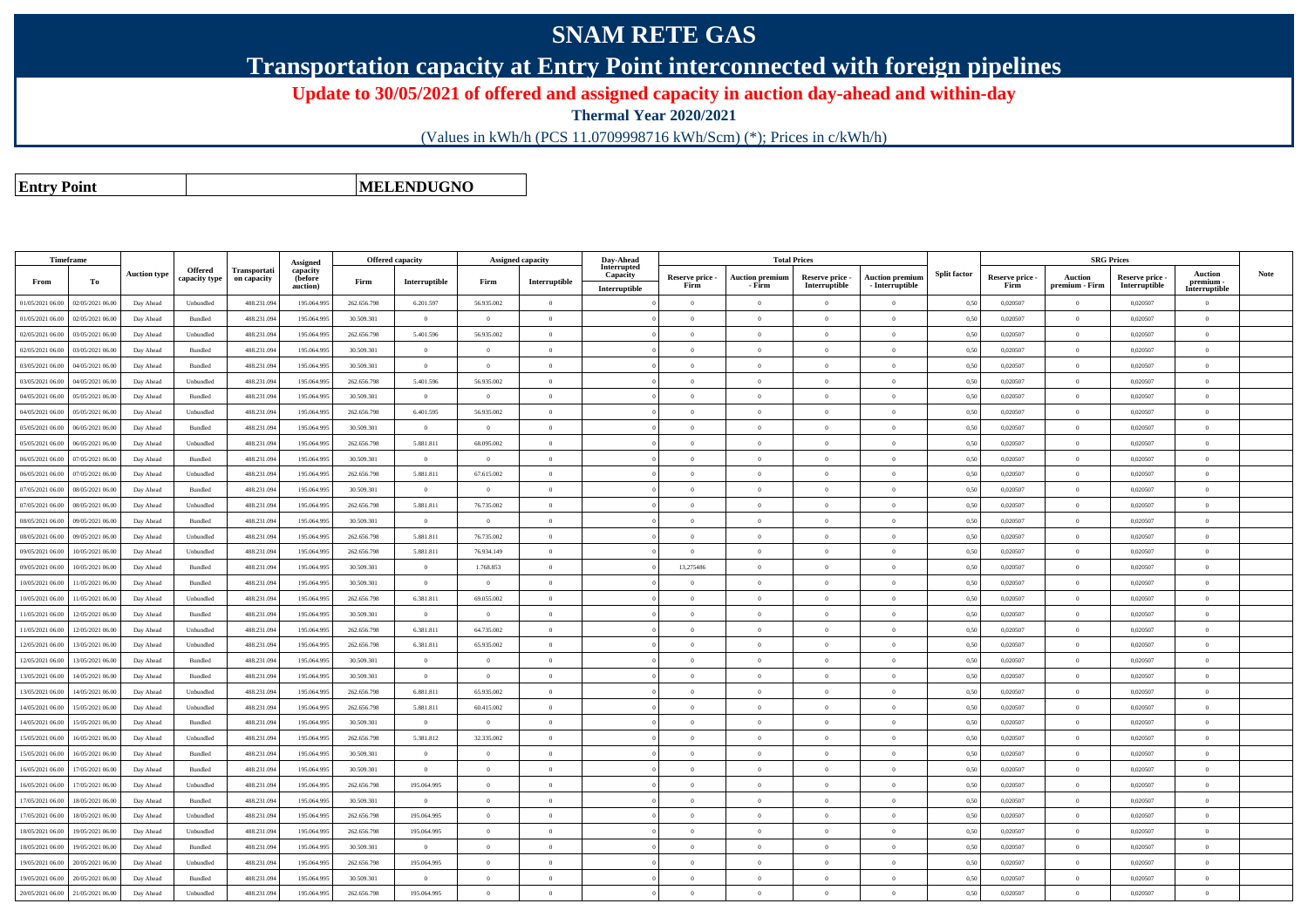| 20/05/2021 06:00 21/05/2021 06:00            | Day Ahead  | Bundled   | 488.231.094 | 195.064.995 | 30.509.301  | $\overline{0}$ | $\theta$       |                | $\overline{0}$ | $\bf{0}$       | $\overline{0}$ | $\theta$       | 0,50 | 0,020507 | $\overline{0}$ | 0,020507       | $\bf{0}$       |  |
|----------------------------------------------|------------|-----------|-------------|-------------|-------------|----------------|----------------|----------------|----------------|----------------|----------------|----------------|------|----------|----------------|----------------|----------------|--|
|                                              |            |           |             |             |             |                |                |                |                |                |                |                |      |          |                |                |                |  |
| 21/05/2021 06:00<br>22/05/2021 06:00         | Day Ahead  | Unbundled | 488.231.09  | 195.064.99  | 262.656.798 | 195.064.995    | $\overline{0}$ | $\overline{0}$ | $\overline{0}$ | $\,$ 0         | $\overline{0}$ | $\bf{0}$       | 0,50 | 0,020507 | $\bf{0}$       | 0,020507       | $\bf{0}$       |  |
| 21/05/2021 06:00<br>22/05/2021 06:00         | Day Ahead  | Bundled   | 488.231.094 | 195,064.99  | 30.509.301  | $\overline{0}$ | $\overline{0}$ | $\overline{0}$ | $\overline{0}$ | $\bf{0}$       | $\overline{0}$ | $\overline{0}$ | 0.50 | 0.020507 | $\overline{0}$ | 0.020507       | $\bf{0}$       |  |
| 22/05/2021 06:00<br>23/05/2021 06:00         | Day Ahead  | Unbundled | 488.231.09  | 195.064.995 | 262.656.798 | 106.105.115    | $\overline{0}$ | $\overline{0}$ | $\overline{0}$ | $\bf{0}$       | $\overline{0}$ | $\theta$       | 0,50 | 0,020507 | $\,$ 0 $\,$    | 0,020507       | $\overline{0}$ |  |
| 22/05/2021 06:00<br>23/05/2021 06.00         | Day Ahead  | Bundled   | 488.231.09  | 195.064.99  | 30.509.301  | $\overline{0}$ | $\theta$       | $\overline{0}$ |                | $\bf{0}$       | $\overline{0}$ | $\bf{0}$       | 0,50 | 0,020507 | $\bf{0}$       | 0,020507       | $\bf{0}$       |  |
| 23/05/2021 06:00<br>24/05/2021 06:00         | Day Ahead  | Bundled   | 488.231.09  | 195,064.99  | 30.509.301  | $\overline{0}$ | $\overline{0}$ | $\overline{0}$ | $\overline{0}$ | $\bf{0}$       | $\overline{0}$ | $\overline{0}$ | 0.50 | 0.020507 | $\bf{0}$       | 0.020507       | $\bf{0}$       |  |
| 23/05/2021 06:00<br>24/05/2021 06:00         | Day Ahead  | Unbundled | 488.231.09  | 195.064.995 | 262.656.798 | 195.064.995    | $\overline{0}$ | $\overline{0}$ | $\overline{0}$ | $\bf{0}$       | $\overline{0}$ | $\overline{0}$ | 0,50 | 0,020507 | $\,$ 0 $\,$    | 0,020507       | $\overline{0}$ |  |
| 24/05/2021 06:00<br>25/05/2021 06.00         | Day Ahead  | Unbundled | 488.231.09  | 195.064.99  | 262.656.798 | $\overline{0}$ | $\overline{0}$ | $\overline{0}$ | $\overline{0}$ | $\,$ 0         | $\overline{0}$ | $\bf{0}$       | 0,50 | 0,020507 | $\bf{0}$       | 0,020507       | $\bf{0}$       |  |
|                                              |            |           |             |             |             |                |                |                |                |                |                |                |      |          |                |                |                |  |
| 24/05/2021 06:00<br>25/05/2021 06:00         | Day Ahead  | Bundled   | 488.231.09  | 195,064.99  | 30.509.301  | $\overline{0}$ | $\overline{0}$ | $\overline{0}$ | $\overline{0}$ | $\bf{0}$       | $\overline{0}$ | $\overline{0}$ | 0.50 | 0.020507 | $\overline{0}$ | 0.020507       | $\bf{0}$       |  |
| 25/05/2021 06:00<br>26/05/2021 06:00         | Day Ahead  | Unbundled | 488.231.094 | 195.064.995 | 262.656.798 | 43.265.002     | $\overline{0}$ | $\overline{0}$ | $\overline{0}$ | $\bf{0}$       | $\overline{0}$ | $\overline{0}$ | 0,50 | 0,020507 | $\overline{0}$ | 0,020507       | $\overline{0}$ |  |
| 25/05/2021 06:00<br>26/05/2021 06.00         | Day Ahead  | Bundled   | 488.231.09  | 195.064.99  | 30.509.301  | $\bf{0}$       | $\theta$       | $\overline{0}$ | $\overline{0}$ | $\,$ 0         | $\overline{0}$ | $\bf{0}$       | 0,50 | 0,020507 | $\bf{0}$       | 0,020507       | $\bf{0}$       |  |
| 26/05/2021 06:00<br>27/05/2021 06:00         | Day Ahead  | Bundled   | 488.231.094 | 195,064,995 | 30.509.301  | $\overline{0}$ | $\bf{0}$       | $\overline{0}$ | $\overline{0}$ | $\,$ 0 $\,$    | $\overline{0}$ | $\overline{0}$ | 0.50 | 0.020507 | $\,$ 0 $\,$    | 0.020507       | $\bf{0}$       |  |
| 26/05/2021 06:00<br>27/05/2021 06:00         | Day Ahead  | Unbundled | 488.231.09  | 195.064.995 | 262.656.798 | 43.265.002     | $\overline{0}$ | $\overline{0}$ | $\overline{0}$ | $\bf{0}$       | $\overline{0}$ | $\theta$       | 0,50 | 0,020507 | $\,$ 0 $\,$    | 0,020507       | $\overline{0}$ |  |
| 27/05/2021 06:00<br>28/05/2021 06:00         | Day Ahead  | Unbundled | 488.231.09  | 195.064.99  | 262.656.798 | 2.881.814      | 28.735.002     | $\overline{0}$ |                | $\,$ 0         | $\overline{0}$ | $\bf{0}$       | 0,50 | 0,020507 | $\bf{0}$       | 0,020507       | $\bf{0}$       |  |
| 27/05/2021 06:00<br>28/05/2021 06:00         | Day Ahead  | Bundled   | 488.231.09  | 195,064.99  | 30.509.301  | $\mathbf{0}$   | $\overline{0}$ | $\overline{0}$ | $\overline{0}$ | $\bf{0}$       | $\overline{0}$ | $\overline{0}$ | 0.50 | 0.020507 | $\bf{0}$       | 0.020507       | $\bf{0}$       |  |
|                                              |            |           |             |             |             |                | $\overline{0}$ | $\overline{0}$ | $\overline{0}$ |                | $\overline{0}$ | $\overline{0}$ |      |          | $\,$ 0 $\,$    |                | $\overline{0}$ |  |
| 28/05/2021 06:00<br>29/05/2021 06:00         | Day Ahead  | Unbundled | 488.231.094 | 195.064.995 | 262.656.798 | 2.881.814      |                |                |                | $\bf{0}$       |                |                | 0,50 | 0,020507 |                | 0,020507       |                |  |
| 28/05/2021 06:00<br>29/05/2021 06.00         | Day Ahead  | Bundled   | 488.231.09  | 195.064.99  | 30.509.301  | $\bf{0}$       | $\overline{0}$ | $\overline{0}$ |                | $\,$ 0         | $\overline{0}$ | $\bf{0}$       | 0,50 | 0,020507 | $\bf{0}$       | 0,020507       | $\overline{0}$ |  |
| 29/05/2021 06:00<br>30/05/2021 06:00         | Day Ahead  | Unbundled | 488.231.09  | 195,064.99  | 262.656.798 | 7.615.109      | 14.335.002     | $\overline{0}$ | $\overline{0}$ | $\bf{0}$       | $\overline{0}$ | $\overline{0}$ | 0.50 | 0.020507 | $\overline{0}$ | 0.020507       | $\bf{0}$       |  |
| 29/05/2021 06:00<br>30/05/2021 06:00         | Day Ahead  | Bundled   | 488.231.094 | 195.064.995 | 30.509.301  | $\overline{0}$ | $\overline{0}$ | $\overline{0}$ | $\overline{0}$ | $\bf{0}$       | $\overline{0}$ | $\overline{0}$ | 0,50 | 0,020507 | $\,$ 0 $\,$    | 0,020507       | $\overline{0}$ |  |
| 30/05/2021 06:00<br>31/05/2021 06.00         | Day Ahead  | Unbundled | 488.231.09  | 195.064.99  | 262.656.798 | 9.636.065      | 14.335.002     | $\overline{0}$ | $\overline{0}$ | $\,$ 0         | $\overline{0}$ | $\bf{0}$       | 0,50 | 0,020507 | $\bf{0}$       | 0,020507       | $\bf{0}$       |  |
| 30/05/2021 06:00<br>31/05/2021 06:00         | Day Ahead  | Bundled   | 488.231.094 | 195,064,995 | 30.509.301  | $\overline{0}$ | $\overline{0}$ | $\overline{0}$ | $\overline{0}$ | $\,$ 0 $\,$    | $\overline{0}$ | $\overline{0}$ | 0.50 | 0.020507 | $\overline{0}$ | 0.020507       | $\bf{0}$       |  |
| 31/05/2021 06:00<br>01/06/2021 06:00         | Day Ahead  | Unbundled | 488.231.09  | 195.064.995 | 262.656.798 | 9.281.815      | 14.335.002     | $\overline{0}$ | $\overline{0}$ | $\,$ 0         | $\overline{0}$ | $\overline{0}$ | 0,50 | 0,020507 | $\,$ 0 $\,$    | 0,020507       | $\overline{0}$ |  |
|                                              |            |           |             |             |             |                |                |                |                |                |                |                |      |          |                |                |                |  |
| 31/05/2021 06:00<br>01/06/2021 06.00         | Day Ahead  | Bundled   | 488.231.09  | 195.064.99  | 30.509.301  | $\overline{0}$ | $\theta$       | $\overline{0}$ | $\overline{0}$ | $\,$ 0         | $\overline{0}$ | $\bf{0}$       | 0,50 | 0,020507 | $\bf{0}$       | 0,020507       | $\bf{0}$       |  |
| 01/05/2021 06:00<br>02/05/2021 06:00         | Within Day | Unbundled | 20.342.96   | 10.499.999  | 236.231.097 | $\overline{0}$ | $\overline{0}$ | $\overline{0}$ | $\overline{0}$ | $\bf{0}$       | $\overline{0}$ | $\overline{0}$ | 0.50 | 2.050686 | $\bf{0}$       | $\overline{0}$ | $\bf{0}$       |  |
| 01/05/2021 07:00<br>02/05/2021 06:00         | Within Day | Unbundled | 20.342.962  | 10.499.999  | 236.231.097 | $\overline{0}$ | $\overline{0}$ | $\overline{0}$ | $\overline{0}$ | $\bf{0}$       | $\overline{0}$ | $\overline{0}$ | 0,50 | 1,965241 | $\,$ 0 $\,$    | $\overline{0}$ | $\overline{0}$ |  |
| 01/05/2021 08:00<br>02/05/2021 06.00         | Within Day | Unbundled | 20.342.96   | 10.499.999  | 236.231.097 | $\overline{0}$ | $\theta$       | $\overline{0}$ |                | $\,$ 0         | $\overline{0}$ | $\bf{0}$       | 0,50 | 1,879796 | $\bf{0}$       | $\overline{0}$ | $\,$ 0         |  |
| 01/05/2021 09:00<br>02/05/2021 06:00         | Within Day | Unbundled | 20.342.96   | 10.499.999  | 236.231.097 | $\overline{0}$ | $\overline{0}$ | $\overline{0}$ | $\overline{0}$ | $\bf{0}$       | $\overline{0}$ | $\overline{0}$ | 0.50 | 1.794350 | $\bf{0}$       | $\overline{0}$ | $\bf{0}$       |  |
| 01/05/2021 10:00<br>02/05/2021 06:00         | Within Day | Unbundled | 20.342.962  | 10.499.999  | 236.231.097 | $\overline{0}$ | $\overline{0}$ | $\overline{0}$ | $\overline{0}$ | $\bf{0}$       | $\overline{0}$ | $\overline{0}$ | 0,50 | 1,708905 | $\,$ 0 $\,$    | $\overline{0}$ | $\overline{0}$ |  |
| 01/05/2021 11:00<br>02/05/2021 06.00         | Within Day | Unbundled | 20.342.96   | 10.499.999  | 236.231.097 | $\bf{0}$       | $\overline{0}$ | $\overline{0}$ | $\overline{0}$ | $\bf{0}$       | $\overline{0}$ | $\bf{0}$       | 0,50 | 1,623460 | $\bf{0}$       | $\overline{0}$ | $\bf{0}$       |  |
| 02/05/2021 06:00                             |            |           |             | 10.499.999  |             |                | $\overline{0}$ |                |                |                |                | $\overline{0}$ | 0.50 | 1.538015 |                |                |                |  |
| 01/05/2021 12:00                             | Within Day | Unbundled | 20.342.962  |             | 236.231.097 | $\overline{0}$ |                | $\overline{0}$ | $\overline{0}$ | $\,$ 0 $\,$    | $\overline{0}$ |                |      |          | $\,$ 0 $\,$    | $\bf{0}$       | $\bf{0}$       |  |
| 01/05/2021 13:00<br>02/05/2021 06:00         | Within Day | Unbundled | 20.342.96   | 10.499.999  | 236.231.097 | $\overline{0}$ | $\overline{0}$ | $\overline{0}$ | $\Omega$       | $\mathbf{0}$   | $\overline{0}$ | $\overline{0}$ | 0.50 | 1,452569 | $\mathbf{0}$   | $\overline{0}$ | $\overline{0}$ |  |
| 01/05/2021 14:00<br>02/05/2021 06.00         | Within Day | Unbundled | 20.342.96   | 10.499.999  | 236.231.097 | $\bf{0}$       | $\theta$       | $\overline{0}$ |                | $\,$ 0         | $\overline{0}$ | $\bf{0}$       | 0,50 | 1,367124 | $\bf{0}$       | $\overline{0}$ | $\bf{0}$       |  |
| 01/05/2021 15:00<br>02/05/2021 06:00         | Within Day | Unbundled | 20.342.962  | 10.499.999  | 236.231.097 | $\overline{0}$ | $\overline{0}$ | $\overline{0}$ | $\overline{0}$ | $\bf{0}$       | $\overline{0}$ | $\overline{0}$ | 0.50 | 1.281679 | $\bf{0}$       | $\overline{0}$ | $\bf{0}$       |  |
| 01/05/2021 16:00<br>02/05/2021 06:00         | Within Day | Unbundled | 20.342.962  | 10.499.999  | 236.231.097 | $\overline{0}$ | $\overline{0}$ | $\Omega$       | $\Omega$       | $\mathbf{0}$   | $\overline{0}$ | $\overline{0}$ | 0.50 | 1,196234 | $\mathbf{0}$   | $\overline{0}$ | $\overline{0}$ |  |
| 01/05/2021 17:00<br>02/05/2021 06.00         | Within Day | Unbundled | 20.342.96   | 10.499.999  | 236.231.097 | $\overline{0}$ | $\theta$       | $\overline{0}$ |                | $\,$ 0         | $\overline{0}$ | $\bf{0}$       | 0,50 | 1,110788 | $\bf{0}$       | $\overline{0}$ | $\bf{0}$       |  |
| 01/05/2021 18:00<br>02/05/2021 06:00         | Within Day | Unbundled | 20.342.96   | 10.499.999  | 236.231.097 | $\overline{0}$ | $\overline{0}$ | $\overline{0}$ | $\overline{0}$ | $\bf{0}$       | $\overline{0}$ | $\overline{0}$ | 0.50 | 1.025343 | $\bf{0}$       | $\overline{0}$ | $\bf{0}$       |  |
| 01/05/2021 19:00<br>02/05/2021 06:00         | Within Day | Unbundled | 20.342.96   | 10.499.999  | 236.231.097 | $\overline{0}$ | $\overline{0}$ | $\overline{0}$ | $\Omega$       | $\overline{0}$ | $\overline{0}$ | $\overline{0}$ | 0.50 | 0,939898 | $\mathbf{0}$   | $\overline{0}$ | $\overline{0}$ |  |
| 02/05/2021 06.00                             | Within Day | Unbundled | 20.342.96   | 10.499.999  | 236.231.097 | $\bf{0}$       | $\overline{0}$ | $\overline{0}$ | $\overline{0}$ | $\bf{0}$       | $\overline{0}$ | $\bf{0}$       | 0,50 | 0,854453 | $\bf{0}$       | $\overline{0}$ | $\bf{0}$       |  |
| 01/05/2021 20:00                             |            |           |             |             |             |                |                |                |                |                |                |                |      |          |                |                |                |  |
| 01/05/2021 21:00<br>02/05/2021 06:00         | Within Day | Unbundled | 20.342.962  | 10.499.999  | 236.231.097 | $\overline{0}$ | $\overline{0}$ | $\overline{0}$ | $\overline{0}$ | $\,$ 0 $\,$    | $\overline{0}$ | $\overline{0}$ | 0.50 | 0.769007 | $\overline{0}$ | $\overline{0}$ | $\bf{0}$       |  |
| 01/05/2021 22:00<br>02/05/2021 06:00         | Within Day | Unbundled | 20.342.962  | 10.499.999  | 236.231.097 | $\overline{0}$ | $\overline{0}$ | $\Omega$       | $\Omega$       | $\mathbf{0}$   | $\overline{0}$ | $\overline{0}$ | 0.50 | 0,683562 | $\mathbf{0}$   | $\overline{0}$ | $\overline{0}$ |  |
| 01/05/2021 23:00<br>02/05/2021 06.00         | Within Day | Unbundled | 20.342.96   | 10.499.999  | 236.231.097 | $\bf{0}$       | $\overline{0}$ | $\overline{0}$ | $\overline{0}$ | $\,$ 0         | $\overline{0}$ | $\bf{0}$       | 0,50 | 0,598117 | $\bf{0}$       | $\overline{0}$ | $\bf{0}$       |  |
| 02/05/2021 00:00<br>02/05/2021 06:00         | Within Day | Unbundled | 20.342.962  | 10.499.999  | 236.231.097 | $\overline{0}$ | $\overline{0}$ | $\overline{0}$ | $\overline{0}$ | $\bf{0}$       | $\overline{0}$ | $\overline{0}$ | 0.50 | 0,512672 | $\bf{0}$       | $\overline{0}$ | $\bf{0}$       |  |
| 02/05/2021 01:00<br>02/05/2021 06:00         | Within Day | Unbundled | 20.342.96   | 10.499.999  | 236.231.097 | $\overline{0}$ | $\Omega$       | $\Omega$       | $\Omega$       | $\bf{0}$       | $\overline{0}$ | $\theta$       | 0.50 | 0,427226 | $\mathbf{0}$   | $\overline{0}$ | $\overline{0}$ |  |
| 02/05/2021 02:00<br>02/05/2021 06:00         | Within Day | Unbundled | 20.342.96   | 10.499.999  | 236.231.097 | $\bf{0}$       | $\overline{0}$ | $\overline{0}$ | $\bf{0}$       | $\,$ 0         | $\overline{0}$ | $\bf{0}$       | 0,50 | 0,341781 | $\bf{0}$       | $\overline{0}$ | $\bf{0}$       |  |
| $02/05/2021\ 03.00 \qquad 02/05/2021\ 06.00$ | Within Day | Unbundled | 20.342.962  | 10.499.999  | 236.231.097 | $\bf{0}$       | $\theta$       |                |                |                |                |                | 0,50 | 0,256336 | $\theta$       | $\Omega$       |                |  |
| 02/05/2021 04:00 02/05/2021 06:00            | Within Day | Unbundled | 20.342.962  | 10.499.999  | 236.231.097 | $\theta$       | $\overline{0}$ | $\theta$       | $\Omega$       | $\mathbf{0}$   | $\overline{0}$ | $\overline{0}$ | 0,50 | 0,170891 | $\theta$       | $\overline{0}$ | $\bf{0}$       |  |
|                                              |            |           |             |             |             |                |                |                |                |                |                |                |      |          |                |                |                |  |
| 02/05/2021 05:00<br>02/05/2021 06:00         | Within Day | Unbundled | 20.342.96   | 10.499.999  | 236.231.097 | $\bf{0}$       | $\overline{0}$ | $\overline{0}$ | $\bf{0}$       | $\overline{0}$ | $\overline{0}$ | $\mathbf{0}$   | 0,50 | 0,085445 | $\overline{0}$ | $\overline{0}$ | $\bf{0}$       |  |
| 02/05/2021 06:00 03/05/2021 06:00            | Within Day | Unbundled | 20.342.962  | 10.499.999  | 236.231.097 | $\overline{0}$ | $\overline{0}$ | $\overline{0}$ | $\overline{0}$ | $\,$ 0 $\,$    | $\overline{0}$ | $\mathbf{0}$   | 0.50 | 2.050686 | $\overline{0}$ | $\,$ 0 $\,$    | $\bf{0}$       |  |
| 02/05/2021 07:00 03/05/2021 06:00            | Within Day | Unbundled | 20.342.962  | 10.499.999  | 236.231.097 | $\overline{0}$ | $\overline{0}$ | $\overline{0}$ | $\overline{0}$ | $\mathbf{0}$   | $\overline{0}$ | $\overline{0}$ | 0,50 | 1,965241 | $\theta$       | $\overline{0}$ | $\bf{0}$       |  |
| 02/05/2021 08:00<br>03/05/2021 06:00         | Within Day | Unbundled | 20.342.962  | 10.499.999  | 236.231.097 | $\bf{0}$       | $\overline{0}$ | $\overline{0}$ | $\overline{0}$ | $\bf{0}$       | $\overline{0}$ | $\bf{0}$       | 0,50 | 1,879796 | $\,0\,$        | $\bf{0}$       | $\bf{0}$       |  |
| 02/05/2021 09:00 03/05/2021 06:00            | Within Day | Unbundled | 20.342.962  | 10.499.999  | 236.231.097 | $\overline{0}$ | $\overline{0}$ | $\overline{0}$ | $\overline{0}$ | $\,$ 0 $\,$    | $\overline{0}$ | $\overline{0}$ | 0.50 | 1.794350 | $\overline{0}$ | $\overline{0}$ | $\bf{0}$       |  |
| 02/05/2021 11:00<br>03/05/2021 06:00         | Within Dav | Unbundled | 20.342.962  | 10.499.999  | 236.231.097 | $\overline{0}$ | $\overline{0}$ | $\overline{0}$ | $\overline{0}$ | $\overline{0}$ | $\overline{0}$ | $\overline{0}$ | 0,50 | 1,623460 | $\overline{0}$ | $\overline{0}$ | $\bf{0}$       |  |
| 02/05/2021 12:00<br>03/05/2021 06:00         | Within Day | Unbundled | 20.342.96   | 10.499.999  | 236.231.097 | $\bf{0}$       | $\,$ 0         | $\overline{0}$ | $\overline{0}$ | $\,$ 0 $\,$    | $\overline{0}$ | $\bf{0}$       | 0,50 | 1,538015 | $\overline{0}$ | $\,$ 0 $\,$    | $\bf{0}$       |  |
|                                              |            |           |             |             |             |                |                |                |                |                |                |                |      |          |                |                |                |  |
| 02/05/2021 13:00 03/05/2021 06:00            | Within Day | Unbundled | 20.342.962  | 10.499.999  | 236.231.097 | $\overline{0}$ | $\overline{0}$ | $\overline{0}$ | $\overline{0}$ | $\,$ 0 $\,$    | $\overline{0}$ | $\overline{0}$ | 0.50 | 1.452569 | $\overline{0}$ | $\bf{0}$       | $\bf{0}$       |  |
| 02/05/2021 14:00 03/05/2021 06:00            | Within Dav | Unbundled | 20.342.962  | 10.499.999  | 236.231.097 | $\overline{0}$ | $\overline{0}$ | $\overline{0}$ | $\overline{0}$ | $\overline{0}$ | $\overline{0}$ | $\overline{0}$ | 0,50 | 1,367124 | $\overline{0}$ | $\overline{0}$ | $\bf{0}$       |  |
| 02/05/2021 15:00<br>03/05/2021 06:00         | Within Day | Unbundled | 20.342.96   | 10.499.999  | 236.231.097 | $\bf{0}$       | $\overline{0}$ | $\overline{0}$ | $\overline{0}$ | $\bf{0}$       | $\overline{0}$ | $\bf{0}$       | 0,50 | 1,281679 | $\overline{0}$ | $\bf{0}$       | $\bf{0}$       |  |
| 02/05/2021 16:00 03/05/2021 06:00            | Within Day | Unbundled | 20.342.962  | 10.499.999  | 236.231.097 | $\overline{0}$ | $\bf{0}$       | $\overline{0}$ | $\overline{0}$ | $\,$ 0 $\,$    | $\overline{0}$ | $\overline{0}$ | 0,50 | 1,196234 | $\,$ 0 $\,$    | $\,$ 0 $\,$    | $\bf{0}$       |  |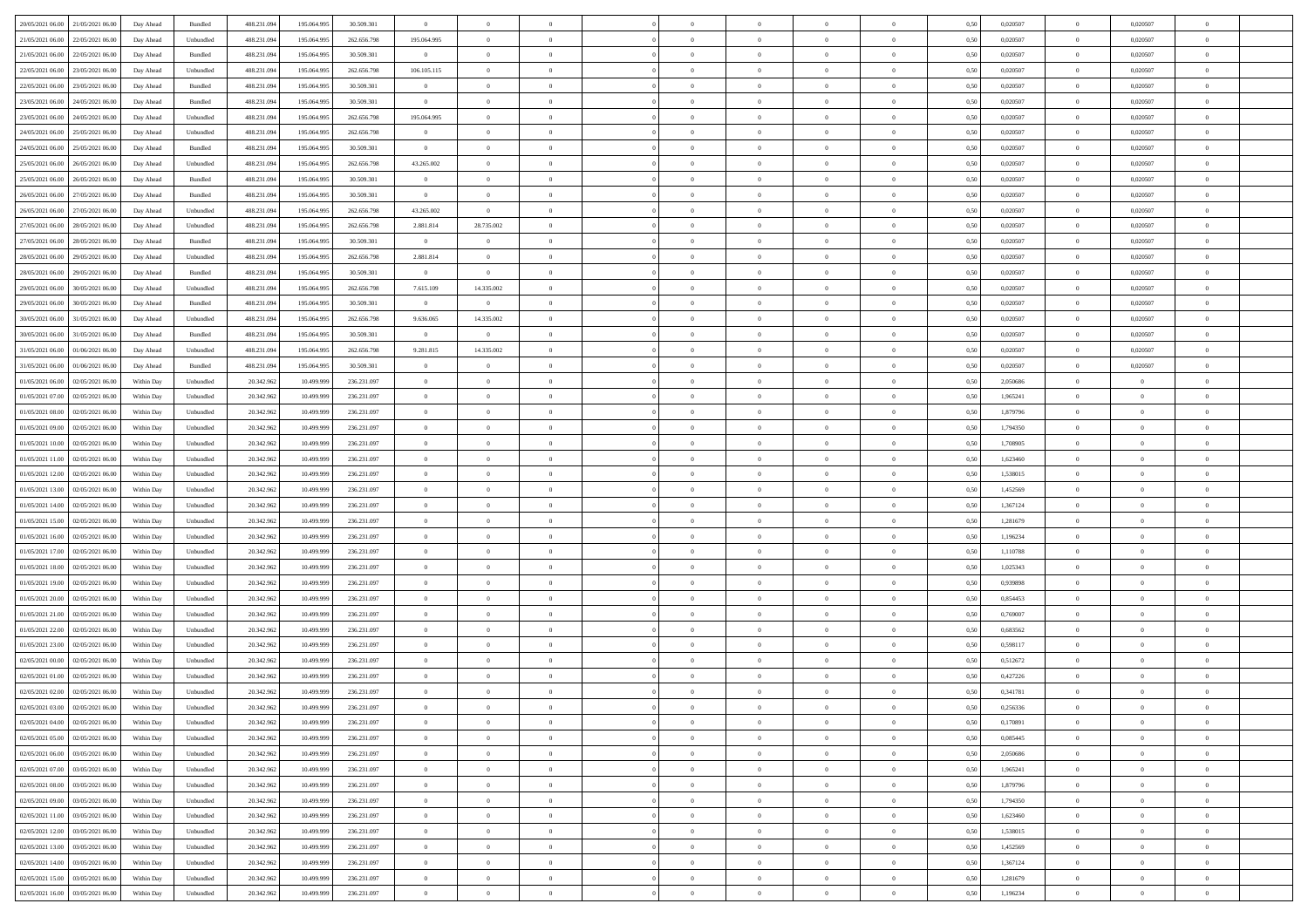| 02/05/2021 17:00<br>03/05/2021 06:00 | Within Day | Unbundled | 20.342.962 | 10.499.999 | 236.231.097 | $\overline{0}$ | $\overline{0}$ | $\overline{0}$ | $\theta$       | $\theta$       |                | $\overline{0}$ | 0,50 | 1,110788 | $\theta$       | $\theta$       | $\overline{0}$ |  |
|--------------------------------------|------------|-----------|------------|------------|-------------|----------------|----------------|----------------|----------------|----------------|----------------|----------------|------|----------|----------------|----------------|----------------|--|
|                                      |            |           |            |            |             |                |                |                |                |                |                |                |      |          |                |                |                |  |
| 02/05/2021 18:00<br>03/05/2021 06.0  | Within Day | Unbundled | 20.342.96  | 10.499.99  | 236.231.097 | $\overline{0}$ | $\overline{0}$ | $\overline{0}$ | $\,$ 0 $\,$    | $\bf{0}$       | $\overline{0}$ | $\bf{0}$       | 0,50 | 1,025343 | $\,$ 0 $\,$    | $\bf{0}$       | $\overline{0}$ |  |
| 02/05/2021 19:00<br>03/05/2021 06:00 | Within Day | Unbundled | 20.342.962 | 10.499.999 | 236.231.097 | $\overline{0}$ | $\overline{0}$ | $\overline{0}$ | $\bf{0}$       | $\bf{0}$       | $\overline{0}$ | $\mathbf{0}$   | 0.50 | 0.939898 | $\bf{0}$       | $\overline{0}$ | $\overline{0}$ |  |
| 02/05/2021 20.00<br>03/05/2021 06:00 | Within Day | Unbundled | 20.342.962 | 10.499.999 | 236.231.097 | $\overline{0}$ | $\overline{0}$ | $\overline{0}$ | $\overline{0}$ | $\overline{0}$ | $\overline{0}$ | $\bf{0}$       | 0,50 | 0,854453 | $\theta$       | $\theta$       | $\overline{0}$ |  |
| 02/05/2021 21:00<br>03/05/2021 06.0  | Within Day | Unbundled | 20.342.96  | 10.499.999 | 236.231.097 | $\overline{0}$ | $\overline{0}$ | $\bf{0}$       | $\bf{0}$       | $\overline{0}$ | $\overline{0}$ | $\bf{0}$       | 0,50 | 0,769007 | $\,$ 0 $\,$    | $\theta$       | $\overline{0}$ |  |
|                                      |            |           |            |            |             |                |                |                |                |                |                |                |      |          |                |                |                |  |
| 02/05/2021 22:00<br>03/05/2021 06:00 | Within Day | Unbundled | 20.342.962 | 10.499.999 | 236.231.097 | $\overline{0}$ | $\overline{0}$ | $\overline{0}$ | $\bf{0}$       | $\overline{0}$ | $\overline{0}$ | $\mathbf{0}$   | 0.50 | 0.683562 | $\bf{0}$       | $\theta$       | $\overline{0}$ |  |
| 02/05/2021 23:00<br>03/05/2021 06:00 | Within Day | Unbundled | 20.342.962 | 10.499.999 | 236.231.097 | $\overline{0}$ | $\overline{0}$ | $\overline{0}$ | $\overline{0}$ | $\overline{0}$ | $\overline{0}$ | $\bf{0}$       | 0,50 | 0,598117 | $\theta$       | $\theta$       | $\overline{0}$ |  |
| 03/05/2021 00.00<br>03/05/2021 06.00 | Within Day | Unbundled | 20.342.96  | 10.499.999 | 236.231.097 | $\overline{0}$ | $\overline{0}$ | $\overline{0}$ | $\bf{0}$       | $\bf{0}$       | $\overline{0}$ | $\bf{0}$       | 0,50 | 0,512672 | $\,$ 0 $\,$    | $\bf{0}$       | $\overline{0}$ |  |
| 03/05/2021 01:00<br>03/05/2021 06:00 | Within Day | Unbundled | 20.342.962 | 10.499.999 | 236.231.097 | $\overline{0}$ | $\overline{0}$ | $\overline{0}$ | $\bf{0}$       | $\overline{0}$ | $\overline{0}$ | $\mathbf{0}$   | 0.50 | 0.427226 | $\,$ 0 $\,$    | $\theta$       | $\overline{0}$ |  |
| 03/05/2021 02.00<br>03/05/2021 06:00 | Within Day | Unbundled | 20.342.962 | 10.499.999 | 236.231.097 | $\overline{0}$ | $\overline{0}$ | $\overline{0}$ | $\bf{0}$       | $\overline{0}$ | $\overline{0}$ | $\bf{0}$       | 0,50 | 0,341781 | $\,$ 0 $\,$    | $\theta$       | $\overline{0}$ |  |
|                                      |            |           |            |            |             |                | $\overline{0}$ |                |                | $\bf{0}$       | $\overline{0}$ | $\bf{0}$       |      |          | $\,$ 0 $\,$    | $\bf{0}$       | $\overline{0}$ |  |
| 03/05/2021 03.00<br>03/05/2021 06.0  | Within Day | Unbundled | 20.342.96  | 10.499.999 | 236.231.097 | $\overline{0}$ |                | $\overline{0}$ | $\bf{0}$       |                |                |                | 0,50 | 0,256336 |                |                |                |  |
| 03/05/2021 04:00<br>03/05/2021 06:00 | Within Day | Unbundled | 20.342.962 | 10.499.999 | 236.231.097 | $\overline{0}$ | $\overline{0}$ | $\overline{0}$ | $\bf{0}$       | $\bf{0}$       | $\overline{0}$ | $\,$ 0 $\,$    | 0.50 | 0.170891 | $\bf{0}$       | $\overline{0}$ | $\bf{0}$       |  |
| 03/05/2021 05:00<br>03/05/2021 06:00 | Within Day | Unbundled | 20.342.962 | 10.499.999 | 236.231.097 | $\overline{0}$ | $\overline{0}$ | $\overline{0}$ | $\overline{0}$ | $\overline{0}$ | $\overline{0}$ | $\bf{0}$       | 0,50 | 0,085445 | $\theta$       | $\theta$       | $\overline{0}$ |  |
| 03/05/2021 06.00<br>04/05/2021 06.0  | Within Day | Unbundled | 20.342.96  | 10.499.999 | 236.231.097 | $\overline{0}$ | $\overline{0}$ | $\overline{0}$ | $\bf{0}$       | $\bf{0}$       | $\overline{0}$ | $\bf{0}$       | 0,50 | 2,050686 | $\,$ 0 $\,$    | $\bf{0}$       | $\overline{0}$ |  |
| 03/05/2021 07:00<br>04/05/2021 06:00 | Within Day | Unbundled | 20.342.962 | 10.499.999 | 236.231.097 | $\overline{0}$ | $\overline{0}$ | $\overline{0}$ | $\overline{0}$ | $\overline{0}$ | $\overline{0}$ | $\mathbf{0}$   | 0.50 | 1.965241 | $\theta$       | $\theta$       | $\overline{0}$ |  |
| 03/05/2021 08:00<br>04/05/2021 06:00 | Within Day | Unbundled | 20.342.962 | 10.499.999 | 236.231.097 | $\overline{0}$ | $\overline{0}$ | $\overline{0}$ | $\overline{0}$ | $\overline{0}$ | $\overline{0}$ | $\bf{0}$       | 0,50 | 1,879796 | $\theta$       | $\theta$       | $\overline{0}$ |  |
|                                      |            |           |            |            |             |                |                |                |                |                |                |                |      |          |                |                |                |  |
| 03/05/2021 09:00<br>04/05/2021 06.0  | Within Day | Unbundled | 20.342.96  | 10.499.999 | 236.231.097 | $\overline{0}$ | $\overline{0}$ | $\overline{0}$ | $\bf{0}$       | $\overline{0}$ | $\overline{0}$ | $\bf{0}$       | 0,50 | 1,794350 | $\,$ 0 $\,$    | $\theta$       | $\overline{0}$ |  |
| 03/05/2021 10:00<br>04/05/2021 06:00 | Within Day | Unbundled | 20.342.962 | 10.499.999 | 236.231.097 | $\overline{0}$ | $\overline{0}$ | $\overline{0}$ | $\bf{0}$       | $\bf{0}$       | $\overline{0}$ | $\mathbf{0}$   | 0.50 | 1,708905 | $\,$ 0 $\,$    | $\overline{0}$ | $\overline{0}$ |  |
| 03/05/2021 11:00<br>04/05/2021 06:00 | Within Day | Unbundled | 20.342.962 | 10.499.999 | 236.231.097 | $\overline{0}$ | $\overline{0}$ | $\overline{0}$ | $\overline{0}$ | $\overline{0}$ | $\overline{0}$ | $\bf{0}$       | 0,50 | 1,623460 | $\,$ 0 $\,$    | $\theta$       | $\overline{0}$ |  |
| 03/05/2021 12:00<br>04/05/2021 06.0  | Within Day | Unbundled | 20.342.96  | 10.499.999 | 236.231.097 | $\overline{0}$ | $\overline{0}$ | $\overline{0}$ | $\bf{0}$       | $\bf{0}$       | $\overline{0}$ | $\bf{0}$       | 0,50 | 1,538015 | $\,$ 0 $\,$    | $\bf{0}$       | $\overline{0}$ |  |
| 03/05/2021 13:00<br>04/05/2021 06:00 | Within Day | Unbundled | 20.342.962 | 10.499.999 | 236.231.097 | $\overline{0}$ | $\overline{0}$ | $\overline{0}$ | $\bf{0}$       | $\bf{0}$       | $\overline{0}$ | $\,$ 0 $\,$    | 0.50 | 1.452569 | $\bf{0}$       | $\overline{0}$ | $\,$ 0         |  |
| 03/05/2021 14:00<br>04/05/2021 06:00 | Within Day | Unbundled | 20.342.962 | 10.499.999 | 236.231.097 | $\overline{0}$ | $\overline{0}$ | $\overline{0}$ | $\overline{0}$ | $\overline{0}$ | $\overline{0}$ | $\,$ 0 $\,$    | 0,50 | 1,367124 | $\theta$       | $\theta$       | $\overline{0}$ |  |
|                                      |            |           |            |            |             |                |                |                |                |                |                |                |      |          |                |                |                |  |
| 03/05/2021 15.00<br>04/05/2021 06.0  | Within Day | Unbundled | 20.342.96  | 10.499.999 | 236.231.097 | $\overline{0}$ | $\overline{0}$ | $\overline{0}$ | $\bf{0}$       | $\overline{0}$ | $\overline{0}$ | $\bf{0}$       | 0,50 | 1,281679 | $\,$ 0 $\,$    | $\bf{0}$       | $\overline{0}$ |  |
| 03/05/2021 16:00<br>04/05/2021 06:00 | Within Day | Unbundled | 20.342.962 | 10.499.999 | 236.231.097 | $\overline{0}$ | $\overline{0}$ | $\overline{0}$ | $\overline{0}$ | $\overline{0}$ | $\overline{0}$ | $\mathbf{0}$   | 0.50 | 1.196234 | $\,$ 0 $\,$    | $\theta$       | $\overline{0}$ |  |
| 03/05/2021 17:00<br>04/05/2021 06:00 | Within Day | Unbundled | 20.342.962 | 10.499.999 | 236.231.097 | $\overline{0}$ | $\overline{0}$ | $\overline{0}$ | $\overline{0}$ | $\overline{0}$ | $\overline{0}$ | $\bf{0}$       | 0,50 | 1,110788 | $\theta$       | $\theta$       | $\overline{0}$ |  |
| 03/05/2021 18.00<br>04/05/2021 06.0  | Within Day | Unbundled | 20.342.96  | 10.499.999 | 236.231.097 | $\overline{0}$ | $\overline{0}$ | $\overline{0}$ | $\bf{0}$       | $\overline{0}$ | $\overline{0}$ | $\bf{0}$       | 0,50 | 1,025343 | $\,$ 0 $\,$    | $\bf{0}$       | $\overline{0}$ |  |
| 03/05/2021 19:00<br>04/05/2021 06:00 | Within Day | Unbundled | 20.342.962 | 10.499.999 | 236.231.097 | $\overline{0}$ | $\overline{0}$ | $\overline{0}$ | $\bf{0}$       | $\overline{0}$ | $\overline{0}$ | $\mathbf{0}$   | 0.50 | 0.939898 | $\,$ 0 $\,$    | $\theta$       | $\overline{0}$ |  |
| 03/05/2021 20:00<br>04/05/2021 06:00 | Within Day | Unbundled | 20.342.962 | 10.499.999 | 236.231.097 | $\overline{0}$ | $\overline{0}$ | $\overline{0}$ | $\overline{0}$ | $\overline{0}$ | $\overline{0}$ | $\bf{0}$       | 0,50 | 0,854453 | $\theta$       | $\theta$       | $\overline{0}$ |  |
|                                      |            |           |            |            |             |                |                |                |                |                |                |                |      |          |                |                |                |  |
| 03/05/2021 21:00<br>04/05/2021 06.0  | Within Day | Unbundled | 20.342.96  | 10.499.999 | 236.231.097 | $\overline{0}$ | $\overline{0}$ | $\overline{0}$ | $\overline{0}$ | $\bf{0}$       | $\overline{0}$ | $\bf{0}$       | 0,50 | 0,769007 | $\,$ 0 $\,$    | $\bf{0}$       | $\overline{0}$ |  |
| 03/05/2021 22.00<br>04/05/2021 06:00 | Within Day | Unbundled | 20.342.962 | 10.499.999 | 236.231.097 | $\overline{0}$ | $\overline{0}$ | $\overline{0}$ | $\bf{0}$       | $\bf{0}$       | $\overline{0}$ | $\,$ 0 $\,$    | 0.50 | 0.683562 | $\bf{0}$       | $\overline{0}$ | $\overline{0}$ |  |
| 03/05/2021 23:00<br>04/05/2021 06:00 | Within Day | Unbundled | 20.342.962 | 10.499.999 | 236.231.097 | $\overline{0}$ | $\overline{0}$ | $\overline{0}$ | $\overline{0}$ | $\overline{0}$ | $\overline{0}$ | $\overline{0}$ | 0.50 | 0,598117 | $\theta$       | $\theta$       | $\overline{0}$ |  |
| 04/05/2021 00.00<br>04/05/2021 06.0  | Within Day | Unbundled | 20.342.962 | 10.499.999 | 236.231.097 | $\overline{0}$ | $\overline{0}$ | $\overline{0}$ | $\bf{0}$       | $\overline{0}$ | $\overline{0}$ | $\bf{0}$       | 0,50 | 0,512672 | $\,$ 0 $\,$    | $\bf{0}$       | $\overline{0}$ |  |
| 04/05/2021 01:00<br>04/05/2021 06:00 | Within Day | Unbundled | 20.342.962 | 10.499.999 | 236.231.097 | $\overline{0}$ | $\overline{0}$ | $\overline{0}$ | $\overline{0}$ | $\overline{0}$ | $\overline{0}$ | $\mathbf{0}$   | 0.50 | 0.427226 | $\,$ 0 $\,$    | $\theta$       | $\overline{0}$ |  |
| 04/05/2021 02:00<br>04/05/2021 06:00 | Within Day | Unbundled | 20.342.962 | 10.499.999 | 236.231.097 | $\overline{0}$ | $\overline{0}$ | $\overline{0}$ | $\overline{0}$ | $\overline{0}$ | $\overline{0}$ | $\overline{0}$ | 0.50 | 0,341781 | $\theta$       | $\theta$       | $\overline{0}$ |  |
|                                      |            |           |            |            |             |                |                |                |                |                | $\overline{0}$ |                |      |          |                |                |                |  |
| 04/05/2021 03:00<br>04/05/2021 06.0  | Within Day | Unbundled | 20.342.96  | 10.499.999 | 236.231.097 | $\overline{0}$ | $\overline{0}$ | $\overline{0}$ | $\bf{0}$       | $\overline{0}$ |                | $\bf{0}$       | 0,50 | 0,256336 | $\,$ 0 $\,$    | $\bf{0}$       | $\overline{0}$ |  |
| 04/05/2021 04:00<br>04/05/2021 06:00 | Within Day | Unbundled | 20.342.962 | 10.499.999 | 236.231.097 | $\overline{0}$ | $\overline{0}$ | $\overline{0}$ | $\overline{0}$ | $\bf{0}$       | $\overline{0}$ | $\mathbf{0}$   | 0.50 | 0.170891 | $\,$ 0 $\,$    | $\theta$       | $\overline{0}$ |  |
| 04/05/2021 05:00<br>04/05/2021 06:00 | Within Day | Unbundled | 20.342.962 | 10.499.999 | 236.231.097 | $\overline{0}$ | $\overline{0}$ | $\overline{0}$ | $\overline{0}$ | $\overline{0}$ | $\overline{0}$ | $\overline{0}$ | 0.50 | 0,085445 | $\theta$       | $\theta$       | $\overline{0}$ |  |
| 04/05/2021 06.00<br>05/05/2021 06.0  | Within Day | Unbundled | 20.342.96  | 10.499.999 | 236.231.097 | $\overline{0}$ | $\overline{0}$ | $\overline{0}$ | $\,$ 0 $\,$    | $\bf{0}$       | $\overline{0}$ | $\bf{0}$       | 0,50 | 2,050686 | $\,$ 0 $\,$    | $\bf{0}$       | $\overline{0}$ |  |
| 04/05/2021 07:00<br>05/05/2021 06:00 | Within Day | Unbundled | 20.342.962 | 10.499.999 | 236.231.097 | $\overline{0}$ | $\overline{0}$ | $\overline{0}$ | $\bf{0}$       | $\bf{0}$       | $\overline{0}$ | $\mathbf{0}$   | 0.50 | 1,965241 | $\bf{0}$       | $\overline{0}$ | $\,$ 0         |  |
| 04/05/2021 08:00<br>05/05/2021 06:00 | Within Day | Unbundled | 20.342.962 | 10.499.999 | 236.231.097 | $\overline{0}$ | $\overline{0}$ | $\overline{0}$ | $\overline{0}$ | $\overline{0}$ | $\overline{0}$ | $\overline{0}$ | 0.50 | 1,879796 | $\theta$       | $\theta$       | $\overline{0}$ |  |
|                                      |            |           |            |            |             |                | $\overline{0}$ |                | $\bf{0}$       | $\bf{0}$       | $\overline{0}$ | $\bf{0}$       |      |          | $\,$ 0 $\,$    | $\bf{0}$       | $\overline{0}$ |  |
| 04/05/2021 09.00<br>05/05/2021 06.0  | Within Day | Unbundled | 20.342.962 | 10.499.999 | 236.231.097 | $\overline{0}$ |                | $\overline{0}$ |                |                |                |                | 0,50 | 1,794350 |                |                |                |  |
| 04/05/2021 10:00<br>05/05/2021 06.00 | Within Day | Unbundled | 20.342.962 | 10.499.999 | 236.231.097 | $\overline{0}$ | $\overline{0}$ | $\overline{0}$ | $\overline{0}$ | $\overline{0}$ | $\overline{0}$ | $\mathbf{0}$   | 0.50 | 1,708905 | $\,$ 0 $\,$    | $\theta$       | $\overline{0}$ |  |
| 04/05/2021 11:00<br>05/05/2021 06:00 | Within Day | Unbundled | 20.342.962 | 10,499.999 | 236.231.097 | $\overline{0}$ | $\overline{0}$ | $\overline{0}$ | $\overline{0}$ | $\overline{0}$ | $\Omega$       | $\overline{0}$ | 0.50 | 1,623460 | $\theta$       | $\theta$       | $\overline{0}$ |  |
| 04/05/2021 12:00<br>05/05/2021 06.00 | Within Day | Unbundled | 20.342.962 | 10.499.999 | 236.231.097 | $\overline{0}$ | $\overline{0}$ | $\bf{0}$       | $\overline{0}$ | $\bf{0}$       | $\overline{0}$ | $\bf{0}$       | 0,50 | 1,538015 | $\,$ 0 $\,$    | $\bf{0}$       | $\overline{0}$ |  |
| 04/05/2021 13:00 05/05/2021 06:00    | Within Day | Unbundled | 20.342.962 | 10.499.999 | 236.231.097 | $\bf{0}$       | $\,$ 0 $\,$    |                | $\bf{0}$       |                |                | $\Omega$       | 0,50 | 1,452569 | $\theta$       | $\overline{0}$ |                |  |
| 04/05/2021 14:00  05/05/2021 06:00   | Within Dav | Unbundled | 20.342.962 | 10.499.999 | 236.231.097 | $\overline{0}$ | $\overline{0}$ | $\overline{0}$ | $\overline{0}$ | $\overline{0}$ | $\overline{0}$ | $\overline{0}$ | 0,50 | 1,367124 | $\theta$       | $\theta$       | $\overline{0}$ |  |
| 04/05/2021 15:00<br>05/05/2021 06.00 | Within Day | Unbundled | 20.342.962 | 10.499.999 | 236.231.097 | $\overline{0}$ | $\overline{0}$ | $\overline{0}$ | $\bf{0}$       | $\overline{0}$ | $\overline{0}$ | $\mathbf{0}$   | 0,50 | 1,281679 | $\overline{0}$ | $\overline{0}$ | $\bf{0}$       |  |
|                                      |            |           |            |            |             |                |                |                |                |                |                |                |      |          |                |                |                |  |
| 04/05/2021 16:00<br>05/05/2021 06:00 | Within Day | Unbundled | 20.342.962 | 10.499.999 | 236.231.097 | $\overline{0}$ | $\overline{0}$ | $\overline{0}$ | $\bf{0}$       | $\bf{0}$       | $\overline{0}$ | $\mathbf{0}$   | 0.50 | 1.196234 | $\,$ 0 $\,$    | $\bf{0}$       | $\,$ 0 $\,$    |  |
| 04/05/2021 17:00<br>05/05/2021 06:00 | Within Dav | Unbundled | 20.342.962 | 10.499.999 | 236.231.097 | $\overline{0}$ | $\overline{0}$ | $\overline{0}$ | $\overline{0}$ | $\overline{0}$ | $\overline{0}$ | $\mathbf{0}$   | 0,50 | 1,110788 | $\overline{0}$ | $\theta$       | $\overline{0}$ |  |
| 04/05/2021 18.00<br>05/05/2021 06.00 | Within Day | Unbundled | 20.342.962 | 10.499.999 | 236.231.097 | $\overline{0}$ | $\overline{0}$ | $\overline{0}$ | $\bf{0}$       | $\bf{0}$       | $\overline{0}$ | $\mathbf{0}$   | 0,50 | 1,025343 | $\overline{0}$ | $\bf{0}$       | $\overline{0}$ |  |
| 05/05/2021 06:00<br>04/05/2021 19.00 | Within Day | Unbundled | 20.342.962 | 10.499.999 | 236.231.097 | $\overline{0}$ | $\overline{0}$ | $\overline{0}$ | $\bf{0}$       | $\overline{0}$ | $\overline{0}$ | $\mathbf{0}$   | 0.50 | 0.939898 | $\,$ 0 $\,$    | $\theta$       | $\,$ 0         |  |
| 04/05/2021 20:00<br>05/05/2021 06:00 | Within Day | Unbundled | 20.342.962 | 10.499.999 | 236.231.097 | $\overline{0}$ | $\overline{0}$ | $\overline{0}$ | $\overline{0}$ | $\overline{0}$ | $\overline{0}$ | $\mathbf{0}$   | 0,50 | 0,854453 | $\overline{0}$ | $\theta$       | $\overline{0}$ |  |
| 04/05/2021 21.00<br>05/05/2021 06:00 | Within Day | Unbundled | 20.342.962 | 10.499.999 | 236.231.097 | $\overline{0}$ | $\overline{0}$ | $\overline{0}$ | $\bf{0}$       | $\bf{0}$       | $\overline{0}$ | $\,$ 0 $\,$    | 0,50 | 0,769007 | $\bf{0}$       | $\bf{0}$       | $\overline{0}$ |  |
|                                      |            |           |            |            |             |                |                |                |                |                |                |                |      |          |                |                |                |  |
| 04/05/2021 22.00<br>05/05/2021 06:00 | Within Day | Unbundled | 20.342.962 | 10.499.999 | 236.231.097 | $\overline{0}$ | $\overline{0}$ | $\overline{0}$ | $\bf{0}$       | $\bf{0}$       | $\overline{0}$ | $\,$ 0 $\,$    | 0.50 | 0.683562 | $\overline{0}$ | $\overline{0}$ | $\,$ 0         |  |
| 04/05/2021 23:00<br>05/05/2021 06:00 | Within Dav | Unbundled | 20.342.962 | 10.499.999 | 236.231.097 | $\overline{0}$ | $\overline{0}$ | $\overline{0}$ | $\overline{0}$ | $\overline{0}$ | $\overline{0}$ | $\mathbf{0}$   | 0,50 | 0,598117 | $\overline{0}$ | $\theta$       | $\overline{0}$ |  |
| 05/05/2021 00:00<br>05/05/2021 06.0  | Within Day | Unbundled | 20.342.962 | 10.499.999 | 236.231.097 | $\overline{0}$ | $\overline{0}$ | $\overline{0}$ | $\overline{0}$ | $\bf{0}$       | $\overline{0}$ | $\mathbf{0}$   | 0,50 | 0,512672 | $\bf{0}$       | $\bf{0}$       | $\overline{0}$ |  |
| 05/05/2021 01:00 05/05/2021 06:00    | Within Day | Unbundled | 20.342.962 | 10.499.999 | 236.231.097 | $\overline{0}$ | $\overline{0}$ | $\overline{0}$ | $\bf{0}$       | $\,$ 0         | $\overline{0}$ | $\,0\,$        | 0,50 | 0,427226 | $\overline{0}$ | $\,$ 0 $\,$    | $\,$ 0 $\,$    |  |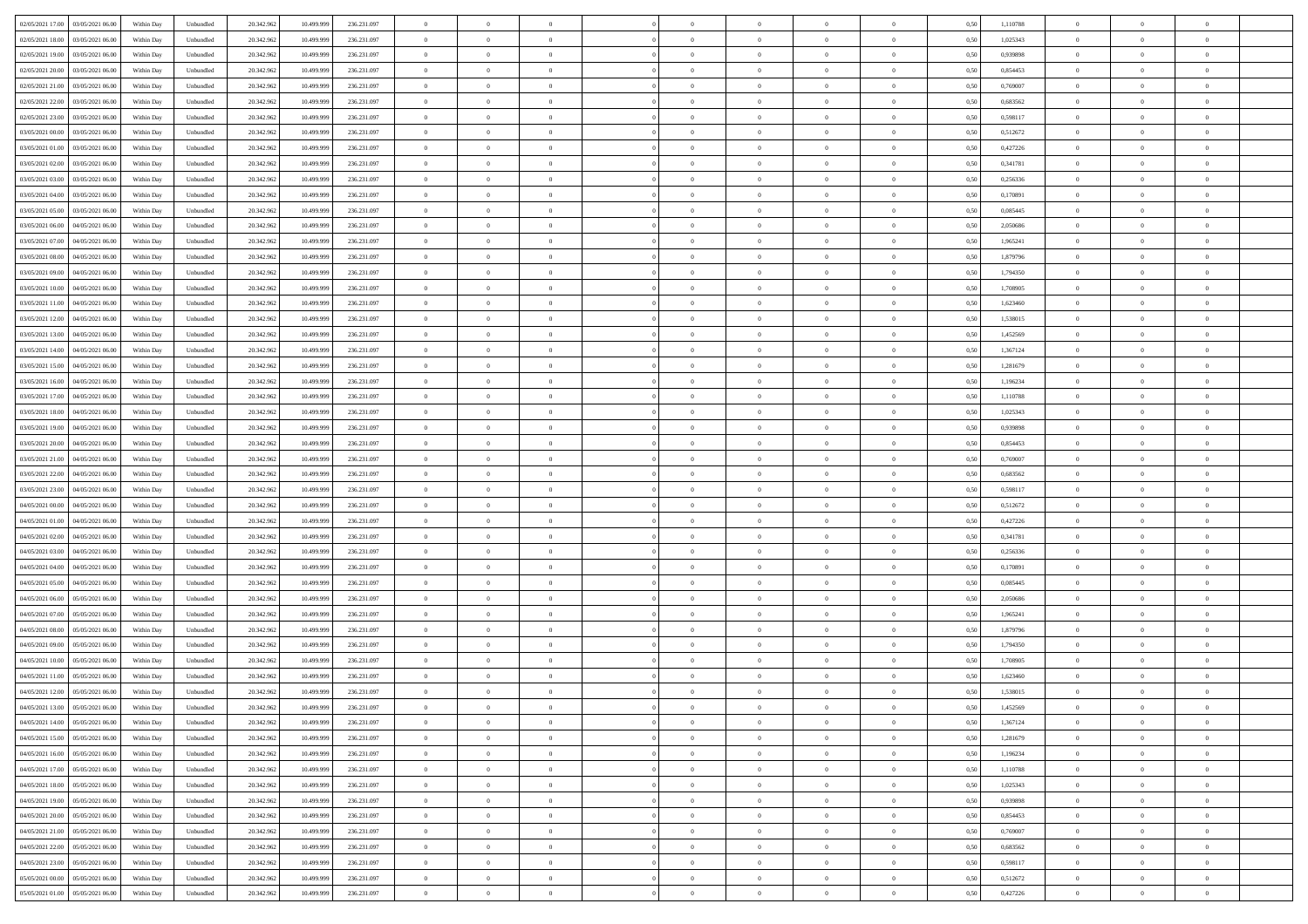| 05/05/2021 02:00<br>05/05/2021 06:00 | Within Day | Unbundled | 20.342.962 | 10.499.999 | 236.231.097 | $\overline{0}$ | $\overline{0}$ | $\overline{0}$ | $\theta$       | $\theta$       |                | $\overline{0}$ | 0,50 | 0,341781 | $\theta$       | $\theta$       | $\overline{0}$ |  |
|--------------------------------------|------------|-----------|------------|------------|-------------|----------------|----------------|----------------|----------------|----------------|----------------|----------------|------|----------|----------------|----------------|----------------|--|
|                                      |            |           |            |            |             |                |                |                |                |                |                |                |      |          |                |                |                |  |
| 05/05/2021 03:00<br>05/05/2021 06.0  | Within Day | Unbundled | 20.342.96  | 10.499.99  | 236.231.097 | $\overline{0}$ | $\overline{0}$ | $\overline{0}$ | $\,$ 0 $\,$    | $\bf{0}$       | $\overline{0}$ | $\bf{0}$       | 0,50 | 0,256336 | $\,$ 0 $\,$    | $\theta$       | $\overline{0}$ |  |
| 05/05/2021 04:00<br>05/05/2021 06:00 | Within Day | Unbundled | 20.342.962 | 10.499.999 | 236.231.097 | $\overline{0}$ | $\overline{0}$ | $\overline{0}$ | $\bf{0}$       | $\bf{0}$       | $\overline{0}$ | $\mathbf{0}$   | 0.50 | 0.170891 | $\bf{0}$       | $\overline{0}$ | $\overline{0}$ |  |
| 05/05/2021 05:00<br>05/05/2021 06:00 | Within Day | Unbundled | 20.342.962 | 10.499.999 | 236.231.097 | $\overline{0}$ | $\overline{0}$ | $\overline{0}$ | $\overline{0}$ | $\overline{0}$ | $\overline{0}$ | $\bf{0}$       | 0,50 | 0,085445 | $\theta$       | $\theta$       | $\overline{0}$ |  |
| 05/05/2021 06.00<br>06/05/2021 06.0  | Within Day | Unbundled | 20.342.96  | 10.964.999 | 225.071.097 | $\overline{0}$ | $\overline{0}$ | $\bf{0}$       | $\bf{0}$       | $\overline{0}$ | $\overline{0}$ | $\bf{0}$       | 0,50 | 2,050686 | $\,$ 0 $\,$    | $\theta$       | $\overline{0}$ |  |
|                                      |            |           |            |            |             |                |                |                |                |                |                |                |      |          |                |                |                |  |
| 05/05/2021 07:00<br>06/05/2021 06:00 | Within Day | Unbundled | 20.342.962 | 10.964.999 | 225.071.097 | $\overline{0}$ | $\overline{0}$ | $\overline{0}$ | $\bf{0}$       | $\overline{0}$ | $\overline{0}$ | $\mathbf{0}$   | 0.50 | 1.965241 | $\,$ 0 $\,$    | $\theta$       | $\overline{0}$ |  |
| 05/05/2021 08:00<br>06/05/2021 06.00 | Within Day | Unbundled | 20.342.962 | 10.964.999 | 225.071.097 | $\overline{0}$ | $\overline{0}$ | $\overline{0}$ | $\overline{0}$ | $\overline{0}$ | $\overline{0}$ | $\bf{0}$       | 0,50 | 1,879796 | $\theta$       | $\theta$       | $\overline{0}$ |  |
| 05/05/2021 09:00<br>06/05/2021 06.00 | Within Day | Unbundled | 20.342.96  | 10.964.999 | 225.071.097 | $\overline{0}$ | $\overline{0}$ | $\overline{0}$ | $\overline{0}$ | $\bf{0}$       | $\overline{0}$ | $\bf{0}$       | 0,50 | 1,794350 | $\,$ 0 $\,$    | $\bf{0}$       | $\overline{0}$ |  |
| 05/05/2021 10:00<br>06/05/2021 06:00 | Within Day | Unbundled | 20.342.962 | 10.964.999 | 225.071.097 | $\overline{0}$ | $\overline{0}$ | $\overline{0}$ | $\bf{0}$       | $\overline{0}$ | $\overline{0}$ | $\mathbf{0}$   | 0.50 | 1,708905 | $\theta$       | $\theta$       | $\overline{0}$ |  |
| 05/05/2021 11:00<br>06/05/2021 06:00 | Within Day | Unbundled | 20.342.962 | 10.964.999 | 225.071.097 | $\overline{0}$ | $\overline{0}$ | $\overline{0}$ | $\bf{0}$       | $\overline{0}$ | $\overline{0}$ | $\bf{0}$       | 0,50 | 1,623460 | $\,$ 0 $\,$    | $\theta$       | $\overline{0}$ |  |
|                                      |            |           |            |            |             |                | $\overline{0}$ |                |                | $\overline{0}$ | $\overline{0}$ | $\bf{0}$       |      |          | $\,$ 0 $\,$    | $\theta$       | $\overline{0}$ |  |
| 05/05/2021 12:00<br>06/05/2021 06.0  | Within Day | Unbundled | 20.342.96  | 10.964.999 | 225.071.097 | $\overline{0}$ |                | $\overline{0}$ | $\bf{0}$       |                |                |                | 0,50 | 1,538015 |                |                |                |  |
| 05/05/2021 13:00<br>06/05/2021 06:00 | Within Day | Unbundled | 20.342.962 | 10.964.999 | 225.071.097 | $\overline{0}$ | $\overline{0}$ | $\overline{0}$ | $\bf{0}$       | $\bf{0}$       | $\overline{0}$ | $\mathbf{0}$   | 0.50 | 1.452569 | $\bf{0}$       | $\overline{0}$ | $\bf{0}$       |  |
| 05/05/2021 14:00<br>06/05/2021 06:00 | Within Day | Unbundled | 20.342.962 | 10.964.999 | 225.071.097 | $\overline{0}$ | $\overline{0}$ | $\overline{0}$ | $\overline{0}$ | $\overline{0}$ | $\overline{0}$ | $\bf{0}$       | 0,50 | 1,367124 | $\theta$       | $\theta$       | $\overline{0}$ |  |
| 05/05/2021 15:00<br>06/05/2021 06.0  | Within Day | Unbundled | 20.342.96  | 10.964.999 | 225.071.097 | $\overline{0}$ | $\overline{0}$ | $\overline{0}$ | $\bf{0}$       | $\overline{0}$ | $\overline{0}$ | $\bf{0}$       | 0,50 | 1,281679 | $\,$ 0 $\,$    | $\bf{0}$       | $\overline{0}$ |  |
| 05/05/2021 16:00<br>06/05/2021 06:00 | Within Day | Unbundled | 20.342.962 | 10.964.999 | 225.071.097 | $\overline{0}$ | $\overline{0}$ | $\overline{0}$ | $\overline{0}$ | $\overline{0}$ | $\overline{0}$ | $\mathbf{0}$   | 0.50 | 1.196234 | $\theta$       | $\theta$       | $\overline{0}$ |  |
| 05/05/2021 17:00<br>06/05/2021 06:00 | Within Day | Unbundled | 20.342.962 | 10.964.999 | 225.071.097 | $\overline{0}$ | $\overline{0}$ | $\overline{0}$ | $\overline{0}$ | $\overline{0}$ | $\overline{0}$ | $\bf{0}$       | 0,50 | 1,110788 | $\theta$       | $\theta$       | $\overline{0}$ |  |
|                                      |            |           |            |            |             |                |                |                |                |                |                |                |      |          |                |                |                |  |
| 05/05/2021 18:00<br>06/05/2021 06.0  | Within Day | Unbundled | 20.342.96  | 10.964.999 | 225.071.097 | $\overline{0}$ | $\overline{0}$ | $\overline{0}$ | $\bf{0}$       | $\overline{0}$ | $\overline{0}$ | $\bf{0}$       | 0,50 | 1,025343 | $\,$ 0 $\,$    | $\theta$       | $\overline{0}$ |  |
| 05/05/2021 19:00<br>06/05/2021 06:00 | Within Day | Unbundled | 20.342.962 | 10.964.999 | 225.071.097 | $\overline{0}$ | $\overline{0}$ | $\overline{0}$ | $\overline{0}$ | $\bf{0}$       | $\overline{0}$ | $\mathbf{0}$   | 0.50 | 0.939898 | $\,$ 0 $\,$    | $\overline{0}$ | $\overline{0}$ |  |
| 05/05/2021 20:00<br>06/05/2021 06.00 | Within Day | Unbundled | 20.342.962 | 10.964.999 | 225.071.097 | $\overline{0}$ | $\overline{0}$ | $\overline{0}$ | $\overline{0}$ | $\overline{0}$ | $\overline{0}$ | $\bf{0}$       | 0,50 | 0,854453 | $\theta$       | $\theta$       | $\overline{0}$ |  |
| 05/05/2021 21.00<br>06/05/2021 06.0  | Within Day | Unbundled | 20.342.96  | 10.964.999 | 225.071.097 | $\overline{0}$ | $\overline{0}$ | $\overline{0}$ | $\bf{0}$       | $\bf{0}$       | $\overline{0}$ | $\bf{0}$       | 0,50 | 0,769007 | $\,$ 0 $\,$    | $\bf{0}$       | $\overline{0}$ |  |
| 05/05/2021 22.00<br>06/05/2021 06:00 | Within Day | Unbundled | 20.342.962 | 10.964.999 | 225.071.097 | $\overline{0}$ | $\overline{0}$ | $\overline{0}$ | $\bf{0}$       | $\bf{0}$       | $\overline{0}$ | $\mathbf{0}$   | 0.50 | 0.683562 | $\bf{0}$       | $\overline{0}$ | $\,$ 0         |  |
| 05/05/2021 23:00<br>06/05/2021 06:00 | Within Day | Unbundled | 20.342.962 | 10.964.999 | 225.071.097 | $\overline{0}$ | $\overline{0}$ | $\overline{0}$ | $\overline{0}$ | $\overline{0}$ | $\overline{0}$ | $\,$ 0 $\,$    | 0,50 | 0,598117 | $\theta$       | $\theta$       | $\overline{0}$ |  |
|                                      |            |           |            |            |             |                |                |                |                |                |                |                |      |          |                |                |                |  |
| 06/05/2021 00:00<br>06/05/2021 06.0  | Within Day | Unbundled | 20.342.96  | 10.964.999 | 225.071.097 | $\overline{0}$ | $\overline{0}$ | $\overline{0}$ | $\bf{0}$       | $\overline{0}$ | $\overline{0}$ | $\bf{0}$       | 0,50 | 0,512672 | $\,$ 0 $\,$    | $\bf{0}$       | $\overline{0}$ |  |
| 06/05/2021 01:00<br>06/05/2021 06:00 | Within Day | Unbundled | 20.342.962 | 10.964.999 | 225.071.097 | $\overline{0}$ | $\overline{0}$ | $\overline{0}$ | $\overline{0}$ | $\overline{0}$ | $\overline{0}$ | $\mathbf{0}$   | 0.50 | 0.427226 | $\bf{0}$       | $\theta$       | $\overline{0}$ |  |
| 06/05/2021 02:00<br>06/05/2021 06.00 | Within Day | Unbundled | 20.342.962 | 10.964.999 | 225.071.097 | $\overline{0}$ | $\overline{0}$ | $\overline{0}$ | $\overline{0}$ | $\overline{0}$ | $\overline{0}$ | $\bf{0}$       | 0,50 | 0,341781 | $\theta$       | $\theta$       | $\overline{0}$ |  |
| 06/05/2021 03:00<br>06/05/2021 06.0  | Within Day | Unbundled | 20.342.96  | 10.964.999 | 225.071.097 | $\overline{0}$ | $\overline{0}$ | $\overline{0}$ | $\bf{0}$       | $\overline{0}$ | $\overline{0}$ | $\bf{0}$       | 0,50 | 0,256336 | $\,$ 0 $\,$    | $\theta$       | $\overline{0}$ |  |
| 06/05/2021 04:00<br>06/05/2021 06:00 | Within Day | Unbundled | 20.342.962 | 10.964.999 | 225.071.097 | $\overline{0}$ | $\overline{0}$ | $\overline{0}$ | $\overline{0}$ | $\overline{0}$ | $\overline{0}$ | $\mathbf{0}$   | 0.50 | 0.170891 | $\,$ 0 $\,$    | $\theta$       | $\overline{0}$ |  |
| 06/05/2021 05:00<br>06/05/2021 06:00 | Within Day | Unbundled | 20.342.962 | 10.964.999 | 225.071.097 | $\overline{0}$ | $\overline{0}$ | $\overline{0}$ | $\overline{0}$ | $\overline{0}$ | $\overline{0}$ | $\bf{0}$       | 0,50 | 0,085445 | $\theta$       | $\theta$       | $\overline{0}$ |  |
|                                      |            |           |            |            |             |                |                |                |                |                |                |                |      |          |                |                |                |  |
| 06/05/2021 06:00<br>07/05/2021 06.0  | Within Day | Unbundled | 20.342.96  | 10.944.999 | 225.551.097 | $\overline{0}$ | $\overline{0}$ | $\overline{0}$ | $\overline{0}$ | $\bf{0}$       | $\overline{0}$ | $\bf{0}$       | 0,50 | 2,050686 | $\,$ 0 $\,$    | $\bf{0}$       | $\overline{0}$ |  |
| 06/05/2021 07:00<br>07/05/2021 06:00 | Within Day | Unbundled | 20.342.962 | 10.944.999 | 225.551.097 | $\overline{0}$ | $\overline{0}$ | $\overline{0}$ | $\bf{0}$       | $\bf{0}$       | $\overline{0}$ | $\mathbf{0}$   | 0.50 | 1.965241 | $\bf{0}$       | $\overline{0}$ | $\bf{0}$       |  |
| 06/05/2021 08:00<br>07/05/2021 06:00 | Within Day | Unbundled | 20.342.962 | 10.944.999 | 225.551.097 | $\overline{0}$ | $\overline{0}$ | $\overline{0}$ | $\overline{0}$ | $\overline{0}$ | $\overline{0}$ | $\overline{0}$ | 0.50 | 1,879796 | $\theta$       | $\theta$       | $\overline{0}$ |  |
| 06/05/2021 09:00<br>07/05/2021 06.00 | Within Day | Unbundled | 20.342.962 | 10.944.999 | 225.551.097 | $\overline{0}$ | $\overline{0}$ | $\overline{0}$ | $\bf{0}$       | $\overline{0}$ | $\overline{0}$ | $\bf{0}$       | 0,50 | 1,794350 | $\,$ 0 $\,$    | $\bf{0}$       | $\overline{0}$ |  |
| 06/05/2021 10:00<br>07/05/2021 06:00 | Within Day | Unbundled | 20.342.962 | 10.944.999 | 225.551.097 | $\overline{0}$ | $\overline{0}$ | $\overline{0}$ | $\overline{0}$ | $\overline{0}$ | $\overline{0}$ | $\mathbf{0}$   | 0.50 | 1,708905 | $\,$ 0 $\,$    | $\theta$       | $\overline{0}$ |  |
| 06/05/2021 11:00<br>07/05/2021 06:00 | Within Day | Unbundled | 20.342.962 | 10.944.999 | 225.551.097 | $\overline{0}$ | $\overline{0}$ | $\overline{0}$ | $\overline{0}$ | $\overline{0}$ | $\overline{0}$ | $\overline{0}$ | 0.50 | 1,623460 | $\theta$       | $\theta$       | $\overline{0}$ |  |
|                                      |            |           |            |            |             |                | $\overline{0}$ |                | $\bf{0}$       | $\overline{0}$ | $\overline{0}$ | $\bf{0}$       |      |          | $\,$ 0 $\,$    | $\theta$       | $\overline{0}$ |  |
| 06/05/2021 12:00<br>07/05/2021 06.0  | Within Day | Unbundled | 20.342.96  | 10.944.999 | 225.551.097 | $\overline{0}$ |                | $\overline{0}$ |                |                |                |                | 0,50 | 1,538015 |                |                |                |  |
| 06/05/2021 13:00<br>07/05/2021 06:00 | Within Day | Unbundled | 20.342.962 | 10.944.999 | 225.551.097 | $\overline{0}$ | $\overline{0}$ | $\overline{0}$ | $\overline{0}$ | $\bf{0}$       | $\overline{0}$ | $\mathbf{0}$   | 0.50 | 1.452569 | $\,$ 0 $\,$    | $\theta$       | $\overline{0}$ |  |
| 06/05/2021 14:00<br>07/05/2021 06:00 | Within Day | Unbundled | 20.342.962 | 10.944.999 | 225.551.097 | $\overline{0}$ | $\overline{0}$ | $\overline{0}$ | $\overline{0}$ | $\overline{0}$ | $\overline{0}$ | $\overline{0}$ | 0.50 | 1,367124 | $\theta$       | $\theta$       | $\overline{0}$ |  |
| 06/05/2021 15:00<br>07/05/2021 06.0  | Within Day | Unbundled | 20.342.96  | 10.944.999 | 225.551.097 | $\overline{0}$ | $\overline{0}$ | $\overline{0}$ | $\,$ 0 $\,$    | $\bf{0}$       | $\overline{0}$ | $\bf{0}$       | 0,50 | 1,281679 | $\,$ 0 $\,$    | $\bf{0}$       | $\overline{0}$ |  |
| 06/05/2021 16:00<br>07/05/2021 06:00 | Within Day | Unbundled | 20.342.962 | 10.944.999 | 225.551.097 | $\overline{0}$ | $\overline{0}$ | $\overline{0}$ | $\bf{0}$       | $\bf{0}$       | $\overline{0}$ | $\mathbf{0}$   | 0.50 | 1.196234 | $\bf{0}$       | $\overline{0}$ | $\,$ 0         |  |
| 06/05/2021 17:00<br>07/05/2021 06:00 | Within Day | Unbundled | 20.342.962 | 10.944.999 | 225.551.097 | $\overline{0}$ | $\overline{0}$ | $\overline{0}$ | $\overline{0}$ | $\overline{0}$ | $\overline{0}$ | $\overline{0}$ | 0.50 | 1,110788 | $\theta$       | $\theta$       | $\overline{0}$ |  |
| 06/05/2021 18:00<br>07/05/2021 06.0  | Within Day | Unbundled | 20.342.962 | 10.944.999 | 225.551.097 | $\overline{0}$ | $\overline{0}$ | $\overline{0}$ | $\bf{0}$       | $\bf{0}$       | $\overline{0}$ | $\bf{0}$       | 0,50 | 1,025343 | $\,$ 0 $\,$    | $\bf{0}$       | $\overline{0}$ |  |
|                                      |            |           |            |            |             |                |                |                |                |                |                |                |      |          |                |                |                |  |
| 06/05/2021 19:00<br>07/05/2021 06.00 | Within Day | Unbundled | 20.342.962 | 10.944.999 | 225.551.097 | $\overline{0}$ | $\overline{0}$ | $\overline{0}$ | $\overline{0}$ | $\overline{0}$ | $\Omega$       | $\overline{0}$ | 0.50 | 0.939898 | $\,$ 0 $\,$    | $\theta$       | $\overline{0}$ |  |
| 06/05/2021 20:00<br>07/05/2021 06:00 | Within Day | Unbundled | 20.342.962 | 10.944.999 | 225.551.097 | $\overline{0}$ | $\overline{0}$ | $\overline{0}$ | $\overline{0}$ | $\overline{0}$ | $\Omega$       | $\overline{0}$ | 0.5( | 0,854453 | $\theta$       | $\theta$       | $\overline{0}$ |  |
| 06/05/2021 21:00<br>07/05/2021 06.00 | Within Day | Unbundled | 20.342.962 | 10.944.999 | 225.551.097 | $\overline{0}$ | $\overline{0}$ | $\bf{0}$       | $\overline{0}$ | $\bf{0}$       | $\overline{0}$ | $\bf{0}$       | 0,50 | 0,769007 | $\,$ 0 $\,$    | $\bf{0}$       | $\overline{0}$ |  |
| 06/05/2021 22:00 07/05/2021 06:00    | Within Day | Unbundled | 20.342.962 | 10.944.999 | 225 551 097 | $\bf{0}$       | $\,$ 0 $\,$    |                | $\bf{0}$       |                |                |                | 0,50 | 0,683562 | $\theta$       | $\overline{0}$ |                |  |
| 06/05/2021 23:00 07/05/2021 06:00    | Within Dav | Unbundled | 20.342.962 | 10.944.999 | 225.551.097 | $\overline{0}$ | $\overline{0}$ | $\overline{0}$ | $\overline{0}$ | $\overline{0}$ | $\overline{0}$ | $\overline{0}$ | 0,50 | 0,598117 | $\theta$       | $\theta$       | $\overline{0}$ |  |
| 07/05/2021 00:00<br>07/05/2021 06.00 | Within Day | Unbundled | 20.342.962 | 10.944.999 | 225.551.097 | $\overline{0}$ | $\overline{0}$ | $\overline{0}$ | $\bf{0}$       | $\overline{0}$ | $\overline{0}$ | $\mathbf{0}$   | 0,50 | 0,512672 | $\overline{0}$ | $\overline{0}$ | $\bf{0}$       |  |
|                                      |            |           |            |            |             |                |                |                |                |                |                |                |      |          |                |                |                |  |
| 07/05/2021 01:00<br>07/05/2021 06:00 | Within Day | Unbundled | 20.342.962 | 10.944.999 | 225.551.097 | $\overline{0}$ | $\overline{0}$ | $\overline{0}$ | $\bf{0}$       | $\bf{0}$       | $\overline{0}$ | $\mathbf{0}$   | 0.50 | 0,427226 | $\,$ 0 $\,$    | $\bf{0}$       | $\,$ 0 $\,$    |  |
| 07/05/2021 02:00<br>07/05/2021 06:00 | Within Dav | Unbundled | 20.342.962 | 10.944.999 | 225.551.097 | $\overline{0}$ | $\overline{0}$ | $\overline{0}$ | $\overline{0}$ | $\overline{0}$ | $\overline{0}$ | $\mathbf{0}$   | 0,50 | 0,341781 | $\overline{0}$ | $\theta$       | $\overline{0}$ |  |
| 07/05/2021 03:00<br>07/05/2021 06.00 | Within Day | Unbundled | 20.342.962 | 10.944.999 | 225.551.097 | $\overline{0}$ | $\overline{0}$ | $\overline{0}$ | $\bf{0}$       | $\bf{0}$       | $\overline{0}$ | $\mathbf{0}$   | 0,50 | 0,256336 | $\overline{0}$ | $\bf{0}$       | $\overline{0}$ |  |
| 07/05/2021 04:00<br>07/05/2021 06:00 | Within Day | Unbundled | 20.342.962 | 10.944.999 | 225.551.097 | $\overline{0}$ | $\overline{0}$ | $\overline{0}$ | $\bf{0}$       | $\overline{0}$ | $\overline{0}$ | $\mathbf{0}$   | 0.50 | 0.170891 | $\,$ 0 $\,$    | $\theta$       | $\,$ 0         |  |
| 07/05/2021 05:00<br>07/05/2021 06:00 | Within Day | Unbundled | 20.342.962 | 10.944.999 | 225.551.097 | $\overline{0}$ | $\overline{0}$ | $\overline{0}$ | $\overline{0}$ | $\overline{0}$ | $\overline{0}$ | $\mathbf{0}$   | 0,50 | 0,085445 | $\overline{0}$ | $\theta$       | $\overline{0}$ |  |
| 07/05/2021 06:00<br>08/05/2021 06:00 | Within Day | Unbundled | 20.342.962 | 11.324.999 | 216.431.097 | $\overline{0}$ | $\overline{0}$ | $\overline{0}$ | $\bf{0}$       | $\bf{0}$       | $\overline{0}$ | $\,$ 0 $\,$    | 0,50 | 2,050686 | $\bf{0}$       | $\bf{0}$       | $\overline{0}$ |  |
|                                      |            |           |            |            |             |                |                |                |                |                |                |                |      |          |                |                |                |  |
| 07/05/2021 07:00<br>08/05/2021 06:00 | Within Day | Unbundled | 20.342.962 | 11.324.999 | 216.431.097 | $\overline{0}$ | $\overline{0}$ | $\overline{0}$ | $\bf{0}$       | $\bf{0}$       | $\overline{0}$ | $\,$ 0 $\,$    | 0.50 | 1.965241 | $\overline{0}$ | $\bf{0}$       | $\,$ 0         |  |
| 07/05/2021 08:00<br>08/05/2021 06:00 | Within Dav | Unbundled | 20.342.962 | 11.324.999 | 216.431.097 | $\overline{0}$ | $\overline{0}$ | $\overline{0}$ | $\overline{0}$ | $\overline{0}$ | $\overline{0}$ | $\mathbf{0}$   | 0,50 | 1,879796 | $\overline{0}$ | $\theta$       | $\overline{0}$ |  |
| 07/05/2021 09:00<br>08/05/2021 06.00 | Within Day | Unbundled | 20.342.962 | 11.324.999 | 216.431.097 | $\overline{0}$ | $\overline{0}$ | $\overline{0}$ | $\overline{0}$ | $\bf{0}$       | $\overline{0}$ | $\mathbf{0}$   | 0,50 | 1,794350 | $\bf{0}$       | $\bf{0}$       | $\overline{0}$ |  |
| 07/05/2021 10:00 08/05/2021 06:00    | Within Day | Unbundled | 20.342.962 | 11.324.999 | 216.431.097 | $\overline{0}$ | $\overline{0}$ | $\overline{0}$ | $\bf{0}$       | $\,$ 0         | $\overline{0}$ | $\,0\,$        | 0,50 | 1,708905 | $\overline{0}$ | $\,$ 0 $\,$    | $\,$ 0 $\,$    |  |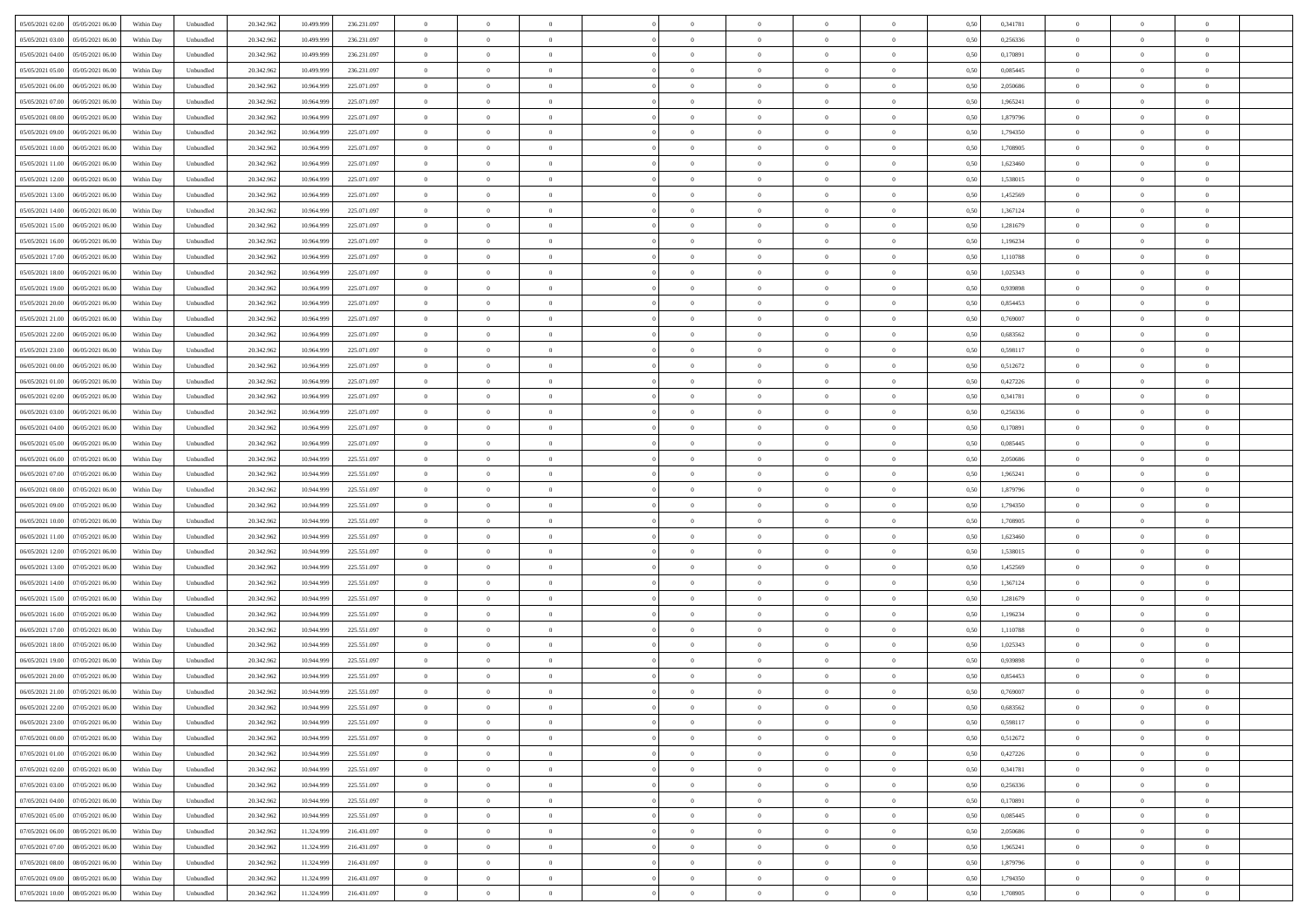| 07/05/2021 11:00<br>08/05/2021 06:00 | Within Day | Unbundled | 20.342.962 | 11.324.999 | 216.431.097 | $\overline{0}$ | $\overline{0}$ | $\overline{0}$ | $\theta$       | $\theta$       |                | $\overline{0}$ | 0,50 | 1,623460 | $\theta$       | $\theta$       | $\theta$       |  |
|--------------------------------------|------------|-----------|------------|------------|-------------|----------------|----------------|----------------|----------------|----------------|----------------|----------------|------|----------|----------------|----------------|----------------|--|
|                                      |            |           |            |            |             |                |                |                |                |                |                |                |      |          |                |                |                |  |
| 07/05/2021 12:00<br>08/05/2021 06.00 | Within Day | Unbundled | 20.342.96  | 11.324.999 | 216.431.097 | $\overline{0}$ | $\overline{0}$ | $\overline{0}$ | $\,$ 0 $\,$    | $\bf{0}$       | $\overline{0}$ | $\bf{0}$       | 0,50 | 1,538015 | $\,$ 0 $\,$    | $\bf{0}$       | $\overline{0}$ |  |
| 07/05/2021 13:00<br>08/05/2021 06:00 | Within Day | Unbundled | 20.342.962 | 11.324.999 | 216.431.097 | $\overline{0}$ | $\overline{0}$ | $\overline{0}$ | $\bf{0}$       | $\bf{0}$       | $\overline{0}$ | $\mathbf{0}$   | 0.50 | 1.452569 | $\bf{0}$       | $\overline{0}$ | $\overline{0}$ |  |
| 07/05/2021 14:00<br>08/05/2021 06:00 | Within Day | Unbundled | 20.342.962 | 11.324.999 | 216.431.097 | $\overline{0}$ | $\overline{0}$ | $\overline{0}$ | $\overline{0}$ | $\overline{0}$ | $\overline{0}$ | $\,$ 0 $\,$    | 0,50 | 1,367124 | $\theta$       | $\theta$       | $\overline{0}$ |  |
| 07/05/2021 15.00<br>08/05/2021 06.00 | Within Day | Unbundled | 20.342.96  | 11.324.999 | 216.431.097 | $\overline{0}$ | $\overline{0}$ | $\bf{0}$       | $\bf{0}$       | $\overline{0}$ | $\overline{0}$ | $\bf{0}$       | 0,50 | 1,281679 | $\,$ 0 $\,$    | $\theta$       | $\overline{0}$ |  |
| 07/05/2021 16:00<br>08/05/2021 06:00 | Within Day | Unbundled | 20.342.962 | 11.324.999 | 216.431.097 | $\overline{0}$ | $\overline{0}$ | $\overline{0}$ | $\bf{0}$       | $\overline{0}$ | $\overline{0}$ | $\mathbf{0}$   | 0.50 | 1.196234 | $\bf{0}$       | $\theta$       | $\overline{0}$ |  |
| 07/05/2021 17:00<br>08/05/2021 06.00 | Within Day | Unbundled | 20.342.962 | 11.324.999 | 216.431.097 | $\overline{0}$ | $\overline{0}$ | $\overline{0}$ | $\overline{0}$ | $\overline{0}$ | $\overline{0}$ | $\bf{0}$       | 0,50 | 1,110788 | $\theta$       | $\theta$       | $\overline{0}$ |  |
| 07/05/2021 18:00<br>08/05/2021 06.00 | Within Day | Unbundled | 20.342.96  | 11.324.999 | 216.431.097 | $\overline{0}$ | $\overline{0}$ | $\overline{0}$ | $\bf{0}$       | $\bf{0}$       | $\overline{0}$ | $\bf{0}$       | 0,50 | 1,025343 | $\,$ 0 $\,$    | $\bf{0}$       | $\overline{0}$ |  |
|                                      |            |           |            |            |             |                |                |                |                |                |                |                |      |          |                |                |                |  |
| 07/05/2021 19:00<br>08/05/2021 06:00 | Within Day | Unbundled | 20.342.962 | 11.324.999 | 216.431.097 | $\overline{0}$ | $\overline{0}$ | $\overline{0}$ | $\bf{0}$       | $\overline{0}$ | $\overline{0}$ | $\mathbf{0}$   | 0.50 | 0.939898 | $\theta$       | $\theta$       | $\overline{0}$ |  |
| 07/05/2021 20.00<br>08/05/2021 06:00 | Within Day | Unbundled | 20.342.962 | 11.324.999 | 216.431.097 | $\overline{0}$ | $\overline{0}$ | $\overline{0}$ | $\bf{0}$       | $\overline{0}$ | $\overline{0}$ | $\bf{0}$       | 0,50 | 0,854453 | $\,$ 0 $\,$    | $\theta$       | $\overline{0}$ |  |
| 07/05/2021 21:00<br>08/05/2021 06.00 | Within Day | Unbundled | 20.342.96  | 11.324.999 | 216.431.097 | $\overline{0}$ | $\overline{0}$ | $\bf{0}$       | $\bf{0}$       | $\bf{0}$       | $\overline{0}$ | $\bf{0}$       | 0,50 | 0,769007 | $\,$ 0 $\,$    | $\theta$       | $\overline{0}$ |  |
| 07/05/2021 22.00<br>08/05/2021 06:00 | Within Day | Unbundled | 20.342.962 | 11.324.999 | 216.431.097 | $\overline{0}$ | $\overline{0}$ | $\overline{0}$ | $\bf{0}$       | $\bf{0}$       | $\overline{0}$ | $\,$ 0 $\,$    | 0.50 | 0.683562 | $\bf{0}$       | $\overline{0}$ | $\overline{0}$ |  |
| 07/05/2021 23.00<br>08/05/2021 06:00 | Within Day | Unbundled | 20.342.962 | 11.324.999 | 216.431.097 | $\overline{0}$ | $\overline{0}$ | $\overline{0}$ | $\overline{0}$ | $\overline{0}$ | $\overline{0}$ | $\,$ 0 $\,$    | 0,50 | 0,598117 | $\theta$       | $\theta$       | $\overline{0}$ |  |
| 08/05/2021 00:00<br>08/05/2021 06.00 | Within Day | Unbundled | 20.342.96  | 11.324.999 | 216.431.097 | $\overline{0}$ | $\overline{0}$ | $\overline{0}$ | $\bf{0}$       | $\bf{0}$       | $\overline{0}$ | $\bf{0}$       | 0,50 | 0,512672 | $\,$ 0 $\,$    | $\bf{0}$       | $\overline{0}$ |  |
| 08/05/2021 01:00<br>08/05/2021 06:00 | Within Day | Unbundled | 20.342.962 | 11.324.999 | 216.431.097 | $\overline{0}$ | $\overline{0}$ | $\overline{0}$ | $\bf{0}$       | $\overline{0}$ | $\overline{0}$ | $\mathbf{0}$   | 0.50 | 0.427226 | $\theta$       | $\theta$       | $\overline{0}$ |  |
|                                      |            |           |            |            |             |                |                |                |                |                |                |                |      |          |                |                |                |  |
| 08/05/2021 02:00<br>08/05/2021 06:00 | Within Day | Unbundled | 20.342.962 | 11.324.999 | 216.431.097 | $\overline{0}$ | $\overline{0}$ | $\overline{0}$ | $\overline{0}$ | $\overline{0}$ | $\overline{0}$ | $\bf{0}$       | 0,50 | 0,341781 | $\theta$       | $\theta$       | $\overline{0}$ |  |
| 08/05/2021 03:00<br>08/05/2021 06.00 | Within Day | Unbundled | 20.342.96  | 11.324.999 | 216.431.097 | $\overline{0}$ | $\overline{0}$ | $\overline{0}$ | $\bf{0}$       | $\overline{0}$ | $\overline{0}$ | $\bf{0}$       | 0,50 | 0,256336 | $\,$ 0 $\,$    | $\theta$       | $\overline{0}$ |  |
| 08/05/2021 04:00<br>08/05/2021 06:00 | Within Day | Unbundled | 20.342.962 | 11.324.999 | 216.431.097 | $\overline{0}$ | $\overline{0}$ | $\overline{0}$ | $\bf{0}$       | $\bf{0}$       | $\overline{0}$ | $\mathbf{0}$   | 0.50 | 0.170891 | $\,$ 0 $\,$    | $\overline{0}$ | $\overline{0}$ |  |
| 08/05/2021 05:00<br>08/05/2021 06.00 | Within Day | Unbundled | 20.342.962 | 11.324.999 | 216.431.097 | $\overline{0}$ | $\overline{0}$ | $\overline{0}$ | $\overline{0}$ | $\overline{0}$ | $\overline{0}$ | $\bf{0}$       | 0,50 | 0,085445 | $\,$ 0 $\,$    | $\theta$       | $\overline{0}$ |  |
| 08/05/2021 06:00<br>09/05/2021 06.0  | Within Day | Unbundled | 20.342.96  | 11.324.999 | 216.431.097 | $\overline{0}$ | $\overline{0}$ | $\overline{0}$ | $\bf{0}$       | $\bf{0}$       | $\overline{0}$ | $\bf{0}$       | 0,50 | 2,050686 | $\,$ 0 $\,$    | $\bf{0}$       | $\overline{0}$ |  |
| 08/05/2021 07:00<br>09/05/2021 06:00 | Within Day | Unbundled | 20.342.962 | 11.324.999 | 216.431.097 | $\overline{0}$ | $\overline{0}$ | $\overline{0}$ | $\bf{0}$       | $\bf{0}$       | $\overline{0}$ | $\,$ 0 $\,$    | 0.50 | 1,965241 | $\bf{0}$       | $\theta$       | $\overline{0}$ |  |
| 08/05/2021 08:00<br>09/05/2021 06:00 | Within Day | Unbundled | 20.342.962 | 11.324.999 | 216.431.097 | $\overline{0}$ | $\overline{0}$ | $\overline{0}$ | $\overline{0}$ | $\overline{0}$ | $\overline{0}$ | $\,$ 0 $\,$    | 0,50 | 1,879796 | $\theta$       | $\theta$       | $\overline{0}$ |  |
|                                      |            |           |            |            |             |                |                |                |                |                |                |                |      |          |                |                |                |  |
| 08/05/2021 09:00<br>09/05/2021 06.0  | Within Day | Unbundled | 20.342.96  | 11.324.999 | 216.431.097 | $\overline{0}$ | $\overline{0}$ | $\bf{0}$       | $\,$ 0 $\,$    | $\overline{0}$ | $\overline{0}$ | $\bf{0}$       | 0,50 | 1,794350 | $\,$ 0 $\,$    | $\bf{0}$       | $\overline{0}$ |  |
| 08/05/2021 10:00<br>09/05/2021 06:00 | Within Day | Unbundled | 20.342.962 | 11.324.999 | 216.431.097 | $\overline{0}$ | $\overline{0}$ | $\overline{0}$ | $\overline{0}$ | $\overline{0}$ | $\overline{0}$ | $\mathbf{0}$   | 0.50 | 1,708905 | $\bf{0}$       | $\theta$       | $\overline{0}$ |  |
| 08/05/2021 11:00<br>09/05/2021 06:00 | Within Day | Unbundled | 20.342.962 | 11.324.999 | 216.431.097 | $\overline{0}$ | $\overline{0}$ | $\overline{0}$ | $\overline{0}$ | $\overline{0}$ | $\overline{0}$ | $\bf{0}$       | 0,50 | 1,623460 | $\theta$       | $\theta$       | $\overline{0}$ |  |
| 08/05/2021 12:00<br>09/05/2021 06.0  | Within Day | Unbundled | 20.342.96  | 11.324.999 | 216.431.097 | $\overline{0}$ | $\overline{0}$ | $\overline{0}$ | $\bf{0}$       | $\overline{0}$ | $\overline{0}$ | $\bf{0}$       | 0,50 | 1,538015 | $\,$ 0 $\,$    | $\theta$       | $\overline{0}$ |  |
| 08/05/2021 13:00<br>09/05/2021 06:00 | Within Day | Unbundled | 20.342.962 | 11.324.999 | 216.431.097 | $\overline{0}$ | $\overline{0}$ | $\overline{0}$ | $\bf{0}$       | $\bf{0}$       | $\overline{0}$ | $\mathbf{0}$   | 0.50 | 1.452569 | $\,$ 0 $\,$    | $\theta$       | $\overline{0}$ |  |
| 08/05/2021 14:00<br>09/05/2021 06:00 | Within Day | Unbundled | 20.342.962 | 11.324.999 | 216.431.097 | $\overline{0}$ | $\overline{0}$ | $\overline{0}$ | $\overline{0}$ | $\overline{0}$ | $\overline{0}$ | $\bf{0}$       | 0,50 | 1,367124 | $\theta$       | $\theta$       | $\overline{0}$ |  |
|                                      |            |           |            |            |             |                | $\overline{0}$ |                | $\overline{0}$ | $\bf{0}$       | $\overline{0}$ | $\bf{0}$       |      |          | $\,$ 0 $\,$    | $\bf{0}$       | $\overline{0}$ |  |
| 08/05/2021 15:00<br>09/05/2021 06.0  | Within Day | Unbundled | 20.342.96  | 11.324.999 | 216.431.097 | $\overline{0}$ |                | $\overline{0}$ |                |                |                |                | 0,50 | 1,281679 |                |                |                |  |
| 08/05/2021 16:00<br>09/05/2021 06:00 | Within Day | Unbundled | 20.342.962 | 11.324.999 | 216.431.097 | $\overline{0}$ | $\overline{0}$ | $\overline{0}$ | $\bf{0}$       | $\bf{0}$       | $\overline{0}$ | $\,$ 0 $\,$    | 0.50 | 1.196234 | $\bf{0}$       | $\overline{0}$ | $\overline{0}$ |  |
| 08/05/2021 17:00<br>09/05/2021 06:00 | Within Day | Unbundled | 20.342.962 | 11.324.999 | 216.431.097 | $\overline{0}$ | $\overline{0}$ | $\overline{0}$ | $\overline{0}$ | $\overline{0}$ | $\overline{0}$ | $\overline{0}$ | 0.50 | 1,110788 | $\theta$       | $\theta$       | $\overline{0}$ |  |
| 08/05/2021 18.00<br>09/05/2021 06.0  | Within Day | Unbundled | 20.342.96  | 11.324.999 | 216.431.097 | $\overline{0}$ | $\overline{0}$ | $\overline{0}$ | $\bf{0}$       | $\overline{0}$ | $\overline{0}$ | $\bf{0}$       | 0,50 | 1,025343 | $\,$ 0 $\,$    | $\bf{0}$       | $\overline{0}$ |  |
| 08/05/2021 19:00<br>09/05/2021 06:00 | Within Day | Unbundled | 20.342.962 | 11.324.999 | 216.431.097 | $\overline{0}$ | $\overline{0}$ | $\overline{0}$ | $\overline{0}$ | $\overline{0}$ | $\overline{0}$ | $\mathbf{0}$   | 0.50 | 0.939898 | $\,$ 0 $\,$    | $\theta$       | $\overline{0}$ |  |
| 08/05/2021 20:00<br>09/05/2021 06:00 | Within Day | Unbundled | 20.342.962 | 11.324.999 | 216.431.097 | $\overline{0}$ | $\overline{0}$ | $\overline{0}$ | $\overline{0}$ | $\overline{0}$ | $\overline{0}$ | $\overline{0}$ | 0.50 | 0,854453 | $\theta$       | $\theta$       | $\overline{0}$ |  |
| 08/05/2021 21:00<br>09/05/2021 06.0  | Within Day | Unbundled | 20.342.96  | 11.324.999 | 216.431.097 | $\overline{0}$ | $\overline{0}$ | $\overline{0}$ | $\bf{0}$       | $\overline{0}$ | $\overline{0}$ | $\bf{0}$       | 0,50 | 0,769007 | $\,$ 0 $\,$    | $\bf{0}$       | $\overline{0}$ |  |
| 08/05/2021 22:00<br>09/05/2021 06:00 | Within Day | Unbundled | 20.342.962 | 11.324.999 | 216.431.097 | $\overline{0}$ | $\overline{0}$ | $\overline{0}$ | $\bf{0}$       | $\bf{0}$       | $\overline{0}$ | $\mathbf{0}$   | 0.50 | 0.683562 | $\,$ 0 $\,$    | $\theta$       | $\overline{0}$ |  |
| 08/05/2021 23:00<br>09/05/2021 06:00 | Within Day | Unbundled | 20.342.962 | 11.324.999 | 216.431.097 | $\overline{0}$ | $\overline{0}$ | $\overline{0}$ | $\overline{0}$ | $\overline{0}$ | $\overline{0}$ | $\overline{0}$ | 0.50 | 0,598117 | $\theta$       | $\theta$       | $\overline{0}$ |  |
|                                      |            |           |            |            |             |                |                |                |                |                |                |                |      |          |                |                |                |  |
| 09/05/2021 00.00<br>09/05/2021 06.0  | Within Day | Unbundled | 20.342.96  | 11.324.999 | 216.431.097 | $\overline{0}$ | $\overline{0}$ | $\overline{0}$ | $\overline{0}$ | $\bf{0}$       | $\overline{0}$ | $\bf{0}$       | 0,50 | 0,512672 | $\,$ 0 $\,$    | $\bf{0}$       | $\overline{0}$ |  |
| 09/05/2021 01:00<br>09/05/2021 06:00 | Within Day | Unbundled | 20.342.962 | 11.324.999 | 216.431.097 | $\overline{0}$ | $\overline{0}$ | $\overline{0}$ | $\bf{0}$       | $\bf{0}$       | $\overline{0}$ | $\,$ 0 $\,$    | 0.50 | 0,427226 | $\bf{0}$       | $\overline{0}$ | $\overline{0}$ |  |
| 09/05/2021 02:00<br>09/05/2021 06:00 | Within Day | Unbundled | 20.342.962 | 11.324.999 | 216.431.097 | $\overline{0}$ | $\overline{0}$ | $\overline{0}$ | $\overline{0}$ | $\overline{0}$ | $\overline{0}$ | $\overline{0}$ | 0.50 | 0,341781 | $\theta$       | $\theta$       | $\overline{0}$ |  |
| 09/05/2021 03.00<br>09/05/2021 06.0  | Within Day | Unbundled | 20.342.962 | 11.324.999 | 216.431.097 | $\overline{0}$ | $\overline{0}$ | $\overline{0}$ | $\bf{0}$       | $\bf{0}$       | $\overline{0}$ | $\bf{0}$       | 0,50 | 0,256336 | $\,$ 0 $\,$    | $\bf{0}$       | $\overline{0}$ |  |
| 09/05/2021 04:00<br>09/05/2021 06:00 | Within Day | Unbundled | 20.342.962 | 11.324.999 | 216.431.097 | $\overline{0}$ | $\overline{0}$ | $\overline{0}$ | $\overline{0}$ | $\overline{0}$ | $\overline{0}$ | $\mathbf{0}$   | 0.50 | 0,170891 | $\,$ 0 $\,$    | $\theta$       | $\overline{0}$ |  |
| 09/05/2021 05:00<br>09/05/2021 06:00 | Within Day | Unbundled | 20.342.962 | 11.324.999 | 216.431.097 | $\overline{0}$ | $\overline{0}$ | $\overline{0}$ | $\overline{0}$ | $\overline{0}$ | $\Omega$       | $\overline{0}$ | 0.5( | 0,085445 | $\theta$       | $\theta$       | $\overline{0}$ |  |
| 09/05/2021 06:00<br>10/05/2021 06:00 | Within Day | Unbundled | 20.342.962 | 11.407.000 | 214.463.097 | $\overline{0}$ | $\overline{0}$ | $\bf{0}$       | $\overline{0}$ | $\bf{0}$       | $\overline{0}$ | $\bf{0}$       | 0,50 | 2,050686 | $\,$ 0 $\,$    | $\bf{0}$       | $\overline{0}$ |  |
|                                      |            |           |            | 11.407.000 | 214 463 097 |                |                |                |                |                |                | $\Omega$       |      | 1,965241 |                |                |                |  |
| 09/05/2021 07:00 10/05/2021 06:00    | Within Day | Unbundled | 20.342.962 |            |             | $\bf{0}$       | $\,$ 0 $\,$    |                | $\bf{0}$       |                |                |                | 0,50 |          | $\theta$       | $\bf{0}$       |                |  |
| 09/05/2021 08:00<br>10/05/2021 06:00 | Within Dav | Unbundled | 20.342.962 | 11.407.000 | 214.463.097 | $\overline{0}$ | $\overline{0}$ | $\overline{0}$ | $\overline{0}$ | $\overline{0}$ | $\overline{0}$ | $\overline{0}$ | 0,50 | 1,879796 | $\theta$       | $\theta$       | $\overline{0}$ |  |
| 09/05/2021 09:00<br>10/05/2021 06:00 | Within Day | Unbundled | 20.342.962 | 11.407.000 | 214.463.097 | $\overline{0}$ | $\overline{0}$ | $\overline{0}$ | $\bf{0}$       | $\overline{0}$ | $\overline{0}$ | $\mathbf{0}$   | 0,50 | 1,794350 | $\overline{0}$ | $\overline{0}$ | $\bf{0}$       |  |
| 09/05/2021 11:00<br>10/05/2021 06:00 | Within Day | Unbundled | 20.342.962 | 11.407.000 | 214.463.097 | $\overline{0}$ | $\overline{0}$ | $\overline{0}$ | $\bf{0}$       | $\bf{0}$       | $\overline{0}$ | $\mathbf{0}$   | 0.50 | 1.623460 | $\,$ 0 $\,$    | $\bf{0}$       | $\,$ 0 $\,$    |  |
| 09/05/2021 12:00<br>10/05/2021 06:00 | Within Dav | Unbundled | 20.342.962 | 11.407.000 | 214.463.097 | $\overline{0}$ | $\overline{0}$ | $\overline{0}$ | $\overline{0}$ | $\overline{0}$ | $\overline{0}$ | $\mathbf{0}$   | 0,50 | 1,538015 | $\overline{0}$ | $\theta$       | $\overline{0}$ |  |
| 09/05/2021 13:00<br>10/05/2021 06:00 | Within Day | Unbundled | 20.342.962 | 11.407.000 | 214.463.097 | $\overline{0}$ | $\overline{0}$ | $\overline{0}$ | $\overline{0}$ | $\bf{0}$       | $\overline{0}$ | $\mathbf{0}$   | 0,50 | 1,452569 | $\overline{0}$ | $\bf{0}$       | $\overline{0}$ |  |
| 10/05/2021 06:00<br>09/05/2021 14:00 | Within Day | Unbundled | 20.342.962 | 11.407.000 | 214.463.097 | $\overline{0}$ | $\overline{0}$ | $\overline{0}$ | $\bf{0}$       | $\overline{0}$ | $\overline{0}$ | $\mathbf{0}$   | 0.50 | 1.367124 | $\,$ 0 $\,$    | $\theta$       | $\bf{0}$       |  |
|                                      |            |           |            |            |             |                |                |                |                |                |                |                |      |          |                |                |                |  |
| 09/05/2021 15:00<br>10/05/2021 06:00 | Within Day | Unbundled | 20.342.962 | 11.407.000 | 214.463.097 | $\overline{0}$ | $\overline{0}$ | $\overline{0}$ | $\overline{0}$ | $\overline{0}$ | $\overline{0}$ | $\mathbf{0}$   | 0,50 | 1,281679 | $\overline{0}$ | $\theta$       | $\overline{0}$ |  |
| 09/05/2021 16:00<br>10/05/2021 06:00 | Within Day | Unbundled | 20.342.962 | 11.407.000 | 214.463.097 | $\overline{0}$ | $\overline{0}$ | $\overline{0}$ | $\bf{0}$       | $\bf{0}$       | $\overline{0}$ | $\,$ 0 $\,$    | 0,50 | 1,196234 | $\bf{0}$       | $\bf{0}$       | $\overline{0}$ |  |
| 09/05/2021 17:00<br>10/05/2021 06:00 | Within Day | Unbundled | 20.342.962 | 11,407,000 | 214.463.097 | $\overline{0}$ | $\overline{0}$ | $\overline{0}$ | $\bf{0}$       | $\bf{0}$       | $\overline{0}$ | $\,$ 0 $\,$    | 0.50 | 1.110788 | $\overline{0}$ | $\overline{0}$ | $\,$ 0         |  |
| 09/05/2021 18:00<br>10/05/2021 06:00 | Within Dav | Unbundled | 20.342.962 | 11.407.000 | 214.463.097 | $\overline{0}$ | $\overline{0}$ | $\overline{0}$ | $\overline{0}$ | $\overline{0}$ | $\overline{0}$ | $\mathbf{0}$   | 0,50 | 1,025343 | $\overline{0}$ | $\theta$       | $\overline{0}$ |  |
| 09/05/2021 19:00<br>10/05/2021 06:00 | Within Day | Unbundled | 20.342.962 | 11.407.000 | 214.463.097 | $\overline{0}$ | $\overline{0}$ | $\overline{0}$ | $\overline{0}$ | $\bf{0}$       | $\overline{0}$ | $\mathbf{0}$   | 0,50 | 0,939898 | $\bf{0}$       | $\bf{0}$       | $\overline{0}$ |  |
| 09/05/2021 20:00 10/05/2021 06:00    | Within Day | Unbundled | 20.342.962 | 11.407.000 | 214.463.097 | $\overline{0}$ | $\overline{0}$ | $\overline{0}$ | $\bf{0}$       | $\,$ 0         | $\overline{0}$ | $\,0\,$        | 0,50 | 0,854453 | $\overline{0}$ | $\,$ 0 $\,$    | $\,$ 0 $\,$    |  |
|                                      |            |           |            |            |             |                |                |                |                |                |                |                |      |          |                |                |                |  |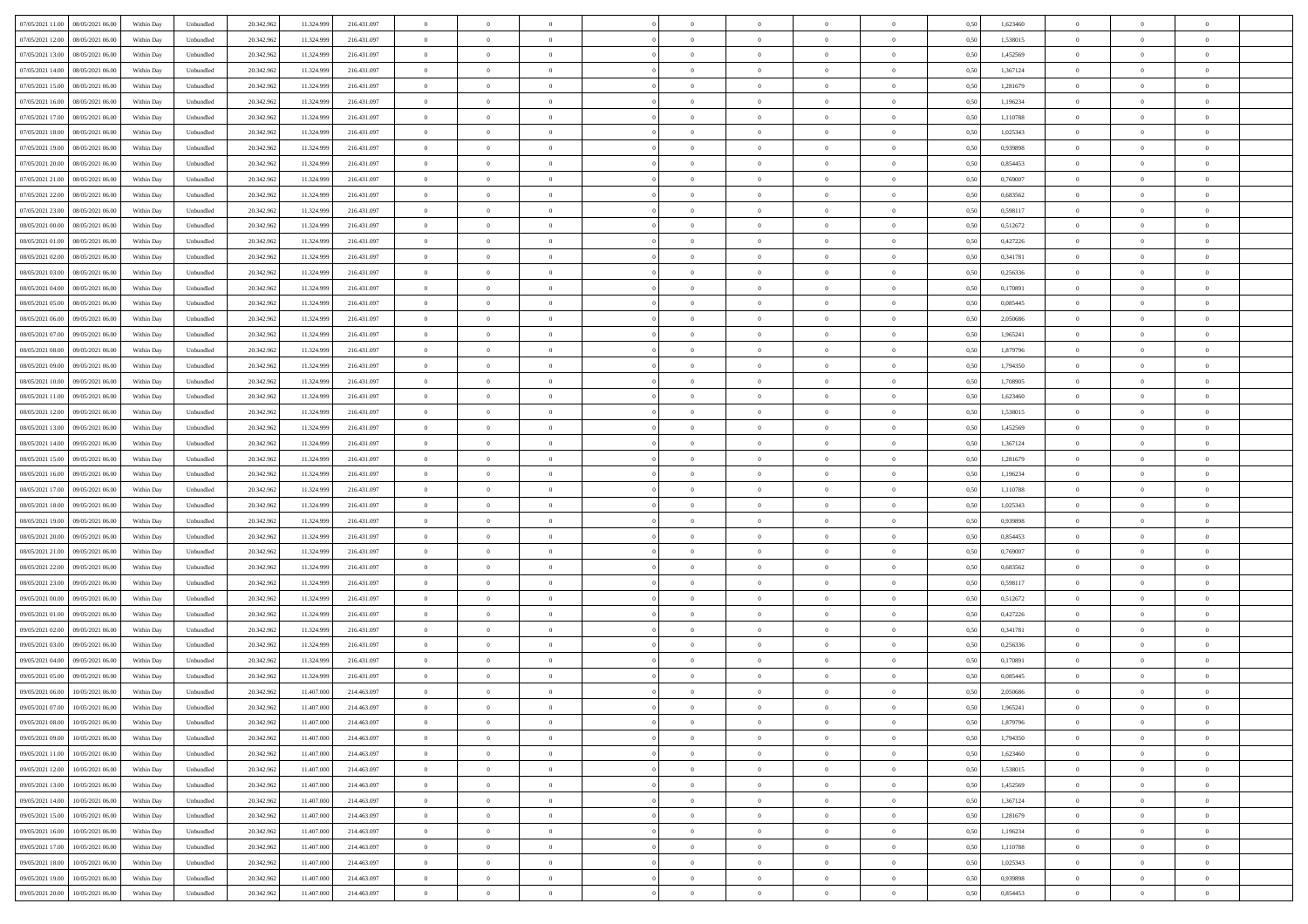| 09/05/2021 21:00<br>10/05/2021 06:00         | Within Day | Unbundled                   | 20.342.962 | 11.407.000 | 214.463.097 | $\overline{0}$ | $\overline{0}$ |                | $\overline{0}$ | $\theta$       |                | $\theta$       | 0,50 | 0,769007 | $\theta$       | $\theta$       | $\overline{0}$ |  |
|----------------------------------------------|------------|-----------------------------|------------|------------|-------------|----------------|----------------|----------------|----------------|----------------|----------------|----------------|------|----------|----------------|----------------|----------------|--|
| 09/05/2021 22.00<br>10/05/2021 06:00         | Within Day | Unbundled                   | 20.342.96  | 11.407.00  | 214.463.097 | $\bf{0}$       | $\bf{0}$       | $\bf{0}$       | $\overline{0}$ | $\bf{0}$       | $\overline{0}$ | $\bf{0}$       | 0,50 | 0,683562 | $\,$ 0 $\,$    | $\bf{0}$       | $\overline{0}$ |  |
| 09/05/2021 23:00<br>10/05/2021 06:00         | Within Day | Unbundled                   | 20.342.962 | 11.407.000 | 214.463.097 | $\overline{0}$ | $\bf{0}$       | $\overline{0}$ | $\bf{0}$       | $\bf{0}$       | $\overline{0}$ | $\bf{0}$       | 0.50 | 0.598117 | $\bf{0}$       | $\overline{0}$ | $\overline{0}$ |  |
| 10/05/2021 00:00<br>10/05/2021 06:00         | Within Day | Unbundled                   | 20.342.96  | 11.407.000 | 214.463.097 | $\overline{0}$ | $\overline{0}$ | $\overline{0}$ | $\theta$       | $\theta$       | $\overline{0}$ | $\bf{0}$       | 0,50 | 0,512672 | $\theta$       | $\theta$       | $\overline{0}$ |  |
| 10/05/2021 01:00<br>10/05/2021 06:00         | Within Day | Unbundled                   | 20.342.96  | 11.407.000 | 214.463.097 | $\bf{0}$       | $\theta$       | $\bf{0}$       | $\overline{0}$ | $\theta$       | $\overline{0}$ | $\bf{0}$       | 0,50 | 0,427226 | $\,$ 0 $\,$    | $\bf{0}$       | $\overline{0}$ |  |
|                                              |            |                             |            |            |             |                |                |                |                |                | $\theta$       |                |      |          |                |                |                |  |
| 10/05/2021 02:00<br>10/05/2021 06:00         | Within Day | Unbundled                   | 20.342.962 | 11.407.000 | 214.463.097 | $\overline{0}$ | $\overline{0}$ | $\overline{0}$ | $\bf{0}$       | $\overline{0}$ |                | $\bf{0}$       | 0.50 | 0.341781 | $\,$ 0 $\,$    | $\theta$       | $\overline{0}$ |  |
| 10/05/2021 03:00<br>10/05/2021 06:00         | Within Day | Unbundled                   | 20.342.96  | 11.407.000 | 214.463.097 | $\overline{0}$ | $\overline{0}$ | $\overline{0}$ | $\overline{0}$ | $\overline{0}$ | $\overline{0}$ | $\bf{0}$       | 0,50 | 0,256336 | $\,$ 0 $\,$    | $\theta$       | $\overline{0}$ |  |
| 10/05/2021 04:00<br>10/05/2021 06:00         | Within Day | Unbundled                   | 20.342.96  | 11.407.000 | 214.463.097 | $\bf{0}$       | $\overline{0}$ | $\bf{0}$       | $\overline{0}$ | $\overline{0}$ | $\overline{0}$ | $\bf{0}$       | 0,50 | 0,170891 | $\,$ 0 $\,$    | $\bf{0}$       | $\overline{0}$ |  |
| 10/05/2021 05:00<br>10/05/2021 06:00         | Within Day | Unbundled                   | 20,342.96  | 11.407.000 | 214.463.097 | $\overline{0}$ | $\bf{0}$       | $\overline{0}$ | $\bf{0}$       | $\overline{0}$ | $\overline{0}$ | $\bf{0}$       | 0.50 | 0.085445 | $\bf{0}$       | $\bf{0}$       | $\overline{0}$ |  |
| 10/05/2021 06:00<br>11/05/2021 06:00         | Within Day | Unbundled                   | 20.342.962 | 11.005.000 | 224.111.097 | $\bf{0}$       | $\bf{0}$       | $\overline{0}$ | $\overline{0}$ | $\overline{0}$ | $\overline{0}$ | $\bf{0}$       | 0,50 | 2,050686 | $\,$ 0 $\,$    | $\bf{0}$       | $\overline{0}$ |  |
| 10/05/2021 07:00<br>11/05/2021 06:00         | Within Day | Unbundled                   | 20.342.96  | 11.005.00  | 224.111.097 | $\bf{0}$       | $\overline{0}$ | $\bf{0}$       | $\bf{0}$       | $\bf{0}$       | $\overline{0}$ | $\bf{0}$       | 0,50 | 1,965241 | $\,$ 0 $\,$    | $\bf{0}$       | $\overline{0}$ |  |
| 10/05/2021 08:00<br>11/05/2021 06:00         | Within Day | Unbundled                   | 20.342.962 | 11,005,000 | 224.111.097 | $\overline{0}$ | $\bf{0}$       | $\overline{0}$ | $\overline{0}$ | $\bf{0}$       | $\overline{0}$ | $\bf{0}$       | 0.50 | 1.879796 | $\bf{0}$       | $\overline{0}$ | $\bf{0}$       |  |
| 10/05/2021 09:00<br>11/05/2021 06:00         | Within Day | Unbundled                   | 20.342.96  | 11.005.000 | 224.111.097 | $\overline{0}$ | $\overline{0}$ | $\overline{0}$ | $\overline{0}$ | $\theta$       | $\overline{0}$ | $\bf{0}$       | 0,50 | 1,794350 | $\,$ 0 $\,$    | $\theta$       | $\overline{0}$ |  |
|                                              |            |                             |            |            |             |                |                |                |                |                |                |                |      |          |                |                |                |  |
| 10/05/2021 10:00<br>11/05/2021 06:00         | Within Day | Unbundled                   | 20.342.96  | 11.005.00  | 224.111.097 | $\bf{0}$       | $\overline{0}$ | $\bf{0}$       | $\overline{0}$ | $\bf{0}$       | $\overline{0}$ | $\bf{0}$       | 0,50 | 1,708905 | $\,$ 0 $\,$    | $\bf{0}$       | $\overline{0}$ |  |
| 10/05/2021 11:00<br>11/05/2021 06:00         | Within Day | Unbundled                   | 20.342.962 | 11,005,000 | 224.111.097 | $\overline{0}$ | $\overline{0}$ | $\overline{0}$ | $\bf{0}$       | $\bf{0}$       | $\theta$       | $\bf{0}$       | 0.50 | 1.623460 | $\,$ 0 $\,$    | $\theta$       | $\overline{0}$ |  |
| 10/05/2021 12:00<br>11/05/2021 06:00         | Within Day | Unbundled                   | 20.342.962 | 11.005.000 | 224.111.097 | $\overline{0}$ | $\overline{0}$ | $\overline{0}$ | $\overline{0}$ | $\overline{0}$ | $\overline{0}$ | $\bf{0}$       | 0,50 | 1,538015 | $\theta$       | $\theta$       | $\overline{0}$ |  |
| 10/05/2021 13:00<br>11/05/2021 06:00         | Within Day | Unbundled                   | 20.342.96  | 11.005.00  | 224.111.097 | $\bf{0}$       | $\overline{0}$ | $\overline{0}$ | $\overline{0}$ | $\bf{0}$       | $\overline{0}$ | $\bf{0}$       | 0,50 | 1,452569 | $\,$ 0 $\,$    | $\bf{0}$       | $\overline{0}$ |  |
| 10/05/2021 14:00<br>11/05/2021 06:00         | Within Day | Unbundled                   | 20,342.96  | 11,005,000 | 224.111.097 | $\overline{0}$ | $\bf{0}$       | $\overline{0}$ | $\bf{0}$       | $\overline{0}$ | $\overline{0}$ | $\bf{0}$       | 0.50 | 1.367124 | $\bf{0}$       | $\overline{0}$ | $\overline{0}$ |  |
| 10/05/2021 15:00<br>11/05/2021 06:00         | Within Day | Unbundled                   | 20.342.962 | 11.005.000 | 224.111.097 | $\bf{0}$       | $\overline{0}$ | $\overline{0}$ | $\overline{0}$ | $\overline{0}$ | $\overline{0}$ | $\bf{0}$       | 0,50 | 1,281679 | $\,$ 0 $\,$    | $\bf{0}$       | $\overline{0}$ |  |
| 10/05/2021 16:00<br>11/05/2021 06:00         | Within Day | Unbundled                   | 20.342.96  | 11.005.00  | 224.111.097 | $\bf{0}$       | $\bf{0}$       | $\bf{0}$       | $\bf{0}$       | $\overline{0}$ | $\overline{0}$ | $\bf{0}$       | 0,50 | 1,196234 | $\,$ 0 $\,$    | $\bf{0}$       | $\overline{0}$ |  |
|                                              |            |                             |            |            |             |                |                |                |                |                |                |                |      |          |                |                |                |  |
| 10/05/2021 17:00<br>11/05/2021 06:00         | Within Day | Unbundled                   | 20.342.962 | 11,005,000 | 224.111.097 | $\overline{0}$ | $\bf{0}$       | $\overline{0}$ | $\overline{0}$ | $\bf{0}$       | $\overline{0}$ | $\bf{0}$       | 0.50 | 1,110788 | $\bf{0}$       | $\overline{0}$ | $\overline{0}$ |  |
| 10/05/2021 18:00<br>11/05/2021 06:00         | Within Day | Unbundled                   | 20.342.96  | 11.005.000 | 224.111.097 | $\overline{0}$ | $\overline{0}$ | $\overline{0}$ | $\theta$       | $\theta$       | $\overline{0}$ | $\bf{0}$       | 0,50 | 1,025343 | $\theta$       | $\theta$       | $\overline{0}$ |  |
| 10/05/2021 19:00<br>11/05/2021 06:00         | Within Day | Unbundled                   | 20.342.96  | 11.005.00  | 224.111.097 | $\bf{0}$       | $\overline{0}$ | $\bf{0}$       | $\bf{0}$       | $\overline{0}$ | $\overline{0}$ | $\bf{0}$       | 0,50 | 0,939898 | $\,$ 0 $\,$    | $\bf{0}$       | $\overline{0}$ |  |
| 10/05/2021 20:00<br>11/05/2021 06:00         | Within Day | Unbundled                   | 20.342.962 | 11,005,000 | 224.111.097 | $\overline{0}$ | $\overline{0}$ | $\overline{0}$ | $\bf{0}$       | $\overline{0}$ | $\theta$       | $\bf{0}$       | 0.50 | 0.854453 | $\,$ 0 $\,$    | $\theta$       | $\overline{0}$ |  |
| 10/05/2021 21:00<br>11/05/2021 06:00         | Within Day | Unbundled                   | 20.342.962 | 11.005.000 | 224.111.097 | $\overline{0}$ | $\overline{0}$ | $\overline{0}$ | $\overline{0}$ | $\overline{0}$ | $\overline{0}$ | $\bf{0}$       | 0,50 | 0,769007 | $\theta$       | $\theta$       | $\overline{0}$ |  |
| 10/05/2021 22:00<br>11/05/2021 06:00         | Within Day | Unbundled                   | 20.342.96  | 11.005.00  | 224.111.097 | $\bf{0}$       | $\overline{0}$ | $\bf{0}$       | $\overline{0}$ | $\bf{0}$       | $\overline{0}$ | $\bf{0}$       | 0,50 | 0,683562 | $\,$ 0 $\,$    | $\bf{0}$       | $\overline{0}$ |  |
| 10/05/2021 23:00<br>11/05/2021 06:00         | Within Day | Unbundled                   | 20.342.96  | 11,005,000 | 224.111.097 | $\overline{0}$ | $\bf{0}$       | $\overline{0}$ | $\bf{0}$       | $\overline{0}$ | $\overline{0}$ | $\bf{0}$       | 0.50 | 0.598117 | $\bf{0}$       | $\overline{0}$ | $\overline{0}$ |  |
| 11/05/2021 00:00<br>11/05/2021 06:00         | Within Day | Unbundled                   | 20.342.962 | 11.005.000 | 224.111.097 | $\overline{0}$ | $\overline{0}$ | $\overline{0}$ | $\overline{0}$ | $\overline{0}$ | $\overline{0}$ | $\bf{0}$       | 0,50 | 0,512672 | $\theta$       | $\theta$       | $\overline{0}$ |  |
|                                              |            |                             |            |            |             |                |                |                |                |                |                |                |      |          |                |                |                |  |
| 11/05/2021 01:00<br>11/05/2021 06:00         | Within Day | Unbundled                   | 20.342.96  | 11.005.00  | 224.111.097 | $\bf{0}$       | $\bf{0}$       | $\bf{0}$       | $\bf{0}$       | $\overline{0}$ | $\overline{0}$ | $\bf{0}$       | 0,50 | 0,427226 | $\,$ 0 $\,$    | $\bf{0}$       | $\overline{0}$ |  |
| 11/05/2021 02:00<br>11/05/2021 06:00         | Within Day | Unbundled                   | 20.342.962 | 11,005,000 | 224.111.097 | $\overline{0}$ | $\bf{0}$       | $\overline{0}$ | $\bf{0}$       | $\bf{0}$       | $\overline{0}$ | $\bf{0}$       | 0.50 | 0.341781 | $\bf{0}$       | $\overline{0}$ | $\overline{0}$ |  |
| 11/05/2021 03:00<br>11/05/2021 06:00         | Within Day | Unbundled                   | 20.342.96  | 11,005,000 | 224.111.097 | $\overline{0}$ | $\overline{0}$ | $\overline{0}$ | $\overline{0}$ | $\overline{0}$ | $\overline{0}$ | $\bf{0}$       | 0.5( | 0,256336 | $\theta$       | $\theta$       | $\overline{0}$ |  |
| 11/05/2021 04:00<br>11/05/2021 06:00         | Within Day | Unbundled                   | 20.342.96  | 11.005.00  | 224.111.097 | $\bf{0}$       | $\overline{0}$ | $\bf{0}$       | $\bf{0}$       | $\overline{0}$ | $\overline{0}$ | $\bf{0}$       | 0,50 | 0,170891 | $\,$ 0 $\,$    | $\bf{0}$       | $\overline{0}$ |  |
| 11/05/2021 05:00<br>11/05/2021 06:00         | Within Day | Unbundled                   | 20.342.962 | 11,005,000 | 224.111.097 | $\overline{0}$ | $\overline{0}$ | $\overline{0}$ | $\bf{0}$       | $\bf{0}$       | $\overline{0}$ | $\bf{0}$       | 0.50 | 0.085445 | $\,$ 0 $\,$    | $\theta$       | $\overline{0}$ |  |
| 11/05/2021 06:00<br>12/05/2021 06:00         | Within Dav | Unbundled                   | 20.342.96  | 10.824.999 | 228.431.097 | $\overline{0}$ | $\overline{0}$ | $\overline{0}$ | $\overline{0}$ | $\overline{0}$ | $\overline{0}$ | $\bf{0}$       | 0.5( | 2.050686 | $\theta$       | $\theta$       | $\overline{0}$ |  |
| 11/05/2021 07:00<br>12/05/2021 06:00         | Within Day | Unbundled                   | 20.342.96  | 10.824.99  | 228.431.097 | $\bf{0}$       | $\overline{0}$ | $\bf{0}$       | $\bf{0}$       | $\bf{0}$       | $\overline{0}$ | $\bf{0}$       | 0,50 | 1,965241 | $\,$ 0 $\,$    | $\bf{0}$       | $\overline{0}$ |  |
| 11/05/2021 08:00<br>12/05/2021 06:00         | Within Day | Unbundled                   | 20,342.96  | 10.824.999 | 228.431.097 | $\overline{0}$ | $\bf{0}$       | $\overline{0}$ | $\bf{0}$       | $\overline{0}$ | $\overline{0}$ | $\bf{0}$       | 0.50 | 1.879796 | $\bf{0}$       | $\overline{0}$ | $\overline{0}$ |  |
|                                              |            |                             |            |            |             |                |                |                |                |                |                |                |      |          |                |                |                |  |
| 11/05/2021 09:00<br>12/05/2021 06:00         | Within Dav | Unbundled                   | 20.342.96  | 10.824.999 | 228.431.097 | $\overline{0}$ | $\overline{0}$ | $\overline{0}$ | $\overline{0}$ | $\overline{0}$ | $\overline{0}$ | $\bf{0}$       | 0.50 | 1,794350 | $\theta$       | $\theta$       | $\overline{0}$ |  |
| 11/05/2021 10:00<br>12/05/2021 06:00         | Within Day | Unbundled                   | 20.342.96  | 10.824.99  | 228.431.097 | $\bf{0}$       | $\bf{0}$       | $\bf{0}$       | $\bf{0}$       | $\overline{0}$ | $\overline{0}$ | $\bf{0}$       | 0,50 | 1,708905 | $\,$ 0 $\,$    | $\bf{0}$       | $\overline{0}$ |  |
| 11/05/2021 11:00<br>12/05/2021 06:00         | Within Day | Unbundled                   | 20.342.962 | 10.824.999 | 228.431.097 | $\overline{0}$ | $\bf{0}$       | $\overline{0}$ | $\bf{0}$       | $\bf{0}$       | $\overline{0}$ | $\bf{0}$       | 0.50 | 1,623460 | $\bf{0}$       | $\overline{0}$ | $\overline{0}$ |  |
| 11/05/2021 12:00<br>12/05/2021 06:00         | Within Dav | Unbundled                   | 20.342.962 | 10.824.999 | 228.431.097 | $\overline{0}$ | $\overline{0}$ | $\overline{0}$ | $\overline{0}$ | $\overline{0}$ | $\overline{0}$ | $\bf{0}$       | 0.5( | 1,538015 | $\theta$       | $\theta$       | $\overline{0}$ |  |
| 11/05/2021 13:00<br>12/05/2021 06:00         | Within Day | Unbundled                   | 20.342.96  | 10.824.99  | 228.431.097 | $\bf{0}$       | $\overline{0}$ | $\bf{0}$       | $\bf{0}$       | $\overline{0}$ | $\overline{0}$ | $\bf{0}$       | 0,50 | 1,452569 | $\,$ 0 $\,$    | $\bf{0}$       | $\overline{0}$ |  |
| 11/05/2021 14:00<br>12/05/2021 06:00         | Within Day | Unbundled                   | 20.342.962 | 10.824.999 | 228.431.097 | $\overline{0}$ | $\overline{0}$ | $\Omega$       | $\bf{0}$       | $\overline{0}$ | $\Omega$       | $\bf{0}$       | 0.50 | 1.367124 | $\bf{0}$       | $\theta$       | $\overline{0}$ |  |
| 11/05/2021 15:00<br>12/05/2021 06:00         | Within Dav | Unbundled                   | 20.342.96  | 10.824.999 | 228.431.097 | $\overline{0}$ | $\overline{0}$ | $\Omega$       | $\overline{0}$ | $\theta$       | $\overline{0}$ | $\overline{0}$ | 0.5( | 1,281679 | $\theta$       | $\theta$       | $\overline{0}$ |  |
| 11/05/2021 16:00<br>12/05/2021 06:00         | Within Day | Unbundled                   | 20.342.96  | 10.824.99  | 228.431.097 | $\bf{0}$       | $\bf{0}$       | $\bf{0}$       | $\bf{0}$       | $\bf{0}$       | $\overline{0}$ | $\bf{0}$       | 0,50 | 1,196234 | $\,$ 0 $\,$    | $\bf{0}$       | $\overline{0}$ |  |
| $11/05/2021\ 17.00 \qquad 12/05/2021\ 06.00$ | Within Day | $\ensuremath{\mathsf{Unb}}$ | 20.342.962 | 10.824.999 | 228.431.097 | $\overline{0}$ | $\Omega$       |                | $\overline{0}$ |                |                |                | 0,50 | 1,110788 | $\bf{0}$       | $\bf{0}$       |                |  |
|                                              |            |                             |            |            |             |                |                |                |                |                |                |                |      |          |                |                |                |  |
| 11/05/2021 18:00 12/05/2021 06:00            | Within Day | Unbundled                   | 20.342.962 | 10.824.999 | 228.431.097 | $\overline{0}$ | $\theta$       | $\Omega$       | $\overline{0}$ | $\theta$       | $\overline{0}$ | $\bf{0}$       | 0,50 | 1,025343 | $\theta$       | $\theta$       | $\overline{0}$ |  |
| 11/05/2021 19:00<br>12/05/2021 06:00         | Within Day | Unbundled                   | 20.342.96  | 10.824.999 | 228.431.097 | $\overline{0}$ | $\bf{0}$       | $\overline{0}$ | $\overline{0}$ | $\bf{0}$       | $\overline{0}$ | $\bf{0}$       | 0,50 | 0,939898 | $\bf{0}$       | $\overline{0}$ | $\bf{0}$       |  |
| 11/05/2021 20:00 12/05/2021 06:00            | Within Day | Unbundled                   | 20.342.962 | 10.824.999 | 228.431.097 | $\overline{0}$ | $\bf{0}$       | $\overline{0}$ | $\overline{0}$ | $\overline{0}$ | $\overline{0}$ | $\,$ 0 $\,$    | 0.50 | 0.854453 | $\overline{0}$ | $\bf{0}$       | $\,$ 0 $\,$    |  |
| 11/05/2021 21:00 12/05/2021 06:00            | Within Day | Unbundled                   | 20.342.962 | 10.824.999 | 228.431.097 | $\overline{0}$ | $\overline{0}$ | $\overline{0}$ | $\overline{0}$ | $\overline{0}$ | $\overline{0}$ | $\bf{0}$       | 0,50 | 0,769007 | $\theta$       | $\theta$       | $\overline{0}$ |  |
| 11/05/2021 22:00<br>12/05/2021 06:00         | Within Day | Unbundled                   | 20.342.962 | 10.824.999 | 228.431.097 | $\overline{0}$ | $\bf{0}$       | $\overline{0}$ | $\bf{0}$       | $\overline{0}$ | $\bf{0}$       | $\bf{0}$       | 0,50 | 0,683562 | $\bf{0}$       | $\bf{0}$       | $\overline{0}$ |  |
| 11/05/2021 23:00<br>12/05/2021 06:00         | Within Day | Unbundled                   | 20.342.962 | 10.824.999 | 228.431.097 | $\overline{0}$ | $\bf{0}$       | $\overline{0}$ | $\overline{0}$ | $\overline{0}$ | $\overline{0}$ | $\bf{0}$       | 0.50 | 0.598117 | $\,$ 0 $\,$    | $\theta$       | $\overline{0}$ |  |
| 12/05/2021 00:00<br>12/05/2021 06:00         | Within Dav | Unbundled                   | 20.342.962 | 10.824.999 | 228.431.097 | $\overline{0}$ | $\overline{0}$ | $\overline{0}$ | $\overline{0}$ | $\overline{0}$ | $\overline{0}$ | $\bf{0}$       | 0.50 | 0,512672 | $\overline{0}$ | $\theta$       | $\overline{0}$ |  |
|                                              |            |                             |            |            |             |                |                |                |                |                |                |                |      |          |                |                |                |  |
| 12/05/2021 01:00<br>12/05/2021 06:00         | Within Day | Unbundled                   | 20.342.96  | 10.824.999 | 228.431.097 | $\overline{0}$ | $\overline{0}$ | $\overline{0}$ | $\overline{0}$ | $\overline{0}$ | $\overline{0}$ | $\bf{0}$       | 0,50 | 0,427226 | $\bf{0}$       | $\bf{0}$       | $\overline{0}$ |  |
| 12/05/2021 02:00<br>12/05/2021 06:00         | Within Day | Unbundled                   | 20.342.96  | 10.824.999 | 228.431.097 | $\overline{0}$ | $\overline{0}$ | $\overline{0}$ | $\overline{0}$ | $\bf{0}$       | $\overline{0}$ | $\bf{0}$       | 0.50 | 0.341781 | $\overline{0}$ | $\,$ 0 $\,$    | $\,$ 0         |  |
| 12/05/2021 03:00 12/05/2021 06:00            | Within Dav | Unbundled                   | 20.342.962 | 10.824.999 | 228.431.097 | $\overline{0}$ | $\overline{0}$ | $\overline{0}$ | $\overline{0}$ | $\overline{0}$ | $\overline{0}$ | $\bf{0}$       | 0,50 | 0,256336 | $\overline{0}$ | $\theta$       | $\overline{0}$ |  |
| 12/05/2021 04:00<br>12/05/2021 06:00         | Within Day | Unbundled                   | 20.342.96  | 10.824.999 | 228.431.097 | $\overline{0}$ | $\bf{0}$       | $\overline{0}$ | $\bf{0}$       | $\overline{0}$ | $\bf{0}$       | $\bf{0}$       | 0,50 | 0,170891 | $\bf{0}$       | $\bf{0}$       | $\overline{0}$ |  |
| 12/05/2021 05:00 12/05/2021 06:00            | Within Day | Unbundled                   | 20.342.962 | 10.824.999 | 228.431.097 | $\overline{0}$ | $\bf{0}$       | $\overline{0}$ | $\overline{0}$ | $\,$ 0 $\,$    | $\overline{0}$ | $\bf{0}$       | 0,50 | 0,085445 | $\overline{0}$ | $\,$ 0 $\,$    | $\,$ 0 $\,$    |  |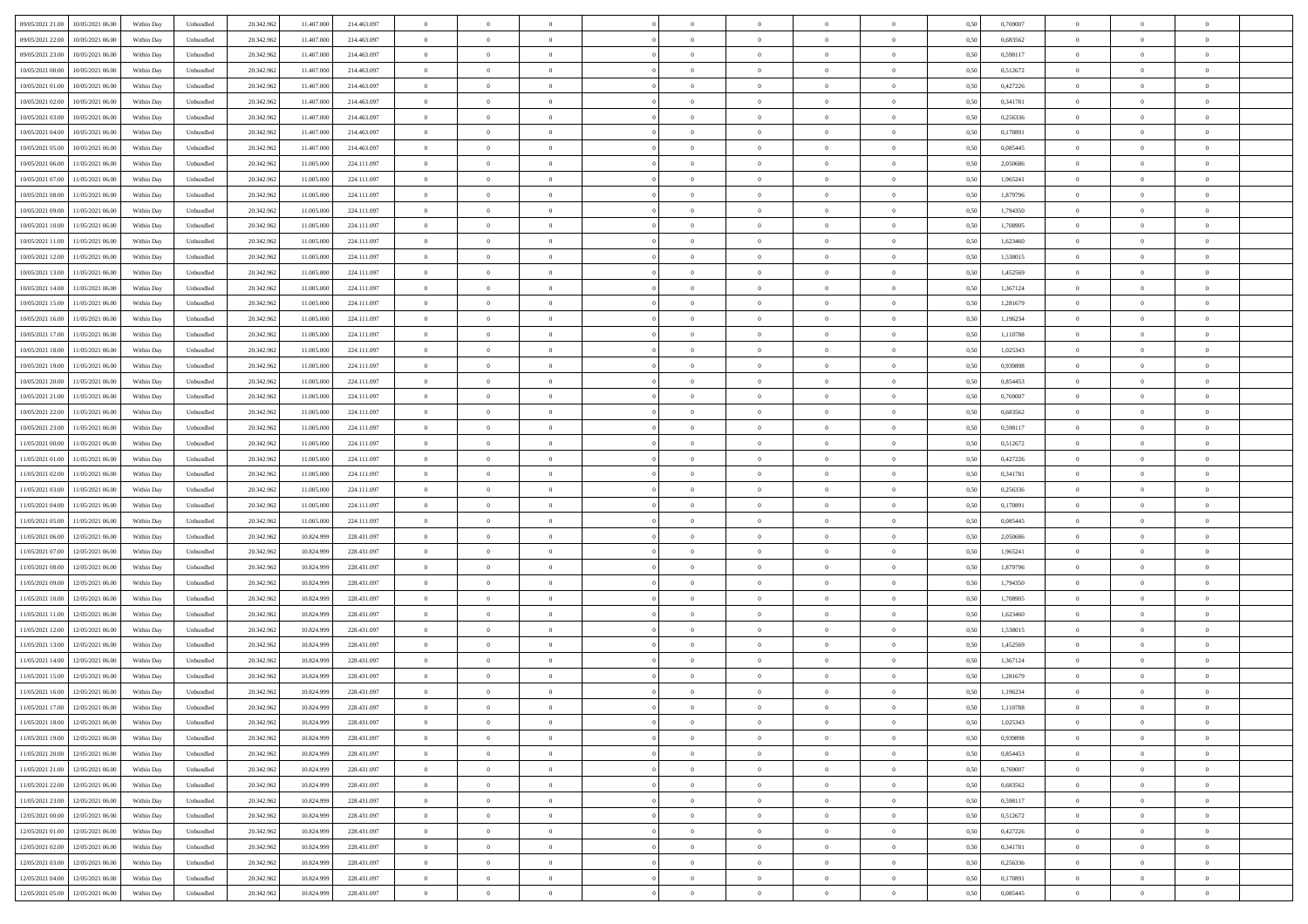| 12/05/2021 06:00<br>13/05/2021 06:00           | Within Day | Unbundled | 20.342.962 | 10.874.999 | 227.231.097 | $\overline{0}$ | $\overline{0}$ |                | $\overline{0}$ | $\theta$       |                | $\theta$       | 0,50 | 2,050686 | $\theta$       | $\theta$       | $\overline{0}$ |  |
|------------------------------------------------|------------|-----------|------------|------------|-------------|----------------|----------------|----------------|----------------|----------------|----------------|----------------|------|----------|----------------|----------------|----------------|--|
| 12/05/2021 07:00<br>13/05/2021 06:00           | Within Day | Unbundled | 20.342.96  | 10.874.99  | 227.231.097 | $\bf{0}$       | $\bf{0}$       | $\bf{0}$       | $\overline{0}$ | $\overline{0}$ | $\overline{0}$ | $\bf{0}$       | 0,50 | 1,965241 | $\,$ 0 $\,$    | $\bf{0}$       | $\overline{0}$ |  |
| 12/05/2021 08:00<br>13/05/2021 06:00           | Within Day | Unbundled | 20.342.962 | 10.874.999 | 227.231.097 | $\overline{0}$ | $\bf{0}$       | $\overline{0}$ | $\bf{0}$       | $\bf{0}$       | $\overline{0}$ | $\bf{0}$       | 0.50 | 1.879796 | $\bf{0}$       | $\overline{0}$ | $\overline{0}$ |  |
| 12/05/2021 09:00<br>13/05/2021 06:00           |            |           |            |            |             | $\overline{0}$ | $\overline{0}$ | $\overline{0}$ | $\theta$       | $\theta$       | $\overline{0}$ |                |      | 1,794350 | $\theta$       | $\theta$       | $\overline{0}$ |  |
|                                                | Within Day | Unbundled | 20.342.96  | 10.874.999 | 227.231.097 |                |                |                |                |                |                | $\bf{0}$       | 0,50 |          |                |                |                |  |
| 12/05/2021 10:00<br>13/05/2021 06:00           | Within Day | Unbundled | 20.342.96  | 10.874.99  | 227.231.097 | $\bf{0}$       | $\overline{0}$ | $\bf{0}$       | $\overline{0}$ | $\theta$       | $\overline{0}$ | $\bf{0}$       | 0,50 | 1,708905 | $\,$ 0 $\,$    | $\bf{0}$       | $\overline{0}$ |  |
| 12/05/2021 11:00<br>13/05/2021 06:00           | Within Day | Unbundled | 20.342.962 | 10.874.999 | 227.231.097 | $\overline{0}$ | $\overline{0}$ | $\overline{0}$ | $\bf{0}$       | $\overline{0}$ | $\theta$       | $\bf{0}$       | 0.50 | 1.623460 | $\,$ 0 $\,$    | $\theta$       | $\overline{0}$ |  |
| 12/05/2021 12:00<br>13/05/2021 06:00           | Within Day | Unbundled | 20.342.96  | 10.874.999 | 227.231.097 | $\overline{0}$ | $\overline{0}$ | $\overline{0}$ | $\overline{0}$ | $\overline{0}$ | $\overline{0}$ | $\bf{0}$       | 0,50 | 1,538015 | $\,$ 0 $\,$    | $\theta$       | $\overline{0}$ |  |
|                                                |            |           |            |            |             |                |                |                |                |                |                |                |      |          |                |                |                |  |
| 12/05/2021 13:00<br>13/05/2021 06:00           | Within Day | Unbundled | 20.342.96  | 10.874.99  | 227.231.097 | $\bf{0}$       | $\overline{0}$ | $\bf{0}$       | $\overline{0}$ | $\overline{0}$ | $\overline{0}$ | $\bf{0}$       | 0,50 | 1,452569 | $\,$ 0 $\,$    | $\bf{0}$       | $\overline{0}$ |  |
| 12/05/2021 14:00<br>13/05/2021 06:00           | Within Day | Unbundled | 20.342.96  | 10.874.999 | 227.231.097 | $\overline{0}$ | $\bf{0}$       | $\overline{0}$ | $\bf{0}$       | $\overline{0}$ | $\overline{0}$ | $\bf{0}$       | 0.50 | 1.367124 | $\bf{0}$       | $\overline{0}$ | $\overline{0}$ |  |
| 12/05/2021 15:00<br>13/05/2021 06:00           | Within Day | Unbundled | 20.342.962 | 10.874.999 | 227.231.097 | $\bf{0}$       | $\bf{0}$       | $\overline{0}$ | $\overline{0}$ | $\overline{0}$ | $\overline{0}$ | $\bf{0}$       | 0,50 | 1,281679 | $\,$ 0 $\,$    | $\bf{0}$       | $\overline{0}$ |  |
| 12/05/2021 16:00<br>13/05/2021 06:00           | Within Day | Unbundled | 20.342.96  | 10.874.999 | 227.231.097 | $\bf{0}$       | $\overline{0}$ | $\bf{0}$       | $\bf{0}$       | $\bf{0}$       | $\overline{0}$ | $\bf{0}$       | 0,50 | 1,196234 | $\,$ 0 $\,$    | $\bf{0}$       | $\overline{0}$ |  |
|                                                |            |           |            |            |             |                |                |                |                |                |                |                |      |          |                |                |                |  |
| 12/05/2021 17:00<br>13/05/2021 06:00           | Within Day | Unbundled | 20.342.962 | 10.874.999 | 227.231.097 | $\overline{0}$ | $\bf{0}$       | $\overline{0}$ | $\overline{0}$ | $\bf{0}$       | $\overline{0}$ | $\bf{0}$       | 0.50 | 1,110788 | $\bf{0}$       | $\overline{0}$ | $\bf{0}$       |  |
| 12/05/2021 18:00<br>13/05/2021 06:00           | Within Day | Unbundled | 20.342.96  | 10.874.999 | 227.231.097 | $\overline{0}$ | $\overline{0}$ | $\overline{0}$ | $\theta$       | $\theta$       | $\overline{0}$ | $\bf{0}$       | 0,50 | 1,025343 | $\,$ 0 $\,$    | $\theta$       | $\overline{0}$ |  |
| 12/05/2021 19:00<br>13/05/2021 06:00           | Within Day | Unbundled | 20.342.96  | 10.874.99  | 227.231.097 | $\bf{0}$       | $\overline{0}$ | $\bf{0}$       | $\overline{0}$ | $\theta$       | $\overline{0}$ | $\bf{0}$       | 0,50 | 0,939898 | $\,$ 0 $\,$    | $\bf{0}$       | $\overline{0}$ |  |
|                                                |            |           |            |            |             |                |                |                |                |                |                |                |      |          |                |                |                |  |
| 12/05/2021 20:00<br>13/05/2021 06:00           | Within Day | Unbundled | 20.342.962 | 10.874.999 | 227.231.097 | $\overline{0}$ | $\overline{0}$ | $\overline{0}$ | $\bf{0}$       | $\bf{0}$       | $\Omega$       | $\bf{0}$       | 0.50 | 0.854453 | $\,$ 0 $\,$    | $\theta$       | $\overline{0}$ |  |
| 12/05/2021 21:00<br>13/05/2021 06:00           | Within Day | Unbundled | 20.342.962 | 10.874.999 | 227.231.097 | $\overline{0}$ | $\overline{0}$ | $\overline{0}$ | $\overline{0}$ | $\overline{0}$ | $\overline{0}$ | $\bf{0}$       | 0,50 | 0,769007 | $\theta$       | $\theta$       | $\overline{0}$ |  |
| 12/05/2021 22:00<br>13/05/2021 06:00           | Within Day | Unbundled | 20.342.96  | 10.874.99  | 227.231.097 | $\bf{0}$       | $\overline{0}$ | $\bf{0}$       | $\overline{0}$ | $\bf{0}$       | $\overline{0}$ | $\bf{0}$       | 0,50 | 0,683562 | $\,$ 0 $\,$    | $\bf{0}$       | $\overline{0}$ |  |
| 12/05/2021 23:00<br>13/05/2021 06:00           | Within Day | Unbundled | 20,342.96  | 10.874.999 | 227.231.097 | $\overline{0}$ | $\bf{0}$       | $\overline{0}$ | $\bf{0}$       | $\overline{0}$ | $\overline{0}$ | $\bf{0}$       | 0.50 | 0.598117 | $\bf{0}$       | $\overline{0}$ | $\overline{0}$ |  |
|                                                |            |           |            |            |             |                | $\overline{0}$ | $\overline{0}$ | $\overline{0}$ | $\overline{0}$ | $\overline{0}$ |                |      |          | $\,$ 0 $\,$    |                |                |  |
| 13/05/2021 00:00<br>13/05/2021 06:00           | Within Day | Unbundled | 20.342.962 | 10.874.999 | 227.231.097 | $\bf{0}$       |                |                |                |                |                | $\bf{0}$       | 0,50 | 0,512672 |                | $\bf{0}$       | $\overline{0}$ |  |
| 13/05/2021 01:00<br>13/05/2021 06:00           | Within Day | Unbundled | 20.342.96  | 10.874.99  | 227.231.097 | $\bf{0}$       | $\bf{0}$       | $\bf{0}$       | $\bf{0}$       | $\overline{0}$ | $\overline{0}$ | $\bf{0}$       | 0,50 | 0,427226 | $\,$ 0 $\,$    | $\bf{0}$       | $\overline{0}$ |  |
| 13/05/2021 02:00<br>13/05/2021 06:00           | Within Day | Unbundled | 20.342.962 | 10.874.999 | 227.231.097 | $\overline{0}$ | $\bf{0}$       | $\overline{0}$ | $\overline{0}$ | $\bf{0}$       | $\overline{0}$ | $\bf{0}$       | 0.50 | 0.341781 | $\bf{0}$       | $\overline{0}$ | $\overline{0}$ |  |
| 13/05/2021 03:00<br>13/05/2021 06:00           | Within Day | Unbundled | 20.342.96  | 10.874.999 | 227.231.097 | $\overline{0}$ | $\overline{0}$ | $\overline{0}$ | $\theta$       | $\theta$       | $\overline{0}$ | $\bf{0}$       | 0,50 | 0,256336 | $\theta$       | $\theta$       | $\overline{0}$ |  |
|                                                |            |           |            |            |             |                | $\overline{0}$ |                |                | $\,$ 0 $\,$    | $\overline{0}$ |                |      |          | $\,$ 0 $\,$    | $\bf{0}$       | $\overline{0}$ |  |
| 13/05/2021 04:00<br>13/05/2021 06:00           | Within Day | Unbundled | 20.342.96  | 10.874.99  | 227.231.097 | $\bf{0}$       |                | $\bf{0}$       | $\bf{0}$       |                |                | $\bf{0}$       | 0,50 | 0,170891 |                |                |                |  |
| 13/05/2021 05:00<br>13/05/2021 06:00           | Within Day | Unbundled | 20.342.962 | 10.874.999 | 227.231.097 | $\overline{0}$ | $\overline{0}$ | $\overline{0}$ | $\bf{0}$       | $\overline{0}$ | $\theta$       | $\bf{0}$       | 0.50 | 0.085445 | $\,$ 0 $\,$    | $\theta$       | $\overline{0}$ |  |
| 13/05/2021 06:00<br>14/05/2021 06:00           | Within Day | Unbundled | 20.342.962 | 10.874.999 | 227.231.097 | $\overline{0}$ | $\overline{0}$ | $\overline{0}$ | $\overline{0}$ | $\theta$       | $\overline{0}$ | $\bf{0}$       | 0,50 | 2,050686 | $\theta$       | $\theta$       | $\overline{0}$ |  |
| 13/05/2021 07:00<br>14/05/2021 06.00           | Within Day | Unbundled | 20.342.96  | 10.874.99  | 227.231.097 | $\bf{0}$       | $\overline{0}$ | $\bf{0}$       | $\overline{0}$ | $\bf{0}$       | $\overline{0}$ | $\bf{0}$       | 0,50 | 1,965241 | $\,$ 0 $\,$    | $\bf{0}$       | $\overline{0}$ |  |
| 13/05/2021 08:00<br>14/05/2021 06:00           | Within Day | Unbundled | 20.342.96  | 10.874.999 | 227.231.097 | $\overline{0}$ | $\bf{0}$       | $\overline{0}$ | $\bf{0}$       | $\overline{0}$ | $\overline{0}$ | $\bf{0}$       | 0.50 | 1.879796 | $\bf{0}$       | $\overline{0}$ | $\overline{0}$ |  |
|                                                |            |           |            |            |             |                |                |                |                |                |                |                |      |          |                |                |                |  |
| 13/05/2021 09:00<br>14/05/2021 06:00           | Within Day | Unbundled | 20.342.962 | 10.874.999 | 227.231.097 | $\overline{0}$ | $\overline{0}$ | $\overline{0}$ | $\overline{0}$ | $\overline{0}$ | $\overline{0}$ | $\bf{0}$       | 0,50 | 1,794350 | $\theta$       | $\theta$       | $\overline{0}$ |  |
| 13/05/2021 10:00<br>14/05/2021 06:00           | Within Day | Unbundled | 20.342.96  | 10.874.999 | 227.231.097 | $\bf{0}$       | $\bf{0}$       | $\bf{0}$       | $\bf{0}$       | $\overline{0}$ | $\overline{0}$ | $\bf{0}$       | 0,50 | 1,708905 | $\,$ 0 $\,$    | $\bf{0}$       | $\overline{0}$ |  |
| 13/05/2021 11:00<br>14/05/2021 06:00           | Within Day | Unbundled | 20.342.962 | 10.874.999 | 227.231.097 | $\overline{0}$ | $\bf{0}$       | $\overline{0}$ | $\bf{0}$       | $\bf{0}$       | $\overline{0}$ | $\bf{0}$       | 0.50 | 1.623460 | $\bf{0}$       | $\overline{0}$ | $\overline{0}$ |  |
| 13/05/2021 12:00<br>14/05/2021 06:00           | Within Day | Unbundled | 20.342.96  | 10.874.999 | 227.231.097 | $\overline{0}$ | $\overline{0}$ | $\overline{0}$ | $\overline{0}$ | $\overline{0}$ | $\overline{0}$ | $\bf{0}$       | 0.5( | 1,538015 | $\theta$       | $\theta$       | $\overline{0}$ |  |
|                                                |            |           |            |            |             |                |                |                |                |                |                |                |      |          |                |                |                |  |
| 13/05/2021 13:00<br>14/05/2021 06.00           | Within Day | Unbundled | 20.342.96  | 10.874.99  | 227.231.097 | $\bf{0}$       | $\overline{0}$ | $\bf{0}$       | $\bf{0}$       | $\,$ 0 $\,$    | $\overline{0}$ | $\bf{0}$       | 0,50 | 1,452569 | $\,$ 0 $\,$    | $\bf{0}$       | $\overline{0}$ |  |
| 13/05/2021 14:00<br>14/05/2021 06:00           | Within Day | Unbundled | 20.342.962 | 10.874.999 | 227.231.097 | $\overline{0}$ | $\bf{0}$       | $\overline{0}$ | $\bf{0}$       | $\bf{0}$       | $\Omega$       | $\bf{0}$       | 0.50 | 1.367124 | $\,$ 0 $\,$    | $\theta$       | $\overline{0}$ |  |
| 13/05/2021 15:00<br>14/05/2021 06:00           | Within Dav | Unbundled | 20.342.96  | 10.874.999 | 227.231.097 | $\overline{0}$ | $\overline{0}$ | $\overline{0}$ | $\overline{0}$ | $\theta$       | $\overline{0}$ | $\bf{0}$       | 0.5( | 1,281679 | $\theta$       | $\theta$       | $\overline{0}$ |  |
| 13/05/2021 16:00<br>14/05/2021 06.00           | Within Day | Unbundled | 20.342.96  | 10.874.999 | 227.231.097 | $\bf{0}$       | $\bf{0}$       | $\bf{0}$       | $\bf{0}$       | $\bf{0}$       | $\overline{0}$ | $\bf{0}$       | 0,50 | 1,196234 | $\,$ 0 $\,$    | $\bf{0}$       | $\overline{0}$ |  |
| 13/05/2021 17:00<br>14/05/2021 06:00           | Within Day | Unbundled | 20.342.96  | 10.874.999 | 227.231.097 | $\overline{0}$ | $\bf{0}$       | $\overline{0}$ | $\bf{0}$       | $\overline{0}$ | $\overline{0}$ | $\bf{0}$       | 0.50 | 1.110788 | $\bf{0}$       | $\overline{0}$ | $\overline{0}$ |  |
|                                                |            |           |            |            |             |                |                |                |                |                |                |                |      |          |                |                |                |  |
| 13/05/2021 18:00<br>14/05/2021 06:00           | Within Dav | Unbundled | 20.342.96  | 10.874.999 | 227.231.097 | $\overline{0}$ | $\overline{0}$ | $\overline{0}$ | $\overline{0}$ | $\overline{0}$ | $\overline{0}$ | $\bf{0}$       | 0.50 | 1,025343 | $\theta$       | $\theta$       | $\overline{0}$ |  |
| 13/05/2021 19:00<br>14/05/2021 06.00           | Within Day | Unbundled | 20.342.96  | 10.874.999 | 227.231.097 | $\bf{0}$       | $\bf{0}$       | $\bf{0}$       | $\bf{0}$       | $\overline{0}$ | $\overline{0}$ | $\bf{0}$       | 0,50 | 0,939898 | $\,$ 0 $\,$    | $\bf{0}$       | $\overline{0}$ |  |
| 13/05/2021 20:00<br>14/05/2021 06:00           | Within Day | Unbundled | 20.342.962 | 10.874.999 | 227.231.097 | $\overline{0}$ | $\bf{0}$       | $\overline{0}$ | $\overline{0}$ | $\bf{0}$       | $\overline{0}$ | $\bf{0}$       | 0.50 | 0.854453 | $\bf{0}$       | $\overline{0}$ | $\overline{0}$ |  |
| 13/05/2021 21:00<br>14/05/2021 06:00           | Within Dav | Unbundled | 20.342.96  | 10.874.999 | 227.231.097 | $\overline{0}$ | $\overline{0}$ | $\overline{0}$ | $\overline{0}$ | $\theta$       | $\overline{0}$ | $\bf{0}$       | 0.50 | 0.769007 | $\theta$       | $\theta$       | $\overline{0}$ |  |
|                                                |            |           |            |            |             |                |                |                |                |                |                |                |      |          |                |                |                |  |
| 13/05/2021 22:00<br>14/05/2021 06.00           | Within Day | Unbundled | 20.342.96  | 10.874.999 | 227.231.097 | $\bf{0}$       | $\bf{0}$       | $\bf{0}$       | $\bf{0}$       | $\overline{0}$ | $\overline{0}$ | $\bf{0}$       | 0,50 | 0,683562 | $\,$ 0 $\,$    | $\bf{0}$       | $\overline{0}$ |  |
| 13/05/2021 23:00<br>14/05/2021 06:00           | Within Day | Unbundled | 20.342.962 | 10.874.999 | 227.231.097 | $\overline{0}$ | $\overline{0}$ | $\overline{0}$ | $\bf{0}$       | $\overline{0}$ | $\Omega$       | $\bf{0}$       | 0.50 | 0.598117 | $\bf{0}$       | $\theta$       | $\overline{0}$ |  |
| 14/05/2021 00:00<br>14/05/2021 06:00           | Within Dav | Unbundled | 20.342.96  | 10.874.999 | 227.231.097 | $\overline{0}$ | $\overline{0}$ | $\Omega$       | $\overline{0}$ | $\theta$       | $\overline{0}$ | $\overline{0}$ | 0.5( | 0,512672 | $\theta$       | $\theta$       | $\overline{0}$ |  |
| 14/05/2021 01:00<br>14/05/2021 06:00           | Within Day | Unbundled | 20.342.96  | 10.874.999 | 227.231.097 | $\bf{0}$       | $\bf{0}$       | $\bf{0}$       | $\overline{0}$ | $\bf{0}$       | $\overline{0}$ | $\bf{0}$       | 0,50 | 0,427226 | $\,$ 0 $\,$    | $\bf{0}$       | $\overline{0}$ |  |
| $14/05/2021\; 02.00 \qquad 14/05/2021\; 06.00$ |            | Unbundled |            | 10.874.999 |             |                | $\Omega$       |                | $\Omega$       |                |                |                | 0,50 | 0,341781 |                |                |                |  |
|                                                | Within Day |           | 20.342.962 |            | 227.231.097 | $\overline{0}$ |                |                |                |                |                |                |      |          | $\theta$       | $\overline{0}$ |                |  |
| 14/05/2021 03:00 14/05/2021 06:00              | Within Day | Unbundled | 20.342.962 | 10.874.999 | 227.231.097 | $\overline{0}$ | $\theta$       | $\Omega$       | $\theta$       | $\overline{0}$ | $\overline{0}$ | $\bf{0}$       | 0,50 | 0,256336 | $\theta$       | $\theta$       | $\overline{0}$ |  |
| 14/05/2021 04:00<br>14/05/2021 06:00           | Within Day | Unbundled | 20.342.96  | 10.874.999 | 227.231.097 | $\overline{0}$ | $\bf{0}$       | $\overline{0}$ | $\overline{0}$ | $\bf{0}$       | $\overline{0}$ | $\bf{0}$       | 0,50 | 0,170891 | $\bf{0}$       | $\overline{0}$ | $\bf{0}$       |  |
| 14/05/2021 05:00 14/05/2021 06:00              | Within Day | Unbundled | 20.342.962 | 10.874.999 | 227.231.097 | $\overline{0}$ | $\bf{0}$       | $\overline{0}$ | $\overline{0}$ | $\overline{0}$ | $\overline{0}$ | $\,$ 0 $\,$    | 0.50 | 0.085445 | $\overline{0}$ | $\bf{0}$       | $\,$ 0 $\,$    |  |
|                                                |            |           |            |            |             |                | $\overline{0}$ |                |                | $\overline{0}$ |                |                |      |          | $\theta$       | $\theta$       | $\overline{0}$ |  |
| 14/05/2021 06:00 15/05/2021 06:00              | Within Day | Unbundled | 20.342.962 | 10.644.999 | 232.751.097 | $\overline{0}$ |                | $\overline{0}$ | $\overline{0}$ |                | $\overline{0}$ | $\bf{0}$       | 0,50 | 2,050686 |                |                |                |  |
| 14/05/2021 07:00<br>15/05/2021 06:00           | Within Day | Unbundled | 20.342.962 | 10.644.999 | 232.751.097 | $\overline{0}$ | $\bf{0}$       | $\overline{0}$ | $\bf{0}$       | $\overline{0}$ | $\bf{0}$       | $\bf{0}$       | 0,50 | 1,965241 | $\bf{0}$       | $\bf{0}$       | $\overline{0}$ |  |
| 14/05/2021 08:00<br>15/05/2021 06:00           | Within Day | Unbundled | 20.342.962 | 10.644.999 | 232.751.097 | $\overline{0}$ | $\bf{0}$       | $\overline{0}$ | $\overline{0}$ | $\overline{0}$ | $\overline{0}$ | $\bf{0}$       | 0.50 | 1.879796 | $\,$ 0 $\,$    | $\theta$       | $\overline{0}$ |  |
| 14/05/2021 09:00<br>15/05/2021 06:00           | Within Dav | Unbundled | 20.342.962 | 10.644.999 | 232.751.097 | $\overline{0}$ | $\overline{0}$ | $\overline{0}$ | $\overline{0}$ | $\overline{0}$ | $\overline{0}$ | $\bf{0}$       | 0.50 | 1,794350 | $\overline{0}$ | $\theta$       | $\overline{0}$ |  |
|                                                |            |           |            |            |             |                | $\overline{0}$ |                |                | $\overline{0}$ |                |                |      |          | $\bf{0}$       |                | $\overline{0}$ |  |
| 14/05/2021 10:00<br>15/05/2021 06:00           | Within Day | Unbundled | 20.342.96  | 10.644.999 | 232.751.097 | $\overline{0}$ |                | $\overline{0}$ | $\overline{0}$ |                | $\overline{0}$ | $\bf{0}$       | 0,50 | 1,708905 |                | $\bf{0}$       |                |  |
| 14/05/2021 11:00 15/05/2021 06:00              | Within Day | Unbundled | 20.342.96  | 10.644.999 | 232.751.097 | $\overline{0}$ | $\overline{0}$ | $\overline{0}$ | $\overline{0}$ | $\bf{0}$       | $\overline{0}$ | $\bf{0}$       | 0.50 | 1.623460 | $\overline{0}$ | $\,$ 0 $\,$    | $\,$ 0         |  |
| 14/05/2021 12:00<br>15/05/2021 06:00           | Within Dav | Unbundled | 20.342.962 | 10.644.999 | 232.751.097 | $\overline{0}$ | $\overline{0}$ | $\overline{0}$ | $\overline{0}$ | $\overline{0}$ | $\overline{0}$ | $\bf{0}$       | 0,50 | 1,538015 | $\overline{0}$ | $\theta$       | $\overline{0}$ |  |
| 14/05/2021 13:00<br>15/05/2021 06:00           | Within Day | Unbundled | 20.342.96  | 10.644.999 | 232.751.097 | $\overline{0}$ | $\bf{0}$       | $\overline{0}$ | $\bf{0}$       | $\overline{0}$ | $\bf{0}$       | $\bf{0}$       | 0,50 | 1,452569 | $\bf{0}$       | $\bf{0}$       | $\overline{0}$ |  |
|                                                |            |           |            |            |             |                |                |                |                |                |                |                |      |          |                |                |                |  |
| 14/05/2021 14:00 15/05/2021 06:00              | Within Day | Unbundled | 20.342.962 | 10.644.999 | 232.751.097 | $\overline{0}$ | $\bf{0}$       | $\overline{0}$ | $\overline{0}$ | $\,$ 0 $\,$    | $\overline{0}$ | $\bf{0}$       | 0,50 | 1,367124 | $\overline{0}$ | $\,$ 0 $\,$    | $\,$ 0 $\,$    |  |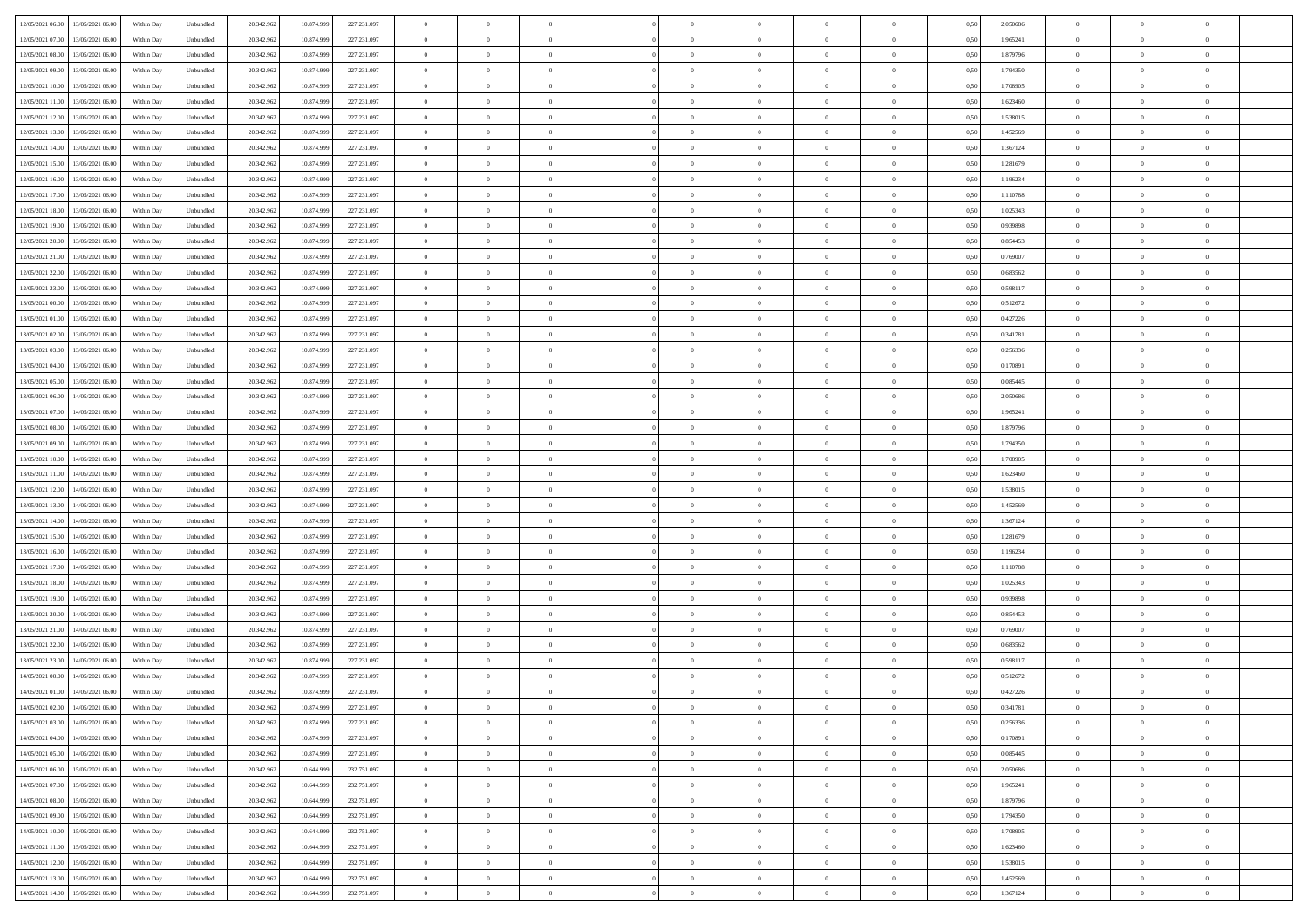| 14/05/2021 15:00 15/05/2021 06:00            | Within Day | Unbundled | 20.342.962 | 10.644.999 | 232.751.097 | $\overline{0}$ | $\overline{0}$ |                | $\overline{0}$ | $\theta$       |                | $\theta$       | 0,50 | 1,281679 | $\theta$       | $\theta$       | $\overline{0}$ |  |
|----------------------------------------------|------------|-----------|------------|------------|-------------|----------------|----------------|----------------|----------------|----------------|----------------|----------------|------|----------|----------------|----------------|----------------|--|
|                                              |            |           |            |            |             |                |                |                |                |                |                |                |      |          |                |                |                |  |
| 14/05/2021 16:00<br>15/05/2021 06:00         | Within Day | Unbundled | 20.342.96  | 10.644.99  | 232.751.097 | $\bf{0}$       | $\overline{0}$ | $\bf{0}$       | $\overline{0}$ | $\bf{0}$       | $\overline{0}$ | $\bf{0}$       | 0,50 | 1,196234 | $\,$ 0 $\,$    | $\bf{0}$       | $\overline{0}$ |  |
| 14/05/2021 17:00<br>15/05/2021 06:00         | Within Day | Unbundled | 20.342.962 | 10.644.999 | 232.751.097 | $\overline{0}$ | $\bf{0}$       | $\overline{0}$ | $\bf{0}$       | $\bf{0}$       | $\overline{0}$ | $\bf{0}$       | 0.50 | 1,110788 | $\bf{0}$       | $\overline{0}$ | $\overline{0}$ |  |
| 14/05/2021 18:00<br>15/05/2021 06:00         | Within Day | Unbundled | 20.342.96  | 10.644.999 | 232.751.097 | $\overline{0}$ | $\overline{0}$ | $\overline{0}$ | $\theta$       | $\theta$       | $\overline{0}$ | $\bf{0}$       | 0,50 | 1,025343 | $\theta$       | $\theta$       | $\overline{0}$ |  |
| 14/05/2021 19:00<br>15/05/2021 06:00         | Within Day | Unbundled | 20.342.96  | 10.644.99  | 232.751.097 | $\bf{0}$       | $\overline{0}$ | $\bf{0}$       | $\overline{0}$ | $\theta$       | $\overline{0}$ | $\bf{0}$       | 0,50 | 0,939898 | $\,$ 0 $\,$    | $\bf{0}$       | $\overline{0}$ |  |
| 14/05/2021 20:00<br>15/05/2021 06:00         | Within Day | Unbundled | 20.342.962 | 10.644.999 | 232.751.097 | $\overline{0}$ | $\overline{0}$ | $\overline{0}$ | $\bf{0}$       | $\overline{0}$ | $\theta$       | $\bf{0}$       | 0.50 | 0.854453 | $\,$ 0 $\,$    | $\theta$       | $\overline{0}$ |  |
|                                              |            |           |            |            |             | $\overline{0}$ | $\overline{0}$ | $\overline{0}$ | $\overline{0}$ | $\theta$       | $\overline{0}$ |                |      |          | $\theta$       | $\theta$       | $\overline{0}$ |  |
| 14/05/2021 21:00<br>15/05/2021 06:00         | Within Day | Unbundled | 20.342.96  | 10.644.999 | 232.751.097 |                |                |                |                |                |                | $\bf{0}$       | 0,50 | 0,769007 |                |                |                |  |
| 14/05/2021 22:00<br>15/05/2021 06:00         | Within Day | Unbundled | 20.342.96  | 10.644.99  | 232.751.097 | $\bf{0}$       | $\overline{0}$ | $\overline{0}$ | $\overline{0}$ | $\theta$       | $\overline{0}$ | $\bf{0}$       | 0,50 | 0,683562 | $\,$ 0 $\,$    | $\bf{0}$       | $\overline{0}$ |  |
| 14/05/2021 23:00<br>15/05/2021 06:00         | Within Day | Unbundled | 20.342.96  | 10.644.999 | 232.751.097 | $\overline{0}$ | $\bf{0}$       | $\overline{0}$ | $\bf{0}$       | $\overline{0}$ | $\overline{0}$ | $\bf{0}$       | 0.50 | 0.598117 | $\bf{0}$       | $\theta$       | $\overline{0}$ |  |
| 15/05/2021 00:00<br>15/05/2021 06:00         | Within Day | Unbundled | 20.342.962 | 10.644.999 | 232.751.097 | $\overline{0}$ | $\bf{0}$       | $\overline{0}$ | $\overline{0}$ | $\overline{0}$ | $\overline{0}$ | $\bf{0}$       | 0,50 | 0,512672 | $\,$ 0 $\,$    | $\theta$       | $\overline{0}$ |  |
| 15/05/2021 01:00<br>15/05/2021 06:00         | Within Day | Unbundled | 20.342.96  | 10.644.999 | 232.751.097 | $\bf{0}$       | $\overline{0}$ | $\bf{0}$       | $\overline{0}$ | $\bf{0}$       | $\overline{0}$ | $\bf{0}$       | 0,50 | 0,427226 | $\,$ 0 $\,$    | $\bf{0}$       | $\overline{0}$ |  |
| 15/05/2021 02:00<br>15/05/2021 06:00         | Within Day | Unbundled | 20.342.962 | 10.644.999 | 232.751.097 | $\overline{0}$ | $\bf{0}$       | $\overline{0}$ | $\bf{0}$       | $\bf{0}$       | $\overline{0}$ | $\bf{0}$       | 0.50 | 0.341781 | $\bf{0}$       | $\overline{0}$ | $\overline{0}$ |  |
| 15/05/2021 03:00<br>15/05/2021 06:00         | Within Day | Unbundled | 20.342.96  | 10.644.999 | 232.751.097 | $\overline{0}$ | $\overline{0}$ | $\overline{0}$ | $\overline{0}$ | $\theta$       | $\overline{0}$ | $\overline{0}$ | 0,50 | 0,256336 | $\,$ 0 $\,$    | $\theta$       | $\overline{0}$ |  |
|                                              |            |           |            |            |             |                | $\theta$       |                | $\overline{0}$ | $\theta$       | $\overline{0}$ |                |      |          | $\,$ 0 $\,$    | $\bf{0}$       | $\overline{0}$ |  |
| 15/05/2021 04:00<br>15/05/2021 06:00         | Within Day | Unbundled | 20.342.96  | 10.644.99  | 232.751.097 | $\bf{0}$       |                | $\bf{0}$       |                |                |                | $\bf{0}$       | 0,50 | 0,170891 |                |                |                |  |
| 15/05/2021 05:00<br>15/05/2021 06:00         | Within Day | Unbundled | 20.342.962 | 10.644.999 | 232.751.097 | $\overline{0}$ | $\overline{0}$ | $\overline{0}$ | $\bf{0}$       | $\theta$       | $\Omega$       | $\bf{0}$       | 0.50 | 0.085445 | $\theta$       | $\theta$       | $\overline{0}$ |  |
| 15/05/2021 06:00<br>16/05/2021 06:00         | Within Day | Unbundled | 20.342.962 | 9.474.999  | 260.831.097 | $\overline{0}$ | $\overline{0}$ | $\overline{0}$ | $\overline{0}$ | $\overline{0}$ | $\overline{0}$ | $\bf{0}$       | 0,50 | 2,050686 | $\theta$       | $\theta$       | $\overline{0}$ |  |
| 15/05/2021 07:00<br>16/05/2021 06:00         | Within Day | Unbundled | 20.342.96  | 9.474.999  | 260.831.097 | $\bf{0}$       | $\overline{0}$ | $\overline{0}$ | $\overline{0}$ | $\bf{0}$       | $\overline{0}$ | $\bf{0}$       | 0,50 | 1,965241 | $\,$ 0 $\,$    | $\bf{0}$       | $\overline{0}$ |  |
| 15/05/2021 08:00<br>16/05/2021 06:00         | Within Day | Unbundled | 20.342.96  | 9.474.999  | 260.831.097 | $\overline{0}$ | $\bf{0}$       | $\overline{0}$ | $\bf{0}$       | $\overline{0}$ | $\overline{0}$ | $\bf{0}$       | 0.50 | 1.879796 | $\bf{0}$       | $\overline{0}$ | $\overline{0}$ |  |
| 15/05/2021 09:00<br>16/05/2021 06:00         | Within Day | Unbundled | 20.342.962 | 9.474.999  | 260.831.097 | $\overline{0}$ | $\overline{0}$ | $\overline{0}$ | $\overline{0}$ | $\overline{0}$ | $\overline{0}$ | $\bf{0}$       | 0,50 | 1,794350 | $\,$ 0 $\,$    | $\theta$       | $\overline{0}$ |  |
| 15/05/2021 10:00<br>16/05/2021 06:00         | Within Day | Unbundled | 20.342.96  | 9.474.999  | 260.831.097 | $\bf{0}$       | $\overline{0}$ | $\bf{0}$       | $\bf{0}$       | $\overline{0}$ | $\overline{0}$ | $\bf{0}$       | 0,50 | 1,708905 | $\,$ 0 $\,$    | $\bf{0}$       | $\overline{0}$ |  |
| 15/05/2021 11:00<br>16/05/2021 06:00         | Within Day | Unbundled | 20.342.962 | 9.474.999  | 260.831.097 | $\overline{0}$ | $\bf{0}$       | $\overline{0}$ | $\bf{0}$       | $\bf{0}$       | $\overline{0}$ | $\bf{0}$       | 0.50 | 1,623460 | $\bf{0}$       | $\overline{0}$ | $\overline{0}$ |  |
|                                              |            |           |            |            |             | $\overline{0}$ | $\overline{0}$ | $\overline{0}$ | $\theta$       | $\theta$       | $\overline{0}$ |                |      |          | $\theta$       | $\theta$       | $\overline{0}$ |  |
| 15/05/2021 12:00<br>16/05/2021 06:00         | Within Day | Unbundled | 20.342.962 | 9.474.999  | 260.831.097 |                |                |                |                |                |                | $\bf{0}$       | 0,50 | 1,538015 |                |                |                |  |
| 15/05/2021 13:00<br>16/05/2021 06:00         | Within Day | Unbundled | 20.342.96  | 9.474.999  | 260.831.097 | $\bf{0}$       | $\overline{0}$ | $\bf{0}$       | $\bf{0}$       | $\bf{0}$       | $\overline{0}$ | $\bf{0}$       | 0,50 | 1,452569 | $\,$ 0 $\,$    | $\bf{0}$       | $\overline{0}$ |  |
| 15/05/2021 14:00<br>16/05/2021 06:00         | Within Day | Unbundled | 20.342.962 | 9.474.999  | 260.831.097 | $\overline{0}$ | $\overline{0}$ | $\overline{0}$ | $\overline{0}$ | $\overline{0}$ | $\Omega$       | $\bf{0}$       | 0.50 | 1.367124 | $\,$ 0 $\,$    | $\theta$       | $\overline{0}$ |  |
| 15/05/2021 15:00<br>16/05/2021 06:00         | Within Day | Unbundled | 20.342.962 | 9.474.999  | 260.831.097 | $\overline{0}$ | $\overline{0}$ | $\overline{0}$ | $\overline{0}$ | $\theta$       | $\overline{0}$ | $\bf{0}$       | 0,50 | 1,281679 | $\,$ 0 $\,$    | $\theta$       | $\overline{0}$ |  |
| 15/05/2021 16:00<br>16/05/2021 06:00         | Within Day | Unbundled | 20.342.96  | 9.474.999  | 260.831.097 | $\bf{0}$       | $\overline{0}$ | $\bf{0}$       | $\overline{0}$ | $\theta$       | $\overline{0}$ | $\bf{0}$       | 0,50 | 1,196234 | $\,$ 0 $\,$    | $\bf{0}$       | $\overline{0}$ |  |
| 15/05/2021 17:00<br>16/05/2021 06:00         | Within Day | Unbundled | 20.342.96  | 9.474.999  | 260.831.097 | $\overline{0}$ | $\bf{0}$       | $\overline{0}$ | $\bf{0}$       | $\overline{0}$ | $\overline{0}$ | $\bf{0}$       | 0.50 | 1.110788 | $\bf{0}$       | $\overline{0}$ | $\overline{0}$ |  |
| 15/05/2021 18:00<br>16/05/2021 06:00         | Within Day | Unbundled | 20.342.962 | 9.474.999  | 260.831.097 | $\overline{0}$ | $\overline{0}$ | $\overline{0}$ | $\overline{0}$ | $\overline{0}$ | $\overline{0}$ | $\bf{0}$       | 0,50 | 1,025343 | $\theta$       | $\theta$       | $\overline{0}$ |  |
| 15/05/2021 19:00<br>16/05/2021 06:00         | Within Day | Unbundled | 20.342.96  | 9.474.999  | 260.831.097 | $\bf{0}$       | $\bf{0}$       | $\bf{0}$       | $\bf{0}$       | $\overline{0}$ | $\overline{0}$ | $\bf{0}$       | 0,50 | 0,939898 | $\,$ 0 $\,$    | $\bf{0}$       | $\overline{0}$ |  |
|                                              |            |           |            |            |             |                |                |                |                |                |                |                |      |          |                |                |                |  |
| 15/05/2021 20:00<br>16/05/2021 06:00         | Within Day | Unbundled | 20.342.962 | 9.474.999  | 260.831.097 | $\overline{0}$ | $\bf{0}$       | $\overline{0}$ | $\bf{0}$       | $\bf{0}$       | $\overline{0}$ | $\bf{0}$       | 0.50 | 0.854453 | $\bf{0}$       | $\overline{0}$ | $\overline{0}$ |  |
| 15/05/2021 21:00<br>16/05/2021 06:00         | Within Day | Unbundled | 20.342.962 | 9.474.999  | 260,831,097 | $\overline{0}$ | $\overline{0}$ | $\overline{0}$ | $\overline{0}$ | $\overline{0}$ | $\overline{0}$ | $\bf{0}$       | 0.5( | 0.769007 | $\theta$       | $\theta$       | $\overline{0}$ |  |
| 15/05/2021 22:00<br>16/05/2021 06:00         | Within Day | Unbundled | 20.342.96  | 9.474.99   | 260.831.097 | $\bf{0}$       | $\overline{0}$ | $\bf{0}$       | $\overline{0}$ | $\overline{0}$ | $\overline{0}$ | $\bf{0}$       | 0,50 | 0,683562 | $\,$ 0 $\,$    | $\bf{0}$       | $\overline{0}$ |  |
| 15/05/2021 23:00<br>16/05/2021 06:00         | Within Day | Unbundled | 20.342.962 | 9.474.999  | 260.831.097 | $\overline{0}$ | $\overline{0}$ | $\overline{0}$ | $\bf{0}$       | $\bf{0}$       | $\Omega$       | $\bf{0}$       | 0.50 | 0.598117 | $\,$ 0 $\,$    | $\theta$       | $\overline{0}$ |  |
| 16/05/2021 00:00<br>16/05/2021 06:00         | Within Dav | Unbundled | 20.342.962 | 9.474.999  | 260.831.097 | $\overline{0}$ | $\overline{0}$ | $\overline{0}$ | $\overline{0}$ | $\overline{0}$ | $\overline{0}$ | $\overline{0}$ | 0.5( | 0,512672 | $\theta$       | $\theta$       | $\overline{0}$ |  |
| 16/05/2021 01:00<br>16/05/2021 06:00         | Within Day | Unbundled | 20.342.96  | 9.474.999  | 260.831.097 | $\bf{0}$       | $\overline{0}$ | $\bf{0}$       | $\overline{0}$ | $\bf{0}$       | $\overline{0}$ | $\bf{0}$       | 0,50 | 0,427226 | $\,$ 0 $\,$    | $\bf{0}$       | $\overline{0}$ |  |
| 16/05/2021 02:00<br>16/05/2021 06:00         | Within Day | Unbundled | 20.342.96  | 9.474.999  | 260.831.097 | $\overline{0}$ | $\bf{0}$       | $\overline{0}$ | $\bf{0}$       | $\overline{0}$ | $\overline{0}$ | $\bf{0}$       | 0.50 | 0.341781 | $\bf{0}$       | $\overline{0}$ | $\overline{0}$ |  |
| 16/05/2021 03:00<br>16/05/2021 06:00         | Within Dav | Unbundled | 20.342.962 | 9.474.999  | 260,831,097 | $\overline{0}$ | $\overline{0}$ | $\overline{0}$ | $\overline{0}$ | $\overline{0}$ | $\overline{0}$ | $\overline{0}$ | 0.50 | 0,256336 | $\theta$       | $\theta$       | $\overline{0}$ |  |
| 16/05/2021 06:00                             | Within Day | Unbundled | 20.342.96  | 9.474.999  | 260.831.097 | $\bf{0}$       | $\bf{0}$       | $\bf{0}$       | $\bf{0}$       | $\overline{0}$ | $\overline{0}$ | $\bf{0}$       | 0,50 | 0,170891 | $\,$ 0 $\,$    | $\bf{0}$       | $\overline{0}$ |  |
| 16/05/2021 04:00                             |            |           |            |            |             |                |                |                |                |                |                |                |      |          |                |                |                |  |
| 16/05/2021 05:00<br>16/05/2021 06:00         | Within Day | Unbundled | 20.342.962 | 9.474.999  | 260.831.097 | $\overline{0}$ | $\bf{0}$       | $\overline{0}$ | $\bf{0}$       | $\bf{0}$       | $\overline{0}$ | $\bf{0}$       | 0.50 | 0.085445 | $\bf{0}$       | $\overline{0}$ | $\overline{0}$ |  |
| 16/05/2021 06:00<br>17/05/2021 06:00         | Within Dav | Unbundled | 20.342.962 | 8.127.708  | 293.166.099 | $\overline{0}$ | $\overline{0}$ | $\overline{0}$ | $\overline{0}$ | $\theta$       | $\overline{0}$ | $\bf{0}$       | 0.50 | 2.050686 | $\theta$       | $\theta$       | $\overline{0}$ |  |
| 16/05/2021 07:00<br>17/05/2021 06:00         | Within Day | Unbundled | 20.342.96  | 8.127.708  | 293.166.099 | $\bf{0}$       | $\overline{0}$ | $\bf{0}$       | $\bf{0}$       | $\overline{0}$ | $\overline{0}$ | $\bf{0}$       | 0,50 | 1,965241 | $\,$ 0 $\,$    | $\bf{0}$       | $\overline{0}$ |  |
| 16/05/2021 08:00<br>17/05/2021 06.00         | Within Day | Unbundled | 20.342.962 | 8.127.708  | 293.166.099 | $\overline{0}$ | $\overline{0}$ | $\Omega$       | $\overline{0}$ | $\bf{0}$       | $\theta$       | $\bf{0}$       | 0.50 | 1.879796 | $\bf{0}$       | $\theta$       | $\overline{0}$ |  |
| 16/05/2021 11:00<br>17/05/2021 06:00         | Within Dav | Unbundled | 20.342.962 | 8.127.708  | 293.166.099 | $\overline{0}$ | $\overline{0}$ | $\Omega$       | $\overline{0}$ | $\theta$       | $\Omega$       | $\overline{0}$ | 0.5( | 1,623460 | $\theta$       | $\theta$       | $\overline{0}$ |  |
| 16/05/2021 12:00<br>17/05/2021 06:00         | Within Day | Unbundled | 20.342.96  | 8.127.708  | 293.166.099 | $\bf{0}$       | $\bf{0}$       | $\bf{0}$       | $\bf{0}$       | $\bf{0}$       | $\overline{0}$ | $\bf{0}$       | 0,50 | 1,538015 | $\,$ 0 $\,$    | $\bf{0}$       | $\overline{0}$ |  |
| $16/05/2021\ 13.00 \qquad 17/05/2021\ 06.00$ | Within Day | Unbundled | 20.342.962 | 8.127.708  | 293.166.099 | $\overline{0}$ | $\Omega$       |                | $\overline{0}$ |                |                |                | 0,50 | 1,452569 | $\theta$       | $\overline{0}$ |                |  |
| 16/05/2021 14:00 17/05/2021 06:00            | Within Day | Unbundled | 20.342.962 | 8.127.708  | 293.166.099 | $\overline{0}$ | $\theta$       | $\overline{0}$ | $\overline{0}$ | $\overline{0}$ | $\overline{0}$ | $\bf{0}$       | 0,50 | 1,367124 | $\theta$       | $\theta$       | $\overline{0}$ |  |
|                                              |            |           |            |            |             |                |                |                |                |                |                |                |      |          |                |                |                |  |
| 16/05/2021 15:00<br>17/05/2021 06:00         | Within Day | Unbundled | 20.342.96  | 8.127.708  | 293.166.099 | $\overline{0}$ | $\bf{0}$       | $\overline{0}$ | $\overline{0}$ | $\bf{0}$       | $\overline{0}$ | $\bf{0}$       | 0,50 | 1,281679 | $\bf{0}$       | $\overline{0}$ | $\bf{0}$       |  |
| 16/05/2021 16:00 17/05/2021 06:00            | Within Day | Unbundled | 20.342.962 | 8.127.708  | 293.166.099 | $\overline{0}$ | $\bf{0}$       | $\overline{0}$ | $\overline{0}$ | $\overline{0}$ | $\overline{0}$ | $\,$ 0 $\,$    | 0.50 | 1.196234 | $\overline{0}$ | $\bf{0}$       | $\,$ 0 $\,$    |  |
| 16/05/2021 17:00 17/05/2021 06:00            | Within Day | Unbundled | 20.342.962 | 8.127.708  | 293.166.099 | $\overline{0}$ | $\overline{0}$ | $\overline{0}$ | $\overline{0}$ | $\overline{0}$ | $\overline{0}$ | $\bf{0}$       | 0,50 | 1,110788 | $\theta$       | $\theta$       | $\overline{0}$ |  |
| 16/05/2021 18:00<br>17/05/2021 06:00         | Within Day | Unbundled | 20.342.962 | 8.127.708  | 293.166.099 | $\overline{0}$ | $\bf{0}$       | $\overline{0}$ | $\bf{0}$       | $\overline{0}$ | $\bf{0}$       | $\bf{0}$       | 0,50 | 1,025343 | $\bf{0}$       | $\bf{0}$       | $\overline{0}$ |  |
| 16/05/2021 19:00<br>17/05/2021 06:00         | Within Day | Unbundled | 20.342.962 | 8.127.708  | 293.166.099 | $\overline{0}$ | $\bf{0}$       | $\overline{0}$ | $\overline{0}$ | $\overline{0}$ | $\overline{0}$ | $\bf{0}$       | 0.50 | 0.939898 | $\,$ 0 $\,$    | $\theta$       | $\,$ 0         |  |
| 16/05/2021 20:00<br>17/05/2021 06:00         | Within Dav | Unbundled | 20.342.962 | 8.127.708  | 293.166.099 | $\overline{0}$ | $\overline{0}$ | $\overline{0}$ | $\overline{0}$ | $\overline{0}$ | $\overline{0}$ | $\bf{0}$       | 0.50 | 0,854453 | $\overline{0}$ | $\theta$       | $\overline{0}$ |  |
| 16/05/2021 21:00<br>17/05/2021 06:00         | Within Day | Unbundled | 20.342.96  | 8.127.708  | 293.166.099 | $\overline{0}$ | $\overline{0}$ | $\overline{0}$ | $\overline{0}$ | $\overline{0}$ | $\overline{0}$ | $\bf{0}$       | 0,50 | 0,769007 | $\bf{0}$       | $\,$ 0 $\,$    | $\overline{0}$ |  |
| 16/05/2021 22:00<br>17/05/2021 06:00         |            | Unbundled | 20.342.962 | 8.127.708  | 293.166.099 | $\overline{0}$ | $\overline{0}$ | $\overline{0}$ |                | $\bf{0}$       | $\overline{0}$ |                | 0.50 | 0.683562 | $\overline{0}$ | $\,$ 0 $\,$    | $\,$ 0         |  |
|                                              | Within Day |           |            |            |             |                |                |                | $\overline{0}$ |                |                | $\bf{0}$       |      |          |                |                |                |  |
| 16/05/2021 23:00<br>17/05/2021 06:00         | Within Dav | Unbundled | 20.342.962 | 8.127.708  | 293.166.099 | $\overline{0}$ | $\overline{0}$ | $\overline{0}$ | $\overline{0}$ | $\overline{0}$ | $\overline{0}$ | $\bf{0}$       | 0,50 | 0,598117 | $\overline{0}$ | $\theta$       | $\overline{0}$ |  |
| 17/05/2021 00:00<br>17/05/2021 06:00         | Within Day | Unbundled | 20.342.96  | 8.127.708  | 293.166.099 | $\overline{0}$ | $\bf{0}$       | $\overline{0}$ | $\bf{0}$       | $\overline{0}$ | $\bf{0}$       | $\bf{0}$       | 0,50 | 0,512672 | $\bf{0}$       | $\bf{0}$       | $\bf{0}$       |  |
| 17/05/2021 01:00 17/05/2021 06:00            | Within Day | Unbundled | 20.342.962 | 8.127.708  | 293.166.099 | $\overline{0}$ | $\bf{0}$       | $\overline{0}$ | $\overline{0}$ | $\,$ 0 $\,$    | $\overline{0}$ | $\bf{0}$       | 0,50 | 0,427226 | $\overline{0}$ | $\,$ 0 $\,$    | $\,$ 0 $\,$    |  |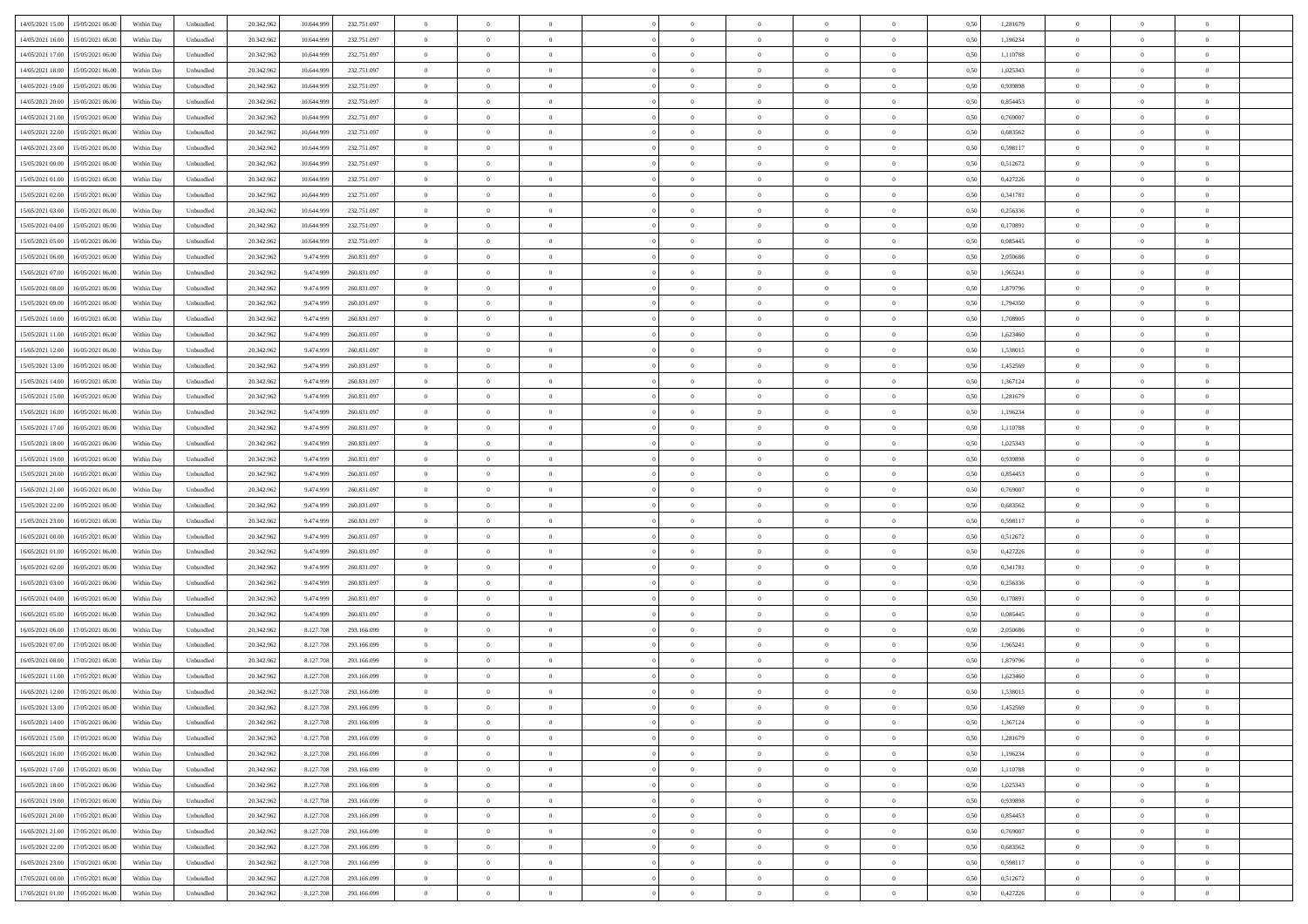| 17/05/2021 02:00 17/05/2021 06:00            | Within Day | Unbundled | 20.342.962 | 8.127.708 | 293.166.099 | $\overline{0}$ | $\overline{0}$ |                | $\overline{0}$ | $\theta$       |                | $\theta$       | 0,50 | 0,341781 | $\theta$       | $\theta$       | $\overline{0}$ |  |
|----------------------------------------------|------------|-----------|------------|-----------|-------------|----------------|----------------|----------------|----------------|----------------|----------------|----------------|------|----------|----------------|----------------|----------------|--|
|                                              |            |           |            |           |             |                |                |                |                |                |                |                |      |          |                |                |                |  |
| 17/05/2021 03:00<br>17/05/2021 06:00         | Within Day | Unbundled | 20.342.96  | 8.127.708 | 293.166.099 | $\bf{0}$       | $\overline{0}$ | $\bf{0}$       | $\overline{0}$ | $\bf{0}$       | $\overline{0}$ | $\bf{0}$       | 0,50 | 0,256336 | $\,$ 0 $\,$    | $\bf{0}$       | $\overline{0}$ |  |
| 17/05/2021 04:00<br>17/05/2021 06:00         | Within Day | Unbundled | 20.342.962 | 8.127.708 | 293.166.099 | $\overline{0}$ | $\overline{0}$ | $\overline{0}$ | $\bf{0}$       | $\bf{0}$       | $\overline{0}$ | $\bf{0}$       | 0.50 | 0,170891 | $\bf{0}$       | $\overline{0}$ | $\overline{0}$ |  |
| 17/05/2021 05:00<br>17/05/2021 06:00         | Within Day | Unbundled | 20.342.962 | 8.127.708 | 293.166.099 | $\overline{0}$ | $\overline{0}$ | $\overline{0}$ | $\theta$       | $\theta$       | $\overline{0}$ | $\bf{0}$       | 0,50 | 0,085445 | $\theta$       | $\theta$       | $\overline{0}$ |  |
| 17/05/2021 06:00<br>18/05/2021 06:00         | Within Day | Unbundled | 20.342.96  | 8.127.708 | 293.166.099 | $\bf{0}$       | $\theta$       | $\overline{0}$ | $\overline{0}$ | $\theta$       | $\overline{0}$ | $\bf{0}$       | 0,50 | 2,050686 | $\,$ 0 $\,$    | $\bf{0}$       | $\overline{0}$ |  |
| 17/05/2021 07:00<br>18/05/2021 06:00         |            | Unbundled | 20.342.962 | 8.127.708 | 293.166.099 | $\overline{0}$ | $\overline{0}$ | $\overline{0}$ | $\overline{0}$ | $\overline{0}$ | $\theta$       | $\bf{0}$       | 0.50 | 1.965241 | $\,$ 0 $\,$    | $\theta$       | $\overline{0}$ |  |
|                                              | Within Day |           |            |           |             |                |                |                |                |                |                |                |      |          |                |                |                |  |
| 17/05/2021 08:00<br>18/05/2021 06:00         | Within Day | Unbundled | 20.342.962 | 8.127.708 | 293.166.099 | $\overline{0}$ | $\overline{0}$ | $\overline{0}$ | $\overline{0}$ | $\theta$       | $\overline{0}$ | $\bf{0}$       | 0,50 | 1,879796 | $\theta$       | $\theta$       | $\overline{0}$ |  |
| 17/05/2021 09:00<br>18/05/2021 06:00         | Within Day | Unbundled | 20.342.96  | 8.127.708 | 293.166.099 | $\bf{0}$       | $\overline{0}$ | $\overline{0}$ | $\overline{0}$ | $\theta$       | $\overline{0}$ | $\bf{0}$       | 0,50 | 1,794350 | $\,$ 0 $\,$    | $\bf{0}$       | $\overline{0}$ |  |
| 17/05/2021 10:00<br>18/05/2021 06:00         | Within Day | Unbundled | 20.342.96  | 8.127.708 | 293.166.099 | $\overline{0}$ | $\overline{0}$ | $\overline{0}$ | $\bf{0}$       | $\overline{0}$ | $\overline{0}$ | $\bf{0}$       | 0.50 | 1,708905 | $\bf{0}$       | $\theta$       | $\overline{0}$ |  |
| 17/05/2021 11:00<br>18/05/2021 06:00         | Within Day | Unbundled | 20.342.962 | 8.127.708 | 293.166.099 | $\bf{0}$       | $\bf{0}$       | $\overline{0}$ | $\overline{0}$ | $\overline{0}$ | $\overline{0}$ | $\bf{0}$       | 0,50 | 1,623460 | $\,$ 0 $\,$    | $\theta$       | $\overline{0}$ |  |
| 17/05/2021 12:00<br>18/05/2021 06:00         | Within Day | Unbundled | 20.342.96  | 8.127.708 | 293.166.099 | $\bf{0}$       | $\overline{0}$ | $\bf{0}$       | $\overline{0}$ | $\bf{0}$       | $\overline{0}$ | $\bf{0}$       | 0,50 | 1,538015 | $\,$ 0 $\,$    | $\bf{0}$       | $\overline{0}$ |  |
| 17/05/2021 13:00<br>18/05/2021 06:00         | Within Day | Unbundled | 20.342.962 | 8.127.708 | 293.166.099 | $\overline{0}$ | $\overline{0}$ | $\overline{0}$ | $\bf{0}$       | $\bf{0}$       | $\overline{0}$ | $\bf{0}$       | 0.50 | 1.452569 | $\bf{0}$       | $\overline{0}$ | $\bf{0}$       |  |
| 17/05/2021 14:00<br>18/05/2021 06:00         | Within Day | Unbundled | 20.342.96  | 8.127.708 | 293.166.099 | $\overline{0}$ | $\overline{0}$ | $\overline{0}$ | $\overline{0}$ | $\theta$       | $\overline{0}$ | $\overline{0}$ | 0,50 | 1,367124 | $\,$ 0 $\,$    | $\theta$       | $\overline{0}$ |  |
|                                              |            |           |            |           |             |                |                |                |                |                |                |                |      |          |                |                |                |  |
| 17/05/2021 15:00<br>18/05/2021 06:00         | Within Day | Unbundled | 20.342.96  | 8.127.708 | 293.166.099 | $\bf{0}$       | $\theta$       | $\bf{0}$       | $\overline{0}$ | $\theta$       | $\overline{0}$ | $\bf{0}$       | 0,50 | 1,281679 | $\bf{0}$       | $\bf{0}$       | $\overline{0}$ |  |
| 17/05/2021 16:00<br>18/05/2021 06:00         | Within Day | Unbundled | 20.342.962 | 8.127.708 | 293.166.099 | $\overline{0}$ | $\overline{0}$ | $\overline{0}$ | $\bf{0}$       | $\theta$       | $\Omega$       | $\bf{0}$       | 0.50 | 1,196234 | $\theta$       | $\overline{0}$ | $\overline{0}$ |  |
| 17/05/2021 17:00<br>18/05/2021 06:00         | Within Day | Unbundled | 20.342.962 | 8.127.708 | 293.166.099 | $\overline{0}$ | $\overline{0}$ | $\overline{0}$ | $\overline{0}$ | $\overline{0}$ | $\overline{0}$ | $\bf{0}$       | 0,50 | 1,110788 | $\theta$       | $\theta$       | $\overline{0}$ |  |
| 17/05/2021 18:00<br>18/05/2021 06:00         | Within Day | Unbundled | 20.342.96  | 8.127.708 | 293.166.099 | $\bf{0}$       | $\overline{0}$ | $\overline{0}$ | $\overline{0}$ | $\theta$       | $\overline{0}$ | $\bf{0}$       | 0,50 | 1,025343 | $\,$ 0 $\,$    | $\bf{0}$       | $\overline{0}$ |  |
| 17/05/2021 19:00<br>18/05/2021 06:00         | Within Day | Unbundled | 20.342.96  | 8.127.708 | 293.166.099 | $\overline{0}$ | $\overline{0}$ | $\overline{0}$ | $\bf{0}$       | $\overline{0}$ | $\overline{0}$ | $\bf{0}$       | 0.50 | 0.939898 | $\bf{0}$       | $\overline{0}$ | $\overline{0}$ |  |
| 17/05/2021 20:00<br>18/05/2021 06:00         | Within Day | Unbundled | 20.342.962 | 8.127.708 | 293.166.099 | $\overline{0}$ | $\overline{0}$ | $\overline{0}$ | $\overline{0}$ | $\overline{0}$ | $\overline{0}$ | $\bf{0}$       | 0,50 | 0,854453 | $\,$ 0 $\,$    | $\theta$       | $\overline{0}$ |  |
| 17/05/2021 21:00<br>18/05/2021 06:00         | Within Day | Unbundled | 20.342.96  | 8.127.708 | 293.166.099 | $\bf{0}$       | $\bf{0}$       | $\bf{0}$       | $\bf{0}$       | $\overline{0}$ | $\overline{0}$ | $\bf{0}$       | 0,50 | 0,769007 | $\,$ 0 $\,$    | $\bf{0}$       | $\overline{0}$ |  |
| 17/05/2021 22:00<br>18/05/2021 06:00         | Within Day | Unbundled | 20.342.962 | 8.127.708 | 293.166.099 | $\overline{0}$ | $\overline{0}$ | $\overline{0}$ | $\bf{0}$       | $\bf{0}$       | $\overline{0}$ | $\bf{0}$       | 0.50 | 0.683562 | $\bf{0}$       | $\overline{0}$ | $\overline{0}$ |  |
|                                              |            |           |            |           |             |                |                |                |                |                |                |                |      |          |                |                |                |  |
| 17/05/2021 23:00<br>18/05/2021 06:00         | Within Day | Unbundled | 20.342.962 | 8.127.708 | 293.166.099 | $\overline{0}$ | $\overline{0}$ | $\overline{0}$ | $\theta$       | $\theta$       | $\overline{0}$ | $\bf{0}$       | 0,50 | 0,598117 | $\theta$       | $\theta$       | $\overline{0}$ |  |
| 18/05/2021 00:00<br>18/05/2021 06:00         | Within Day | Unbundled | 20.342.96  | 8.127.708 | 293.166.099 | $\bf{0}$       | $\overline{0}$ | $\bf{0}$       | $\bf{0}$       | $\bf{0}$       | $\overline{0}$ | $\bf{0}$       | 0,50 | 0,512672 | $\,$ 0 $\,$    | $\bf{0}$       | $\overline{0}$ |  |
| 18/05/2021 01:00<br>18/05/2021 06:00         | Within Day | Unbundled | 20.342.962 | 8.127.708 | 293.166.099 | $\overline{0}$ | $\overline{0}$ | $\overline{0}$ | $\overline{0}$ | $\overline{0}$ | $\Omega$       | $\bf{0}$       | 0.50 | 0,427226 | $\,$ 0 $\,$    | $\theta$       | $\overline{0}$ |  |
| 18/05/2021 02:00<br>18/05/2021 06:00         | Within Day | Unbundled | 20.342.962 | 8.127.708 | 293.166.099 | $\overline{0}$ | $\overline{0}$ | $\overline{0}$ | $\overline{0}$ | $\overline{0}$ | $\overline{0}$ | $\bf{0}$       | 0,50 | 0,341781 | $\theta$       | $\theta$       | $\overline{0}$ |  |
| 18/05/2021 03:00<br>18/05/2021 06:00         | Within Day | Unbundled | 20.342.96  | 8.127.708 | 293.166.099 | $\bf{0}$       | $\theta$       | $\bf{0}$       | $\overline{0}$ | $\theta$       | $\overline{0}$ | $\bf{0}$       | 0,50 | 0,256336 | $\,$ 0 $\,$    | $\bf{0}$       | $\overline{0}$ |  |
| 18/05/2021 04:00<br>18/05/2021 06:00         | Within Day | Unbundled | 20.342.96  | 8.127.708 | 293.166.099 | $\overline{0}$ | $\overline{0}$ | $\overline{0}$ | $\bf{0}$       | $\overline{0}$ | $\overline{0}$ | $\bf{0}$       | 0.50 | 0.170891 | $\bf{0}$       | $\theta$       | $\overline{0}$ |  |
| 18/05/2021 05:00<br>18/05/2021 06:00         | Within Day | Unbundled | 20.342.962 | 8.127.708 | 293.166.099 | $\overline{0}$ | $\overline{0}$ | $\overline{0}$ | $\overline{0}$ | $\overline{0}$ | $\overline{0}$ | $\bf{0}$       | 0,50 | 0,085445 | $\theta$       | $\theta$       | $\overline{0}$ |  |
|                                              |            |           |            |           |             |                |                |                |                |                |                |                |      |          |                |                |                |  |
| 18/05/2021 06:00<br>19/05/2021 06:00         | Within Day | Unbundled | 20.342.96  | 8.127.708 | 293.166.099 | $\bf{0}$       | $\bf{0}$       | $\bf{0}$       | $\bf{0}$       | $\overline{0}$ | $\overline{0}$ | $\bf{0}$       | 0,50 | 2,050686 | $\,$ 0 $\,$    | $\bf{0}$       | $\overline{0}$ |  |
| 18/05/2021 07:00<br>19/05/2021 06:00         | Within Day | Unbundled | 20.342.962 | 8.127.708 | 293.166.099 | $\overline{0}$ | $\bf{0}$       | $\overline{0}$ | $\bf{0}$       | $\bf{0}$       | $\overline{0}$ | $\bf{0}$       | 0.50 | 1,965241 | $\bf{0}$       | $\overline{0}$ | $\overline{0}$ |  |
| 18/05/2021 08:00<br>19/05/2021 06:00         | Within Day | Unbundled | 20.342.962 | 8.127.708 | 293.166.099 | $\overline{0}$ | $\overline{0}$ | $\overline{0}$ | $\overline{0}$ | $\overline{0}$ | $\overline{0}$ | $\bf{0}$       | 0.5( | 1,879796 | $\theta$       | $\theta$       | $\overline{0}$ |  |
| 18/05/2021 09:00<br>19/05/2021 06:00         | Within Day | Unbundled | 20.342.96  | 8.127.708 | 293.166.099 | $\bf{0}$       | $\overline{0}$ | $\bf{0}$       | $\overline{0}$ | $\overline{0}$ | $\overline{0}$ | $\bf{0}$       | 0,50 | 1,794350 | $\,$ 0 $\,$    | $\bf{0}$       | $\overline{0}$ |  |
| 18/05/2021 10:00<br>19/05/2021 06:00         | Within Day | Unbundled | 20.342.962 | 8.127.708 | 293.166.099 | $\overline{0}$ | $\overline{0}$ | $\overline{0}$ | $\bf{0}$       | $\bf{0}$       | $\Omega$       | $\bf{0}$       | 0.50 | 1.708905 | $\,$ 0 $\,$    | $\overline{0}$ | $\overline{0}$ |  |
| 18/05/2021 11:00<br>19/05/2021 06:00         | Within Dav | Unbundled | 20.342.962 | 8.127.708 | 293.166.099 | $\overline{0}$ | $\overline{0}$ | $\overline{0}$ | $\overline{0}$ | $\overline{0}$ | $\overline{0}$ | $\overline{0}$ | 0.5( | 1,623460 | $\theta$       | $\theta$       | $\overline{0}$ |  |
| 18/05/2021 12:00<br>19/05/2021 06:00         | Within Day | Unbundled | 20.342.96  | 8.127.708 | 293.166.099 | $\bf{0}$       | $\overline{0}$ | $\bf{0}$       | $\overline{0}$ | $\bf{0}$       | $\overline{0}$ | $\bf{0}$       | 0,50 | 1,538015 | $\,$ 0 $\,$    | $\bf{0}$       | $\overline{0}$ |  |
| 18/05/2021 13:00<br>19/05/2021 06:00         | Within Day | Unbundled | 20.342.96  | 8.127.708 | 293.166.099 | $\overline{0}$ | $\overline{0}$ | $\overline{0}$ | $\bf{0}$       | $\overline{0}$ | $\overline{0}$ | $\bf{0}$       | 0.50 | 1.452569 | $\bf{0}$       | $\overline{0}$ | $\overline{0}$ |  |
| 18/05/2021 14:00<br>19/05/2021 06:00         | Within Dav | Unbundled | 20.342.962 | 8.127.708 | 293.166.099 | $\overline{0}$ | $\overline{0}$ | $\overline{0}$ | $\overline{0}$ | $\overline{0}$ | $\overline{0}$ | $\overline{0}$ | 0.50 | 1,367124 | $\theta$       | $\theta$       | $\overline{0}$ |  |
|                                              |            |           |            |           |             |                |                |                |                |                |                |                |      |          |                |                |                |  |
| 18/05/2021 15:00<br>19/05/2021 06:00         | Within Day | Unbundled | 20.342.96  | 8.127.708 | 293.166.099 | $\bf{0}$       | $\bf{0}$       | $\bf{0}$       | $\bf{0}$       | $\overline{0}$ | $\overline{0}$ | $\bf{0}$       | 0,50 | 1,281679 | $\,$ 0 $\,$    | $\bf{0}$       | $\overline{0}$ |  |
| 18/05/2021 16:00<br>19/05/2021 06:00         | Within Day | Unbundled | 20.342.962 | 8.127.708 | 293.166.099 | $\overline{0}$ | $\bf{0}$       | $\overline{0}$ | $\bf{0}$       | $\bf{0}$       | $\overline{0}$ | $\bf{0}$       | 0.50 | 1,196234 | $\bf{0}$       | $\overline{0}$ | $\overline{0}$ |  |
| 18/05/2021 17:00<br>19/05/2021 06:00         | Within Dav | Unbundled | 20.342.962 | 8.127.708 | 293.166.099 | $\overline{0}$ | $\overline{0}$ | $\overline{0}$ | $\overline{0}$ | $\overline{0}$ | $\overline{0}$ | $\bf{0}$       | 0.5( | 1,110788 | $\theta$       | $\theta$       | $\overline{0}$ |  |
| 18/05/2021 18:00<br>19/05/2021 06:00         | Within Day | Unbundled | 20.342.96  | 8.127.708 | 293.166.099 | $\bf{0}$       | $\overline{0}$ | $\bf{0}$       | $\bf{0}$       | $\,$ 0 $\,$    | $\overline{0}$ | $\bf{0}$       | 0,50 | 1,025343 | $\,$ 0 $\,$    | $\bf{0}$       | $\overline{0}$ |  |
| 18/05/2021 19:00<br>19/05/2021 06:00         | Within Day | Unbundled | 20.342.962 | 8.127.708 | 293.166.099 | $\overline{0}$ | $\overline{0}$ | $\Omega$       | $\overline{0}$ | $\overline{0}$ | $\theta$       | $\bf{0}$       | 0.50 | 0.939898 | $\,$ 0 $\,$    | $\overline{0}$ | $\overline{0}$ |  |
| 18/05/2021 20:00<br>19/05/2021 06:00         | Within Dav | Unbundled | 20.342.962 | 8.127.708 | 293.166.099 | $\overline{0}$ | $\overline{0}$ | $\Omega$       | $\overline{0}$ | $\theta$       | $\Omega$       | $\overline{0}$ | 0.5( | 0,854453 | $\theta$       | $\theta$       | $\overline{0}$ |  |
| 18/05/2021 21:00<br>19/05/2021 06:00         | Within Day | Unbundled | 20.342.96  | 8.127.708 | 293.166.099 | $\bf{0}$       | $\bf{0}$       | $\bf{0}$       | $\bf{0}$       | $\bf{0}$       | $\overline{0}$ | $\bf{0}$       | 0,50 | 0,769007 | $\,$ 0 $\,$    | $\bf{0}$       | $\overline{0}$ |  |
| $18/05/2021\ 22.00 \qquad 19/05/2021\ 06.00$ | Within Day | Unbundled | 20.342.962 | 8.127.708 | 293.166.099 | $\overline{0}$ | $\Omega$       |                | $\Omega$       |                |                |                | 0,50 | 0,683562 | $\theta$       | $\overline{0}$ |                |  |
| 18/05/2021 23:00 19/05/2021 06:00            |            |           |            |           |             | $\overline{0}$ | $\theta$       |                | $\theta$       | $\overline{0}$ |                |                |      |          | $\theta$       | $\theta$       | $\overline{0}$ |  |
|                                              | Within Day | Unbundled | 20.342.962 | 8.127.708 | 293.166.099 |                |                | $\overline{0}$ |                |                | $\overline{0}$ | $\bf{0}$       | 0,50 | 0,598117 |                |                |                |  |
| 19/05/2021 00:00<br>19/05/2021 06:00         | Within Day | Unbundled | 20.342.96  | 8.127.708 | 293.166.099 | $\overline{0}$ | $\bf{0}$       | $\overline{0}$ | $\overline{0}$ | $\bf{0}$       | $\overline{0}$ | $\bf{0}$       | 0,50 | 0,512672 | $\bf{0}$       | $\overline{0}$ | $\bf{0}$       |  |
| 19/05/2021 01:00 19/05/2021 06:00            | Within Day | Unbundled | 20.342.962 | 8.127.708 | 293.166.099 | $\overline{0}$ | $\bf{0}$       | $\overline{0}$ | $\overline{0}$ | $\mathbf{0}$   | $\overline{0}$ | $\,$ 0 $\,$    | 0.50 | 0,427226 | $\overline{0}$ | $\bf{0}$       | $\,$ 0 $\,$    |  |
| 19/05/2021 02:00 19/05/2021 06:00            | Within Day | Unbundled | 20.342.962 | 8.127.708 | 293.166.099 | $\overline{0}$ | $\overline{0}$ | $\overline{0}$ | $\overline{0}$ | $\overline{0}$ | $\overline{0}$ | $\bf{0}$       | 0,50 | 0,341781 | $\overline{0}$ | $\theta$       | $\overline{0}$ |  |
| 19/05/2021 03:00<br>19/05/2021 06:00         | Within Day | Unbundled | 20.342.962 | 8.127.708 | 293.166.099 | $\overline{0}$ | $\bf{0}$       | $\overline{0}$ | $\bf{0}$       | $\overline{0}$ | $\bf{0}$       | $\bf{0}$       | 0,50 | 0,256336 | $\bf{0}$       | $\bf{0}$       | $\overline{0}$ |  |
| 19/05/2021 04:00<br>19/05/2021 06:00         | Within Day | Unbundled | 20.342.962 | 8.127.708 | 293.166.099 | $\overline{0}$ | $\bf{0}$       | $\overline{0}$ | $\overline{0}$ | $\overline{0}$ | $\overline{0}$ | $\bf{0}$       | 0.50 | 0,170891 | $\,$ 0 $\,$    | $\theta$       | $\,$ 0         |  |
| 19/05/2021 05:00<br>19/05/2021 06:00         | Within Dav | Unbundled | 20.342.962 | 8.127.708 | 293.166.099 | $\overline{0}$ | $\overline{0}$ | $\overline{0}$ | $\overline{0}$ | $\overline{0}$ | $\overline{0}$ | $\bf{0}$       | 0.50 | 0,085445 | $\overline{0}$ | $\theta$       | $\overline{0}$ |  |
| 19/05/2021 06:00<br>20/05/2021 06:00         | Within Day | Unbundled | 20.342.96  | 8.127.708 | 293.166.099 | $\overline{0}$ | $\overline{0}$ | $\overline{0}$ | $\overline{0}$ | $\overline{0}$ | $\overline{0}$ | $\bf{0}$       | 0,50 | 2,050686 | $\bf{0}$       | $\overline{0}$ | $\overline{0}$ |  |
|                                              |            |           |            |           |             |                |                |                |                |                |                |                |      |          |                |                |                |  |
| 19/05/2021 07:00 20/05/2021 06:00            | Within Day | Unbundled | 20.342.962 | 8.127.708 | 293.166.099 | $\overline{0}$ | $\overline{0}$ | $\overline{0}$ | $\overline{0}$ | $\bf{0}$       | $\overline{0}$ | $\bf{0}$       | 0.50 | 1.965241 | $\overline{0}$ | $\bf{0}$       | $\,$ 0         |  |
| 19/05/2021 08:00 20/05/2021 06:00            | Within Dav | Unbundled | 20.342.962 | 8.127.708 | 293.166.099 | $\overline{0}$ | $\overline{0}$ | $\overline{0}$ | $\overline{0}$ | $\overline{0}$ | $\overline{0}$ | $\bf{0}$       | 0,50 | 1,879796 | $\overline{0}$ | $\theta$       | $\overline{0}$ |  |
| 19/05/2021 09:00<br>20/05/2021 06:00         | Within Day | Unbundled | 20.342.96  | 8.127.708 | 293.166.099 | $\overline{0}$ | $\bf{0}$       | $\overline{0}$ | $\bf{0}$       | $\overline{0}$ | $\bf{0}$       | $\bf{0}$       | 0,50 | 1,794350 | $\bf{0}$       | $\bf{0}$       | $\bf{0}$       |  |
| 19/05/2021 10:00 20/05/2021 06:00            | Within Day | Unbundled | 20.342.962 | 8.127.708 | 293.166.099 | $\overline{0}$ | $\bf{0}$       | $\overline{0}$ | $\overline{0}$ | $\,$ 0 $\,$    | $\overline{0}$ | $\bf{0}$       | 0,50 | 1,708905 | $\overline{0}$ | $\,$ 0 $\,$    | $\,$ 0 $\,$    |  |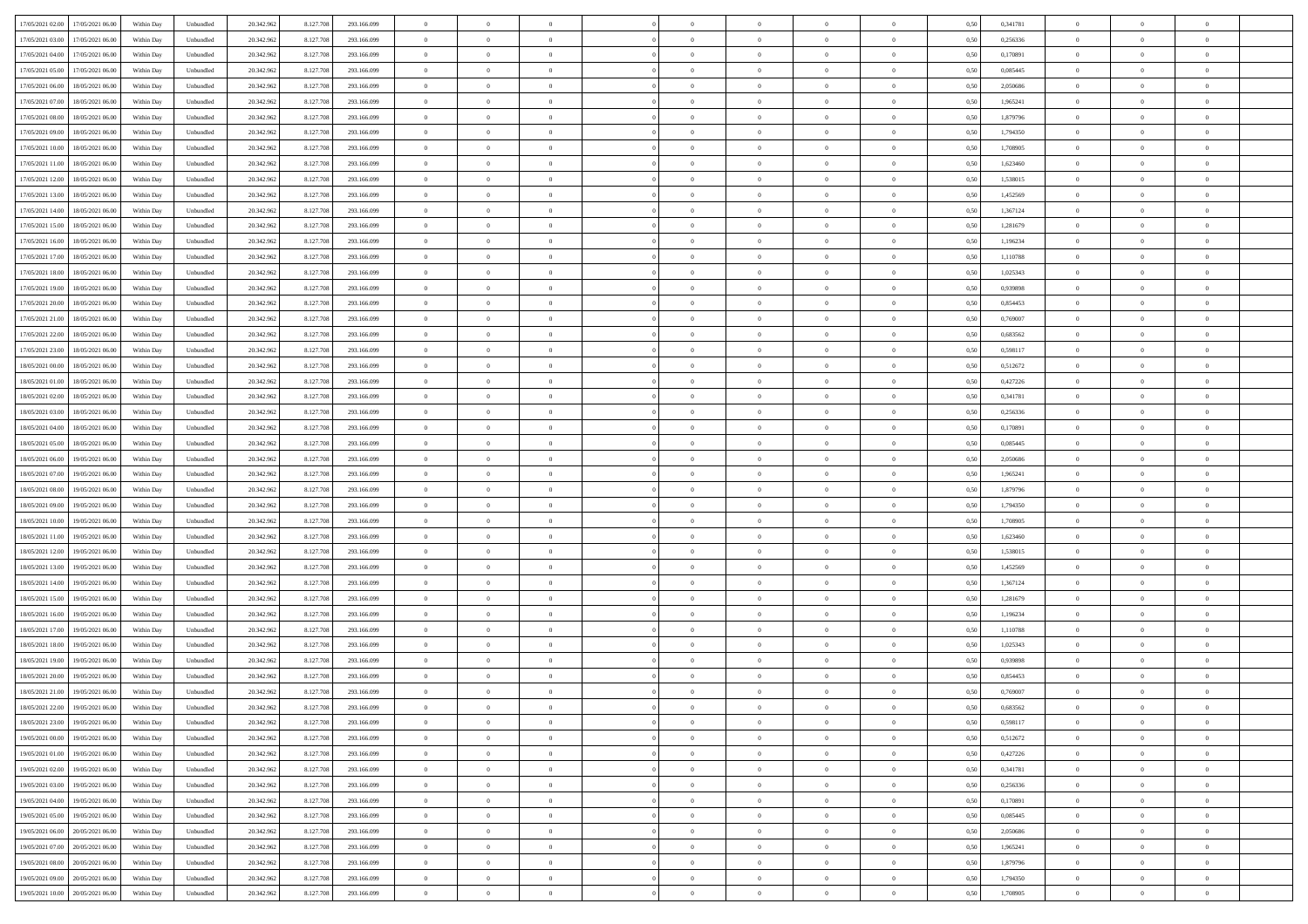| 19/05/2021 11:00<br>20/05/2021 06:00 | Within Day | Unbundled | 20.342.962 | 8.127.708 | 293.166.099 | $\overline{0}$ | $\overline{0}$ | $\overline{0}$ | $\theta$       | $\theta$       |                | $\overline{0}$ | 0,50 | 1,623460 | $\theta$       | $\theta$       | $\overline{0}$ |  |
|--------------------------------------|------------|-----------|------------|-----------|-------------|----------------|----------------|----------------|----------------|----------------|----------------|----------------|------|----------|----------------|----------------|----------------|--|
|                                      |            |           |            |           |             |                |                |                |                |                |                |                |      |          |                |                |                |  |
| 19/05/2021 12:00<br>20/05/2021 06.0  | Within Day | Unbundled | 20.342.96  | 8.127.708 | 293.166.099 | $\overline{0}$ | $\overline{0}$ | $\overline{0}$ | $\bf{0}$       | $\bf{0}$       | $\overline{0}$ | $\bf{0}$       | 0,50 | 1,538015 | $\,$ 0 $\,$    | $\theta$       | $\overline{0}$ |  |
| 19/05/2021 13:00<br>20/05/2021 06:00 | Within Day | Unbundled | 20.342.962 | 8.127.708 | 293.166.099 | $\overline{0}$ | $\overline{0}$ | $\overline{0}$ | $\bf{0}$       | $\bf{0}$       | $\overline{0}$ | $\mathbf{0}$   | 0.50 | 1.452569 | $\bf{0}$       | $\overline{0}$ | $\overline{0}$ |  |
| 19/05/2021 14:00<br>20/05/2021 06:00 | Within Day | Unbundled | 20.342.962 | 8.127.708 | 293.166.099 | $\overline{0}$ | $\overline{0}$ | $\overline{0}$ | $\overline{0}$ | $\overline{0}$ | $\overline{0}$ | $\bf{0}$       | 0,50 | 1,367124 | $\theta$       | $\theta$       | $\overline{0}$ |  |
| 19/05/2021 15:00<br>20/05/2021 06.0  | Within Day | Unbundled | 20.342.962 | 8.127.708 | 293.166.099 | $\overline{0}$ | $\overline{0}$ | $\bf{0}$       | $\overline{0}$ | $\overline{0}$ | $\overline{0}$ | $\bf{0}$       | 0,50 | 1,281679 | $\,$ 0 $\,$    | $\theta$       | $\overline{0}$ |  |
| 19/05/2021 16:00<br>20/05/2021 06:00 | Within Day | Unbundled | 20.342.962 | 8.127.708 | 293.166.099 | $\overline{0}$ | $\overline{0}$ | $\overline{0}$ | $\overline{0}$ | $\overline{0}$ | $\overline{0}$ | $\mathbf{0}$   | 0.50 | 1.196234 | $\theta$       | $\theta$       | $\overline{0}$ |  |
| 19/05/2021 17:00<br>20/05/2021 06:00 | Within Day | Unbundled | 20.342.962 | 8.127.708 | 293.166.099 | $\overline{0}$ | $\overline{0}$ | $\overline{0}$ | $\overline{0}$ | $\overline{0}$ | $\overline{0}$ | $\bf{0}$       | 0,50 | 1,110788 | $\theta$       | $\theta$       | $\overline{0}$ |  |
| 19/05/2021 18:00<br>20/05/2021 06.0  | Within Day | Unbundled | 20.342.962 | 8.127.708 | 293.166.099 | $\overline{0}$ | $\overline{0}$ | $\overline{0}$ | $\bf{0}$       | $\overline{0}$ | $\overline{0}$ | $\bf{0}$       | 0,50 | 1,025343 | $\,$ 0 $\,$    | $\bf{0}$       | $\overline{0}$ |  |
|                                      |            |           |            |           |             |                |                |                |                |                |                |                |      |          |                |                |                |  |
| 19/05/2021 19:00<br>20/05/2021 06:00 | Within Day | Unbundled | 20.342.962 | 8.127.708 | 293.166.099 | $\overline{0}$ | $\overline{0}$ | $\overline{0}$ | $\overline{0}$ | $\overline{0}$ | $\overline{0}$ | $\mathbf{0}$   | 0.50 | 0.939898 | $\,$ 0 $\,$    | $\theta$       | $\overline{0}$ |  |
| 19/05/2021 20:00<br>20/05/2021 06:00 | Within Day | Unbundled | 20.342.962 | 8.127.708 | 293.166.099 | $\overline{0}$ | $\overline{0}$ | $\overline{0}$ | $\bf{0}$       | $\overline{0}$ | $\overline{0}$ | $\bf{0}$       | 0,50 | 0,854453 | $\theta$       | $\theta$       | $\overline{0}$ |  |
| 19/05/2021 21.00<br>20/05/2021 06.0  | Within Day | Unbundled | 20.342.962 | 8.127.708 | 293.166.099 | $\overline{0}$ | $\overline{0}$ | $\bf{0}$       | $\bf{0}$       | $\bf{0}$       | $\overline{0}$ | $\bf{0}$       | 0,50 | 0,769007 | $\,$ 0 $\,$    | $\theta$       | $\overline{0}$ |  |
| 19/05/2021 22.00<br>20/05/2021 06:00 | Within Day | Unbundled | 20.342.962 | 8.127.708 | 293.166.099 | $\overline{0}$ | $\overline{0}$ | $\overline{0}$ | $\bf{0}$       | $\bf{0}$       | $\overline{0}$ | $\mathbf{0}$   | 0.50 | 0.683562 | $\bf{0}$       | $\overline{0}$ | $\bf{0}$       |  |
| 19/05/2021 23:00<br>20/05/2021 06:00 | Within Day | Unbundled | 20.342.962 | 8.127.708 | 293.166.099 | $\overline{0}$ | $\overline{0}$ | $\overline{0}$ | $\overline{0}$ | $\overline{0}$ | $\overline{0}$ | $\bf{0}$       | 0,50 | 0,598117 | $\theta$       | $\theta$       | $\overline{0}$ |  |
| 20/05/2021 00:00<br>20/05/2021 06.0  | Within Day | Unbundled | 20.342.962 | 8.127.708 | 293.166.099 | $\overline{0}$ | $\overline{0}$ | $\bf{0}$       | $\bf{0}$       | $\overline{0}$ | $\overline{0}$ | $\bf{0}$       | 0,50 | 0,512672 | $\,$ 0 $\,$    | $\bf{0}$       | $\overline{0}$ |  |
| 20/05/2021 01:00<br>20/05/2021 06:00 | Within Day | Unbundled | 20.342.962 | 8.127.708 | 293.166.099 | $\overline{0}$ | $\overline{0}$ | $\overline{0}$ | $\overline{0}$ | $\overline{0}$ | $\Omega$       | $\mathbf{0}$   | 0.50 | 0.427226 | $\theta$       | $\overline{0}$ | $\overline{0}$ |  |
|                                      |            |           |            |           |             |                |                |                |                |                |                |                |      |          |                |                |                |  |
| 20/05/2021 02:00<br>20/05/2021 06:00 | Within Day | Unbundled | 20.342.962 | 8.127.708 | 293.166.099 | $\overline{0}$ | $\overline{0}$ | $\overline{0}$ | $\overline{0}$ | $\overline{0}$ | $\overline{0}$ | $\bf{0}$       | 0,50 | 0,341781 | $\theta$       | $\theta$       | $\overline{0}$ |  |
| 20/05/2021 03:00<br>20/05/2021 06.0  | Within Day | Unbundled | 20.342.962 | 8.127.708 | 293.166.099 | $\overline{0}$ | $\overline{0}$ | $\overline{0}$ | $\overline{0}$ | $\overline{0}$ | $\overline{0}$ | $\bf{0}$       | 0,50 | 0,256336 | $\,$ 0 $\,$    | $\theta$       | $\overline{0}$ |  |
| 20/05/2021 04:00<br>20/05/2021 06:00 | Within Day | Unbundled | 20.342.962 | 8.127.708 | 293.166.099 | $\overline{0}$ | $\overline{0}$ | $\overline{0}$ | $\overline{0}$ | $\overline{0}$ | $\overline{0}$ | $\mathbf{0}$   | 0.50 | 0.170891 | $\,$ 0 $\,$    | $\theta$       | $\overline{0}$ |  |
| 20/05/2021 05:00<br>20/05/2021 06:00 | Within Day | Unbundled | 20.342.962 | 8.127.708 | 293.166.099 | $\overline{0}$ | $\overline{0}$ | $\overline{0}$ | $\overline{0}$ | $\overline{0}$ | $\overline{0}$ | $\bf{0}$       | 0,50 | 0,085445 | $\theta$       | $\theta$       | $\overline{0}$ |  |
| 20/05/2021 06:00<br>21/05/2021 06.00 | Within Day | Unbundled | 20.342.962 | 8.127.708 | 293.166.099 | $\overline{0}$ | $\overline{0}$ | $\overline{0}$ | $\bf{0}$       | $\bf{0}$       | $\overline{0}$ | $\bf{0}$       | 0,50 | 2,050686 | $\,$ 0 $\,$    | $\bf{0}$       | $\overline{0}$ |  |
| 20/05/2021 07:00<br>21/05/2021 06:00 | Within Day | Unbundled | 20.342.962 | 8.127.708 | 293.166.099 | $\overline{0}$ | $\overline{0}$ | $\overline{0}$ | $\bf{0}$       | $\bf{0}$       | $\overline{0}$ | $\mathbf{0}$   | 0.50 | 1,965241 | $\bf{0}$       | $\overline{0}$ | $\overline{0}$ |  |
| 20/05/2021 08:00<br>21/05/2021 06:00 | Within Day | Unbundled | 20.342.962 | 8.127.708 | 293.166.099 | $\overline{0}$ | $\overline{0}$ | $\overline{0}$ | $\overline{0}$ | $\overline{0}$ | $\overline{0}$ | $\bf{0}$       | 0,50 | 1,879796 | $\theta$       | $\theta$       | $\overline{0}$ |  |
|                                      |            |           |            |           |             |                |                |                |                |                |                |                |      |          |                |                |                |  |
| 20/05/2021 09:00<br>21/05/2021 06.00 | Within Day | Unbundled | 20.342.962 | 8.127.708 | 293.166.099 | $\overline{0}$ | $\overline{0}$ | $\bf{0}$       | $\bf{0}$       | $\overline{0}$ | $\overline{0}$ | $\bf{0}$       | 0,50 | 1,794350 | $\,$ 0 $\,$    | $\theta$       | $\overline{0}$ |  |
| 20/05/2021 10:00<br>21/05/2021 06:00 | Within Day | Unbundled | 20.342.962 | 8.127.708 | 293.166.099 | $\overline{0}$ | $\overline{0}$ | $\overline{0}$ | $\overline{0}$ | $\overline{0}$ | $\Omega$       | $\mathbf{0}$   | 0.50 | 1,708905 | $\theta$       | $\theta$       | $\overline{0}$ |  |
| 20/05/2021 11:00<br>21/05/2021 06:00 | Within Day | Unbundled | 20.342.962 | 8.127.708 | 293.166.099 | $\overline{0}$ | $\overline{0}$ | $\overline{0}$ | $\overline{0}$ | $\overline{0}$ | $\overline{0}$ | $\bf{0}$       | 0,50 | 1,623460 | $\theta$       | $\theta$       | $\overline{0}$ |  |
| 20/05/2021 12:00<br>21/05/2021 06.00 | Within Day | Unbundled | 20.342.962 | 8.127.708 | 293.166.099 | $\overline{0}$ | $\overline{0}$ | $\overline{0}$ | $\overline{0}$ | $\overline{0}$ | $\overline{0}$ | $\bf{0}$       | 0,50 | 1,538015 | $\,$ 0 $\,$    | $\theta$       | $\overline{0}$ |  |
| 20/05/2021 13:00<br>21/05/2021 06:00 | Within Day | Unbundled | 20.342.962 | 8.127.708 | 293.166.099 | $\overline{0}$ | $\overline{0}$ | $\overline{0}$ | $\overline{0}$ | $\overline{0}$ | $\overline{0}$ | $\mathbf{0}$   | 0.50 | 1.452569 | $\,$ 0 $\,$    | $\theta$       | $\overline{0}$ |  |
| 20/05/2021 14:00<br>21/05/2021 06:00 | Within Day | Unbundled | 20.342.962 | 8.127.708 | 293.166.099 | $\overline{0}$ | $\overline{0}$ | $\overline{0}$ | $\overline{0}$ | $\overline{0}$ | $\overline{0}$ | $\bf{0}$       | 0,50 | 1,367124 | $\theta$       | $\theta$       | $\overline{0}$ |  |
|                                      |            |           |            |           |             |                | $\overline{0}$ |                | $\overline{0}$ | $\bf{0}$       | $\overline{0}$ | $\bf{0}$       |      |          | $\,$ 0 $\,$    | $\bf{0}$       | $\overline{0}$ |  |
| 20/05/2021 15:00<br>21/05/2021 06.00 | Within Day | Unbundled | 20.342.962 | 8.127.708 | 293.166.099 | $\overline{0}$ |                | $\overline{0}$ |                |                |                |                | 0,50 | 1,281679 |                |                |                |  |
| 20/05/2021 16:00<br>21/05/2021 06:00 | Within Day | Unbundled | 20.342.962 | 8.127.708 | 293.166.099 | $\overline{0}$ | $\overline{0}$ | $\overline{0}$ | $\bf{0}$       | $\bf{0}$       | $\overline{0}$ | $\mathbf{0}$   | 0.50 | 1.196234 | $\bf{0}$       | $\overline{0}$ | $\bf{0}$       |  |
| 20/05/2021 17:00<br>21/05/2021 06:00 | Within Day | Unbundled | 20.342.962 | 8.127.708 | 293.166.099 | $\overline{0}$ | $\overline{0}$ | $\overline{0}$ | $\overline{0}$ | $\overline{0}$ | $\overline{0}$ | $\overline{0}$ | 0.50 | 1,110788 | $\theta$       | $\theta$       | $\overline{0}$ |  |
| 20/05/2021 18:00<br>21/05/2021 06.00 | Within Day | Unbundled | 20.342.962 | 8.127.708 | 293.166.099 | $\overline{0}$ | $\overline{0}$ | $\overline{0}$ | $\bf{0}$       | $\overline{0}$ | $\overline{0}$ | $\bf{0}$       | 0,50 | 1,025343 | $\,$ 0 $\,$    | $\bf{0}$       | $\overline{0}$ |  |
| 20/05/2021 19:00<br>21/05/2021 06:00 | Within Day | Unbundled | 20.342.962 | 8.127.708 | 293.166.099 | $\overline{0}$ | $\overline{0}$ | $\overline{0}$ | $\overline{0}$ | $\overline{0}$ | $\overline{0}$ | $\mathbf{0}$   | 0.50 | 0.939898 | $\theta$       | $\overline{0}$ | $\overline{0}$ |  |
| 20/05/2021 20:00<br>21/05/2021 06:00 | Within Day | Unbundled | 20.342.962 | 8.127.708 | 293.166.099 | $\overline{0}$ | $\overline{0}$ | $\overline{0}$ | $\overline{0}$ | $\overline{0}$ | $\Omega$       | $\overline{0}$ | 0.50 | 0,854453 | $\theta$       | $\theta$       | $\overline{0}$ |  |
| 20/05/2021 21:00<br>21/05/2021 06.00 | Within Day | Unbundled | 20.342.962 | 8.127.708 | 293.166.099 | $\overline{0}$ | $\overline{0}$ | $\overline{0}$ | $\bf{0}$       | $\overline{0}$ | $\overline{0}$ | $\bf{0}$       | 0,50 | 0,769007 | $\,$ 0 $\,$    | $\theta$       | $\overline{0}$ |  |
| 20/05/2021 22:00<br>21/05/2021 06:00 | Within Day | Unbundled | 20.342.962 | 8.127.708 | 293.166.099 | $\overline{0}$ | $\overline{0}$ | $\overline{0}$ | $\overline{0}$ | $\bf{0}$       | $\overline{0}$ | $\mathbf{0}$   | 0.50 | 0.683562 | $\,$ 0 $\,$    | $\theta$       | $\overline{0}$ |  |
| 20/05/2021 23:00<br>21/05/2021 06:00 | Within Day | Unbundled | 20.342.962 | 8.127.708 | 293.166.099 | $\overline{0}$ | $\overline{0}$ | $\overline{0}$ | $\overline{0}$ | $\overline{0}$ | $\overline{0}$ | $\overline{0}$ | 0.50 | 0,598117 | $\theta$       | $\theta$       | $\overline{0}$ |  |
|                                      |            |           |            |           |             |                |                |                |                |                |                |                |      |          |                |                |                |  |
| 21/05/2021 00:00<br>21/05/2021 06.00 | Within Day | Unbundled | 20.342.962 | 8.127.708 | 293.166.099 | $\overline{0}$ | $\overline{0}$ | $\overline{0}$ | $\,$ 0 $\,$    | $\bf{0}$       | $\overline{0}$ | $\bf{0}$       | 0,50 | 0,512672 | $\,$ 0 $\,$    | $\bf{0}$       | $\overline{0}$ |  |
| 21/05/2021 01:00<br>21/05/2021 06:00 | Within Day | Unbundled | 20.342.962 | 8.127.708 | 293.166.099 | $\overline{0}$ | $\overline{0}$ | $\overline{0}$ | $\bf{0}$       | $\bf{0}$       | $\overline{0}$ | $\mathbf{0}$   | 0.50 | 0,427226 | $\bf{0}$       | $\overline{0}$ | $\overline{0}$ |  |
| 21/05/2021 02:00<br>21/05/2021 06:00 | Within Day | Unbundled | 20.342.962 | 8.127.708 | 293.166.099 | $\overline{0}$ | $\overline{0}$ | $\overline{0}$ | $\overline{0}$ | $\overline{0}$ | $\overline{0}$ | $\overline{0}$ | 0.50 | 0,341781 | $\theta$       | $\theta$       | $\overline{0}$ |  |
| 21/05/2021 03:00<br>21/05/2021 06.00 | Within Day | Unbundled | 20.342.962 | 8.127.708 | 293.166.099 | $\overline{0}$ | $\overline{0}$ | $\overline{0}$ | $\bf{0}$       | $\overline{0}$ | $\overline{0}$ | $\bf{0}$       | 0,50 | 0,256336 | $\,$ 0 $\,$    | $\bf{0}$       | $\overline{0}$ |  |
| 21/05/2021 04:00<br>21/05/2021 06.00 | Within Day | Unbundled | 20.342.962 | 8.127.708 | 293.166.099 | $\overline{0}$ | $\overline{0}$ | $\overline{0}$ | $\overline{0}$ | $\overline{0}$ | $\Omega$       | $\overline{0}$ | 0.50 | 0,170891 | $\bf{0}$       | $\overline{0}$ | $\overline{0}$ |  |
| 21/05/2021 05:00<br>21/05/2021 06:00 | Within Day | Unbundled | 20.342.962 | 8.127.708 | 293.166.099 | $\overline{0}$ | $\overline{0}$ | $\overline{0}$ | $\overline{0}$ | $\overline{0}$ | $\theta$       | $\overline{0}$ | 0.5( | 0,085445 | $\theta$       | $\theta$       | $\overline{0}$ |  |
| 21/05/2021 06:00<br>22/05/2021 06:00 | Within Day | Unbundled | 20.342.962 | 8.127.708 | 293.166.099 | $\overline{0}$ | $\overline{0}$ | $\bf{0}$       | $\overline{0}$ | $\bf{0}$       | $\overline{0}$ | $\bf{0}$       | 0,50 | 2,050686 | $\,$ 0 $\,$    | $\bf{0}$       | $\overline{0}$ |  |
| 21/05/2021 07:00 22/05/2021 06:00    | Within Day | Unbundled | 20.342.962 | 8.127.708 | 293.166.099 | $\bf{0}$       | $\,0\,$        |                | $\bf{0}$       |                |                | $\Omega$       | 0,50 | 1,965241 | $\theta$       | $\overline{0}$ |                |  |
|                                      |            |           |            |           |             |                |                |                |                |                |                |                |      |          |                |                |                |  |
| 21/05/2021 08:00 22/05/2021 06:00    | Within Dav | Unbundled | 20.342.962 | 8.127.708 | 293.166.099 | $\overline{0}$ | $\overline{0}$ | $\overline{0}$ | $\overline{0}$ | $\overline{0}$ | $\overline{0}$ | $\overline{0}$ | 0,50 | 1,879796 | $\theta$       | $\theta$       | $\overline{0}$ |  |
| 21/05/2021 09:00<br>22/05/2021 06.00 | Within Day | Unbundled | 20.342.962 | 8.127.708 | 293.166.099 | $\overline{0}$ | $\overline{0}$ | $\overline{0}$ | $\bf{0}$       | $\overline{0}$ | $\overline{0}$ | $\mathbf{0}$   | 0,50 | 1,794350 | $\overline{0}$ | $\overline{0}$ | $\bf{0}$       |  |
| 21/05/2021 10:00<br>22/05/2021 06:00 | Within Day | Unbundled | 20.342.962 | 8.127.708 | 293.166.099 | $\overline{0}$ | $\overline{0}$ | $\overline{0}$ | $\,$ 0 $\,$    | $\bf{0}$       | $\overline{0}$ | $\mathbf{0}$   | 0.50 | 1,708905 | $\overline{0}$ | $\bf{0}$       | $\bf{0}$       |  |
| 21/05/2021 11:00<br>22/05/2021 06:00 | Within Dav | Unbundled | 20.342.962 | 8.127.708 | 293.166.099 | $\overline{0}$ | $\overline{0}$ | $\overline{0}$ | $\overline{0}$ | $\overline{0}$ | $\overline{0}$ | $\mathbf{0}$   | 0,50 | 1,623460 | $\overline{0}$ | $\theta$       | $\overline{0}$ |  |
| 21/05/2021 12:00<br>22/05/2021 06:00 | Within Day | Unbundled | 20.342.962 | 8.127.708 | 293.166.099 | $\overline{0}$ | $\overline{0}$ | $\overline{0}$ | $\bf{0}$       | $\bf{0}$       | $\overline{0}$ | $\mathbf{0}$   | 0,50 | 1,538015 | $\overline{0}$ | $\bf{0}$       | $\overline{0}$ |  |
| 22/05/2021 06:00<br>21/05/2021 13.00 | Within Day | Unbundled | 20.342.962 | 8.127.708 | 293.166.099 | $\overline{0}$ | $\overline{0}$ | $\overline{0}$ | $\bf{0}$       | $\overline{0}$ | $\overline{0}$ | $\mathbf{0}$   | 0.50 | 1.452569 | $\,$ 0 $\,$    | $\theta$       | $\,$ 0         |  |
| 21/05/2021 14:00<br>22/05/2021 06:00 | Within Day | Unbundled | 20.342.962 | 8.127.708 | 293.166.099 | $\overline{0}$ | $\overline{0}$ | $\overline{0}$ | $\overline{0}$ | $\overline{0}$ | $\overline{0}$ | $\mathbf{0}$   | 0,50 | 1,367124 | $\overline{0}$ | $\theta$       | $\overline{0}$ |  |
|                                      |            |           |            |           |             |                |                |                |                |                |                |                |      |          |                |                |                |  |
| 22/05/2021 06:00<br>21/05/2021 15:00 | Within Day | Unbundled | 20.342.962 | 8.127.708 | 293.166.099 | $\overline{0}$ | $\overline{0}$ | $\overline{0}$ | $\bf{0}$       | $\bf{0}$       | $\overline{0}$ | $\,$ 0 $\,$    | 0,50 | 1,281679 | $\bf{0}$       | $\bf{0}$       | $\,$ 0         |  |
| 21/05/2021 16:00<br>22/05/2021 06:00 | Within Day | Unbundled | 20.342.962 | 8.127.708 | 293.166.099 | $\overline{0}$ | $\overline{0}$ | $\overline{0}$ | $\bf{0}$       | $\overline{0}$ | $\overline{0}$ | $\,$ 0 $\,$    | 0.50 | 1.196234 | $\overline{0}$ | $\bf{0}$       | $\,$ 0         |  |
| 21/05/2021 17:00<br>22/05/2021 06:00 | Within Dav | Unbundled | 20.342.962 | 8.127.708 | 293.166.099 | $\overline{0}$ | $\overline{0}$ | $\overline{0}$ | $\overline{0}$ | $\overline{0}$ | $\overline{0}$ | $\mathbf{0}$   | 0,50 | 1,110788 | $\overline{0}$ | $\theta$       | $\overline{0}$ |  |
| 21/05/2021 18:00<br>22/05/2021 06.00 | Within Day | Unbundled | 20.342.962 | 8.127.708 | 293.166.099 | $\overline{0}$ | $\overline{0}$ | $\overline{0}$ | $\overline{0}$ | $\bf{0}$       | $\overline{0}$ | $\mathbf{0}$   | 0,50 | 1,025343 | $\bf{0}$       | $\bf{0}$       | $\bf{0}$       |  |
| 21/05/2021 19:00 22/05/2021 06:00    | Within Day | Unbundled | 20.342.962 | 8.127.708 | 293.166.099 | $\overline{0}$ | $\overline{0}$ | $\overline{0}$ | $\bf{0}$       | $\,$ 0         | $\overline{0}$ | $\,0\,$        | 0,50 | 0.939898 | $\overline{0}$ | $\,$ 0 $\,$    | $\,$ 0 $\,$    |  |
|                                      |            |           |            |           |             |                |                |                |                |                |                |                |      |          |                |                |                |  |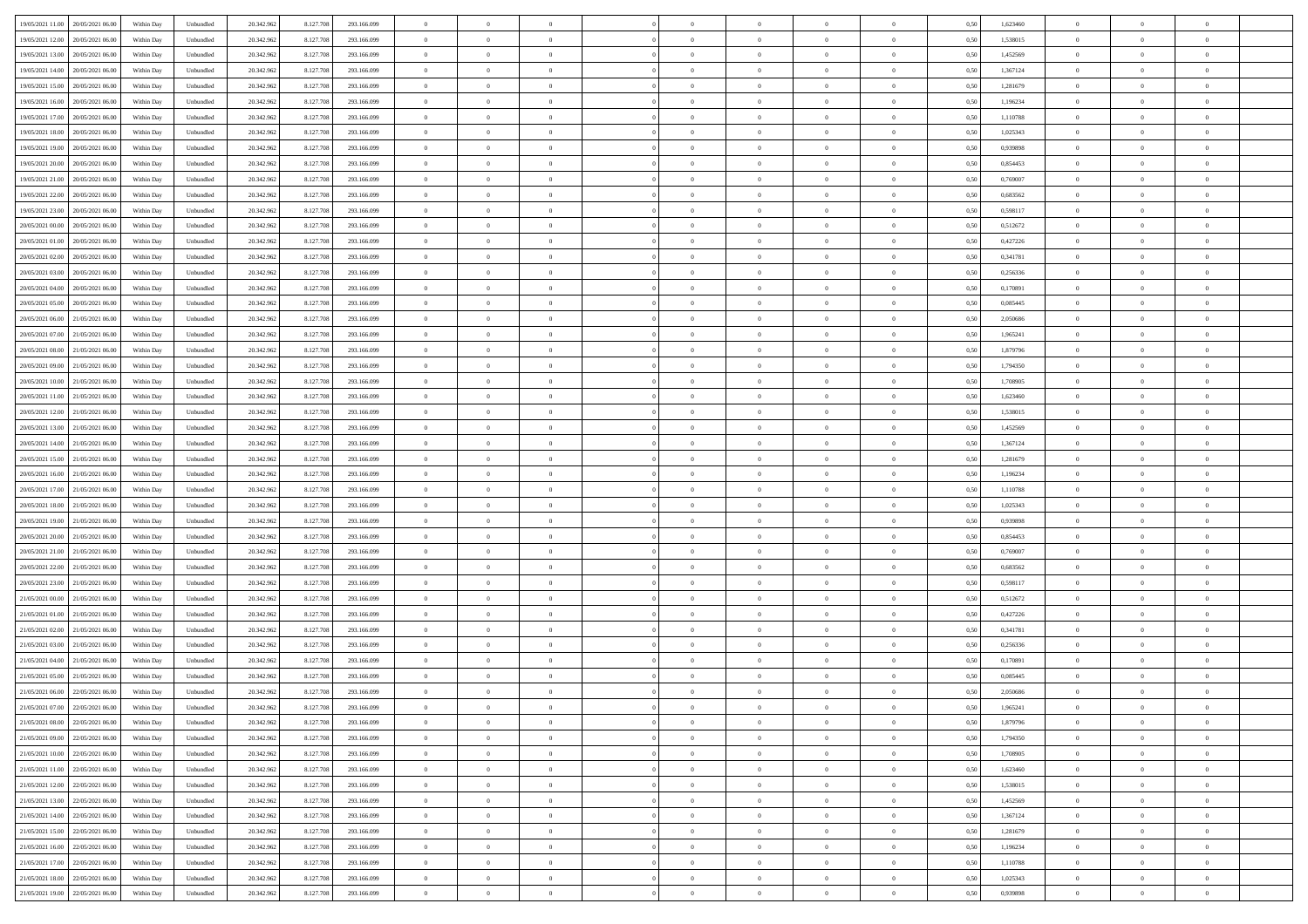| 21/05/2021 20:00 22/05/2021 06:00            | Within Day | Unbundled                   | 20.342.962 | 8.127.708 | 293.166.099 | $\overline{0}$ | $\theta$       |                | $\overline{0}$ | $\theta$       |                | $\theta$       | 0,50 | 0,854453 | $\theta$       | $\theta$       | $\overline{0}$ |  |
|----------------------------------------------|------------|-----------------------------|------------|-----------|-------------|----------------|----------------|----------------|----------------|----------------|----------------|----------------|------|----------|----------------|----------------|----------------|--|
|                                              |            |                             |            |           |             |                |                |                |                |                |                |                |      |          |                |                |                |  |
| 21/05/2021 21:00<br>22/05/2021 06.00         | Within Day | Unbundled                   | 20.342.96  | 8.127.708 | 293.166.099 | $\bf{0}$       | $\overline{0}$ | $\bf{0}$       | $\overline{0}$ | $\bf{0}$       | $\overline{0}$ | $\bf{0}$       | 0,50 | 0,769007 | $\,$ 0 $\,$    | $\bf{0}$       | $\overline{0}$ |  |
| 21/05/2021 22:00<br>22/05/2021 06:00         | Within Day | Unbundled                   | 20.342.962 | 8.127.708 | 293.166.099 | $\overline{0}$ | $\bf{0}$       | $\overline{0}$ | $\bf{0}$       | $\bf{0}$       | $\overline{0}$ | $\bf{0}$       | 0.50 | 0.683562 | $\bf{0}$       | $\overline{0}$ | $\bf{0}$       |  |
| 21/05/2021 23:00<br>22/05/2021 06:00         | Within Day | Unbundled                   | 20.342.962 | 8.127.708 | 293.166.099 | $\overline{0}$ | $\overline{0}$ | $\overline{0}$ | $\theta$       | $\theta$       | $\overline{0}$ | $\bf{0}$       | 0,50 | 0,598117 | $\theta$       | $\theta$       | $\overline{0}$ |  |
| 22/05/2021 00:00<br>22/05/2021 06.00         | Within Day | Unbundled                   | 20.342.96  | 8.127.708 | 293.166.099 | $\bf{0}$       | $\overline{0}$ | $\bf{0}$       | $\overline{0}$ | $\theta$       | $\overline{0}$ | $\bf{0}$       | 0,50 | 0,512672 | $\,$ 0 $\,$    | $\bf{0}$       | $\overline{0}$ |  |
| 22/05/2021 01:00<br>22/05/2021 06:00         | Within Day | Unbundled                   | 20.342.962 | 8.127.708 | 293.166.099 | $\overline{0}$ | $\overline{0}$ | $\overline{0}$ | $\bf{0}$       | $\overline{0}$ | $\theta$       | $\bf{0}$       | 0.50 | 0,427226 | $\,$ 0 $\,$    | $\theta$       | $\overline{0}$ |  |
| 22/05/2021 02:00                             |            |                             |            |           |             | $\overline{0}$ | $\overline{0}$ | $\overline{0}$ | $\overline{0}$ | $\overline{0}$ | $\overline{0}$ |                |      |          | $\theta$       | $\theta$       | $\overline{0}$ |  |
| 22/05/2021 06:00                             | Within Day | Unbundled                   | 20.342.962 | 8.127.708 | 293.166.099 |                |                |                |                |                |                | $\bf{0}$       | 0,50 | 0,341781 |                |                |                |  |
| 22/05/2021 03:00<br>22/05/2021 06.00         | Within Day | Unbundled                   | 20.342.96  | 8.127.708 | 293.166.099 | $\bf{0}$       | $\overline{0}$ | $\bf{0}$       | $\overline{0}$ | $\overline{0}$ | $\overline{0}$ | $\bf{0}$       | 0,50 | 0,256336 | $\,$ 0 $\,$    | $\bf{0}$       | $\overline{0}$ |  |
| 22/05/2021 04:00<br>22/05/2021 06:00         | Within Day | Unbundled                   | 20.342.96  | 8.127.708 | 293.166.099 | $\overline{0}$ | $\bf{0}$       | $\overline{0}$ | $\bf{0}$       | $\overline{0}$ | $\overline{0}$ | $\bf{0}$       | 0.50 | 0.170891 | $\bf{0}$       | $\overline{0}$ | $\overline{0}$ |  |
| 22/05/2021 05:00<br>22/05/2021 06:00         | Within Day | Unbundled                   | 20.342.962 | 8.127.708 | 293.166.099 | $\bf{0}$       | $\bf{0}$       | $\overline{0}$ | $\overline{0}$ | $\overline{0}$ | $\overline{0}$ | $\bf{0}$       | 0,50 | 0,085445 | $\,$ 0 $\,$    | $\theta$       | $\overline{0}$ |  |
| 22/05/2021 06:00<br>23/05/2021 06.00         | Within Day | Unbundled                   | 20.342.96  | 8.127.708 | 293.166.099 | $\bf{0}$       | $\overline{0}$ | $\bf{0}$       | $\bf{0}$       | $\bf{0}$       | $\overline{0}$ | $\bf{0}$       | 0,50 | 2,050686 | $\,$ 0 $\,$    | $\bf{0}$       | $\overline{0}$ |  |
| 22/05/2021 07:00<br>23/05/2021 06:00         | Within Day | Unbundled                   | 20.342.962 | 8.127.708 | 293.166.099 | $\overline{0}$ | $\bf{0}$       | $\overline{0}$ | $\bf{0}$       | $\bf{0}$       | $\overline{0}$ | $\bf{0}$       | 0.50 | 1,965241 | $\bf{0}$       | $\overline{0}$ | $\bf{0}$       |  |
| 22/05/2021 08:00<br>23/05/2021 06:00         | Within Day | Unbundled                   | 20.342.962 | 8.127.708 | 293.166.099 | $\overline{0}$ | $\overline{0}$ | $\overline{0}$ | $\overline{0}$ | $\theta$       | $\overline{0}$ | $\bf{0}$       | 0,50 | 1,879796 | $\,$ 0 $\,$    | $\theta$       | $\overline{0}$ |  |
|                                              |            |                             |            |           |             |                | $\overline{0}$ |                |                | $\theta$       | $\overline{0}$ |                |      |          | $\,$ 0 $\,$    | $\bf{0}$       | $\overline{0}$ |  |
| 22/05/2021 09:00<br>23/05/2021 06.00         | Within Day | Unbundled                   | 20.342.96  | 8.127.708 | 293.166.099 | $\bf{0}$       |                | $\bf{0}$       | $\bf{0}$       |                |                | $\bf{0}$       | 0,50 | 1,794350 |                |                |                |  |
| 22/05/2021 10:00<br>23/05/2021 06:00         | Within Day | Unbundled                   | 20.342.962 | 8.127.708 | 293.166.099 | $\overline{0}$ | $\overline{0}$ | $\overline{0}$ | $\bf{0}$       | $\overline{0}$ | $\Omega$       | $\bf{0}$       | 0.50 | 1.708905 | $\,$ 0 $\,$    | $\theta$       | $\overline{0}$ |  |
| 22/05/2021 11:00<br>23/05/2021 06:00         | Within Day | Unbundled                   | 20.342.962 | 8.127.708 | 293.166.099 | $\overline{0}$ | $\overline{0}$ | $\overline{0}$ | $\overline{0}$ | $\overline{0}$ | $\overline{0}$ | $\bf{0}$       | 0,50 | 1,623460 | $\theta$       | $\theta$       | $\overline{0}$ |  |
| 22/05/2021 12:00<br>23/05/2021 06.00         | Within Day | Unbundled                   | 20.342.96  | 8.127.708 | 293.166.099 | $\bf{0}$       | $\overline{0}$ | $\overline{0}$ | $\overline{0}$ | $\bf{0}$       | $\overline{0}$ | $\bf{0}$       | 0,50 | 1,538015 | $\,$ 0 $\,$    | $\bf{0}$       | $\overline{0}$ |  |
| 22/05/2021 13:00<br>23/05/2021 06:00         | Within Day | Unbundled                   | 20.342.96  | 8.127.708 | 293.166.099 | $\overline{0}$ | $\bf{0}$       | $\overline{0}$ | $\bf{0}$       | $\overline{0}$ | $\overline{0}$ | $\bf{0}$       | 0.50 | 1.452569 | $\bf{0}$       | $\overline{0}$ | $\overline{0}$ |  |
| 22/05/2021 14:00<br>23/05/2021 06:00         | Within Day | Unbundled                   | 20.342.962 | 8.127.708 | 293.166.099 | $\overline{0}$ | $\overline{0}$ | $\overline{0}$ | $\overline{0}$ | $\overline{0}$ | $\overline{0}$ | $\bf{0}$       | 0,50 | 1,367124 | $\,$ 0 $\,$    | $\theta$       | $\overline{0}$ |  |
| 22/05/2021 15:00<br>23/05/2021 06.00         | Within Day | Unbundled                   | 20.342.96  | 8.127.708 | 293.166.099 | $\bf{0}$       | $\bf{0}$       | $\bf{0}$       | $\bf{0}$       | $\overline{0}$ | $\overline{0}$ | $\bf{0}$       | 0,50 | 1,281679 | $\,$ 0 $\,$    | $\bf{0}$       | $\overline{0}$ |  |
| 22/05/2021 16:00                             |            | Unbundled                   |            |           | 293.166.099 |                | $\bf{0}$       | $\overline{0}$ |                | $\bf{0}$       | $\overline{0}$ |                | 0.50 | 1,196234 | $\bf{0}$       | $\overline{0}$ | $\bf{0}$       |  |
| 23/05/2021 06:00                             | Within Day |                             | 20.342.962 | 8.127.708 |             | $\overline{0}$ |                |                | $\bf{0}$       |                |                | $\bf{0}$       |      |          | $\theta$       | $\theta$       |                |  |
| 22/05/2021 17:00<br>23/05/2021 06:00         | Within Day | Unbundled                   | 20.342.962 | 8.127.708 | 293.166.099 | $\overline{0}$ | $\overline{0}$ | $\overline{0}$ | $\theta$       | $\theta$       | $\overline{0}$ | $\bf{0}$       | 0,50 | 1,110788 |                |                | $\overline{0}$ |  |
| 22/05/2021 18:00<br>23/05/2021 06.00         | Within Day | Unbundled                   | 20.342.96  | 8.127.708 | 293.166.099 | $\bf{0}$       | $\overline{0}$ | $\bf{0}$       | $\bf{0}$       | $\overline{0}$ | $\overline{0}$ | $\bf{0}$       | 0,50 | 1,025343 | $\,$ 0 $\,$    | $\bf{0}$       | $\overline{0}$ |  |
| 22/05/2021 19:00<br>23/05/2021 06:00         | Within Day | Unbundled                   | 20.342.962 | 8.127.708 | 293.166.099 | $\overline{0}$ | $\overline{0}$ | $\overline{0}$ | $\overline{0}$ | $\overline{0}$ | $\Omega$       | $\bf{0}$       | 0.50 | 0.939898 | $\,$ 0 $\,$    | $\theta$       | $\overline{0}$ |  |
| 22/05/2021 20:00<br>23/05/2021 06:00         | Within Day | Unbundled                   | 20.342.962 | 8.127.708 | 293.166.099 | $\overline{0}$ | $\overline{0}$ | $\overline{0}$ | $\overline{0}$ | $\overline{0}$ | $\overline{0}$ | $\bf{0}$       | 0,50 | 0,854453 | $\theta$       | $\theta$       | $\overline{0}$ |  |
| 22/05/2021 21:00<br>23/05/2021 06.00         | Within Day | Unbundled                   | 20.342.96  | 8.127.708 | 293.166.099 | $\bf{0}$       | $\theta$       | $\bf{0}$       | $\overline{0}$ | $\bf{0}$       | $\overline{0}$ | $\bf{0}$       | 0,50 | 0,769007 | $\,$ 0 $\,$    | $\bf{0}$       | $\overline{0}$ |  |
| 22/05/2021 22:00<br>23/05/2021 06:00         | Within Day | Unbundled                   | 20.342.96  | 8.127.708 | 293.166.099 | $\overline{0}$ | $\bf{0}$       | $\overline{0}$ | $\bf{0}$       | $\overline{0}$ | $\overline{0}$ | $\bf{0}$       | 0.50 | 0.683562 | $\bf{0}$       | $\overline{0}$ | $\overline{0}$ |  |
| 22/05/2021 23:00<br>23/05/2021 06:00         | Within Day | Unbundled                   | 20.342.962 | 8.127.708 | 293.166.099 | $\overline{0}$ | $\overline{0}$ | $\overline{0}$ | $\theta$       | $\overline{0}$ | $\overline{0}$ | $\bf{0}$       | 0,50 | 0,598117 | $\theta$       | $\theta$       | $\overline{0}$ |  |
| 23/05/2021 00:00<br>23/05/2021 06.00         | Within Day | Unbundled                   | 20.342.96  | 8.127.708 | 293.166.099 | $\bf{0}$       | $\bf{0}$       | $\bf{0}$       | $\bf{0}$       | $\overline{0}$ | $\overline{0}$ | $\bf{0}$       | 0,50 | 0,512672 | $\,$ 0 $\,$    | $\bf{0}$       | $\overline{0}$ |  |
|                                              |            |                             |            |           |             |                |                |                |                |                |                |                |      |          |                |                |                |  |
| 23/05/2021 01:00<br>23/05/2021 06:00         | Within Day | Unbundled                   | 20.342.962 | 8.127.708 | 293.166.099 | $\overline{0}$ | $\bf{0}$       | $\overline{0}$ | $\bf{0}$       | $\bf{0}$       | $\overline{0}$ | $\bf{0}$       | 0.50 | 0,427226 | $\bf{0}$       | $\overline{0}$ | $\bf{0}$       |  |
| 23/05/2021 02:00<br>23/05/2021 06:00         | Within Day | Unbundled                   | 20.342.962 | 8.127.708 | 293.166.099 | $\overline{0}$ | $\overline{0}$ | $\overline{0}$ | $\overline{0}$ | $\overline{0}$ | $\overline{0}$ | $\bf{0}$       | 0.5( | 0,341781 | $\theta$       | $\theta$       | $\overline{0}$ |  |
| 23/05/2021 03:00<br>23/05/2021 06.00         | Within Day | Unbundled                   | 20.342.96  | 8.127.708 | 293.166.099 | $\bf{0}$       | $\overline{0}$ | $\bf{0}$       | $\bf{0}$       | $\,$ 0 $\,$    | $\overline{0}$ | $\bf{0}$       | 0,50 | 0,256336 | $\,$ 0 $\,$    | $\bf{0}$       | $\overline{0}$ |  |
| 23/05/2021 04:00<br>23/05/2021 06:00         | Within Day | Unbundled                   | 20.342.962 | 8.127.708 | 293.166.099 | $\overline{0}$ | $\overline{0}$ | $\overline{0}$ | $\bf{0}$       | $\overline{0}$ | $\overline{0}$ | $\bf{0}$       | 0.50 | 0,170891 | $\,$ 0 $\,$    | $\theta$       | $\overline{0}$ |  |
| 23/05/2021 05:00<br>23/05/2021 06:00         | Within Dav | Unbundled                   | 20.342.962 | 8.127.708 | 293.166.099 | $\overline{0}$ | $\overline{0}$ | $\overline{0}$ | $\overline{0}$ | $\overline{0}$ | $\overline{0}$ | $\overline{0}$ | 0.50 | 0.085445 | $\theta$       | $\theta$       | $\overline{0}$ |  |
| 23/05/2021 06:00<br>24/05/2021 06.00         | Within Day | Unbundled                   | 20.342.96  | 8.127.708 | 293.166.099 | $\bf{0}$       | $\overline{0}$ | $\bf{0}$       | $\bf{0}$       | $\bf{0}$       | $\overline{0}$ | $\bf{0}$       | 0,50 | 2,050686 | $\,$ 0 $\,$    | $\bf{0}$       | $\overline{0}$ |  |
| 23/05/2021 07:00<br>24/05/2021 06:00         | Within Day | Unbundled                   | 20.342.96  | 8.127.708 | 293.166.099 | $\overline{0}$ | $\bf{0}$       | $\overline{0}$ | $\bf{0}$       | $\overline{0}$ | $\overline{0}$ | $\bf{0}$       | 0.50 | 1.965241 | $\bf{0}$       | $\overline{0}$ | $\overline{0}$ |  |
| 23/05/2021 08:00<br>24/05/2021 06:00         | Within Dav | Unbundled                   | 20.342.962 | 8.127.708 | 293.166.099 | $\overline{0}$ | $\overline{0}$ | $\overline{0}$ | $\overline{0}$ | $\overline{0}$ | $\overline{0}$ | $\overline{0}$ | 0.50 | 1,879796 | $\theta$       | $\theta$       | $\overline{0}$ |  |
| 24/05/2021 06.00                             | Within Day | Unbundled                   | 20.342.96  | 8.127.708 | 293.166.099 | $\bf{0}$       | $\bf{0}$       | $\bf{0}$       | $\bf{0}$       | $\overline{0}$ | $\overline{0}$ | $\bf{0}$       | 0,50 | 1,794350 | $\,$ 0 $\,$    | $\bf{0}$       | $\overline{0}$ |  |
| 23/05/2021 09:00                             |            |                             |            |           |             |                |                |                |                |                |                |                |      |          |                |                |                |  |
| 23/05/2021 11:00<br>24/05/2021 06:00         | Within Day | Unbundled                   | 20.342.962 | 8.127.708 | 293.166.099 | $\overline{0}$ | $\bf{0}$       | $\overline{0}$ | $\bf{0}$       | $\bf{0}$       | $\overline{0}$ | $\bf{0}$       | 0.50 | 1,623460 | $\bf{0}$       | $\overline{0}$ | $\bf{0}$       |  |
| 23/05/2021 12:00<br>24/05/2021 06:00         | Within Day | Unbundled                   | 20.342.962 | 8.127.708 | 293.166.099 | $\overline{0}$ | $\overline{0}$ | $\overline{0}$ | $\overline{0}$ | $\overline{0}$ | $\overline{0}$ | $\bf{0}$       | 0.50 | 1,538015 | $\theta$       | $\theta$       | $\overline{0}$ |  |
| 23/05/2021 13:00<br>24/05/2021 06.00         | Within Day | Unbundled                   | 20.342.96  | 8.127.708 | 293.166.099 | $\bf{0}$       | $\overline{0}$ | $\bf{0}$       | $\bf{0}$       | $\overline{0}$ | $\overline{0}$ | $\bf{0}$       | 0,50 | 1,452569 | $\,$ 0 $\,$    | $\bf{0}$       | $\overline{0}$ |  |
| 23/05/2021 14:00<br>24/05/2021 06.00         | Within Day | Unbundled                   | 20.342.962 | 8.127.708 | 293.166.099 | $\overline{0}$ | $\overline{0}$ | $\Omega$       | $\overline{0}$ | $\overline{0}$ | $\Omega$       | $\bf{0}$       | 0.50 | 1.367124 | $\bf{0}$       | $\theta$       | $\overline{0}$ |  |
| 23/05/2021 15:00<br>24/05/2021 06:00         | Within Dav | Unbundled                   | 20.342.962 | 8.127.708 | 293.166.099 | $\overline{0}$ | $\overline{0}$ | $\Omega$       | $\overline{0}$ | $\theta$       | $\Omega$       | $\overline{0}$ | 0.5( | 1,281679 | $\theta$       | $\theta$       | $\overline{0}$ |  |
| 23/05/2021 16:00<br>24/05/2021 06:00         | Within Day | Unbundled                   | 20.342.96  | 8.127.708 | 293.166.099 | $\bf{0}$       | $\bf{0}$       | $\bf{0}$       | $\bf{0}$       | $\bf{0}$       | $\overline{0}$ | $\bf{0}$       | 0,50 | 1,196234 | $\,$ 0 $\,$    | $\bf{0}$       | $\overline{0}$ |  |
| $23/05/2021\ 17.00 \qquad 24/05/2021\ 06.00$ | Within Day | $\ensuremath{\mathsf{Unb}}$ | 20.342.962 | 8.127.708 | 293.166.099 | $\bf{0}$       | $\theta$       |                | $\overline{0}$ |                |                |                | 0,50 | 1.110788 | $\bf{0}$       | $\bf{0}$       |                |  |
| 23/05/2021 18:00 24/05/2021 06:00            | Within Day | Unbundled                   | 20.342.962 | 8.127.708 | 293.166.099 | $\overline{0}$ | $\theta$       | $\Omega$       | $\theta$       | $\overline{0}$ | $\overline{0}$ | $\bf{0}$       | 0,50 | 1,025343 | $\theta$       | $\theta$       | $\overline{0}$ |  |
|                                              |            |                             |            |           |             |                |                |                |                |                |                |                |      |          |                |                |                |  |
| 23/05/2021 19:00<br>24/05/2021 06:00         | Within Day | Unbundled                   | 20.342.96  | 8.127.708 | 293.166.099 | $\overline{0}$ | $\bf{0}$       | $\overline{0}$ | $\overline{0}$ | $\bf{0}$       | $\overline{0}$ | $\bf{0}$       | 0,50 | 0,939898 | $\bf{0}$       | $\overline{0}$ | $\bf{0}$       |  |
| 23/05/2021 20:00 24/05/2021 06:00            | Within Day | Unbundled                   | 20.342.962 | 8.127.708 | 293.166.099 | $\overline{0}$ | $\bf{0}$       | $\overline{0}$ | $\overline{0}$ | $\overline{0}$ | $\overline{0}$ | $\,$ 0 $\,$    | 0.50 | 0.854453 | $\overline{0}$ | $\bf{0}$       | $\,$ 0 $\,$    |  |
| 23/05/2021 22:00 24/05/2021 06:00            | Within Day | Unbundled                   | 20.342.962 | 8.127.708 | 293.166.099 | $\overline{0}$ | $\overline{0}$ | $\overline{0}$ | $\overline{0}$ | $\overline{0}$ | $\overline{0}$ | $\bf{0}$       | 0,50 | 0,683562 | $\overline{0}$ | $\theta$       | $\overline{0}$ |  |
| 23/05/2021 23:00<br>24/05/2021 06:00         | Within Day | Unbundled                   | 20.342.962 | 8.127.708 | 293.166.099 | $\overline{0}$ | $\bf{0}$       | $\overline{0}$ | $\bf{0}$       | $\overline{0}$ | $\overline{0}$ | $\bf{0}$       | 0,50 | 0,598117 | $\bf{0}$       | $\bf{0}$       | $\overline{0}$ |  |
| 24/05/2021 00:00<br>24/05/2021 06:00         | Within Day | Unbundled                   | 20.342.962 | 8.127.708 | 293.166.099 | $\overline{0}$ | $\bf{0}$       | $\overline{0}$ | $\overline{0}$ | $\overline{0}$ | $\overline{0}$ | $\bf{0}$       | 0.50 | 0,512672 | $\,$ 0 $\,$    | $\theta$       | $\,$ 0         |  |
| 24/05/2021 01:00<br>24/05/2021 06:00         | Within Dav | Unbundled                   | 20.342.962 | 8.127.708 | 293.166.099 | $\overline{0}$ | $\overline{0}$ | $\overline{0}$ | $\overline{0}$ | $\overline{0}$ | $\overline{0}$ | $\bf{0}$       | 0,50 | 0,427226 | $\overline{0}$ | $\theta$       | $\overline{0}$ |  |
| 24/05/2021 02:00<br>24/05/2021 06:00         | Within Day | Unbundled                   | 20.342.96  | 8.127.708 | 293.166.099 | $\overline{0}$ | $\overline{0}$ | $\overline{0}$ | $\overline{0}$ | $\overline{0}$ | $\overline{0}$ | $\bf{0}$       | 0,50 | 0,341781 | $\bf{0}$       | $\,$ 0 $\,$    | $\overline{0}$ |  |
|                                              |            | Unbundled                   | 20.342.962 | 8.127.708 | 293.166.099 |                | $\overline{0}$ | $\overline{0}$ |                |                | $\overline{0}$ |                | 0.50 | 0.256336 |                | $\,$ 0 $\,$    | $\,$ 0         |  |
| 24/05/2021 03:00 24/05/2021 06:00            | Within Day |                             |            |           |             | $\overline{0}$ |                |                | $\overline{0}$ | $\bf{0}$       |                | $\bf{0}$       |      |          | $\overline{0}$ |                |                |  |
| 24/05/2021 04:00 24/05/2021 06:00            | Within Dav | Unbundled                   | 20.342.962 | 8.127.708 | 293.166.099 | $\overline{0}$ | $\overline{0}$ | $\overline{0}$ | $\overline{0}$ | $\overline{0}$ | $\overline{0}$ | $\bf{0}$       | 0,50 | 0,170891 | $\overline{0}$ | $\theta$       | $\overline{0}$ |  |
| 24/05/2021 05:00<br>24/05/2021 06.00         | Within Day | Unbundled                   | 20.342.96  | 8.127.708 | 293.166.099 | $\overline{0}$ | $\bf{0}$       | $\overline{0}$ | $\bf{0}$       | $\overline{0}$ | $\bf{0}$       | $\bf{0}$       | 0,50 | 0,085445 | $\bf{0}$       | $\bf{0}$       | $\overline{0}$ |  |
| 24/05/2021 06:00 25/05/2021 06:00            | Within Day | Unbundled                   | 20.342.962 | 8.127.708 | 293.166.099 | $\overline{0}$ | $\bf{0}$       | $\overline{0}$ | $\overline{0}$ | $\,$ 0 $\,$    | $\overline{0}$ | $\bf{0}$       | 0,50 | 2,050686 | $\overline{0}$ | $\,$ 0 $\,$    | $\,$ 0 $\,$    |  |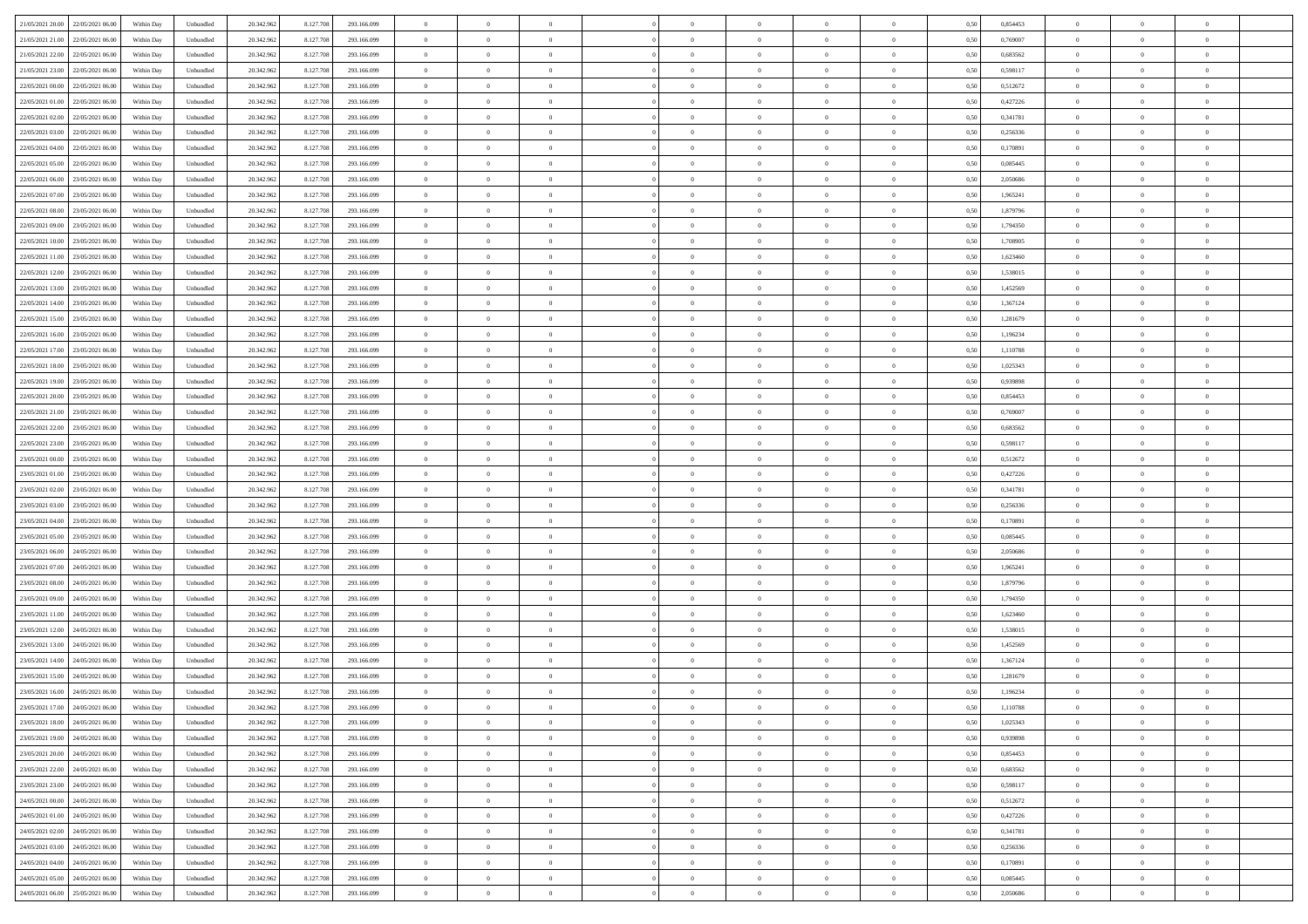|                                              |            |                             |            |           |             | $\overline{0}$ | $\theta$       |                | $\overline{0}$ | $\theta$       |                | $\theta$       |      |          | $\theta$       | $\theta$       | $\overline{0}$ |  |
|----------------------------------------------|------------|-----------------------------|------------|-----------|-------------|----------------|----------------|----------------|----------------|----------------|----------------|----------------|------|----------|----------------|----------------|----------------|--|
| 24/05/2021 07:00 25/05/2021 06:00            | Within Day | Unbundled                   | 20.342.962 | 8.127.708 | 293.166.099 |                |                |                |                |                |                |                | 0,50 | 1,965241 |                |                |                |  |
| 24/05/2021 08:00<br>25/05/2021 06.00         | Within Day | Unbundled                   | 20.342.96  | 8.127.708 | 293.166.099 | $\bf{0}$       | $\overline{0}$ | $\bf{0}$       | $\overline{0}$ | $\theta$       | $\overline{0}$ | $\bf{0}$       | 0,50 | 1,879796 | $\,$ 0 $\,$    | $\bf{0}$       | $\overline{0}$ |  |
| 24/05/2021 09:00<br>25/05/2021 06:00         | Within Day | Unbundled                   | 20.342.962 | 8.127.708 | 293.166.099 | $\overline{0}$ | $\overline{0}$ | $\overline{0}$ | $\bf{0}$       | $\bf{0}$       | $\overline{0}$ | $\bf{0}$       | 0.50 | 1,794350 | $\bf{0}$       | $\overline{0}$ | $\overline{0}$ |  |
| 24/05/2021 10:00<br>25/05/2021 06:00         | Within Day | Unbundled                   | 20.342.962 | 8.127.708 | 293.166.099 | $\overline{0}$ | $\overline{0}$ | $\overline{0}$ | $\theta$       | $\theta$       | $\overline{0}$ | $\bf{0}$       | 0,50 | 1,708905 | $\theta$       | $\theta$       | $\overline{0}$ |  |
| 24/05/2021 11:00<br>25/05/2021 06.00         | Within Day | Unbundled                   | 20.342.96  | 8.127.708 | 293.166.099 | $\overline{0}$ | $\theta$       | $\overline{0}$ | $\overline{0}$ | $\theta$       | $\overline{0}$ | $\bf{0}$       | 0,50 | 1,623460 | $\,$ 0 $\,$    | $\theta$       | $\overline{0}$ |  |
|                                              |            |                             |            |           |             |                |                |                |                |                |                |                |      |          |                |                |                |  |
| 24/05/2021 12:00<br>25/05/2021 06:00         | Within Day | Unbundled                   | 20.342.962 | 8.127.708 | 293.166.099 | $\overline{0}$ | $\overline{0}$ | $\overline{0}$ | $\overline{0}$ | $\overline{0}$ | $\Omega$       | $\bf{0}$       | 0.50 | 1.538015 | $\,$ 0 $\,$    | $\theta$       | $\overline{0}$ |  |
| 24/05/2021 13:00<br>25/05/2021 06:00         | Within Day | Unbundled                   | 20.342.962 | 8.127.708 | 293.166.099 | $\overline{0}$ | $\overline{0}$ | $\overline{0}$ | $\overline{0}$ | $\overline{0}$ | $\overline{0}$ | $\bf{0}$       | 0,50 | 1,452569 | $\theta$       | $\theta$       | $\overline{0}$ |  |
| 24/05/2021 14:00<br>25/05/2021 06.00         | Within Day | Unbundled                   | 20.342.96  | 8.127.708 | 293.166.099 | $\bf{0}$       | $\overline{0}$ | $\overline{0}$ | $\overline{0}$ | $\theta$       | $\overline{0}$ | $\bf{0}$       | 0,50 | 1,367124 | $\,$ 0 $\,$    | $\bf{0}$       | $\overline{0}$ |  |
| 24/05/2021 15:00<br>25/05/2021 06:00         | Within Day | Unbundled                   | 20.342.96  | 8.127.708 | 293.166.099 | $\overline{0}$ | $\overline{0}$ | $\overline{0}$ | $\bf{0}$       | $\overline{0}$ | $\overline{0}$ | $\bf{0}$       | 0.50 | 1.281679 | $\bf{0}$       | $\theta$       | $\overline{0}$ |  |
| 24/05/2021 16:00<br>25/05/2021 06:00         | Within Day | Unbundled                   | 20.342.962 | 8.127.708 | 293.166.099 | $\overline{0}$ | $\bf{0}$       | $\overline{0}$ | $\overline{0}$ | $\theta$       | $\overline{0}$ | $\bf{0}$       | 0,50 | 1,196234 | $\,$ 0 $\,$    | $\theta$       | $\overline{0}$ |  |
| 24/05/2021 17:00<br>25/05/2021 06.00         | Within Day | Unbundled                   | 20.342.96  | 8.127.708 | 293.166.099 | $\bf{0}$       | $\overline{0}$ | $\bf{0}$       | $\overline{0}$ | $\bf{0}$       | $\overline{0}$ | $\bf{0}$       | 0,50 | 1,110788 | $\,$ 0 $\,$    | $\bf{0}$       | $\overline{0}$ |  |
| 24/05/2021 18:00<br>25/05/2021 06:00         | Within Day | Unbundled                   | 20.342.962 | 8.127.708 | 293.166.099 | $\overline{0}$ | $\overline{0}$ | $\overline{0}$ | $\bf{0}$       | $\bf{0}$       | $\overline{0}$ | $\bf{0}$       | 0.50 | 1.025343 | $\bf{0}$       | $\overline{0}$ | $\overline{0}$ |  |
|                                              |            |                             |            |           |             | $\overline{0}$ | $\overline{0}$ | $\overline{0}$ | $\overline{0}$ | $\theta$       | $\overline{0}$ | $\overline{0}$ |      |          | $\theta$       | $\theta$       | $\overline{0}$ |  |
| 24/05/2021 19:00<br>25/05/2021 06:00         | Within Day | Unbundled                   | 20.342.96  | 8.127.708 | 293.166.099 |                |                |                |                |                |                |                | 0,50 | 0,939898 |                |                |                |  |
| 24/05/2021 20:00<br>25/05/2021 06.00         | Within Day | Unbundled                   | 20.342.96  | 8.127.708 | 293.166.099 | $\bf{0}$       | $\theta$       | $\bf{0}$       | $\overline{0}$ | $\theta$       | $\overline{0}$ | $\bf{0}$       | 0,50 | 0,854453 | $\,$ 0 $\,$    | $\bf{0}$       | $\overline{0}$ |  |
| 24/05/2021 21:00<br>25/05/2021 06:00         | Within Day | Unbundled                   | 20.342.962 | 8.127.708 | 293.166.099 | $\overline{0}$ | $\overline{0}$ | $\overline{0}$ | $\bf{0}$       | $\theta$       | $\Omega$       | $\bf{0}$       | 0.50 | 0.769007 | $\theta$       | $\overline{0}$ | $\overline{0}$ |  |
| 24/05/2021 22:00<br>25/05/2021 06:00         | Within Day | Unbundled                   | 20.342.962 | 8.127.708 | 293.166.099 | $\overline{0}$ | $\overline{0}$ | $\overline{0}$ | $\overline{0}$ | $\overline{0}$ | $\overline{0}$ | $\bf{0}$       | 0,50 | 0,683562 | $\theta$       | $\theta$       | $\overline{0}$ |  |
| 24/05/2021 23:00<br>25/05/2021 06.00         | Within Day | Unbundled                   | 20.342.96  | 8.127.708 | 293.166.099 | $\bf{0}$       | $\overline{0}$ | $\overline{0}$ | $\overline{0}$ | $\theta$       | $\overline{0}$ | $\bf{0}$       | 0,50 | 0,598117 | $\,$ 0 $\,$    | $\theta$       | $\overline{0}$ |  |
| 25/05/2021 00:00<br>25/05/2021 06:00         | Within Day | Unbundled                   | 20.342.96  | 8.127.708 | 293.166.099 | $\overline{0}$ | $\overline{0}$ | $\overline{0}$ | $\bf{0}$       | $\overline{0}$ | $\overline{0}$ | $\bf{0}$       | 0.50 | 0,512672 | $\bf{0}$       | $\overline{0}$ | $\overline{0}$ |  |
| 25/05/2021 01:00<br>25/05/2021 06:00         | Within Day | Unbundled                   | 20.342.962 | 8.127.708 | 293.166.099 | $\overline{0}$ | $\overline{0}$ | $\overline{0}$ | $\overline{0}$ | $\overline{0}$ | $\overline{0}$ | $\bf{0}$       | 0,50 | 0,427226 | $\,$ 0 $\,$    | $\theta$       | $\overline{0}$ |  |
| 25/05/2021 02:00<br>25/05/2021 06.00         | Within Day | Unbundled                   | 20.342.96  | 8.127.708 | 293.166.099 | $\bf{0}$       | $\overline{0}$ | $\bf{0}$       | $\bf{0}$       | $\overline{0}$ | $\overline{0}$ | $\bf{0}$       | 0,50 | 0,341781 | $\,$ 0 $\,$    | $\bf{0}$       | $\overline{0}$ |  |
|                                              |            |                             |            |           |             |                |                |                |                |                |                |                |      |          |                |                |                |  |
| 25/05/2021 03:00<br>25/05/2021 06:00         | Within Day | Unbundled                   | 20.342.962 | 8.127.708 | 293.166.099 | $\overline{0}$ | $\overline{0}$ | $\overline{0}$ | $\bf{0}$       | $\bf{0}$       | $\overline{0}$ | $\bf{0}$       | 0.50 | 0,256336 | $\bf{0}$       | $\overline{0}$ | $\overline{0}$ |  |
| 25/05/2021 04:00<br>25/05/2021 06:00         | Within Day | Unbundled                   | 20.342.962 | 8.127.708 | 293.166.099 | $\overline{0}$ | $\overline{0}$ | $\overline{0}$ | $\theta$       | $\theta$       | $\overline{0}$ | $\bf{0}$       | 0,50 | 0,170891 | $\theta$       | $\theta$       | $\overline{0}$ |  |
| 25/05/2021 05:00<br>25/05/2021 06.00         | Within Day | Unbundled                   | 20.342.96  | 8.127.708 | 293.166.099 | $\bf{0}$       | $\overline{0}$ | $\bf{0}$       | $\bf{0}$       | $\theta$       | $\overline{0}$ | $\bf{0}$       | 0,50 | 0,085445 | $\,$ 0 $\,$    | $\bf{0}$       | $\overline{0}$ |  |
| 25/05/2021 06:00<br>26/05/2021 06:00         | Within Day | Unbundled                   | 20.342.962 | 8.127.708 | 293.166.099 | $\overline{0}$ | $\overline{0}$ | $\overline{0}$ | $\overline{0}$ | $\overline{0}$ | $\Omega$       | $\bf{0}$       | 0.50 | 2.050686 | $\bf{0}$       | $\theta$       | $\overline{0}$ |  |
| 25/05/2021 07:00<br>26/05/2021 06:00         | Within Day | Unbundled                   | 20.342.962 | 8.127.708 | 293.166.099 | $\overline{0}$ | $\overline{0}$ | $\overline{0}$ | $\overline{0}$ | $\overline{0}$ | $\overline{0}$ | $\bf{0}$       | 0,50 | 1,965241 | $\theta$       | $\theta$       | $\overline{0}$ |  |
| 25/05/2021 08:00<br>26/05/2021 06.00         | Within Day | Unbundled                   | 20.342.96  | 8.127.708 | 293.166.099 | $\bf{0}$       | $\theta$       | $\overline{0}$ | $\overline{0}$ | $\theta$       | $\overline{0}$ | $\bf{0}$       | 0,50 | 1,879796 | $\,$ 0 $\,$    | $\theta$       | $\overline{0}$ |  |
| 25/05/2021 09:00<br>26/05/2021 06:00         | Within Day | Unbundled                   | 20.342.96  | 8.127.708 | 293.166.099 | $\overline{0}$ | $\overline{0}$ | $\overline{0}$ | $\bf{0}$       | $\overline{0}$ | $\overline{0}$ | $\bf{0}$       | 0.50 | 1,794350 | $\bf{0}$       | $\theta$       | $\overline{0}$ |  |
| 25/05/2021 10:00<br>26/05/2021 06:00         | Within Day | Unbundled                   | 20.342.962 | 8.127.708 | 293.166.099 | $\overline{0}$ | $\overline{0}$ | $\overline{0}$ | $\overline{0}$ | $\overline{0}$ | $\overline{0}$ | $\bf{0}$       | 0,50 | 1,708905 | $\theta$       | $\theta$       | $\overline{0}$ |  |
| 26/05/2021 06.00                             | Within Day | Unbundled                   | 20.342.96  | 8.127.708 | 293.166.099 | $\bf{0}$       | $\bf{0}$       | $\bf{0}$       | $\bf{0}$       | $\overline{0}$ | $\overline{0}$ | $\bf{0}$       | 0,50 | 1,623460 | $\,$ 0 $\,$    | $\bf{0}$       | $\overline{0}$ |  |
| 25/05/2021 11:00                             |            |                             |            |           |             |                |                |                |                |                |                |                |      |          |                |                |                |  |
| 25/05/2021 12:00<br>26/05/2021 06:00         | Within Day | Unbundled                   | 20.342.962 | 8.127.708 | 293.166.099 | $\overline{0}$ | $\overline{0}$ | $\overline{0}$ | $\bf{0}$       | $\bf{0}$       | $\overline{0}$ | $\bf{0}$       | 0.50 | 1.538015 | $\bf{0}$       | $\overline{0}$ | $\overline{0}$ |  |
| 25/05/2021 13:00<br>26/05/2021 06:00         | Within Day | Unbundled                   | 20.342.962 | 8.127.708 | 293.166.099 | $\overline{0}$ | $\overline{0}$ | $\overline{0}$ | $\overline{0}$ | $\overline{0}$ | $\overline{0}$ | $\bf{0}$       | 0.5( | 1,452569 | $\theta$       | $\theta$       | $\overline{0}$ |  |
| 25/05/2021 14:00<br>26/05/2021 06.00         | Within Day | Unbundled                   | 20.342.96  | 8.127.708 | 293.166.099 | $\bf{0}$       | $\overline{0}$ | $\bf{0}$       | $\overline{0}$ | $\overline{0}$ | $\overline{0}$ | $\bf{0}$       | 0,50 | 1,367124 | $\,$ 0 $\,$    | $\bf{0}$       | $\overline{0}$ |  |
| 25/05/2021 15:00<br>26/05/2021 06:00         | Within Day | Unbundled                   | 20.342.962 | 8.127.708 | 293.166.099 | $\overline{0}$ | $\overline{0}$ | $\overline{0}$ | $\bf{0}$       | $\theta$       | $\Omega$       | $\bf{0}$       | 0.50 | 1.281679 | $\,$ 0 $\,$    | $\overline{0}$ | $\overline{0}$ |  |
| 25/05/2021 16:00<br>26/05/2021 06:00         | Within Dav | Unbundled                   | 20.342.962 | 8.127.708 | 293.166.099 | $\overline{0}$ | $\theta$       | $\Omega$       | $\overline{0}$ | $\overline{0}$ | $\overline{0}$ | $\overline{0}$ | 0.5( | 1,196234 | $\theta$       | $\theta$       | $\overline{0}$ |  |
| 25/05/2021 17:00<br>26/05/2021 06.00         | Within Day | Unbundled                   | 20.342.96  | 8.127.708 | 293.166.099 | $\bf{0}$       | $\overline{0}$ | $\overline{0}$ | $\bf{0}$       | $\bf{0}$       | $\overline{0}$ | $\bf{0}$       | 0,50 | 1,110788 | $\,$ 0 $\,$    | $\bf{0}$       | $\overline{0}$ |  |
| 25/05/2021 18:00<br>26/05/2021 06:00         | Within Day | Unbundled                   | 20.342.96  | 8.127.708 | 293.166.099 | $\overline{0}$ | $\overline{0}$ | $\overline{0}$ | $\bf{0}$       | $\overline{0}$ | $\overline{0}$ | $\bf{0}$       | 0.50 | 1.025343 | $\bf{0}$       | $\theta$       | $\overline{0}$ |  |
| 25/05/2021 19:00<br>26/05/2021 06:00         | Within Dav | Unbundled                   | 20.342.962 | 8.127.708 | 293.166.099 | $\overline{0}$ | $\overline{0}$ | $\overline{0}$ | $\overline{0}$ | $\overline{0}$ | $\overline{0}$ | $\overline{0}$ | 0.50 | 0.939898 | $\theta$       | $\theta$       | $\overline{0}$ |  |
|                                              |            |                             |            |           |             |                |                |                |                |                |                |                |      |          |                |                |                |  |
| 25/05/2021 20:00<br>26/05/2021 06.00         | Within Day | Unbundled                   | 20.342.96  | 8.127.708 | 293.166.099 | $\bf{0}$       | $\bf{0}$       | $\bf{0}$       | $\bf{0}$       | $\overline{0}$ | $\overline{0}$ | $\bf{0}$       | 0,50 | 0,854453 | $\,$ 0 $\,$    | $\bf{0}$       | $\overline{0}$ |  |
| 25/05/2021 21:00<br>26/05/2021 06:00         | Within Day | Unbundled                   | 20.342.962 | 8.127.708 | 293.166.099 | $\overline{0}$ | $\bf{0}$       | $\overline{0}$ | $\bf{0}$       | $\bf{0}$       | $\overline{0}$ | $\bf{0}$       | 0.50 | 0.769007 | $\bf{0}$       | $\overline{0}$ | $\overline{0}$ |  |
| 25/05/2021 22:00<br>26/05/2021 06:00         | Within Dav | Unbundled                   | 20.342.962 | 8.127.708 | 293.166.099 | $\overline{0}$ | $\overline{0}$ | $\Omega$       | $\overline{0}$ | $\overline{0}$ | $\overline{0}$ | $\bf{0}$       | 0.5( | 0,683562 | $\theta$       | $\theta$       | $\overline{0}$ |  |
| 25/05/2021 23:00<br>26/05/2021 06.00         | Within Day | Unbundled                   | 20.342.96  | 8.127.708 | 293.166.099 | $\bf{0}$       | $\overline{0}$ | $\bf{0}$       | $\overline{0}$ | $\,$ 0 $\,$    | $\overline{0}$ | $\bf{0}$       | 0,50 | 0,598117 | $\,$ 0 $\,$    | $\bf{0}$       | $\overline{0}$ |  |
| 26/05/2021 00:00<br>26/05/2021 06.00         | Within Day | Unbundled                   | 20.342.962 | 8.127.708 | 293.166.099 | $\overline{0}$ | $\overline{0}$ | $\Omega$       | $\overline{0}$ | $\overline{0}$ | $\theta$       | $\bf{0}$       | 0.50 | 0,512672 | $\bf{0}$       | $\overline{0}$ | $\overline{0}$ |  |
| 26/05/2021 01:00<br>26/05/2021 06:00         | Within Dav | Unbundled                   | 20.342.962 | 8.127.708 | 293.166.099 | $\overline{0}$ | $\overline{0}$ | $\Omega$       | $\overline{0}$ | $\theta$       | $\Omega$       | $\overline{0}$ | 0.5( | 0,427226 | $\theta$       | $\theta$       | $\overline{0}$ |  |
| 26/05/2021 02:00<br>26/05/2021 06.00         | Within Day | Unbundled                   | 20.342.96  | 8.127.708 | 293.166.099 | $\bf{0}$       | $\bf{0}$       | $\bf{0}$       | $\bf{0}$       | $\bf{0}$       | $\overline{0}$ | $\bf{0}$       | 0,50 | 0,341781 | $\,$ 0 $\,$    | $\bf{0}$       | $\overline{0}$ |  |
| $26/05/2021\ 03.00 \qquad 26/05/2021\ 06.00$ | Within Day | $\ensuremath{\mathsf{Unb}}$ | 20.342.962 | 8.127.708 | 293.166.099 | $\overline{0}$ | $\Omega$       |                | $\overline{0}$ |                |                |                | 0,50 | 0,256336 | $\theta$       | $\overline{0}$ |                |  |
| 26/05/2021 04:00 26/05/2021 06:00            | Within Day | Unbundled                   | 20.342.962 | 8.127.708 | 293.166.099 | $\overline{0}$ | $\theta$       | $\overline{0}$ | $\theta$       | $\overline{0}$ | $\overline{0}$ | $\bf{0}$       | 0,50 | 0,170891 | $\theta$       | $\theta$       | $\overline{0}$ |  |
|                                              |            |                             |            |           |             |                |                |                |                |                |                |                |      |          |                |                |                |  |
| 26/05/2021 05:00<br>26/05/2021 06:00         | Within Day | Unbundled                   | 20.342.96  | 8.127.708 | 293.166.099 | $\overline{0}$ | $\bf{0}$       | $\overline{0}$ | $\overline{0}$ | $\bf{0}$       | $\overline{0}$ | $\bf{0}$       | 0,50 | 0,085445 | $\bf{0}$       | $\overline{0}$ | $\bf{0}$       |  |
| 26/05/2021 06:00 27/05/2021 06:00            | Within Day | Unbundled                   | 20.342.962 | 8.127.708 | 293.166.099 | $\overline{0}$ | $\bf{0}$       | $\overline{0}$ | $\overline{0}$ | $\mathbf{0}$   | $\overline{0}$ | $\,$ 0 $\,$    | 0.50 | 2.050686 | $\overline{0}$ | $\bf{0}$       | $\,$ 0 $\,$    |  |
| 26/05/2021 07:00 27/05/2021 06:00            | Within Day | Unbundled                   | 20.342.962 | 8.127.708 | 293.166.099 | $\overline{0}$ | $\overline{0}$ | $\overline{0}$ | $\overline{0}$ | $\overline{0}$ | $\overline{0}$ | $\bf{0}$       | 0,50 | 1,965241 | $\overline{0}$ | $\theta$       | $\overline{0}$ |  |
| 26/05/2021 08:00<br>27/05/2021 06:00         | Within Day | Unbundled                   | 20.342.962 | 8.127.708 | 293.166.099 | $\overline{0}$ | $\bf{0}$       | $\overline{0}$ | $\bf{0}$       | $\overline{0}$ | $\bf{0}$       | $\bf{0}$       | 0,50 | 1,879796 | $\bf{0}$       | $\bf{0}$       | $\overline{0}$ |  |
| 27/05/2021 06:00<br>26/05/2021 09:00         | Within Day | Unbundled                   | 20.342.962 | 8.127.708 | 293.166.099 | $\overline{0}$ | $\bf{0}$       | $\overline{0}$ | $\overline{0}$ | $\overline{0}$ | $\overline{0}$ | $\bf{0}$       | 0.50 | 1,794350 | $\,$ 0 $\,$    | $\theta$       | $\,$ 0         |  |
| 26/05/2021 10:00<br>27/05/2021 06:00         | Within Dav | Unbundled                   | 20.342.962 | 8.127.708 | 293.166.099 | $\overline{0}$ | $\overline{0}$ | $\overline{0}$ | $\overline{0}$ | $\overline{0}$ | $\overline{0}$ | $\bf{0}$       | 0,50 | 1,708905 | $\overline{0}$ | $\theta$       | $\overline{0}$ |  |
| 26/05/2021 11:00<br>27/05/2021 06:00         | Within Day | Unbundled                   | 20.342.96  | 8.127.708 | 293.166.099 | $\overline{0}$ | $\overline{0}$ | $\overline{0}$ | $\overline{0}$ | $\overline{0}$ | $\overline{0}$ | $\bf{0}$       | 0,50 | 1,623460 | $\bf{0}$       | $\overline{0}$ | $\overline{0}$ |  |
|                                              |            |                             |            |           |             |                |                |                |                |                |                |                |      |          |                |                |                |  |
| 26/05/2021 12:00 27/05/2021 06:00            | Within Day | Unbundled                   | 20.342.962 | 8.127.708 | 293.166.099 | $\overline{0}$ | $\overline{0}$ | $\overline{0}$ | $\overline{0}$ | $\bf{0}$       | $\overline{0}$ | $\bf{0}$       | 0.50 | 1.538015 | $\overline{0}$ | $\bf{0}$       | $\,$ 0         |  |
| 26/05/2021 13:00 27/05/2021 06:00            | Within Dav | Unbundled                   | 20.342.962 | 8.127.708 | 293.166.099 | $\overline{0}$ | $\overline{0}$ | $\overline{0}$ | $\overline{0}$ | $\overline{0}$ | $\overline{0}$ | $\bf{0}$       | 0,50 | 1,452569 | $\overline{0}$ | $\theta$       | $\overline{0}$ |  |
| 26/05/2021 14:00<br>27/05/2021 06:00         | Within Day | Unbundled                   | 20.342.96  | 8.127.708 | 293.166.099 | $\overline{0}$ | $\bf{0}$       | $\overline{0}$ | $\bf{0}$       | $\overline{0}$ | $\bf{0}$       | $\bf{0}$       | 0,50 | 1,367124 | $\bf{0}$       | $\bf{0}$       | $\overline{0}$ |  |
| 26/05/2021 15:00 27/05/2021 06:00            | Within Day | Unbundled                   | 20.342.962 | 8.127.708 | 293.166.099 | $\overline{0}$ | $\bf{0}$       | $\overline{0}$ | $\overline{0}$ | $\,$ 0 $\,$    | $\overline{0}$ | $\bf{0}$       | 0,50 | 1,281679 | $\overline{0}$ | $\,$ 0 $\,$    | $\,$ 0 $\,$    |  |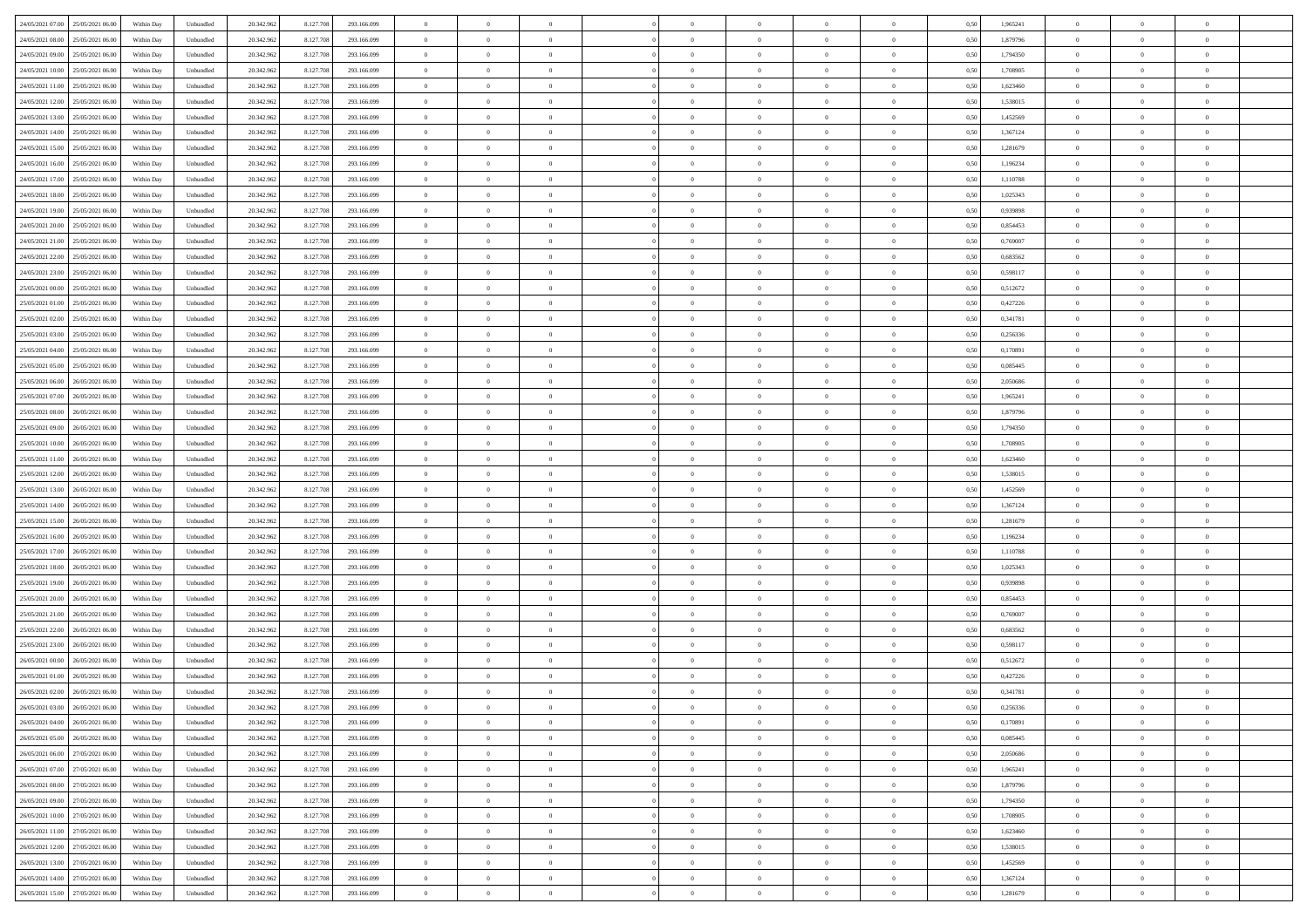| 26/05/2021 16:00 27/05/2021 06:00    |            |                             | 20.342.962 |           |             | $\overline{0}$ | $\theta$       |                | $\overline{0}$ | $\theta$       |                | $\theta$       | 0,50 | 1,196234 | $\theta$       | $\theta$       | $\overline{0}$ |  |
|--------------------------------------|------------|-----------------------------|------------|-----------|-------------|----------------|----------------|----------------|----------------|----------------|----------------|----------------|------|----------|----------------|----------------|----------------|--|
|                                      | Within Day | Unbundled                   |            | 8.127.708 | 293.166.099 |                |                |                |                |                |                |                |      |          |                |                |                |  |
| 26/05/2021 17:00<br>27/05/2021 06.00 | Within Day | Unbundled                   | 20.342.96  | 8.127.708 | 293.166.099 | $\bf{0}$       | $\overline{0}$ | $\bf{0}$       | $\overline{0}$ | $\bf{0}$       | $\overline{0}$ | $\bf{0}$       | 0,50 | 1,110788 | $\,$ 0 $\,$    | $\bf{0}$       | $\overline{0}$ |  |
| 26/05/2021 18:00<br>27/05/2021 06:00 | Within Day | Unbundled                   | 20.342.962 | 8.127.708 | 293.166.099 | $\overline{0}$ | $\bf{0}$       | $\overline{0}$ | $\bf{0}$       | $\bf{0}$       | $\overline{0}$ | $\bf{0}$       | 0.50 | 1,025343 | $\bf{0}$       | $\overline{0}$ | $\overline{0}$ |  |
| 26/05/2021 19:00<br>27/05/2021 06:00 | Within Day | Unbundled                   | 20.342.962 | 8.127.708 | 293.166.099 | $\overline{0}$ | $\overline{0}$ | $\overline{0}$ | $\theta$       | $\theta$       | $\overline{0}$ | $\bf{0}$       | 0,50 | 0,939898 | $\theta$       | $\theta$       | $\overline{0}$ |  |
| 26/05/2021 20:00<br>27/05/2021 06.00 | Within Day | Unbundled                   | 20.342.96  | 8.127.708 | 293.166.099 | $\bf{0}$       | $\theta$       | $\bf{0}$       | $\overline{0}$ | $\theta$       | $\overline{0}$ | $\bf{0}$       | 0,50 | 0,854453 | $\,$ 0 $\,$    | $\bf{0}$       | $\overline{0}$ |  |
| 26/05/2021 21:00<br>27/05/2021 06:00 |            | Unbundled                   | 20.342.962 | 8.127.708 | 293.166.099 | $\overline{0}$ | $\overline{0}$ | $\overline{0}$ | $\bf{0}$       | $\overline{0}$ | $\theta$       | $\bf{0}$       | 0.50 | 0.769007 | $\bf{0}$       | $\theta$       | $\overline{0}$ |  |
|                                      | Within Day |                             |            |           |             |                |                |                |                |                |                |                |      |          |                |                |                |  |
| 26/05/2021 22:00<br>27/05/2021 06:00 | Within Day | Unbundled                   | 20.342.962 | 8.127.708 | 293.166.099 | $\overline{0}$ | $\overline{0}$ | $\overline{0}$ | $\overline{0}$ | $\overline{0}$ | $\overline{0}$ | $\bf{0}$       | 0,50 | 0,683562 | $\theta$       | $\theta$       | $\overline{0}$ |  |
| 26/05/2021 23:00<br>27/05/2021 06.00 | Within Day | Unbundled                   | 20.342.96  | 8.127.708 | 293.166.099 | $\bf{0}$       | $\overline{0}$ | $\overline{0}$ | $\overline{0}$ | $\bf{0}$       | $\overline{0}$ | $\bf{0}$       | 0,50 | 0,598117 | $\,$ 0 $\,$    | $\bf{0}$       | $\overline{0}$ |  |
| 27/05/2021 00:00<br>27/05/2021 06:00 | Within Day | Unbundled                   | 20.342.96  | 8.127.708 | 293.166.099 | $\overline{0}$ | $\bf{0}$       | $\overline{0}$ | $\bf{0}$       | $\overline{0}$ | $\overline{0}$ | $\bf{0}$       | 0.50 | 0,512672 | $\bf{0}$       | $\theta$       | $\overline{0}$ |  |
| 27/05/2021 01:00<br>27/05/2021 06:00 | Within Day | Unbundled                   | 20.342.962 | 8.127.708 | 293.166.099 | $\bf{0}$       | $\bf{0}$       | $\overline{0}$ | $\overline{0}$ | $\overline{0}$ | $\overline{0}$ | $\bf{0}$       | 0,50 | 0,427226 | $\,$ 0 $\,$    | $\theta$       | $\overline{0}$ |  |
| 27/05/2021 02:00<br>27/05/2021 06.00 | Within Day | Unbundled                   | 20.342.96  | 8.127.708 | 293.166.099 | $\bf{0}$       | $\overline{0}$ | $\bf{0}$       | $\bf{0}$       | $\bf{0}$       | $\overline{0}$ | $\bf{0}$       | 0,50 | 0,341781 | $\,$ 0 $\,$    | $\bf{0}$       | $\overline{0}$ |  |
| 27/05/2021 03:00<br>27/05/2021 06:00 | Within Day | Unbundled                   | 20.342.962 | 8.127.708 | 293.166.099 | $\overline{0}$ | $\bf{0}$       | $\overline{0}$ | $\bf{0}$       | $\bf{0}$       | $\overline{0}$ | $\bf{0}$       | 0.50 | 0,256336 | $\bf{0}$       | $\overline{0}$ | $\bf{0}$       |  |
| 27/05/2021 04:00<br>27/05/2021 06:00 | Within Day | Unbundled                   | 20.342.962 | 8.127.708 | 293.166.099 | $\overline{0}$ | $\overline{0}$ | $\overline{0}$ | $\overline{0}$ | $\theta$       | $\overline{0}$ | $\bf{0}$       | 0,50 | 0,170891 | $\,$ 0 $\,$    | $\theta$       | $\overline{0}$ |  |
|                                      |            |                             |            |           |             |                |                |                |                |                |                |                |      |          |                |                |                |  |
| 27/05/2021 05:00<br>27/05/2021 06.00 | Within Day | Unbundled                   | 20.342.96  | 8.127.70  | 293.166.099 | $\bf{0}$       | $\theta$       | $\bf{0}$       | $\overline{0}$ | $\theta$       | $\overline{0}$ | $\bf{0}$       | 0,50 | 0,085445 | $\bf{0}$       | $\bf{0}$       | $\overline{0}$ |  |
| 27/05/2021 06:00<br>28/05/2021 06:00 | Within Day | Unbundled                   | 20.342.962 | 9.324.999 | 264.431.097 | $\overline{0}$ | $\overline{0}$ | $\overline{0}$ | $\bf{0}$       | $\bf{0}$       | $\theta$       | $\bf{0}$       | 0.50 | 2.050686 | $\bf{0}$       | $\overline{0}$ | $\overline{0}$ |  |
| 27/05/2021 07:00<br>28/05/2021 06:00 | Within Day | Unbundled                   | 20.342.962 | 9.324.999 | 264.431.097 | $\overline{0}$ | $\overline{0}$ | $\overline{0}$ | $\overline{0}$ | $\overline{0}$ | $\overline{0}$ | $\bf{0}$       | 0,50 | 1,965241 | $\theta$       | $\theta$       | $\overline{0}$ |  |
| 27/05/2021 08:00<br>28/05/2021 06:00 | Within Day | Unbundled                   | 20.342.96  | 9.324.999 | 264.431.097 | $\bf{0}$       | $\overline{0}$ | $\overline{0}$ | $\overline{0}$ | $\bf{0}$       | $\overline{0}$ | $\bf{0}$       | 0,50 | 1,879796 | $\,$ 0 $\,$    | $\bf{0}$       | $\overline{0}$ |  |
| 27/05/2021 09:00<br>28/05/2021 06:00 | Within Day | Unbundled                   | 20.342.96  | 9.324.999 | 264.431.097 | $\overline{0}$ | $\bf{0}$       | $\overline{0}$ | $\bf{0}$       | $\overline{0}$ | $\overline{0}$ | $\bf{0}$       | 0.50 | 1,794350 | $\bf{0}$       | $\overline{0}$ | $\overline{0}$ |  |
| 27/05/2021 10:00<br>28/05/2021 06:00 | Within Day | Unbundled                   | 20.342.962 | 9.324.999 | 264.431.097 | $\bf{0}$       | $\overline{0}$ | $\overline{0}$ | $\overline{0}$ | $\overline{0}$ | $\overline{0}$ | $\bf{0}$       | 0,50 | 1,708905 | $\,$ 0 $\,$    | $\theta$       | $\overline{0}$ |  |
| 27/05/2021 11:00<br>28/05/2021 06:00 | Within Day | Unbundled                   | 20.342.96  | 9.324.99  | 264.431.097 | $\bf{0}$       | $\overline{0}$ | $\bf{0}$       | $\bf{0}$       | $\overline{0}$ | $\overline{0}$ | $\bf{0}$       | 0,50 | 1,623460 | $\,$ 0 $\,$    | $\bf{0}$       | $\overline{0}$ |  |
| 27/05/2021 12:00                     |            | Unbundled                   |            |           | 264.431.097 |                | $\bf{0}$       | $\overline{0}$ |                | $\bf{0}$       | $\overline{0}$ |                | 0.50 | 1.538015 | $\bf{0}$       | $\overline{0}$ | $\overline{0}$ |  |
| 28/05/2021 06:00                     | Within Day |                             | 20.342.962 | 9.324.999 |             | $\overline{0}$ |                |                | $\bf{0}$       |                |                | $\bf{0}$       |      |          |                |                |                |  |
| 27/05/2021 13:00<br>28/05/2021 06:00 | Within Day | Unbundled                   | 20.342.962 | 9.324.999 | 264.431.097 | $\overline{0}$ | $\overline{0}$ | $\overline{0}$ | $\theta$       | $\theta$       | $\overline{0}$ | $\bf{0}$       | 0,50 | 1,452569 | $\theta$       | $\theta$       | $\overline{0}$ |  |
| 27/05/2021 14:00<br>28/05/2021 06:00 | Within Day | Unbundled                   | 20.342.96  | 9.324.999 | 264.431.097 | $\bf{0}$       | $\overline{0}$ | $\bf{0}$       | $\bf{0}$       | $\bf{0}$       | $\overline{0}$ | $\bf{0}$       | 0,50 | 1,367124 | $\,$ 0 $\,$    | $\bf{0}$       | $\overline{0}$ |  |
| 27/05/2021 15:00<br>28/05/2021 06:00 | Within Day | Unbundled                   | 20.342.962 | 9.324.999 | 264.431.097 | $\overline{0}$ | $\overline{0}$ | $\overline{0}$ | $\bf{0}$       | $\overline{0}$ | $\Omega$       | $\bf{0}$       | 0.50 | 1.281679 | $\,$ 0 $\,$    | $\theta$       | $\overline{0}$ |  |
| 27/05/2021 16:00<br>28/05/2021 06:00 | Within Day | Unbundled                   | 20.342.962 | 9.324.999 | 264.431.097 | $\overline{0}$ | $\overline{0}$ | $\overline{0}$ | $\overline{0}$ | $\overline{0}$ | $\overline{0}$ | $\bf{0}$       | 0,50 | 1,196234 | $\theta$       | $\theta$       | $\overline{0}$ |  |
| 27/05/2021 17:00<br>28/05/2021 06:00 | Within Day | Unbundled                   | 20.342.96  | 9.324.999 | 264.431.097 | $\bf{0}$       | $\theta$       | $\bf{0}$       | $\overline{0}$ | $\bf{0}$       | $\overline{0}$ | $\bf{0}$       | 0,50 | 1,110788 | $\,$ 0 $\,$    | $\bf{0}$       | $\overline{0}$ |  |
| 27/05/2021 18:00<br>28/05/2021 06:00 | Within Day | Unbundled                   | 20.342.96  | 9.324.999 | 264.431.097 | $\overline{0}$ | $\bf{0}$       | $\overline{0}$ | $\bf{0}$       | $\overline{0}$ | $\overline{0}$ | $\bf{0}$       | 0.50 | 1.025343 | $\bf{0}$       | $\theta$       | $\overline{0}$ |  |
| 27/05/2021 19:00<br>28/05/2021 06:00 | Within Day | Unbundled                   | 20.342.962 | 9.324.999 | 264.431.097 | $\overline{0}$ | $\overline{0}$ | $\overline{0}$ | $\overline{0}$ | $\overline{0}$ | $\overline{0}$ | $\bf{0}$       | 0,50 | 0,939898 | $\theta$       | $\theta$       | $\overline{0}$ |  |
| 27/05/2021 20:00<br>28/05/2021 06:00 | Within Day | Unbundled                   | 20.342.96  | 9.324.999 | 264.431.097 | $\bf{0}$       | $\bf{0}$       | $\bf{0}$       | $\bf{0}$       | $\overline{0}$ | $\overline{0}$ | $\bf{0}$       | 0,50 | 0,854453 | $\,$ 0 $\,$    | $\bf{0}$       | $\overline{0}$ |  |
|                                      |            |                             |            |           |             |                |                |                |                |                |                |                |      |          |                |                |                |  |
| 27/05/2021 21:00<br>28/05/2021 06:00 | Within Day | Unbundled                   | 20.342.962 | 9.324.999 | 264.431.097 | $\overline{0}$ | $\bf{0}$       | $\overline{0}$ | $\bf{0}$       | $\bf{0}$       | $\overline{0}$ | $\bf{0}$       | 0.50 | 0.769007 | $\bf{0}$       | $\overline{0}$ | $\overline{0}$ |  |
| 27/05/2021 22:00<br>28/05/2021 06:00 | Within Day | Unbundled                   | 20.342.962 | 9.324.999 | 264.431.097 | $\overline{0}$ | $\overline{0}$ | $\overline{0}$ | $\overline{0}$ | $\overline{0}$ | $\overline{0}$ | $\bf{0}$       | 0.5( | 0,683562 | $\theta$       | $\theta$       | $\overline{0}$ |  |
| 27/05/2021 23:00<br>28/05/2021 06:00 | Within Day | Unbundled                   | 20.342.96  | 9.324.99  | 264.431.097 | $\bf{0}$       | $\overline{0}$ | $\bf{0}$       | $\bf{0}$       | $\overline{0}$ | $\overline{0}$ | $\bf{0}$       | 0,50 | 0,598117 | $\,$ 0 $\,$    | $\bf{0}$       | $\overline{0}$ |  |
| 28/05/2021 00:00<br>28/05/2021 06:00 | Within Day | Unbundled                   | 20.342.962 | 9.324.999 | 264.431.097 | $\overline{0}$ | $\overline{0}$ | $\overline{0}$ | $\bf{0}$       | $\bf{0}$       | $\overline{0}$ | $\bf{0}$       | 0.50 | 0,512672 | $\,$ 0 $\,$    | $\theta$       | $\overline{0}$ |  |
| 28/05/2021 01:00<br>28/05/2021 06:00 | Within Dav | Unbundled                   | 20.342.962 | 9.324.999 | 264.431.097 | $\overline{0}$ | $\overline{0}$ | $\overline{0}$ | $\overline{0}$ | $\overline{0}$ | $\overline{0}$ | $\overline{0}$ | 0.5( | 0,427226 | $\theta$       | $\theta$       | $\overline{0}$ |  |
| 28/05/2021 02:00<br>28/05/2021 06:00 | Within Day | Unbundled                   | 20.342.96  | 9.324.999 | 264.431.097 | $\bf{0}$       | $\overline{0}$ | $\bf{0}$       | $\bf{0}$       | $\bf{0}$       | $\overline{0}$ | $\bf{0}$       | 0,50 | 0,341781 | $\,$ 0 $\,$    | $\bf{0}$       | $\overline{0}$ |  |
| 28/05/2021 03:00<br>28/05/2021 06:00 | Within Day | Unbundled                   | 20.342.96  | 9.324.999 | 264.431.097 | $\overline{0}$ | $\bf{0}$       | $\overline{0}$ | $\bf{0}$       | $\overline{0}$ | $\overline{0}$ | $\bf{0}$       | 0.50 | 0.256336 | $\bf{0}$       | $\overline{0}$ | $\overline{0}$ |  |
| 28/05/2021 04:00<br>28/05/2021 06:00 | Within Dav | Unbundled                   | 20.342.962 | 9.324.999 | 264.431.097 | $\overline{0}$ | $\overline{0}$ | $\overline{0}$ | $\overline{0}$ | $\overline{0}$ | $\overline{0}$ | $\overline{0}$ | 0.50 | 0,170891 | $\theta$       | $\theta$       | $\overline{0}$ |  |
| 28/05/2021 05:00<br>28/05/2021 06:00 | Within Day | Unbundled                   | 20.342.96  | 9.324.999 | 264.431.097 | $\bf{0}$       | $\bf{0}$       | $\bf{0}$       | $\bf{0}$       | $\overline{0}$ | $\overline{0}$ | $\bf{0}$       | 0,50 | 0,085445 | $\,$ 0 $\,$    | $\bf{0}$       | $\overline{0}$ |  |
|                                      |            |                             |            |           |             |                |                |                |                |                |                |                |      |          |                |                |                |  |
| 28/05/2021 06:00<br>29/05/2021 06.00 | Within Day | Unbundled                   | 20.342.962 | 8.127.708 | 293.166.099 | $\overline{0}$ | $\bf{0}$       | $\overline{0}$ | $\bf{0}$       | $\bf{0}$       | $\overline{0}$ | $\bf{0}$       | 0.50 | 2.050686 | $\bf{0}$       | $\overline{0}$ | $\overline{0}$ |  |
| 28/05/2021 07:00<br>29/05/2021 06:00 | Within Day | Unbundled                   | 20.342.962 | 8.127.708 | 293.166.099 | $\overline{0}$ | $\overline{0}$ | $\overline{0}$ | $\overline{0}$ | $\overline{0}$ | $\overline{0}$ | $\bf{0}$       | 0.50 | 1,965241 | $\theta$       | $\theta$       | $\overline{0}$ |  |
| 28/05/2021 08:00<br>29/05/2021 06.00 | Within Day | Unbundled                   | 20.342.96  | 8.127.708 | 293.166.099 | $\bf{0}$       | $\overline{0}$ | $\bf{0}$       | $\bf{0}$       | $\overline{0}$ | $\overline{0}$ | $\bf{0}$       | 0,50 | 1,879796 | $\,$ 0 $\,$    | $\bf{0}$       | $\overline{0}$ |  |
| 28/05/2021 09:00<br>29/05/2021 06.00 | Within Day | Unbundled                   | 20.342.962 | 8.127.708 | 293.166.099 | $\overline{0}$ | $\overline{0}$ | $\Omega$       | $\overline{0}$ | $\overline{0}$ | $\Omega$       | $\bf{0}$       | 0.50 | 1,794350 | $\bf{0}$       | $\theta$       | $\overline{0}$ |  |
| 28/05/2021 10:00<br>29/05/2021 06:00 | Within Dav | Unbundled                   | 20.342.962 | 8.127.708 | 293.166.099 | $\overline{0}$ | $\overline{0}$ | $\Omega$       | $\overline{0}$ | $\theta$       | $\Omega$       | $\overline{0}$ | 0.5( | 1,708905 | $\theta$       | $\theta$       | $\overline{0}$ |  |
| 28/05/2021 11:00<br>29/05/2021 06.00 | Within Day | Unbundled                   | 20.342.96  | 8.127.708 | 293.166.099 | $\bf{0}$       | $\bf{0}$       | $\bf{0}$       | $\overline{0}$ | $\bf{0}$       | $\overline{0}$ | $\bf{0}$       | 0,50 | 1,623460 | $\,$ 0 $\,$    | $\bf{0}$       | $\overline{0}$ |  |
| 28/05/2021 12:00 29/05/2021 06:00    | Within Day | $\ensuremath{\mathsf{Unb}}$ | 20.342.962 | 8.127.708 | 293.166.099 | $\overline{0}$ | $\theta$       |                | $\overline{0}$ |                |                |                | 0,50 | 1.538015 | $\theta$       | $\bf{0}$       |                |  |
| 28/05/2021 13:00 29/05/2021 06:00    | Within Day | Unbundled                   | 20.342.962 | 8.127.708 | 293.166.099 | $\overline{0}$ | $\theta$       | $\overline{0}$ | $\theta$       | $\overline{0}$ | $\overline{0}$ | $\bf{0}$       | 0,50 | 1,452569 | $\theta$       | $\theta$       | $\overline{0}$ |  |
|                                      |            |                             |            |           |             |                |                |                |                |                |                |                |      |          |                |                |                |  |
| 28/05/2021 14:00<br>29/05/2021 06.00 | Within Day | Unbundled                   | 20.342.96  | 8.127.708 | 293.166.099 | $\overline{0}$ | $\bf{0}$       | $\overline{0}$ | $\overline{0}$ | $\bf{0}$       | $\overline{0}$ | $\bf{0}$       | 0,50 | 1,367124 | $\bf{0}$       | $\overline{0}$ | $\bf{0}$       |  |
| 28/05/2021 15:00 29/05/2021 06:00    | Within Day | Unbundled                   | 20.342.962 | 8.127.708 | 293.166.099 | $\overline{0}$ | $\bf{0}$       | $\overline{0}$ | $\overline{0}$ | $\mathbf{0}$   | $\overline{0}$ | $\,$ 0 $\,$    | 0.50 | 1.281679 | $\overline{0}$ | $\bf{0}$       | $\,$ 0 $\,$    |  |
| 28/05/2021 16:00 29/05/2021 06:00    | Within Day | Unbundled                   | 20.342.962 | 8.127.708 | 293.166.099 | $\overline{0}$ | $\overline{0}$ | $\overline{0}$ | $\overline{0}$ | $\overline{0}$ | $\overline{0}$ | $\bf{0}$       | 0,50 | 1,196234 | $\overline{0}$ | $\theta$       | $\overline{0}$ |  |
| 28/05/2021 17:00<br>29/05/2021 06.00 | Within Day | Unbundled                   | 20.342.962 | 8.127.708 | 293.166.099 | $\overline{0}$ | $\bf{0}$       | $\overline{0}$ | $\bf{0}$       | $\overline{0}$ | $\bf{0}$       | $\bf{0}$       | 0,50 | 1,110788 | $\bf{0}$       | $\bf{0}$       | $\overline{0}$ |  |
| 28/05/2021 18:00<br>29/05/2021 06:00 | Within Day | Unbundled                   | 20.342.962 | 8.127.708 | 293.166.099 | $\overline{0}$ | $\bf{0}$       | $\overline{0}$ | $\overline{0}$ | $\overline{0}$ | $\overline{0}$ | $\bf{0}$       | 0.50 | 1.025343 | $\,$ 0 $\,$    | $\theta$       | $\,$ 0         |  |
| 28/05/2021 19:00<br>29/05/2021 06:00 | Within Day | Unbundled                   | 20.342.962 | 8.127.708 | 293.166.099 | $\overline{0}$ | $\overline{0}$ | $\overline{0}$ | $\overline{0}$ | $\overline{0}$ | $\overline{0}$ | $\bf{0}$       | 0,50 | 0,939898 | $\overline{0}$ | $\theta$       | $\overline{0}$ |  |
| 28/05/2021 20:00<br>29/05/2021 06.00 | Within Day | Unbundled                   | 20.342.96  | 8.127.708 | 293.166.099 | $\overline{0}$ | $\overline{0}$ | $\overline{0}$ | $\overline{0}$ | $\overline{0}$ | $\overline{0}$ | $\bf{0}$       | 0,50 | 0,854453 | $\bf{0}$       | $\,$ 0 $\,$    | $\overline{0}$ |  |
|                                      |            | Unbundled                   | 20.342.962 | 8.127.708 | 293.166.099 |                | $\overline{0}$ | $\overline{0}$ |                |                | $\overline{0}$ |                | 0.50 | 0.769007 |                | $\,$ 0 $\,$    | $\,$ 0         |  |
| 29/05/2021 06:00<br>28/05/2021 21:00 | Within Day |                             |            |           |             | $\overline{0}$ |                |                | $\overline{0}$ | $\bf{0}$       |                | $\bf{0}$       |      |          | $\overline{0}$ |                |                |  |
| 28/05/2021 22:00 29/05/2021 06:00    | Within Dav | Unbundled                   | 20.342.962 | 8.127.708 | 293.166.099 | $\overline{0}$ | $\overline{0}$ | $\overline{0}$ | $\overline{0}$ | $\overline{0}$ | $\overline{0}$ | $\bf{0}$       | 0,50 | 0,683562 | $\overline{0}$ | $\theta$       | $\overline{0}$ |  |
| 28/05/2021 23:00<br>29/05/2021 06.00 | Within Day | Unbundled                   | 20.342.96  | 8.127.708 | 293.166.099 | $\overline{0}$ | $\bf{0}$       | $\overline{0}$ | $\bf{0}$       | $\overline{0}$ | $\bf{0}$       | $\bf{0}$       | 0,50 | 0,598117 | $\bf{0}$       | $\bf{0}$       | $\overline{0}$ |  |
| 29/05/2021 00:00 29/05/2021 06:00    | Within Day | Unbundled                   | 20.342.962 | 8.127.708 | 293.166.099 | $\overline{0}$ | $\bf{0}$       | $\overline{0}$ | $\overline{0}$ | $\,$ 0 $\,$    | $\overline{0}$ | $\bf{0}$       | 0,50 | 0,512672 | $\overline{0}$ | $\,$ 0 $\,$    | $\,$ 0 $\,$    |  |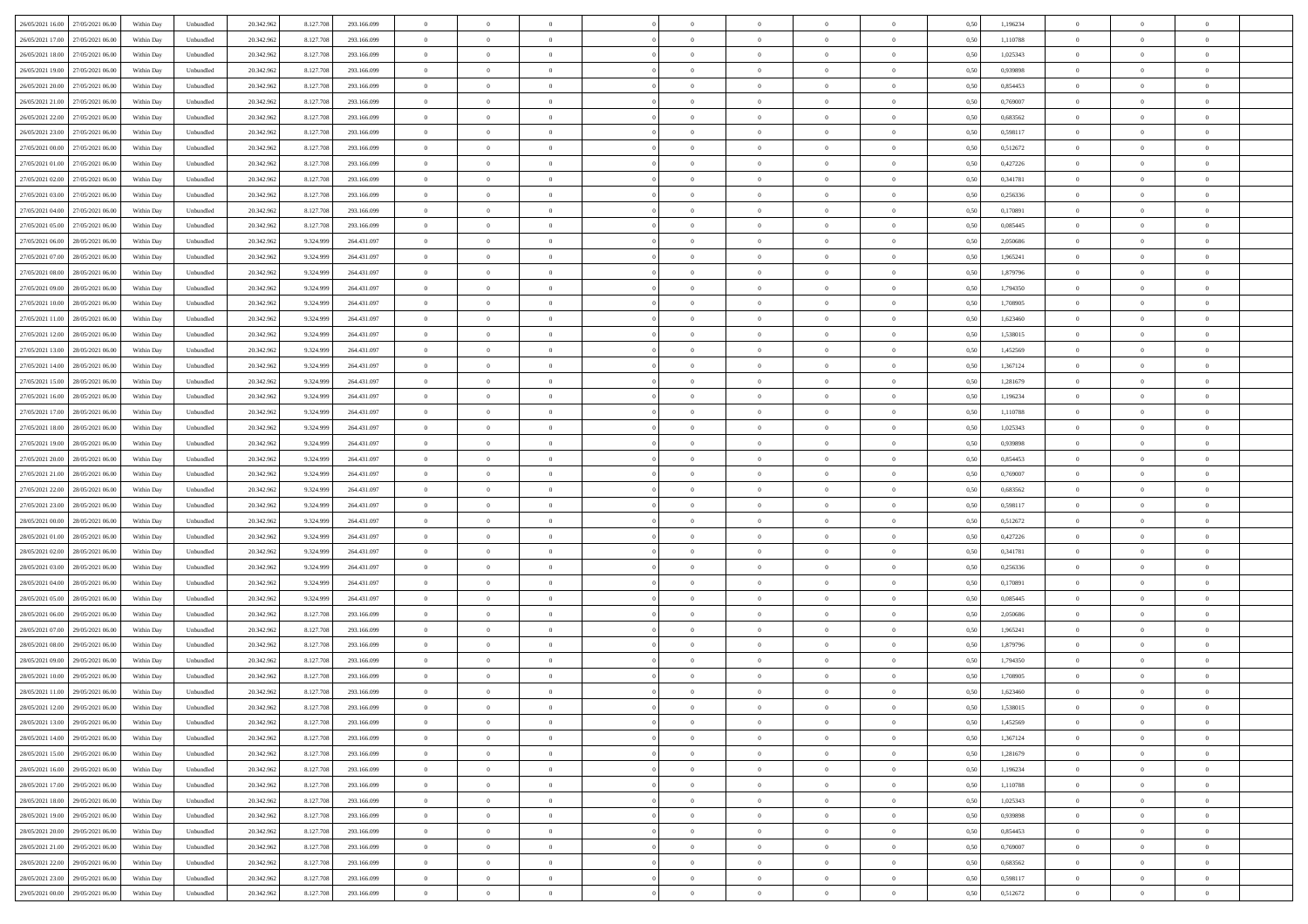| 29/05/2021 01:00<br>29/05/2021 06:00 | Within Day | Unbundled                   | 20.342.962 | 8.127.70  | 293.166.099 | $\bf{0}$       |                |                |                |                |                |                        | 0,51 | 0,427226 | $\Omega$       |                |                |  |
|--------------------------------------|------------|-----------------------------|------------|-----------|-------------|----------------|----------------|----------------|----------------|----------------|----------------|------------------------|------|----------|----------------|----------------|----------------|--|
| 29/05/2021 02:00<br>29/05/2021 06:00 | Within Day | Unbundled                   | 20.342.962 | 8 127 70  | 293 166 099 | $\theta$       | $\overline{0}$ | $\theta$       | $\Omega$       | $\theta$       | $\Omega$       | $\theta$               | 0.50 | 0.341781 | $\theta$       | $\Omega$       | $\theta$       |  |
| 29/05/2021 03:00<br>29/05/2021 06:00 | Within Day | Unbundled                   | 20.342.962 | 8.127.708 | 293.166.099 | $\overline{0}$ | $\theta$       | $\overline{0}$ | $\overline{0}$ | $\overline{0}$ | $\overline{0}$ | $\overline{0}$         | 0.50 | 0.256336 | $\overline{0}$ | $\overline{0}$ | $\overline{0}$ |  |
| 29/05/2021 04:00<br>29/05/2021 06:00 | Within Day | Unbundled                   | 20.342.962 | 8.127.70  | 293.166.099 | $\overline{0}$ | $\overline{0}$ | $\overline{0}$ | $\overline{0}$ | $\overline{0}$ | $\,$ 0 $\,$    | $\overline{0}$         | 0,50 | 0,170891 | $\,$ 0 $\,$    | $\,$ 0 $\,$    | $\theta$       |  |
| 29/05/2021 05:00<br>29/05/2021 06:00 | Within Day | Unbundled                   | 20.342.962 | 8.127.708 | 293.166.099 | $\overline{0}$ | $\overline{0}$ | $\overline{0}$ | $\overline{0}$ | $\,$ 0 $\,$    | $\bf{0}$       | $\overline{0}$         | 0.50 | 0.085445 | $\overline{0}$ | $\overline{0}$ | $\theta$       |  |
| 29/05/2021 06:00<br>30/05/2021 06:00 | Within Day | Unbundled                   | 20.342.962 | 8.725.00  | 278 831 097 | $\overline{0}$ | $\overline{0}$ | $\theta$       | $\theta$       | $\overline{0}$ | $\overline{0}$ | $\theta$               | 0.50 | 2.050686 | $\overline{0}$ | $\Omega$       | $\theta$       |  |
| 29/05/2021 07:00<br>30/05/2021 06:00 | Within Day | Unbundled                   | 20.342.962 | 8.725.000 | 278.831.097 | $\overline{0}$ | $\overline{0}$ | $\overline{0}$ | $\Omega$       | $\overline{0}$ | $\theta$       | $\theta$               | 0.50 | 1,965241 | $\overline{0}$ | $\Omega$       |                |  |
| 29/05/2021 08:00<br>0/05/2021 06.0   | Within Day | Unbundled                   | 20.342.962 | 8.725.000 | 278.831.097 | $\overline{0}$ | $\overline{0}$ | $\overline{0}$ | $\overline{0}$ | $\theta$       | $\theta$       | $\overline{0}$         | 0,50 | 1,879796 | $\overline{0}$ | $\overline{0}$ |                |  |
| 29/05/2021 09:00<br>30/05/2021 06.0  | Within Day | Unbundled                   | 20.342.962 | 8.725.00  | 278.831.097 | $\overline{0}$ | $\overline{0}$ | $\,$ 0 $\,$    | $\overline{0}$ | $\,$ 0         | $\,0\,$        | $\bf{0}$               | 0,50 | 1,794350 | $\,$ 0 $\,$    | $\overline{0}$ |                |  |
| 29/05/2021 10:00<br>30/05/2021 06:00 | Within Day | Unbundled                   | 20.342.962 | 8.725.000 | 278 831 097 | $\overline{0}$ | $\theta$       | $\overline{0}$ | $\theta$       | $\theta$       | $\Omega$       | $\theta$               | 0.50 | 1.708905 | $\theta$       | $\overline{0}$ | $\theta$       |  |
|                                      |            |                             |            |           |             |                |                |                | $\overline{0}$ |                |                | $\theta$               |      |          |                |                |                |  |
| 29/05/2021 11:00<br>30/05/2021 06:00 | Within Day | Unbundled                   | 20.342.962 | 8,725,000 | 278.831.097 | $\overline{0}$ | $\overline{0}$ | $\overline{0}$ |                | $\overline{0}$ | $\theta$       |                        | 0.50 | 1.623460 | $\overline{0}$ | $\theta$       | $\theta$       |  |
| 29/05/2021 12:00<br>30/05/2021 06:00 | Within Day | Unbundled                   | 20.342.962 | 8.725.000 | 278.831.097 | $\,$ 0 $\,$    | $\,$ 0 $\,$    | $\overline{0}$ | $\,$ 0 $\,$    | $\,$ 0 $\,$    | $\overline{0}$ | $\,$ 0 $\,$            | 0,50 | 1,538015 | $\,$ 0 $\,$    | $\overline{0}$ | $\overline{0}$ |  |
| 29/05/2021 13:00<br>30/05/2021 06:00 | Within Dav | Unbundled                   | 20.342.962 | 8,725,000 | 278.831.097 | $\overline{0}$ | $\overline{0}$ | $\theta$       | $\overline{0}$ | $\overline{0}$ | $\theta$       | $\sqrt{2}$             | 0.50 | 1.452569 | $\overline{0}$ | $\Omega$       | $\sqrt{2}$     |  |
| 29/05/2021 14:00<br>30/05/2021 06:00 | Within Day | Unbundled                   | 20.342.962 | 8.725.000 | 278 831 097 | $\overline{0}$ | $\Omega$       | $\theta$       | $\theta$       | $\overline{0}$ | $\Omega$       | $\theta$               | 0.50 | 1.367124 | $\overline{0}$ | $\Omega$       | $\theta$       |  |
| 29/05/2021 15:00<br>30/05/2021 06:00 | Within Day | Unbundled                   | 20.342.962 | 8.725.00  | 278.831.097 | $\overline{0}$ | $\overline{0}$ | $\overline{0}$ | $\overline{0}$ | $\overline{0}$ | $\theta$       | $\bf{0}$               | 0.50 | 1.281679 | $\overline{0}$ | $\Omega$       | $^{\circ}$     |  |
| 29/05/2021 16:00<br>30/05/2021 06.0  | Within Day | $\label{thm:undl} Unbundle$ | 20.342.962 | 8.725.000 | 278.831.097 | $\theta$       | $\overline{0}$ | $\overline{0}$ |                | $\theta$       | $\theta$       | $\overline{0}$         | 0.51 | 1,196234 | $\overline{0}$ |                |                |  |
| 29/05/2021 17:00<br>30/05/2021 06.0  | Within Day | Unbundled                   | 20.342.962 | 8.725.00  | 278.831.097 | $\overline{0}$ | $\,$ 0         | $\overline{0}$ | $\overline{0}$ | $\,$ 0 $\,$    | $\,$ 0 $\,$    | $\overline{0}$         | 0,50 | 1,110788 | $\overline{0}$ | $\overline{0}$ | $\overline{0}$ |  |
| 29/05/2021 18:00<br>30/05/2021 06:00 | Within Day | Unbundled                   | 20.342.962 | 8,725,000 | 278 831 097 | $\theta$       | $\theta$       | $\theta$       | $\overline{0}$ | $\theta$       | $\theta$       | $\theta$               | 0.50 | 1.025343 | $\theta$       | $\Omega$       | $\sim$         |  |
| 29/05/2021 19:00<br>30/05/2021 06:00 | Within Day | Unbundled                   | 20.342.962 | 8.725.000 | 278.831.097 | $\overline{0}$ | $\theta$       | $\overline{0}$ | $\,$ 0 $\,$    | $\,$ 0 $\,$    | $\,$ 0 $\,$    | $\hspace{0.1mm}\bm{0}$ | 0,50 | 0,939898 | $\,$ 0 $\,$    | $\overline{0}$ | $\theta$       |  |
| 29/05/2021 20:00<br>30/05/2021 06.00 | Within Day | Unbundled                   | 20.342.962 | 8.725.000 | 278.831.097 | $\overline{0}$ | $\overline{0}$ | $\overline{0}$ | $\overline{0}$ | $\overline{0}$ | $\theta$       | $\overline{0}$         | 0.5( | 0,854453 | $\overline{0}$ |                |                |  |
| 29/05/2021 21:00<br>30/05/2021 06:00 | Within Day | Unbundled                   | 20.342.962 | 8.725.000 | 278.831.097 | $\overline{0}$ | $\,$ 0 $\,$    | $\overline{0}$ | $\,$ 0 $\,$    | $\,$ 0 $\,$    | $\overline{0}$ | $\,$ 0 $\,$            | 0,50 | 0,769007 | $\,$ 0 $\,$    | $\,$ 0 $\,$    | $\overline{0}$ |  |
| 29/05/2021 22:00<br>30/05/2021 06:00 | Within Day | Unbundled                   | 20.342.962 | 8.725.000 | 278 831 097 | $\overline{0}$ | $\theta$       | $\theta$       | $\theta$       | $\theta$       | $\Omega$       | $\theta$               | 0.50 | 0.683562 | $\theta$       | $\Omega$       | $\mathbf{a}$   |  |
| 29/05/2021 23:00<br>30/05/2021 06:00 | Within Dav | Unbundled                   | 20.342.962 | 8,725,000 | 278.831.097 | $\overline{0}$ | $\overline{0}$ | $\overline{0}$ | $\overline{0}$ | $\overline{0}$ | $\overline{0}$ | $\bf{0}$               | 0.50 | 0.598117 | $\overline{0}$ | $\overline{0}$ | $\theta$       |  |
| 30/05/2021 00:00<br>30/05/2021 06:00 | Within Day | Unbundled                   | 20.342.962 | 8.725.000 | 278.831.097 | $\,$ 0 $\,$    | $\overline{0}$ | $\overline{0}$ | $\overline{0}$ | $\theta$       | $\theta$       | $\overline{0}$         | 0,50 | 0,512672 | $\theta$       | $\overline{0}$ |                |  |
| 30/05/2021 01:00<br>30/05/2021 06:0  | Within Day | $\label{thm:undl} Unbundle$ | 20.342.962 | 8.725.00  | 278.831.097 | $\bf{0}$       | $\overline{0}$ | $\overline{0}$ | $\Omega$       | $\theta$       | $\theta$       | $\overline{0}$         | 0.5( | 0,427226 | $\overline{0}$ | $\Omega$       | $\Omega$       |  |
| 30/05/2021 02:0<br>30/05/2021 06:0   | Within Day | Unbundled                   | 20.342.962 | 8,725,000 | 278 831 097 | $\mathbf{0}$   | $\overline{0}$ | $\overline{0}$ | $\theta$       | $\,$ 0 $\,$    | $\,$ 0 $\,$    | $\theta$               | 0.50 | 0.341781 | $\theta$       | $\overline{0}$ | $\theta$       |  |
| 30/05/2021 03:00<br>30/05/2021 06:00 | Within Day | Unbundled                   | 20.342.962 | 8.725.000 | 278.831.097 | $\overline{0}$ | $\overline{0}$ | $\overline{0}$ | $\overline{0}$ | $\overline{0}$ | $\overline{0}$ | $\overline{0}$         | 0.50 | 0.256336 | $\overline{0}$ | $\overline{0}$ | $\theta$       |  |
| 30/05/2021 04.00<br>30/05/2021 06.00 | Within Day | Unbundled                   | 20.342.962 | 8,725.00  | 278.831.097 | $\overline{0}$ | $\theta$       | $\overline{0}$ | $\overline{0}$ | $\,$ 0 $\,$    | $\overline{0}$ | $\overline{0}$         | 0.5( | 0,170891 | $\,$ 0 $\,$    | $\overline{0}$ | $\overline{0}$ |  |
| 30/05/2021 05:00<br>30/05/2021 06:00 | Within Day | Unbundled                   | 20.342.962 | 8.725.000 | 278.831.097 | $\overline{0}$ | $\,$ 0         | $\overline{0}$ | $\overline{0}$ | $\,$ 0 $\,$    | $\,$ 0 $\,$    | $\overline{0}$         | 0.5( | 0,085445 | $\overline{0}$ | $\overline{0}$ | $\theta$       |  |
| 30/05/2021 06:00<br>31/05/2021 06:00 | Within Day | Unbundled                   | 20.342.962 | 8,725,000 | 278.831.097 | $\overline{0}$ | $\overline{0}$ | $\overline{0}$ | $\overline{0}$ | $\overline{0}$ | $\overline{0}$ | $\theta$               | 0.50 | 2.050686 | $\overline{0}$ | $\Omega$       | $\theta$       |  |
| 30/05/2021 07:00<br>31/05/2021 06:00 | Within Day | Unbundled                   | 20.342.962 | 8.725.000 | 278 831 097 | $\overline{0}$ | $\Omega$       | $\theta$       | $\theta$       | $\theta$       | $\Omega$       | $\theta$               | 0.50 | 1965241  | $\Omega$       | $\Omega$       | $\theta$       |  |
| 30/05/2021 08:00<br>31/05/2021 06.00 | Within Day | Unbundled                   | 20.342.962 | 8.725.000 | 278.831.097 | $\,$ 0 $\,$    | $\overline{0}$ | $\overline{0}$ | $\theta$       | $\theta$       | $\theta$       | $\overline{0}$         | 0,50 | 1,879796 | $\overline{0}$ | $\overline{0}$ |                |  |
| 30/05/2021 09:00<br>31/05/2021 06.0  | Within Day | Unbundled                   | 20.342.962 | 8.725.00  | 278.831.097 | $\overline{0}$ | $\overline{0}$ | $\overline{0}$ | $\overline{0}$ | $\,$ 0 $\,$    | $\,$ 0 $\,$    | $\overline{0}$         | 0,50 | 1,794350 | $\,$ 0 $\,$    | $\,$ 0 $\,$    | $\overline{0}$ |  |
| 30/05/2021 11:00<br>31/05/2021 06:00 | Within Day | Unbundled                   | 20.342.962 | 8.725.00  | 278.831.097 | $\theta$       | $\Omega$       | $\theta$       | $\theta$       | $\Omega$       | $\Omega$       | $\theta$               | 0.50 | 1.623460 | $\Omega$       | $\Omega$       | $\sqrt{2}$     |  |
| 30/05/2021 12:00<br>31/05/2021 06:00 | Within Day | Unbundled                   | 20.342.962 | 8.725.000 | 278.831.097 | $\overline{0}$ | $\overline{0}$ | $\overline{0}$ | $\mathbf{0}$   | $\,$ 0 $\,$    | $\overline{0}$ | $\overline{0}$         | 0.50 | 1.538015 | $\overline{0}$ | $\overline{0}$ | $\overline{0}$ |  |
| 30/05/2021 13:00<br>31/05/2021 06:00 | Within Day | Unbundled                   | 20.342.962 | 8.725.000 | 278.831.097 | $\overline{0}$ | $\overline{0}$ | $\overline{0}$ | $\overline{0}$ | $\,$ 0 $\,$    | $\theta$       | $\overline{0}$         | 0,50 | 1,452569 | $\,$ 0 $\,$    | $\overline{0}$ | $\overline{0}$ |  |
| 30/05/2021 14:00<br>31/05/2021 06.00 | Within Day | Unbundled                   | 20.342.962 | 8.725.000 | 278.831.097 | $\overline{0}$ | $\theta$       | $\overline{0}$ | $\,$ 0 $\,$    | $\,$ 0 $\,$    | $\,$ 0 $\,$    | $\,$ 0 $\,$            | 0,50 | 1,367124 | $\,$ 0 $\,$    | $\,$ 0 $\,$    | $\,$ 0 $\,$    |  |
| 30/05/2021 15:00<br>31/05/2021 06:00 | Within Day | Unbundled                   | 20.342.962 | 8.725.000 | 278 831 097 | $\overline{0}$ | $\overline{0}$ | $\theta$       | $\theta$       | $\overline{0}$ | $\theta$       | $\theta$               | 0.50 | 1.281679 | $\overline{0}$ | $\Omega$       | $\theta$       |  |
| 30/05/2021 16:00<br>31/05/2021 06:00 | Within Dav | Unbundled                   | 20.342.962 | 8.725,000 | 278.831.097 | $\overline{0}$ | $\overline{0}$ | $\overline{0}$ | $\overline{0}$ | $\overline{0}$ | $\theta$       | $\bf{0}$               | 0.50 | 1.196234 | $\overline{0}$ | $\overline{0}$ |                |  |
| 30/05/2021 17:00<br>31/05/2021 06:00 | Within Day | Unbundled                   | 20.342.962 | 8.725.000 | 278.831.097 | $\overline{0}$ | $\overline{0}$ | $\overline{0}$ | $\Omega$       | $\overline{0}$ | $\theta$       | $\theta$               | 0.5( | 1,110788 | $\overline{0}$ | $\Omega$       |                |  |
| 30/05/2021 18:00<br>31/05/2021 06.0  | Within Day | Unbundled                   | 20.342.962 | 8.725.00  | 278.831.097 | $\overline{0}$ | $\overline{0}$ | $\overline{0}$ | $\overline{0}$ | $\,$ 0 $\,$    | $\,$ 0 $\,$    | $\overline{0}$         | 0,50 | 1,025343 | $\bf{0}$       | $\overline{0}$ |                |  |
| 30/05/2021 19:00<br>31/05/2021 06:00 | Within Day | Unbundled                   | 20.342.962 | 8,725,000 | 278.831.097 | $\overline{0}$ | $\theta$       | $\overline{0}$ | $\theta$       | $\overline{0}$ | $\overline{0}$ | $\overline{0}$         | 0.5( | 0.939898 | $\overline{0}$ | $\overline{0}$ | $\sqrt{2}$     |  |
| 30/05/2021 20:00<br>31/05/2021 06:00 | Within Day | Unbundled                   | 20.342.962 | 8.725.000 | 278 831 097 | $\theta$       | $\Omega$       | $\theta$       | $\overline{0}$ | $\theta$       | $\Omega$       | $\theta$               | 0.50 | 0.854453 | $\theta$       | $\Omega$       | $\sqrt{2}$     |  |
| 30/05/2021 21:00<br>31/05/2021 06.00 | Within Day | Unbundled                   | 20.342.962 | 8.725.000 | 278.831.097 | $\,$ 0 $\,$    | $\bf{0}$       | $\overline{0}$ | $\overline{0}$ | $\,$ 0 $\,$    | $\overline{0}$ | $\overline{0}$         | 0,50 | 0,769007 | $\,$ 0 $\,$    | $\overline{0}$ | $\overline{0}$ |  |
| 30/05/2021 22:00<br>31/05/2021 06:00 | Within Day | Unbundled                   | 20.342.962 | 8.725.00  | 278.831.097 | $\overline{0}$ | $\overline{0}$ | $\overline{0}$ | $\overline{0}$ | $\,$ 0 $\,$    | $\,$ 0 $\,$    | $\overline{0}$         | 0,50 | 0,683562 | $\,$ 0 $\,$    | $\overline{0}$ | $\theta$       |  |
| 30/05/2021 23:00<br>31/05/2021 06:00 | Within Day | Unbundled                   | 20.342.962 | 8.725.000 | 278.831.097 | $\overline{0}$ | $\overline{0}$ | $\overline{0}$ | $\overline{0}$ | $\overline{0}$ | $\overline{0}$ | $\overline{0}$         | 0.50 | 0.598117 | $\overline{0}$ | $\Omega$       | $\theta$       |  |
| 31/05/2021 00:00<br>31/05/2021 06:00 | Within Day | Unbundled                   | 20.342.962 | 8.725.000 | 278.831.097 | $\overline{0}$ | $\theta$       | $\overline{0}$ | $\overline{0}$ | $\overline{0}$ | $\theta$       | $\overline{0}$         | 0.50 | 0,512672 | $\overline{0}$ | $\theta$       | $\theta$       |  |
| 31/05/2021 01:00<br>31/05/2021 06:00 | Within Day | Unbundled                   | 20.342.962 | 8.725.000 | 278.831.097 | $\overline{0}$ | $\overline{0}$ | $\overline{0}$ | $\overline{0}$ | $\bf{0}$       | $\,$ 0 $\,$    | $\overline{0}$         | 0,50 | 0,427226 | $\,$ 0 $\,$    | $\overline{0}$ |                |  |
| 31/05/2021 02.00<br>31/05/2021 06.0  | Within Day | Unbundled                   | 20.342.962 | 8.725.000 | 278.831.097 | $\overline{0}$ | $\overline{0}$ | $\overline{0}$ | $\overline{0}$ | $\theta$       | $\theta$       | $\overline{0}$         | 0.5  | 0,341781 | $\theta$       | $\overline{0}$ |                |  |
| 31/05/2021 03:00<br>31/05/2021 06:0  | Within Dav | Unbundled                   | 20.342.962 | 8.725.00  | 278 831 097 | $\theta$       | $\Omega$       | $\Omega$       | $\Omega$       | $\Omega$       | $\Omega$       | $\theta$               | 0.50 | 0.256336 | $\Omega$       | $\theta$       | $\mathbf{a}$   |  |
| 31/05/2021 04:00<br>31/05/2021 06:00 | Within Day | Unbundled                   | 20.342.962 | 8,725,000 | 278.831.097 | $\overline{0}$ | $\theta$       | $\overline{0}$ | $\overline{0}$ | $\overline{0}$ | $\theta$       | $\overline{0}$         | 0.50 | 0.170891 | $\overline{0}$ | $\overline{0}$ | $\overline{0}$ |  |
| 31/05/2021 06:00<br>01/06/2021 06:00 | Within Day | Unbundled                   | 20.342.962 | 8.725.000 | 278.831.097 | $\overline{0}$ | $\theta$       | $\Omega$       | $\overline{0}$ | $\theta$       | $\theta$       |                        | 0,50 | 2,050686 | $\theta$       | $\Omega$       | $\theta$       |  |

(\*) GCV used for the purpose of the conversion does not corresponding to the actual GCV of the Gas Day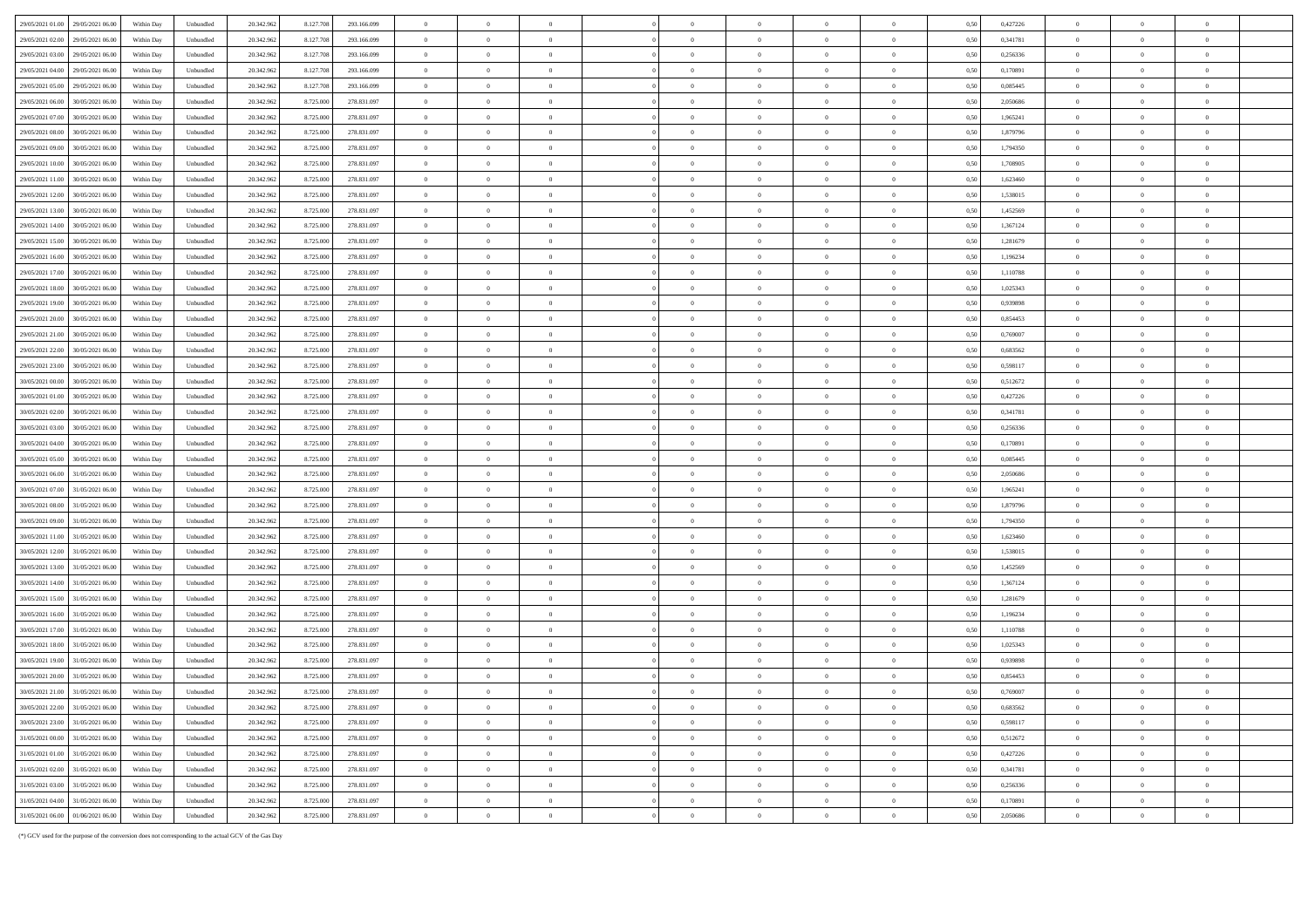## **SNAM RETE GAS**

**Transportation capacity at Entry Point interconnected with foreign pipelines**

**Update to 30/05/2021 of offered and assigned capacity in auction day-ahead and within-day**

**Thermal Year 2020/2021**

(Values in Scm/day (15° C; 1,01325 bar); Prices in c/Scm)

**Entry Point**

**MELENDUGNO**

|                  | Timeframe        |                     |                                 |                             | Assigned                        | <b>Offered capacity</b> |                |                | Assigned capacity | Day-Ahead                                |                         | <b>Total Prices</b>              |                                  |                                           |                     |                         |                           | <b>SRG Prices</b>                |                                              |             |
|------------------|------------------|---------------------|---------------------------------|-----------------------------|---------------------------------|-------------------------|----------------|----------------|-------------------|------------------------------------------|-------------------------|----------------------------------|----------------------------------|-------------------------------------------|---------------------|-------------------------|---------------------------|----------------------------------|----------------------------------------------|-------------|
| From             | To               | <b>Auction type</b> | <b>Offered</b><br>capacity type | Transportati<br>on capacity | capacity<br>(before<br>auction) | Firm                    | Interruptible  | Firm           | Interruptible     | Interrupted<br>Capacity<br>Interruptible | Reserve price -<br>Firm | <b>Auction premium</b><br>- Firm | Reserve price -<br>Interruptible | <b>Auction premium</b><br>- Interruptible | <b>Split factor</b> | Reserve price -<br>Firm | Auction<br>premium - Firm | Reserve price -<br>Interruptible | <b>Auction</b><br>premium -<br>Interruptible | <b>Note</b> |
| 01/05/2021 06:00 | 02/05/2021 06:00 | Day Ahead           | Unbundled                       | 44.100.000                  | 17.619.456                      | 23.724.758              | 560.166        | 5.142.715      | $\Omega$          |                                          | $\Omega$                | $\theta$                         | $\Omega$                         | $\Omega$                                  | 0,50                | 0,227032                | $\Omega$                  | 0,227032                         | $\theta$                                     |             |
| 01/05/2021 06:00 | 02/05/2021 06:00 | Day Ahead           | Bundled                         | 44.100.000                  | 17.619.456                      | 2.755.786               | $\Omega$       | $\Omega$       | $\Omega$          |                                          | $\Omega$                |                                  | $\Omega$                         | $\theta$                                  | 0,50                | 0,227032                | $\Omega$                  | 0,227032                         | $\theta$                                     |             |
| 02/05/2021 06:00 | 03/05/2021 06:00 | Day Ahead           | Unbundled                       | 44,100,000                  | 17.619.456                      | 23.724.758              | 487.905        | 5.142.715      | $\Omega$          |                                          | $\theta$                | $\theta$                         | $\overline{0}$                   | $\overline{0}$                            | 0,50                | 0,227032                | $\mathbf{0}$              | 0,227032                         | $\overline{0}$                               |             |
| 02/05/2021 06:00 | 03/05/2021 06:00 | Day Ahead           | Bundled                         | 44.100.000                  | 17.619.456                      | 2.755.786               | $\overline{0}$ | $\overline{0}$ | $\overline{0}$    |                                          | $\theta$                | $\overline{0}$                   | $\overline{0}$                   | $\overline{0}$                            | 0,50                | 0,227032                | $\,$ 0 $\,$               | 0,227032                         | $\overline{0}$                               |             |
| 03/05/2021 06:00 | 04/05/2021 06:00 | Day Ahead           | Bundled                         | 44.100.000                  | 17.619.456                      | 2.755.786               | $\overline{0}$ | $\Omega$       | $\Omega$          |                                          | $\Omega$                |                                  | $\Omega$                         | $\bf{0}$                                  | 0,50                | 0,227032                | $\mathbf{0}$              | 0,227032                         | $\theta$                                     |             |
| 03/05/2021 06:00 | 04/05/2021 06.00 | Day Ahead           | Unbundled                       | 44.100.000                  | 17.619.45                       | 23.724.758              | 487.905        | 5.142.715      | $\Omega$          |                                          | $\theta$                | $\theta$                         | $\Omega$                         | $\bf{0}$                                  | 0,50                | 0,227032                | $\,$ 0 $\,$               | 0,227032                         | $\theta$                                     |             |
| 04/05/2021 06:00 | 05/05/2021 06:00 | Day Ahead           | Bundled                         | 44.100.000                  | 17.619.456                      | 2.755.786               | $\overline{0}$ | $\Omega$       | $\Omega$          |                                          | $\theta$                | $\theta$                         | $\theta$                         | $\bf{0}$                                  | 0,50                | 0,227032                | $\overline{0}$            | 0,227032                         | $\theta$                                     |             |
| 04/05/2021 06:00 | 05/05/2021 06:00 | Day Ahead           | Unbundled                       | 44,100,000                  | 17.619.456                      | 23,724,758              | 578.231        | 5.142.715      | $\Omega$          |                                          | $\theta$                | $\theta$                         | $\theta$                         | $\theta$                                  | 0.50                | 0.227032                | $\Omega$                  | 0.227032                         | $\theta$                                     |             |
| 05/05/2021 06:00 | 06/05/2021 06.0  | Day Ahead           | Bundled                         | 44.100.000                  | 17.619.456                      | 2.755.786               | $\overline{0}$ | $\overline{0}$ | $\Omega$          |                                          | $\theta$                | $\theta$                         | $\Omega$                         | $\theta$                                  | 0,50                | 0,227032                | $\mathbf{0}$              | 0,227032                         | $\theta$                                     |             |
| 05/05/2021 06:00 | 06/05/2021 06:00 | Day Ahead           | Unbundled                       | 44.100.000                  | 17.619.456                      | 23.724.758              | 531.281        | 6.150.754      | $\overline{0}$    |                                          | $\theta$                | $\theta$                         | $\overline{0}$                   | $\bf{0}$                                  | 0,50                | 0,227032                | $\overline{0}$            | 0,227032                         | $\overline{0}$                               |             |
| 06/05/2021 06:00 | 07/05/2021 06:00 | Day Ahead           | Bundled                         | 44.100,000                  | 17.619.456                      | 2.755.786               | $\overline{0}$ | $\Omega$       | $\Omega$          |                                          | $\theta$                | $\theta$                         | $\Omega$                         | $\overline{0}$                            | 0,50                | 0,227032                | $\mathbf{0}$              | 0,227032                         | $\theta$                                     |             |
| 06/05/2021 06:00 | 07/05/2021 06.0  | Day Ahead           | Unbundled                       | 44.100.000                  | 17.619.45                       | 23.724.758              | 531.281        | 6.107.398      | $\theta$          |                                          | $\theta$                | $\theta$                         | $\overline{0}$                   | $\bf{0}$                                  | 0,50                | 0,227032                | $\theta$                  | 0,227032                         | $\overline{0}$                               |             |
| 07/05/2021 06:00 | 08/05/2021 06:00 | Day Ahead           | Bundled                         | 44.100,000                  | 17.619.456                      | 2.755.786               | $\overline{0}$ | $\Omega$       | $\Omega$          |                                          | $\theta$                | $\theta$                         | $\Omega$                         | $\theta$                                  | 0,50                | 0,227032                | $\mathbf{0}$              | 0,227032                         | $\theta$                                     |             |
| 07/05/2021 06:00 | 08/05/2021 06:00 | Day Ahead           | Unbundled                       | 44.100,000                  | 17.619.456                      | 23,724,758              | 531.281        | 6.931.172      | $\Omega$          |                                          | $\Omega$                | $\theta$                         | $\Omega$                         | $\theta$                                  | 0.50                | 0,227032                | $\mathbf{0}$              | 0.227032                         | $\Omega$                                     |             |
| 08/05/2021 06:00 | 09/05/2021 06:00 | Day Ahead           | Unbundled                       | 44.100.000                  | 17.619.456                      | 23.724.758              | 531.281        | 6.931.172      | $\theta$          |                                          | $\theta$                | $\Omega$                         | $\overline{0}$                   | $\bf{0}$                                  | 0,50                | 0,227032                | $\mathbf{0}$              | 0,227032                         | $\overline{0}$                               |             |
| 08/05/2021 06:00 | 09/05/2021 06:00 | Day Ahead           | Bundled                         | 44.100.000                  | 17.619.456                      | 2.755.786               | $\overline{0}$ | $\overline{0}$ | $\overline{0}$    |                                          | $\theta$                | $\theta$                         | $\Omega$                         | $\overline{0}$                            | 0,50                | 0,227032                | $\,0\,$                   | 0,227032                         | $\theta$                                     |             |
| 09/05/2021 06:00 | 10/05/2021 06:00 | Day Ahead           | Unbundled                       | 44.100.000                  | 17.619.456                      | 23.724.758              | 531.281        | 6.949.160      | $\Omega$          |                                          | $\Omega$                | $\theta$                         | $\overline{0}$                   | $\overline{0}$                            | 0,50                | 0,227032                | $\,0\,$                   | 0,227032                         | $\theta$                                     |             |
| 09/05/2021 06:00 | 10/05/2021 06:00 | Day Ahead           | Bundled                         | 44.100.000                  | 17.619.456                      | 2.755.786               | $\overline{0}$ | 159.774        | $\Omega$          |                                          | 146,972904              | $\Omega$                         | $\overline{0}$                   | $\bf{0}$                                  | 0,50                | 0,227032                | $\mathbf{0}$              | 0,227032                         | $\theta$                                     |             |
| 10/05/2021 06:00 | 11/05/2021 06:00 | Day Ahead           | Bundled                         | 44.100.000                  | 17.619.45                       | 2.755.786               | $\overline{0}$ | $\overline{0}$ | $\overline{0}$    |                                          | $\theta$                | $\theta$                         | $\overline{0}$                   | $\bf{0}$                                  | 0,50                | 0,227032                | $\,$ 0 $\,$               | 0,227032                         | $\overline{0}$                               |             |
| 10/05/2021 06:00 | 11/05/2021 06:00 | Day Ahead           | Unbundled                       | 44.100.000                  | 17.619.456                      | 23.724.758              | 576.444        | 6.237.468      | $\Omega$          |                                          | $\theta$                | $\theta$                         | $\overline{0}$                   | $\bf{0}$                                  | 0,50                | 0,227032                | $\mathbf{0}$              | 0,227032                         | $\theta$                                     |             |
| 11/05/2021 06:00 | 12/05/2021 06:00 | Day Ahead           | Bundled                         | 44.100.000                  | 17.619.456                      | 2.755.786               | $\Omega$       | $\Omega$       | $\Omega$          |                                          | $\Omega$                |                                  | $\Omega$                         | $\Omega$                                  | 0.50                | 0.227032                | $\Omega$                  | 0.227032                         | $\theta$                                     |             |
| 11/05/2021 06:00 | 12/05/2021 06:00 | Day Ahead           | Unbundled                       | 44.100.000                  | 17.619.456                      | 23.724.758              | 576.444        | 5.847.259      | $\Omega$          |                                          | $\theta$                | $\mathbf{a}$                     | $\Omega$                         | $\bf{0}$                                  | 0,50                | 0,227032                | $\mathbf{0}$              | 0,227032                         | $\theta$                                     |             |
| 12/05/2021 06:00 | 13/05/2021 06:00 | Day Ahead           | Unbundled                       | 44.100.000                  | 17.619.456                      | 23.724.758              | 576.444        | 5.955.650      | $\theta$          |                                          | $\theta$                | $\theta$                         | $\overline{0}$                   | $\bf{0}$                                  | 0,50                | 0,227032                | $\overline{0}$            | 0,227032                         | $\overline{0}$                               |             |
| 12/05/2021 06:00 | 13/05/2021 06:00 | Day Ahead           | Bundled                         | 44,100,000                  | 17.619.456                      | 2.755.786               | $\overline{0}$ | $\Omega$       | $\Omega$          |                                          | $\Omega$                | $\theta$                         | $\Omega$                         | $\theta$                                  | 0,50                | 0,227032                | $\overline{0}$            | 0,227032                         | $\theta$                                     |             |
| 13/05/2021 06:00 | 14/05/2021 06.0  | Day Ahead           | Bundled                         | 44.100.000                  | 17.619.45                       | 2.755.786               | $\overline{0}$ | $\overline{0}$ | $\Omega$          |                                          | $\theta$                | $\theta$                         | $\overline{0}$                   | $\bf{0}$                                  | 0,50                | 0,227032                | $\mathbf{0}$              | 0,227032                         | $\overline{0}$                               |             |
| 13/05/2021 06:00 | 14/05/2021 06:00 | Day Ahead           | Unbundled                       | 44.100.000                  | 17.619.456                      | 23.724.758              | 621.607        | 5.955.650      | $\Omega$          |                                          | $\theta$                | $\theta$                         | $\Omega$                         | $\theta$                                  | 0,50                | 0,227032                | $\mathbf{0}$              | 0.227032                         | $\theta$                                     |             |
| 14/05/2021 06:00 | 15/05/2021 06:00 | Day Ahead           | Unbundled                       | 44,100,000                  | 17.619.456                      | 23,724,758              | 531.281        | 5.457.050      | $\Omega$          |                                          | $\theta$                | $\theta$                         | $\theta$                         | $\Omega$                                  | 0,50                | 0,227032                | $\mathbf{0}$              | 0.227032                         | $\theta$                                     |             |
| 14/05/2021 06:00 | 15/05/2021 06.00 | Day Ahead           | Bundled                         | 44.100.000                  | 17.619.45                       | 2.755.786               | $\overline{0}$ | $\overline{0}$ | $\theta$          |                                          | $\theta$                | $\theta$                         | $\overline{0}$                   | $\bf{0}$                                  | 0,50                | 0,227032                | $\theta$                  | 0,227032                         | $\overline{0}$                               |             |
| 15/05/2021 06:00 | 16/05/2021 06:00 | Day Ahead           | Unbundled                       | 44.100.000                  | 17.619.456                      | 23.724.758              | 486.118        | 2.920.694      | $\Omega$          |                                          | $\Omega$                | $\theta$                         | $\overline{0}$                   | $\bf{0}$                                  | 0,50                | 0,227032                | $\mathbf{0}$              | 0,227032                         | $\overline{0}$                               |             |
| 15/05/2021 06:00 | 16/05/2021 06:00 | Day Ahead           | Bundled                         | 44.100.000                  | 17.619.456                      | 2.755.786               | $\overline{0}$ | $\Omega$       | $\overline{0}$    |                                          | $\Omega$                | $\theta$                         | $\overline{0}$                   | $\overline{0}$                            | 0,50                | 0,227032                | $\,$ 0 $\,$               | 0,227032                         | $\theta$                                     |             |
| 16/05/2021 06:00 | 7/05/2021 06.00  | Day Ahead           | Unbundled                       | 44.100.000                  | 17.619.45                       | 23.724.758              | 17.619.456     | $\Omega$       | $\Omega$          |                                          | $\Omega$                | $\Omega$                         | $\Omega$                         | $\theta$                                  | 0,50                | 0,227032                | $\mathbf{0}$              | 0,227032                         | $\theta$                                     |             |
| 16/05/2021 06:00 | 17/05/2021 06:00 | Day Ahead           | Bundled                         | 44.100,000                  | 17.619.456                      | 2.755.786               | $\overline{0}$ | $\overline{0}$ | $\overline{0}$    |                                          | $\theta$                | $\theta$                         | $\overline{0}$                   | $\bf{0}$                                  | 0.50                | 0.227032                | $\overline{0}$            | 0.227032                         | $\overline{0}$                               |             |
| 17/05/2021 06:00 | 18/05/2021 06:00 | Day Ahead           | Unbundled                       | 44.100.000                  | 17.619.456                      | 23.724.758              | 17.619.456     | $\Omega$       | $\Omega$          |                                          | $\theta$                | $\theta$                         | $\overline{0}$                   | $\bf{0}$                                  | 0,50                | 0,227032                | $\overline{0}$            | 0,227032                         | $\theta$                                     |             |
| 17/05/2021 06:00 | 18/05/2021 06:00 | Day Ahead           | Bundled                         | 44.100.000                  | 17.619.456                      | 2.755.786               | $\overline{0}$ | $\Omega$       | $\Omega$          |                                          | $\Omega$                |                                  | $\Omega$                         | $\Omega$                                  | 0,50                | 0,227032                | $\Omega$                  | 0,227032                         | $\theta$                                     |             |
| 18/05/2021 06:00 | 19/05/2021 06:00 | Day Ahead           | Unbundled                       | 44.100.000                  | 17.619.456                      | 23.724.758              | 17.619.456     | $\overline{0}$ | $\overline{0}$    |                                          | $\theta$                | $\theta$                         | $\overline{0}$                   | $\overline{0}$                            | 0,50                | 0,227032                | $\mathbf{0}$              | 0,227032                         | $\theta$                                     |             |
| 18/05/2021 06:00 | 19/05/2021 06:00 | Day Ahead           | Bundled                         | 44.100.000                  | 17.619.456                      | 2.755.786               | $\overline{0}$ | $\overline{0}$ | $\theta$          |                                          | $\theta$                | $\theta$                         | $\overline{0}$                   | $\bf{0}$                                  | 0,50                | 0,227032                | $\mathbf{0}$              | 0,227032                         | $\overline{0}$                               |             |
| 19/05/2021 06:00 | 20/05/2021 06:00 | Day Ahead           | Bundled                         | 44.100.000                  | 17.619.456                      | 2.755.786               | $\Omega$       | $\Omega$       |                   |                                          | $\Omega$                |                                  |                                  | $\Omega$                                  | 0,50                | 0.227032                | $\theta$                  | 0.227032                         | $\Omega$                                     |             |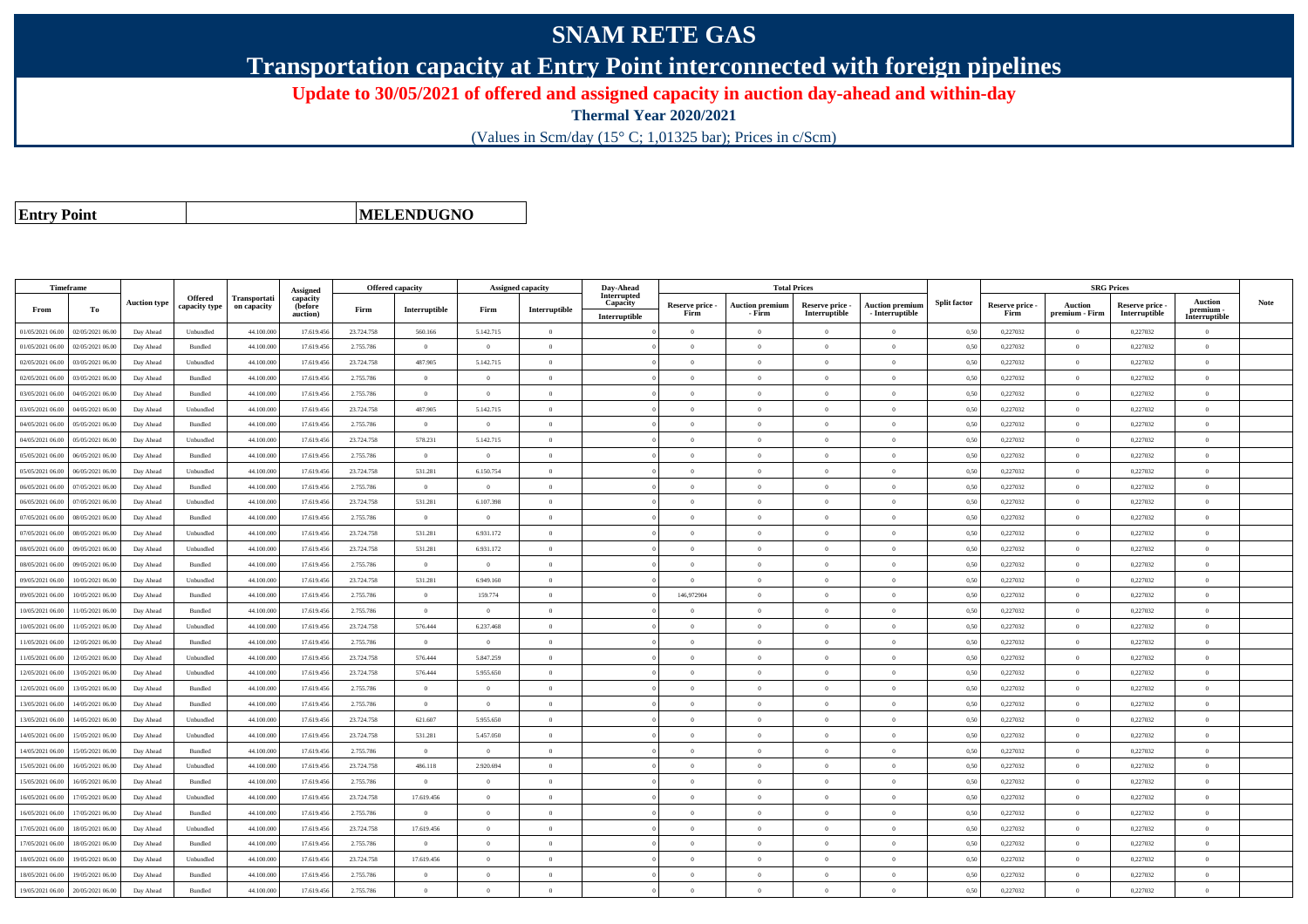| 19/05/2021 06:00 20/05/2021 06:00                                                                                                                                                  | Day Ahead  | Unbundled                   | 44.100.000 | 17.619.456 | 23.724.758  | 17.619.456     | $\theta$       |                | $\overline{0}$ | $\bf{0}$       | $\overline{0}$ | $\theta$       | 0,50 | 0,227032 | $\mathbf{0}$   | 0,227032       | $\bf{0}$       |  |
|------------------------------------------------------------------------------------------------------------------------------------------------------------------------------------|------------|-----------------------------|------------|------------|-------------|----------------|----------------|----------------|----------------|----------------|----------------|----------------|------|----------|----------------|----------------|----------------|--|
|                                                                                                                                                                                    |            |                             |            |            |             |                |                |                |                |                |                |                |      |          |                |                |                |  |
| 20/05/2021 06:00<br>21/05/2021 06:00                                                                                                                                               | Day Ahead  | Bundled                     | 44.100.00  | 17.619.456 | 2.755.786   | $\overline{0}$ | $\theta$       | $\overline{0}$ | $\overline{0}$ | $\,$ 0         | $\overline{0}$ | $\bf{0}$       | 0,50 | 0,227032 | $\bf{0}$       | 0,227032       | $\bf{0}$       |  |
| 20/05/2021 06:00<br>21/05/2021 06:00                                                                                                                                               | Day Ahead  | Unbundled                   | 44,100,000 | 17.619.456 | 23.724.758  | 17.619.456     | $\overline{0}$ | $\overline{0}$ | $\overline{0}$ | $\bf{0}$       | $\overline{0}$ | $\overline{0}$ | 0.50 | 0,227032 | $\overline{0}$ | 0,227032       | $\bf{0}$       |  |
| 21/05/2021 06:00<br>22/05/2021 06:00                                                                                                                                               | Day Ahead  | Unbundled                   | 44.100.000 | 17.619.456 | 23.724.758  | 17.619.456     | $\overline{0}$ | $\overline{0}$ | $\overline{0}$ | $\theta$       | $\overline{0}$ | $\theta$       | 0,50 | 0,227032 | $\overline{0}$ | 0,227032       | $\overline{0}$ |  |
| 21/05/2021 06:00<br>22/05/2021 06.00                                                                                                                                               | Day Ahead  | Bundled                     | 44.100.00  | 17.619.456 | 2.755.786   | $\overline{0}$ | $\theta$       | $\overline{0}$ |                | $\,$ 0         | $\overline{0}$ | $\bf{0}$       | 0,50 | 0,227032 | $\bf{0}$       | 0,227032       | $\bf{0}$       |  |
| 22/05/2021 06:00<br>23/05/2021 06:00                                                                                                                                               | Day Ahead  | Bundled                     | 44,100,000 | 17.619.456 | 2.755.786   | $\overline{0}$ | $\overline{0}$ | $\overline{0}$ | $\overline{0}$ | $\bf{0}$       | $\overline{0}$ | $\overline{0}$ | 0.50 | 0,227032 | $\theta$       | 0,227032       | $\bf{0}$       |  |
|                                                                                                                                                                                    |            |                             |            |            |             |                |                |                |                |                |                |                |      |          |                |                |                |  |
| 22/05/2021 06:00<br>23/05/2021 06:00                                                                                                                                               | Day Ahead  | Unbundled                   | 44.100.000 | 17.619.456 | 23.724.758  | 9.584.059      | $\overline{0}$ | $\overline{0}$ | $\overline{0}$ | $\bf{0}$       | $\overline{0}$ | $\overline{0}$ | 0,50 | 0,227032 | $\overline{0}$ | 0,227032       | $\overline{0}$ |  |
| 23/05/2021 06:00<br>24/05/2021 06.00                                                                                                                                               | Day Ahead  | Unbundled                   | 44.100.00  | 17.619.456 | 23.724.758  | 17.619.456     | $\overline{0}$ | $\overline{0}$ |                | $\,$ 0         | $\overline{0}$ | $\bf{0}$       | 0,50 | 0,227032 | $\bf{0}$       | 0,227032       | $\bf{0}$       |  |
| 23/05/2021 06:00<br>24/05/2021 06:00                                                                                                                                               | Day Ahead  | Bundled                     | 44,100,00  | 17.619.456 | 2.755.786   | $\overline{0}$ | $\overline{0}$ | $\overline{0}$ | $\overline{0}$ | $\bf{0}$       | $\overline{0}$ | $\overline{0}$ | 0.50 | 0,227032 | $\overline{0}$ | 0.227032       | $\bf{0}$       |  |
| 24/05/2021 06:00<br>25/05/2021 06:00                                                                                                                                               | Day Ahead  | Bundled                     | 44.100.000 | 17.619.456 | 2.755.786   | $\overline{0}$ | $\overline{0}$ | $\overline{0}$ | $\overline{0}$ | $\bf{0}$       | $\overline{0}$ | $\overline{0}$ | 0,50 | 0,227032 | $\overline{0}$ | 0,227032       | $\bf{0}$       |  |
| 24/05/2021 06:00<br>25/05/2021 06.00                                                                                                                                               | Day Ahead  | Unbundled                   | 44.100.00  | 17.619.456 | 23.724.758  | $\overline{0}$ | $\theta$       | $\overline{0}$ | $\overline{0}$ | $\,$ 0         | $\overline{0}$ | $\bf{0}$       | 0,50 | 0,227032 | $\bf{0}$       | 0,227032       | $\bf{0}$       |  |
| 25/05/2021 06:00<br>26/05/2021 06:00                                                                                                                                               | Day Ahead  | Unbundled                   | 44,100,000 | 17.619.456 | 23.724.758  | 3.907.958      | $\overline{0}$ | $\overline{0}$ | $\overline{0}$ | $\,$ 0 $\,$    | $\overline{0}$ | $\overline{0}$ | 0.50 | 0,227032 | $\,$ 0 $\,$    | 0,227032       | $\bf{0}$       |  |
| 25/05/2021 06:00<br>26/05/2021 06:00                                                                                                                                               | Day Ahead  | Bundled                     | 44.100.000 | 17.619.456 | 2.755.786   | $\overline{0}$ | $\overline{0}$ | $\overline{0}$ | $\overline{0}$ | $\bf{0}$       | $\overline{0}$ | $\theta$       | 0,50 | 0,227032 | $\,$ 0 $\,$    | 0,227032       | $\bf{0}$       |  |
|                                                                                                                                                                                    |            |                             |            |            |             |                |                |                |                |                |                |                |      |          |                |                |                |  |
| 26/05/2021 06:00<br>27/05/2021 06.00                                                                                                                                               | Day Ahead  | Bundled                     | 44.100.00  | 17.619.456 | 2.755.786   | $\bf{0}$       | $\theta$       | $\overline{0}$ |                | $\,$ 0         | $\overline{0}$ | $\bf{0}$       | 0,50 | 0,227032 | $\bf{0}$       | 0,227032       | $\bf{0}$       |  |
| 26/05/2021 06:00<br>27/05/2021 06.00                                                                                                                                               | Day Ahead  | Unbundled                   | 44,100,000 | 17.619.456 | 23.724.758  | 3.907.958      | $\overline{0}$ | $\overline{0}$ | $\overline{0}$ | $\,$ 0         | $\overline{0}$ | $\overline{0}$ | 0.50 | 0,227032 | $\bf{0}$       | 0,227032       | $\bf{0}$       |  |
| 27/05/2021 06:00<br>28/05/2021 06:00                                                                                                                                               | Day Ahead  | Unbundled                   | 44.100.000 | 17.619.456 | 23.724.758  | 260.303        | 2.595.520      | $\overline{0}$ | $\overline{0}$ | $\theta$       | $\overline{0}$ | $\overline{0}$ | 0,50 | 0,227032 | $\overline{0}$ | 0,227032       | $\overline{0}$ |  |
| 27/05/2021 06:00<br>28/05/2021 06:00                                                                                                                                               | Day Ahead  | Bundled                     | 44.100.00  | 17.619.456 | 2.755.786   | $\bf{0}$       | $\theta$       | $\overline{0}$ |                | $\,$ 0         | $\overline{0}$ | $\bf{0}$       | 0,50 | 0,227032 | $\bf{0}$       | 0,227032       | $\bf{0}$       |  |
| 28/05/2021 06:00<br>29/05/2021 06:00                                                                                                                                               | Day Ahead  | Unbundled                   | 44,100,00  | 17.619.456 | 23.724.758  | 260,303        | $\overline{0}$ | $\overline{0}$ | $\overline{0}$ | $\bf{0}$       | $\overline{0}$ | $\overline{0}$ | 0.50 | 0,227032 | $\overline{0}$ | 0.227032       | $\bf{0}$       |  |
| 28/05/2021 06:00<br>29/05/2021 06:00                                                                                                                                               | Day Ahead  | Bundled                     | 44.100.000 | 17.619.456 | 2.755.786   | $\overline{0}$ | $\overline{0}$ | $\overline{0}$ | $\overline{0}$ | $\,$ 0         | $\overline{0}$ | $\overline{0}$ | 0,50 | 0,227032 | $\,$ 0 $\,$    | 0,227032       | $\bf{0}$       |  |
|                                                                                                                                                                                    |            |                             |            |            |             |                |                |                |                |                |                |                |      |          |                |                |                |  |
| 29/05/2021 06:00<br>30/05/2021 06:00                                                                                                                                               | Day Ahead  | Unbundled                   | 44.100.00  | 17.619.456 | 23.724.758  | 687.843        | 1.294.825      | $\overline{0}$ | $\overline{0}$ | $\,$ 0         | $\overline{0}$ | $\bf{0}$       | 0,50 | 0,227032 | $\bf{0}$       | 0,227032       | $\bf{0}$       |  |
| 29/05/2021 06:00<br>30/05/2021 06:00                                                                                                                                               | Day Ahead  | Bundled                     | 44,100,000 | 17.619.456 | 2.755.786   | $\overline{0}$ | $\overline{0}$ | $\overline{0}$ | $\overline{0}$ | $\,$ 0 $\,$    | $\overline{0}$ | $\overline{0}$ | 0.50 | 0,227032 | $\,$ 0 $\,$    | 0,227032       | $\bf{0}$       |  |
| 30/05/2021 06:00<br>31/05/2021 06:00                                                                                                                                               | Day Ahead  | Unbundled                   | 44.100.000 | 17.619.456 | 23.724.758  | 870.388        | 1.294.825      | $\overline{0}$ | $\overline{0}$ | $\bf{0}$       | $\overline{0}$ | $\overline{0}$ | 0,50 | 0,227032 | $\,$ 0 $\,$    | 0,227032       | $\overline{0}$ |  |
| 30/05/2021 06:00<br>31/05/2021 06.00                                                                                                                                               | Day Ahead  | Bundled                     | 44.100.00  | 17.619.456 | 2.755.786   | $\bf{0}$       | $\overline{0}$ | $\overline{0}$ | $\overline{0}$ | $\,$ 0         | $\overline{0}$ | $\bf{0}$       | 0,50 | 0,227032 | $\bf{0}$       | 0,227032       | $\bf{0}$       |  |
| 31/05/2021 06:00<br>01/06/2021 06:00                                                                                                                                               | Day Ahead  | Unbundled                   | 44,100,000 | 17.619.456 | 23.724.758  | 838,390        | 1.294.825      | $\overline{0}$ | $\overline{0}$ | $\bf{0}$       | $\overline{0}$ | $\overline{0}$ | 0.50 | 0,227032 | $\bf{0}$       | 0,227032       | $\bf{0}$       |  |
| 31/05/2021 06:00<br>01/06/2021 06:00                                                                                                                                               | Day Ahead  | Bundled                     | 44.100.000 | 17.619.456 | 2.755.786   | $\overline{0}$ | $\overline{0}$ | $\overline{0}$ | $\overline{0}$ | $\bf{0}$       | $\overline{0}$ | $\overline{0}$ | 0,50 | 0,227032 | $\,$ 0 $\,$    | 0,227032       | $\overline{0}$ |  |
| 01/05/2021 06:00<br>02/05/2021 06.00                                                                                                                                               | Within Day | Unbundled                   | 44.100.00  | 22.762.17  | 512.107.884 | $\overline{0}$ | $\theta$       | $\overline{0}$ |                | $\,$ 0         | $\overline{0}$ | $\bf{0}$       | 0,50 | 0,945964 | $\bf{0}$       | $\overline{0}$ | $\bf{0}$       |  |
|                                                                                                                                                                                    |            |                             |            |            |             |                |                |                |                |                |                |                |      |          |                |                |                |  |
| 01/05/2021 07:00<br>02/05/2021 06:00                                                                                                                                               | Within Day | Unbundled                   | 44,100,000 | 22.762.171 | 490.770.056 | $\overline{0}$ | $\overline{0}$ | $\overline{0}$ | $\overline{0}$ | $\bf{0}$       | $\overline{0}$ | $\overline{0}$ | 0.50 | 0.945964 | $\bf{0}$       | $\overline{0}$ | $\bf{0}$       |  |
| 01/05/2021 08:00<br>02/05/2021 06:00                                                                                                                                               | Within Day | Unbundled                   | 44.100.000 | 22.762.171 | 469.432.227 | $\overline{0}$ | $\overline{0}$ | $\overline{0}$ | $\overline{0}$ | $\bf{0}$       | $\overline{0}$ | $\overline{0}$ | 0,50 | 0,945965 | $\,$ 0 $\,$    | $\overline{0}$ | $\overline{0}$ |  |
| 01/05/2021 09:00<br>02/05/2021 06.00                                                                                                                                               | Within Day | Unbundled                   | 44.100.00  | 22.762.17  | 448.094.399 | $\bf{0}$       | $\overline{0}$ | $\overline{0}$ | $\overline{0}$ | $\bf{0}$       | $\overline{0}$ | $\bf{0}$       | 0,50 | 0,945964 | $\bf{0}$       | $\overline{0}$ | $\bf{0}$       |  |
| 01/05/2021 10:00<br>02/05/2021 06:00                                                                                                                                               | Within Day | Unbundled                   | 44,100,000 | 22.762.171 | 426,756.570 | $\overline{0}$ | $\overline{0}$ | $\overline{0}$ | $\overline{0}$ | $\,$ 0 $\,$    | $\overline{0}$ | $\overline{0}$ | 0.50 | 0.945964 | $\overline{0}$ | $\overline{0}$ | $\bf{0}$       |  |
| 01/05/2021 11:00<br>02/05/2021 06:00                                                                                                                                               | Within Day | Unbundled                   | 44.100.000 | 22,762.17  | 405.418.742 | $\overline{0}$ | $\overline{0}$ | $\theta$       | $\Omega$       | $\mathbf{0}$   | $\overline{0}$ | $\overline{0}$ | 0.50 | 0.945964 | $\mathbf{0}$   | $\overline{0}$ | $\overline{0}$ |  |
| 01/05/2021 12:00<br>02/05/2021 06.00                                                                                                                                               | Within Day | Unbundled                   | 44.100.00  | 22.762.17  | 384.080.913 | $\overline{0}$ | $\theta$       | $\overline{0}$ |                | $\,$ 0         | $\overline{0}$ | $\bf{0}$       | 0,50 | 0,945965 | $\bf{0}$       | $\overline{0}$ | $\bf{0}$       |  |
| 01/05/2021 13:00<br>02/05/2021 06:00                                                                                                                                               | Within Day | Unbundled                   | 44,100,000 | 22.762.17  | 362.743.085 | $\overline{0}$ | $\overline{0}$ | $\overline{0}$ | $\overline{0}$ | $\bf{0}$       | $\overline{0}$ | $\overline{0}$ | 0.50 | 0.945964 | $\bf{0}$       | $\overline{0}$ | $\bf{0}$       |  |
|                                                                                                                                                                                    |            |                             |            |            |             |                |                |                |                |                |                |                |      |          |                |                |                |  |
| 01/05/2021 14:00<br>02/05/2021 06:00                                                                                                                                               | Within Day | Unbundled                   | 44.100.000 | 22.762.17  | 341.405.256 | $\overline{0}$ | $\overline{0}$ | $\Omega$       | $\Omega$       | $\mathbf{0}$   | $\overline{0}$ | $\overline{0}$ | 0.50 | 0,945964 | $\mathbf{0}$   | $\overline{0}$ | $\overline{0}$ |  |
| 01/05/2021 15:00<br>02/05/2021 06.00                                                                                                                                               | Within Day | Unbundled                   | 44.100.00  | 22.762.17  | 320.067.428 | $\overline{0}$ | $\theta$       | $\overline{0}$ |                | $\,$ 0         | $\overline{0}$ | $\bf{0}$       | 0,50 | 0,945965 | $\bf{0}$       | $\overline{0}$ | $\bf{0}$       |  |
| 01/05/2021 16:00<br>02/05/2021 06:00                                                                                                                                               | Within Day | Unbundled                   | 44,100,00  | 22.762.17  | 298.729.599 | $\overline{0}$ | $\overline{0}$ | $\overline{0}$ | $\overline{0}$ | $\bf{0}$       | $\overline{0}$ | $\overline{0}$ | 0.50 | 0.945965 | $\bf{0}$       | $\overline{0}$ | $\bf{0}$       |  |
| 01/05/2021 17:00<br>02/05/2021 06:00                                                                                                                                               | Within Day | Unbundled                   | 44.100.000 | 22.762.17  | 277.391.770 | $\overline{0}$ | $\overline{0}$ | $\overline{0}$ | $\Omega$       | $\overline{0}$ | $\overline{0}$ | $\overline{0}$ | 0.50 | 0,945964 | $\mathbf{0}$   | $\overline{0}$ | $\overline{0}$ |  |
| 01/05/2021 18:00<br>02/05/2021 06.00                                                                                                                                               | Within Day | Unbundled                   | 44.100.00  | 22.762.17  | 256.053.942 | $\bf{0}$       | $\overline{0}$ | $\overline{0}$ | $\overline{0}$ | $\bf{0}$       | $\overline{0}$ | $\bf{0}$       | 0,50 | 0,945964 | $\bf{0}$       | $\overline{0}$ | $\bf{0}$       |  |
| 01/05/2021 19:00<br>02/05/2021 06:00                                                                                                                                               | Within Day | Unbundled                   | 44,100,000 | 22.762.171 | 234.716.113 | $\overline{0}$ | $\overline{0}$ | $\overline{0}$ | $\overline{0}$ | $\,$ 0 $\,$    | $\overline{0}$ | $\overline{0}$ | 0.50 | 0.945965 | $\overline{0}$ | $\bf{0}$       | $\bf{0}$       |  |
| 01/05/2021 20:00<br>02/05/2021 06:00                                                                                                                                               | Within Day | Unbundled                   | 44.100.000 | 22.762.17  | 213.378.285 | $\overline{0}$ | $\overline{0}$ | $\Omega$       | $\Omega$       | $\mathbf{0}$   | $\overline{0}$ | $\overline{0}$ | 0.50 | 0,945965 | $\mathbf{0}$   | $\overline{0}$ | $\overline{0}$ |  |
|                                                                                                                                                                                    |            |                             |            |            |             | $\overline{0}$ | $\overline{0}$ | $\overline{0}$ |                |                |                |                |      |          |                |                |                |  |
| 01/05/2021 21:00<br>02/05/2021 06.00                                                                                                                                               | Within Day | Unbundled                   | 44.100.00  | 22.762.17  | 192.040.456 |                |                |                | $\overline{0}$ | $\,$ 0         | $\overline{0}$ | $\bf{0}$       | 0,50 | 0,945964 | $\bf{0}$       | $\overline{0}$ | $\bf{0}$       |  |
| 01/05/2021 22.00<br>02/05/2021 06:00                                                                                                                                               | Within Day | Unbundled                   | 44,100,00  | 22.762.171 | 170.702.628 | $\overline{0}$ | $\theta$       | $\overline{0}$ | $\overline{0}$ | $\bf{0}$       | $\overline{0}$ | $\overline{0}$ | 0.50 | 0.945964 | $\bf{0}$       | $\overline{0}$ | $\bf{0}$       |  |
| 01/05/2021 23:00<br>02/05/2021 06:00                                                                                                                                               | Within Day | Unbundled                   | 44.100.000 | 22.762.17  | 149.364.799 | $\overline{0}$ | $\Omega$       | $\Omega$       | $\Omega$       | $\bf{0}$       | $\overline{0}$ | $\Omega$       | 0.50 | 0,945965 | $\mathbf{0}$   | $\overline{0}$ | $\overline{0}$ |  |
| 02/05/2021 00:00<br>02/05/2021 06:00                                                                                                                                               | Within Day | Unbundled                   | 44.100.00  | 22.762.17  | 128.026.971 | $\bf{0}$       | $\,$ 0 $\,$    | $\overline{0}$ |                | $\,$ 0         | $\overline{0}$ | $\bf{0}$       | 0,50 | 0,945965 | $\bf{0}$       | $\overline{0}$ | $\,$ 0         |  |
| ${\color{red} 02} {\color{red} 05} {\color{red} /} {\color{red} 2021\ 01.00} \, \, {\color{red} 02} {\color{red} /} {\color{red} 05} {\color{red} /} {\color{red} 2021\ 06.00} \,$ | Within Day | $\ensuremath{\mathsf{Unb}}$ | 44.100.000 | 22.762.171 | 106.689.142 | $\bf{0}$       | $\theta$       |                |                |                |                |                | 0,50 | 0.945964 | $\theta$       | $\Omega$       |                |  |
| 02/05/2021 02:00 02/05/2021 06:00                                                                                                                                                  | Within Day | Unbundled                   | 44.100.000 | 22.762.171 | 85.351.314  | $\theta$       | $\overline{0}$ | $\theta$       | $\Omega$       | $\mathbf{0}$   | $\overline{0}$ | $\mathbf{0}$   | 0,50 | 0,945964 | $\mathbf{0}$   | $\overline{0}$ | $\bf{0}$       |  |
| 02/05/2021 03:00<br>02/05/2021 06:00                                                                                                                                               | Within Day | Unbundled                   | 44.100.00  | 22.762.17  | 64.013.485  | $\bf{0}$       | $\overline{0}$ | $\overline{0}$ | $\bf{0}$       | $\overline{0}$ | $\overline{0}$ | $\mathbf{0}$   | 0,50 | 0,945965 | $\overline{0}$ | $\bf{0}$       | $\bf{0}$       |  |
| 02/05/2021 04:00 02/05/2021 06:00                                                                                                                                                  | Within Day | Unbundled                   | 44,100,000 | 22.762.171 | 42.675.657  | $\overline{0}$ | $\overline{0}$ | $\overline{0}$ | $\overline{0}$ | $\,$ 0 $\,$    | $\overline{0}$ | $\mathbf{0}$   | 0.50 | 0.945967 | $\overline{0}$ | $\,$ 0 $\,$    | $\bf{0}$       |  |
|                                                                                                                                                                                    |            |                             |            |            |             |                |                |                |                |                |                |                |      |          |                |                |                |  |
| 02/05/2021 05:00 02/05/2021 06:00                                                                                                                                                  | Within Dav | Unbundled                   | 44.100.000 | 22.762.171 | 21.337.828  | $\overline{0}$ | $\overline{0}$ | $\overline{0}$ | $\overline{0}$ | $\mathbf{0}$   | $\overline{0}$ | $\overline{0}$ | 0,50 | 0,945962 | $\theta$       | $\overline{0}$ | $\bf{0}$       |  |
| 02/05/2021 06:00<br>03/05/2021 06:00                                                                                                                                               | Within Day | Unbundled                   | 44.100.000 | 22.762.171 | 512.107.884 | $\bf{0}$       | $\overline{0}$ | $\overline{0}$ | $\overline{0}$ | $\bf{0}$       | $\overline{0}$ | $\bf{0}$       | 0,50 | 0,945964 | $\,0\,$        | $\bf{0}$       | $\bf{0}$       |  |
| 02/05/2021 07:00<br>03/05/2021 06:00                                                                                                                                               | Within Day | Unbundled                   | 44,100,000 | 22.762.171 | 490.770.056 | $\overline{0}$ | $\overline{0}$ | $\overline{0}$ | $\overline{0}$ | $\bf{0}$       | $\overline{0}$ | $\overline{0}$ | 0.50 | 0.945964 | $\theta$       | $\overline{0}$ | $\bf{0}$       |  |
| 02/05/2021 08:00<br>03/05/2021 06:00                                                                                                                                               | Within Dav | Unbundled                   | 44.100.000 | 22.762.171 | 469.432.227 | $\overline{0}$ | $\overline{0}$ | $\overline{0}$ | $\overline{0}$ | $\overline{0}$ | $\overline{0}$ | $\overline{0}$ | 0,50 | 0,945965 | $\theta$       | $\overline{0}$ | $\bf{0}$       |  |
| 02/05/2021 09:00<br>03/05/2021 06:00                                                                                                                                               | Within Day | Unbundled                   | 44.100.00  | 22.762.17  | 448.094.399 | $\bf{0}$       | $\,$ 0         | $\overline{0}$ | $\overline{0}$ | $\,$ 0 $\,$    | $\overline{0}$ | $\bf{0}$       | 0,50 | 0,945964 | $\overline{0}$ | $\,$ 0 $\,$    | $\bf{0}$       |  |
| 02/05/2021 11:00 03/05/2021 06:00                                                                                                                                                  | Within Day | Unbundled                   | 44,100,000 | 22.762.171 | 405.418.742 | $\overline{0}$ | $\overline{0}$ | $\overline{0}$ | $\overline{0}$ | $\,$ 0 $\,$    | $\overline{0}$ | $\overline{0}$ | 0.50 | 0.945964 | $\overline{0}$ | $\bf{0}$       | $\bf{0}$       |  |
|                                                                                                                                                                                    |            |                             |            |            |             |                |                |                |                |                |                |                |      |          |                |                |                |  |
| 02/05/2021 12:00 03/05/2021 06:00                                                                                                                                                  | Within Dav | Unbundled                   | 44.100.000 | 22.762.171 | 384.080.913 | $\overline{0}$ | $\overline{0}$ | $\overline{0}$ | $\overline{0}$ | $\overline{0}$ | $\overline{0}$ | $\overline{0}$ | 0,50 | 0,945965 | $\overline{0}$ | $\overline{0}$ | $\bf{0}$       |  |
| 02/05/2021 13:00<br>03/05/2021 06:00                                                                                                                                               | Within Day | Unbundled                   | 44.100.00  | 22.762.17  | 362.743.085 | $\bf{0}$       | $\overline{0}$ | $\overline{0}$ | $\overline{0}$ | $\bf{0}$       | $\overline{0}$ | $\bf{0}$       | 0,50 | 0,945964 | $\overline{0}$ | $\bf{0}$       | $\bf{0}$       |  |
| 02/05/2021 14:00 03/05/2021 06:00                                                                                                                                                  | Within Day | Unbundled                   | 44.100.000 | 22.762.171 | 341.405.256 | $\overline{0}$ | $\bf{0}$       | $\overline{0}$ | $\overline{0}$ | $\,$ 0 $\,$    | $\overline{0}$ | $\overline{0}$ | 0,50 | 0,945964 | $\,$ 0 $\,$    | $\,$ 0 $\,$    | $\bf{0}$       |  |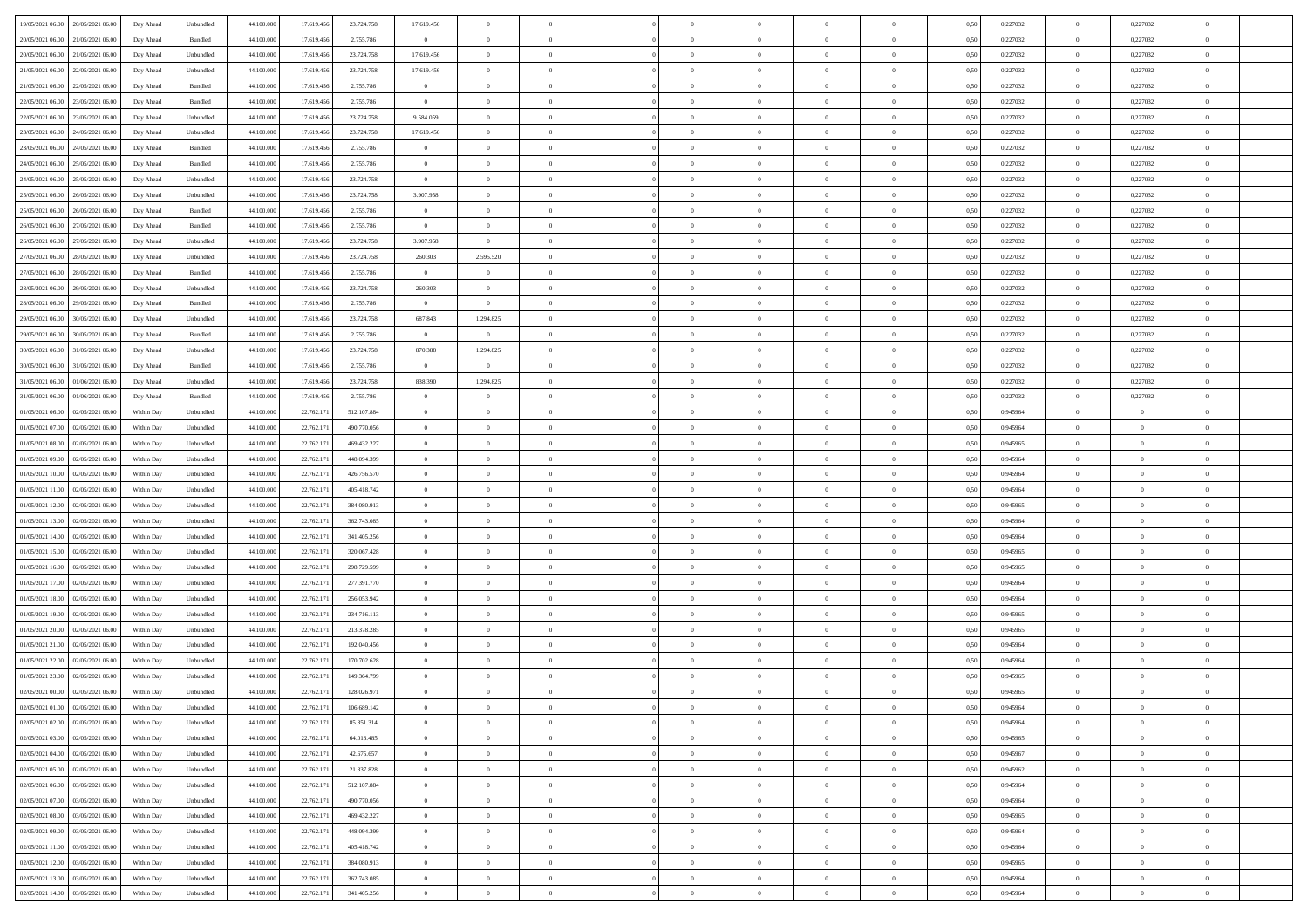| 02/05/2021 15:00<br>03/05/2021 06:00 | Within Day | Unbundled | 44.100.000 | 22.762.171 | 320.067.428 | $\overline{0}$ | $\overline{0}$ | $\overline{0}$ | $\theta$       | $\theta$       |                | $\overline{0}$ | 0,50 | 0,945965 | $\theta$       | $\theta$       | $\theta$       |  |
|--------------------------------------|------------|-----------|------------|------------|-------------|----------------|----------------|----------------|----------------|----------------|----------------|----------------|------|----------|----------------|----------------|----------------|--|
|                                      |            |           |            |            |             |                |                |                |                |                |                |                |      |          |                |                |                |  |
| 02/05/2021 16:00<br>03/05/2021 06.0  | Within Day | Unbundled | 44.100.000 | 22.762.171 | 298.729.599 | $\overline{0}$ | $\overline{0}$ | $\overline{0}$ | $\,$ 0 $\,$    | $\bf{0}$       | $\overline{0}$ | $\bf{0}$       | 0,50 | 0,945965 | $\,$ 0 $\,$    | $\theta$       | $\overline{0}$ |  |
| 02/05/2021 17.00<br>03/05/2021 06:00 | Within Day | Unbundled | 44,100,000 | 22.762.171 | 277.391.770 | $\overline{0}$ | $\overline{0}$ | $\overline{0}$ | $\bf{0}$       | $\bf{0}$       | $\overline{0}$ | $\mathbf{0}$   | 0.50 | 0.945964 | $\bf{0}$       | $\overline{0}$ | $\overline{0}$ |  |
| 02/05/2021 18:00<br>03/05/2021 06:00 | Within Day | Unbundled | 44.100.000 | 22.762.171 | 256.053.942 | $\overline{0}$ | $\overline{0}$ | $\overline{0}$ | $\overline{0}$ | $\overline{0}$ | $\overline{0}$ | $\bf{0}$       | 0,50 | 0,945964 | $\theta$       | $\theta$       | $\overline{0}$ |  |
| 02/05/2021 19:00<br>03/05/2021 06.0  | Within Day | Unbundled | 44.100.000 | 22.762.171 | 234.716.113 | $\overline{0}$ | $\overline{0}$ | $\bf{0}$       | $\overline{0}$ | $\overline{0}$ | $\overline{0}$ | $\bf{0}$       | 0,50 | 0,945965 | $\,$ 0 $\,$    | $\theta$       | $\overline{0}$ |  |
| 02/05/2021 20:00<br>03/05/2021 06:00 | Within Day | Unbundled | 44,100,000 | 22.762.171 | 213.378.285 | $\overline{0}$ | $\overline{0}$ | $\overline{0}$ | $\overline{0}$ | $\overline{0}$ | $\overline{0}$ | $\mathbf{0}$   | 0.50 | 0.945965 | $\theta$       | $\theta$       | $\overline{0}$ |  |
| 02/05/2021 21:00<br>03/05/2021 06:00 | Within Day | Unbundled | 44.100.000 | 22.762.171 | 192.040.456 | $\overline{0}$ | $\overline{0}$ | $\overline{0}$ | $\overline{0}$ | $\overline{0}$ | $\overline{0}$ | $\bf{0}$       | 0,50 | 0,945964 | $\theta$       | $\theta$       | $\overline{0}$ |  |
|                                      |            |           |            |            |             |                |                |                |                |                |                |                |      |          |                |                |                |  |
| 02/05/2021 22.00<br>03/05/2021 06.00 | Within Day | Unbundled | 44.100.000 | 22.762.171 | 170.702.628 | $\overline{0}$ | $\overline{0}$ | $\overline{0}$ | $\overline{0}$ | $\overline{0}$ | $\overline{0}$ | $\bf{0}$       | 0,50 | 0,945964 | $\,$ 0 $\,$    | $\bf{0}$       | $\overline{0}$ |  |
| 02/05/2021 23:00<br>03/05/2021 06:00 | Within Day | Unbundled | 44,100,000 | 22.762.171 | 149.364.799 | $\overline{0}$ | $\overline{0}$ | $\overline{0}$ | $\overline{0}$ | $\overline{0}$ | $\overline{0}$ | $\mathbf{0}$   | 0.50 | 0.945965 | $\theta$       | $\theta$       | $\overline{0}$ |  |
| 03/05/2021 00:00<br>03/05/2021 06:00 | Within Day | Unbundled | 44.100.000 | 22.762.171 | 128.026.971 | $\overline{0}$ | $\overline{0}$ | $\overline{0}$ | $\bf{0}$       | $\overline{0}$ | $\overline{0}$ | $\bf{0}$       | 0,50 | 0,945965 | $\theta$       | $\theta$       | $\overline{0}$ |  |
| 03/05/2021 01.00<br>03/05/2021 06.0  | Within Day | Unbundled | 44.100.000 | 22.762.171 | 106.689.142 | $\overline{0}$ | $\overline{0}$ | $\overline{0}$ | $\bf{0}$       | $\bf{0}$       | $\overline{0}$ | $\bf{0}$       | 0,50 | 0,945964 | $\,$ 0 $\,$    | $\theta$       | $\overline{0}$ |  |
| 03/05/2021 02.00<br>03/05/2021 06:00 | Within Day | Unbundled | 44,100,000 | 22.762.171 | 85.351.314  | $\overline{0}$ | $\overline{0}$ | $\overline{0}$ | $\bf{0}$       | $\bf{0}$       | $\overline{0}$ | $\mathbf{0}$   | 0.50 | 0.945964 | $\bf{0}$       | $\overline{0}$ | $\bf{0}$       |  |
| 03/05/2021 03:00<br>03/05/2021 06:00 | Within Day | Unbundled | 44.100.000 | 22.762.171 | 64.013.485  | $\overline{0}$ | $\overline{0}$ | $\overline{0}$ | $\overline{0}$ | $\overline{0}$ | $\overline{0}$ | $\bf{0}$       | 0,50 | 0,945965 | $\theta$       | $\theta$       | $\overline{0}$ |  |
|                                      |            |           |            |            |             |                |                |                |                |                |                |                |      |          |                |                |                |  |
| 03/05/2021 04.00<br>03/05/2021 06.0  | Within Day | Unbundled | 44.100.000 | 22.762.171 | 42.675.657  | $\overline{0}$ | $\overline{0}$ | $\bf{0}$       | $\bf{0}$       | $\overline{0}$ | $\overline{0}$ | $\bf{0}$       | 0,50 | 0,945967 | $\,$ 0 $\,$    | $\bf{0}$       | $\overline{0}$ |  |
| 03/05/2021 05:00<br>03/05/2021 06:00 | Within Day | Unbundled | 44,100,000 | 22.762.171 | 21.337.828  | $\overline{0}$ | $\overline{0}$ | $\overline{0}$ | $\overline{0}$ | $\overline{0}$ | $\Omega$       | $\overline{0}$ | 0.50 | 0.945962 | $\theta$       | $\theta$       | $\overline{0}$ |  |
| 03/05/2021 06:00<br>04/05/2021 06:00 | Within Day | Unbundled | 44.100.000 | 22.762.171 | 512.107.884 | $\overline{0}$ | $\overline{0}$ | $\overline{0}$ | $\overline{0}$ | $\overline{0}$ | $\overline{0}$ | $\bf{0}$       | 0,50 | 0,945964 | $\theta$       | $\theta$       | $\overline{0}$ |  |
| 03/05/2021 07.00<br>04/05/2021 06.0  | Within Day | Unbundled | 44.100.000 | 22.762.171 | 490.770.056 | $\overline{0}$ | $\overline{0}$ | $\overline{0}$ | $\overline{0}$ | $\overline{0}$ | $\overline{0}$ | $\bf{0}$       | 0,50 | 0,945964 | $\,$ 0 $\,$    | $\theta$       | $\overline{0}$ |  |
| 03/05/2021 08:00<br>04/05/2021 06:00 | Within Day | Unbundled | 44,100,000 | 22.762.171 | 469.432.227 | $\overline{0}$ | $\overline{0}$ | $\overline{0}$ | $\overline{0}$ | $\overline{0}$ | $\overline{0}$ | $\mathbf{0}$   | 0.50 | 0.945965 | $\,$ 0 $\,$    | $\overline{0}$ | $\overline{0}$ |  |
| 03/05/2021 09:00<br>04/05/2021 06.00 | Within Day | Unbundled | 44.100.000 | 22.762.171 | 448.094.399 | $\overline{0}$ | $\overline{0}$ | $\overline{0}$ | $\overline{0}$ | $\overline{0}$ | $\overline{0}$ | $\bf{0}$       | 0,50 | 0,945964 | $\theta$       | $\theta$       | $\overline{0}$ |  |
|                                      |            |           |            |            |             |                |                |                |                |                |                |                |      |          |                |                |                |  |
| 03/05/2021 10.00<br>04/05/2021 06.0  | Within Day | Unbundled | 44.100.000 | 22.762.171 | 426.756.570 | $\overline{0}$ | $\overline{0}$ | $\overline{0}$ | $\bf{0}$       | $\bf{0}$       | $\overline{0}$ | $\bf{0}$       | 0,50 | 0,945964 | $\,$ 0 $\,$    | $\bf{0}$       | $\overline{0}$ |  |
| 03/05/2021 11:00<br>04/05/2021 06:00 | Within Day | Unbundled | 44,100,000 | 22.762.171 | 405.418.742 | $\overline{0}$ | $\overline{0}$ | $\overline{0}$ | $\bf{0}$       | $\bf{0}$       | $\overline{0}$ | $\mathbf{0}$   | 0.50 | 0.945964 | $\theta$       | $\overline{0}$ | $\bf{0}$       |  |
| 03/05/2021 12:00<br>04/05/2021 06:00 | Within Day | Unbundled | 44.100.000 | 22.762.171 | 384.080.913 | $\overline{0}$ | $\overline{0}$ | $\overline{0}$ | $\overline{0}$ | $\overline{0}$ | $\overline{0}$ | $\bf{0}$       | 0,50 | 0,945965 | $\theta$       | $\theta$       | $\overline{0}$ |  |
| 03/05/2021 13.00<br>04/05/2021 06.0  | Within Day | Unbundled | 44.100.000 | 22.762.171 | 362.743.085 | $\overline{0}$ | $\overline{0}$ | $\overline{0}$ | $\bf{0}$       | $\overline{0}$ | $\overline{0}$ | $\bf{0}$       | 0,50 | 0,945964 | $\,$ 0 $\,$    | $\bf{0}$       | $\overline{0}$ |  |
| 03/05/2021 14:00<br>04/05/2021 06:00 | Within Day | Unbundled | 44,100,000 | 22,762.171 | 341.405.256 | $\overline{0}$ | $\overline{0}$ | $\overline{0}$ | $\overline{0}$ | $\overline{0}$ | $\Omega$       | $\mathbf{0}$   | 0.50 | 0.945964 | $\theta$       | $\theta$       | $\overline{0}$ |  |
| 03/05/2021 15:00<br>04/05/2021 06:00 | Within Day | Unbundled | 44.100.000 | 22.762.171 | 320.067.428 | $\overline{0}$ | $\overline{0}$ | $\overline{0}$ | $\overline{0}$ | $\overline{0}$ | $\overline{0}$ | $\bf{0}$       | 0,50 | 0,945965 | $\theta$       | $\theta$       | $\overline{0}$ |  |
|                                      |            |           |            |            |             |                |                |                |                |                |                |                |      |          |                |                |                |  |
| 03/05/2021 16.00<br>04/05/2021 06.0  | Within Day | Unbundled | 44.100.000 | 22.762.171 | 298.729.599 | $\overline{0}$ | $\overline{0}$ | $\overline{0}$ | $\overline{0}$ | $\overline{0}$ | $\overline{0}$ | $\bf{0}$       | 0,50 | 0,945965 | $\,$ 0 $\,$    | $\theta$       | $\overline{0}$ |  |
| 03/05/2021 17:00<br>04/05/2021 06:00 | Within Day | Unbundled | 44,100,000 | 22.762.171 | 277.391.770 | $\overline{0}$ | $\overline{0}$ | $\overline{0}$ | $\overline{0}$ | $\overline{0}$ | $\overline{0}$ | $\mathbf{0}$   | 0.50 | 0.945964 | $\theta$       | $\theta$       | $\overline{0}$ |  |
| 03/05/2021 18:00<br>04/05/2021 06.00 | Within Day | Unbundled | 44.100.000 | 22.762.171 | 256.053.942 | $\overline{0}$ | $\overline{0}$ | $\overline{0}$ | $\overline{0}$ | $\overline{0}$ | $\overline{0}$ | $\bf{0}$       | 0,50 | 0,945964 | $\theta$       | $\theta$       | $\overline{0}$ |  |
| 03/05/2021 19:00<br>04/05/2021 06.0  | Within Day | Unbundled | 44.100.000 | 22.762.171 | 234.716.113 | $\overline{0}$ | $\overline{0}$ | $\overline{0}$ | $\overline{0}$ | $\bf{0}$       | $\overline{0}$ | $\bf{0}$       | 0,50 | 0,945965 | $\,$ 0 $\,$    | $\bf{0}$       | $\overline{0}$ |  |
| 03/05/2021 20:00<br>04/05/2021 06:00 | Within Day | Unbundled | 44,100,000 | 22.762.171 | 213.378.285 | $\overline{0}$ | $\overline{0}$ | $\overline{0}$ | $\bf{0}$       | $\bf{0}$       | $\overline{0}$ | $\mathbf{0}$   | 0.50 | 0.945965 | $\bf{0}$       | $\overline{0}$ | $\bf{0}$       |  |
| 03/05/2021 21:00<br>04/05/2021 06:00 | Within Day | Unbundled | 44.100.000 | 22.762.171 | 192.040.456 | $\overline{0}$ | $\overline{0}$ | $\overline{0}$ | $\overline{0}$ | $\overline{0}$ | $\overline{0}$ | $\overline{0}$ | 0.50 | 0.945964 | $\theta$       | $\theta$       | $\overline{0}$ |  |
| 03/05/2021 22.00<br>04/05/2021 06.0  | Within Day | Unbundled | 44.100.000 | 22.762.171 | 170.702.628 | $\overline{0}$ | $\overline{0}$ | $\overline{0}$ | $\bf{0}$       | $\overline{0}$ | $\overline{0}$ | $\bf{0}$       | 0,50 | 0,945964 | $\,$ 0 $\,$    | $\bf{0}$       | $\overline{0}$ |  |
|                                      |            |           |            |            |             |                |                |                |                |                |                |                |      |          |                |                |                |  |
| 03/05/2021 23.00<br>04/05/2021 06:00 | Within Day | Unbundled | 44,100,000 | 22.762.171 | 149.364.799 | $\overline{0}$ | $\overline{0}$ | $\overline{0}$ | $\overline{0}$ | $\overline{0}$ | $\overline{0}$ | $\overline{0}$ | 0.50 | 0.945965 | $\theta$       | $\theta$       | $\overline{0}$ |  |
| 04/05/2021 00:00<br>04/05/2021 06:00 | Within Day | Unbundled | 44.100.000 | 22.762.171 | 128.026.971 | $\overline{0}$ | $\overline{0}$ | $\overline{0}$ | $\overline{0}$ | $\overline{0}$ | $\Omega$       | $\overline{0}$ | 0.50 | 0,945965 | $\theta$       | $\theta$       | $\overline{0}$ |  |
| 04/05/2021 01:00<br>04/05/2021 06.0  | Within Day | Unbundled | 44.100.000 | 22.762.171 | 106.689.142 | $\overline{0}$ | $\overline{0}$ | $\overline{0}$ | $\bf{0}$       | $\overline{0}$ | $\overline{0}$ | $\bf{0}$       | 0,50 | 0,945964 | $\,$ 0 $\,$    | $\theta$       | $\overline{0}$ |  |
| 04/05/2021 02:00<br>04/05/2021 06:00 | Within Day | Unbundled | 44,100,000 | 22.762.171 | 85.351.314  | $\overline{0}$ | $\overline{0}$ | $\overline{0}$ | $\overline{0}$ | $\bf{0}$       | $\overline{0}$ | $\mathbf{0}$   | 0.50 | 0.945964 | $\,$ 0 $\,$    | $\theta$       | $\overline{0}$ |  |
| 04/05/2021 03:00<br>04/05/2021 06:00 | Within Day | Unbundled | 44.100.000 | 22.762.171 | 64.013.485  | $\overline{0}$ | $\overline{0}$ | $\overline{0}$ | $\overline{0}$ | $\overline{0}$ | $\overline{0}$ | $\overline{0}$ | 0.50 | 0,945965 | $\theta$       | $\theta$       | $\overline{0}$ |  |
| 04/05/2021 04.00<br>04/05/2021 06.0  | Within Day | Unbundled | 44.100.000 | 22.762.171 | 42.675.657  | $\overline{0}$ | $\overline{0}$ | $\overline{0}$ | $\overline{0}$ | $\bf{0}$       | $\overline{0}$ | $\bf{0}$       | 0,50 | 0,945967 | $\,$ 0 $\,$    | $\bf{0}$       | $\overline{0}$ |  |
| 04/05/2021 05:00<br>04/05/2021 06:00 |            | Unbundled | 44,100,000 |            | 21.337.828  |                |                | $\overline{0}$ |                | $\bf{0}$       | $\overline{0}$ |                | 0.50 | 0.945962 | $\bf{0}$       | $\overline{0}$ | $\bf{0}$       |  |
|                                      | Within Day |           |            | 22.762.171 |             | $\overline{0}$ | $\overline{0}$ |                | $\bf{0}$       |                |                | $\mathbf{0}$   |      |          |                |                |                |  |
| 04/05/2021 06:00<br>05/05/2021 06:00 | Within Day | Unbundled | 44.100.000 | 22.762.171 | 512.107.884 | $\overline{0}$ | $\overline{0}$ | $\overline{0}$ | $\overline{0}$ | $\overline{0}$ | $\overline{0}$ | $\overline{0}$ | 0.50 | 0,945964 | $\theta$       | $\theta$       | $\overline{0}$ |  |
| 04/05/2021 07:00<br>05/05/2021 06.0  | Within Day | Unbundled | 44.100.000 | 22.762.171 | 490.770.056 | $\overline{0}$ | $\overline{0}$ | $\overline{0}$ | $\bf{0}$       | $\overline{0}$ | $\overline{0}$ | $\bf{0}$       | 0,50 | 0,945964 | $\,$ 0 $\,$    | $\bf{0}$       | $\overline{0}$ |  |
| 04/05/2021 08:00<br>05/05/2021 06:00 | Within Day | Unbundled | 44,100,000 | 22.762.171 | 469.432.227 | $\overline{0}$ | $\overline{0}$ | $\overline{0}$ | $\overline{0}$ | $\overline{0}$ | $\Omega$       | $\overline{0}$ | 0.50 | 0.945965 | $\bf{0}$       | $\overline{0}$ | $\overline{0}$ |  |
| 04/05/2021 09:00<br>05/05/2021 06:00 | Within Day | Unbundled | 44.100.000 | 22.762.171 | 448.094.399 | $\overline{0}$ | $\overline{0}$ | $\overline{0}$ | $\overline{0}$ | $\overline{0}$ | $\theta$       | $\overline{0}$ | 0.50 | 0,945964 | $\theta$       | $\theta$       | $\overline{0}$ |  |
| 04/05/2021 10:00<br>05/05/2021 06.00 | Within Day | Unbundled | 44.100.000 | 22.762.171 | 426.756.570 | $\overline{0}$ | $\overline{0}$ | $\bf{0}$       | $\overline{0}$ | $\bf{0}$       | $\overline{0}$ | $\bf{0}$       | 0,50 | 0,945964 | $\,$ 0 $\,$    | $\bf{0}$       | $\overline{0}$ |  |
| 04/05/2021 11:00  05/05/2021 06:00   | Within Day | Unbundled | 44.100.000 | 22.762.171 | 405.418.742 | $\bf{0}$       | $\,0\,$        |                | $\bf{0}$       |                |                |                | 0,50 | 0.945964 | $\theta$       | $\overline{0}$ |                |  |
|                                      |            |           |            |            |             |                | $\overline{0}$ |                |                | $\overline{0}$ |                | $\overline{0}$ |      |          | $\theta$       | $\theta$       | $\overline{0}$ |  |
| 04/05/2021 12:00<br>05/05/2021 06:00 | Within Dav | Unbundled | 44.100.000 | 22.762.171 | 384.080.913 | $\overline{0}$ |                | $\overline{0}$ | $\overline{0}$ |                | $\overline{0}$ |                | 0,50 | 0,945965 |                |                |                |  |
| 04/05/2021 13:00<br>05/05/2021 06.00 | Within Day | Unbundled | 44.100.000 | 22.762.171 | 362.743.085 | $\overline{0}$ | $\overline{0}$ | $\overline{0}$ | $\bf{0}$       | $\overline{0}$ | $\overline{0}$ | $\mathbf{0}$   | 0,50 | 0,945964 | $\overline{0}$ | $\overline{0}$ | $\bf{0}$       |  |
| 04/05/2021 14:00<br>05/05/2021 06:00 | Within Day | Unbundled | 44.100.000 | 22.762.171 | 341.405.256 | $\overline{0}$ | $\overline{0}$ | $\overline{0}$ | $\overline{0}$ | $\bf{0}$       | $\overline{0}$ | $\mathbf{0}$   | 0.50 | 0.945964 | $\,$ 0 $\,$    | $\bf{0}$       | $\overline{0}$ |  |
| 04/05/2021 15:00<br>05/05/2021 06:00 | Within Dav | Unbundled | 44.100.000 | 22.762.171 | 320.067.428 | $\overline{0}$ | $\overline{0}$ | $\overline{0}$ | $\overline{0}$ | $\overline{0}$ | $\overline{0}$ | $\mathbf{0}$   | 0,50 | 0,945965 | $\overline{0}$ | $\theta$       | $\overline{0}$ |  |
| 04/05/2021 16.00<br>05/05/2021 06.00 | Within Day | Unbundled | 44.100.000 | 22.762.171 | 298.729.599 | $\overline{0}$ | $\overline{0}$ | $\overline{0}$ | $\bf{0}$       | $\bf{0}$       | $\overline{0}$ | $\mathbf{0}$   | 0,50 | 0,945965 | $\overline{0}$ | $\bf{0}$       | $\overline{0}$ |  |
| 04/05/2021 17.00<br>05/05/2021 06:00 | Within Day | Unbundled | 44.100.000 | 22.762.171 | 277.391.770 | $\overline{0}$ | $\overline{0}$ | $\overline{0}$ | $\bf{0}$       | $\overline{0}$ | $\overline{0}$ | $\mathbf{0}$   | 0.50 | 0.945964 | $\,$ 0 $\,$    | $\theta$       | $\bf{0}$       |  |
|                                      |            |           |            |            |             |                |                |                |                |                |                |                |      |          |                |                |                |  |
| 04/05/2021 18:00<br>05/05/2021 06:00 | Within Dav | Unbundled | 44.100.000 | 22.762.171 | 256.053.942 | $\overline{0}$ | $\overline{0}$ | $\overline{0}$ | $\overline{0}$ | $\overline{0}$ | $\overline{0}$ | $\mathbf{0}$   | 0,50 | 0,945964 | $\overline{0}$ | $\theta$       | $\overline{0}$ |  |
| 04/05/2021 19:00<br>05/05/2021 06:00 | Within Day | Unbundled | 44.100.000 | 22.762.171 | 234.716.113 | $\overline{0}$ | $\overline{0}$ | $\overline{0}$ | $\bf{0}$       | $\bf{0}$       | $\overline{0}$ | $\,$ 0 $\,$    | 0,50 | 0,945965 | $\bf{0}$       | $\bf{0}$       | $\overline{0}$ |  |
| 04/05/2021 20:00<br>05/05/2021 06:00 | Within Day | Unbundled | 44,100,000 | 22.762.171 | 213.378.285 | $\overline{0}$ | $\overline{0}$ | $\overline{0}$ | $\bf{0}$       | $\bf{0}$       | $\overline{0}$ | $\,$ 0 $\,$    | 0.50 | 0.945965 | $\overline{0}$ | $\bf{0}$       | $\,$ 0         |  |
| 04/05/2021 21.00<br>05/05/2021 06:00 | Within Dav | Unbundled | 44.100.000 | 22.762.171 | 192.040.456 | $\overline{0}$ | $\overline{0}$ | $\overline{0}$ | $\overline{0}$ | $\overline{0}$ | $\overline{0}$ | $\mathbf{0}$   | 0,50 | 0,945964 | $\overline{0}$ | $\theta$       | $\overline{0}$ |  |
| 04/05/2021 22.00<br>05/05/2021 06.0  | Within Day | Unbundled | 44.100.000 | 22.762.171 | 170.702.628 | $\overline{0}$ | $\overline{0}$ | $\overline{0}$ | $\overline{0}$ | $\bf{0}$       | $\overline{0}$ | $\mathbf{0}$   | 0,50 | 0,945964 | $\bf{0}$       | $\bf{0}$       | $\overline{0}$ |  |
| 04/05/2021 23.00 05/05/2021 06:00    | Within Day | Unbundled | 44.100.000 | 22.762.171 | 149.364.799 | $\overline{0}$ | $\overline{0}$ | $\overline{0}$ | $\bf{0}$       | $\,$ 0         | $\overline{0}$ | $\,0\,$        | 0,50 | 0,945965 | $\overline{0}$ | $\,$ 0 $\,$    | $\,$ 0 $\,$    |  |
|                                      |            |           |            |            |             |                |                |                |                |                |                |                |      |          |                |                |                |  |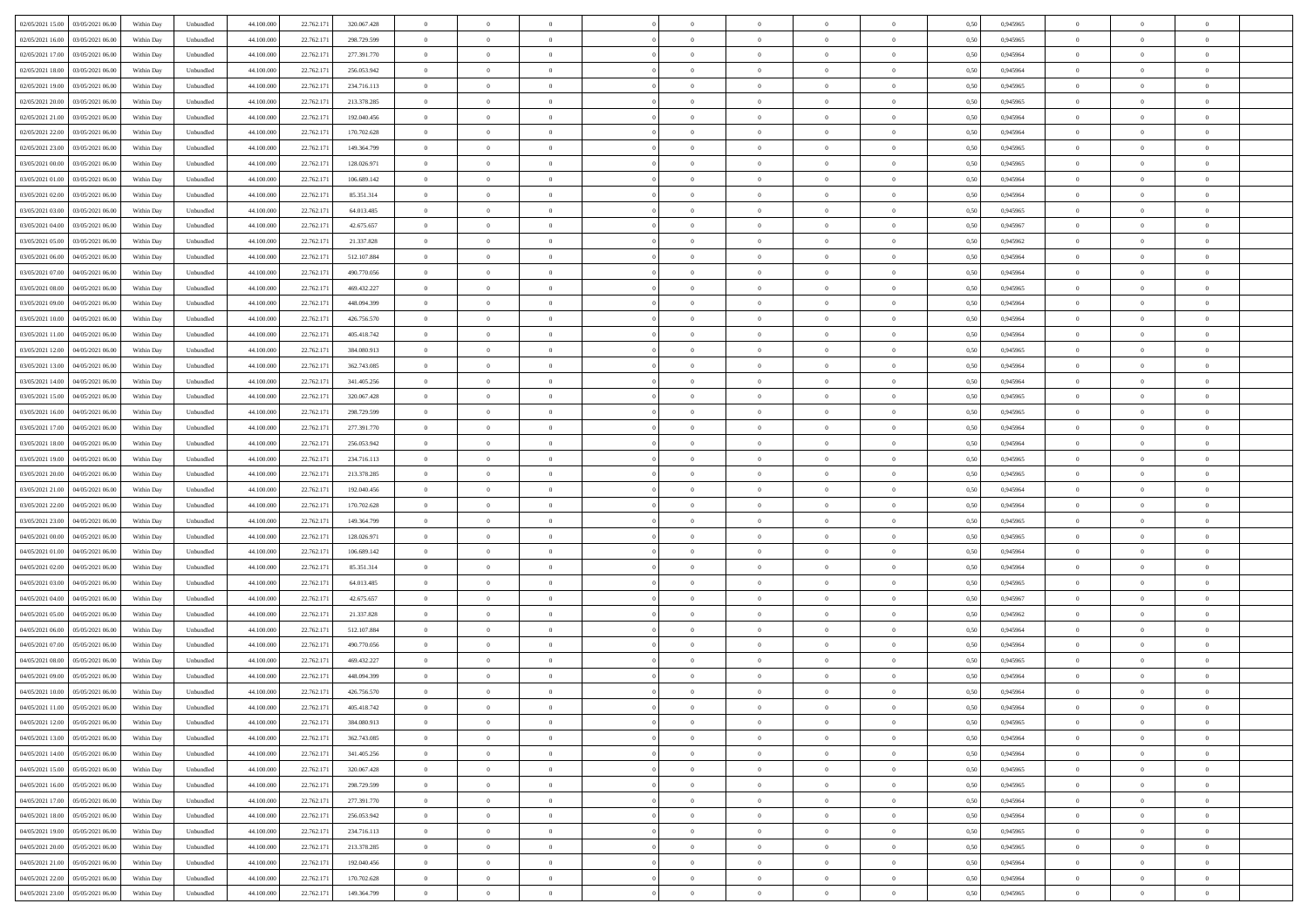| 05/05/2021 00:00<br>05/05/2021 06:00 | Within Day | Unbundled | 44.100.000 | 22.762.171 | 128.026.971 | $\overline{0}$ | $\overline{0}$ | $\overline{0}$ | $\theta$       | $\theta$       |                | $\overline{0}$ | 0,50 | 0,945965 | $\theta$       | $\theta$       | $\theta$       |  |
|--------------------------------------|------------|-----------|------------|------------|-------------|----------------|----------------|----------------|----------------|----------------|----------------|----------------|------|----------|----------------|----------------|----------------|--|
|                                      |            |           |            |            |             |                |                |                |                |                |                |                |      |          |                |                |                |  |
| 05/05/2021 01:00<br>05/05/2021 06.0  | Within Day | Unbundled | 44.100.000 | 22.762.171 | 106.689.142 | $\overline{0}$ | $\overline{0}$ | $\overline{0}$ | $\,$ 0 $\,$    | $\bf{0}$       | $\overline{0}$ | $\bf{0}$       | 0,50 | 0,945964 | $\,$ 0 $\,$    | $\theta$       | $\overline{0}$ |  |
| 05/05/2021 02.00<br>05/05/2021 06:00 | Within Day | Unbundled | 44,100,000 | 22.762.171 | 85.351.314  | $\overline{0}$ | $\overline{0}$ | $\overline{0}$ | $\bf{0}$       | $\bf{0}$       | $\overline{0}$ | $\mathbf{0}$   | 0.50 | 0.945964 | $\bf{0}$       | $\overline{0}$ | $\overline{0}$ |  |
| 05/05/2021 03:00<br>05/05/2021 06:00 | Within Day | Unbundled | 44.100.000 | 22.762.171 | 64.013.485  | $\overline{0}$ | $\overline{0}$ | $\overline{0}$ | $\overline{0}$ | $\overline{0}$ | $\overline{0}$ | $\bf{0}$       | 0,50 | 0,945965 | $\theta$       | $\theta$       | $\overline{0}$ |  |
| 05/05/2021 04:00<br>05/05/2021 06.0  | Within Day | Unbundled | 44.100.000 | 22.762.171 | 42.675.657  | $\overline{0}$ | $\overline{0}$ | $\bf{0}$       | $\overline{0}$ | $\overline{0}$ | $\overline{0}$ | $\bf{0}$       | 0,50 | 0,945967 | $\,$ 0 $\,$    | $\theta$       | $\overline{0}$ |  |
| 05/05/2021 05:00<br>05/05/2021 06:00 | Within Day | Unbundled | 44,100,000 | 22.762.171 | 21.337.828  | $\overline{0}$ | $\overline{0}$ | $\overline{0}$ | $\overline{0}$ | $\overline{0}$ | $\Omega$       | $\mathbf{0}$   | 0.50 | 0.945962 | $\theta$       | $\theta$       | $\overline{0}$ |  |
| 05/05/2021 06:00<br>06/05/2021 06.00 | Within Day | Unbundled | 44.100.000 | 23.770.210 | 487.914.948 | $\overline{0}$ | $\overline{0}$ | $\overline{0}$ | $\overline{0}$ | $\overline{0}$ | $\overline{0}$ | $\bf{0}$       | 0,50 | 0,945964 | $\theta$       | $\theta$       | $\overline{0}$ |  |
|                                      |            |           |            |            |             |                | $\overline{0}$ |                |                |                |                |                |      |          |                |                | $\overline{0}$ |  |
| 05/05/2021 07:00<br>06/05/2021 06.0  | Within Day | Unbundled | 44.100.000 | 23.770.21  | 467.585.158 | $\overline{0}$ |                | $\overline{0}$ | $\overline{0}$ | $\overline{0}$ | $\overline{0}$ | $\bf{0}$       | 0,50 | 0,945964 | $\,$ 0 $\,$    | $\bf{0}$       |                |  |
| 05/05/2021 08:00<br>06/05/2021 06:00 | Within Day | Unbundled | 44,100,000 | 23,770,210 | 447.255.369 | $\overline{0}$ | $\overline{0}$ | $\overline{0}$ | $\overline{0}$ | $\overline{0}$ | $\overline{0}$ | $\mathbf{0}$   | 0.50 | 0.945965 | $\theta$       | $\theta$       | $\overline{0}$ |  |
| 05/05/2021 09:00<br>06/05/2021 06:00 | Within Day | Unbundled | 44.100.000 | 23.770.210 | 426.925.579 | $\overline{0}$ | $\overline{0}$ | $\overline{0}$ | $\bf{0}$       | $\overline{0}$ | $\overline{0}$ | $\bf{0}$       | 0,50 | 0,945964 | $\theta$       | $\theta$       | $\overline{0}$ |  |
| 05/05/2021 10:00<br>06/05/2021 06.0  | Within Day | Unbundled | 44.100.000 | 23.770.210 | 406.595.790 | $\overline{0}$ | $\overline{0}$ | $\bf{0}$       | $\bf{0}$       | $\bf{0}$       | $\overline{0}$ | $\bf{0}$       | 0,50 | 0,945964 | $\,$ 0 $\,$    | $\theta$       | $\overline{0}$ |  |
| 05/05/2021 11:00<br>06/05/2021 06:00 | Within Day | Unbundled | 44,100,000 | 23.770.210 | 386,266,000 | $\overline{0}$ | $\overline{0}$ | $\overline{0}$ | $\bf{0}$       | $\bf{0}$       | $\overline{0}$ | $\mathbf{0}$   | 0.50 | 0.945964 | $\bf{0}$       | $\overline{0}$ | $\bf{0}$       |  |
| 05/05/2021 12:00<br>06/05/2021 06:00 | Within Day | Unbundled | 44.100.000 | 23.770.210 | 365.936.211 | $\overline{0}$ | $\overline{0}$ | $\overline{0}$ | $\overline{0}$ | $\overline{0}$ | $\overline{0}$ | $\bf{0}$       | 0,50 | 0,945965 | $\theta$       | $\theta$       | $\overline{0}$ |  |
|                                      |            |           |            |            |             |                | $\overline{0}$ |                |                | $\overline{0}$ | $\overline{0}$ | $\bf{0}$       |      |          | $\,$ 0 $\,$    | $\bf{0}$       | $\overline{0}$ |  |
| 05/05/2021 13:00<br>06/05/2021 06.0  | Within Day | Unbundled | 44.100.000 | 23.770.21  | 345.606.421 | $\overline{0}$ |                | $\bf{0}$       | $\bf{0}$       |                |                |                | 0,50 | 0,945964 |                |                |                |  |
| 05/05/2021 14:00<br>06/05/2021 06:00 | Within Day | Unbundled | 44,100,000 | 23,770,210 | 325.276.632 | $\overline{0}$ | $\overline{0}$ | $\overline{0}$ | $\overline{0}$ | $\overline{0}$ | $\Omega$       | $\overline{0}$ | 0.50 | 0.945964 | $\theta$       | $\theta$       | $\overline{0}$ |  |
| 05/05/2021 15:00<br>06/05/2021 06:00 | Within Day | Unbundled | 44.100.000 | 23.770.210 | 304.946.842 | $\overline{0}$ | $\overline{0}$ | $\overline{0}$ | $\overline{0}$ | $\overline{0}$ | $\overline{0}$ | $\bf{0}$       | 0,50 | 0,945965 | $\theta$       | $\theta$       | $\overline{0}$ |  |
| 05/05/2021 16:00<br>06/05/2021 06.0  | Within Day | Unbundled | 44.100.000 | 23.770.21  | 284.617.053 | $\overline{0}$ | $\overline{0}$ | $\overline{0}$ | $\overline{0}$ | $\overline{0}$ | $\overline{0}$ | $\bf{0}$       | 0,50 | 0,945965 | $\,$ 0 $\,$    | $\theta$       | $\overline{0}$ |  |
| 05/05/2021 17:00<br>06/05/2021 06:00 | Within Day | Unbundled | 44,100,000 | 23,770.21  | 264.287.263 | $\overline{0}$ | $\overline{0}$ | $\overline{0}$ | $\overline{0}$ | $\overline{0}$ | $\overline{0}$ | $\mathbf{0}$   | 0.50 | 0.945964 | $\,$ 0 $\,$    | $\overline{0}$ | $\overline{0}$ |  |
| 05/05/2021 18:00<br>06/05/2021 06.00 | Within Day | Unbundled | 44.100.000 | 23.770.210 | 243.957.474 | $\overline{0}$ | $\overline{0}$ | $\overline{0}$ | $\overline{0}$ | $\overline{0}$ | $\overline{0}$ | $\bf{0}$       | 0,50 | 0,945964 | $\theta$       | $\theta$       | $\overline{0}$ |  |
| 05/05/2021 19:00<br>06/05/2021 06.0  | Within Day | Unbundled | 44.100.000 | 23.770.210 | 223.627.684 | $\overline{0}$ | $\overline{0}$ | $\overline{0}$ | $\bf{0}$       | $\bf{0}$       | $\overline{0}$ | $\bf{0}$       | 0,50 | 0,945965 | $\,$ 0 $\,$    | $\bf{0}$       | $\overline{0}$ |  |
|                                      |            |           |            |            |             |                |                |                |                |                |                |                |      |          |                |                |                |  |
| 05/05/2021 20.00<br>06/05/2021 06:00 | Within Day | Unbundled | 44,100,000 | 23.770.210 | 203.297.895 | $\overline{0}$ | $\overline{0}$ | $\overline{0}$ | $\bf{0}$       | $\bf{0}$       | $\overline{0}$ | $\mathbf{0}$   | 0.50 | 0.945965 | $\bf{0}$       | $\overline{0}$ | $\overline{0}$ |  |
| 05/05/2021 21:00<br>06/05/2021 06:00 | Within Day | Unbundled | 44.100.000 | 23.770.210 | 182.968.105 | $\overline{0}$ | $\overline{0}$ | $\overline{0}$ | $\overline{0}$ | $\overline{0}$ | $\overline{0}$ | $\,$ 0 $\,$    | 0,50 | 0,945964 | $\theta$       | $\theta$       | $\overline{0}$ |  |
| 05/05/2021 22.00<br>06/05/2021 06.0  | Within Day | Unbundled | 44.100.000 | 23.770.21  | 162.638.316 | $\overline{0}$ | $\overline{0}$ | $\bf{0}$       | $\bf{0}$       | $\overline{0}$ | $\overline{0}$ | $\bf{0}$       | 0,50 | 0,945964 | $\,$ 0 $\,$    | $\bf{0}$       | $\overline{0}$ |  |
| 05/05/2021 23:00<br>06/05/2021 06:00 | Within Day | Unbundled | 44,100,000 | 23,770.21  | 142.308.526 | $\overline{0}$ | $\overline{0}$ | $\overline{0}$ | $\overline{0}$ | $\overline{0}$ | $\Omega$       | $\mathbf{0}$   | 0.50 | 0.945965 | $\theta$       | $\theta$       | $\overline{0}$ |  |
| 06/05/2021 00:00<br>06/05/2021 06.00 | Within Day | Unbundled | 44.100.000 | 23.770.210 | 121.978.737 | $\overline{0}$ | $\overline{0}$ | $\overline{0}$ | $\overline{0}$ | $\overline{0}$ | $\overline{0}$ | $\bf{0}$       | 0,50 | 0,945965 | $\theta$       | $\theta$       | $\overline{0}$ |  |
| 06/05/2021 01:00<br>06/05/2021 06.0  | Within Day | Unbundled | 44.100.000 | 23.770.21  | 101.648.947 | $\overline{0}$ | $\overline{0}$ | $\overline{0}$ | $\overline{0}$ | $\overline{0}$ | $\overline{0}$ | $\bf{0}$       | 0,50 | 0,945964 | $\,$ 0 $\,$    | $\theta$       | $\overline{0}$ |  |
|                                      |            |           |            |            |             |                |                |                |                |                |                |                |      |          |                |                |                |  |
| 06/05/2021 02:00<br>06/05/2021 06:00 | Within Day | Unbundled | 44,100,000 | 23,770,210 | 81.319.158  | $\overline{0}$ | $\overline{0}$ | $\overline{0}$ | $\overline{0}$ | $\overline{0}$ | $\overline{0}$ | $\mathbf{0}$   | 0.50 | 0.945964 | $\theta$       | $\theta$       | $\overline{0}$ |  |
| 06/05/2021 03:00<br>06/05/2021 06:00 | Within Day | Unbundled | 44.100.000 | 23.770.210 | 60.989.368  | $\overline{0}$ | $\overline{0}$ | $\overline{0}$ | $\overline{0}$ | $\overline{0}$ | $\overline{0}$ | $\bf{0}$       | 0,50 | 0,945965 | $\theta$       | $\theta$       | $\overline{0}$ |  |
| 06/05/2021 04:00<br>06/05/2021 06.0  | Within Day | Unbundled | 44.100.000 | 23.770.210 | 40.659.579  | $\overline{0}$ | $\overline{0}$ | $\overline{0}$ | $\overline{0}$ | $\bf{0}$       | $\overline{0}$ | $\bf{0}$       | 0,50 | 0,945967 | $\,$ 0 $\,$    | $\bf{0}$       | $\overline{0}$ |  |
| 06/05/2021 05:00<br>06/05/2021 06:00 | Within Day | Unbundled | 44,100,000 | 23.770.210 | 20.329.789  | $\overline{0}$ | $\overline{0}$ | $\overline{0}$ | $\bf{0}$       | $\bf{0}$       | $\overline{0}$ | $\mathbf{0}$   | 0.50 | 0.945962 | $\bf{0}$       | $\overline{0}$ | $\bf{0}$       |  |
| 06/05/2021 06:00<br>07/05/2021 06:00 | Within Day | Unbundled | 44.100.000 | 23.726.854 | 488.955.504 | $\overline{0}$ | $\overline{0}$ | $\overline{0}$ | $\overline{0}$ | $\overline{0}$ | $\overline{0}$ | $\overline{0}$ | 0.50 | 0.945964 | $\theta$       | $\theta$       | $\overline{0}$ |  |
| 06/05/2021 07.00<br>07/05/2021 06.00 | Within Day | Unbundled | 44.100.000 | 23.726.854 | 468.582.358 | $\overline{0}$ | $\overline{0}$ | $\overline{0}$ | $\bf{0}$       | $\overline{0}$ | $\overline{0}$ | $\bf{0}$       | 0,50 | 0,945964 | $\,$ 0 $\,$    | $\bf{0}$       | $\overline{0}$ |  |
| 06/05/2021 08:00<br>07/05/2021 06:00 | Within Day | Unbundled | 44,100,000 | 23.726.854 | 448.209.212 | $\overline{0}$ | $\overline{0}$ | $\overline{0}$ | $\overline{0}$ | $\overline{0}$ | $\overline{0}$ | $\overline{0}$ | 0.50 | 0.945965 | $\theta$       | $\theta$       | $\overline{0}$ |  |
|                                      |            |           |            |            |             |                |                |                |                |                |                |                |      |          |                |                |                |  |
| 06/05/2021 09:00<br>07/05/2021 06:00 | Within Day | Unbundled | 44.100.000 | 23.726.854 | 427.836.066 | $\overline{0}$ | $\overline{0}$ | $\overline{0}$ | $\overline{0}$ | $\overline{0}$ | $\Omega$       | $\overline{0}$ | 0.50 | 0,945964 | $\theta$       | $\theta$       | $\overline{0}$ |  |
| 06/05/2021 10:00<br>07/05/2021 06.0  | Within Day | Unbundled | 44.100.000 | 23.726.854 | 407.462.920 | $\overline{0}$ | $\overline{0}$ | $\overline{0}$ | $\bf{0}$       | $\overline{0}$ | $\overline{0}$ | $\bf{0}$       | 0,50 | 0,945964 | $\,$ 0 $\,$    | $\theta$       | $\overline{0}$ |  |
| 06/05/2021 11:00<br>07/05/2021 06:00 | Within Day | Unbundled | 44,100,000 | 23.726.854 | 387.089.774 | $\overline{0}$ | $\overline{0}$ | $\overline{0}$ | $\overline{0}$ | $\overline{0}$ | $\overline{0}$ | $\mathbf{0}$   | 0.50 | 0.945964 | $\,$ 0 $\,$    | $\theta$       | $\overline{0}$ |  |
| 06/05/2021 12:00<br>07/05/2021 06:00 | Within Day | Unbundled | 44.100.000 | 23.726.854 | 366.716.628 | $\overline{0}$ | $\overline{0}$ | $\overline{0}$ | $\overline{0}$ | $\overline{0}$ | $\overline{0}$ | $\overline{0}$ | 0.50 | 0,945965 | $\theta$       | $\theta$       | $\overline{0}$ |  |
| 06/05/2021 13:00<br>07/05/2021 06.0  | Within Day | Unbundled | 44.100.000 | 23.726.854 | 346.343.482 | $\overline{0}$ | $\overline{0}$ | $\overline{0}$ | $\,$ 0 $\,$    | $\bf{0}$       | $\overline{0}$ | $\bf{0}$       | 0,50 | 0,945964 | $\,$ 0 $\,$    | $\bf{0}$       | $\overline{0}$ |  |
| 06/05/2021 14:00<br>07/05/2021 06:00 | Within Day | Unbundled | 44,100,000 | 23.726.854 | 325.970.336 | $\overline{0}$ | $\overline{0}$ | $\overline{0}$ | $\bf{0}$       | $\bf{0}$       | $\overline{0}$ | $\mathbf{0}$   | 0.50 | 0.945964 | $\bf{0}$       | $\overline{0}$ | $\overline{0}$ |  |
| 06/05/2021 15:00<br>07/05/2021 06:00 | Within Day | Unbundled | 44.100.000 | 23.726.854 | 305.597.190 | $\overline{0}$ | $\overline{0}$ | $\overline{0}$ | $\overline{0}$ | $\overline{0}$ | $\Omega$       | $\overline{0}$ | 0.50 | 0,945965 | $\theta$       | $\theta$       | $\overline{0}$ |  |
|                                      |            |           |            |            |             |                |                |                |                |                |                |                |      |          |                |                |                |  |
| 06/05/2021 16:00<br>07/05/2021 06.0  | Within Day | Unbundled | 44.100.000 | 23.726.854 | 285.224.044 | $\overline{0}$ | $\overline{0}$ | $\overline{0}$ | $\bf{0}$       | $\overline{0}$ | $\overline{0}$ | $\bf{0}$       | 0,50 | 0,945965 | $\,$ 0 $\,$    | $\bf{0}$       | $\overline{0}$ |  |
| 06/05/2021 17:00<br>07/05/2021 06.00 | Within Day | Unbundled | 44,100,000 | 23.726.854 | 264.850.898 | $\overline{0}$ | $\overline{0}$ | $\overline{0}$ | $\overline{0}$ | $\overline{0}$ | $\theta$       | $\overline{0}$ | 0.50 | 0.945964 | $\bf{0}$       | $\theta$       | $\overline{0}$ |  |
| 06/05/2021 18:00<br>07/05/2021 06:00 | Within Day | Unbundled | 44.100.000 | 23.726.854 | 244.477.752 | $\overline{0}$ | $\overline{0}$ | $\overline{0}$ | $\overline{0}$ | $\overline{0}$ | $\theta$       | $\overline{0}$ | 0.50 | 0,945964 | $\theta$       | $\theta$       | $\overline{0}$ |  |
| 06/05/2021 19:00<br>07/05/2021 06.00 | Within Day | Unbundled | 44.100.000 | 23.726.854 | 224.104.606 | $\overline{0}$ | $\overline{0}$ | $\bf{0}$       | $\overline{0}$ | $\bf{0}$       | $\overline{0}$ | $\bf{0}$       | 0,50 | 0,945965 | $\,$ 0 $\,$    | $\bf{0}$       | $\overline{0}$ |  |
| 06/05/2021 20:00 07/05/2021 06:00    | Within Day | Unbundled | 44.100.000 | 23.726.854 | 203 731 460 | $\bf{0}$       | $\,0\,$        |                | $\bf{0}$       |                |                |                | 0,50 | 0.945965 | $\theta$       | $\overline{0}$ |                |  |
| 06/05/2021 21:00<br>07/05/2021 06:00 | Within Dav | Unbundled | 44.100.000 | 23.726.854 | 183.358.314 | $\overline{0}$ | $\overline{0}$ | $\overline{0}$ | $\overline{0}$ | $\overline{0}$ | $\overline{0}$ | $\overline{0}$ | 0,50 | 0,945964 | $\theta$       | $\theta$       | $\overline{0}$ |  |
|                                      |            |           |            |            |             |                |                |                |                |                |                |                |      |          |                |                |                |  |
| 06/05/2021 22.00<br>07/05/2021 06.0  | Within Day | Unbundled | 44.100.000 | 23.726.854 | 162.985.168 | $\overline{0}$ | $\overline{0}$ | $\overline{0}$ | $\bf{0}$       | $\overline{0}$ | $\overline{0}$ | $\mathbf{0}$   | 0,50 | 0,945964 | $\overline{0}$ | $\overline{0}$ | $\bf{0}$       |  |
| 06/05/2021 23:00<br>07/05/2021 06:00 | Within Day | Unbundled | 44.100.000 | 23.726.854 | 142.612.022 | $\overline{0}$ | $\overline{0}$ | $\overline{0}$ | $\overline{0}$ | $\bf{0}$       | $\overline{0}$ | $\mathbf{0}$   | 0.50 | 0.945965 | $\overline{0}$ | $\bf{0}$       | $\bf{0}$       |  |
| 07/05/2021 00:00<br>07/05/2021 06:00 | Within Dav | Unbundled | 44.100.000 | 23.726.854 | 122.238.876 | $\overline{0}$ | $\overline{0}$ | $\overline{0}$ | $\overline{0}$ | $\overline{0}$ | $\overline{0}$ | $\mathbf{0}$   | 0,50 | 0,945965 | $\theta$       | $\theta$       | $\overline{0}$ |  |
| 07/05/2021 01:00<br>07/05/2021 06.00 | Within Day | Unbundled | 44.100.000 | 23.726.854 | 101.865.730 | $\overline{0}$ | $\overline{0}$ | $\overline{0}$ | $\bf{0}$       | $\bf{0}$       | $\overline{0}$ | $\mathbf{0}$   | 0,50 | 0,945964 | $\overline{0}$ | $\bf{0}$       | $\overline{0}$ |  |
| 07/05/2021 02:00<br>07/05/2021 06:00 | Within Day | Unbundled | 44.100.000 | 23.726.854 | 81.492.584  | $\overline{0}$ | $\overline{0}$ | $\overline{0}$ | $\bf{0}$       | $\overline{0}$ | $\overline{0}$ | $\mathbf{0}$   | 0.50 | 0.945964 | $\,$ 0 $\,$    | $\theta$       | $\overline{0}$ |  |
| 07/05/2021 03:00<br>07/05/2021 06:00 | Within Dav | Unbundled | 44.100.000 | 23.726.854 | 61.119.438  | $\overline{0}$ | $\overline{0}$ | $\overline{0}$ | $\overline{0}$ | $\overline{0}$ | $\overline{0}$ | $\mathbf{0}$   | 0.50 | 0,945965 | $\overline{0}$ | $\theta$       | $\overline{0}$ |  |
| 07/05/2021 04:00<br>07/05/2021 06.00 | Within Day | Unbundled | 44.100.000 | 23.726.854 | 40.746.292  | $\overline{0}$ | $\overline{0}$ | $\overline{0}$ | $\bf{0}$       | $\overline{0}$ | $\overline{0}$ | $\,$ 0 $\,$    | 0,50 | 0,945967 | $\bf{0}$       | $\bf{0}$       | $\overline{0}$ |  |
|                                      |            |           |            |            |             |                |                |                |                |                |                |                |      |          |                |                |                |  |
| 07/05/2021 05:00<br>07/05/2021 06:00 | Within Day | Unbundled | 44,100,000 | 23.726.854 | 20.373.146  | $\overline{0}$ | $\overline{0}$ | $\overline{0}$ | $\bf{0}$       | $\bf{0}$       | $\overline{0}$ | $\,$ 0 $\,$    | 0.50 | 0.945962 | $\overline{0}$ | $\bf{0}$       | $\,$ 0         |  |
| 07/05/2021 06:00<br>08/05/2021 06:00 | Within Dav | Unbundled | 44.100.000 | 24.550.628 | 469.184.932 | $\overline{0}$ | $\overline{0}$ | $\overline{0}$ | $\overline{0}$ | $\overline{0}$ | $\overline{0}$ | $\mathbf{0}$   | 0,50 | 0,945964 | $\overline{0}$ | $\theta$       | $\overline{0}$ |  |
| 07/05/2021 07:00<br>08/05/2021 06.00 | Within Day | Unbundled | 44.100.000 | 24.550.628 | 449.635.560 | $\overline{0}$ | $\overline{0}$ | $\overline{0}$ | $\overline{0}$ | $\bf{0}$       | $\overline{0}$ | $\mathbf{0}$   | 0,50 | 0,945964 | $\bf{0}$       | $\bf{0}$       | $\overline{0}$ |  |
| 07/05/2021 08:00 08/05/2021 06:00    | Within Day | Unbundled | 44.100.000 | 24.550.628 | 430.086.188 | $\overline{0}$ | $\overline{0}$ | $\overline{0}$ | $\bf{0}$       | $\,$ 0         | $\overline{0}$ | $\,0\,$        | 0,50 | 0,945965 | $\overline{0}$ | $\,$ 0 $\,$    | $\,$ 0 $\,$    |  |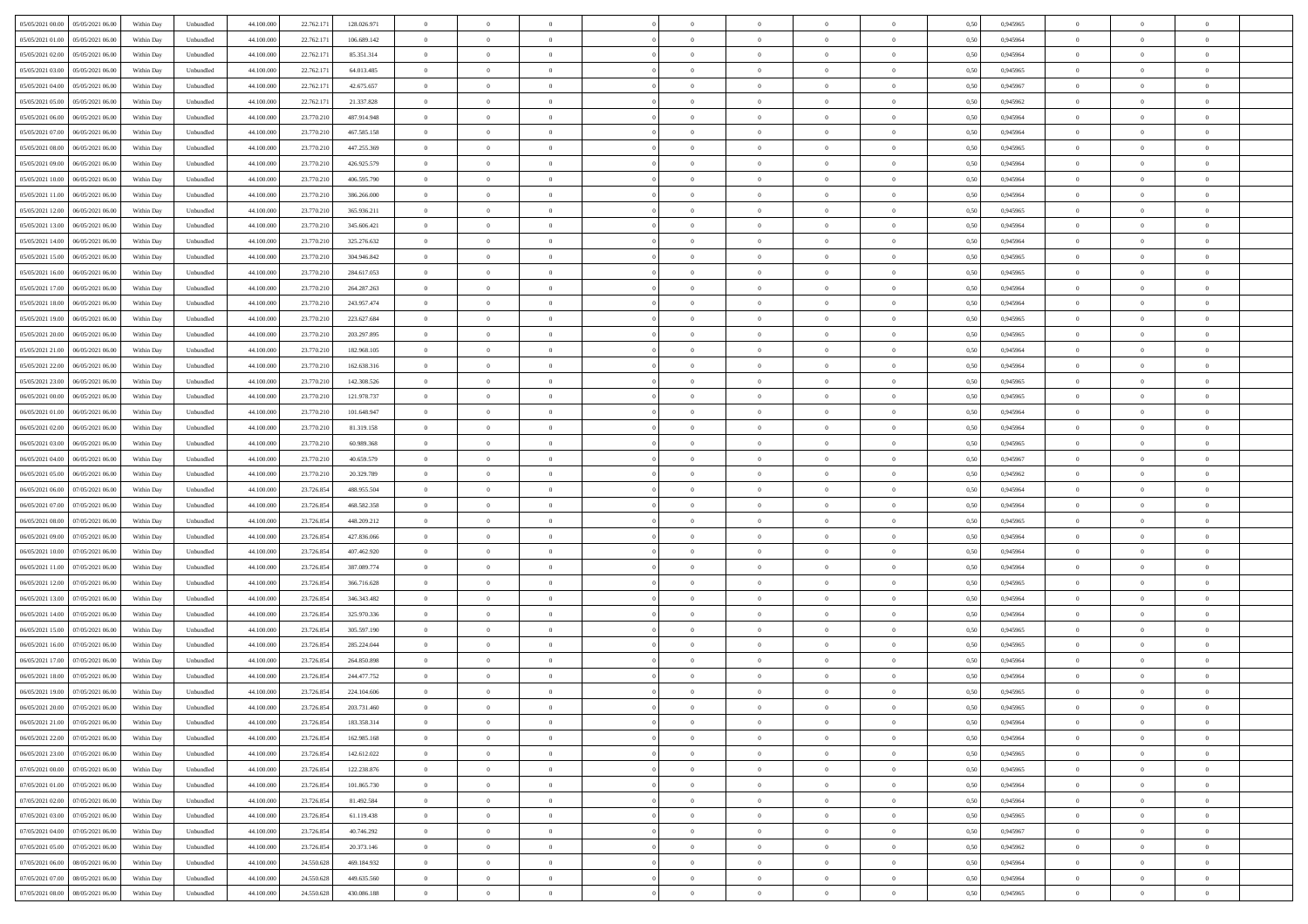| 07/05/2021 09:00   08/05/2021 06:00            | Within Day | Unbundled         | 44.100.000 | 24.550.628 | 410.536.815 | $\overline{0}$ | $\theta$       |                | $\overline{0}$ | $\theta$       |                | $\bf{0}$       | 0,50 | 0,945964 | $\theta$       | $\theta$       | $\overline{0}$ |  |
|------------------------------------------------|------------|-------------------|------------|------------|-------------|----------------|----------------|----------------|----------------|----------------|----------------|----------------|------|----------|----------------|----------------|----------------|--|
| 07/05/2021 10:00<br>08/05/2021 06:00           | Within Day | Unbundled         | 44.100.00  | 24.550.628 | 390.987.443 | $\bf{0}$       | $\overline{0}$ | $\overline{0}$ | $\overline{0}$ | $\theta$       | $\overline{0}$ | $\bf{0}$       | 0,50 | 0,945964 | $\,$ 0 $\,$    | $\bf{0}$       | $\overline{0}$ |  |
| 07/05/2021 11:00<br>08/05/2021 06:00           | Within Day | Unbundled         | 44,100,000 | 24.550.628 | 371.438.071 | $\overline{0}$ | $\bf{0}$       | $\overline{0}$ | $\bf{0}$       | $\bf{0}$       | $\overline{0}$ | $\bf{0}$       | 0.50 | 0.945964 | $\bf{0}$       | $\overline{0}$ | $\overline{0}$ |  |
| 07/05/2021 12:00<br>08/05/2021 06:00           |            |                   | 44.100.000 |            |             | $\overline{0}$ | $\overline{0}$ | $\overline{0}$ | $\theta$       | $\theta$       | $\overline{0}$ | $\overline{0}$ |      |          | $\theta$       | $\theta$       | $\overline{0}$ |  |
|                                                | Within Day | Unbundled         |            | 24.550.628 | 351.888.699 |                |                |                |                |                |                |                | 0,50 | 0,945965 |                |                |                |  |
| 07/05/2021 13:00<br>08/05/2021 06:00           | Within Day | Unbundled         | 44.100.00  | 24.550.628 | 332.339.327 | $\overline{0}$ | $\theta$       | $\overline{0}$ | $\overline{0}$ | $\theta$       | $\overline{0}$ | $\bf{0}$       | 0,50 | 0,945964 | $\,$ 0 $\,$    | $\bf{0}$       | $\overline{0}$ |  |
| 07/05/2021 14:00<br>08/05/2021 06:00           | Within Day | Unbundled         | 44,100,000 | 24.550.628 | 312.789.955 | $\overline{0}$ | $\overline{0}$ | $\overline{0}$ | $\overline{0}$ | $\overline{0}$ | $\Omega$       | $\bf{0}$       | 0.50 | 0.945964 | $\bf{0}$       | $\theta$       | $\overline{0}$ |  |
| 07/05/2021 15:00<br>08/05/2021 06:00           | Within Day | Unbundled         | 44.100.000 | 24.550.628 | 293.240.582 | $\overline{0}$ | $\overline{0}$ | $\overline{0}$ | $\overline{0}$ | $\overline{0}$ | $\overline{0}$ | $\bf{0}$       | 0,50 | 0,945965 | $\theta$       | $\theta$       | $\overline{0}$ |  |
|                                                |            |                   |            |            |             |                |                |                |                |                |                |                |      |          |                |                |                |  |
| 07/05/2021 16:00<br>08/05/2021 06:00           | Within Day | Unbundled         | 44.100.00  | 24.550.628 | 273.691.210 | $\bf{0}$       | $\overline{0}$ | $\overline{0}$ | $\overline{0}$ | $\theta$       | $\overline{0}$ | $\bf{0}$       | 0,50 | 0,945965 | $\,$ 0 $\,$    | $\bf{0}$       | $\overline{0}$ |  |
| 07/05/2021 17:00<br>08/05/2021 06:00           | Within Day | Unbundled         | 44,100,00  | 24.550.628 | 254.141.838 | $\overline{0}$ | $\bf{0}$       | $\overline{0}$ | $\bf{0}$       | $\overline{0}$ | $\overline{0}$ | $\bf{0}$       | 0.50 | 0.945964 | $\bf{0}$       | $\theta$       | $\overline{0}$ |  |
| 07/05/2021 18:00<br>08/05/2021 06:00           | Within Day | Unbundled         | 44.100.000 | 24.550.628 | 234.592.466 | $\overline{0}$ | $\bf{0}$       | $\overline{0}$ | $\overline{0}$ | $\theta$       | $\overline{0}$ | $\bf{0}$       | 0,50 | 0,945964 | $\theta$       | $\theta$       | $\overline{0}$ |  |
| 07/05/2021 19:00<br>08/05/2021 06:00           | Within Day | Unbundled         | 44.100.00  | 24.550.628 | 215.043.094 | $\bf{0}$       | $\overline{0}$ | $\bf{0}$       | $\bf{0}$       | $\bf{0}$       | $\overline{0}$ | $\bf{0}$       | 0,50 | 0,945965 | $\,$ 0 $\,$    | $\bf{0}$       | $\overline{0}$ |  |
|                                                |            |                   |            |            |             |                |                |                |                |                |                |                |      |          |                |                |                |  |
| 07/05/2021 20:00<br>08/05/2021 06:00           | Within Day | Unbundled         | 44,100,000 | 24.550.628 | 195.493.721 | $\overline{0}$ | $\overline{0}$ | $\overline{0}$ | $\bf{0}$       | $\bf{0}$       | $\overline{0}$ | $\bf{0}$       | 0.50 | 0.945965 | $\bf{0}$       | $\overline{0}$ | $\overline{0}$ |  |
| 07/05/2021 21:00<br>08/05/2021 06:00           | Within Day | Unbundled         | 44.100.000 | 24.550.628 | 175.944.349 | $\overline{0}$ | $\overline{0}$ | $\overline{0}$ | $\overline{0}$ | $\theta$       | $\overline{0}$ | $\overline{0}$ | 0,50 | 0,945964 | $\theta$       | $\theta$       | $\overline{0}$ |  |
| 07/05/2021 22.00<br>08/05/2021 06:00           | Within Day | Unbundled         | 44.100.00  | 24.550.628 | 156.394.977 | $\bf{0}$       | $\theta$       | $\bf{0}$       | $\overline{0}$ | $\theta$       | $\overline{0}$ | $\bf{0}$       | 0,50 | 0,945964 | $\bf{0}$       | $\bf{0}$       | $\overline{0}$ |  |
| 07/05/2021 23:00<br>08/05/2021 06:00           | Within Day | Unbundled         | 44,100,00  | 24.550.628 | 136,845,605 | $\overline{0}$ | $\overline{0}$ | $\overline{0}$ | $\bf{0}$       | $\theta$       | $\theta$       | $\bf{0}$       | 0.50 | 0.945965 | $\theta$       | $\theta$       | $\overline{0}$ |  |
| 08/05/2021 00:00<br>08/05/2021 06:00           |            |                   |            |            |             | $\overline{0}$ | $\overline{0}$ | $\overline{0}$ | $\overline{0}$ | $\overline{0}$ | $\overline{0}$ |                |      |          | $\theta$       | $\theta$       | $\overline{0}$ |  |
|                                                | Within Day | Unbundled         | 44.100.000 | 24.550.628 | 117.296.233 |                |                |                |                |                |                | $\bf{0}$       | 0,50 | 0,945965 |                |                |                |  |
| 08/05/2021 01:00<br>08/05/2021 06:00           | Within Day | Unbundled         | 44.100.00  | 24.550.628 | 97.746.860  | $\bf{0}$       | $\overline{0}$ | $\overline{0}$ | $\overline{0}$ | $\theta$       | $\overline{0}$ | $\bf{0}$       | 0,50 | 0,945964 | $\,$ 0 $\,$    | $\bf{0}$       | $\overline{0}$ |  |
| 08/05/2021 02:00<br>08/05/2021 06:00           | Within Day | Unbundled         | 44,100,00  | 24.550.628 | 78.197.488  | $\overline{0}$ | $\overline{0}$ | $\overline{0}$ | $\bf{0}$       | $\overline{0}$ | $\overline{0}$ | $\bf{0}$       | 0.50 | 0.945964 | $\bf{0}$       | $\overline{0}$ | $\overline{0}$ |  |
| 08/05/2021 03:00<br>08/05/2021 06:00           | Within Day | Unbundled         | 44.100.000 | 24.550.628 | 58.648.116  | $\overline{0}$ | $\overline{0}$ | $\overline{0}$ | $\overline{0}$ | $\theta$       | $\overline{0}$ | $\bf{0}$       | 0,50 | 0,945965 | $\,$ 0 $\,$    | $\theta$       | $\overline{0}$ |  |
| 08/05/2021 06:00                               | Within Day | Unbundled         | 44.100.00  | 24.550.628 | 39.098.744  | $\bf{0}$       | $\overline{0}$ | $\bf{0}$       | $\bf{0}$       | $\overline{0}$ | $\overline{0}$ | $\bf{0}$       | 0,50 | 0,945967 | $\,$ 0 $\,$    | $\bf{0}$       | $\overline{0}$ |  |
| 08/05/2021 04:00                               |            |                   |            |            |             |                |                |                |                |                |                |                |      |          |                |                |                |  |
| 08/05/2021 05:00<br>08/05/2021 06:00           | Within Day | Unbundled         | 44,100,000 | 24.550.628 | 19.549.372  | $\overline{0}$ | $\bf{0}$       | $\overline{0}$ | $\bf{0}$       | $\overline{0}$ | $\overline{0}$ | $\bf{0}$       | 0.50 | 0.945962 | $\bf{0}$       | $\overline{0}$ | $\overline{0}$ |  |
| 08/05/2021 06:00<br>09/05/2021 06:00           | Within Day | Unbundled         | 44.100.000 | 24.550.628 | 469.184.932 | $\overline{0}$ | $\overline{0}$ | $\overline{0}$ | $\theta$       | $\theta$       | $\overline{0}$ | $\bf{0}$       | 0,50 | 0,945964 | $\theta$       | $\theta$       | $\overline{0}$ |  |
| 08/05/2021 07:00<br>09/05/2021 06.00           | Within Day | Unbundled         | 44.100.00  | 24.550.628 | 449.635.560 | $\bf{0}$       | $\overline{0}$ | $\bf{0}$       | $\bf{0}$       | $\theta$       | $\overline{0}$ | $\bf{0}$       | 0,50 | 0,945964 | $\,$ 0 $\,$    | $\bf{0}$       | $\overline{0}$ |  |
| 08/05/2021 08:00<br>09/05/2021 06:00           |            | Unbundled         | 44,100,00  | 24.550.628 | 430.086.188 | $\overline{0}$ | $\overline{0}$ | $\overline{0}$ | $\overline{0}$ | $\overline{0}$ | $\Omega$       | $\bf{0}$       | 0.50 | 0.945965 | $\bf{0}$       | $\theta$       | $\overline{0}$ |  |
|                                                | Within Day |                   |            |            |             |                |                |                |                |                |                |                |      |          |                |                |                |  |
| 08/05/2021 09:00<br>09/05/2021 06.00           | Within Day | Unbundled         | 44.100.000 | 24.550.628 | 410.536.815 | $\overline{0}$ | $\overline{0}$ | $\overline{0}$ | $\overline{0}$ | $\overline{0}$ | $\overline{0}$ | $\bf{0}$       | 0,50 | 0,945964 | $\theta$       | $\theta$       | $\overline{0}$ |  |
| 08/05/2021 10:00<br>09/05/2021 06.00           | Within Day | Unbundled         | 44.100.00  | 24.550.628 | 390.987.443 | $\bf{0}$       | $\theta$       | $\overline{0}$ | $\overline{0}$ | $\theta$       | $\overline{0}$ | $\bf{0}$       | 0,50 | 0,945964 | $\,$ 0 $\,$    | $\bf{0}$       | $\overline{0}$ |  |
| 08/05/2021 11:00<br>09/05/2021 06:00           | Within Day | Unbundled         | 44,100,00  | 24.550.628 | 371.438.071 | $\overline{0}$ | $\bf{0}$       | $\overline{0}$ | $\bf{0}$       | $\overline{0}$ | $\overline{0}$ | $\bf{0}$       | 0.50 | 0.945964 | $\bf{0}$       | $\theta$       | $\overline{0}$ |  |
| 08/05/2021 12:00<br>09/05/2021 06:00           | Within Day | Unbundled         | 44.100.000 | 24.550.628 | 351.888.699 | $\overline{0}$ | $\overline{0}$ | $\overline{0}$ | $\overline{0}$ | $\theta$       | $\overline{0}$ | $\bf{0}$       | 0,50 | 0,945965 | $\theta$       | $\theta$       | $\overline{0}$ |  |
|                                                |            |                   |            |            |             |                |                |                |                |                |                |                |      |          |                |                |                |  |
| 08/05/2021 13:00<br>09/05/2021 06.00           | Within Day | Unbundled         | 44.100.00  | 24.550.628 | 332.339.327 | $\bf{0}$       | $\bf{0}$       | $\bf{0}$       | $\bf{0}$       | $\overline{0}$ | $\overline{0}$ | $\bf{0}$       | 0,50 | 0,945964 | $\,$ 0 $\,$    | $\bf{0}$       | $\overline{0}$ |  |
| 08/05/2021 14:00<br>09/05/2021 06:00           | Within Day | Unbundled         | 44,100,000 | 24.550.628 | 312.789.955 | $\overline{0}$ | $\bf{0}$       | $\overline{0}$ | $\bf{0}$       | $\bf{0}$       | $\overline{0}$ | $\bf{0}$       | 0.50 | 0.945964 | $\bf{0}$       | $\overline{0}$ | $\overline{0}$ |  |
| 08/05/2021 15:00<br>09/05/2021 06:00           | Within Day | Unbundled         | 44.100.000 | 24.550.628 | 293.240.582 | $\overline{0}$ | $\overline{0}$ | $\overline{0}$ | $\overline{0}$ | $\overline{0}$ | $\overline{0}$ | $\bf{0}$       | 0.5( | 0.945965 | $\theta$       | $\theta$       | $\overline{0}$ |  |
| 08/05/2021 16:00<br>09/05/2021 06.00           | Within Day | Unbundled         | 44.100.00  | 24.550.628 | 273.691.210 | $\bf{0}$       | $\overline{0}$ | $\bf{0}$       | $\overline{0}$ | $\overline{0}$ | $\overline{0}$ | $\bf{0}$       | 0,50 | 0,945965 | $\,$ 0 $\,$    | $\bf{0}$       | $\overline{0}$ |  |
| 08/05/2021 17:00<br>09/05/2021 06:00           | Within Day | Unbundled         | 44,100,00  | 24.550.628 | 254.141.838 | $\overline{0}$ | $\overline{0}$ | $\overline{0}$ | $\bf{0}$       | $\theta$       | $\Omega$       | $\bf{0}$       | 0.50 | 0.945964 | $\,$ 0 $\,$    | $\theta$       | $\overline{0}$ |  |
|                                                |            |                   |            |            |             |                |                |                |                |                |                |                |      |          |                |                |                |  |
| 08/05/2021 18:00<br>09/05/2021 06:00           | Within Dav | Unbundled         | 44.100.000 | 24.550.628 | 234.592.466 | $\overline{0}$ | $\overline{0}$ | $\Omega$       | $\overline{0}$ | $\overline{0}$ | $\overline{0}$ | $\overline{0}$ | 0.50 | 0,945964 | $\theta$       | $\theta$       | $\overline{0}$ |  |
| 08/05/2021 19:00<br>09/05/2021 06.00           | Within Day | Unbundled         | 44.100.00  | 24.550.628 | 215.043.094 | $\bf{0}$       | $\overline{0}$ | $\bf{0}$       | $\bf{0}$       | $\bf{0}$       | $\overline{0}$ | $\bf{0}$       | 0,50 | 0,945965 | $\,$ 0 $\,$    | $\bf{0}$       | $\overline{0}$ |  |
| 08/05/2021 20:00<br>09/05/2021 06:00           | Within Day | Unbundled         | 44,100,00  | 24.550.628 | 195.493.721 | $\overline{0}$ | $\bf{0}$       | $\overline{0}$ | $\bf{0}$       | $\overline{0}$ | $\overline{0}$ | $\bf{0}$       | 0.50 | 0.945965 | $\bf{0}$       | $\overline{0}$ | $\overline{0}$ |  |
| 08/05/2021 21:00<br>09/05/2021 06:00           | Within Dav | Unbundled         | 44.100.000 | 24.550.628 | 175.944.349 | $\overline{0}$ | $\overline{0}$ | $\overline{0}$ | $\overline{0}$ | $\overline{0}$ | $\overline{0}$ | $\overline{0}$ | 0.50 | 0,945964 | $\theta$       | $\theta$       | $\overline{0}$ |  |
|                                                |            |                   |            |            |             |                |                |                |                |                |                |                |      |          |                |                |                |  |
| 08/05/2021 22:00<br>09/05/2021 06.00           | Within Day | Unbundled         | 44.100.00  | 24.550.628 | 156.394.977 | $\bf{0}$       | $\bf{0}$       | $\bf{0}$       | $\bf{0}$       | $\overline{0}$ | $\overline{0}$ | $\bf{0}$       | 0,50 | 0,945964 | $\,$ 0 $\,$    | $\bf{0}$       | $\overline{0}$ |  |
| 08/05/2021 23:00<br>09/05/2021 06:00           | Within Day | Unbundled         | 44,100,000 | 24.550.628 | 136,845,605 | $\overline{0}$ | $\bf{0}$       | $\overline{0}$ | $\bf{0}$       | $\bf{0}$       | $\overline{0}$ | $\bf{0}$       | 0.50 | 0.945965 | $\bf{0}$       | $\overline{0}$ | $\overline{0}$ |  |
| 09/05/2021 00:00<br>09/05/2021 06:00           | Within Dav | Unbundled         | 44.100.000 | 24.550.628 | 117.296.233 | $\overline{0}$ | $\overline{0}$ | $\Omega$       | $\overline{0}$ | $\overline{0}$ | $\overline{0}$ | $\bf{0}$       | 0.50 | 0.945965 | $\theta$       | $\theta$       | $\overline{0}$ |  |
| 09/05/2021 01:00<br>09/05/2021 06.00           | Within Day | Unbundled         | 44.100.00  | 24.550.628 | 97.746.860  | $\bf{0}$       | $\overline{0}$ | $\bf{0}$       | $\overline{0}$ | $\,$ 0 $\,$    | $\overline{0}$ | $\bf{0}$       | 0,50 | 0,945964 | $\,$ 0 $\,$    | $\bf{0}$       | $\overline{0}$ |  |
| 09/05/2021 02:00<br>09/05/2021 06.00           | Within Day | Unbundled         | 44,100,00  | 24.550.628 | 78.197.488  | $\overline{0}$ | $\overline{0}$ | $\Omega$       | $\overline{0}$ | $\overline{0}$ | $\theta$       | $\bf{0}$       | 0.50 | 0.945964 | $\,$ 0 $\,$    | $\theta$       | $\overline{0}$ |  |
|                                                |            |                   |            |            |             |                |                |                |                |                |                |                |      |          |                |                |                |  |
| 09/05/2021 03:00<br>09/05/2021 06:00           | Within Dav | Unbundled         | 44.100.000 | 24.550.628 | 58,648,116  | $\overline{0}$ | $\overline{0}$ | $\Omega$       | $\overline{0}$ | $\theta$       | $\Omega$       | $\overline{0}$ | 0.5( | 0,945965 | $\theta$       | $\theta$       | $\overline{0}$ |  |
| 09/05/2021 04:00<br>09/05/2021 06:00           | Within Day | Unbundled         | 44.100.000 | 24.550.628 | 39.098.744  | $\bf{0}$       | $\bf{0}$       | $\overline{0}$ | $\bf{0}$       | $\bf{0}$       | $\overline{0}$ | $\bf{0}$       | 0,50 | 0,945967 | $\,$ 0 $\,$    | $\bf{0}$       | $\overline{0}$ |  |
| $09/05/2021\; 05.00 \qquad 09/05/2021\; 06.00$ | Within Day | ${\sf Unbundred}$ | 44.100.000 | 24.550.628 | 19 549 372  | $\overline{0}$ | $\Omega$       |                | $\Omega$       |                |                |                | 0,50 | 0.945962 | $\theta$       | $\overline{0}$ |                |  |
| 09/05/2021 06:00 10/05/2021 06:00              | Within Day | Unbundled         | 44.100.000 | 24.728.390 | 464.918.651 | $\overline{0}$ | $\theta$       | $\Omega$       | $\theta$       | $\overline{0}$ | $\overline{0}$ | $\bf{0}$       | 0,50 | 0,945964 | $\theta$       | $\theta$       | $\overline{0}$ |  |
|                                                |            |                   |            |            |             |                |                |                |                |                |                |                |      |          |                |                |                |  |
| 09/05/2021 07:00<br>10/05/2021 06:00           | Within Day | Unbundled         | 44.100.00  | 24.728.39  | 445.547.040 | $\overline{0}$ | $\bf{0}$       | $\overline{0}$ | $\overline{0}$ | $\bf{0}$       | $\overline{0}$ | $\bf{0}$       | 0,50 | 0,945964 | $\bf{0}$       | $\overline{0}$ | $\bf{0}$       |  |
| 09/05/2021 08:00<br>10/05/2021 06:00           | Within Day | Unbundled         | 44,100,000 | 24.728.390 | 426.175.430 | $\overline{0}$ | $\bf{0}$       | $\overline{0}$ | $\overline{0}$ | $\overline{0}$ | $\overline{0}$ | $\bf{0}$       | 0.50 | 0.945965 | $\mathbf{0}$   | $\bf{0}$       | $\,$ 0 $\,$    |  |
| 09/05/2021 09:00<br>10/05/2021 06:00           | Within Dav | Unbundled         | 44.100.000 | 24.728.390 | 406.803.819 | $\overline{0}$ | $\overline{0}$ | $\overline{0}$ | $\overline{0}$ | $\overline{0}$ | $\overline{0}$ | $\bf{0}$       | 0,50 | 0,945964 | $\theta$       | $\theta$       | $\overline{0}$ |  |
| 09/05/2021 11:00<br>10/05/2021 06:00           | Within Day | Unbundled         | 44.100.000 | 24.728.390 | 368.060.598 | $\overline{0}$ | $\bf{0}$       | $\overline{0}$ | $\bf{0}$       | $\overline{0}$ | $\bf{0}$       | $\bf{0}$       | 0,50 | 0,945964 | $\overline{0}$ | $\bf{0}$       | $\overline{0}$ |  |
| 09/05/2021 12:00<br>10/05/2021 06:00           | Within Day | Unbundled         | 44,100,000 | 24.728.390 | 348,688,988 | $\overline{0}$ | $\bf{0}$       | $\overline{0}$ | $\overline{0}$ | $\overline{0}$ | $\overline{0}$ | $\bf{0}$       | 0.50 | 0.945965 | $\,$ 0 $\,$    | $\theta$       | $\overline{0}$ |  |
|                                                |            |                   |            |            |             |                |                |                |                |                |                |                |      |          |                |                |                |  |
| 09/05/2021 13:00<br>10/05/2021 06:00           | Within Dav | Unbundled         | 44.100.000 | 24.728.390 | 329.317.377 | $\overline{0}$ | $\overline{0}$ | $\overline{0}$ | $\overline{0}$ | $\overline{0}$ | $\overline{0}$ | $\bf{0}$       | 0.50 | 0,945964 | $\overline{0}$ | $\theta$       | $\overline{0}$ |  |
| 09/05/2021 14:00<br>10/05/2021 06:00           | Within Day | Unbundled         | 44.100.00  | 24.728.390 | 309.945.767 | $\overline{0}$ | $\overline{0}$ | $\overline{0}$ | $\overline{0}$ | $\bf{0}$       | $\overline{0}$ | $\bf{0}$       | 0,50 | 0,945964 | $\bf{0}$       | $\overline{0}$ | $\overline{0}$ |  |
| 09/05/2021 15:00<br>10/05/2021 06:00           | Within Day | Unbundled         | 44,100,000 | 24.728.390 | 290.574.157 | $\overline{0}$ | $\overline{0}$ | $\overline{0}$ | $\overline{0}$ | $\bf{0}$       | $\overline{0}$ | $\bf{0}$       | 0.50 | 0.945965 | $\overline{0}$ | $\,$ 0 $\,$    | $\,$ 0         |  |
| 09/05/2021 16:00<br>10/05/2021 06:00           | Within Dav | Unbundled         | 44.100.000 | 24.728.390 | 271.202.546 | $\overline{0}$ | $\overline{0}$ | $\overline{0}$ | $\overline{0}$ | $\overline{0}$ | $\overline{0}$ | $\bf{0}$       | 0,50 | 0,945965 | $\theta$       | $\theta$       | $\overline{0}$ |  |
|                                                |            |                   |            |            |             |                |                |                |                |                |                |                |      |          |                |                |                |  |
| 09/05/2021 17:00<br>10/05/2021 06:00           | Within Day | Unbundled         | 44.100.00  | 24.728.39  | 251.830.936 | $\overline{0}$ | $\bf{0}$       | $\overline{0}$ | $\bf{0}$       | $\overline{0}$ | $\bf{0}$       | $\bf{0}$       | 0,50 | 0,945964 | $\bf{0}$       | $\bf{0}$       | $\overline{0}$ |  |
| 09/05/2021 18:00 10/05/2021 06:00              | Within Day | Unbundled         | 44.100.000 | 24.728.390 | 232.459.325 | $\overline{0}$ | $\bf{0}$       | $\overline{0}$ | $\overline{0}$ | $\,$ 0 $\,$    | $\overline{0}$ | $\bf{0}$       | 0,50 | 0,945964 | $\overline{0}$ | $\,$ 0 $\,$    | $\,$ 0 $\,$    |  |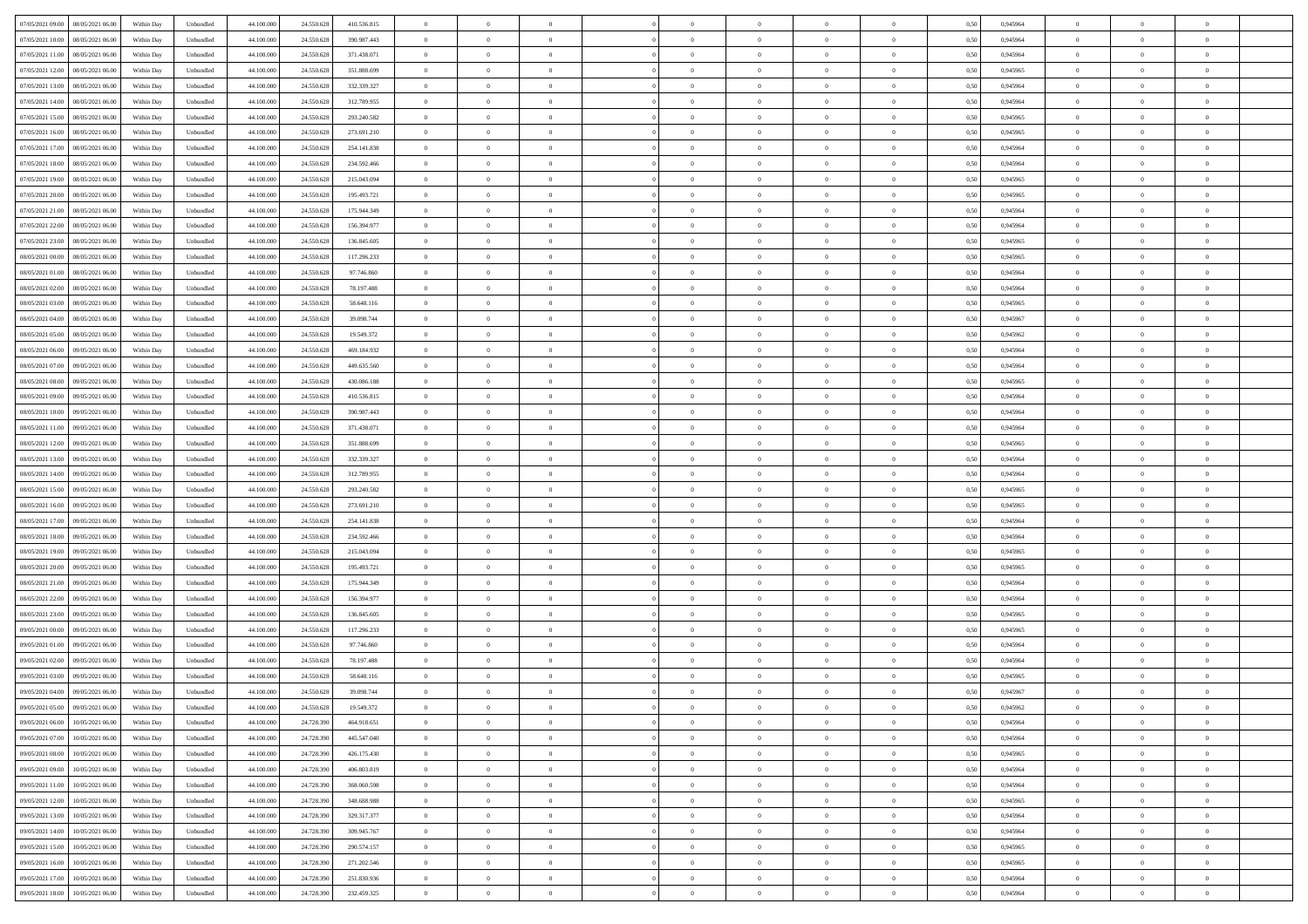| 09/05/2021 19:00<br>10/05/2021 06:00         | Within Day | Unbundled                   | 44.100.000 | 24.728.390 | 213.087.715   | $\overline{0}$ | $\theta$       |                | $\overline{0}$ | $\theta$       |                | $\theta$       | 0,50 | 0,945965 | $\theta$       | $\theta$       | $\overline{0}$ |  |
|----------------------------------------------|------------|-----------------------------|------------|------------|---------------|----------------|----------------|----------------|----------------|----------------|----------------|----------------|------|----------|----------------|----------------|----------------|--|
| 09/05/2021 20:00<br>10/05/2021 06:00         | Within Day | Unbundled                   | 44.100.00  | 24.728.39  | 193.716.104   | $\bf{0}$       | $\bf{0}$       | $\bf{0}$       | $\overline{0}$ | $\overline{0}$ | $\overline{0}$ | $\bf{0}$       | 0,50 | 0,945965 | $\,$ 0 $\,$    | $\bf{0}$       | $\overline{0}$ |  |
| 09/05/2021 21:00<br>10/05/2021 06:00         | Within Day | Unbundled                   | 44,100,000 | 24.728.390 | 174,344,494   | $\overline{0}$ | $\bf{0}$       | $\overline{0}$ | $\bf{0}$       | $\bf{0}$       | $\overline{0}$ | $\bf{0}$       | 0.50 | 0.945964 | $\bf{0}$       | $\overline{0}$ | $\overline{0}$ |  |
| 09/05/2021 22.00<br>10/05/2021 06:00         | Within Day | Unbundled                   | 44.100.000 | 24.728.390 | 154.972.883   | $\overline{0}$ | $\overline{0}$ | $\overline{0}$ | $\theta$       | $\theta$       | $\overline{0}$ | $\bf{0}$       | 0,50 | 0,945964 | $\theta$       | $\theta$       | $\overline{0}$ |  |
| 09/05/2021 23:00<br>10/05/2021 06:00         | Within Day | Unbundled                   | 44.100.00  | 24.728.39  | 135.601.273   | $\bf{0}$       | $\overline{0}$ | $\bf{0}$       | $\overline{0}$ | $\theta$       | $\overline{0}$ | $\bf{0}$       | 0,50 | 0,945965 | $\,$ 0 $\,$    | $\bf{0}$       | $\overline{0}$ |  |
|                                              |            |                             |            |            |               |                |                |                |                |                |                |                |      |          |                |                |                |  |
| 10/05/2021 00:00<br>10/05/2021 06:00         | Within Day | Unbundled                   | 44,100,000 | 24.728.390 | 116.229.662   | $\overline{0}$ | $\overline{0}$ | $\overline{0}$ | $\bf{0}$       | $\overline{0}$ | $\theta$       | $\bf{0}$       | 0.50 | 0.945965 | $\bf{0}$       | $\theta$       | $\overline{0}$ |  |
| 10/05/2021 01:00<br>10/05/2021 06:00         | Within Day | Unbundled                   | 44.100.000 | 24.728.390 | 96.858.052    | $\overline{0}$ | $\overline{0}$ | $\overline{0}$ | $\overline{0}$ | $\overline{0}$ | $\overline{0}$ | $\bf{0}$       | 0,50 | 0,945964 | $\theta$       | $\theta$       | $\overline{0}$ |  |
| 10/05/2021 02:00<br>10/05/2021 06:00         | Within Day | Unbundled                   | 44.100.00  | 24.728.39  | 77.486.441    | $\bf{0}$       | $\overline{0}$ | $\bf{0}$       | $\overline{0}$ | $\overline{0}$ | $\overline{0}$ | $\bf{0}$       | 0,50 | 0,945964 | $\,$ 0 $\,$    | $\bf{0}$       | $\overline{0}$ |  |
| 10/05/2021 03:00<br>10/05/2021 06:00         | Within Day | Unbundled                   | 44,100,00  | 24.728.39  | 58.114.831    | $\overline{0}$ | $\bf{0}$       | $\overline{0}$ | $\bf{0}$       | $\overline{0}$ | $\overline{0}$ | $\bf{0}$       | 0.50 | 0.945965 | $\bf{0}$       | $\overline{0}$ | $\overline{0}$ |  |
| 10/05/2021 04:00<br>10/05/2021 06:00         | Within Day | Unbundled                   | 44.100.000 | 24.728.390 | 38.743.220    | $\bf{0}$       | $\bf{0}$       | $\overline{0}$ | $\overline{0}$ | $\overline{0}$ | $\overline{0}$ | $\bf{0}$       | 0,50 | 0,945967 | $\,$ 0 $\,$    | $\bf{0}$       | $\overline{0}$ |  |
| 10/05/2021 05:00<br>10/05/2021 06:00         | Within Day | Unbundled                   | 44.100.00  | 24.728.39  | 19.371.610    | $\bf{0}$       | $\overline{0}$ | $\bf{0}$       | $\bf{0}$       | $\bf{0}$       | $\overline{0}$ | $\bf{0}$       | 0,50 | 0,945962 | $\,$ 0 $\,$    | $\bf{0}$       | $\overline{0}$ |  |
| 10/05/2021 06:00<br>11/05/2021 06:00         | Within Day | Unbundled                   | 44,100,000 | 23,856,924 | 485.833.835   | $\overline{0}$ | $\bf{0}$       | $\overline{0}$ | $\bf{0}$       | $\bf{0}$       | $\overline{0}$ | $\bf{0}$       | 0.50 | 0.945964 | $\bf{0}$       | $\overline{0}$ | $\bf{0}$       |  |
| 10/05/2021 07:00<br>11/05/2021 06:00         |            |                             | 44.100.000 |            | 465.590.758   | $\overline{0}$ | $\overline{0}$ | $\overline{0}$ | $\theta$       | $\theta$       | $\overline{0}$ | $\bf{0}$       |      |          | $\,$ 0 $\,$    | $\theta$       | $\overline{0}$ |  |
|                                              | Within Day | Unbundled                   |            | 23.856.924 |               |                |                |                |                |                |                |                | 0,50 | 0,945964 |                |                |                |  |
| 10/05/2021 08:00<br>11/05/2021 06:00         | Within Day | Unbundled                   | 44.100.00  | 23.856.92  | 445.347.682   | $\bf{0}$       | $\overline{0}$ | $\bf{0}$       | $\overline{0}$ | $\theta$       | $\overline{0}$ | $\bf{0}$       | 0,50 | 0,945965 | $\,$ 0 $\,$    | $\bf{0}$       | $\overline{0}$ |  |
| 10/05/2021 09:00<br>11/05/2021 06:00         | Within Day | Unbundled                   | 44,100,00  | 23,856,924 | 425.104.605   | $\overline{0}$ | $\overline{0}$ | $\overline{0}$ | $\bf{0}$       | $\overline{0}$ | $\theta$       | $\bf{0}$       | 0.50 | 0.945964 | $\,$ 0 $\,$    | $\theta$       | $\overline{0}$ |  |
| 10/05/2021 10:00<br>11/05/2021 06:00         | Within Day | Unbundled                   | 44.100.000 | 23.856.924 | 404.861.529   | $\overline{0}$ | $\overline{0}$ | $\overline{0}$ | $\overline{0}$ | $\overline{0}$ | $\overline{0}$ | $\bf{0}$       | 0,50 | 0,945964 | $\theta$       | $\theta$       | $\overline{0}$ |  |
| 10/05/2021 11:00<br>11/05/2021 06:00         | Within Day | Unbundled                   | 44.100.00  | 23.856.92  | 384.618.452   | $\bf{0}$       | $\overline{0}$ | $\overline{0}$ | $\overline{0}$ | $\bf{0}$       | $\overline{0}$ | $\bf{0}$       | 0,50 | 0,945964 | $\,$ 0 $\,$    | $\bf{0}$       | $\overline{0}$ |  |
| 10/05/2021 12:00<br>11/05/2021 06:00         | Within Day | Unbundled                   | 44,100,00  | 23.856.92  | 364, 375, 376 | $\overline{0}$ | $\bf{0}$       | $\overline{0}$ | $\bf{0}$       | $\overline{0}$ | $\overline{0}$ | $\bf{0}$       | 0.50 | 0.945965 | $\bf{0}$       | $\overline{0}$ | $\overline{0}$ |  |
| 10/05/2021 13:00<br>11/05/2021 06:00         | Within Day | Unbundled                   | 44.100.000 | 23.856.924 | 344.132.299   | $\overline{0}$ | $\overline{0}$ | $\overline{0}$ | $\overline{0}$ | $\overline{0}$ | $\overline{0}$ | $\bf{0}$       | 0,50 | 0,945964 | $\,$ 0 $\,$    | $\bf{0}$       | $\overline{0}$ |  |
| 10/05/2021 14:00<br>11/05/2021 06:00         | Within Day | Unbundled                   | 44.100.00  | 23.856.924 | 323.889.223   | $\bf{0}$       | $\bf{0}$       | $\bf{0}$       | $\bf{0}$       | $\overline{0}$ | $\overline{0}$ | $\bf{0}$       | 0,50 | 0,945964 | $\,$ 0 $\,$    | $\bf{0}$       | $\overline{0}$ |  |
|                                              |            |                             |            |            |               |                |                |                |                |                |                |                |      |          |                |                |                |  |
| 10/05/2021 15:00<br>11/05/2021 06:00         | Within Day | Unbundled                   | 44,100,000 | 23,856,924 | 303.646.147   | $\overline{0}$ | $\bf{0}$       | $\overline{0}$ | $\bf{0}$       | $\bf{0}$       | $\overline{0}$ | $\bf{0}$       | 0.50 | 0.945965 | $\bf{0}$       | $\overline{0}$ | $\bf{0}$       |  |
| 10/05/2021 16:00<br>11/05/2021 06:00         | Within Day | Unbundled                   | 44.100.000 | 23.856.924 | 283.403.070   | $\overline{0}$ | $\overline{0}$ | $\overline{0}$ | $\theta$       | $\theta$       | $\overline{0}$ | $\bf{0}$       | 0,50 | 0,945965 | $\theta$       | $\theta$       | $\overline{0}$ |  |
| 10/05/2021 17:00<br>11/05/2021 06:00         | Within Day | Unbundled                   | 44.100.00  | 23.856.92  | 263.159.994   | $\bf{0}$       | $\overline{0}$ | $\bf{0}$       | $\bf{0}$       | $\overline{0}$ | $\overline{0}$ | $\bf{0}$       | 0,50 | 0,945964 | $\,$ 0 $\,$    | $\bf{0}$       | $\overline{0}$ |  |
| 10/05/2021 18:00<br>11/05/2021 06:00         | Within Day | Unbundled                   | 44,100,00  | 23.856.92  | 242.916.917   | $\overline{0}$ | $\overline{0}$ | $\overline{0}$ | $\overline{0}$ | $\overline{0}$ | $\theta$       | $\bf{0}$       | 0.50 | 0.945964 | $\,$ 0 $\,$    | $\theta$       | $\overline{0}$ |  |
| 10/05/2021 19:00<br>11/05/2021 06:00         | Within Day | Unbundled                   | 44.100.000 | 23.856.924 | 222.673.841   | $\overline{0}$ | $\overline{0}$ | $\overline{0}$ | $\overline{0}$ | $\overline{0}$ | $\overline{0}$ | $\bf{0}$       | 0,50 | 0,945965 | $\theta$       | $\theta$       | $\overline{0}$ |  |
| 10/05/2021 20:00<br>11/05/2021 06:00         | Within Day | Unbundled                   | 44.100.00  | 23.856.92  | 202.430.764   | $\bf{0}$       | $\overline{0}$ | $\bf{0}$       | $\overline{0}$ | $\bf{0}$       | $\overline{0}$ | $\bf{0}$       | 0,50 | 0,945965 | $\,$ 0 $\,$    | $\bf{0}$       | $\overline{0}$ |  |
| 10/05/2021 21:00<br>11/05/2021 06:00         | Within Day | Unbundled                   | 44,100,00  | 23,856,924 | 182.187.688   | $\overline{0}$ | $\bf{0}$       | $\overline{0}$ | $\bf{0}$       | $\overline{0}$ | $\overline{0}$ | $\bf{0}$       | 0.50 | 0.945964 | $\bf{0}$       | $\overline{0}$ | $\overline{0}$ |  |
| 10/05/2021 22:00<br>11/05/2021 06:00         | Within Day | Unbundled                   | 44.100.000 | 23.856.924 | 161.944.611   | $\overline{0}$ | $\overline{0}$ | $\overline{0}$ | $\theta$       | $\overline{0}$ | $\overline{0}$ | $\bf{0}$       | 0,50 | 0,945964 | $\theta$       | $\theta$       | $\overline{0}$ |  |
|                                              |            |                             |            |            |               |                |                |                |                |                |                |                |      |          |                |                |                |  |
| 10/05/2021 23:00<br>11/05/2021 06:00         | Within Day | Unbundled                   | 44.100.00  | 23.856.924 | 141.701.535   | $\bf{0}$       | $\bf{0}$       | $\bf{0}$       | $\bf{0}$       | $\overline{0}$ | $\overline{0}$ | $\bf{0}$       | 0,50 | 0,945965 | $\,$ 0 $\,$    | $\bf{0}$       | $\overline{0}$ |  |
| 11/05/2021 00:00<br>11/05/2021 06:00         | Within Day | Unbundled                   | 44,100,000 | 23,856,924 | 121.458.458   | $\overline{0}$ | $\bf{0}$       | $\overline{0}$ | $\bf{0}$       | $\bf{0}$       | $\overline{0}$ | $\bf{0}$       | 0.50 | 0.945965 | $\bf{0}$       | $\overline{0}$ | $\bf{0}$       |  |
| 11/05/2021 01:00<br>11/05/2021 06:00         | Within Day | Unbundled                   | 44.100.000 | 23.856.92  | 101.215.382   | $\overline{0}$ | $\overline{0}$ | $\overline{0}$ | $\overline{0}$ | $\overline{0}$ | $\overline{0}$ | $\bf{0}$       | 0.5( | 0.945964 | $\theta$       | $\theta$       | $\overline{0}$ |  |
| 11/05/2021 02:00<br>11/05/2021 06:00         | Within Day | Unbundled                   | 44.100.00  | 23.856.92  | 80.972.305    | $\bf{0}$       | $\overline{0}$ | $\bf{0}$       | $\bf{0}$       | $\,$ 0 $\,$    | $\overline{0}$ | $\bf{0}$       | 0,50 | 0,945964 | $\,$ 0 $\,$    | $\bf{0}$       | $\overline{0}$ |  |
| 11/05/2021 03:00<br>11/05/2021 06:00         | Within Day | Unbundled                   | 44,100,00  | 23,856,924 | 60.729.229    | $\overline{0}$ | $\overline{0}$ | $\overline{0}$ | $\bf{0}$       | $\overline{0}$ | $\Omega$       | $\bf{0}$       | 0.50 | 0.945965 | $\,$ 0 $\,$    | $\theta$       | $\overline{0}$ |  |
| 11/05/2021 04:00<br>11/05/2021 06:00         | Within Dav | Unbundled                   | 44.100.000 | 23.856.924 | 40.486.152    | $\overline{0}$ | $\overline{0}$ | $\overline{0}$ | $\overline{0}$ | $\overline{0}$ | $\overline{0}$ | $\overline{0}$ | 0.50 | 0,945967 | $\theta$       | $\theta$       | $\overline{0}$ |  |
| 11/05/2021 05:00<br>11/05/2021 06:00         | Within Day | Unbundled                   | 44.100.00  | 23.856.92  | 20.243.076    | $\bf{0}$       | $\bf{0}$       | $\bf{0}$       | $\bf{0}$       | $\bf{0}$       | $\overline{0}$ | $\bf{0}$       | 0,50 | 0,945962 | $\,$ 0 $\,$    | $\bf{0}$       | $\overline{0}$ |  |
| 11/05/2021 06:00<br>12/05/2021 06:00         | Within Day | Unbundled                   | 44,100,00  | 23,466.71  | 495.198.843   | $\overline{0}$ | $\bf{0}$       | $\overline{0}$ | $\bf{0}$       | $\overline{0}$ | $\overline{0}$ | $\bf{0}$       | 0.50 | 0.945964 | $\bf{0}$       | $\overline{0}$ | $\overline{0}$ |  |
|                                              |            |                             |            |            |               |                |                |                |                |                |                |                |      |          |                |                |                |  |
| 11/05/2021 07:00<br>12/05/2021 06:00         | Within Dav | Unbundled                   | 44.100.000 | 23,466.71  | 474.565.557   | $\overline{0}$ | $\overline{0}$ | $\overline{0}$ | $\overline{0}$ | $\overline{0}$ | $\overline{0}$ | $\overline{0}$ | 0.50 | 0,945964 | $\theta$       | $\theta$       | $\overline{0}$ |  |
| 11/05/2021 08:00<br>12/05/2021 06:00         | Within Day | Unbundled                   | 44.100.00  | 23.466.71  | 453.932.272   | $\bf{0}$       | $\bf{0}$       | $\bf{0}$       | $\bf{0}$       | $\overline{0}$ | $\overline{0}$ | $\bf{0}$       | 0,50 | 0,945965 | $\,$ 0 $\,$    | $\bf{0}$       | $\overline{0}$ |  |
| 11/05/2021 09:00<br>12/05/2021 06:00         | Within Day | Unbundled                   | 44,100,000 | 23.466.715 | 433.298.987   | $\overline{0}$ | $\bf{0}$       | $\overline{0}$ | $\bf{0}$       | $\bf{0}$       | $\overline{0}$ | $\bf{0}$       | 0.50 | 0.945964 | $\bf{0}$       | $\overline{0}$ | $\overline{0}$ |  |
| 11/05/2021 10:00<br>12/05/2021 06:00         | Within Dav | Unbundled                   | 44.100.000 | 23,466.71  | 412.665.702   | $\overline{0}$ | $\overline{0}$ | $\overline{0}$ | $\overline{0}$ | $\overline{0}$ | $\overline{0}$ | $\bf{0}$       | 0.50 | 0.945964 | $\theta$       | $\theta$       | $\overline{0}$ |  |
| 11/05/2021 11:00<br>12/05/2021 06:00         | Within Day | Unbundled                   | 44.100.00  | 23.466.71  | 392.032.417   | $\bf{0}$       | $\overline{0}$ | $\bf{0}$       | $\bf{0}$       | $\overline{0}$ | $\overline{0}$ | $\bf{0}$       | 0,50 | 0,945964 | $\,$ 0 $\,$    | $\bf{0}$       | $\overline{0}$ |  |
| 11/05/2021 12:00<br>12/05/2021 06:00         | Within Day | Unbundled                   | 44,100,00  | 23.466.71  | 371.399.132   | $\overline{0}$ | $\overline{0}$ | $\overline{0}$ | $\bf{0}$       | $\overline{0}$ | $\Omega$       | $\bf{0}$       | 0.50 | 0.945965 | $\bf{0}$       | $\theta$       | $\overline{0}$ |  |
| 11/05/2021 13:00<br>12/05/2021 06:00         | Within Dav | Unbundled                   | 44.100.000 | 23,466.71  | 350.765.847   | $\overline{0}$ | $\overline{0}$ | $\Omega$       | $\overline{0}$ | $\theta$       | $\overline{0}$ | $\overline{0}$ | 0.5( | 0,945964 | $\theta$       | $\theta$       | $\overline{0}$ |  |
| 11/05/2021 14:00<br>12/05/2021 06:00         | Within Day | Unbundled                   | 44.100.000 | 23.466.71  | 330.132.562   | $\bf{0}$       | $\bf{0}$       | $\bf{0}$       | $\bf{0}$       | $\bf{0}$       | $\overline{0}$ | $\bf{0}$       | 0,50 | 0,945964 | $\,$ 0 $\,$    | $\bf{0}$       | $\overline{0}$ |  |
| $11/05/2021\ 15.00 \qquad 12/05/2021\ 06.00$ | Within Day | $\ensuremath{\mathsf{Unb}}$ | 44.100.000 | 23.466.715 | 309.499.276   | $\bf{0}$       | $\theta$       |                | $\overline{0}$ |                |                |                | 0,50 | 0.945965 | $\theta$       | $\overline{0}$ |                |  |
|                                              |            |                             |            |            |               |                |                |                |                |                |                |                |      |          |                |                |                |  |
| 11/05/2021 16:00 12/05/2021 06:00            | Within Day | Unbundled                   | 44.100.000 | 23.466.715 | 288.865.991   | $\overline{0}$ | $\theta$       | $\Omega$       | $\theta$       | $\overline{0}$ | $\overline{0}$ | $\bf{0}$       | 0,50 | 0,945965 | $\theta$       | $\theta$       | $\overline{0}$ |  |
| 11/05/2021 17:00<br>12/05/2021 06:00         | Within Day | Unbundled                   | 44.100.00  | 23.466.71  | 268.232.706   | $\overline{0}$ | $\bf{0}$       | $\overline{0}$ | $\overline{0}$ | $\bf{0}$       | $\overline{0}$ | $\bf{0}$       | 0,50 | 0,945964 | $\bf{0}$       | $\overline{0}$ | $\bf{0}$       |  |
| 11/05/2021 18:00 12/05/2021 06:00            | Within Day | Unbundled                   | 44,100,000 | 23.466.715 | 247.599.421   | $\overline{0}$ | $\bf{0}$       | $\overline{0}$ | $\overline{0}$ | $\overline{0}$ | $\overline{0}$ | $\,$ 0 $\,$    | 0.50 | 0.945964 | $\overline{0}$ | $\bf{0}$       | $\,$ 0 $\,$    |  |
| 11/05/2021 19:00 12/05/2021 06:00            | Within Day | Unbundled                   | 44.100.000 | 23.466.715 | 226.966.136   | $\overline{0}$ | $\overline{0}$ | $\overline{0}$ | $\overline{0}$ | $\overline{0}$ | $\overline{0}$ | $\bf{0}$       | 0,50 | 0,945965 | $\theta$       | $\theta$       | $\overline{0}$ |  |
| 11/05/2021 20:00<br>12/05/2021 06:00         | Within Day | Unbundled                   | 44.100.000 | 23.466.715 | 206.332.851   | $\overline{0}$ | $\bf{0}$       | $\overline{0}$ | $\bf{0}$       | $\overline{0}$ | $\bf{0}$       | $\bf{0}$       | 0,50 | 0,945965 | $\bf{0}$       | $\bf{0}$       | $\overline{0}$ |  |
| 11/05/2021 21:00<br>12/05/2021 06:00         | Within Day | Unbundled                   | 44,100,000 | 23.466.715 | 185.699.566   | $\overline{0}$ | $\bf{0}$       | $\overline{0}$ | $\overline{0}$ | $\overline{0}$ | $\overline{0}$ | $\bf{0}$       | 0.50 | 0.945964 | $\,$ 0 $\,$    | $\theta$       | $\,$ 0         |  |
| 11/05/2021 22:00<br>12/05/2021 06:00         | Within Dav | Unbundled                   | 44.100.000 | 23.466.715 | 165.066.281   | $\overline{0}$ | $\overline{0}$ | $\overline{0}$ | $\overline{0}$ | $\overline{0}$ | $\overline{0}$ | $\bf{0}$       | 0.50 | 0,945964 | $\overline{0}$ | $\theta$       | $\overline{0}$ |  |
|                                              |            |                             |            |            |               |                |                |                |                |                |                |                |      |          |                |                |                |  |
| 11/05/2021 23:00<br>12/05/2021 06:00         | Within Day | Unbundled                   | 44.100.00  | 23.466.71  | 144.432.995   | $\overline{0}$ | $\overline{0}$ | $\overline{0}$ | $\overline{0}$ | $\overline{0}$ | $\overline{0}$ | $\bf{0}$       | 0,50 | 0,945965 | $\bf{0}$       | $\overline{0}$ | $\overline{0}$ |  |
| 12/05/2021 00:00<br>12/05/2021 06:00         | Within Day | Unbundled                   | 44,100,000 | 23,466,715 | 123,799.710   | $\overline{0}$ | $\overline{0}$ | $\overline{0}$ | $\overline{0}$ | $\bf{0}$       | $\overline{0}$ | $\bf{0}$       | 0.50 | 0.945965 | $\overline{0}$ | $\bf{0}$       | $\,$ 0         |  |
| 12/05/2021 01:00 12/05/2021 06:00            | Within Dav | Unbundled                   | 44.100.000 | 23.466.715 | 103.166.425   | $\overline{0}$ | $\overline{0}$ | $\overline{0}$ | $\overline{0}$ | $\overline{0}$ | $\overline{0}$ | $\bf{0}$       | 0,50 | 0,945964 | $\overline{0}$ | $\theta$       | $\overline{0}$ |  |
| 12/05/2021 02:00<br>12/05/2021 06:00         | Within Day | Unbundled                   | 44.100.00  | 23.466.71  | 82.533.140    | $\overline{0}$ | $\bf{0}$       | $\overline{0}$ | $\bf{0}$       | $\overline{0}$ | $\bf{0}$       | $\bf{0}$       | 0,50 | 0,945964 | $\bf{0}$       | $\bf{0}$       | $\overline{0}$ |  |
| 12/05/2021 03:00 12/05/2021 06:00            | Within Day | Unbundled                   | 44.100.000 | 23.466.715 | 61.899.855    | $\overline{0}$ | $\bf{0}$       | $\overline{0}$ | $\overline{0}$ | $\,$ 0 $\,$    | $\overline{0}$ | $\bf{0}$       | 0,50 | 0,945965 | $\overline{0}$ | $\,$ 0 $\,$    | $\,$ 0 $\,$    |  |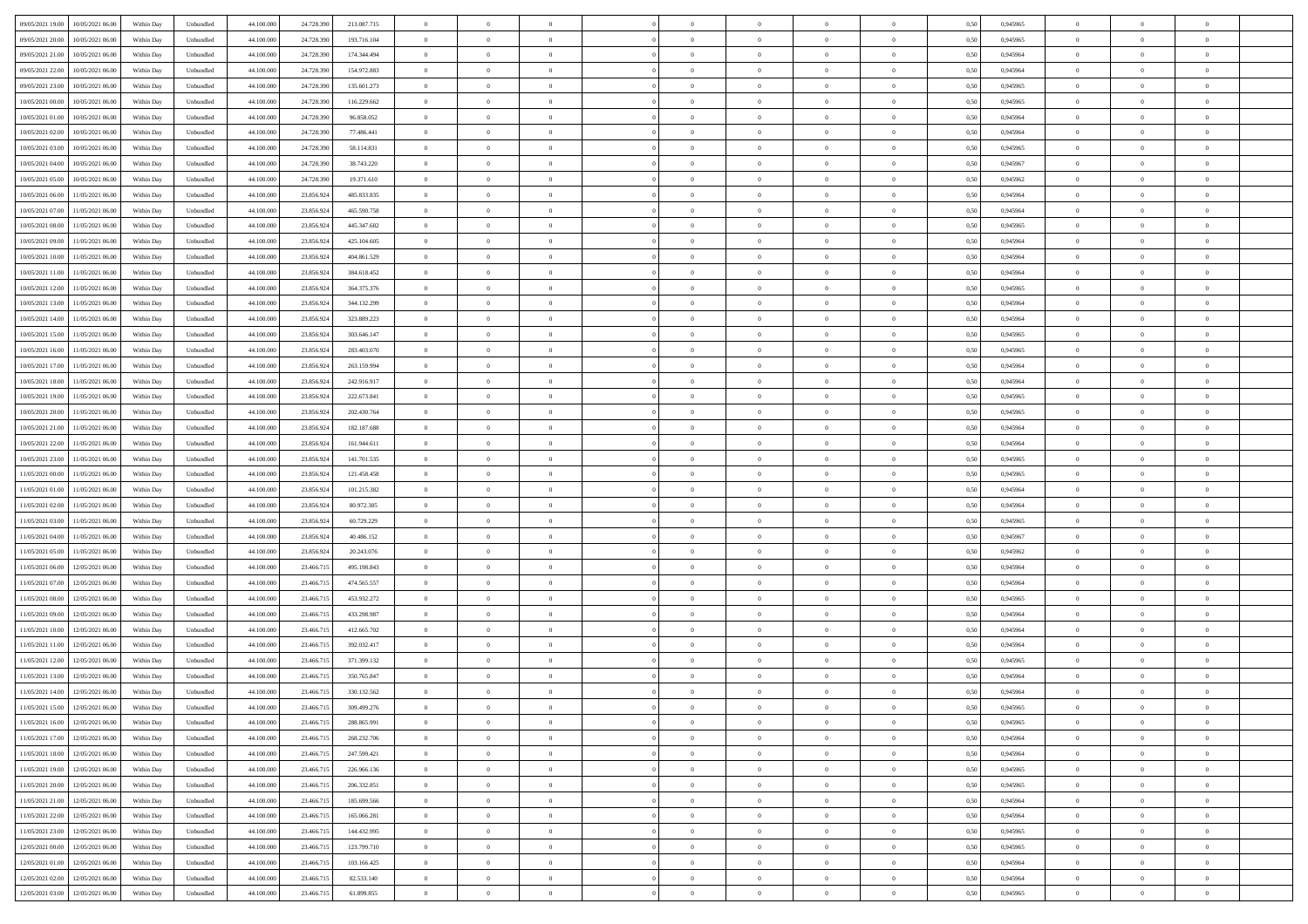| 12/05/2021 04:00 12/05/2021 06:00            | Within Day | Unbundled                   | 44.100.000 | 23.466.715 | 41.266.570  | $\overline{0}$ | $\theta$       |                | $\overline{0}$ | $\theta$       |                | $\theta$       | 0,50 | 0,945967 | $\theta$       | $\theta$       | $\overline{0}$ |  |
|----------------------------------------------|------------|-----------------------------|------------|------------|-------------|----------------|----------------|----------------|----------------|----------------|----------------|----------------|------|----------|----------------|----------------|----------------|--|
| 12/05/2021 05:00<br>12/05/2021 06:00         | Within Day | Unbundled                   | 44.100.00  | 23.466.71  | 20.633.285  | $\bf{0}$       | $\overline{0}$ | $\bf{0}$       | $\overline{0}$ | $\overline{0}$ | $\overline{0}$ | $\bf{0}$       | 0,50 | 0,945962 | $\,$ 0 $\,$    | $\bf{0}$       | $\overline{0}$ |  |
| 12/05/2021 06:00<br>13/05/2021 06:00         | Within Day | Unbundled                   | 44,100,000 | 23.575.106 | 492.597.452 | $\overline{0}$ | $\bf{0}$       | $\overline{0}$ | $\bf{0}$       | $\bf{0}$       | $\overline{0}$ | $\bf{0}$       | 0.50 | 0.945964 | $\bf{0}$       | $\overline{0}$ | $\overline{0}$ |  |
| 12/05/2021 07:00<br>13/05/2021 06:00         |            |                             | 44.100.000 |            |             | $\overline{0}$ | $\overline{0}$ | $\overline{0}$ | $\theta$       | $\theta$       | $\overline{0}$ | $\bf{0}$       |      |          | $\theta$       | $\theta$       | $\overline{0}$ |  |
|                                              | Within Day | Unbundled                   |            | 23.575.106 | 472.072.558 |                |                |                |                |                |                |                | 0,50 | 0,945964 |                |                |                |  |
| 12/05/2021 08:00<br>13/05/2021 06:00         | Within Day | Unbundled                   | 44.100.00  | 23.575.10  | 451.547.664 | $\bf{0}$       | $\overline{0}$ | $\bf{0}$       | $\overline{0}$ | $\theta$       | $\overline{0}$ | $\bf{0}$       | 0,50 | 0,945965 | $\bf{0}$       | $\bf{0}$       | $\overline{0}$ |  |
| 12/05/2021 09:00<br>13/05/2021 06:00         | Within Day | Unbundled                   | 44,100,000 | 23.575.10  | 431.022.770 | $\overline{0}$ | $\overline{0}$ | $\overline{0}$ | $\bf{0}$       | $\overline{0}$ | $\theta$       | $\bf{0}$       | 0.50 | 0.945964 | $\bf{0}$       | $\theta$       | $\overline{0}$ |  |
| 12/05/2021 10:00<br>13/05/2021 06:00         | Within Day | Unbundled                   | 44.100.000 | 23.575.106 | 410.497.876 | $\overline{0}$ | $\overline{0}$ | $\overline{0}$ | $\overline{0}$ | $\theta$       | $\overline{0}$ | $\bf{0}$       | 0,50 | 0,945964 | $\theta$       | $\theta$       | $\overline{0}$ |  |
|                                              |            |                             |            |            |             |                |                |                |                |                |                |                |      |          |                |                |                |  |
| 12/05/2021 11:00<br>13/05/2021 06:00         | Within Day | Unbundled                   | 44.100.00  | 23.575.10  | 389.972.982 | $\bf{0}$       | $\overline{0}$ | $\bf{0}$       | $\overline{0}$ | $\theta$       | $\overline{0}$ | $\bf{0}$       | 0,50 | 0,945964 | $\,$ 0 $\,$    | $\bf{0}$       | $\overline{0}$ |  |
| 12/05/2021 12:00<br>13/05/2021 06:00         | Within Day | Unbundled                   | 44,100,00  | 23.575.10  | 369,448,089 | $\overline{0}$ | $\bf{0}$       | $\overline{0}$ | $\bf{0}$       | $\overline{0}$ | $\overline{0}$ | $\bf{0}$       | 0.50 | 0.945965 | $\bf{0}$       | $\overline{0}$ | $\overline{0}$ |  |
| 12/05/2021 13:00<br>13/05/2021 06:00         | Within Day | Unbundled                   | 44.100.000 | 23.575.106 | 348.923.195 | $\bf{0}$       | $\bf{0}$       | $\overline{0}$ | $\overline{0}$ | $\overline{0}$ | $\overline{0}$ | $\bf{0}$       | 0,50 | 0,945964 | $\,$ 0 $\,$    | $\bf{0}$       | $\overline{0}$ |  |
| 12/05/2021 14:00<br>13/05/2021 06:00         | Within Day | Unbundled                   | 44.100.00  | 23.575.10  | 328.398.301 | $\bf{0}$       | $\overline{0}$ | $\bf{0}$       | $\bf{0}$       | $\bf{0}$       | $\overline{0}$ | $\bf{0}$       | 0,50 | 0,945964 | $\,$ 0 $\,$    | $\bf{0}$       | $\overline{0}$ |  |
|                                              |            |                             |            |            |             |                |                |                |                |                |                |                |      |          |                |                |                |  |
| 12/05/2021 15:00<br>13/05/2021 06:00         | Within Day | Unbundled                   | 44,100,000 | 23,575,10  | 307.873.407 | $\overline{0}$ | $\bf{0}$       | $\overline{0}$ | $\bf{0}$       | $\bf{0}$       | $\overline{0}$ | $\bf{0}$       | 0.50 | 0.945965 | $\bf{0}$       | $\overline{0}$ | $\bf{0}$       |  |
| 12/05/2021 16:00<br>13/05/2021 06:00         | Within Day | Unbundled                   | 44.100.000 | 23.575.106 | 287.348.513 | $\overline{0}$ | $\overline{0}$ | $\overline{0}$ | $\overline{0}$ | $\theta$       | $\overline{0}$ | $\bf{0}$       | 0,50 | 0,945965 | $\,$ 0 $\,$    | $\theta$       | $\overline{0}$ |  |
| 12/05/2021 17:00<br>13/05/2021 06:00         | Within Day | Unbundled                   | 44.100.00  | 23.575.10  | 266.823.619 | $\bf{0}$       | $\overline{0}$ | $\bf{0}$       | $\overline{0}$ | $\theta$       | $\overline{0}$ | $\bf{0}$       | 0,50 | 0,945964 | $\,$ 0 $\,$    | $\bf{0}$       | $\overline{0}$ |  |
|                                              |            |                             |            |            |             |                |                |                |                |                | $\theta$       |                |      |          |                |                |                |  |
| 12/05/2021 18:00<br>13/05/2021 06:00         | Within Day | Unbundled                   | 44,100,00  | 23.575.10  | 246.298.726 | $\overline{0}$ | $\overline{0}$ | $\overline{0}$ | $\bf{0}$       | $\overline{0}$ |                | $\bf{0}$       | 0.50 | 0.945964 | $\theta$       | $\theta$       | $\overline{0}$ |  |
| 12/05/2021 19:00<br>13/05/2021 06:00         | Within Day | Unbundled                   | 44.100.000 | 23.575.106 | 225.773.832 | $\overline{0}$ | $\overline{0}$ | $\overline{0}$ | $\overline{0}$ | $\overline{0}$ | $\overline{0}$ | $\bf{0}$       | 0,50 | 0,945965 | $\theta$       | $\theta$       | $\overline{0}$ |  |
| 12/05/2021 20:00<br>13/05/2021 06:00         | Within Day | Unbundled                   | 44.100.00  | 23.575.10  | 205.248.938 | $\bf{0}$       | $\overline{0}$ | $\overline{0}$ | $\overline{0}$ | $\bf{0}$       | $\overline{0}$ | $\bf{0}$       | 0,50 | 0,945965 | $\,$ 0 $\,$    | $\bf{0}$       | $\overline{0}$ |  |
| 12/05/2021 21:00<br>13/05/2021 06:00         | Within Day | Unbundled                   | 44,100,00  | 23.575.10  | 184.724.044 | $\overline{0}$ | $\bf{0}$       | $\overline{0}$ | $\bf{0}$       | $\overline{0}$ | $\overline{0}$ | $\bf{0}$       | 0.50 | 0.945964 | $\bf{0}$       | $\overline{0}$ | $\overline{0}$ |  |
| 12/05/2021 22:00<br>13/05/2021 06:00         |            |                             |            |            |             | $\overline{0}$ | $\overline{0}$ | $\overline{0}$ | $\overline{0}$ | $\overline{0}$ | $\overline{0}$ |                |      |          | $\,$ 0 $\,$    | $\bf{0}$       | $\overline{0}$ |  |
|                                              | Within Day | Unbundled                   | 44.100.000 | 23.575.106 | 164.199.150 |                |                |                |                |                |                | $\bf{0}$       | 0,50 | 0,945964 |                |                |                |  |
| 12/05/2021 23:00<br>13/05/2021 06:00         | Within Day | Unbundled                   | 44.100.00  | 23.575.10  | 143.674.256 | $\bf{0}$       | $\bf{0}$       | $\bf{0}$       | $\bf{0}$       | $\overline{0}$ | $\overline{0}$ | $\bf{0}$       | 0,50 | 0,945965 | $\,$ 0 $\,$    | $\bf{0}$       | $\overline{0}$ |  |
| 13/05/2021 00:00<br>13/05/2021 06:00         | Within Day | Unbundled                   | 44,100,000 | 23.575.106 | 123.149.363 | $\overline{0}$ | $\bf{0}$       | $\overline{0}$ | $\bf{0}$       | $\bf{0}$       | $\overline{0}$ | $\bf{0}$       | 0.50 | 0.945965 | $\bf{0}$       | $\overline{0}$ | $\bf{0}$       |  |
| 13/05/2021 01:00<br>13/05/2021 06:00         | Within Day | Unbundled                   | 44.100.000 | 23.575.106 | 102.624.469 | $\overline{0}$ | $\overline{0}$ | $\overline{0}$ | $\theta$       | $\theta$       | $\overline{0}$ | $\bf{0}$       | 0,50 | 0,945964 | $\theta$       | $\theta$       | $\overline{0}$ |  |
| 13/05/2021 06:00                             | Within Day | Unbundled                   | 44.100.00  | 23.575.10  | 82.099.575  | $\bf{0}$       | $\overline{0}$ | $\bf{0}$       | $\bf{0}$       | $\bf{0}$       | $\overline{0}$ | $\bf{0}$       | 0,50 | 0,945964 | $\,$ 0 $\,$    | $\bf{0}$       | $\overline{0}$ |  |
| 13/05/2021 02:00                             |            |                             |            |            |             |                |                |                |                |                |                |                |      |          |                |                |                |  |
| 13/05/2021 03:00<br>13/05/2021 06:00         | Within Day | Unbundled                   | 44,100,00  | 23.575.10  | 61.574.681  | $\overline{0}$ | $\overline{0}$ | $\overline{0}$ | $\overline{0}$ | $\overline{0}$ | $\theta$       | $\bf{0}$       | 0.50 | 0.945965 | $\bf{0}$       | $\theta$       | $\overline{0}$ |  |
| 13/05/2021 04:00<br>13/05/2021 06:00         | Within Day | Unbundled                   | 44.100.000 | 23.575.106 | 41.049.787  | $\overline{0}$ | $\overline{0}$ | $\overline{0}$ | $\overline{0}$ | $\overline{0}$ | $\overline{0}$ | $\bf{0}$       | 0,50 | 0,945967 | $\theta$       | $\theta$       | $\overline{0}$ |  |
| 13/05/2021 05:00<br>13/05/2021 06:00         | Within Day | Unbundled                   | 44.100.00  | 23.575.10  | 20.524.893  | $\bf{0}$       | $\theta$       | $\bf{0}$       | $\overline{0}$ | $\theta$       | $\overline{0}$ | $\bf{0}$       | 0,50 | 0,945962 | $\,$ 0 $\,$    | $\bf{0}$       | $\overline{0}$ |  |
| 13/05/2021 06:00<br>14/05/2021 06:00         |            | Unbundled                   | 44,100,00  | 23.575.10  | 492.597.452 | $\overline{0}$ | $\bf{0}$       | $\overline{0}$ |                | $\overline{0}$ | $\overline{0}$ |                | 0.50 | 0.945964 | $\bf{0}$       | $\overline{0}$ | $\overline{0}$ |  |
|                                              | Within Day |                             |            |            |             |                |                |                | $\bf{0}$       |                |                | $\bf{0}$       |      |          |                |                |                |  |
| 13/05/2021 07:00<br>14/05/2021 06:00         | Within Day | Unbundled                   | 44.100.000 | 23.575.106 | 472.072.558 | $\overline{0}$ | $\overline{0}$ | $\overline{0}$ | $\overline{0}$ | $\overline{0}$ | $\overline{0}$ | $\bf{0}$       | 0,50 | 0,945964 | $\theta$       | $\theta$       | $\overline{0}$ |  |
| 13/05/2021 08:00<br>14/05/2021 06.00         | Within Day | Unbundled                   | 44.100.00  | 23.575.10  | 451.547.664 | $\bf{0}$       | $\bf{0}$       | $\bf{0}$       | $\bf{0}$       | $\overline{0}$ | $\overline{0}$ | $\bf{0}$       | 0,50 | 0,945965 | $\,$ 0 $\,$    | $\bf{0}$       | $\overline{0}$ |  |
| 13/05/2021 09:00<br>14/05/2021 06:00         | Within Day | Unbundled                   | 44,100,000 | 23.575.10  | 431.022.770 | $\overline{0}$ | $\bf{0}$       | $\overline{0}$ | $\bf{0}$       | $\bf{0}$       | $\overline{0}$ | $\bf{0}$       | 0.50 | 0.945964 | $\bf{0}$       | $\overline{0}$ | $\bf{0}$       |  |
| 13/05/2021 10:00<br>14/05/2021 06:00         | Within Day | Unbundled                   | 44.100.000 | 23.575.106 | 410.497.876 | $\overline{0}$ | $\overline{0}$ | $\overline{0}$ | $\overline{0}$ | $\overline{0}$ | $\overline{0}$ | $\bf{0}$       | 0.5( | 0.945964 | $\theta$       | $\theta$       | $\overline{0}$ |  |
|                                              |            |                             |            |            |             |                |                |                |                |                |                |                |      |          |                |                |                |  |
| 13/05/2021 11:00<br>14/05/2021 06.00         | Within Day | Unbundled                   | 44.100.00  | 23.575.10  | 389.972.982 | $\bf{0}$       | $\overline{0}$ | $\bf{0}$       | $\bf{0}$       | $\overline{0}$ | $\overline{0}$ | $\bf{0}$       | 0,50 | 0,945964 | $\,$ 0 $\,$    | $\bf{0}$       | $\overline{0}$ |  |
| 13/05/2021 12:00<br>14/05/2021 06:00         | Within Day | Unbundled                   | 44,100,00  | 23.575.10  | 369,448,089 | $\overline{0}$ | $\overline{0}$ | $\overline{0}$ | $\bf{0}$       | $\overline{0}$ | $\Omega$       | $\bf{0}$       | 0.50 | 0.945965 | $\,$ 0 $\,$    | $\theta$       | $\overline{0}$ |  |
| 13/05/2021 13:00<br>14/05/2021 06:00         | Within Dav | Unbundled                   | 44.100.000 | 23.575.106 | 348.923.195 | $\overline{0}$ | $\overline{0}$ | $\overline{0}$ | $\overline{0}$ | $\overline{0}$ | $\overline{0}$ | $\overline{0}$ | 0.50 | 0,945964 | $\theta$       | $\theta$       | $\overline{0}$ |  |
| 13/05/2021 14:00<br>14/05/2021 06.00         | Within Day | Unbundled                   | 44.100.00  | 23.575.10  | 328.398.301 | $\bf{0}$       | $\overline{0}$ | $\bf{0}$       | $\overline{0}$ | $\bf{0}$       | $\overline{0}$ | $\bf{0}$       | 0,50 | 0,945964 | $\,$ 0 $\,$    | $\bf{0}$       | $\overline{0}$ |  |
|                                              |            |                             |            |            |             |                |                |                |                |                |                |                |      |          |                |                |                |  |
| 13/05/2021 15:00<br>14/05/2021 06:00         | Within Day | Unbundled                   | 44,100,00  | 23.575.10  | 307.873.407 | $\overline{0}$ | $\bf{0}$       | $\overline{0}$ | $\bf{0}$       | $\overline{0}$ | $\overline{0}$ | $\bf{0}$       | 0.50 | 0.945965 | $\bf{0}$       | $\overline{0}$ | $\overline{0}$ |  |
| 13/05/2021 16:00<br>14/05/2021 06:00         | Within Dav | Unbundled                   | 44.100.000 | 23.575.106 | 287.348.513 | $\overline{0}$ | $\overline{0}$ | $\overline{0}$ | $\overline{0}$ | $\overline{0}$ | $\overline{0}$ | $\overline{0}$ | 0.50 | 0,945965 | $\theta$       | $\theta$       | $\overline{0}$ |  |
| 13/05/2021 17:00<br>14/05/2021 06.00         | Within Day | Unbundled                   | 44.100.00  | 23.575.10  | 266.823.619 | $\bf{0}$       | $\bf{0}$       | $\bf{0}$       | $\bf{0}$       | $\overline{0}$ | $\overline{0}$ | $\bf{0}$       | 0,50 | 0,945964 | $\,$ 0 $\,$    | $\bf{0}$       | $\overline{0}$ |  |
| 13/05/2021 18:00<br>14/05/2021 06:00         | Within Day | Unbundled                   | 44,100,000 | 23.575.106 | 246.298.726 | $\overline{0}$ | $\bf{0}$       | $\overline{0}$ | $\bf{0}$       | $\bf{0}$       | $\overline{0}$ | $\bf{0}$       | 0.50 | 0.945964 | $\bf{0}$       | $\overline{0}$ | $\overline{0}$ |  |
|                                              |            |                             |            |            |             |                |                |                |                |                |                |                |      |          |                |                |                |  |
| 13/05/2021 19:00<br>14/05/2021 06:00         | Within Dav | Unbundled                   | 44.100.000 | 23.575.106 | 225.773.832 | $\overline{0}$ | $\overline{0}$ | $\overline{0}$ | $\overline{0}$ | $\theta$       | $\overline{0}$ | $\bf{0}$       | 0.50 | 0.945965 | $\theta$       | $\theta$       | $\overline{0}$ |  |
| 13/05/2021 20:00<br>14/05/2021 06.00         | Within Day | Unbundled                   | 44.100.00  | 23.575.10  | 205.248.938 | $\bf{0}$       | $\overline{0}$ | $\bf{0}$       | $\bf{0}$       | $\overline{0}$ | $\overline{0}$ | $\bf{0}$       | 0,50 | 0,945965 | $\,$ 0 $\,$    | $\bf{0}$       | $\overline{0}$ |  |
| 13/05/2021 21:00<br>14/05/2021 06:00         | Within Day | Unbundled                   | 44,100,00  | 23.575.10  | 184.724.044 | $\overline{0}$ | $\overline{0}$ | $\overline{0}$ | $\bf{0}$       | $\overline{0}$ | $\Omega$       | $\bf{0}$       | 0.50 | 0.945964 | $\,$ 0 $\,$    | $\theta$       | $\overline{0}$ |  |
| 13/05/2021 22:00<br>14/05/2021 06:00         | Within Dav | Unbundled                   | 44.100.000 | 23.575.106 | 164.199.150 | $\overline{0}$ | $\overline{0}$ | $\Omega$       | $\overline{0}$ | $\theta$       | $\overline{0}$ | $\overline{0}$ | 0.5( | 0,945964 | $\theta$       | $\theta$       | $\overline{0}$ |  |
| 13/05/2021 23:00<br>14/05/2021 06:00         | Within Day | Unbundled                   | 44.100.000 | 23.575.10  | 143.674.256 | $\bf{0}$       | $\bf{0}$       | $\bf{0}$       | $\bf{0}$       | $\bf{0}$       | $\overline{0}$ | $\bf{0}$       | 0,50 | 0,945965 | $\,$ 0 $\,$    | $\bf{0}$       | $\overline{0}$ |  |
|                                              |            |                             |            |            |             |                |                |                |                |                |                |                |      |          |                |                |                |  |
| $14/05/2021\ 00.00 \qquad 14/05/2021\ 06.00$ | Within Day | $\ensuremath{\mathsf{Unb}}$ | 44.100.000 | 23.575.106 | 123.149.363 | $\overline{0}$ | $\theta$       |                | $\Omega$       |                |                |                | 0,50 | 0.945965 | $\theta$       | $\overline{0}$ |                |  |
| 14/05/2021 01:00 14/05/2021 06:00            | Within Day | Unbundled                   | 44.100.000 | 23.575.106 | 102.624.469 | $\overline{0}$ | $\theta$       | $\Omega$       | $\theta$       | $\overline{0}$ | $\overline{0}$ | $\bf{0}$       | 0,50 | 0,945964 | $\theta$       | $\theta$       | $\overline{0}$ |  |
| 14/05/2021 02:00<br>14/05/2021 06:00         | Within Day | Unbundled                   | 44.100.00  | 23.575.10  | 82.099.575  | $\overline{0}$ | $\bf{0}$       | $\overline{0}$ | $\overline{0}$ | $\bf{0}$       | $\overline{0}$ | $\bf{0}$       | 0,50 | 0,945964 | $\bf{0}$       | $\overline{0}$ | $\bf{0}$       |  |
|                                              |            |                             | 44,100,000 |            | 61.574.681  |                |                |                |                |                | $\overline{0}$ |                | 0.50 | 0.945965 |                |                |                |  |
| 14/05/2021 03:00 14/05/2021 06:00            | Within Day | Unbundled                   |            | 23.575.106 |             | $\overline{0}$ | $\bf{0}$       | $\overline{0}$ | $\overline{0}$ | $\overline{0}$ |                | $\bf{0}$       |      |          | $\mathbf{0}$   | $\bf{0}$       | $\,$ 0 $\,$    |  |
| 14/05/2021 04:00 14/05/2021 06:00            | Within Dav | Unbundled                   | 44.100.000 | 23.575.106 | 41.049.787  | $\overline{0}$ | $\overline{0}$ | $\overline{0}$ | $\overline{0}$ | $\overline{0}$ | $\overline{0}$ | $\bf{0}$       | 0,50 | 0,945967 | $\theta$       | $\theta$       | $\overline{0}$ |  |
| 14/05/2021 05:00<br>14/05/2021 06:00         | Within Day | Unbundled                   | 44.100.000 | 23.575.106 | 20.524.893  | $\overline{0}$ | $\bf{0}$       | $\overline{0}$ | $\bf{0}$       | $\overline{0}$ | $\overline{0}$ | $\bf{0}$       | 0,50 | 0,945962 | $\overline{0}$ | $\bf{0}$       | $\overline{0}$ |  |
| 14/05/2021 06:00<br>15/05/2021 06:00         | Within Day | Unbundled                   | 44,100,000 | 23,076,506 | 504.563.850 | $\overline{0}$ | $\bf{0}$       | $\overline{0}$ | $\overline{0}$ | $\overline{0}$ | $\overline{0}$ | $\bf{0}$       | 0.50 | 0.945964 | $\,$ 0 $\,$    | $\theta$       | $\overline{0}$ |  |
| 14/05/2021 07:00<br>15/05/2021 06:00         | Within Dav | Unbundled                   | 44.100.000 | 23.076.506 | 483.540.357 | $\overline{0}$ | $\overline{0}$ | $\overline{0}$ | $\overline{0}$ | $\overline{0}$ | $\overline{0}$ | $\bf{0}$       | 0.50 | 0,945964 | $\overline{0}$ | $\theta$       | $\overline{0}$ |  |
|                                              |            |                             |            |            |             |                |                |                |                |                |                |                |      |          |                |                |                |  |
| 14/05/2021 08:00<br>15/05/2021 06:00         | Within Day | Unbundled                   | 44.100.00  | 23.076.506 | 462.516.863 | $\overline{0}$ | $\overline{0}$ | $\overline{0}$ | $\overline{0}$ | $\bf{0}$       | $\overline{0}$ | $\bf{0}$       | 0,50 | 0,945965 | $\bf{0}$       | $\overline{0}$ | $\overline{0}$ |  |
| 15/05/2021 06:00<br>14/05/2021 09:00         | Within Day | Unbundled                   | 44,100,000 | 23,076,506 | 441.493.369 | $\overline{0}$ | $\overline{0}$ | $\overline{0}$ | $\overline{0}$ | $\bf{0}$       | $\overline{0}$ | $\bf{0}$       | 0.50 | 0.945964 | $\overline{0}$ | $\,$ 0 $\,$    | $\,$ 0         |  |
| 14/05/2021 10:00<br>15/05/2021 06:00         | Within Dav | Unbundled                   | 44.100.000 | 23.076.506 | 420.469.875 | $\overline{0}$ | $\overline{0}$ | $\overline{0}$ | $\overline{0}$ | $\overline{0}$ | $\overline{0}$ | $\bf{0}$       | 0,50 | 0,945964 | $\overline{0}$ | $\theta$       | $\overline{0}$ |  |
|                                              |            |                             |            |            |             |                |                |                |                |                |                |                |      |          |                |                |                |  |
| 14/05/2021 11:00<br>15/05/2021 06:00         | Within Day | Unbundled                   | 44.100.00  | 23.076.506 | 399.446.381 | $\overline{0}$ | $\bf{0}$       | $\overline{0}$ | $\bf{0}$       | $\overline{0}$ | $\bf{0}$       | $\bf{0}$       | 0,50 | 0,945964 | $\bf{0}$       | $\bf{0}$       | $\overline{0}$ |  |
| 14/05/2021 12:00 15/05/2021 06:00            | Within Day | Unbundled                   | 44.100.000 | 23.076.506 | 378.422.888 | $\overline{0}$ | $\bf{0}$       | $\overline{0}$ | $\overline{0}$ | $\,$ 0 $\,$    | $\overline{0}$ | $\bf{0}$       | 0,50 | 0,945965 | $\overline{0}$ | $\,$ 0 $\,$    | $\,$ 0 $\,$    |  |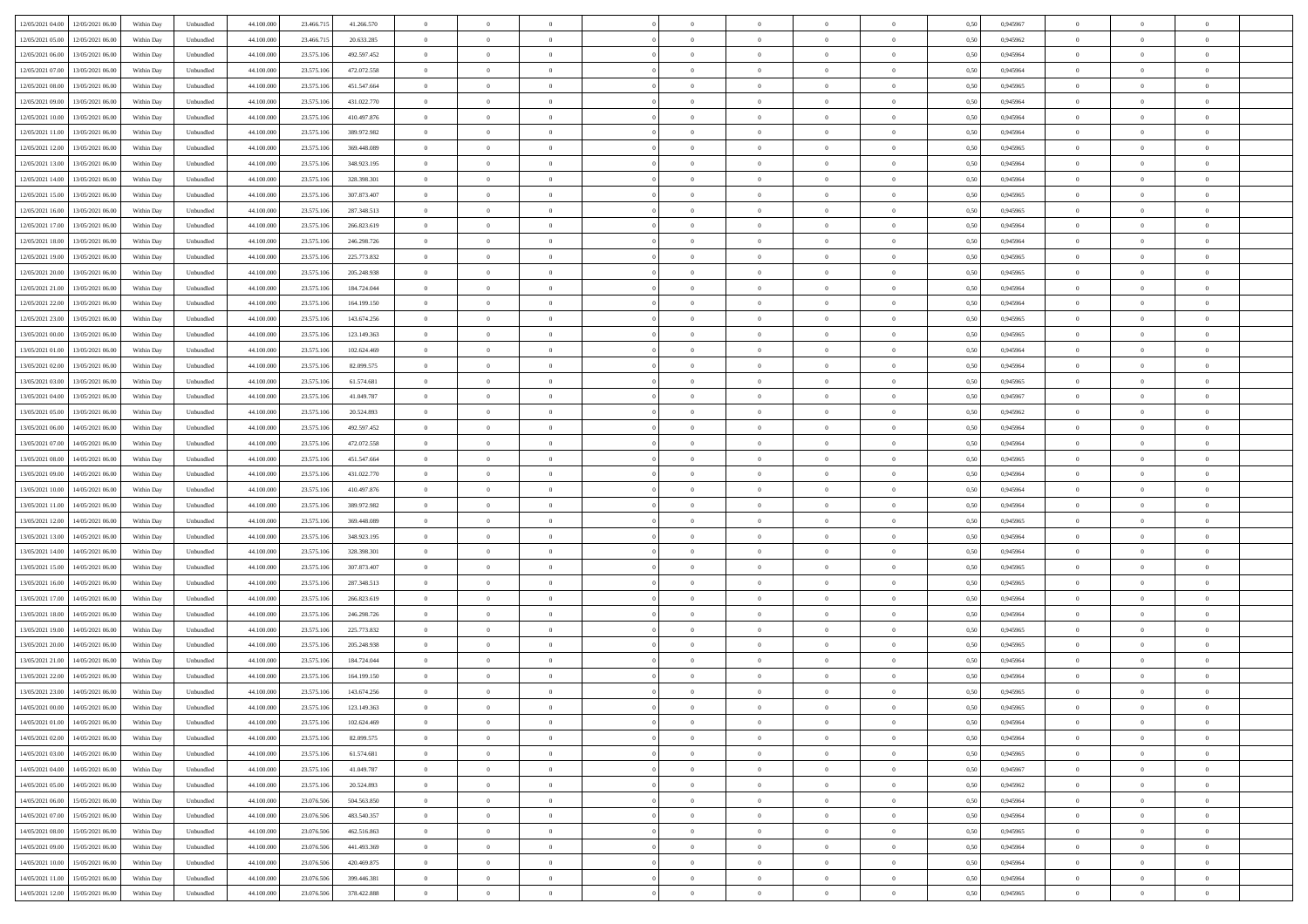| 14/05/2021 13:00 15/05/2021 06:00<br>44.100.000<br>357.399.394<br>0,945964<br>Within Day<br>Unbundled<br>23.076.506<br>$\overline{0}$<br>$\overline{0}$<br>$\overline{0}$<br>$\theta$<br>$\theta$<br>0,50<br>$\theta$<br>14/05/2021 14:00<br>15/05/2021 06:00<br>Within Day<br>Unbundled<br>44.100.00<br>23.076.50<br>336.375.900<br>$\overline{0}$<br>$\bf{0}$<br>$\overline{0}$<br>$\bf{0}$<br>0,50<br>0,945964<br>$\,$ 0 $\,$<br>$\bf{0}$<br>$\bf{0}$<br>$\overline{0}$<br>14/05/2021 15:00<br>15/05/2021 06:00<br>Unbundled<br>44,100,000<br>23.076.506<br>315.352.406<br>$\overline{0}$<br>$\bf{0}$<br>$\bf{0}$<br>$\overline{0}$<br>$\bf{0}$<br>0.945965<br>$\bf{0}$<br>Within Day<br>$\overline{0}$<br>$\bf{0}$<br>0.50<br>14/05/2021 16:00<br>15/05/2021 06:00<br>44.100.000<br>$\overline{0}$<br>$\theta$<br>Within Day<br>Unbundled<br>23.076.506<br>294.328.912<br>$\overline{0}$<br>$\overline{0}$<br>$\theta$<br>$\theta$<br>$\overline{0}$<br>$\bf{0}$<br>0,50<br>0,945965<br>14/05/2021 17:00<br>15/05/2021 06:00<br>Within Day<br>Unbundled<br>44.100.00<br>23.076.50<br>273.305.419<br>$\bf{0}$<br>0,50<br>0,945964<br>$\bf{0}$<br>$\overline{0}$<br>$\bf{0}$<br>$\overline{0}$<br>$\theta$<br>$\overline{0}$<br>$\bf{0}$<br>14/05/2021 18:00<br>15/05/2021 06:00<br>44,100,000<br>23,076,50<br>252.281.925<br>$\overline{0}$<br>$\theta$<br>$\bf{0}$<br>Within Day<br>Unbundled<br>$\overline{0}$<br>$\overline{0}$<br>$\overline{0}$<br>$\bf{0}$<br>0.50<br>0.945964<br>$\bf{0}$<br>14/05/2021 19:00<br>15/05/2021 06:00<br>Within Day<br>Unbundled<br>44.100.000<br>23.076.506<br>231.258.431<br>$\overline{0}$<br>$\overline{0}$<br>$\overline{0}$<br>$\overline{0}$<br>$\theta$<br>$\overline{0}$<br>$\bf{0}$<br>0,50<br>0,945965<br>$\theta$<br>14/05/2021 20:00<br>15/05/2021 06:00<br>Within Day<br>Unbundled<br>44.100.00<br>23.076.50<br>210.234.937<br>$\overline{0}$<br>$\theta$<br>$\overline{0}$<br>$\bf{0}$<br>0,50<br>0,945965<br>$\,$ 0 $\,$<br>$\bf{0}$<br>$\overline{0}$<br>$\overline{0}$<br>14/05/2021 21:00<br>15/05/2021 06:00<br>Unbundled<br>44,100,00<br>23.076.50<br>189.211.444<br>$\overline{0}$<br>$\bf{0}$<br>$\overline{0}$<br>$\overline{0}$<br>$\bf{0}$<br>$\bf{0}$<br>Within Day<br>$\overline{0}$<br>$\bf{0}$<br>0.50<br>0.945964<br>14/05/2021 22:00<br>15/05/2021 06:00<br>Within Day<br>Unbundled<br>44.100.000<br>23.076.506<br>168.187.950<br>$\overline{0}$<br>$\bf{0}$<br>$\overline{0}$<br>$\overline{0}$<br>$\theta$<br>$\overline{0}$<br>$\bf{0}$<br>0,50<br>0,945964<br>$\,$ 0 $\,$ | $\theta$<br>$\bf{0}$<br>$\overline{0}$<br>$\theta$<br>$\bf{0}$<br>$\theta$<br>$\theta$<br>$\bf{0}$ | $\overline{0}$<br>$\overline{0}$<br>$\overline{0}$<br>$\overline{0}$<br>$\overline{0}$ |  |
|-----------------------------------------------------------------------------------------------------------------------------------------------------------------------------------------------------------------------------------------------------------------------------------------------------------------------------------------------------------------------------------------------------------------------------------------------------------------------------------------------------------------------------------------------------------------------------------------------------------------------------------------------------------------------------------------------------------------------------------------------------------------------------------------------------------------------------------------------------------------------------------------------------------------------------------------------------------------------------------------------------------------------------------------------------------------------------------------------------------------------------------------------------------------------------------------------------------------------------------------------------------------------------------------------------------------------------------------------------------------------------------------------------------------------------------------------------------------------------------------------------------------------------------------------------------------------------------------------------------------------------------------------------------------------------------------------------------------------------------------------------------------------------------------------------------------------------------------------------------------------------------------------------------------------------------------------------------------------------------------------------------------------------------------------------------------------------------------------------------------------------------------------------------------------------------------------------------------------------------------------------------------------------------------------------------------------------------------------------------------------------------------------------------------------------------------------------------------------------------------------------------------------------------------------------|----------------------------------------------------------------------------------------------------|----------------------------------------------------------------------------------------|--|
|                                                                                                                                                                                                                                                                                                                                                                                                                                                                                                                                                                                                                                                                                                                                                                                                                                                                                                                                                                                                                                                                                                                                                                                                                                                                                                                                                                                                                                                                                                                                                                                                                                                                                                                                                                                                                                                                                                                                                                                                                                                                                                                                                                                                                                                                                                                                                                                                                                                                                                                                                     |                                                                                                    |                                                                                        |  |
|                                                                                                                                                                                                                                                                                                                                                                                                                                                                                                                                                                                                                                                                                                                                                                                                                                                                                                                                                                                                                                                                                                                                                                                                                                                                                                                                                                                                                                                                                                                                                                                                                                                                                                                                                                                                                                                                                                                                                                                                                                                                                                                                                                                                                                                                                                                                                                                                                                                                                                                                                     |                                                                                                    |                                                                                        |  |
|                                                                                                                                                                                                                                                                                                                                                                                                                                                                                                                                                                                                                                                                                                                                                                                                                                                                                                                                                                                                                                                                                                                                                                                                                                                                                                                                                                                                                                                                                                                                                                                                                                                                                                                                                                                                                                                                                                                                                                                                                                                                                                                                                                                                                                                                                                                                                                                                                                                                                                                                                     |                                                                                                    |                                                                                        |  |
|                                                                                                                                                                                                                                                                                                                                                                                                                                                                                                                                                                                                                                                                                                                                                                                                                                                                                                                                                                                                                                                                                                                                                                                                                                                                                                                                                                                                                                                                                                                                                                                                                                                                                                                                                                                                                                                                                                                                                                                                                                                                                                                                                                                                                                                                                                                                                                                                                                                                                                                                                     |                                                                                                    |                                                                                        |  |
|                                                                                                                                                                                                                                                                                                                                                                                                                                                                                                                                                                                                                                                                                                                                                                                                                                                                                                                                                                                                                                                                                                                                                                                                                                                                                                                                                                                                                                                                                                                                                                                                                                                                                                                                                                                                                                                                                                                                                                                                                                                                                                                                                                                                                                                                                                                                                                                                                                                                                                                                                     |                                                                                                    |                                                                                        |  |
|                                                                                                                                                                                                                                                                                                                                                                                                                                                                                                                                                                                                                                                                                                                                                                                                                                                                                                                                                                                                                                                                                                                                                                                                                                                                                                                                                                                                                                                                                                                                                                                                                                                                                                                                                                                                                                                                                                                                                                                                                                                                                                                                                                                                                                                                                                                                                                                                                                                                                                                                                     |                                                                                                    |                                                                                        |  |
|                                                                                                                                                                                                                                                                                                                                                                                                                                                                                                                                                                                                                                                                                                                                                                                                                                                                                                                                                                                                                                                                                                                                                                                                                                                                                                                                                                                                                                                                                                                                                                                                                                                                                                                                                                                                                                                                                                                                                                                                                                                                                                                                                                                                                                                                                                                                                                                                                                                                                                                                                     |                                                                                                    | $\overline{0}$                                                                         |  |
|                                                                                                                                                                                                                                                                                                                                                                                                                                                                                                                                                                                                                                                                                                                                                                                                                                                                                                                                                                                                                                                                                                                                                                                                                                                                                                                                                                                                                                                                                                                                                                                                                                                                                                                                                                                                                                                                                                                                                                                                                                                                                                                                                                                                                                                                                                                                                                                                                                                                                                                                                     |                                                                                                    | $\overline{0}$                                                                         |  |
|                                                                                                                                                                                                                                                                                                                                                                                                                                                                                                                                                                                                                                                                                                                                                                                                                                                                                                                                                                                                                                                                                                                                                                                                                                                                                                                                                                                                                                                                                                                                                                                                                                                                                                                                                                                                                                                                                                                                                                                                                                                                                                                                                                                                                                                                                                                                                                                                                                                                                                                                                     |                                                                                                    |                                                                                        |  |
|                                                                                                                                                                                                                                                                                                                                                                                                                                                                                                                                                                                                                                                                                                                                                                                                                                                                                                                                                                                                                                                                                                                                                                                                                                                                                                                                                                                                                                                                                                                                                                                                                                                                                                                                                                                                                                                                                                                                                                                                                                                                                                                                                                                                                                                                                                                                                                                                                                                                                                                                                     |                                                                                                    | $\overline{0}$                                                                         |  |
|                                                                                                                                                                                                                                                                                                                                                                                                                                                                                                                                                                                                                                                                                                                                                                                                                                                                                                                                                                                                                                                                                                                                                                                                                                                                                                                                                                                                                                                                                                                                                                                                                                                                                                                                                                                                                                                                                                                                                                                                                                                                                                                                                                                                                                                                                                                                                                                                                                                                                                                                                     | $\theta$                                                                                           | $\overline{0}$                                                                         |  |
|                                                                                                                                                                                                                                                                                                                                                                                                                                                                                                                                                                                                                                                                                                                                                                                                                                                                                                                                                                                                                                                                                                                                                                                                                                                                                                                                                                                                                                                                                                                                                                                                                                                                                                                                                                                                                                                                                                                                                                                                                                                                                                                                                                                                                                                                                                                                                                                                                                                                                                                                                     | $\theta$                                                                                           | $\overline{0}$                                                                         |  |
| 14/05/2021 23:00<br>15/05/2021 06:00<br>Within Day<br>Unbundled<br>44.100.00<br>23.076.506<br>147.164.456<br>$\overline{0}$<br>$\bf{0}$<br>$\bf{0}$<br>0,50<br>0,945965<br>$\,$ 0 $\,$<br>$\bf{0}$<br>$\bf{0}$<br>$\bf{0}$<br>$\overline{0}$                                                                                                                                                                                                                                                                                                                                                                                                                                                                                                                                                                                                                                                                                                                                                                                                                                                                                                                                                                                                                                                                                                                                                                                                                                                                                                                                                                                                                                                                                                                                                                                                                                                                                                                                                                                                                                                                                                                                                                                                                                                                                                                                                                                                                                                                                                        | $\bf{0}$                                                                                           | $\overline{0}$                                                                         |  |
| 44,100,000<br>23,076,506<br>126.140.962<br>$\overline{0}$<br>0.945965                                                                                                                                                                                                                                                                                                                                                                                                                                                                                                                                                                                                                                                                                                                                                                                                                                                                                                                                                                                                                                                                                                                                                                                                                                                                                                                                                                                                                                                                                                                                                                                                                                                                                                                                                                                                                                                                                                                                                                                                                                                                                                                                                                                                                                                                                                                                                                                                                                                                               |                                                                                                    |                                                                                        |  |
| 15/05/2021 00:00<br>15/05/2021 06:00<br>Unbundled<br>$\overline{0}$<br>$\bf{0}$<br>$\bf{0}$<br>$\bf{0}$<br>$\bf{0}$<br>Within Day<br>$\overline{0}$<br>$\bf{0}$<br>0.50                                                                                                                                                                                                                                                                                                                                                                                                                                                                                                                                                                                                                                                                                                                                                                                                                                                                                                                                                                                                                                                                                                                                                                                                                                                                                                                                                                                                                                                                                                                                                                                                                                                                                                                                                                                                                                                                                                                                                                                                                                                                                                                                                                                                                                                                                                                                                                             | $\overline{0}$                                                                                     | $\overline{0}$                                                                         |  |
| 15/05/2021 01:00<br>15/05/2021 06:00<br>44.100.000<br>$\,$ 0 $\,$<br>Within Day<br>Unbundled<br>23.076.506<br>105.117.468<br>$\overline{0}$<br>$\overline{0}$<br>$\overline{0}$<br>$\overline{0}$<br>$\theta$<br>$\overline{0}$<br>$\overline{0}$<br>0,50<br>0,945964                                                                                                                                                                                                                                                                                                                                                                                                                                                                                                                                                                                                                                                                                                                                                                                                                                                                                                                                                                                                                                                                                                                                                                                                                                                                                                                                                                                                                                                                                                                                                                                                                                                                                                                                                                                                                                                                                                                                                                                                                                                                                                                                                                                                                                                                               | $\theta$                                                                                           | $\overline{0}$                                                                         |  |
| 15/05/2021 02:00<br>15/05/2021 06:00<br>Within Day<br>Unbundled<br>44.100.00<br>23.076.50<br>84.093.975<br>$\bf{0}$<br>0,50<br>0,945964<br>$\bf{0}$<br>$\theta$<br>$\bf{0}$<br>$\overline{0}$<br>$\theta$<br>$\overline{0}$<br>$\bf{0}$                                                                                                                                                                                                                                                                                                                                                                                                                                                                                                                                                                                                                                                                                                                                                                                                                                                                                                                                                                                                                                                                                                                                                                                                                                                                                                                                                                                                                                                                                                                                                                                                                                                                                                                                                                                                                                                                                                                                                                                                                                                                                                                                                                                                                                                                                                             | $\bf{0}$                                                                                           | $\overline{0}$                                                                         |  |
| 15/05/2021 03:00<br>15/05/2021 06:00<br>44,100,00<br>23,076,506<br>63.070.481<br>$\theta$<br>$\bf{0}$<br>Within Day<br>Unbundled<br>$\overline{0}$<br>$\overline{0}$<br>$\overline{0}$<br>$\bf{0}$<br>$\Omega$<br>0.50<br>0.945965<br>$\theta$                                                                                                                                                                                                                                                                                                                                                                                                                                                                                                                                                                                                                                                                                                                                                                                                                                                                                                                                                                                                                                                                                                                                                                                                                                                                                                                                                                                                                                                                                                                                                                                                                                                                                                                                                                                                                                                                                                                                                                                                                                                                                                                                                                                                                                                                                                      | $\theta$                                                                                           | $\overline{0}$                                                                         |  |
| 15/05/2021 04:00<br>15/05/2021 06:00<br>Within Day<br>Unbundled<br>44.100.000<br>23.076.506<br>42.046.987<br>$\overline{0}$<br>$\overline{0}$<br>$\overline{0}$<br>$\overline{0}$<br>$\overline{0}$<br>$\overline{0}$<br>$\bf{0}$<br>0,50<br>0,945967<br>$\theta$                                                                                                                                                                                                                                                                                                                                                                                                                                                                                                                                                                                                                                                                                                                                                                                                                                                                                                                                                                                                                                                                                                                                                                                                                                                                                                                                                                                                                                                                                                                                                                                                                                                                                                                                                                                                                                                                                                                                                                                                                                                                                                                                                                                                                                                                                   | $\theta$                                                                                           | $\overline{0}$                                                                         |  |
|                                                                                                                                                                                                                                                                                                                                                                                                                                                                                                                                                                                                                                                                                                                                                                                                                                                                                                                                                                                                                                                                                                                                                                                                                                                                                                                                                                                                                                                                                                                                                                                                                                                                                                                                                                                                                                                                                                                                                                                                                                                                                                                                                                                                                                                                                                                                                                                                                                                                                                                                                     |                                                                                                    |                                                                                        |  |
| 15/05/2021 05:00<br>15/05/2021 06:00<br>Within Day<br>Unbundled<br>44.100.00<br>23.076.50<br>21.023.493<br>$\overline{0}$<br>$\bf{0}$<br>$\overline{0}$<br>$\bf{0}$<br>0,50<br>0,945962<br>$\,$ 0 $\,$<br>$\bf{0}$<br>$\overline{0}$<br>$\overline{0}$                                                                                                                                                                                                                                                                                                                                                                                                                                                                                                                                                                                                                                                                                                                                                                                                                                                                                                                                                                                                                                                                                                                                                                                                                                                                                                                                                                                                                                                                                                                                                                                                                                                                                                                                                                                                                                                                                                                                                                                                                                                                                                                                                                                                                                                                                              | $\bf{0}$                                                                                           | $\overline{0}$                                                                         |  |
| 15/05/2021 06:00<br>16/05/2021 06:00<br>Unbundled<br>44,100,00<br>$\overline{0}$<br>$\bf{0}$<br>$\overline{0}$<br>$\overline{0}$<br>$\bf{0}$<br>$\bf{0}$<br>Within Day<br>20.540.15<br>565.436.401<br>$\overline{0}$<br>$\bf{0}$<br>0.50<br>0.945964                                                                                                                                                                                                                                                                                                                                                                                                                                                                                                                                                                                                                                                                                                                                                                                                                                                                                                                                                                                                                                                                                                                                                                                                                                                                                                                                                                                                                                                                                                                                                                                                                                                                                                                                                                                                                                                                                                                                                                                                                                                                                                                                                                                                                                                                                                | $\overline{0}$                                                                                     | $\overline{0}$                                                                         |  |
| 15/05/2021 07:00<br>16/05/2021 06:00<br>Within Day<br>Unbundled<br>44.100.000<br>20.540.150<br>541.876.551<br>$\overline{0}$<br>$\overline{0}$<br>$\overline{0}$<br>$\overline{0}$<br>$\overline{0}$<br>$\overline{0}$<br>$\bf{0}$<br>0,50<br>0,945964<br>$\,$ 0 $\,$                                                                                                                                                                                                                                                                                                                                                                                                                                                                                                                                                                                                                                                                                                                                                                                                                                                                                                                                                                                                                                                                                                                                                                                                                                                                                                                                                                                                                                                                                                                                                                                                                                                                                                                                                                                                                                                                                                                                                                                                                                                                                                                                                                                                                                                                               | $\bf{0}$                                                                                           | $\overline{0}$                                                                         |  |
| 15/05/2021 08:00<br>16/05/2021 06:00<br>Within Day<br>Unbundled<br>44.100.00<br>20.540.15<br>518.316.701<br>$\bf{0}$<br>$\overline{0}$<br>$\bf{0}$<br>$\overline{0}$<br>$\overline{0}$<br>$\bf{0}$<br>0,50<br>0,945965<br>$\,$ 0 $\,$<br>$\bf{0}$                                                                                                                                                                                                                                                                                                                                                                                                                                                                                                                                                                                                                                                                                                                                                                                                                                                                                                                                                                                                                                                                                                                                                                                                                                                                                                                                                                                                                                                                                                                                                                                                                                                                                                                                                                                                                                                                                                                                                                                                                                                                                                                                                                                                                                                                                                   | $\bf{0}$                                                                                           | $\overline{0}$                                                                         |  |
| 44,100,000<br>20.540.15<br>494,756,851<br>$\overline{0}$<br>0.945964                                                                                                                                                                                                                                                                                                                                                                                                                                                                                                                                                                                                                                                                                                                                                                                                                                                                                                                                                                                                                                                                                                                                                                                                                                                                                                                                                                                                                                                                                                                                                                                                                                                                                                                                                                                                                                                                                                                                                                                                                                                                                                                                                                                                                                                                                                                                                                                                                                                                                |                                                                                                    |                                                                                        |  |
| 15/05/2021 09:00<br>16/05/2021 06:00<br>Unbundled<br>$\overline{0}$<br>$\bf{0}$<br>$\bf{0}$<br>$\bf{0}$<br>$\bf{0}$<br>Within Day<br>$\overline{0}$<br>$\bf{0}$<br>0.50                                                                                                                                                                                                                                                                                                                                                                                                                                                                                                                                                                                                                                                                                                                                                                                                                                                                                                                                                                                                                                                                                                                                                                                                                                                                                                                                                                                                                                                                                                                                                                                                                                                                                                                                                                                                                                                                                                                                                                                                                                                                                                                                                                                                                                                                                                                                                                             | $\overline{0}$                                                                                     | $\overline{0}$                                                                         |  |
| 15/05/2021 10:00<br>16/05/2021 06:00<br>44.100.000<br>471.197.001<br>$\overline{0}$<br>$\theta$<br>Within Day<br>Unbundled<br>20.540.150<br>$\overline{0}$<br>$\overline{0}$<br>$\theta$<br>$\theta$<br>$\overline{0}$<br>$\bf{0}$<br>0,50<br>0,945964                                                                                                                                                                                                                                                                                                                                                                                                                                                                                                                                                                                                                                                                                                                                                                                                                                                                                                                                                                                                                                                                                                                                                                                                                                                                                                                                                                                                                                                                                                                                                                                                                                                                                                                                                                                                                                                                                                                                                                                                                                                                                                                                                                                                                                                                                              | $\theta$                                                                                           | $\overline{0}$                                                                         |  |
| 15/05/2021 11:00<br>16/05/2021 06:00<br>Within Day<br>Unbundled<br>44.100.00<br>20.540.15<br>447.637.151<br>$\overline{0}$<br>$\bf{0}$<br>$\bf{0}$<br>0,50<br>0,945964<br>$\,$ 0 $\,$<br>$\bf{0}$<br>$\bf{0}$<br>$\bf{0}$<br>$\overline{0}$                                                                                                                                                                                                                                                                                                                                                                                                                                                                                                                                                                                                                                                                                                                                                                                                                                                                                                                                                                                                                                                                                                                                                                                                                                                                                                                                                                                                                                                                                                                                                                                                                                                                                                                                                                                                                                                                                                                                                                                                                                                                                                                                                                                                                                                                                                         | $\bf{0}$                                                                                           | $\overline{0}$                                                                         |  |
| 15/05/2021 12:00<br>16/05/2021 06:00<br>44,100,00<br>424.077.301<br>$\overline{0}$<br>$\bf{0}$<br>Within Day<br>Unbundled<br>20.540.15<br>$\overline{0}$<br>$\overline{0}$<br>$\overline{0}$<br>$\overline{0}$<br>$\Omega$<br>0.50<br>0.945965<br>$\bf{0}$                                                                                                                                                                                                                                                                                                                                                                                                                                                                                                                                                                                                                                                                                                                                                                                                                                                                                                                                                                                                                                                                                                                                                                                                                                                                                                                                                                                                                                                                                                                                                                                                                                                                                                                                                                                                                                                                                                                                                                                                                                                                                                                                                                                                                                                                                          | $\theta$                                                                                           | $\overline{0}$                                                                         |  |
| 15/05/2021 13:00<br>16/05/2021 06:00<br>Within Day<br>Unbundled<br>44.100.000<br>20.540.150<br>400.517.451<br>$\overline{0}$<br>$\overline{0}$<br>$\overline{0}$<br>$\overline{0}$<br>$\overline{0}$<br>$\overline{0}$<br>$\bf{0}$<br>0,50<br>0,945964<br>$\theta$                                                                                                                                                                                                                                                                                                                                                                                                                                                                                                                                                                                                                                                                                                                                                                                                                                                                                                                                                                                                                                                                                                                                                                                                                                                                                                                                                                                                                                                                                                                                                                                                                                                                                                                                                                                                                                                                                                                                                                                                                                                                                                                                                                                                                                                                                  | $\theta$                                                                                           | $\overline{0}$                                                                         |  |
|                                                                                                                                                                                                                                                                                                                                                                                                                                                                                                                                                                                                                                                                                                                                                                                                                                                                                                                                                                                                                                                                                                                                                                                                                                                                                                                                                                                                                                                                                                                                                                                                                                                                                                                                                                                                                                                                                                                                                                                                                                                                                                                                                                                                                                                                                                                                                                                                                                                                                                                                                     |                                                                                                    |                                                                                        |  |
| 15/05/2021 14:00<br>16/05/2021 06:00<br>Within Day<br>Unbundled<br>44.100.00<br>20.540.15<br>376.957.600<br>$\theta$<br>$\bf{0}$<br>$\theta$<br>$\overline{0}$<br>$\bf{0}$<br>0,50<br>0,945964<br>$\,$ 0 $\,$<br>$\bf{0}$<br>$\overline{0}$                                                                                                                                                                                                                                                                                                                                                                                                                                                                                                                                                                                                                                                                                                                                                                                                                                                                                                                                                                                                                                                                                                                                                                                                                                                                                                                                                                                                                                                                                                                                                                                                                                                                                                                                                                                                                                                                                                                                                                                                                                                                                                                                                                                                                                                                                                         | $\bf{0}$                                                                                           | $\overline{0}$                                                                         |  |
| 15/05/2021 15:00<br>16/05/2021 06:00<br>Unbundled<br>44,100,00<br>353,397,750<br>$\overline{0}$<br>$\bf{0}$<br>$\overline{0}$<br>$\overline{0}$<br>$\bf{0}$<br>$\bf{0}$<br>Within Day<br>20.540.15<br>$\overline{0}$<br>$\bf{0}$<br>0.50<br>0.945965                                                                                                                                                                                                                                                                                                                                                                                                                                                                                                                                                                                                                                                                                                                                                                                                                                                                                                                                                                                                                                                                                                                                                                                                                                                                                                                                                                                                                                                                                                                                                                                                                                                                                                                                                                                                                                                                                                                                                                                                                                                                                                                                                                                                                                                                                                | $\overline{0}$                                                                                     | $\overline{0}$                                                                         |  |
| 15/05/2021 16:00<br>16/05/2021 06:00<br>44.100.000<br>Within Day<br>Unbundled<br>20.540.150<br>329.837.900<br>$\overline{0}$<br>$\overline{0}$<br>$\overline{0}$<br>$\overline{0}$<br>$\overline{0}$<br>$\overline{0}$<br>$\bf{0}$<br>0,50<br>0,945965<br>$\theta$                                                                                                                                                                                                                                                                                                                                                                                                                                                                                                                                                                                                                                                                                                                                                                                                                                                                                                                                                                                                                                                                                                                                                                                                                                                                                                                                                                                                                                                                                                                                                                                                                                                                                                                                                                                                                                                                                                                                                                                                                                                                                                                                                                                                                                                                                  | $\theta$                                                                                           | $\overline{0}$                                                                         |  |
| 15/05/2021 17:00<br>16/05/2021 06:00<br>Within Day<br>Unbundled<br>44.100.00<br>20.540.15<br>306.278.050<br>$\bf{0}$<br>$\bf{0}$<br>$\overline{0}$<br>$\overline{0}$<br>$\bf{0}$<br>0,50<br>0,945964<br>$\,$ 0 $\,$<br>$\bf{0}$<br>$\bf{0}$                                                                                                                                                                                                                                                                                                                                                                                                                                                                                                                                                                                                                                                                                                                                                                                                                                                                                                                                                                                                                                                                                                                                                                                                                                                                                                                                                                                                                                                                                                                                                                                                                                                                                                                                                                                                                                                                                                                                                                                                                                                                                                                                                                                                                                                                                                         | $\bf{0}$                                                                                           | $\overline{0}$                                                                         |  |
| 15/05/2021 18:00<br>16/05/2021 06:00<br>Unbundled<br>44,100,000<br>20.540.15<br>282.718.200<br>$\overline{0}$<br>$\bf{0}$<br>$\bf{0}$<br>$\overline{0}$<br>$\bf{0}$<br>0.945964<br>$\bf{0}$<br>Within Day<br>$\overline{0}$<br>$\bf{0}$<br>0.50                                                                                                                                                                                                                                                                                                                                                                                                                                                                                                                                                                                                                                                                                                                                                                                                                                                                                                                                                                                                                                                                                                                                                                                                                                                                                                                                                                                                                                                                                                                                                                                                                                                                                                                                                                                                                                                                                                                                                                                                                                                                                                                                                                                                                                                                                                     | $\overline{0}$                                                                                     | $\overline{0}$                                                                         |  |
|                                                                                                                                                                                                                                                                                                                                                                                                                                                                                                                                                                                                                                                                                                                                                                                                                                                                                                                                                                                                                                                                                                                                                                                                                                                                                                                                                                                                                                                                                                                                                                                                                                                                                                                                                                                                                                                                                                                                                                                                                                                                                                                                                                                                                                                                                                                                                                                                                                                                                                                                                     |                                                                                                    |                                                                                        |  |
| 15/05/2021 19:00<br>16/05/2021 06:00<br>44.100.000<br>$\overline{0}$<br>$\overline{0}$<br>$\overline{0}$<br>$\bf{0}$<br>$\theta$<br>Within Day<br>Unbundled<br>20.540.15<br>259.158.350<br>$\overline{0}$<br>$\overline{0}$<br>$\overline{0}$<br>0.5(<br>0.945965                                                                                                                                                                                                                                                                                                                                                                                                                                                                                                                                                                                                                                                                                                                                                                                                                                                                                                                                                                                                                                                                                                                                                                                                                                                                                                                                                                                                                                                                                                                                                                                                                                                                                                                                                                                                                                                                                                                                                                                                                                                                                                                                                                                                                                                                                   | $\theta$                                                                                           | $\overline{0}$                                                                         |  |
| 15/05/2021 20:00<br>16/05/2021 06:00<br>Within Day<br>Unbundled<br>44.100.00<br>20.540.15<br>235.598.500<br>$\overline{0}$<br>$\overline{0}$<br>$\overline{0}$<br>$\bf{0}$<br>0,50<br>0,945965<br>$\,$ 0 $\,$<br>$\bf{0}$<br>$\bf{0}$<br>$\overline{0}$                                                                                                                                                                                                                                                                                                                                                                                                                                                                                                                                                                                                                                                                                                                                                                                                                                                                                                                                                                                                                                                                                                                                                                                                                                                                                                                                                                                                                                                                                                                                                                                                                                                                                                                                                                                                                                                                                                                                                                                                                                                                                                                                                                                                                                                                                             | $\bf{0}$                                                                                           |                                                                                        |  |
|                                                                                                                                                                                                                                                                                                                                                                                                                                                                                                                                                                                                                                                                                                                                                                                                                                                                                                                                                                                                                                                                                                                                                                                                                                                                                                                                                                                                                                                                                                                                                                                                                                                                                                                                                                                                                                                                                                                                                                                                                                                                                                                                                                                                                                                                                                                                                                                                                                                                                                                                                     |                                                                                                    | $\overline{0}$                                                                         |  |
| 15/05/2021 21:00<br>16/05/2021 06:00<br>44,100,000<br>212.038.650<br>$\bf{0}$<br>$\,$ 0 $\,$<br>Within Day<br>Unbundled<br>20.540.15<br>$\overline{0}$<br>$\overline{0}$<br>$\overline{0}$<br>$\bf{0}$<br>$\Omega$<br>$\bf{0}$<br>0.50<br>0.945964                                                                                                                                                                                                                                                                                                                                                                                                                                                                                                                                                                                                                                                                                                                                                                                                                                                                                                                                                                                                                                                                                                                                                                                                                                                                                                                                                                                                                                                                                                                                                                                                                                                                                                                                                                                                                                                                                                                                                                                                                                                                                                                                                                                                                                                                                                  | $\theta$                                                                                           | $\overline{0}$                                                                         |  |
| 15/05/2021 22:00<br>16/05/2021 06:00<br>44.100.000<br>20.540.150<br>188.478.800<br>$\overline{0}$<br>$\overline{0}$<br>0,945964<br>$\theta$<br>Within Dav<br>Unbundled<br>$\overline{0}$<br>$\overline{0}$<br>$\overline{0}$<br>$\overline{0}$<br>$\overline{0}$<br>0.50                                                                                                                                                                                                                                                                                                                                                                                                                                                                                                                                                                                                                                                                                                                                                                                                                                                                                                                                                                                                                                                                                                                                                                                                                                                                                                                                                                                                                                                                                                                                                                                                                                                                                                                                                                                                                                                                                                                                                                                                                                                                                                                                                                                                                                                                            | $\theta$                                                                                           | $\overline{0}$                                                                         |  |
|                                                                                                                                                                                                                                                                                                                                                                                                                                                                                                                                                                                                                                                                                                                                                                                                                                                                                                                                                                                                                                                                                                                                                                                                                                                                                                                                                                                                                                                                                                                                                                                                                                                                                                                                                                                                                                                                                                                                                                                                                                                                                                                                                                                                                                                                                                                                                                                                                                                                                                                                                     |                                                                                                    |                                                                                        |  |
| 15/05/2021 23:00<br>16/05/2021 06:00<br>Within Day<br>Unbundled<br>44.100.00<br>20.540.15<br>164.918.950<br>$\bf{0}$<br>$\overline{0}$<br>$\bf{0}$<br>$\bf{0}$<br>$\overline{0}$<br>$\bf{0}$<br>0,50<br>0,945965<br>$\,$ 0 $\,$<br>$\overline{0}$                                                                                                                                                                                                                                                                                                                                                                                                                                                                                                                                                                                                                                                                                                                                                                                                                                                                                                                                                                                                                                                                                                                                                                                                                                                                                                                                                                                                                                                                                                                                                                                                                                                                                                                                                                                                                                                                                                                                                                                                                                                                                                                                                                                                                                                                                                   | $\bf{0}$                                                                                           | $\overline{0}$                                                                         |  |
| 16/05/2021 00:00<br>16/05/2021 06:00<br>Unbundled<br>44,100,00<br>141.359.100<br>$\overline{0}$<br>$\bf{0}$<br>$\overline{0}$<br>$\overline{0}$<br>$\bf{0}$<br>$\bf{0}$<br>Within Day<br>20.540.15<br>$\overline{0}$<br>$\bf{0}$<br>0.50<br>0.945965                                                                                                                                                                                                                                                                                                                                                                                                                                                                                                                                                                                                                                                                                                                                                                                                                                                                                                                                                                                                                                                                                                                                                                                                                                                                                                                                                                                                                                                                                                                                                                                                                                                                                                                                                                                                                                                                                                                                                                                                                                                                                                                                                                                                                                                                                                | $\overline{0}$                                                                                     | $\overline{0}$                                                                         |  |
| 16/05/2021 01:00<br>16/05/2021 06:00<br>44.100.000<br>$\overline{0}$<br>0,945964<br>$\theta$<br>Within Dav<br>Unbundled<br>20.540.15<br>117.799.250<br>$\overline{0}$<br>$\overline{0}$<br>$\overline{0}$<br>$\overline{0}$<br>$\overline{0}$<br>$\overline{0}$<br>0.50                                                                                                                                                                                                                                                                                                                                                                                                                                                                                                                                                                                                                                                                                                                                                                                                                                                                                                                                                                                                                                                                                                                                                                                                                                                                                                                                                                                                                                                                                                                                                                                                                                                                                                                                                                                                                                                                                                                                                                                                                                                                                                                                                                                                                                                                             | $\theta$                                                                                           | $\overline{0}$                                                                         |  |
| 16/05/2021 02:00<br>16/05/2021 06:00<br>Within Day<br>Unbundled<br>44.100.00<br>20.540.15<br>94.239.400<br>$\bf{0}$<br>$\bf{0}$<br>$\bf{0}$<br>$\overline{0}$<br>$\overline{0}$<br>$\bf{0}$<br>0,50<br>0,945964<br>$\,$ 0 $\,$<br>$\bf{0}$                                                                                                                                                                                                                                                                                                                                                                                                                                                                                                                                                                                                                                                                                                                                                                                                                                                                                                                                                                                                                                                                                                                                                                                                                                                                                                                                                                                                                                                                                                                                                                                                                                                                                                                                                                                                                                                                                                                                                                                                                                                                                                                                                                                                                                                                                                          | $\bf{0}$                                                                                           | $\overline{0}$                                                                         |  |
| 16/05/2021 03:00<br>16/05/2021 06:00<br>Unbundled<br>44,100,000<br>20.540.15<br>70.679.550<br>$\overline{0}$<br>$\bf{0}$<br>$\bf{0}$<br>$\overline{0}$<br>$\bf{0}$<br>0.945965<br>$\bf{0}$<br>Within Day<br>$\overline{0}$<br>$\bf{0}$<br>0.50                                                                                                                                                                                                                                                                                                                                                                                                                                                                                                                                                                                                                                                                                                                                                                                                                                                                                                                                                                                                                                                                                                                                                                                                                                                                                                                                                                                                                                                                                                                                                                                                                                                                                                                                                                                                                                                                                                                                                                                                                                                                                                                                                                                                                                                                                                      | $\overline{0}$                                                                                     | $\overline{0}$                                                                         |  |
|                                                                                                                                                                                                                                                                                                                                                                                                                                                                                                                                                                                                                                                                                                                                                                                                                                                                                                                                                                                                                                                                                                                                                                                                                                                                                                                                                                                                                                                                                                                                                                                                                                                                                                                                                                                                                                                                                                                                                                                                                                                                                                                                                                                                                                                                                                                                                                                                                                                                                                                                                     |                                                                                                    |                                                                                        |  |
| 16/05/2021 04:00<br>16/05/2021 06:00<br>44.100.000<br>20.540.150<br>47.119.700<br>$\overline{0}$<br>$\overline{0}$<br>$\overline{0}$<br>$\bf{0}$<br>$\theta$<br>Within Dav<br>Unbundled<br>$\overline{0}$<br>$\overline{0}$<br>$\overline{0}$<br>0.50<br>0.945967                                                                                                                                                                                                                                                                                                                                                                                                                                                                                                                                                                                                                                                                                                                                                                                                                                                                                                                                                                                                                                                                                                                                                                                                                                                                                                                                                                                                                                                                                                                                                                                                                                                                                                                                                                                                                                                                                                                                                                                                                                                                                                                                                                                                                                                                                   | $\theta$                                                                                           | $\overline{0}$                                                                         |  |
| 16/05/2021 05:00<br>16/05/2021 06:00<br>Within Day<br>Unbundled<br>44.100.00<br>20.540.15<br>23.559.850<br>$\bf{0}$<br>$\overline{0}$<br>$\bf{0}$<br>$\,$ 0 $\,$<br>$\overline{0}$<br>$\bf{0}$<br>0,50<br>0,945962<br>$\,$ 0 $\,$<br>$\bf{0}$                                                                                                                                                                                                                                                                                                                                                                                                                                                                                                                                                                                                                                                                                                                                                                                                                                                                                                                                                                                                                                                                                                                                                                                                                                                                                                                                                                                                                                                                                                                                                                                                                                                                                                                                                                                                                                                                                                                                                                                                                                                                                                                                                                                                                                                                                                       | $\bf{0}$                                                                                           | $\overline{0}$                                                                         |  |
| 16/05/2021 06:00<br>17/05/2021 06.00<br>44,100,00<br>635.533.055<br>$\,$ 0 $\,$<br>Within Day<br>Unbundled<br>17.619.45<br>$\overline{0}$<br>$\overline{0}$<br>$\Omega$<br>$\overline{0}$<br>$\bf{0}$<br>$\theta$<br>$\bf{0}$<br>0.50<br>0.945964                                                                                                                                                                                                                                                                                                                                                                                                                                                                                                                                                                                                                                                                                                                                                                                                                                                                                                                                                                                                                                                                                                                                                                                                                                                                                                                                                                                                                                                                                                                                                                                                                                                                                                                                                                                                                                                                                                                                                                                                                                                                                                                                                                                                                                                                                                   | $\theta$                                                                                           | $\overline{0}$                                                                         |  |
| 16/05/2021 07:00<br>17/05/2021 06:00<br>44.100.000<br>609.052.511<br>$\overline{0}$<br>0,945964<br>$\theta$<br>Within Dav<br>Unbundled<br>17.619.45<br>$\overline{0}$<br>$\theta$<br>$\Omega$<br>$\overline{0}$<br>0.5(<br>$\Omega$<br>$\overline{0}$                                                                                                                                                                                                                                                                                                                                                                                                                                                                                                                                                                                                                                                                                                                                                                                                                                                                                                                                                                                                                                                                                                                                                                                                                                                                                                                                                                                                                                                                                                                                                                                                                                                                                                                                                                                                                                                                                                                                                                                                                                                                                                                                                                                                                                                                                               | $\theta$                                                                                           | $\overline{0}$                                                                         |  |
| 16/05/2021 08:00<br>17/05/2021 06:00<br>Within Day<br>Unbundled<br>44.100.000<br>17.619.456<br>582.571.967<br>$\bf{0}$<br>$\bf{0}$<br>$\bf{0}$<br>$\bf{0}$<br>$\overline{0}$<br>$\bf{0}$<br>0,50<br>0,945965<br>$\,$ 0 $\,$<br>$\bf{0}$                                                                                                                                                                                                                                                                                                                                                                                                                                                                                                                                                                                                                                                                                                                                                                                                                                                                                                                                                                                                                                                                                                                                                                                                                                                                                                                                                                                                                                                                                                                                                                                                                                                                                                                                                                                                                                                                                                                                                                                                                                                                                                                                                                                                                                                                                                             | $\bf{0}$                                                                                           | $\overline{0}$                                                                         |  |
|                                                                                                                                                                                                                                                                                                                                                                                                                                                                                                                                                                                                                                                                                                                                                                                                                                                                                                                                                                                                                                                                                                                                                                                                                                                                                                                                                                                                                                                                                                                                                                                                                                                                                                                                                                                                                                                                                                                                                                                                                                                                                                                                                                                                                                                                                                                                                                                                                                                                                                                                                     |                                                                                                    |                                                                                        |  |
| $16/05/2021\ 11.00 \qquad 17/05/2021\ 06.00$<br>$\ensuremath{\mathsf{Unb}}$<br>44.100.000<br>17.619.456<br>Within Day<br>503.130.335<br>0,50<br>0.945964<br>$\overline{0}$<br>$\theta$<br>$\overline{0}$<br>$\theta$                                                                                                                                                                                                                                                                                                                                                                                                                                                                                                                                                                                                                                                                                                                                                                                                                                                                                                                                                                                                                                                                                                                                                                                                                                                                                                                                                                                                                                                                                                                                                                                                                                                                                                                                                                                                                                                                                                                                                                                                                                                                                                                                                                                                                                                                                                                                | $\overline{0}$                                                                                     |                                                                                        |  |
| 16/05/2021 12:00 17/05/2021 06:00<br>Within Day<br>Unbundled<br>44.100.000<br>17.619.456<br>476.649.791<br>$\overline{0}$<br>$\theta$<br>$\theta$<br>$\overline{0}$<br>$\overline{0}$<br>$\bf{0}$<br>0,50<br>0,945965<br>$\theta$<br>$\Omega$                                                                                                                                                                                                                                                                                                                                                                                                                                                                                                                                                                                                                                                                                                                                                                                                                                                                                                                                                                                                                                                                                                                                                                                                                                                                                                                                                                                                                                                                                                                                                                                                                                                                                                                                                                                                                                                                                                                                                                                                                                                                                                                                                                                                                                                                                                       | $\theta$                                                                                           | $\overline{0}$                                                                         |  |
| 16/05/2021 13:00<br>17/05/2021 06:00<br>Within Day<br>Unbundled<br>44.100.00<br>17.619.456<br>450.169.247<br>$\overline{0}$<br>$\bf{0}$<br>$\overline{0}$<br>$\overline{0}$<br>$\bf{0}$<br>$\overline{0}$<br>$\bf{0}$<br>0,50<br>0,945964<br>$\bf{0}$                                                                                                                                                                                                                                                                                                                                                                                                                                                                                                                                                                                                                                                                                                                                                                                                                                                                                                                                                                                                                                                                                                                                                                                                                                                                                                                                                                                                                                                                                                                                                                                                                                                                                                                                                                                                                                                                                                                                                                                                                                                                                                                                                                                                                                                                                               | $\overline{0}$                                                                                     | $\bf{0}$                                                                               |  |
| $\overline{0}$<br>16/05/2021 14:00 17/05/2021 06:00<br>423.688.703<br>$\overline{0}$<br>$\bf{0}$<br>$\overline{0}$<br>$\overline{0}$<br>Within Day<br>Unbundled<br>44,100,000<br>17.619.456<br>$\overline{0}$<br>$\overline{0}$<br>$\bf{0}$<br>0.50<br>0.945964                                                                                                                                                                                                                                                                                                                                                                                                                                                                                                                                                                                                                                                                                                                                                                                                                                                                                                                                                                                                                                                                                                                                                                                                                                                                                                                                                                                                                                                                                                                                                                                                                                                                                                                                                                                                                                                                                                                                                                                                                                                                                                                                                                                                                                                                                     | $\bf{0}$                                                                                           | $\,$ 0 $\,$                                                                            |  |
| 16/05/2021 15:00 17/05/2021 06:00<br>Within Day<br>Unbundled<br>44.100.000<br>17.619.456<br>397.208.159<br>$\overline{0}$<br>$\overline{0}$<br>$\overline{0}$<br>$\overline{0}$<br>$\overline{0}$<br>$\overline{0}$<br>$\bf{0}$<br>0,50<br>0,945965<br>$\theta$                                                                                                                                                                                                                                                                                                                                                                                                                                                                                                                                                                                                                                                                                                                                                                                                                                                                                                                                                                                                                                                                                                                                                                                                                                                                                                                                                                                                                                                                                                                                                                                                                                                                                                                                                                                                                                                                                                                                                                                                                                                                                                                                                                                                                                                                                     | $\theta$                                                                                           | $\overline{0}$                                                                         |  |
|                                                                                                                                                                                                                                                                                                                                                                                                                                                                                                                                                                                                                                                                                                                                                                                                                                                                                                                                                                                                                                                                                                                                                                                                                                                                                                                                                                                                                                                                                                                                                                                                                                                                                                                                                                                                                                                                                                                                                                                                                                                                                                                                                                                                                                                                                                                                                                                                                                                                                                                                                     |                                                                                                    |                                                                                        |  |
| 16/05/2021 16:00<br>17/05/2021 06:00<br>Within Day<br>Unbundled<br>44.100.000<br>17.619.456<br>370.727.615<br>$\overline{0}$<br>$\bf{0}$<br>$\overline{0}$<br>$\bf{0}$<br>$\overline{0}$<br>$\bf{0}$<br>$\bf{0}$<br>0,50<br>0,945965<br>$\overline{0}$                                                                                                                                                                                                                                                                                                                                                                                                                                                                                                                                                                                                                                                                                                                                                                                                                                                                                                                                                                                                                                                                                                                                                                                                                                                                                                                                                                                                                                                                                                                                                                                                                                                                                                                                                                                                                                                                                                                                                                                                                                                                                                                                                                                                                                                                                              | $\bf{0}$                                                                                           | $\overline{0}$                                                                         |  |
| 16/05/2021 17:00<br>17/05/2021 06:00<br>344.247.071<br>$\,$ 0 $\,$<br>Within Day<br>Unbundled<br>44,100,000<br>17.619.456<br>$\overline{0}$<br>$\bf{0}$<br>$\overline{0}$<br>$\overline{0}$<br>$\overline{0}$<br>$\bf{0}$<br>0.50<br>0.945964<br>$\overline{0}$                                                                                                                                                                                                                                                                                                                                                                                                                                                                                                                                                                                                                                                                                                                                                                                                                                                                                                                                                                                                                                                                                                                                                                                                                                                                                                                                                                                                                                                                                                                                                                                                                                                                                                                                                                                                                                                                                                                                                                                                                                                                                                                                                                                                                                                                                     | $\theta$                                                                                           | $\overline{0}$                                                                         |  |
| 16/05/2021 18:00<br>17/05/2021 06:00<br>Unbundled<br>44.100.000<br>17.619.456<br>317.766.527<br>$\overline{0}$<br>$\overline{0}$<br>$\overline{0}$<br>$\overline{0}$<br>$\overline{0}$<br>$\bf{0}$<br>0,945964<br>$\overline{0}$<br>Within Dav<br>$\overline{0}$<br>0.50                                                                                                                                                                                                                                                                                                                                                                                                                                                                                                                                                                                                                                                                                                                                                                                                                                                                                                                                                                                                                                                                                                                                                                                                                                                                                                                                                                                                                                                                                                                                                                                                                                                                                                                                                                                                                                                                                                                                                                                                                                                                                                                                                                                                                                                                            | $\theta$                                                                                           | $\overline{0}$                                                                         |  |
| $\overline{0}$<br>$\bf{0}$<br>16/05/2021 19:00<br>17/05/2021 06:00<br>Within Day<br>Unbundled<br>44.100.00<br>17.619.456<br>291.285.983<br>$\overline{0}$<br>$\overline{0}$<br>$\overline{0}$<br>$\bf{0}$<br>$\overline{0}$<br>$\bf{0}$<br>0,50<br>0,945965                                                                                                                                                                                                                                                                                                                                                                                                                                                                                                                                                                                                                                                                                                                                                                                                                                                                                                                                                                                                                                                                                                                                                                                                                                                                                                                                                                                                                                                                                                                                                                                                                                                                                                                                                                                                                                                                                                                                                                                                                                                                                                                                                                                                                                                                                         | $\overline{0}$                                                                                     | $\overline{0}$                                                                         |  |
|                                                                                                                                                                                                                                                                                                                                                                                                                                                                                                                                                                                                                                                                                                                                                                                                                                                                                                                                                                                                                                                                                                                                                                                                                                                                                                                                                                                                                                                                                                                                                                                                                                                                                                                                                                                                                                                                                                                                                                                                                                                                                                                                                                                                                                                                                                                                                                                                                                                                                                                                                     |                                                                                                    |                                                                                        |  |
| 16/05/2021 20:00<br>17/05/2021 06:00<br>$\overline{0}$<br>$\overline{0}$<br>$\overline{0}$<br>Within Day<br>Unbundled<br>44,100,000<br>17.619.456<br>264.805.439<br>$\overline{0}$<br>$\overline{0}$<br>$\bf{0}$<br>$\overline{0}$<br>$\bf{0}$<br>0.50<br>0.945965                                                                                                                                                                                                                                                                                                                                                                                                                                                                                                                                                                                                                                                                                                                                                                                                                                                                                                                                                                                                                                                                                                                                                                                                                                                                                                                                                                                                                                                                                                                                                                                                                                                                                                                                                                                                                                                                                                                                                                                                                                                                                                                                                                                                                                                                                  | $\,$ 0 $\,$                                                                                        | $\,$ 0                                                                                 |  |
| 16/05/2021 21:00<br>17/05/2021 06:00<br>Unbundled<br>44.100.000<br>17.619.456<br>238.324.895<br>$\overline{0}$<br>$\overline{0}$<br>$\overline{0}$<br>$\overline{0}$<br>$\overline{0}$<br>$\bf{0}$<br>0,50<br>0,945964<br>$\overline{0}$<br>Within Dav<br>$\overline{0}$                                                                                                                                                                                                                                                                                                                                                                                                                                                                                                                                                                                                                                                                                                                                                                                                                                                                                                                                                                                                                                                                                                                                                                                                                                                                                                                                                                                                                                                                                                                                                                                                                                                                                                                                                                                                                                                                                                                                                                                                                                                                                                                                                                                                                                                                            | $\theta$                                                                                           | $\overline{0}$                                                                         |  |
| 16/05/2021 22:00<br>17/05/2021 06:00<br>Within Day<br>Unbundled<br>44.100.00<br>17.619.456<br>211.844.351<br>$\overline{0}$<br>$\bf{0}$<br>$\overline{0}$<br>$\bf{0}$<br>$\overline{0}$<br>$\bf{0}$<br>$\bf{0}$<br>0,50<br>0,945964<br>$\bf{0}$                                                                                                                                                                                                                                                                                                                                                                                                                                                                                                                                                                                                                                                                                                                                                                                                                                                                                                                                                                                                                                                                                                                                                                                                                                                                                                                                                                                                                                                                                                                                                                                                                                                                                                                                                                                                                                                                                                                                                                                                                                                                                                                                                                                                                                                                                                     | $\bf{0}$                                                                                           | $\overline{0}$                                                                         |  |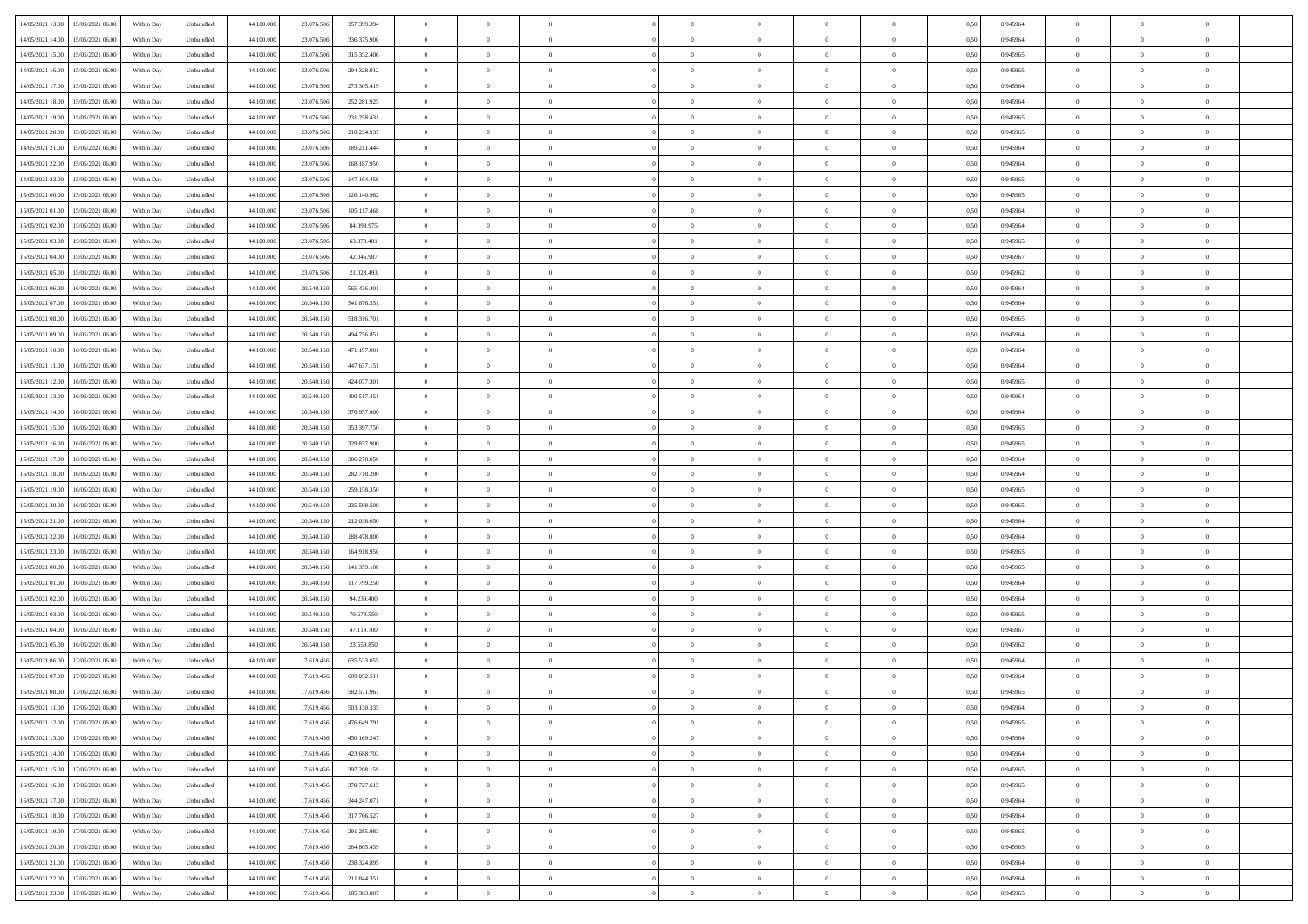| 17/05/2021 00:00 17/05/2021 06:00            | Within Day | Unbundled                   | 44.100.000 | 17.619.456 | 158.883.263   | $\overline{0}$ | $\overline{0}$ |                | $\overline{0}$ | $\theta$       |                | $\theta$       | 0,50 | 0,945965 | $\theta$       | $\theta$       | $\overline{0}$ |  |
|----------------------------------------------|------------|-----------------------------|------------|------------|---------------|----------------|----------------|----------------|----------------|----------------|----------------|----------------|------|----------|----------------|----------------|----------------|--|
| 17/05/2021 01:00<br>17/05/2021 06:00         | Within Day | Unbundled                   | 44.100.00  | 17.619.45  | 132.402.719   | $\bf{0}$       | $\overline{0}$ | $\bf{0}$       | $\overline{0}$ | $\bf{0}$       | $\overline{0}$ | $\bf{0}$       | 0,50 | 0,945964 | $\,$ 0 $\,$    | $\bf{0}$       | $\overline{0}$ |  |
| 17/05/2021 02:00<br>17/05/2021 06:00         | Within Day | Unbundled                   | 44,100,000 | 17.619.456 | 105.922.175   | $\overline{0}$ | $\bf{0}$       | $\overline{0}$ | $\bf{0}$       | $\bf{0}$       | $\overline{0}$ | $\bf{0}$       | 0.50 | 0.945964 | $\bf{0}$       | $\overline{0}$ | $\overline{0}$ |  |
| 17/05/2021 03:00<br>17/05/2021 06:00         | Within Day | Unbundled                   | 44.100.000 | 17.619.456 | 79.441.631    | $\overline{0}$ | $\overline{0}$ | $\overline{0}$ | $\theta$       | $\theta$       | $\overline{0}$ | $\bf{0}$       | 0,50 | 0,945965 | $\theta$       | $\theta$       | $\overline{0}$ |  |
| 17/05/2021 04:00<br>17/05/2021 06:00         | Within Day | Unbundled                   | 44.100.00  | 17.619.456 | 52.961.087    | $\bf{0}$       | $\theta$       | $\bf{0}$       | $\overline{0}$ | $\theta$       | $\overline{0}$ | $\bf{0}$       | 0,50 | 0,945967 | $\bf{0}$       | $\bf{0}$       | $\overline{0}$ |  |
|                                              |            |                             |            |            |               |                |                |                |                |                | $\theta$       |                |      |          |                |                |                |  |
| 17/05/2021 05:00<br>17/05/2021 06:00         | Within Day | Unbundled                   | 44,100,000 | 17.619.456 | 26,480.543    | $\overline{0}$ | $\overline{0}$ | $\overline{0}$ | $\overline{0}$ | $\overline{0}$ |                | $\bf{0}$       | 0.50 | 0.945962 | $\bf{0}$       | $\theta$       | $\overline{0}$ |  |
| 17/05/2021 06:00<br>18/05/2021 06:00         | Within Day | Unbundled                   | 44.100.000 | 17.619.456 | 635.533.055   | $\overline{0}$ | $\overline{0}$ | $\overline{0}$ | $\overline{0}$ | $\theta$       | $\overline{0}$ | $\bf{0}$       | 0,50 | 0,945964 | $\theta$       | $\theta$       | $\overline{0}$ |  |
| 17/05/2021 07:00<br>18/05/2021 06:00         | Within Day | Unbundled                   | 44.100.00  | 17.619.45  | 609.052.511   | $\bf{0}$       | $\overline{0}$ | $\overline{0}$ | $\overline{0}$ | $\theta$       | $\overline{0}$ | $\bf{0}$       | 0,50 | 0,945964 | $\,$ 0 $\,$    | $\bf{0}$       | $\overline{0}$ |  |
| 17/05/2021 08:00<br>18/05/2021 06:00         | Within Day | Unbundled                   | 44,100,00  | 17.619.456 | 582.571.967   | $\overline{0}$ | $\bf{0}$       | $\overline{0}$ | $\bf{0}$       | $\overline{0}$ | $\overline{0}$ | $\bf{0}$       | 0.50 | 0.945965 | $\bf{0}$       | $\theta$       | $\overline{0}$ |  |
| 17/05/2021 09:00<br>18/05/2021 06:00         | Within Day | Unbundled                   | 44.100.000 | 17.619.456 | 556.091.423   | $\bf{0}$       | $\bf{0}$       | $\overline{0}$ | $\overline{0}$ | $\theta$       | $\overline{0}$ | $\bf{0}$       | 0,50 | 0,945964 | $\,$ 0 $\,$    | $\theta$       | $\overline{0}$ |  |
| 17/05/2021 10:00<br>18/05/2021 06:00         | Within Day | Unbundled                   | 44.100.00  | 17.619.456 | 529.610.879   | $\bf{0}$       | $\overline{0}$ | $\bf{0}$       | $\bf{0}$       | $\bf{0}$       | $\overline{0}$ | $\bf{0}$       | 0,50 | 0,945964 | $\,$ 0 $\,$    | $\bf{0}$       | $\overline{0}$ |  |
| 17/05/2021 11:00<br>18/05/2021 06:00         | Within Day | Unbundled                   | 44,100,000 | 17.619.456 | 503.130.335   | $\overline{0}$ | $\bf{0}$       | $\overline{0}$ | $\bf{0}$       | $\bf{0}$       | $\overline{0}$ | $\bf{0}$       | 0.50 | 0.945964 | $\bf{0}$       | $\overline{0}$ | $\overline{0}$ |  |
| 17/05/2021 12:00<br>18/05/2021 06:00         | Within Day | Unbundled                   | 44.100.000 | 17.619.456 | 476.649.791   | $\overline{0}$ | $\overline{0}$ | $\overline{0}$ | $\overline{0}$ | $\theta$       | $\overline{0}$ | $\overline{0}$ | 0,50 | 0,945965 | $\,$ 0 $\,$    | $\theta$       | $\overline{0}$ |  |
|                                              |            |                             |            |            |               |                |                |                |                |                |                |                |      |          |                |                |                |  |
| 17/05/2021 13:00<br>18/05/2021 06:00         | Within Day | Unbundled                   | 44.100.00  | 17.619.45  | 450.169.247   | $\bf{0}$       | $\theta$       | $\bf{0}$       | $\overline{0}$ | $\theta$       | $\overline{0}$ | $\bf{0}$       | 0,50 | 0,945964 | $\bf{0}$       | $\bf{0}$       | $\overline{0}$ |  |
| 17/05/2021 14:00<br>18/05/2021 06:00         | Within Day | Unbundled                   | 44,100,00  | 17.619.456 | 423.688.703   | $\overline{0}$ | $\overline{0}$ | $\overline{0}$ | $\bf{0}$       | $\theta$       | $\theta$       | $\bf{0}$       | 0.50 | 0.945964 | $\theta$       | $\theta$       | $\overline{0}$ |  |
| 17/05/2021 15:00<br>18/05/2021 06:00         | Within Day | Unbundled                   | 44.100.000 | 17.619.456 | 397.208.159   | $\overline{0}$ | $\overline{0}$ | $\overline{0}$ | $\overline{0}$ | $\overline{0}$ | $\overline{0}$ | $\bf{0}$       | 0,50 | 0,945965 | $\theta$       | $\theta$       | $\overline{0}$ |  |
| 17/05/2021 16:00<br>18/05/2021 06:00         | Within Day | Unbundled                   | 44.100.00  | 17.619.456 | 370.727.615   | $\bf{0}$       | $\overline{0}$ | $\overline{0}$ | $\overline{0}$ | $\theta$       | $\overline{0}$ | $\bf{0}$       | 0,50 | 0,945965 | $\,$ 0 $\,$    | $\bf{0}$       | $\overline{0}$ |  |
| 17/05/2021 17:00<br>18/05/2021 06:00         | Within Day | Unbundled                   | 44,100,00  | 17.619.456 | 344.247.071   | $\overline{0}$ | $\bf{0}$       | $\overline{0}$ | $\bf{0}$       | $\overline{0}$ | $\overline{0}$ | $\bf{0}$       | 0.50 | 0.945964 | $\bf{0}$       | $\overline{0}$ | $\overline{0}$ |  |
| 17/05/2021 18:00<br>18/05/2021 06:00         | Within Day | Unbundled                   | 44.100.000 | 17.619.456 | 317.766.527   | $\bf{0}$       | $\overline{0}$ | $\overline{0}$ | $\overline{0}$ | $\theta$       | $\overline{0}$ | $\bf{0}$       | 0,50 | 0,945964 | $\,$ 0 $\,$    | $\theta$       | $\overline{0}$ |  |
| 17/05/2021 19:00<br>18/05/2021 06:00         | Within Day | Unbundled                   | 44.100.00  | 17.619.456 | 291.285.983   | $\bf{0}$       | $\overline{0}$ | $\bf{0}$       | $\bf{0}$       | $\overline{0}$ | $\overline{0}$ | $\bf{0}$       | 0,50 | 0,945965 | $\,$ 0 $\,$    | $\bf{0}$       | $\overline{0}$ |  |
|                                              |            |                             |            |            |               |                |                |                |                |                |                |                |      |          |                |                |                |  |
| 17/05/2021 20:00<br>18/05/2021 06:00         | Within Day | Unbundled                   | 44,100,000 | 17.619.456 | 264.805.439   | $\overline{0}$ | $\bf{0}$       | $\overline{0}$ | $\bf{0}$       | $\overline{0}$ | $\overline{0}$ | $\bf{0}$       | 0.50 | 0.945965 | $\bf{0}$       | $\overline{0}$ | $\overline{0}$ |  |
| 17/05/2021 21:00<br>18/05/2021 06:00         | Within Day | Unbundled                   | 44.100.000 | 17.619.456 | 238.324.895   | $\overline{0}$ | $\overline{0}$ | $\overline{0}$ | $\overline{0}$ | $\theta$       | $\overline{0}$ | $\bf{0}$       | 0,50 | 0,945964 | $\theta$       | $\theta$       | $\overline{0}$ |  |
| 17/05/2021 22:00<br>18/05/2021 06:00         | Within Day | Unbundled                   | 44.100.00  | 17.619.45  | 211.844.351   | $\bf{0}$       | $\overline{0}$ | $\bf{0}$       | $\bf{0}$       | $\bf{0}$       | $\overline{0}$ | $\bf{0}$       | 0,50 | 0,945964 | $\,$ 0 $\,$    | $\bf{0}$       | $\overline{0}$ |  |
| 17/05/2021 23:00<br>18/05/2021 06:00         | Within Day | Unbundled                   | 44,100,00  | 17.619.45  | 185, 363, 807 | $\overline{0}$ | $\overline{0}$ | $\overline{0}$ | $\overline{0}$ | $\overline{0}$ | $\Omega$       | $\bf{0}$       | 0.50 | 0.945965 | $\bf{0}$       | $\theta$       | $\overline{0}$ |  |
| 18/05/2021 00:00<br>18/05/2021 06:00         | Within Day | Unbundled                   | 44.100.000 | 17.619.456 | 158.883.263   | $\overline{0}$ | $\overline{0}$ | $\overline{0}$ | $\overline{0}$ | $\overline{0}$ | $\overline{0}$ | $\bf{0}$       | 0,50 | 0,945965 | $\theta$       | $\theta$       | $\overline{0}$ |  |
| 18/05/2021 01:00<br>18/05/2021 06:00         | Within Day | Unbundled                   | 44.100.00  | 17.619.45  | 132.402.719   | $\bf{0}$       | $\theta$       | $\bf{0}$       | $\overline{0}$ | $\theta$       | $\overline{0}$ | $\bf{0}$       | 0,50 | 0,945964 | $\,$ 0 $\,$    | $\bf{0}$       | $\overline{0}$ |  |
| 18/05/2021 02:00<br>18/05/2021 06:00         | Within Day | Unbundled                   | 44,100,00  | 17.619.456 | 105.922.175   | $\overline{0}$ | $\bf{0}$       | $\overline{0}$ | $\bf{0}$       | $\overline{0}$ | $\overline{0}$ | $\bf{0}$       | 0.50 | 0.945964 | $\bf{0}$       | $\overline{0}$ | $\overline{0}$ |  |
| 18/05/2021 03:00<br>18/05/2021 06:00         | Within Day | Unbundled                   | 44.100.000 | 17.619.456 | 79.441.631    | $\overline{0}$ | $\overline{0}$ | $\overline{0}$ | $\overline{0}$ | $\theta$       | $\overline{0}$ | $\bf{0}$       | 0,50 | 0,945965 | $\theta$       | $\theta$       | $\overline{0}$ |  |
|                                              |            |                             |            |            |               |                |                |                |                |                |                |                |      |          |                |                |                |  |
| 18/05/2021 04:00<br>18/05/2021 06:00         | Within Day | Unbundled                   | 44.100.00  | 17.619.456 | 52.961.087    | $\bf{0}$       | $\bf{0}$       | $\bf{0}$       | $\bf{0}$       | $\overline{0}$ | $\overline{0}$ | $\bf{0}$       | 0,50 | 0,945967 | $\,$ 0 $\,$    | $\bf{0}$       | $\overline{0}$ |  |
| 18/05/2021 05:00<br>18/05/2021 06:00         | Within Day | Unbundled                   | 44,100,000 | 17.619.456 | 26,480.543    | $\overline{0}$ | $\bf{0}$       | $\overline{0}$ | $\bf{0}$       | $\bf{0}$       | $\overline{0}$ | $\bf{0}$       | 0.50 | 0.945962 | $\bf{0}$       | $\overline{0}$ | $\overline{0}$ |  |
| 18/05/2021 06:00<br>19/05/2021 06:00         | Within Day | Unbundled                   | 44.100.000 | 17.619.456 | 635.533.055   | $\overline{0}$ | $\overline{0}$ | $\overline{0}$ | $\overline{0}$ | $\theta$       | $\overline{0}$ | $\bf{0}$       | 0.5( | 0.945964 | $\theta$       | $\theta$       | $\overline{0}$ |  |
| 18/05/2021 07:00<br>19/05/2021 06:00         | Within Day | Unbundled                   | 44.100.00  | 17.619.45  | 609.052.511   | $\bf{0}$       | $\overline{0}$ | $\bf{0}$       | $\overline{0}$ | $\overline{0}$ | $\overline{0}$ | $\bf{0}$       | 0,50 | 0,945964 | $\,$ 0 $\,$    | $\bf{0}$       | $\overline{0}$ |  |
| 18/05/2021 08:00<br>19/05/2021 06:00         | Within Day | Unbundled                   | 44,100,00  | 17.619.456 | 582.571.967   | $\overline{0}$ | $\overline{0}$ | $\overline{0}$ | $\bf{0}$       | $\bf{0}$       | $\Omega$       | $\bf{0}$       | 0.50 | 0.945965 | $\bf{0}$       | $\theta$       | $\overline{0}$ |  |
| 18/05/2021 09:00<br>19/05/2021 06:00         | Within Dav | Unbundled                   | 44.100.000 | 17.619.456 | 556.091.423   | $\overline{0}$ | $\overline{0}$ | $\overline{0}$ | $\overline{0}$ | $\overline{0}$ | $\overline{0}$ | $\overline{0}$ | 0.50 | 0,945964 | $\theta$       | $\theta$       | $\overline{0}$ |  |
| 18/05/2021 10:00<br>19/05/2021 06:00         | Within Day | Unbundled                   | 44.100.00  | 17.619.456 | 529.610.879   | $\bf{0}$       | $\overline{0}$ | $\bf{0}$       | $\overline{0}$ | $\bf{0}$       | $\overline{0}$ | $\bf{0}$       | 0,50 | 0,945964 | $\,$ 0 $\,$    | $\bf{0}$       | $\overline{0}$ |  |
| 18/05/2021 11:00<br>19/05/2021 06:00         | Within Day | Unbundled                   | 44,100,00  | 17.619.456 | 503.130.335   | $\overline{0}$ | $\bf{0}$       | $\overline{0}$ | $\bf{0}$       | $\overline{0}$ | $\overline{0}$ | $\bf{0}$       | 0.50 | 0.945964 | $\bf{0}$       | $\overline{0}$ | $\overline{0}$ |  |
| 18/05/2021 12:00<br>19/05/2021 06:00         | Within Dav | Unbundled                   | 44.100.000 | 17.619.456 | 476,649.791   | $\overline{0}$ | $\overline{0}$ | $\overline{0}$ | $\overline{0}$ | $\overline{0}$ | $\overline{0}$ | $\overline{0}$ | 0.50 | 0,945965 | $\theta$       | $\theta$       | $\overline{0}$ |  |
|                                              |            |                             |            |            |               |                |                |                |                |                |                |                |      |          |                |                |                |  |
| 18/05/2021 13:00<br>19/05/2021 06:00         | Within Day | Unbundled                   | 44.100.00  | 17.619.456 | 450.169.247   | $\bf{0}$       | $\bf{0}$       | $\bf{0}$       | $\bf{0}$       | $\overline{0}$ | $\overline{0}$ | $\bf{0}$       | 0,50 | 0,945964 | $\,$ 0 $\,$    | $\bf{0}$       | $\overline{0}$ |  |
| 18/05/2021 14:00<br>19/05/2021 06:00         | Within Day | Unbundled                   | 44,100,000 | 17.619.456 | 423.688.703   | $\overline{0}$ | $\bf{0}$       | $\overline{0}$ | $\bf{0}$       | $\bf{0}$       | $\overline{0}$ | $\bf{0}$       | 0.50 | 0.945964 | $\bf{0}$       | $\overline{0}$ | $\overline{0}$ |  |
| 18/05/2021 15:00<br>19/05/2021 06:00         | Within Dav | Unbundled                   | 44.100.000 | 17.619.456 | 397.208.159   | $\overline{0}$ | $\overline{0}$ | $\overline{0}$ | $\overline{0}$ | $\overline{0}$ | $\overline{0}$ | $\bf{0}$       | 0.50 | 0.945965 | $\theta$       | $\theta$       | $\overline{0}$ |  |
| 18/05/2021 16:00<br>19/05/2021 06:00         | Within Day | Unbundled                   | 44.100.00  | 17.619.456 | 370.727.615   | $\bf{0}$       | $\overline{0}$ | $\bf{0}$       | $\bf{0}$       | $\,$ 0 $\,$    | $\overline{0}$ | $\bf{0}$       | 0,50 | 0,945965 | $\,$ 0 $\,$    | $\bf{0}$       | $\overline{0}$ |  |
| 18/05/2021 17:00<br>19/05/2021 06:00         | Within Day | Unbundled                   | 44,100,00  | 17.619.456 | 344.247.071   | $\overline{0}$ | $\overline{0}$ | $\Omega$       | $\overline{0}$ | $\overline{0}$ | $\theta$       | $\bf{0}$       | 0.50 | 0.945964 | $\,$ 0 $\,$    | $\theta$       | $\overline{0}$ |  |
| 18/05/2021 18:00<br>19/05/2021 06:00         | Within Dav | Unbundled                   | 44.100.000 | 17.619.45  | 317.766.527   | $\overline{0}$ | $\overline{0}$ | $\Omega$       | $\overline{0}$ | $\theta$       | $\Omega$       | $\overline{0}$ | 0.5( | 0,945964 | $\theta$       | $\theta$       | $\overline{0}$ |  |
| 18/05/2021 19:00<br>19/05/2021 06:00         | Within Day | Unbundled                   | 44.100.000 | 17.619.456 | 291.285.983   | $\bf{0}$       | $\bf{0}$       | $\bf{0}$       | $\bf{0}$       | $\bf{0}$       | $\overline{0}$ | $\bf{0}$       | 0,50 | 0,945965 | $\,$ 0 $\,$    | $\bf{0}$       | $\overline{0}$ |  |
| $18/05/2021\ 20.00 \qquad 19/05/2021\ 06.00$ | Within Day | $\ensuremath{\mathsf{Unb}}$ | 44.100.000 | 17.619.456 | 264 805 439   | $\overline{0}$ | $\Omega$       |                | $\overline{0}$ |                |                |                | 0,50 | 0.945965 | $\theta$       | $\overline{0}$ |                |  |
| 18/05/2021 21:00 19/05/2021 06:00            |            |                             |            |            |               | $\overline{0}$ | $\theta$       | $\Omega$       |                | $\overline{0}$ |                |                |      |          | $\theta$       | $\theta$       | $\overline{0}$ |  |
|                                              | Within Day | Unbundled                   | 44.100.000 | 17.619.456 | 238.324.895   |                |                |                | $\theta$       |                | $\overline{0}$ | $\bf{0}$       | 0,50 | 0,945964 |                |                |                |  |
| 18/05/2021 22:00<br>19/05/2021 06:00         | Within Day | Unbundled                   | 44.100.00  | 17.619.456 | 211.844.351   | $\overline{0}$ | $\bf{0}$       | $\overline{0}$ | $\overline{0}$ | $\bf{0}$       | $\overline{0}$ | $\bf{0}$       | 0,50 | 0,945964 | $\bf{0}$       | $\overline{0}$ | $\bf{0}$       |  |
| 18/05/2021 23:00 19/05/2021 06:00            | Within Day | Unbundled                   | 44,100,000 | 17.619.456 | 185.363.807   | $\overline{0}$ | $\bf{0}$       | $\overline{0}$ | $\overline{0}$ | $\overline{0}$ | $\overline{0}$ | $\bf{0}$       | 0.50 | 0.945965 | $\mathbf{0}$   | $\bf{0}$       | $\,$ 0 $\,$    |  |
| 19/05/2021 00:00 19/05/2021 06:00            | Within Dav | Unbundled                   | 44.100.000 | 17.619.456 | 158.883.263   | $\overline{0}$ | $\overline{0}$ | $\overline{0}$ | $\overline{0}$ | $\overline{0}$ | $\overline{0}$ | $\bf{0}$       | 0,50 | 0,945965 | $\theta$       | $\theta$       | $\overline{0}$ |  |
| 19/05/2021 01:00<br>19/05/2021 06:00         | Within Day | Unbundled                   | 44.100.000 | 17.619.456 | 132.402.719   | $\overline{0}$ | $\bf{0}$       | $\overline{0}$ | $\bf{0}$       | $\overline{0}$ | $\overline{0}$ | $\bf{0}$       | 0,50 | 0,945964 | $\overline{0}$ | $\bf{0}$       | $\overline{0}$ |  |
| 19/05/2021 02:00<br>19/05/2021 06:00         | Within Day | Unbundled                   | 44,100,000 | 17.619.456 | 105.922.175   | $\overline{0}$ | $\bf{0}$       | $\overline{0}$ | $\overline{0}$ | $\overline{0}$ | $\overline{0}$ | $\bf{0}$       | 0.50 | 0.945964 | $\,$ 0 $\,$    | $\theta$       | $\overline{0}$ |  |
| 19/05/2021 03:00<br>19/05/2021 06:00         | Within Dav | Unbundled                   | 44.100.000 | 17.619.456 | 79.441.631    | $\overline{0}$ | $\overline{0}$ | $\overline{0}$ | $\overline{0}$ | $\overline{0}$ | $\overline{0}$ | $\bf{0}$       | 0.50 | 0,945965 | $\overline{0}$ | $\theta$       | $\overline{0}$ |  |
| 19/05/2021 04:00<br>19/05/2021 06:00         | Within Day | Unbundled                   | 44.100.00  | 17.619.456 | 52.961.087    | $\overline{0}$ | $\overline{0}$ | $\overline{0}$ | $\overline{0}$ | $\bf{0}$       | $\overline{0}$ | $\bf{0}$       | 0,50 | 0,945967 | $\bf{0}$       | $\overline{0}$ | $\overline{0}$ |  |
|                                              |            |                             |            |            |               |                |                |                |                |                |                |                |      |          |                |                |                |  |
| 19/05/2021 05:00<br>19/05/2021 06:00         | Within Day | Unbundled                   | 44,100,000 | 17.619.456 | 26,480,543    | $\overline{0}$ | $\overline{0}$ | $\overline{0}$ | $\overline{0}$ | $\bf{0}$       | $\overline{0}$ | $\bf{0}$       | 0.50 | 0.945962 | $\overline{0}$ | $\,$ 0 $\,$    | $\,$ 0         |  |
| 19/05/2021 06:00 20/05/2021 06:00            | Within Dav | Unbundled                   | 44.100.000 | 17.619.456 | 635.533.055   | $\overline{0}$ | $\overline{0}$ | $\overline{0}$ | $\overline{0}$ | $\overline{0}$ | $\overline{0}$ | $\bf{0}$       | 0,50 | 0,945964 | $\theta$       | $\theta$       | $\overline{0}$ |  |
| 19/05/2021 07:00<br>20/05/2021 06:00         | Within Day | Unbundled                   | 44.100.00  | 17.619.456 | 609.052.511   | $\overline{0}$ | $\bf{0}$       | $\overline{0}$ | $\bf{0}$       | $\overline{0}$ | $\bf{0}$       | $\bf{0}$       | 0,50 | 0,945964 | $\bf{0}$       | $\bf{0}$       | $\overline{0}$ |  |
| 19/05/2021 08:00 20/05/2021 06:00            | Within Day | Unbundled                   | 44.100.000 | 17.619.456 | 582.571.967   | $\overline{0}$ | $\bf{0}$       | $\overline{0}$ | $\overline{0}$ | $\,$ 0 $\,$    | $\overline{0}$ | $\bf{0}$       | 0,50 | 0,945965 | $\overline{0}$ | $\,$ 0 $\,$    | $\,$ 0 $\,$    |  |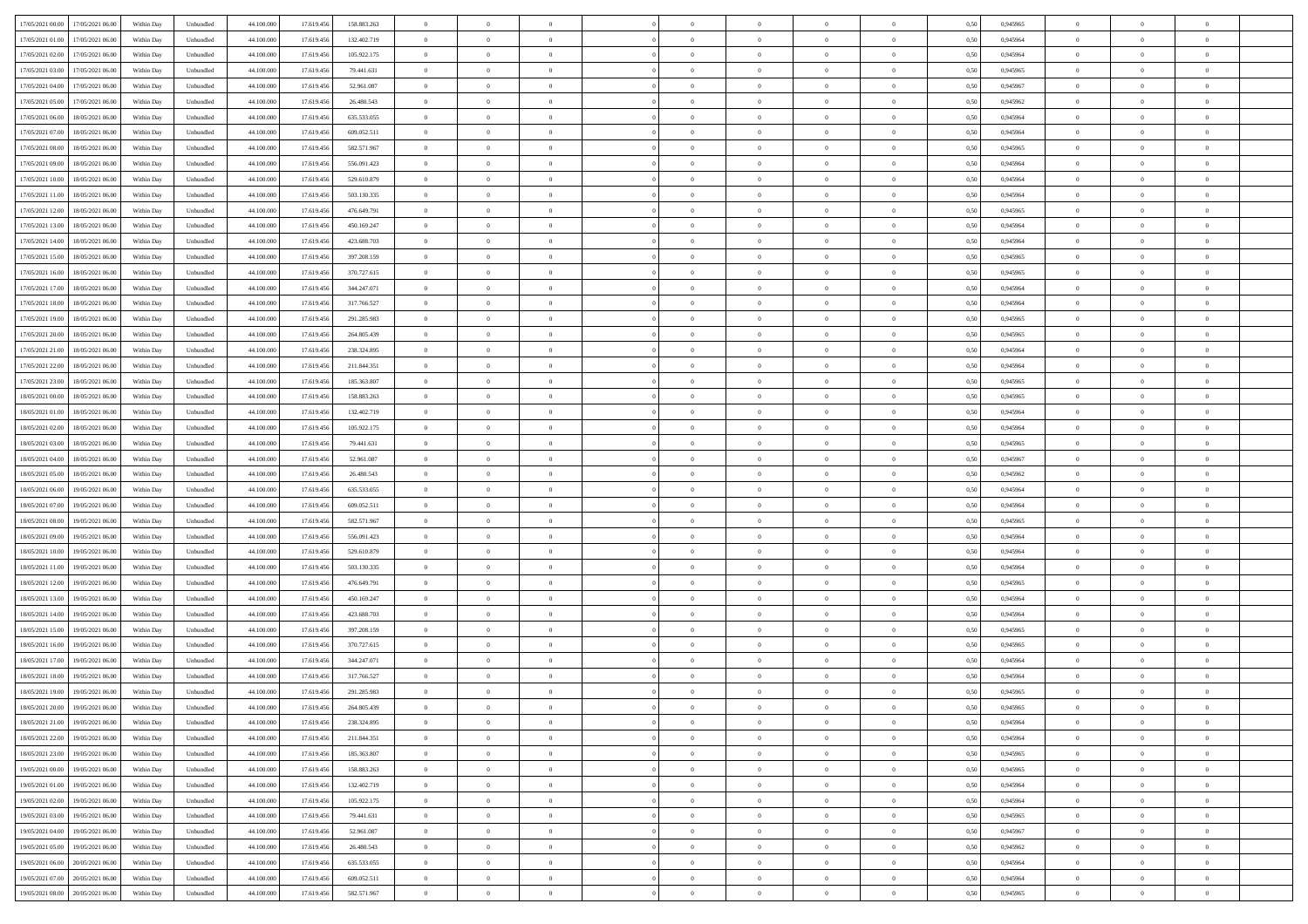| 19/05/2021 09:00 20/05/2021 06:00    | Within Day | Unbundled                   | 44.100.000 | 17.619.456 | 556.091.423 | $\overline{0}$ | $\theta$       |                | $\overline{0}$ | $\theta$       |                | $\theta$       | 0,50 | 0,945964 | $\theta$       | $\theta$       | $\overline{0}$ |  |
|--------------------------------------|------------|-----------------------------|------------|------------|-------------|----------------|----------------|----------------|----------------|----------------|----------------|----------------|------|----------|----------------|----------------|----------------|--|
| 19/05/2021 10:00<br>20/05/2021 06:00 | Within Day | Unbundled                   | 44.100.00  | 17.619.45  | 529.610.879 | $\bf{0}$       | $\overline{0}$ | $\bf{0}$       | $\overline{0}$ | $\bf{0}$       | $\overline{0}$ | $\bf{0}$       | 0,50 | 0,945964 | $\,$ 0 $\,$    | $\bf{0}$       | $\overline{0}$ |  |
| 19/05/2021 11:00<br>20/05/2021 06:00 | Within Day | Unbundled                   | 44,100,000 | 17.619.456 | 503.130.335 | $\overline{0}$ | $\bf{0}$       | $\overline{0}$ | $\bf{0}$       | $\bf{0}$       | $\overline{0}$ | $\bf{0}$       | 0.50 | 0.945964 | $\bf{0}$       | $\overline{0}$ | $\overline{0}$ |  |
| 19/05/2021 12:00<br>20/05/2021 06:00 | Within Day | Unbundled                   | 44.100.000 | 17.619.456 | 476.649.791 | $\overline{0}$ | $\overline{0}$ | $\overline{0}$ | $\theta$       | $\theta$       | $\overline{0}$ | $\bf{0}$       | 0,50 | 0,945965 | $\theta$       | $\theta$       | $\overline{0}$ |  |
|                                      |            |                             |            |            |             |                |                |                |                |                |                |                |      |          |                |                |                |  |
| 19/05/2021 13:00<br>20/05/2021 06:00 | Within Day | Unbundled                   | 44.100.00  | 17.619.45  | 450.169.247 | $\bf{0}$       | $\overline{0}$ | $\bf{0}$       | $\overline{0}$ | $\theta$       | $\overline{0}$ | $\bf{0}$       | 0,50 | 0,945964 | $\,$ 0 $\,$    | $\bf{0}$       | $\overline{0}$ |  |
| 19/05/2021 14:00<br>20/05/2021 06:00 | Within Day | Unbundled                   | 44,100,000 | 17.619.456 | 423.688.703 | $\overline{0}$ | $\overline{0}$ | $\overline{0}$ | $\overline{0}$ | $\overline{0}$ | $\theta$       | $\bf{0}$       | 0.50 | 0.945964 | $\bf{0}$       | $\theta$       | $\overline{0}$ |  |
| 19/05/2021 15:00<br>20/05/2021 06:00 | Within Day | Unbundled                   | 44.100.000 | 17.619.456 | 397.208.159 | $\overline{0}$ | $\overline{0}$ | $\overline{0}$ | $\overline{0}$ | $\overline{0}$ | $\overline{0}$ | $\bf{0}$       | 0,50 | 0,945965 | $\theta$       | $\theta$       | $\overline{0}$ |  |
| 19/05/2021 16:00<br>20/05/2021 06:00 | Within Day | Unbundled                   | 44.100.00  | 17.619.45  | 370.727.615 | $\bf{0}$       | $\overline{0}$ | $\overline{0}$ | $\overline{0}$ | $\overline{0}$ | $\overline{0}$ | $\bf{0}$       | 0,50 | 0,945965 | $\,$ 0 $\,$    | $\bf{0}$       | $\overline{0}$ |  |
|                                      |            |                             |            |            |             |                |                |                |                |                |                |                |      |          |                |                |                |  |
| 19/05/2021 17:00<br>20/05/2021 06:00 | Within Day | Unbundled                   | 44,100,000 | 17.619.456 | 344.247.071 | $\overline{0}$ | $\bf{0}$       | $\overline{0}$ | $\bf{0}$       | $\overline{0}$ | $\overline{0}$ | $\bf{0}$       | 0.50 | 0.945964 | $\bf{0}$       | $\overline{0}$ | $\overline{0}$ |  |
| 19/05/2021 18:00<br>20/05/2021 06:00 | Within Day | Unbundled                   | 44.100.000 | 17.619.456 | 317.766.527 | $\overline{0}$ | $\bf{0}$       | $\overline{0}$ | $\overline{0}$ | $\overline{0}$ | $\overline{0}$ | $\bf{0}$       | 0,50 | 0,945964 | $\,$ 0 $\,$    | $\theta$       | $\overline{0}$ |  |
| 19/05/2021 19:00<br>20/05/2021 06:00 | Within Day | Unbundled                   | 44.100.00  | 17.619.456 | 291.285.983 | $\bf{0}$       | $\overline{0}$ | $\bf{0}$       | $\bf{0}$       | $\bf{0}$       | $\overline{0}$ | $\bf{0}$       | 0,50 | 0,945965 | $\,$ 0 $\,$    | $\bf{0}$       | $\overline{0}$ |  |
| 19/05/2021 20:00<br>20/05/2021 06:00 | Within Day | Unbundled                   | 44,100,000 | 17.619.456 | 264.805.439 | $\overline{0}$ | $\bf{0}$       | $\overline{0}$ | $\bf{0}$       | $\bf{0}$       | $\overline{0}$ | $\bf{0}$       | 0.50 | 0.945965 | $\bf{0}$       | $\overline{0}$ | $\bf{0}$       |  |
| 19/05/2021 21:00<br>20/05/2021 06:00 | Within Day | Unbundled                   | 44.100.000 | 17.619.456 | 238.324.895 | $\overline{0}$ | $\overline{0}$ | $\overline{0}$ | $\overline{0}$ | $\theta$       | $\overline{0}$ | $\overline{0}$ | 0,50 | 0,945964 | $\theta$       | $\theta$       | $\overline{0}$ |  |
|                                      |            |                             |            |            |             |                |                |                |                |                |                |                |      |          |                |                |                |  |
| 19/05/2021 22.00<br>20/05/2021 06:00 | Within Day | Unbundled                   | 44.100.00  | 17.619.45  | 211.844.351 | $\bf{0}$       | $\overline{0}$ | $\bf{0}$       | $\overline{0}$ | $\theta$       | $\overline{0}$ | $\bf{0}$       | 0,50 | 0,945964 | $\,$ 0 $\,$    | $\bf{0}$       | $\overline{0}$ |  |
| 19/05/2021 23:00<br>20/05/2021 06:00 | Within Day | Unbundled                   | 44,100,000 | 17.619.456 | 185.363.807 | $\overline{0}$ | $\overline{0}$ | $\overline{0}$ | $\bf{0}$       | $\theta$       | $\Omega$       | $\bf{0}$       | 0.50 | 0.945965 | $\theta$       | $\theta$       | $\overline{0}$ |  |
| 20/05/2021 00:00<br>20/05/2021 06:00 | Within Day | Unbundled                   | 44.100.000 | 17.619.456 | 158.883.263 | $\overline{0}$ | $\overline{0}$ | $\overline{0}$ | $\overline{0}$ | $\overline{0}$ | $\overline{0}$ | $\bf{0}$       | 0,50 | 0,945965 | $\theta$       | $\theta$       | $\overline{0}$ |  |
| 20/05/2021 01:00<br>20/05/2021 06:00 | Within Day | Unbundled                   | 44.100.00  | 17.619.456 | 132.402.719 | $\bf{0}$       | $\overline{0}$ | $\overline{0}$ | $\overline{0}$ | $\theta$       | $\overline{0}$ | $\bf{0}$       | 0,50 | 0,945964 | $\,$ 0 $\,$    | $\bf{0}$       | $\overline{0}$ |  |
|                                      |            |                             |            |            |             |                |                |                |                |                |                |                |      |          |                |                |                |  |
| 20/05/2021 02:00<br>20/05/2021 06:00 | Within Day | Unbundled                   | 44,100,00  | 17.619.456 | 105.922.175 | $\overline{0}$ | $\bf{0}$       | $\overline{0}$ | $\bf{0}$       | $\overline{0}$ | $\overline{0}$ | $\bf{0}$       | 0.50 | 0.945964 | $\bf{0}$       | $\overline{0}$ | $\overline{0}$ |  |
| 20/05/2021 03:00<br>20/05/2021 06:00 | Within Day | Unbundled                   | 44.100.000 | 17.619.456 | 79.441.631  | $\overline{0}$ | $\overline{0}$ | $\overline{0}$ | $\overline{0}$ | $\overline{0}$ | $\overline{0}$ | $\bf{0}$       | 0,50 | 0,945965 | $\,$ 0 $\,$    | $\theta$       | $\overline{0}$ |  |
| 20/05/2021 04:00<br>20/05/2021 06:00 | Within Day | Unbundled                   | 44.100.00  | 17.619.456 | 52.961.087  | $\bf{0}$       | $\bf{0}$       | $\bf{0}$       | $\bf{0}$       | $\overline{0}$ | $\overline{0}$ | $\bf{0}$       | 0,50 | 0,945967 | $\,$ 0 $\,$    | $\bf{0}$       | $\overline{0}$ |  |
| 20/05/2021 05:00<br>20/05/2021 06:00 | Within Day | Unbundled                   | 44,100,000 | 17.619.456 | 26,480.543  | $\overline{0}$ | $\bf{0}$       | $\overline{0}$ | $\bf{0}$       | $\bf{0}$       | $\overline{0}$ | $\bf{0}$       | 0.50 | 0.945962 | $\bf{0}$       | $\overline{0}$ | $\overline{0}$ |  |
| 20/05/2021 06:00<br>21/05/2021 06:00 | Within Day | Unbundled                   | 44.100.000 | 17.619.456 | 635.533.055 | $\overline{0}$ | $\overline{0}$ | $\overline{0}$ | $\theta$       | $\theta$       | $\overline{0}$ | $\bf{0}$       | 0,50 | 0,945964 | $\theta$       | $\theta$       | $\overline{0}$ |  |
|                                      |            |                             |            |            |             |                |                |                |                |                |                |                |      |          |                |                |                |  |
| 20/05/2021 07:00<br>21/05/2021 06.00 | Within Day | Unbundled                   | 44.100.00  | 17.619.456 | 609.052.511 | $\bf{0}$       | $\overline{0}$ | $\bf{0}$       | $\bf{0}$       | $\bf{0}$       | $\overline{0}$ | $\bf{0}$       | 0,50 | 0,945964 | $\,$ 0 $\,$    | $\bf{0}$       | $\overline{0}$ |  |
| 20/05/2021 08:00<br>21/05/2021 06:00 | Within Day | Unbundled                   | 44,100,000 | 17.619.456 | 582.571.967 | $\overline{0}$ | $\overline{0}$ | $\overline{0}$ | $\overline{0}$ | $\overline{0}$ | $\Omega$       | $\bf{0}$       | 0.50 | 0.945965 | $\bf{0}$       | $\theta$       | $\overline{0}$ |  |
| 20/05/2021 09:00<br>21/05/2021 06:00 | Within Day | Unbundled                   | 44.100.000 | 17.619.456 | 556.091.423 | $\overline{0}$ | $\overline{0}$ | $\overline{0}$ | $\overline{0}$ | $\overline{0}$ | $\overline{0}$ | $\bf{0}$       | 0,50 | 0,945964 | $\theta$       | $\theta$       | $\overline{0}$ |  |
| 20/05/2021 10:00<br>21/05/2021 06.00 | Within Day | Unbundled                   | 44.100.00  | 17.619.45  | 529.610.879 | $\bf{0}$       | $\theta$       | $\bf{0}$       | $\overline{0}$ | $\bf{0}$       | $\overline{0}$ | $\bf{0}$       | 0,50 | 0,945964 | $\,$ 0 $\,$    | $\bf{0}$       | $\overline{0}$ |  |
| 20/05/2021 11:00<br>21/05/2021 06:00 | Within Day | Unbundled                   | 44,100,000 | 17.619.456 | 503.130.335 | $\overline{0}$ | $\bf{0}$       | $\overline{0}$ | $\bf{0}$       | $\overline{0}$ | $\overline{0}$ | $\bf{0}$       | 0.50 | 0.945964 | $\bf{0}$       | $\overline{0}$ | $\overline{0}$ |  |
| 20/05/2021 12:00<br>21/05/2021 06:00 | Within Day | Unbundled                   | 44.100.000 | 17.619.456 | 476.649.791 | $\overline{0}$ | $\overline{0}$ | $\overline{0}$ | $\overline{0}$ | $\overline{0}$ | $\overline{0}$ | $\bf{0}$       | 0,50 | 0,945965 | $\theta$       | $\theta$       | $\overline{0}$ |  |
|                                      |            |                             |            |            |             |                |                |                |                |                |                |                |      |          |                |                |                |  |
| 20/05/2021 13:00<br>21/05/2021 06.00 | Within Day | Unbundled                   | 44.100.00  | 17.619.456 | 450.169.247 | $\bf{0}$       | $\bf{0}$       | $\bf{0}$       | $\bf{0}$       | $\overline{0}$ | $\overline{0}$ | $\bf{0}$       | 0,50 | 0,945964 | $\,$ 0 $\,$    | $\bf{0}$       | $\overline{0}$ |  |
| 20/05/2021 14:00<br>21/05/2021 06:00 | Within Day | Unbundled                   | 44,100,000 | 17.619.456 | 423.688.703 | $\overline{0}$ | $\bf{0}$       | $\overline{0}$ | $\bf{0}$       | $\bf{0}$       | $\overline{0}$ | $\bf{0}$       | 0.50 | 0.945964 | $\bf{0}$       | $\overline{0}$ | $\overline{0}$ |  |
| 20/05/2021 15:00<br>21/05/2021 06:00 | Within Day | Unbundled                   | 44.100.000 | 17.619.456 | 397.208.159 | $\overline{0}$ | $\overline{0}$ | $\overline{0}$ | $\overline{0}$ | $\overline{0}$ | $\overline{0}$ | $\bf{0}$       | 0.5( | 0.945965 | $\theta$       | $\theta$       | $\overline{0}$ |  |
| 20/05/2021 16:00<br>21/05/2021 06.00 | Within Day | Unbundled                   | 44.100.00  | 17.619.456 | 370.727.615 | $\bf{0}$       | $\overline{0}$ | $\bf{0}$       | $\overline{0}$ | $\overline{0}$ | $\overline{0}$ | $\bf{0}$       | 0,50 | 0,945965 | $\,$ 0 $\,$    | $\bf{0}$       | $\overline{0}$ |  |
| 20/05/2021 17:00<br>21/05/2021 06:00 | Within Day | Unbundled                   | 44,100,000 | 17.619.456 | 344.247.071 | $\overline{0}$ | $\overline{0}$ | $\overline{0}$ | $\bf{0}$       | $\bf{0}$       | $\Omega$       | $\bf{0}$       | 0.50 | 0.945964 | $\,$ 0 $\,$    | $\theta$       | $\overline{0}$ |  |
|                                      |            |                             |            |            |             |                |                |                |                |                |                |                |      |          |                |                |                |  |
| 20/05/2021 18:00<br>21/05/2021 06:00 | Within Dav | Unbundled                   | 44.100.000 | 17.619.456 | 317.766.527 | $\overline{0}$ | $\overline{0}$ | $\overline{0}$ | $\overline{0}$ | $\overline{0}$ | $\overline{0}$ | $\overline{0}$ | 0.5( | 0,945964 | $\theta$       | $\theta$       | $\overline{0}$ |  |
| 20/05/2021 19:00<br>21/05/2021 06.00 | Within Day | Unbundled                   | 44.100.00  | 17.619.456 | 291.285.983 | $\bf{0}$       | $\overline{0}$ | $\bf{0}$       | $\bf{0}$       | $\bf{0}$       | $\overline{0}$ | $\bf{0}$       | 0,50 | 0,945965 | $\,$ 0 $\,$    | $\bf{0}$       | $\overline{0}$ |  |
| 20/05/2021 20:00<br>21/05/2021 06:00 | Within Day | Unbundled                   | 44,100,00  | 17.619.456 | 264.805.439 | $\overline{0}$ | $\bf{0}$       | $\overline{0}$ | $\bf{0}$       | $\overline{0}$ | $\overline{0}$ | $\bf{0}$       | 0.50 | 0.945965 | $\bf{0}$       | $\overline{0}$ | $\overline{0}$ |  |
| 20/05/2021 21:00<br>21/05/2021 06:00 | Within Dav | Unbundled                   | 44.100.000 | 17.619.456 | 238.324.895 | $\overline{0}$ | $\overline{0}$ | $\overline{0}$ | $\overline{0}$ | $\overline{0}$ | $\overline{0}$ | $\overline{0}$ | 0.50 | 0,945964 | $\theta$       | $\theta$       | $\overline{0}$ |  |
| 20/05/2021 22:00<br>21/05/2021 06.00 | Within Day | Unbundled                   | 44.100.00  | 17.619.456 | 211.844.351 | $\bf{0}$       | $\bf{0}$       | $\bf{0}$       | $\bf{0}$       | $\overline{0}$ | $\overline{0}$ | $\bf{0}$       | 0,50 | 0,945964 | $\,$ 0 $\,$    | $\bf{0}$       | $\overline{0}$ |  |
|                                      |            |                             |            |            |             |                |                |                |                |                |                |                |      |          |                |                |                |  |
| 20/05/2021 23:00<br>21/05/2021 06:00 | Within Day | Unbundled                   | 44,100,000 | 17.619.456 | 185.363.807 | $\overline{0}$ | $\bf{0}$       | $\overline{0}$ | $\bf{0}$       | $\bf{0}$       | $\overline{0}$ | $\bf{0}$       | 0.50 | 0.945965 | $\bf{0}$       | $\overline{0}$ | $\overline{0}$ |  |
| 21/05/2021 00:00<br>21/05/2021 06:00 | Within Dav | Unbundled                   | 44.100.000 | 17.619.456 | 158.883.263 | $\overline{0}$ | $\overline{0}$ | $\Omega$       | $\overline{0}$ | $\overline{0}$ | $\overline{0}$ | $\bf{0}$       | 0.50 | 0,945965 | $\theta$       | $\theta$       | $\overline{0}$ |  |
| 21/05/2021 01:00<br>21/05/2021 06.00 | Within Day | Unbundled                   | 44.100.00  | 17.619.456 | 132.402.719 | $\bf{0}$       | $\overline{0}$ | $\bf{0}$       | $\bf{0}$       | $\,$ 0 $\,$    | $\overline{0}$ | $\bf{0}$       | 0,50 | 0,945964 | $\,$ 0 $\,$    | $\bf{0}$       | $\overline{0}$ |  |
| 21/05/2021 02:00<br>21/05/2021 06:00 | Within Day | Unbundled                   | 44,100,00  | 17.619.45  | 105.922.175 | $\overline{0}$ | $\overline{0}$ | $\Omega$       | $\overline{0}$ | $\overline{0}$ | $\theta$       | $\bf{0}$       | 0.50 | 0.945964 | $\bf{0}$       | $\theta$       | $\overline{0}$ |  |
| 21/05/2021 03:00<br>21/05/2021 06:00 | Within Dav | Unbundled                   | 44.100.000 | 17.619.45  | 79.441.631  | $\overline{0}$ | $\overline{0}$ | $\Omega$       | $\overline{0}$ | $\theta$       | $\Omega$       | $\overline{0}$ | 0.5( | 0,945965 | $\theta$       | $\theta$       | $\overline{0}$ |  |
|                                      |            |                             |            |            |             | $\bf{0}$       | $\bf{0}$       |                | $\bf{0}$       | $\bf{0}$       | $\overline{0}$ |                |      |          | $\,$ 0 $\,$    | $\bf{0}$       | $\overline{0}$ |  |
| 21/05/2021 04:00<br>21/05/2021 06:00 | Within Day | Unbundled                   | 44.100.000 | 17.619.456 | 52.961.087  |                |                | $\bf{0}$       |                |                |                | $\bf{0}$       | 0,50 | 0,945967 |                |                |                |  |
| 21/05/2021 05:00 21/05/2021 06:00    | Within Day | $\ensuremath{\mathsf{Unb}}$ | 44.100.000 | 17.619.456 | 26.480.543  | $\overline{0}$ | $\Omega$       |                | $\overline{0}$ |                |                |                | 0,50 | 0.945962 | $\theta$       | $\bf{0}$       |                |  |
| 21/05/2021 06:00 22/05/2021 06:00    | Within Day | Unbundled                   | 44.100.000 | 17.619.456 | 635.533.055 | $\overline{0}$ | $\theta$       | $\Omega$       | $\theta$       | $\overline{0}$ | $\overline{0}$ | $\bf{0}$       | 0,50 | 0,945964 | $\theta$       | $\theta$       | $\overline{0}$ |  |
| 21/05/2021 07:00<br>22/05/2021 06:00 | Within Day | Unbundled                   | 44.100.00  | 17.619.456 | 609.052.511 | $\overline{0}$ | $\bf{0}$       | $\overline{0}$ | $\overline{0}$ | $\bf{0}$       | $\overline{0}$ | $\bf{0}$       | 0,50 | 0,945964 | $\bf{0}$       | $\overline{0}$ | $\bf{0}$       |  |
| 21/05/2021 08:00 22/05/2021 06:00    | Within Day | Unbundled                   | 44,100,000 | 17.619.456 | 582.571.967 | $\overline{0}$ | $\bf{0}$       | $\overline{0}$ | $\overline{0}$ | $\overline{0}$ | $\overline{0}$ | $\bf{0}$       | 0.50 | 0.945965 | $\mathbf{0}$   | $\bf{0}$       | $\,$ 0 $\,$    |  |
|                                      |            |                             |            |            |             |                |                |                |                |                |                |                |      |          |                |                |                |  |
| 21/05/2021 09:00 22/05/2021 06:00    | Within Dav | Unbundled                   | 44.100.000 | 17.619.456 | 556.091.423 | $\overline{0}$ | $\overline{0}$ | $\overline{0}$ | $\overline{0}$ | $\overline{0}$ | $\overline{0}$ | $\bf{0}$       | 0,50 | 0,945964 | $\theta$       | $\theta$       | $\overline{0}$ |  |
| 21/05/2021 10:00<br>22/05/2021 06:00 | Within Day | Unbundled                   | 44.100.000 | 17.619.456 | 529.610.879 | $\overline{0}$ | $\bf{0}$       | $\overline{0}$ | $\bf{0}$       | $\overline{0}$ | $\overline{0}$ | $\bf{0}$       | 0,50 | 0,945964 | $\overline{0}$ | $\bf{0}$       | $\overline{0}$ |  |
| 21/05/2021 11:00 22/05/2021 06:00    | Within Day | Unbundled                   | 44,100,000 | 17.619.456 | 503.130.335 | $\overline{0}$ | $\bf{0}$       | $\overline{0}$ | $\overline{0}$ | $\overline{0}$ | $\overline{0}$ | $\bf{0}$       | 0.50 | 0.945964 | $\,$ 0 $\,$    | $\theta$       | $\overline{0}$ |  |
| 21/05/2021 12:00<br>22/05/2021 06:00 | Within Dav | Unbundled                   | 44.100.000 | 17.619.456 | 476.649.791 | $\overline{0}$ | $\overline{0}$ | $\overline{0}$ | $\overline{0}$ | $\overline{0}$ | $\overline{0}$ | $\bf{0}$       | 0.50 | 0,945965 | $\overline{0}$ | $\theta$       | $\overline{0}$ |  |
| 21/05/2021 13:00<br>22/05/2021 06:00 | Within Day | Unbundled                   | 44.100.00  | 17.619.456 | 450.169.247 | $\overline{0}$ | $\overline{0}$ | $\overline{0}$ | $\overline{0}$ | $\bf{0}$       | $\overline{0}$ | $\bf{0}$       | 0,50 | 0,945964 | $\bf{0}$       | $\overline{0}$ | $\overline{0}$ |  |
|                                      |            |                             |            |            |             |                |                |                |                |                |                |                |      |          |                |                |                |  |
| 21/05/2021 14:00 22/05/2021 06:00    | Within Day | Unbundled                   | 44,100,000 | 17.619.456 | 423.688.703 | $\overline{0}$ | $\overline{0}$ | $\overline{0}$ | $\overline{0}$ | $\bf{0}$       | $\overline{0}$ | $\bf{0}$       | 0.50 | 0.945964 | $\overline{0}$ | $\,$ 0 $\,$    | $\,$ 0         |  |
| 21/05/2021 15:00 22/05/2021 06:00    | Within Dav | Unbundled                   | 44.100.000 | 17.619.456 | 397.208.159 | $\overline{0}$ | $\overline{0}$ | $\overline{0}$ | $\overline{0}$ | $\overline{0}$ | $\overline{0}$ | $\bf{0}$       | 0,50 | 0,945965 | $\overline{0}$ | $\theta$       | $\overline{0}$ |  |
| 21/05/2021 16:00<br>22/05/2021 06:00 | Within Day | Unbundled                   | 44.100.00  | 17.619.456 | 370.727.615 | $\overline{0}$ | $\bf{0}$       | $\overline{0}$ | $\bf{0}$       | $\overline{0}$ | $\overline{0}$ | $\bf{0}$       | 0,50 | 0,945965 | $\bf{0}$       | $\bf{0}$       | $\overline{0}$ |  |
| 21/05/2021 17:00 22/05/2021 06:00    | Within Day | Unbundled                   | 44.100.000 | 17.619.456 | 344.247.071 | $\overline{0}$ | $\bf{0}$       | $\overline{0}$ | $\overline{0}$ | $\,$ 0 $\,$    | $\overline{0}$ | $\bf{0}$       | 0,50 | 0,945964 | $\overline{0}$ | $\,$ 0 $\,$    | $\,$ 0 $\,$    |  |
|                                      |            |                             |            |            |             |                |                |                |                |                |                |                |      |          |                |                |                |  |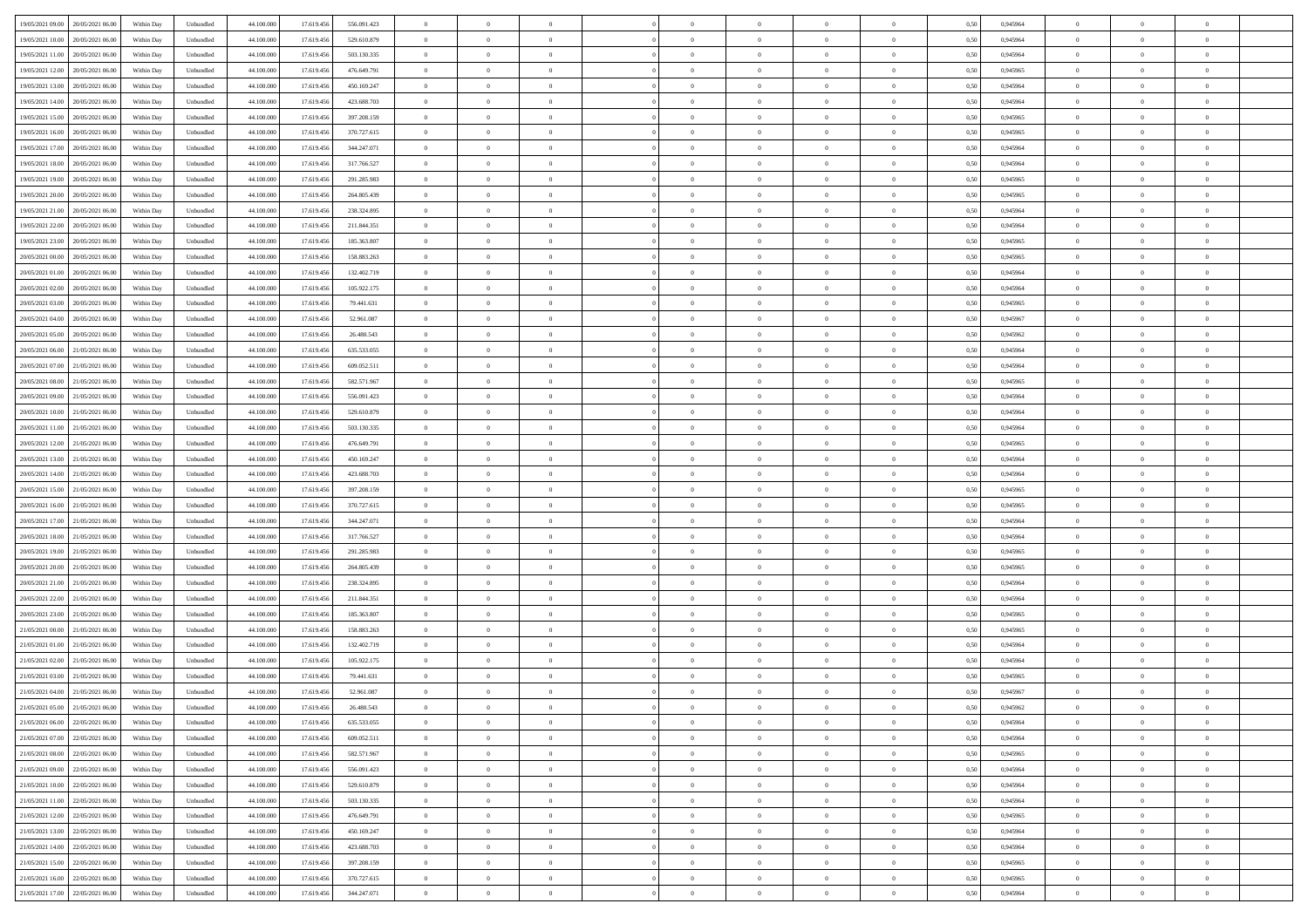|                                              |            |                             |            |            |               | $\overline{0}$ | $\theta$       |                | $\overline{0}$ | $\theta$       |                | $\theta$       |      |          | $\theta$       | $\theta$       | $\overline{0}$ |  |
|----------------------------------------------|------------|-----------------------------|------------|------------|---------------|----------------|----------------|----------------|----------------|----------------|----------------|----------------|------|----------|----------------|----------------|----------------|--|
| 21/05/2021 18:00 22/05/2021 06:00            | Within Day | Unbundled                   | 44.100.000 | 17.619.456 | 317.766.527   |                |                |                |                |                |                |                | 0,50 | 0,945964 |                |                |                |  |
| 21/05/2021 19:00<br>22/05/2021 06.00         | Within Day | Unbundled                   | 44.100.00  | 17.619.45  | 291.285.983   | $\bf{0}$       | $\overline{0}$ | $\bf{0}$       | $\overline{0}$ | $\bf{0}$       | $\overline{0}$ | $\bf{0}$       | 0,50 | 0,945965 | $\,$ 0 $\,$    | $\bf{0}$       | $\overline{0}$ |  |
| 21/05/2021 20:00<br>22/05/2021 06:00         | Within Day | Unbundled                   | 44,100,000 | 17.619.456 | 264.805.439   | $\overline{0}$ | $\bf{0}$       | $\overline{0}$ | $\bf{0}$       | $\bf{0}$       | $\overline{0}$ | $\bf{0}$       | 0.50 | 0.945965 | $\bf{0}$       | $\overline{0}$ | $\overline{0}$ |  |
| 21/05/2021 21:00<br>22/05/2021 06:00         | Within Day | Unbundled                   | 44.100.000 | 17.619.456 | 238.324.895   | $\overline{0}$ | $\overline{0}$ | $\overline{0}$ | $\theta$       | $\theta$       | $\overline{0}$ | $\bf{0}$       | 0,50 | 0,945964 | $\theta$       | $\theta$       | $\overline{0}$ |  |
| 21/05/2021 22:00<br>22/05/2021 06.00         | Within Day | Unbundled                   | 44.100.00  | 17.619.45  | 211.844.351   | $\bf{0}$       | $\overline{0}$ | $\bf{0}$       | $\overline{0}$ | $\theta$       | $\overline{0}$ | $\bf{0}$       | 0,50 | 0,945964 | $\,$ 0 $\,$    | $\bf{0}$       | $\overline{0}$ |  |
|                                              |            |                             |            |            |               |                |                |                |                |                |                |                |      |          |                |                |                |  |
| 21/05/2021 23:00<br>22/05/2021 06:00         | Within Day | Unbundled                   | 44,100,000 | 17.619.456 | 185.363.807   | $\overline{0}$ | $\overline{0}$ | $\overline{0}$ | $\bf{0}$       | $\overline{0}$ | $\theta$       | $\bf{0}$       | 0.50 | 0.945965 | $\bf{0}$       | $\theta$       | $\overline{0}$ |  |
| 22/05/2021 00:00<br>22/05/2021 06:00         | Within Day | Unbundled                   | 44.100.000 | 17.619.456 | 158.883.263   | $\overline{0}$ | $\overline{0}$ | $\overline{0}$ | $\overline{0}$ | $\overline{0}$ | $\overline{0}$ | $\bf{0}$       | 0,50 | 0,945965 | $\theta$       | $\theta$       | $\overline{0}$ |  |
| 22/05/2021 01:00<br>22/05/2021 06.00         | Within Day | Unbundled                   | 44.100.00  | 17.619.45  | 132.402.719   | $\bf{0}$       | $\overline{0}$ | $\overline{0}$ | $\overline{0}$ | $\bf{0}$       | $\overline{0}$ | $\bf{0}$       | 0,50 | 0,945964 | $\,$ 0 $\,$    | $\bf{0}$       | $\overline{0}$ |  |
| 22/05/2021 02:00<br>22/05/2021 06:00         | Within Day | Unbundled                   | 44,100,00  | 17.619.456 | 105.922.175   | $\overline{0}$ | $\bf{0}$       | $\overline{0}$ | $\bf{0}$       | $\overline{0}$ | $\overline{0}$ | $\bf{0}$       | 0.50 | 0.945964 | $\bf{0}$       | $\overline{0}$ | $\overline{0}$ |  |
| 22/05/2021 03:00<br>22/05/2021 06:00         | Within Day | Unbundled                   | 44.100.000 | 17.619.456 | 79.441.631    | $\overline{0}$ | $\bf{0}$       | $\overline{0}$ | $\overline{0}$ | $\overline{0}$ | $\overline{0}$ | $\bf{0}$       | 0,50 | 0,945965 | $\,$ 0 $\,$    | $\bf{0}$       | $\overline{0}$ |  |
| 22/05/2021 04:00<br>22/05/2021 06.00         | Within Day | Unbundled                   | 44.100.00  | 17.619.456 | 52.961.087    | $\bf{0}$       | $\overline{0}$ | $\bf{0}$       | $\bf{0}$       | $\bf{0}$       | $\overline{0}$ | $\bf{0}$       | 0,50 | 0,945967 | $\,$ 0 $\,$    | $\bf{0}$       | $\overline{0}$ |  |
| 22/05/2021 05:00<br>22/05/2021 06:00         | Within Day | Unbundled                   | 44,100,000 | 17.619.456 | 26,480.543    | $\overline{0}$ | $\bf{0}$       | $\overline{0}$ | $\bf{0}$       | $\bf{0}$       | $\overline{0}$ | $\bf{0}$       | 0.50 | 0.945962 | $\bf{0}$       | $\overline{0}$ | $\bf{0}$       |  |
|                                              |            |                             |            |            |               | $\overline{0}$ | $\overline{0}$ | $\overline{0}$ | $\overline{0}$ | $\theta$       | $\overline{0}$ | $\overline{0}$ |      |          | $\,$ 0 $\,$    | $\theta$       | $\overline{0}$ |  |
| 22/05/2021 06:00<br>23/05/2021 06:00         | Within Day | Unbundled                   | 44.100.000 | 17.619.456 | 635.533.055   |                |                |                |                |                |                |                | 0,50 | 0,945964 |                |                |                |  |
| 22/05/2021 07:00<br>23/05/2021 06.00         | Within Day | Unbundled                   | 44.100.00  | 17.619.45  | 609.052.511   | $\bf{0}$       | $\overline{0}$ | $\bf{0}$       | $\overline{0}$ | $\theta$       | $\overline{0}$ | $\bf{0}$       | 0,50 | 0,945964 | $\,$ 0 $\,$    | $\bf{0}$       | $\overline{0}$ |  |
| 22/05/2021 08:00<br>23/05/2021 06:00         | Within Day | Unbundled                   | 44,100,000 | 17.619.456 | 582.571.967   | $\overline{0}$ | $\overline{0}$ | $\overline{0}$ | $\bf{0}$       | $\overline{0}$ | $\theta$       | $\bf{0}$       | 0.50 | 0.945965 | $\,$ 0 $\,$    | $\theta$       | $\overline{0}$ |  |
| 22/05/2021 09:00<br>23/05/2021 06:00         | Within Day | Unbundled                   | 44.100.000 | 17.619.456 | 556.091.423   | $\overline{0}$ | $\overline{0}$ | $\overline{0}$ | $\overline{0}$ | $\overline{0}$ | $\overline{0}$ | $\bf{0}$       | 0,50 | 0,945964 | $\theta$       | $\theta$       | $\overline{0}$ |  |
| 22/05/2021 10:00<br>23/05/2021 06.00         | Within Day | Unbundled                   | 44.100.00  | 17.619.456 | 529.610.879   | $\bf{0}$       | $\overline{0}$ | $\overline{0}$ | $\overline{0}$ | $\bf{0}$       | $\overline{0}$ | $\bf{0}$       | 0,50 | 0,945964 | $\,$ 0 $\,$    | $\bf{0}$       | $\overline{0}$ |  |
| 22/05/2021 11:00<br>23/05/2021 06:00         | Within Day | Unbundled                   | 44,100,00  | 17.619.456 | 503.130.335   | $\overline{0}$ | $\bf{0}$       | $\overline{0}$ | $\bf{0}$       | $\overline{0}$ | $\overline{0}$ | $\bf{0}$       | 0.50 | 0.945964 | $\bf{0}$       | $\overline{0}$ | $\overline{0}$ |  |
| 22/05/2021 12:00<br>23/05/2021 06:00         | Within Day | Unbundled                   | 44.100.000 | 17.619.456 | 476.649.791   | $\overline{0}$ | $\overline{0}$ | $\overline{0}$ | $\overline{0}$ | $\overline{0}$ | $\overline{0}$ | $\bf{0}$       | 0,50 | 0,945965 | $\,$ 0 $\,$    | $\bf{0}$       | $\overline{0}$ |  |
|                                              |            |                             |            |            |               | $\bf{0}$       | $\overline{0}$ |                |                | $\overline{0}$ | $\overline{0}$ |                |      |          | $\,$ 0 $\,$    | $\bf{0}$       | $\overline{0}$ |  |
| 22/05/2021 13:00<br>23/05/2021 06.00         | Within Day | Unbundled                   | 44.100.00  | 17.619.456 | 450.169.247   |                |                | $\bf{0}$       | $\bf{0}$       |                |                | $\bf{0}$       | 0,50 | 0,945964 |                |                |                |  |
| 22/05/2021 14:00<br>23/05/2021 06:00         | Within Day | Unbundled                   | 44,100,000 | 17.619.456 | 423.688.703   | $\overline{0}$ | $\bf{0}$       | $\overline{0}$ | $\bf{0}$       | $\bf{0}$       | $\overline{0}$ | $\bf{0}$       | 0.50 | 0.945964 | $\bf{0}$       | $\overline{0}$ | $\overline{0}$ |  |
| 22/05/2021 15:00<br>23/05/2021 06:00         | Within Day | Unbundled                   | 44.100.000 | 17.619.456 | 397.208.159   | $\overline{0}$ | $\overline{0}$ | $\overline{0}$ | $\theta$       | $\theta$       | $\overline{0}$ | $\bf{0}$       | 0,50 | 0,945965 | $\theta$       | $\theta$       | $\overline{0}$ |  |
| 22/05/2021 16:00<br>23/05/2021 06.00         | Within Day | Unbundled                   | 44.100.00  | 17.619.456 | 370.727.615   | $\bf{0}$       | $\overline{0}$ | $\bf{0}$       | $\bf{0}$       | $\bf{0}$       | $\overline{0}$ | $\bf{0}$       | 0,50 | 0,945965 | $\,$ 0 $\,$    | $\bf{0}$       | $\overline{0}$ |  |
| 22/05/2021 17:00<br>23/05/2021 06:00         | Within Day | Unbundled                   | 44,100,000 | 17.619.456 | 344.247.071   | $\overline{0}$ | $\overline{0}$ | $\overline{0}$ | $\bf{0}$       | $\overline{0}$ | $\theta$       | $\bf{0}$       | 0.50 | 0.945964 | $\,$ 0 $\,$    | $\theta$       | $\overline{0}$ |  |
| 22/05/2021 18:00<br>23/05/2021 06:00         | Within Day | Unbundled                   | 44.100.000 | 17.619.456 | 317.766.527   | $\overline{0}$ | $\overline{0}$ | $\overline{0}$ | $\overline{0}$ | $\overline{0}$ | $\overline{0}$ | $\bf{0}$       | 0,50 | 0,945964 | $\theta$       | $\theta$       | $\overline{0}$ |  |
| 22/05/2021 19:00<br>23/05/2021 06.00         | Within Day | Unbundled                   | 44.100.00  | 17.619.45  | 291.285.983   | $\bf{0}$       | $\theta$       | $\bf{0}$       | $\overline{0}$ | $\bf{0}$       | $\overline{0}$ | $\bf{0}$       | 0,50 | 0,945965 | $\,$ 0 $\,$    | $\bf{0}$       | $\overline{0}$ |  |
| 22/05/2021 20:00<br>23/05/2021 06:00         | Within Day | Unbundled                   | 44,100,000 | 17.619.456 | 264.805.439   | $\overline{0}$ | $\bf{0}$       | $\overline{0}$ | $\bf{0}$       | $\overline{0}$ | $\overline{0}$ | $\bf{0}$       | 0.50 | 0.945965 | $\bf{0}$       | $\overline{0}$ | $\overline{0}$ |  |
| 22/05/2021 21:00<br>23/05/2021 06:00         | Within Day | Unbundled                   | 44.100.000 | 17.619.456 | 238.324.895   | $\overline{0}$ | $\overline{0}$ | $\overline{0}$ | $\overline{0}$ | $\overline{0}$ | $\overline{0}$ | $\bf{0}$       | 0,50 | 0,945964 | $\theta$       | $\theta$       | $\overline{0}$ |  |
|                                              |            |                             |            |            |               |                |                |                |                |                |                |                |      |          |                |                |                |  |
| 22/05/2021 22:00<br>23/05/2021 06.00         | Within Day | Unbundled                   | 44.100.00  | 17.619.456 | 211.844.351   | $\bf{0}$       | $\bf{0}$       | $\bf{0}$       | $\bf{0}$       | $\overline{0}$ | $\overline{0}$ | $\bf{0}$       | 0,50 | 0,945964 | $\,$ 0 $\,$    | $\bf{0}$       | $\overline{0}$ |  |
| 22/05/2021 23:00<br>23/05/2021 06:00         | Within Day | Unbundled                   | 44,100,000 | 17.619.456 | 185, 363, 807 | $\overline{0}$ | $\bf{0}$       | $\overline{0}$ | $\bf{0}$       | $\bf{0}$       | $\overline{0}$ | $\bf{0}$       | 0.50 | 0.945965 | $\bf{0}$       | $\overline{0}$ | $\overline{0}$ |  |
| 23/05/2021 00:00<br>23/05/2021 06:00         | Within Day | Unbundled                   | 44.100.000 | 17.619.456 | 158,883,263   | $\overline{0}$ | $\overline{0}$ | $\overline{0}$ | $\overline{0}$ | $\overline{0}$ | $\overline{0}$ | $\bf{0}$       | 0.5( | 0.945965 | $\theta$       | $\theta$       | $\overline{0}$ |  |
| 23/05/2021 01:00<br>23/05/2021 06.00         | Within Day | Unbundled                   | 44.100.00  | 17.619.45  | 132.402.719   | $\bf{0}$       | $\overline{0}$ | $\bf{0}$       | $\bf{0}$       | $\,$ 0 $\,$    | $\overline{0}$ | $\bf{0}$       | 0,50 | 0,945964 | $\,$ 0 $\,$    | $\bf{0}$       | $\overline{0}$ |  |
| 23/05/2021 02:00<br>23/05/2021 06:00         | Within Day | Unbundled                   | 44,100,000 | 17.619.456 | 105.922.175   | $\overline{0}$ | $\bf{0}$       | $\overline{0}$ | $\bf{0}$       | $\overline{0}$ | $\overline{0}$ | $\bf{0}$       | 0.50 | 0.945964 | $\,$ 0 $\,$    | $\theta$       | $\overline{0}$ |  |
| 23/05/2021 03:00<br>23/05/2021 06:00         | Within Dav | Unbundled                   | 44.100.000 | 17.619.456 | 79.441.631    | $\overline{0}$ | $\overline{0}$ | $\overline{0}$ | $\overline{0}$ | $\overline{0}$ | $\overline{0}$ | $\overline{0}$ | 0.50 | 0,945965 | $\theta$       | $\theta$       | $\overline{0}$ |  |
| 23/05/2021 04:00<br>23/05/2021 06:00         | Within Day | Unbundled                   | 44.100.00  | 17.619.456 | 52.961.087    | $\bf{0}$       | $\overline{0}$ | $\bf{0}$       | $\bf{0}$       | $\bf{0}$       | $\overline{0}$ | $\bf{0}$       | 0,50 | 0,945967 | $\,$ 0 $\,$    | $\bf{0}$       | $\overline{0}$ |  |
| 23/05/2021 05:00<br>23/05/2021 06:00         | Within Day | Unbundled                   | 44,100,00  | 17.619.45  | 26,480.543    | $\overline{0}$ | $\bf{0}$       | $\overline{0}$ | $\bf{0}$       | $\overline{0}$ | $\overline{0}$ | $\bf{0}$       | 0.50 | 0.945962 | $\bf{0}$       | $\overline{0}$ | $\overline{0}$ |  |
|                                              |            |                             |            |            |               |                |                |                |                |                |                |                |      |          |                |                |                |  |
| 23/05/2021 06:00<br>24/05/2021 06:00         | Within Dav | Unbundled                   | 44.100.000 | 17.619.456 | 635.533.055   | $\overline{0}$ | $\overline{0}$ | $\overline{0}$ | $\overline{0}$ | $\overline{0}$ | $\overline{0}$ | $\overline{0}$ | 0.50 | 0,945964 | $\theta$       | $\theta$       | $\overline{0}$ |  |
| 23/05/2021 07:00<br>24/05/2021 06.00         | Within Day | Unbundled                   | 44.100.00  | 17.619.456 | 609.052.511   | $\bf{0}$       | $\bf{0}$       | $\bf{0}$       | $\bf{0}$       | $\overline{0}$ | $\overline{0}$ | $\bf{0}$       | 0,50 | 0,945964 | $\,$ 0 $\,$    | $\bf{0}$       | $\overline{0}$ |  |
| 23/05/2021 08:00<br>24/05/2021 06.00         | Within Day | Unbundled                   | 44,100,000 | 17.619.456 | 582.571.967   | $\overline{0}$ | $\bf{0}$       | $\overline{0}$ | $\bf{0}$       | $\bf{0}$       | $\overline{0}$ | $\bf{0}$       | 0.50 | 0.945965 | $\bf{0}$       | $\overline{0}$ | $\overline{0}$ |  |
| 23/05/2021 09:00<br>24/05/2021 06:00         | Within Day | Unbundled                   | 44.100.000 | 17.619.456 | 556.091.423   | $\overline{0}$ | $\overline{0}$ | $\overline{0}$ | $\overline{0}$ | $\overline{0}$ | $\overline{0}$ | $\bf{0}$       | 0.50 | 0.945964 | $\theta$       | $\theta$       | $\overline{0}$ |  |
| 23/05/2021 11:00<br>24/05/2021 06.00         | Within Day | Unbundled                   | 44.100.00  | 17.619.456 | 503.130.335   | $\bf{0}$       | $\overline{0}$ | $\bf{0}$       | $\bf{0}$       | $\overline{0}$ | $\overline{0}$ | $\bf{0}$       | 0,50 | 0,945964 | $\,$ 0 $\,$    | $\bf{0}$       | $\overline{0}$ |  |
| 23/05/2021 12:00<br>24/05/2021 06.00         | Within Day | Unbundled                   | 44,100,00  | 17.619.45  | 476,649.791   | $\overline{0}$ | $\overline{0}$ | $\overline{0}$ | $\bf{0}$       | $\overline{0}$ | $\theta$       | $\bf{0}$       | 0.50 | 0.945965 | $\bf{0}$       | $\theta$       | $\overline{0}$ |  |
| 23/05/2021 13:00<br>24/05/2021 06:00         | Within Dav | Unbundled                   | 44.100.000 | 17.619.45  | 450.169.247   | $\overline{0}$ | $\overline{0}$ | $\Omega$       | $\overline{0}$ | $\theta$       | $\Omega$       | $\overline{0}$ | 0.5( | 0,945964 | $\theta$       | $\theta$       | $\overline{0}$ |  |
| 23/05/2021 14:00<br>24/05/2021 06:00         | Within Day | Unbundled                   | 44.100.000 | 17.619.456 | 423.688.703   | $\bf{0}$       | $\bf{0}$       | $\bf{0}$       | $\bf{0}$       | $\bf{0}$       | $\overline{0}$ | $\bf{0}$       | 0,50 | 0,945964 | $\,$ 0 $\,$    | $\bf{0}$       | $\overline{0}$ |  |
| $23/05/2021\ 15.00 \qquad 24/05/2021\ 06.00$ | Within Day | $\ensuremath{\mathsf{Unb}}$ | 44.100.000 | 17.619.456 | 397.208.159   | $\bf{0}$       | $\theta$       |                | $\overline{0}$ |                |                |                | 0,50 | 0.945965 | $\theta$       | $\overline{0}$ |                |  |
|                                              |            |                             |            |            |               |                |                |                |                |                |                |                |      |          |                |                |                |  |
| 23/05/2021 16:00 24/05/2021 06:00            | Within Day | Unbundled                   | 44.100.000 | 17.619.456 | 370.727.615   | $\overline{0}$ | $\theta$       | $\Omega$       | $\theta$       | $\overline{0}$ | $\overline{0}$ | $\bf{0}$       | 0,50 | 0,945965 | $\theta$       | $\theta$       | $\overline{0}$ |  |
| 23/05/2021 17:00<br>24/05/2021 06:00         | Within Day | Unbundled                   | 44.100.00  | 17.619.456 | 344.247.071   | $\overline{0}$ | $\bf{0}$       | $\overline{0}$ | $\overline{0}$ | $\bf{0}$       | $\overline{0}$ | $\bf{0}$       | 0,50 | 0,945964 | $\bf{0}$       | $\overline{0}$ | $\bf{0}$       |  |
| 23/05/2021 18:00 24/05/2021 06:00            | Within Day | Unbundled                   | 44,100,000 | 17.619.456 | 317.766.527   | $\overline{0}$ | $\bf{0}$       | $\overline{0}$ | $\overline{0}$ | $\overline{0}$ | $\overline{0}$ | $\bf{0}$       | 0.50 | 0.945964 | $\overline{0}$ | $\bf{0}$       | $\,$ 0 $\,$    |  |
| 23/05/2021 19:00 24/05/2021 06:00            | Within Dav | Unbundled                   | 44.100.000 | 17.619.456 | 291.285.983   | $\overline{0}$ | $\overline{0}$ | $\overline{0}$ | $\overline{0}$ | $\overline{0}$ | $\overline{0}$ | $\bf{0}$       | 0,50 | 0,945965 | $\theta$       | $\theta$       | $\overline{0}$ |  |
| 23/05/2021 20:00<br>24/05/2021 06:00         | Within Day | Unbundled                   | 44.100.000 | 17.619.456 | 264.805.439   | $\overline{0}$ | $\bf{0}$       | $\overline{0}$ | $\bf{0}$       | $\overline{0}$ | $\overline{0}$ | $\bf{0}$       | 0,50 | 0,945965 | $\overline{0}$ | $\bf{0}$       | $\overline{0}$ |  |
| 23/05/2021 22:00<br>24/05/2021 06:00         | Within Day | Unbundled                   | 44,100,000 | 17.619.456 | 211.844.351   | $\overline{0}$ | $\bf{0}$       | $\overline{0}$ | $\overline{0}$ | $\overline{0}$ | $\overline{0}$ | $\bf{0}$       | 0.50 | 0.945964 | $\,$ 0 $\,$    | $\theta$       | $\bf{0}$       |  |
| 23/05/2021 23:00 24/05/2021 06:00            | Within Dav | Unbundled                   | 44.100.000 | 17.619.456 | 185.363.807   | $\overline{0}$ | $\overline{0}$ | $\overline{0}$ | $\overline{0}$ | $\overline{0}$ | $\overline{0}$ | $\bf{0}$       | 0.50 | 0,945965 | $\overline{0}$ | $\theta$       | $\overline{0}$ |  |
|                                              |            |                             |            |            |               |                |                |                |                |                |                |                |      |          |                |                |                |  |
| 24/05/2021 00:00<br>24/05/2021 06:00         | Within Day | Unbundled                   | 44.100.00  | 17.619.456 | 158.883.263   | $\overline{0}$ | $\overline{0}$ | $\overline{0}$ | $\overline{0}$ | $\bf{0}$       | $\overline{0}$ | $\bf{0}$       | 0,50 | 0,945965 | $\bf{0}$       | $\overline{0}$ | $\overline{0}$ |  |
| 24/05/2021 01:00 24/05/2021 06:00            | Within Day | Unbundled                   | 44,100,000 | 17.619.456 | 132.402.719   | $\overline{0}$ | $\overline{0}$ | $\overline{0}$ | $\overline{0}$ | $\bf{0}$       | $\overline{0}$ | $\bf{0}$       | 0.50 | 0.945964 | $\overline{0}$ | $\,$ 0 $\,$    | $\,$ 0         |  |
| 24/05/2021 02:00 24/05/2021 06:00            | Within Dav | Unbundled                   | 44.100.000 | 17.619.456 | 105.922.175   | $\overline{0}$ | $\overline{0}$ | $\overline{0}$ | $\overline{0}$ | $\overline{0}$ | $\overline{0}$ | $\bf{0}$       | 0,50 | 0,945964 | $\overline{0}$ | $\theta$       | $\overline{0}$ |  |
| 24/05/2021 03:00<br>24/05/2021 06.00         | Within Day | Unbundled                   | 44.100.00  | 17.619.456 | 79.441.631    | $\overline{0}$ | $\bf{0}$       | $\overline{0}$ | $\bf{0}$       | $\overline{0}$ | $\overline{0}$ | $\bf{0}$       | 0,50 | 0,945965 | $\bf{0}$       | $\bf{0}$       | $\overline{0}$ |  |
| 24/05/2021 04:00 24/05/2021 06:00            | Within Day | Unbundled                   | 44.100.000 | 17.619.456 | 52.961.087    | $\overline{0}$ | $\bf{0}$       | $\overline{0}$ | $\overline{0}$ | $\,$ 0 $\,$    | $\overline{0}$ | $\bf{0}$       | 0,50 | 0,945967 | $\overline{0}$ | $\,$ 0 $\,$    | $\,$ 0 $\,$    |  |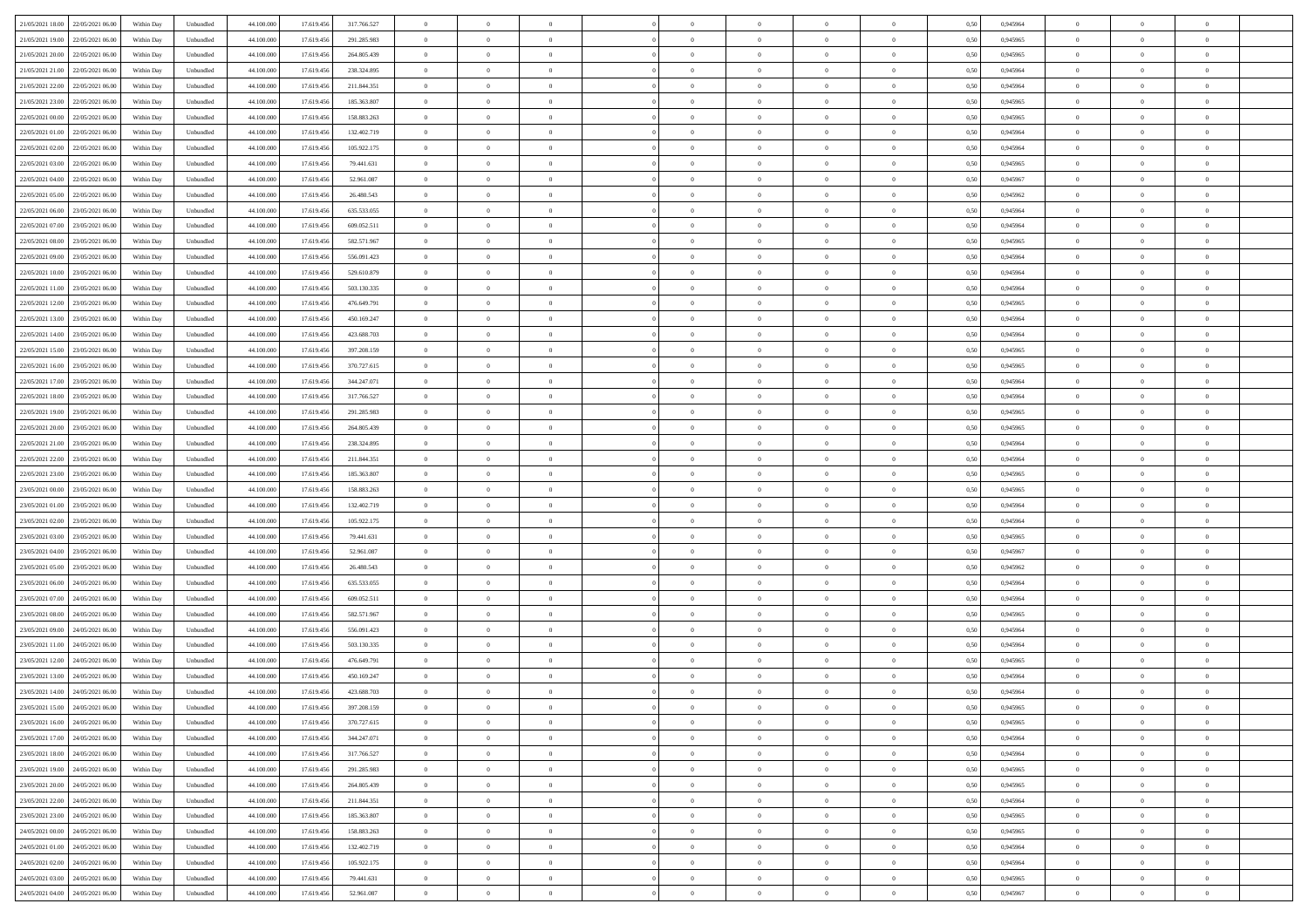| 24/05/2021 05:00 24/05/2021 06:00            | Within Day | Unbundled                   | 44.100.000 | 17.619.456 | 26.480.543    | $\overline{0}$ | $\theta$       |                | $\overline{0}$ | $\theta$       |                | $\bf{0}$       | 0,50 | 0,945962 | $\theta$       | $\theta$       | $\overline{0}$ |  |
|----------------------------------------------|------------|-----------------------------|------------|------------|---------------|----------------|----------------|----------------|----------------|----------------|----------------|----------------|------|----------|----------------|----------------|----------------|--|
| 24/05/2021 06:00<br>25/05/2021 06.00         | Within Day | Unbundled                   | 44.100.00  | 17.619.45  | 635.533.055   | $\bf{0}$       | $\overline{0}$ | $\bf{0}$       | $\overline{0}$ | $\bf{0}$       | $\overline{0}$ | $\bf{0}$       | 0,50 | 0,945964 | $\,$ 0 $\,$    | $\bf{0}$       | $\overline{0}$ |  |
| 24/05/2021 07:00<br>25/05/2021 06:00         | Within Day | Unbundled                   | 44,100,000 | 17.619.456 | 609.052.511   | $\overline{0}$ | $\bf{0}$       | $\overline{0}$ | $\bf{0}$       | $\bf{0}$       | $\overline{0}$ | $\bf{0}$       | 0.50 | 0.945964 | $\bf{0}$       | $\overline{0}$ | $\overline{0}$ |  |
| 24/05/2021 08:00<br>25/05/2021 06:00         | Within Day | Unbundled                   | 44.100.000 | 17.619.456 | 582.571.967   | $\overline{0}$ | $\overline{0}$ | $\overline{0}$ | $\theta$       | $\theta$       | $\overline{0}$ | $\bf{0}$       | 0,50 | 0,945965 | $\theta$       | $\theta$       | $\overline{0}$ |  |
|                                              |            |                             |            |            |               |                |                |                |                |                |                |                |      |          |                |                |                |  |
| 24/05/2021 09:00<br>25/05/2021 06.00         | Within Day | Unbundled                   | 44.100.00  | 17.619.456 | 556.091.423   | $\overline{0}$ | $\overline{0}$ | $\overline{0}$ | $\overline{0}$ | $\theta$       | $\overline{0}$ | $\bf{0}$       | 0,50 | 0,945964 | $\,$ 0 $\,$    | $\bf{0}$       | $\overline{0}$ |  |
| 24/05/2021 10:00<br>25/05/2021 06:00         | Within Day | Unbundled                   | 44,100,000 | 17.619.456 | 529.610.879   | $\overline{0}$ | $\overline{0}$ | $\overline{0}$ | $\bf{0}$       | $\overline{0}$ | $\theta$       | $\bf{0}$       | 0.50 | 0.945964 | $\bf{0}$       | $\theta$       | $\overline{0}$ |  |
| 24/05/2021 11:00<br>25/05/2021 06:00         | Within Day | Unbundled                   | 44.100.000 | 17.619.456 | 503.130.335   | $\overline{0}$ | $\overline{0}$ | $\overline{0}$ | $\overline{0}$ | $\overline{0}$ | $\overline{0}$ | $\bf{0}$       | 0,50 | 0,945964 | $\theta$       | $\theta$       | $\overline{0}$ |  |
| 24/05/2021 12:00<br>25/05/2021 06.00         | Within Day | Unbundled                   | 44.100.00  | 17.619.45  | 476.649.791   | $\bf{0}$       | $\overline{0}$ | $\overline{0}$ | $\overline{0}$ | $\theta$       | $\overline{0}$ | $\bf{0}$       | 0,50 | 0,945965 | $\,$ 0 $\,$    | $\bf{0}$       | $\overline{0}$ |  |
| 24/05/2021 13:00<br>25/05/2021 06:00         | Within Day | Unbundled                   | 44,100,00  | 17.619.456 | 450.169.247   | $\overline{0}$ | $\bf{0}$       | $\overline{0}$ | $\bf{0}$       | $\overline{0}$ | $\overline{0}$ | $\bf{0}$       | 0.50 | 0.945964 | $\bf{0}$       | $\theta$       | $\overline{0}$ |  |
| 24/05/2021 14:00<br>25/05/2021 06:00         | Within Day | Unbundled                   | 44.100.000 | 17.619.456 | 423.688.703   | $\overline{0}$ | $\bf{0}$       | $\overline{0}$ | $\overline{0}$ | $\theta$       | $\overline{0}$ | $\bf{0}$       | 0,50 | 0,945964 | $\,$ 0 $\,$    | $\theta$       | $\overline{0}$ |  |
|                                              |            |                             |            |            |               |                |                |                |                |                |                |                |      |          |                |                |                |  |
| 24/05/2021 15:00<br>25/05/2021 06.00         | Within Day | Unbundled                   | 44.100.00  | 17.619.456 | 397.208.159   | $\bf{0}$       | $\overline{0}$ | $\bf{0}$       | $\bf{0}$       | $\bf{0}$       | $\overline{0}$ | $\bf{0}$       | 0,50 | 0,945965 | $\,$ 0 $\,$    | $\bf{0}$       | $\overline{0}$ |  |
| 24/05/2021 16:00<br>25/05/2021 06:00         | Within Day | Unbundled                   | 44,100,000 | 17.619.456 | 370.727.615   | $\overline{0}$ | $\bf{0}$       | $\overline{0}$ | $\bf{0}$       | $\bf{0}$       | $\overline{0}$ | $\bf{0}$       | 0.50 | 0.945965 | $\bf{0}$       | $\overline{0}$ | $\overline{0}$ |  |
| 24/05/2021 17:00<br>25/05/2021 06:00         | Within Day | Unbundled                   | 44.100.000 | 17.619.456 | 344.247.071   | $\overline{0}$ | $\overline{0}$ | $\overline{0}$ | $\overline{0}$ | $\theta$       | $\overline{0}$ | $\overline{0}$ | 0,50 | 0,945964 | $\theta$       | $\theta$       | $\overline{0}$ |  |
| 24/05/2021 18:00<br>25/05/2021 06.00         | Within Day | Unbundled                   | 44.100.00  | 17.619.45  | 317.766.527   | $\bf{0}$       | $\theta$       | $\bf{0}$       | $\overline{0}$ | $\theta$       | $\overline{0}$ | $\bf{0}$       | 0,50 | 0,945964 | $\,$ 0 $\,$    | $\bf{0}$       | $\overline{0}$ |  |
| 24/05/2021 19:00<br>25/05/2021 06:00         | Within Day | Unbundled                   | 44,100,000 | 17.619.456 | 291.285.983   | $\overline{0}$ | $\overline{0}$ | $\overline{0}$ | $\bf{0}$       | $\theta$       | $\theta$       | $\bf{0}$       | 0.50 | 0.945965 | $\theta$       | $\theta$       | $\overline{0}$ |  |
| 24/05/2021 20:00<br>25/05/2021 06:00         | Within Day | Unbundled                   | 44.100.000 | 17.619.456 | 264.805.439   | $\overline{0}$ | $\overline{0}$ | $\overline{0}$ | $\overline{0}$ | $\overline{0}$ | $\overline{0}$ | $\bf{0}$       | 0,50 | 0,945965 | $\theta$       | $\theta$       | $\overline{0}$ |  |
|                                              |            |                             |            |            |               |                |                |                |                |                |                |                |      |          |                |                |                |  |
| 24/05/2021 21:00<br>25/05/2021 06.00         | Within Day | Unbundled                   | 44.100.00  | 17.619.45  | 238.324.895   | $\bf{0}$       | $\overline{0}$ | $\overline{0}$ | $\overline{0}$ | $\theta$       | $\overline{0}$ | $\bf{0}$       | 0,50 | 0,945964 | $\,$ 0 $\,$    | $\bf{0}$       | $\overline{0}$ |  |
| 24/05/2021 22.00<br>25/05/2021 06:00         | Within Day | Unbundled                   | 44,100,00  | 17.619.45  | 211.844.351   | $\overline{0}$ | $\bf{0}$       | $\overline{0}$ | $\bf{0}$       | $\overline{0}$ | $\overline{0}$ | $\bf{0}$       | 0.50 | 0.945964 | $\bf{0}$       | $\overline{0}$ | $\overline{0}$ |  |
| 24/05/2021 23:00<br>25/05/2021 06:00         | Within Day | Unbundled                   | 44.100.000 | 17.619.456 | 185.363.807   | $\overline{0}$ | $\overline{0}$ | $\overline{0}$ | $\overline{0}$ | $\overline{0}$ | $\overline{0}$ | $\bf{0}$       | 0,50 | 0,945965 | $\,$ 0 $\,$    | $\theta$       | $\overline{0}$ |  |
| 25/05/2021 00:00<br>25/05/2021 06.00         | Within Day | Unbundled                   | 44.100.00  | 17.619.456 | 158.883.263   | $\bf{0}$       | $\overline{0}$ | $\bf{0}$       | $\bf{0}$       | $\overline{0}$ | $\overline{0}$ | $\bf{0}$       | 0,50 | 0,945965 | $\,$ 0 $\,$    | $\bf{0}$       | $\overline{0}$ |  |
| 25/05/2021 01:00<br>25/05/2021 06:00         | Within Day | Unbundled                   | 44,100,000 | 17.619.456 | 132.402.719   | $\overline{0}$ | $\bf{0}$       | $\overline{0}$ | $\bf{0}$       | $\bf{0}$       | $\overline{0}$ | $\bf{0}$       | 0.50 | 0.945964 | $\bf{0}$       | $\overline{0}$ | $\overline{0}$ |  |
| 25/05/2021 02:00<br>25/05/2021 06:00         | Within Day | Unbundled                   | 44.100.000 | 17.619.456 | 105.922.175   | $\overline{0}$ | $\overline{0}$ | $\overline{0}$ | $\theta$       | $\theta$       | $\overline{0}$ | $\bf{0}$       | 0,50 | 0,945964 | $\theta$       | $\theta$       | $\overline{0}$ |  |
|                                              |            |                             |            |            |               |                |                |                |                |                |                |                |      |          |                |                |                |  |
| 25/05/2021 03:00<br>25/05/2021 06.00         | Within Day | Unbundled                   | 44.100.00  | 17.619.456 | 79.441.631    | $\bf{0}$       | $\overline{0}$ | $\bf{0}$       | $\bf{0}$       | $\bf{0}$       | $\overline{0}$ | $\bf{0}$       | 0,50 | 0,945965 | $\,$ 0 $\,$    | $\bf{0}$       | $\overline{0}$ |  |
| 25/05/2021 04:00<br>25/05/2021 06:00         | Within Day | Unbundled                   | 44,100,000 | 17.619.456 | 52,961,087    | $\overline{0}$ | $\overline{0}$ | $\overline{0}$ | $\overline{0}$ | $\overline{0}$ | $\Omega$       | $\bf{0}$       | 0.50 | 0.945967 | $\bf{0}$       | $\theta$       | $\overline{0}$ |  |
| 25/05/2021 05:00<br>25/05/2021 06:00         | Within Day | Unbundled                   | 44.100.000 | 17.619.456 | 26.480.543    | $\overline{0}$ | $\overline{0}$ | $\overline{0}$ | $\overline{0}$ | $\overline{0}$ | $\overline{0}$ | $\bf{0}$       | 0,50 | 0,945962 | $\theta$       | $\theta$       | $\overline{0}$ |  |
| 25/05/2021 06:00<br>26/05/2021 06.00         | Within Day | Unbundled                   | 44.100.00  | 17.619.456 | 635.533.055   | $\bf{0}$       | $\theta$       | $\bf{0}$       | $\overline{0}$ | $\theta$       | $\overline{0}$ | $\bf{0}$       | 0,50 | 0,945964 | $\,$ 0 $\,$    | $\bf{0}$       | $\overline{0}$ |  |
| 25/05/2021 07:00<br>26/05/2021 06:00         | Within Day | Unbundled                   | 44,100,000 | 17.619.456 | 609.052.511   | $\overline{0}$ | $\bf{0}$       | $\overline{0}$ | $\bf{0}$       | $\overline{0}$ | $\overline{0}$ | $\bf{0}$       | 0.50 | 0.945964 | $\bf{0}$       | $\overline{0}$ | $\overline{0}$ |  |
| 25/05/2021 08:00<br>26/05/2021 06:00         | Within Day | Unbundled                   | 44.100.000 | 17.619.456 | 582.571.967   | $\overline{0}$ | $\overline{0}$ | $\overline{0}$ | $\overline{0}$ | $\overline{0}$ | $\overline{0}$ | $\bf{0}$       | 0,50 | 0,945965 | $\theta$       | $\theta$       | $\overline{0}$ |  |
|                                              |            |                             |            |            |               |                |                |                |                |                |                |                |      |          |                |                |                |  |
| 25/05/2021 09:00<br>26/05/2021 06.00         | Within Day | Unbundled                   | 44.100.00  | 17.619.456 | 556.091.423   | $\bf{0}$       | $\bf{0}$       | $\bf{0}$       | $\bf{0}$       | $\overline{0}$ | $\overline{0}$ | $\bf{0}$       | 0,50 | 0,945964 | $\,$ 0 $\,$    | $\bf{0}$       | $\overline{0}$ |  |
| 25/05/2021 10:00<br>26/05/2021 06:00         | Within Day | Unbundled                   | 44,100,000 | 17.619.456 | 529.610.879   | $\overline{0}$ | $\bf{0}$       | $\overline{0}$ | $\bf{0}$       | $\bf{0}$       | $\overline{0}$ | $\bf{0}$       | 0.50 | 0.945964 | $\bf{0}$       | $\overline{0}$ | $\overline{0}$ |  |
| 25/05/2021 11:00<br>26/05/2021 06:00         | Within Day | Unbundled                   | 44.100.000 | 17.619.456 | 503.130.335   | $\overline{0}$ | $\overline{0}$ | $\overline{0}$ | $\overline{0}$ | $\overline{0}$ | $\overline{0}$ | $\bf{0}$       | 0.5( | 0.945964 | $\theta$       | $\theta$       | $\overline{0}$ |  |
| 25/05/2021 12:00<br>26/05/2021 06.00         | Within Day | Unbundled                   | 44.100.00  | 17.619.45  | 476.649.791   | $\bf{0}$       | $\overline{0}$ | $\bf{0}$       | $\overline{0}$ | $\overline{0}$ | $\overline{0}$ | $\bf{0}$       | 0,50 | 0,945965 | $\,$ 0 $\,$    | $\bf{0}$       | $\overline{0}$ |  |
| 25/05/2021 13:00<br>26/05/2021 06:00         | Within Day | Unbundled                   | 44,100,000 | 17.619.456 | 450.169.247   | $\overline{0}$ | $\overline{0}$ | $\overline{0}$ | $\bf{0}$       | $\bf{0}$       | $\Omega$       | $\bf{0}$       | 0.50 | 0.945964 | $\,$ 0 $\,$    | $\theta$       | $\overline{0}$ |  |
| 25/05/2021 14:00<br>26/05/2021 06:00         | Within Dav | Unbundled                   | 44.100.000 | 17.619.456 | 423.688.703   | $\overline{0}$ | $\overline{0}$ | $\Omega$       | $\overline{0}$ | $\overline{0}$ | $\overline{0}$ | $\overline{0}$ | 0.50 | 0,945964 | $\theta$       | $\theta$       | $\overline{0}$ |  |
| 25/05/2021 15:00<br>26/05/2021 06.00         | Within Day | Unbundled                   | 44.100.00  | 17.619.456 | 397.208.159   | $\bf{0}$       | $\overline{0}$ | $\bf{0}$       | $\bf{0}$       | $\bf{0}$       | $\overline{0}$ | $\bf{0}$       | 0,50 | 0,945965 | $\,$ 0 $\,$    | $\bf{0}$       | $\overline{0}$ |  |
| 25/05/2021 16:00<br>26/05/2021 06:00         | Within Day | Unbundled                   | 44,100,00  | 17.619.456 | 370.727.615   | $\overline{0}$ | $\bf{0}$       | $\overline{0}$ | $\bf{0}$       | $\overline{0}$ | $\overline{0}$ | $\bf{0}$       | 0.50 | 0.945965 | $\bf{0}$       | $\overline{0}$ | $\overline{0}$ |  |
|                                              |            |                             |            |            |               |                |                |                |                |                |                |                |      |          |                |                |                |  |
| 25/05/2021 17:00<br>26/05/2021 06:00         | Within Dav | Unbundled                   | 44.100.000 | 17.619.456 | 344.247.071   | $\overline{0}$ | $\overline{0}$ | $\overline{0}$ | $\overline{0}$ | $\overline{0}$ | $\overline{0}$ | $\overline{0}$ | 0.50 | 0,945964 | $\theta$       | $\theta$       | $\overline{0}$ |  |
| 25/05/2021 18:00<br>26/05/2021 06.00         | Within Day | Unbundled                   | 44.100.00  | 17.619.456 | 317.766.527   | $\bf{0}$       | $\bf{0}$       | $\bf{0}$       | $\bf{0}$       | $\overline{0}$ | $\overline{0}$ | $\bf{0}$       | 0,50 | 0,945964 | $\,$ 0 $\,$    | $\bf{0}$       | $\overline{0}$ |  |
| 25/05/2021 19:00<br>26/05/2021 06:00         | Within Day | Unbundled                   | 44,100,000 | 17.619.456 | 291.285.983   | $\overline{0}$ | $\bf{0}$       | $\overline{0}$ | $\bf{0}$       | $\bf{0}$       | $\overline{0}$ | $\bf{0}$       | 0.50 | 0.945965 | $\bf{0}$       | $\overline{0}$ | $\overline{0}$ |  |
| 25/05/2021 20:00<br>26/05/2021 06:00         | Within Dav | Unbundled                   | 44.100.000 | 17.619.456 | 264.805.439   | $\overline{0}$ | $\overline{0}$ | $\Omega$       | $\overline{0}$ | $\overline{0}$ | $\overline{0}$ | $\bf{0}$       | 0.50 | 0.945965 | $\theta$       | $\theta$       | $\overline{0}$ |  |
| 25/05/2021 21:00<br>26/05/2021 06.00         | Within Day | Unbundled                   | 44.100.00  | 17.619.456 | 238.324.895   | $\bf{0}$       | $\overline{0}$ | $\bf{0}$       | $\overline{0}$ | $\,$ 0 $\,$    | $\overline{0}$ | $\bf{0}$       | 0,50 | 0,945964 | $\,$ 0 $\,$    | $\bf{0}$       | $\overline{0}$ |  |
| 25/05/2021 22.00<br>26/05/2021 06.00         | Within Day | Unbundled                   | 44,100,00  | 17.619.45  | 211.844.351   | $\overline{0}$ | $\overline{0}$ | $\Omega$       | $\overline{0}$ | $\overline{0}$ | $\theta$       | $\bf{0}$       | 0.50 | 0.945964 | $\,$ 0 $\,$    | $\theta$       | $\overline{0}$ |  |
| 25/05/2021 23:00<br>26/05/2021 06:00         | Within Dav | Unbundled                   | 44.100.000 | 17.619.456 | 185, 363, 807 | $\overline{0}$ | $\overline{0}$ | $\Omega$       | $\overline{0}$ | $\theta$       | $\Omega$       | $\overline{0}$ | 0.5( | 0,945965 | $\theta$       | $\theta$       | $\overline{0}$ |  |
|                                              |            |                             |            |            |               |                |                |                |                |                |                |                |      |          |                |                |                |  |
| 26/05/2021 00:00<br>26/05/2021 06.00         | Within Day | Unbundled                   | 44.100.000 | 17.619.456 | 158.883.263   | $\bf{0}$       | $\bf{0}$       | $\bf{0}$       | $\overline{0}$ | $\bf{0}$       | $\overline{0}$ | $\bf{0}$       | 0,50 | 0,945965 | $\,$ 0 $\,$    | $\bf{0}$       | $\overline{0}$ |  |
| $26/05/2021\ 01.00 \qquad 26/05/2021\ 06.00$ | Within Day | $\ensuremath{\mathsf{Unb}}$ | 44.100.000 | 17.619.456 | 132.402.719   | $\overline{0}$ | $\Omega$       |                | $\overline{0}$ |                |                |                | 0,50 | 0.945964 | $\theta$       | $\overline{0}$ |                |  |
| 26/05/2021 02:00 26/05/2021 06:00            | Within Day | Unbundled                   | 44.100.000 | 17.619.456 | 105.922.175   | $\overline{0}$ | $\theta$       | $\Omega$       | $\theta$       | $\overline{0}$ | $\overline{0}$ | $\bf{0}$       | 0,50 | 0,945964 | $\theta$       | $\theta$       | $\overline{0}$ |  |
| 26/05/2021 03:00<br>26/05/2021 06.00         | Within Day | Unbundled                   | 44.100.00  | 17.619.456 | 79.441.631    | $\overline{0}$ | $\bf{0}$       | $\overline{0}$ | $\overline{0}$ | $\bf{0}$       | $\overline{0}$ | $\bf{0}$       | 0,50 | 0,945965 | $\bf{0}$       | $\overline{0}$ | $\bf{0}$       |  |
| 26/05/2021 04:00<br>26/05/2021 06:00         | Within Day | Unbundled                   | 44,100,000 | 17.619.456 | 52.961.087    | $\overline{0}$ | $\bf{0}$       | $\overline{0}$ | $\overline{0}$ | $\overline{0}$ | $\overline{0}$ | $\bf{0}$       | 0.50 | 0.945967 | $\mathbf{0}$   | $\bf{0}$       | $\,$ 0 $\,$    |  |
| 26/05/2021 05:00 26/05/2021 06:00            | Within Dav | Unbundled                   | 44.100.000 | 17.619.456 | 26.480.543    | $\overline{0}$ | $\overline{0}$ | $\overline{0}$ | $\overline{0}$ | $\overline{0}$ | $\overline{0}$ | $\bf{0}$       | 0,50 | 0,945962 | $\theta$       | $\theta$       | $\overline{0}$ |  |
| 26/05/2021 06:00<br>27/05/2021 06:00         | Within Day | Unbundled                   | 44.100.000 | 17.619.456 | 635.533.055   | $\overline{0}$ | $\bf{0}$       | $\overline{0}$ | $\bf{0}$       | $\overline{0}$ | $\bf{0}$       | $\bf{0}$       | 0,50 | 0,945964 | $\overline{0}$ | $\bf{0}$       | $\overline{0}$ |  |
|                                              |            |                             |            |            |               |                |                |                |                |                |                |                |      |          |                |                |                |  |
| 26/05/2021 07:00<br>27/05/2021 06:00         | Within Day | Unbundled                   | 44,100,000 | 17.619.456 | 609.052.511   | $\overline{0}$ | $\bf{0}$       | $\overline{0}$ | $\overline{0}$ | $\overline{0}$ | $\overline{0}$ | $\bf{0}$       | 0.50 | 0.945964 | $\,$ 0 $\,$    | $\theta$       | $\overline{0}$ |  |
| 26/05/2021 08:00<br>27/05/2021 06:00         | Within Dav | Unbundled                   | 44.100.000 | 17.619.456 | 582.571.967   | $\overline{0}$ | $\overline{0}$ | $\overline{0}$ | $\overline{0}$ | $\overline{0}$ | $\overline{0}$ | $\bf{0}$       | 0.50 | 0,945965 | $\overline{0}$ | $\theta$       | $\overline{0}$ |  |
| 26/05/2021 09:00<br>27/05/2021 06:00         | Within Day | Unbundled                   | 44.100.00  | 17.619.456 | 556.091.423   | $\overline{0}$ | $\overline{0}$ | $\overline{0}$ | $\overline{0}$ | $\bf{0}$       | $\overline{0}$ | $\bf{0}$       | 0,50 | 0,945964 | $\bf{0}$       | $\overline{0}$ | $\overline{0}$ |  |
| 26/05/2021 10:00 27/05/2021 06:00            | Within Day | Unbundled                   | 44,100,000 | 17.619.456 | 529.610.879   | $\overline{0}$ | $\overline{0}$ | $\overline{0}$ | $\overline{0}$ | $\bf{0}$       | $\overline{0}$ | $\bf{0}$       | 0.50 | 0.945964 | $\overline{0}$ | $\,$ 0 $\,$    | $\,$ 0         |  |
| 26/05/2021 11:00 27/05/2021 06:00            | Within Dav | Unbundled                   | 44.100.000 | 17.619.456 | 503.130.335   | $\overline{0}$ | $\overline{0}$ | $\overline{0}$ | $\overline{0}$ | $\overline{0}$ | $\overline{0}$ | $\bf{0}$       | 0,50 | 0,945964 | $\theta$       | $\theta$       | $\overline{0}$ |  |
| 26/05/2021 12:00<br>27/05/2021 06:00         | Within Day | Unbundled                   | 44.100.00  | 17.619.456 | 476.649.791   | $\overline{0}$ | $\bf{0}$       | $\overline{0}$ | $\bf{0}$       | $\overline{0}$ | $\bf{0}$       | $\bf{0}$       | 0,50 | 0,945965 | $\bf{0}$       | $\bf{0}$       | $\overline{0}$ |  |
|                                              |            |                             |            |            |               |                |                |                |                |                |                |                |      |          |                |                |                |  |
| 26/05/2021 13:00 27/05/2021 06:00            | Within Day | Unbundled                   | 44.100.000 | 17.619.456 | 450.169.247   | $\overline{0}$ | $\bf{0}$       | $\overline{0}$ | $\overline{0}$ | $\,$ 0 $\,$    | $\overline{0}$ | $\bf{0}$       | 0,50 | 0,945964 | $\overline{0}$ | $\,$ 0 $\,$    | $\,$ 0 $\,$    |  |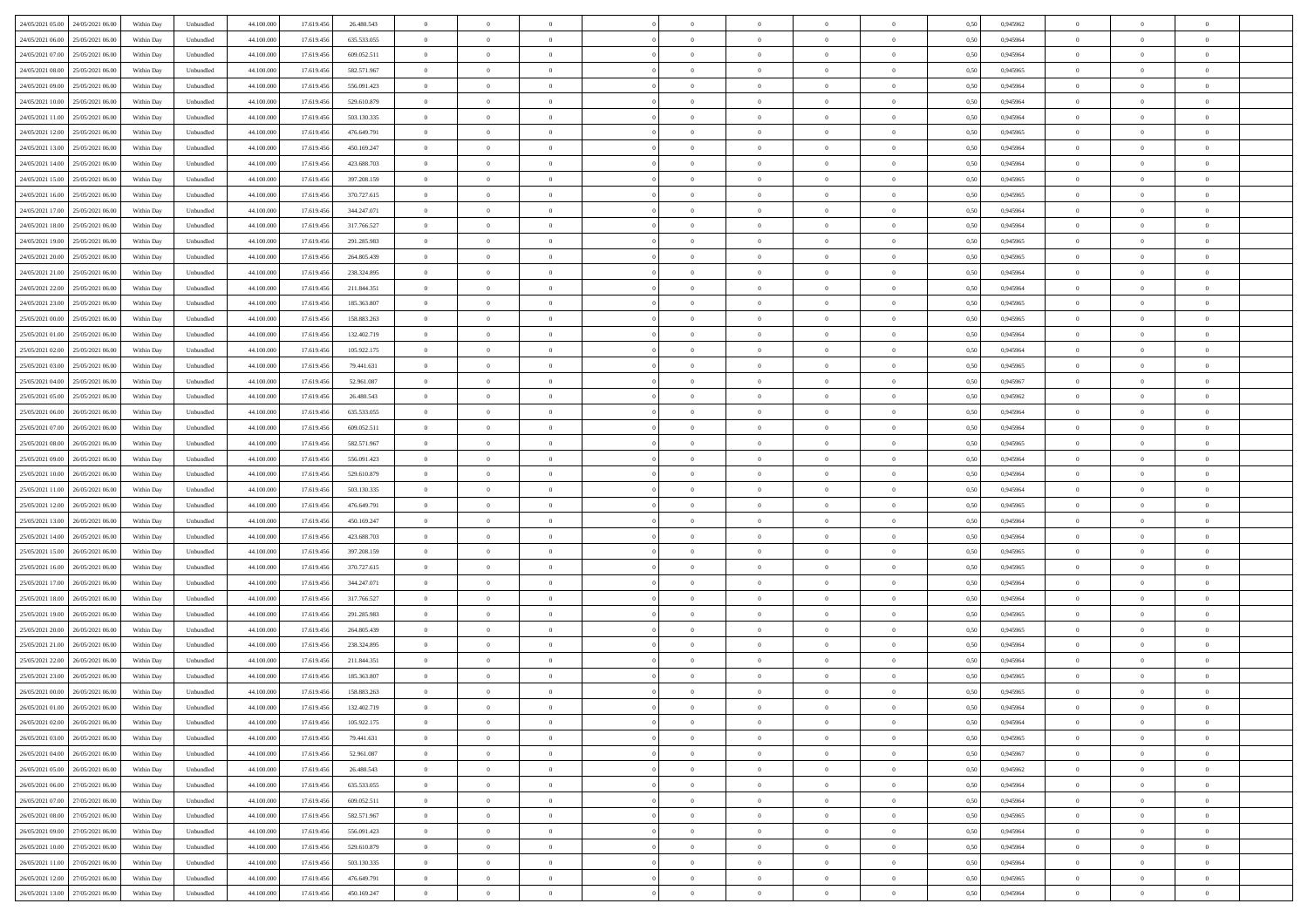| 26/05/2021 14:00 27/05/2021 06:00    | Within Day | Unbundled                   | 44.100.000 | 17.619.456 | 423.688.703 | $\overline{0}$ | $\theta$       |                | $\overline{0}$ | $\theta$       |                | $\theta$       | 0,50 | 0,945964 | $\theta$       | $\theta$       | $\overline{0}$ |  |
|--------------------------------------|------------|-----------------------------|------------|------------|-------------|----------------|----------------|----------------|----------------|----------------|----------------|----------------|------|----------|----------------|----------------|----------------|--|
| 26/05/2021 15:00<br>27/05/2021 06.00 | Within Day | Unbundled                   | 44.100.00  | 17.619.45  | 397.208.159 | $\bf{0}$       | $\overline{0}$ | $\bf{0}$       | $\overline{0}$ | $\bf{0}$       | $\overline{0}$ | $\bf{0}$       | 0,50 | 0,945965 | $\,$ 0 $\,$    | $\bf{0}$       | $\overline{0}$ |  |
| 26/05/2021 16:00<br>27/05/2021 06:00 | Within Day | Unbundled                   | 44,100,000 | 17.619.456 | 370.727.615 | $\overline{0}$ | $\bf{0}$       | $\overline{0}$ | $\bf{0}$       | $\bf{0}$       | $\overline{0}$ | $\bf{0}$       | 0.50 | 0.945965 | $\bf{0}$       | $\overline{0}$ | $\overline{0}$ |  |
| 26/05/2021 17:00<br>27/05/2021 06:00 |            |                             | 44.100.000 |            | 344.247.071 | $\overline{0}$ | $\overline{0}$ | $\overline{0}$ | $\theta$       | $\theta$       | $\overline{0}$ | $\bf{0}$       |      |          | $\theta$       | $\theta$       | $\overline{0}$ |  |
|                                      | Within Day | Unbundled                   |            | 17.619.456 |             |                |                |                |                |                |                |                | 0,50 | 0,945964 |                |                |                |  |
| 26/05/2021 18:00<br>27/05/2021 06.00 | Within Day | Unbundled                   | 44.100.00  | 17.619.456 | 317.766.527 | $\bf{0}$       | $\theta$       | $\bf{0}$       | $\overline{0}$ | $\theta$       | $\overline{0}$ | $\bf{0}$       | 0,50 | 0,945964 | $\,$ 0 $\,$    | $\bf{0}$       | $\overline{0}$ |  |
| 26/05/2021 19:00<br>27/05/2021 06:00 | Within Day | Unbundled                   | 44,100,000 | 17.619.456 | 291.285.983 | $\overline{0}$ | $\overline{0}$ | $\overline{0}$ | $\bf{0}$       | $\overline{0}$ | $\theta$       | $\bf{0}$       | 0.50 | 0.945965 | $\bf{0}$       | $\theta$       | $\overline{0}$ |  |
| 26/05/2021 20:00<br>27/05/2021 06:00 | Within Day | Unbundled                   | 44.100.000 | 17.619.456 | 264.805.439 | $\overline{0}$ | $\overline{0}$ | $\overline{0}$ | $\overline{0}$ | $\overline{0}$ | $\overline{0}$ | $\bf{0}$       | 0,50 | 0,945965 | $\theta$       | $\theta$       | $\overline{0}$ |  |
|                                      |            |                             |            |            |             |                |                |                |                |                |                |                |      |          |                |                |                |  |
| 26/05/2021 21:00<br>27/05/2021 06.00 | Within Day | Unbundled                   | 44.100.00  | 17.619.45  | 238.324.895 | $\bf{0}$       | $\overline{0}$ | $\overline{0}$ | $\overline{0}$ | $\theta$       | $\overline{0}$ | $\bf{0}$       | 0,50 | 0,945964 | $\,$ 0 $\,$    | $\bf{0}$       | $\overline{0}$ |  |
| 26/05/2021 22:00<br>27/05/2021 06:00 | Within Day | Unbundled                   | 44,100,00  | 17.619.456 | 211.844.351 | $\overline{0}$ | $\bf{0}$       | $\overline{0}$ | $\bf{0}$       | $\overline{0}$ | $\overline{0}$ | $\bf{0}$       | 0.50 | 0.945964 | $\bf{0}$       | $\overline{0}$ | $\overline{0}$ |  |
| 26/05/2021 23:00<br>27/05/2021 06:00 | Within Day | Unbundled                   | 44.100.000 | 17.619.456 | 185.363.807 | $\overline{0}$ | $\bf{0}$       | $\overline{0}$ | $\overline{0}$ | $\theta$       | $\overline{0}$ | $\bf{0}$       | 0,50 | 0,945965 | $\,$ 0 $\,$    | $\theta$       | $\overline{0}$ |  |
| 27/05/2021 00:00<br>27/05/2021 06.00 | Within Day | Unbundled                   | 44.100.00  | 17.619.456 | 158.883.263 | $\bf{0}$       | $\overline{0}$ | $\bf{0}$       | $\overline{0}$ | $\bf{0}$       | $\overline{0}$ | $\bf{0}$       | 0,50 | 0,945965 | $\,$ 0 $\,$    | $\bf{0}$       | $\overline{0}$ |  |
|                                      |            |                             |            |            |             |                |                |                |                |                |                |                |      |          |                |                |                |  |
| 27/05/2021 01:00<br>27/05/2021 06:00 | Within Day | Unbundled                   | 44,100,000 | 17.619.456 | 132.402.719 | $\overline{0}$ | $\bf{0}$       | $\overline{0}$ | $\bf{0}$       | $\bf{0}$       | $\overline{0}$ | $\bf{0}$       | 0.50 | 0.945964 | $\bf{0}$       | $\overline{0}$ | $\overline{0}$ |  |
| 27/05/2021 02:00<br>27/05/2021 06:00 | Within Day | Unbundled                   | 44.100.000 | 17.619.456 | 105.922.175 | $\overline{0}$ | $\overline{0}$ | $\overline{0}$ | $\overline{0}$ | $\theta$       | $\overline{0}$ | $\overline{0}$ | 0,50 | 0,945964 | $\,$ 0 $\,$    | $\theta$       | $\overline{0}$ |  |
| 27/05/2021 03:00<br>27/05/2021 06.00 | Within Day | Unbundled                   | 44.100.00  | 17.619.456 | 79.441.631  | $\bf{0}$       | $\theta$       | $\bf{0}$       | $\overline{0}$ | $\theta$       | $\overline{0}$ | $\bf{0}$       | 0,50 | 0,945965 | $\bf{0}$       | $\bf{0}$       | $\overline{0}$ |  |
| 27/05/2021 04:00<br>27/05/2021 06.00 | Within Day | Unbundled                   | 44,100,000 | 17.619.456 | 52,961,087  | $\overline{0}$ | $\overline{0}$ | $\overline{0}$ | $\bf{0}$       | $\bf{0}$       | $\Omega$       | $\bf{0}$       | 0.50 | 0.945967 | $\theta$       | $\theta$       | $\overline{0}$ |  |
|                                      |            |                             |            |            |             |                |                |                |                |                |                |                |      |          |                |                |                |  |
| 27/05/2021 05:00<br>27/05/2021 06:00 | Within Day | Unbundled                   | 44.100.000 | 17.619.456 | 26.480.543  | $\overline{0}$ | $\overline{0}$ | $\overline{0}$ | $\overline{0}$ | $\overline{0}$ | $\overline{0}$ | $\bf{0}$       | 0,50 | 0,945962 | $\theta$       | $\theta$       | $\overline{0}$ |  |
| 27/05/2021 06:00<br>28/05/2021 06:00 | Within Day | Unbundled                   | 44.100.00  | 20.214.976 | 573.240.574 | $\bf{0}$       | $\overline{0}$ | $\overline{0}$ | $\overline{0}$ | $\bf{0}$       | $\overline{0}$ | $\bf{0}$       | 0,50 | 0,945964 | $\,$ 0 $\,$    | $\bf{0}$       | $\overline{0}$ |  |
| 27/05/2021 07:00<br>28/05/2021 06:00 | Within Day | Unbundled                   | 44,100,00  | 20.214.97  | 549.355.550 | $\overline{0}$ | $\bf{0}$       | $\overline{0}$ | $\bf{0}$       | $\overline{0}$ | $\overline{0}$ | $\bf{0}$       | 0.50 | 0.945964 | $\bf{0}$       | $\overline{0}$ | $\overline{0}$ |  |
| 27/05/2021 08:00<br>28/05/2021 06:00 | Within Day | Unbundled                   | 44.100.000 | 20.214.976 | 525.470.526 | $\overline{0}$ | $\overline{0}$ | $\overline{0}$ | $\overline{0}$ | $\overline{0}$ | $\overline{0}$ | $\bf{0}$       | 0,50 | 0,945965 | $\,$ 0 $\,$    | $\theta$       | $\overline{0}$ |  |
|                                      |            |                             |            |            |             |                |                |                |                |                |                |                |      |          |                |                |                |  |
| 27/05/2021 09:00<br>28/05/2021 06:00 | Within Day | Unbundled                   | 44.100.00  | 20.214.976 | 501.585.502 | $\bf{0}$       | $\overline{0}$ | $\bf{0}$       | $\bf{0}$       | $\overline{0}$ | $\overline{0}$ | $\bf{0}$       | 0,50 | 0,945964 | $\,$ 0 $\,$    | $\bf{0}$       | $\overline{0}$ |  |
| 27/05/2021 10:00<br>28/05/2021 06:00 | Within Day | Unbundled                   | 44,100,000 | 20.214.976 | 477,700,478 | $\overline{0}$ | $\bf{0}$       | $\overline{0}$ | $\bf{0}$       | $\bf{0}$       | $\overline{0}$ | $\bf{0}$       | 0.50 | 0.945964 | $\bf{0}$       | $\overline{0}$ | $\overline{0}$ |  |
| 27/05/2021 11:00<br>28/05/2021 06:00 | Within Day | Unbundled                   | 44.100.000 | 20.214.976 | 453.815.454 | $\overline{0}$ | $\overline{0}$ | $\overline{0}$ | $\theta$       | $\theta$       | $\overline{0}$ | $\bf{0}$       | 0,50 | 0,945964 | $\theta$       | $\theta$       | $\overline{0}$ |  |
| 27/05/2021 12:00<br>28/05/2021 06:00 | Within Day | Unbundled                   | 44.100.00  | 20.214.97  | 429.930.430 | $\bf{0}$       | $\overline{0}$ | $\bf{0}$       | $\bf{0}$       | $\bf{0}$       | $\overline{0}$ | $\bf{0}$       | 0,50 | 0,945965 | $\,$ 0 $\,$    | $\bf{0}$       | $\overline{0}$ |  |
|                                      |            |                             |            |            |             |                |                |                |                |                |                |                |      |          |                |                |                |  |
| 27/05/2021 13:00<br>28/05/2021 06:00 | Within Day | Unbundled                   | 44,100,00  | 20.214.976 | 406.045.407 | $\overline{0}$ | $\overline{0}$ | $\overline{0}$ | $\overline{0}$ | $\overline{0}$ | $\Omega$       | $\bf{0}$       | 0.50 | 0.945964 | $\bf{0}$       | $\theta$       | $\overline{0}$ |  |
| 27/05/2021 14:00<br>28/05/2021 06:00 | Within Day | Unbundled                   | 44.100.000 | 20.214.976 | 382.160.383 | $\overline{0}$ | $\overline{0}$ | $\overline{0}$ | $\overline{0}$ | $\overline{0}$ | $\overline{0}$ | $\bf{0}$       | 0,50 | 0,945964 | $\theta$       | $\theta$       | $\overline{0}$ |  |
| 27/05/2021 15:00<br>28/05/2021 06:00 | Within Day | Unbundled                   | 44.100.00  | 20.214.97  | 358.275.359 | $\bf{0}$       | $\theta$       | $\bf{0}$       | $\overline{0}$ | $\bf{0}$       | $\overline{0}$ | $\bf{0}$       | 0,50 | 0,945965 | $\,$ 0 $\,$    | $\bf{0}$       | $\overline{0}$ |  |
| 27/05/2021 16:00<br>28/05/2021 06:00 | Within Day | Unbundled                   | 44,100,00  | 20.214.976 | 334.390.335 | $\overline{0}$ | $\bf{0}$       | $\overline{0}$ | $\bf{0}$       | $\overline{0}$ | $\overline{0}$ | $\bf{0}$       | 0.50 | 0.945965 | $\bf{0}$       | $\overline{0}$ | $\overline{0}$ |  |
| 27/05/2021 17:00<br>28/05/2021 06:00 |            |                             | 44.100.000 |            |             | $\overline{0}$ | $\overline{0}$ | $\overline{0}$ | $\overline{0}$ | $\overline{0}$ | $\overline{0}$ |                |      |          | $\theta$       | $\theta$       | $\overline{0}$ |  |
|                                      | Within Day | Unbundled                   |            | 20.214.976 | 310.505.311 |                |                |                |                |                |                | $\bf{0}$       | 0,50 | 0,945964 |                |                |                |  |
| 27/05/2021 18:00<br>28/05/2021 06:00 | Within Day | Unbundled                   | 44.100.00  | 20.214.976 | 286.620.287 | $\bf{0}$       | $\bf{0}$       | $\bf{0}$       | $\bf{0}$       | $\overline{0}$ | $\overline{0}$ | $\bf{0}$       | 0,50 | 0,945964 | $\,$ 0 $\,$    | $\bf{0}$       | $\overline{0}$ |  |
| 27/05/2021 19:00<br>28/05/2021 06:00 | Within Day | Unbundled                   | 44,100,000 | 20.214.976 | 262.735.263 | $\overline{0}$ | $\bf{0}$       | $\overline{0}$ | $\bf{0}$       | $\bf{0}$       | $\overline{0}$ | $\bf{0}$       | 0.50 | 0.945965 | $\bf{0}$       | $\overline{0}$ | $\overline{0}$ |  |
| 27/05/2021 20:00<br>28/05/2021 06:00 | Within Day | Unbundled                   | 44.100.000 | 20.214.976 | 238.850.239 | $\overline{0}$ | $\overline{0}$ | $\overline{0}$ | $\overline{0}$ | $\overline{0}$ | $\overline{0}$ | $\bf{0}$       | 0.5( | 0.945965 | $\theta$       | $\theta$       | $\overline{0}$ |  |
| 27/05/2021 21:00<br>28/05/2021 06:00 | Within Day | Unbundled                   | 44.100.00  | 20.214.97  | 214.965.215 | $\bf{0}$       | $\overline{0}$ | $\bf{0}$       | $\overline{0}$ | $\,$ 0 $\,$    | $\overline{0}$ | $\bf{0}$       | 0,50 | 0,945964 | $\,$ 0 $\,$    | $\bf{0}$       | $\overline{0}$ |  |
|                                      |            |                             |            |            |             |                |                |                |                |                |                |                |      |          |                |                |                |  |
| 27/05/2021 22.00<br>28/05/2021 06:00 | Within Day | Unbundled                   | 44,100,000 | 20.214.976 | 191.080.191 | $\overline{0}$ | $\overline{0}$ | $\overline{0}$ | $\bf{0}$       | $\bf{0}$       | $\Omega$       | $\bf{0}$       | 0.50 | 0.945964 | $\,$ 0 $\,$    | $\theta$       | $\overline{0}$ |  |
| 27/05/2021 23:00<br>28/05/2021 06:00 | Within Dav | Unbundled                   | 44.100.000 | 20.214.976 | 167.195.167 | $\overline{0}$ | $\overline{0}$ | $\Omega$       | $\overline{0}$ | $\overline{0}$ | $\overline{0}$ | $\overline{0}$ | 0.50 | 0,945965 | $\theta$       | $\theta$       | $\overline{0}$ |  |
| 28/05/2021 00:00<br>28/05/2021 06:00 | Within Day | Unbundled                   | 44.100.00  | 20.214.97  | 143.310.143 | $\bf{0}$       | $\overline{0}$ | $\bf{0}$       | $\bf{0}$       | $\bf{0}$       | $\overline{0}$ | $\bf{0}$       | 0,50 | 0,945965 | $\,$ 0 $\,$    | $\bf{0}$       | $\overline{0}$ |  |
| 28/05/2021 01:00<br>28/05/2021 06:00 | Within Day | Unbundled                   | 44,100,00  | 20.214.97  | 119.425.119 | $\overline{0}$ | $\bf{0}$       | $\overline{0}$ | $\bf{0}$       | $\overline{0}$ | $\overline{0}$ | $\bf{0}$       | 0.50 | 0.945964 | $\bf{0}$       | $\overline{0}$ | $\overline{0}$ |  |
|                                      |            |                             |            |            |             |                |                |                |                |                |                |                |      |          |                |                |                |  |
| 28/05/2021 02:00<br>28/05/2021 06:00 | Within Dav | Unbundled                   | 44.100.000 | 20.214.976 | 95.540.095  | $\overline{0}$ | $\overline{0}$ | $\overline{0}$ | $\overline{0}$ | $\overline{0}$ | $\overline{0}$ | $\overline{0}$ | 0.50 | 0,945964 | $\theta$       | $\theta$       | $\overline{0}$ |  |
| 28/05/2021 03:00<br>28/05/2021 06:00 | Within Day | Unbundled                   | 44.100.00  | 20.214.97  | 71.655.071  | $\bf{0}$       | $\bf{0}$       | $\bf{0}$       | $\bf{0}$       | $\overline{0}$ | $\overline{0}$ | $\bf{0}$       | 0,50 | 0,945965 | $\,$ 0 $\,$    | $\bf{0}$       | $\overline{0}$ |  |
| 28/05/2021 04:00<br>28/05/2021 06:00 | Within Day | Unbundled                   | 44,100,000 | 20.214.976 | 47.770.047  | $\overline{0}$ | $\bf{0}$       | $\overline{0}$ | $\bf{0}$       | $\bf{0}$       | $\overline{0}$ | $\bf{0}$       | 0.50 | 0.945967 | $\bf{0}$       | $\overline{0}$ | $\overline{0}$ |  |
| 28/05/2021 05:00<br>28/05/2021 06:00 | Within Day | Unbundled                   | 44.100.000 | 20.214.976 | 23.885.023  | $\overline{0}$ | $\overline{0}$ | $\overline{0}$ | $\overline{0}$ | $\overline{0}$ | $\overline{0}$ | $\bf{0}$       | 0.50 | 0,945962 | $\theta$       | $\theta$       | $\overline{0}$ |  |
| 28/05/2021 06:00<br>29/05/2021 06.00 | Within Day | Unbundled                   | 44.100.00  | 17.619.456 | 635.533.055 | $\bf{0}$       | $\overline{0}$ | $\bf{0}$       | $\overline{0}$ | $\overline{0}$ | $\overline{0}$ | $\bf{0}$       | 0,50 | 0,945964 | $\,$ 0 $\,$    | $\bf{0}$       | $\overline{0}$ |  |
|                                      |            |                             |            |            |             |                |                |                |                |                |                |                |      |          |                |                |                |  |
| 28/05/2021 07:00<br>29/05/2021 06.00 | Within Day | Unbundled                   | 44,100,00  | 17.619.45  | 609.052.511 | $\overline{0}$ | $\overline{0}$ | $\overline{0}$ | $\overline{0}$ | $\bf{0}$       | $\theta$       | $\bf{0}$       | 0.50 | 0.945964 | $\,$ 0 $\,$    | $\theta$       | $\overline{0}$ |  |
| 28/05/2021 08:00<br>29/05/2021 06:00 | Within Dav | Unbundled                   | 44.100.000 | 17.619.45  | 582.571.967 | $\overline{0}$ | $\overline{0}$ | $\Omega$       | $\overline{0}$ | $\theta$       | $\Omega$       | $\overline{0}$ | 0.5( | 0,945965 | $\theta$       | $\theta$       | $\overline{0}$ |  |
| 28/05/2021 09:00<br>29/05/2021 06.00 | Within Day | Unbundled                   | 44.100.000 | 17.619.456 | 556.091.423 | $\bf{0}$       | $\bf{0}$       | $\bf{0}$       | $\bf{0}$       | $\bf{0}$       | $\overline{0}$ | $\bf{0}$       | 0,50 | 0,945964 | $\,$ 0 $\,$    | $\bf{0}$       | $\overline{0}$ |  |
| 28/05/2021 10:00 29/05/2021 06:00    | Within Day | $\ensuremath{\mathsf{Unb}}$ | 44.100.000 | 17.619.456 | 529.610.879 | $\bf{0}$       | $\theta$       |                | $\overline{0}$ |                |                |                | 0,50 | 0.945964 | $\theta$       | $\overline{0}$ |                |  |
|                                      |            |                             |            |            |             |                |                |                |                |                |                |                |      |          |                |                |                |  |
| 28/05/2021 11:00 29/05/2021 06:00    | Within Day | Unbundled                   | 44.100.000 | 17.619.456 | 503.130.335 | $\overline{0}$ | $\theta$       | $\Omega$       | $\theta$       | $\overline{0}$ | $\overline{0}$ | $\bf{0}$       | 0,50 | 0,945964 | $\theta$       | $\theta$       | $\overline{0}$ |  |
| 28/05/2021 12:00<br>29/05/2021 06.00 | Within Day | Unbundled                   | 44.100.00  | 17.619.456 | 476.649.791 | $\overline{0}$ | $\bf{0}$       | $\overline{0}$ | $\overline{0}$ | $\bf{0}$       | $\overline{0}$ | $\bf{0}$       | 0,50 | 0,945965 | $\bf{0}$       | $\overline{0}$ | $\bf{0}$       |  |
| 28/05/2021 13:00 29/05/2021 06:00    | Within Day | Unbundled                   | 44,100,000 | 17.619.456 | 450.169.247 | $\overline{0}$ | $\bf{0}$       | $\overline{0}$ | $\overline{0}$ | $\overline{0}$ | $\overline{0}$ | $\bf{0}$       | 0.50 | 0.945964 | $\mathbf{0}$   | $\bf{0}$       | $\,$ 0 $\,$    |  |
| 28/05/2021 14:00 29/05/2021 06:00    | Within Day | Unbundled                   | 44.100.000 | 17.619.456 | 423.688.703 | $\overline{0}$ | $\overline{0}$ | $\overline{0}$ | $\overline{0}$ | $\overline{0}$ | $\overline{0}$ | $\bf{0}$       | 0,50 | 0,945964 | $\theta$       | $\theta$       | $\overline{0}$ |  |
|                                      |            |                             |            |            |             |                |                |                |                |                |                |                |      |          |                |                |                |  |
| 28/05/2021 15:00<br>29/05/2021 06.00 | Within Day | Unbundled                   | 44.100.000 | 17.619.456 | 397.208.159 | $\overline{0}$ | $\bf{0}$       | $\overline{0}$ | $\bf{0}$       | $\overline{0}$ | $\bf{0}$       | $\bf{0}$       | 0,50 | 0,945965 | $\overline{0}$ | $\bf{0}$       | $\overline{0}$ |  |
| 28/05/2021 16:00<br>29/05/2021 06:00 | Within Day | Unbundled                   | 44,100,000 | 17.619.456 | 370.727.615 | $\overline{0}$ | $\bf{0}$       | $\overline{0}$ | $\overline{0}$ | $\overline{0}$ | $\overline{0}$ | $\bf{0}$       | 0.50 | 0.945965 | $\,$ 0 $\,$    | $\theta$       | $\overline{0}$ |  |
| 28/05/2021 17:00<br>29/05/2021 06:00 | Within Dav | Unbundled                   | 44.100.000 | 17.619.456 | 344.247.071 | $\overline{0}$ | $\overline{0}$ | $\overline{0}$ | $\overline{0}$ | $\overline{0}$ | $\overline{0}$ | $\bf{0}$       | 0.50 | 0,945964 | $\overline{0}$ | $\theta$       | $\overline{0}$ |  |
| 28/05/2021 18:00<br>29/05/2021 06.00 | Within Day | Unbundled                   | 44.100.00  | 17.619.456 | 317.766.527 | $\overline{0}$ | $\overline{0}$ | $\overline{0}$ | $\overline{0}$ | $\bf{0}$       | $\overline{0}$ | $\bf{0}$       | 0,50 | 0,945964 | $\bf{0}$       | $\overline{0}$ | $\overline{0}$ |  |
| 29/05/2021 06:00<br>28/05/2021 19:00 |            | Unbundled                   | 44,100,000 | 17.619.456 | 291.285.983 | $\overline{0}$ | $\overline{0}$ | $\overline{0}$ |                | $\bf{0}$       | $\overline{0}$ |                | 0.50 | 0.945965 | $\overline{0}$ | $\,$ 0 $\,$    | $\,$ 0         |  |
|                                      | Within Day |                             |            |            |             |                |                |                | $\overline{0}$ |                |                | $\bf{0}$       |      |          |                |                |                |  |
| 28/05/2021 20:00 29/05/2021 06:00    | Within Dav | Unbundled                   | 44.100.000 | 17.619.456 | 264.805.439 | $\overline{0}$ | $\overline{0}$ | $\overline{0}$ | $\overline{0}$ | $\overline{0}$ | $\overline{0}$ | $\bf{0}$       | 0,50 | 0,945965 | $\theta$       | $\theta$       | $\overline{0}$ |  |
| 28/05/2021 21:00<br>29/05/2021 06.00 | Within Day | Unbundled                   | 44.100.00  | 17.619.456 | 238.324.895 | $\overline{0}$ | $\bf{0}$       | $\overline{0}$ | $\bf{0}$       | $\overline{0}$ | $\bf{0}$       | $\bf{0}$       | 0,50 | 0,945964 | $\bf{0}$       | $\bf{0}$       | $\overline{0}$ |  |
| 28/05/2021 22:00 29/05/2021 06:00    | Within Day | Unbundled                   | 44.100.000 | 17.619.456 | 211.844.351 | $\overline{0}$ | $\bf{0}$       | $\overline{0}$ | $\overline{0}$ | $\,$ 0 $\,$    | $\overline{0}$ | $\bf{0}$       | 0,50 | 0,945964 | $\overline{0}$ | $\,$ 0 $\,$    | $\,$ 0 $\,$    |  |
|                                      |            |                             |            |            |             |                |                |                |                |                |                |                |      |          |                |                |                |  |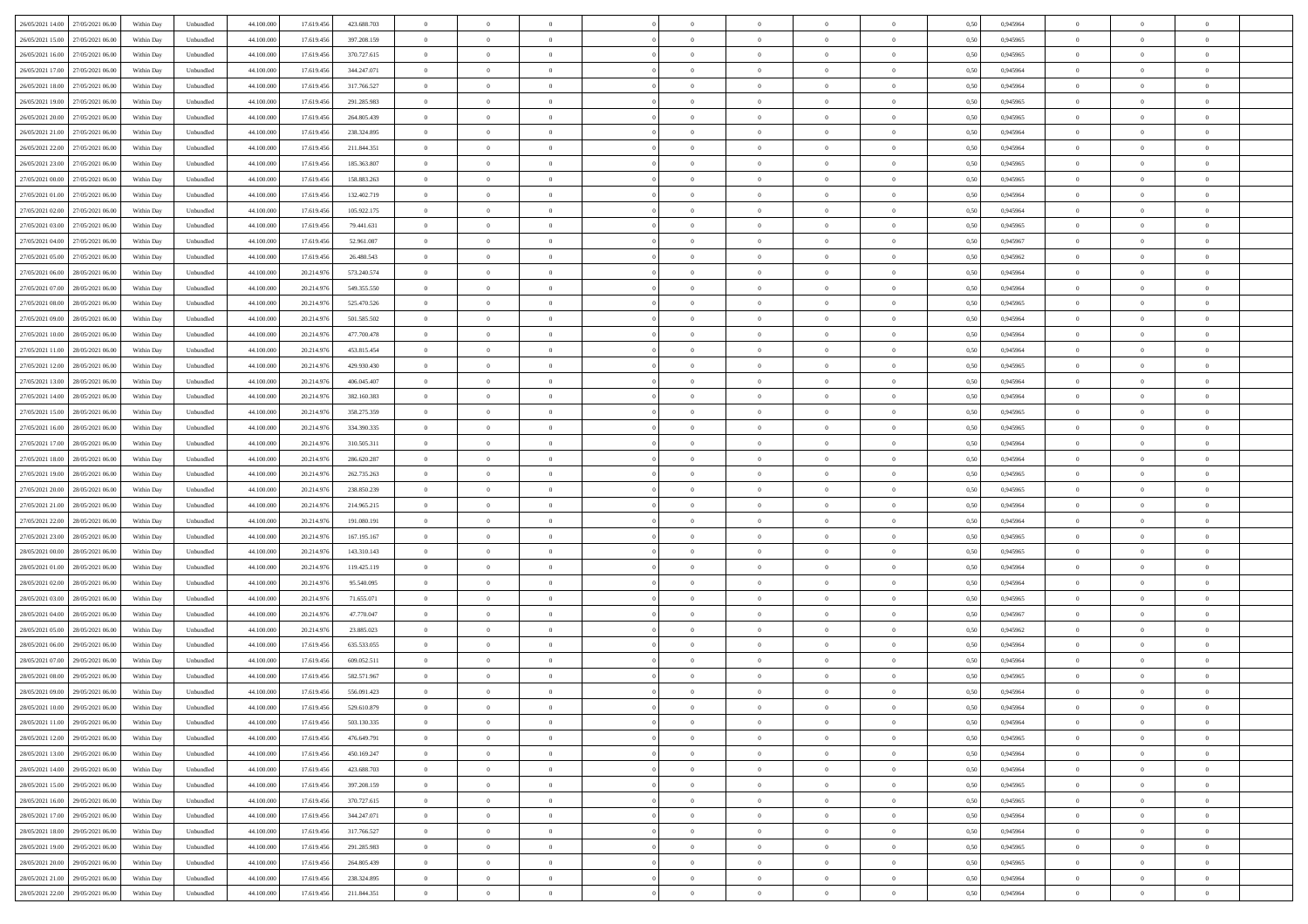| 28/05/2021 23:00<br>29/05/2021 06:00                     | Within Day | Unbundled | 44.100.000               | 17.619.456 | 185.363.807 |                                  |                                  |                            |                            |                |                                  |                            | 0,50 | 0,945965             | $\overline{0}$                   |                      |                |  |
|----------------------------------------------------------|------------|-----------|--------------------------|------------|-------------|----------------------------------|----------------------------------|----------------------------|----------------------------|----------------|----------------------------------|----------------------------|------|----------------------|----------------------------------|----------------------|----------------|--|
| 29/05/2021 00:00<br>29/05/2021 06.00                     | Within Day | Unbundled | 44.100.000               | 17.619.456 | 158.883.263 | $\overline{0}$                   | $\overline{0}$                   | $\overline{0}$             | $\overline{0}$             | $\bf{0}$       | $\overline{0}$                   | $\bf{0}$                   | 0,50 | 0,945965             | $\overline{0}$                   | $\overline{0}$       | $\bf{0}$       |  |
| 29/05/2021 01:00<br>29/05/2021 06:00                     | Within Day | Unbundled | 44,100,000               | 17.619.456 | 132.402.719 | $\overline{0}$                   | $\overline{0}$                   | $\theta$                   | $\Omega$                   | $\overline{0}$ | $\overline{0}$                   | $\theta$                   | 0.50 | 0.945964             | $\overline{0}$                   | $\Omega$             | $\mathbf{a}$   |  |
| 29/05/2021 02:00<br>29/05/2021 06:00                     | Within Day | Unbundled | 44.100.000               | 17.619.456 | 105.922.175 | $\overline{0}$                   | $\overline{0}$                   | $\overline{0}$             |                            | $\overline{0}$ | $\overline{0}$                   | $\overline{0}$             | 0,50 | 0,945964             | $\overline{0}$                   | $\overline{0}$       |                |  |
| 29/05/2021 03:00<br>29/05/2021 06:00                     | Within Day | Unbundled | 44.100.000               | 17.619.456 | 79.441.631  | $\overline{0}$                   | $\overline{0}$                   | $\overline{0}$             | $\overline{0}$             | $\bf{0}$       | $\overline{0}$                   | $\overline{0}$             | 0,50 | 0,945965             | $\overline{0}$                   | $\bf{0}$             | $\bf{0}$       |  |
| 29/05/2021 04:00<br>29/05/2021 06.00                     | Within Day | Unbundled | 44,100,000               | 17.619.456 | 52.961.087  | $\overline{0}$                   | $\overline{0}$                   | $\theta$                   | $^{\circ}$                 | $\overline{0}$ | $\overline{0}$                   | $\bf{0}$                   | 0.50 | 0,945967             | $\overline{0}$                   | $\overline{0}$       |                |  |
| 29/05/2021 05:00<br>29/05/2021 06:00                     | Within Day | Unbundled | 44.100.000               | 17.619.456 | 26.480.543  | $\overline{0}$                   | $\overline{0}$                   | $\overline{0}$             |                            | $\overline{0}$ | $\overline{0}$                   | $\overline{0}$             | 0,50 | 0,945962             | $\overline{0}$                   | $\overline{0}$       |                |  |
| 29/05/2021 06:00<br>30/05/2021 06:00                     | Within Day | Unbundled | 44.100.000               | 18.914.281 | 604.457.267 | $\overline{0}$                   | $\overline{0}$                   | $\overline{0}$             | $\overline{0}$             | $\bf{0}$       | $\overline{0}$                   | $\overline{0}$             | 0,50 | 0,945964             | $\overline{0}$                   | $\overline{0}$       | $\overline{0}$ |  |
| 29/05/2021 07:00<br>30/05/2021 06:00                     | Within Day | Unbundled | 44,100,000               | 18.914.281 | 579.271.547 | $\overline{0}$                   | $\overline{0}$                   | $\theta$                   | $\Omega$                   | $\overline{0}$ | $\overline{0}$                   | $\theta$                   | 0.50 | 0.945964             | $\overline{0}$                   | $\Omega$             | $\theta$       |  |
| 29/05/2021 08:00<br>30/05/2021 06:00                     | Within Day | Unbundled | 44.100.000               | 18.914.281 | 554.085.828 | $\overline{0}$                   | $\overline{0}$                   | $\overline{0}$             | $\overline{0}$             | $\overline{0}$ | $\overline{0}$                   | $\overline{0}$             | 0,50 | 0,945965             | $\overline{0}$                   | $\overline{0}$       |                |  |
| 29/05/2021 09:00<br>30/05/2021 06:00                     | Within Day | Unbundled | 44.100.000               | 18.914.281 | 528.900.108 | $\overline{0}$                   | $\overline{0}$                   | $\overline{0}$             | $\overline{0}$             | $\bf{0}$       | $\overline{0}$                   | $\overline{0}$             | 0,50 | 0,945964             | $\overline{0}$                   | $\bf{0}$             | $\bf{0}$       |  |
| 29/05/2021 10:00<br>30/05/2021 06:00                     | Within Day | Unbundled | 44,100,000               | 18.914.281 | 503.714.389 | $\overline{0}$                   | $\overline{0}$                   | $\theta$                   | $\Omega$                   | $\overline{0}$ | $\overline{0}$                   | $\bf{0}$                   | 0.50 | 0.945964             | $\overline{0}$                   | $\overline{0}$       | $\sqrt{ }$     |  |
| 29/05/2021 11:00<br>30/05/2021 06:00                     | Within Day | Unbundled | 44.100.000               | 18.914.281 | 478.528.669 | $\overline{0}$                   | $\overline{0}$                   | $\overline{0}$             |                            | $\overline{0}$ | $\overline{0}$                   | $\overline{0}$             | 0,50 | 0,945964             | $\overline{0}$                   | $\overline{0}$       |                |  |
|                                                          |            |           |                          |            |             |                                  |                                  |                            |                            | $\bf{0}$       |                                  |                            |      |                      |                                  |                      | $\bf{0}$       |  |
| 29/05/2021 12:00<br>30/05/2021 06:00<br>30/05/2021 06:00 | Within Day | Unbundled | 44.100.000<br>44,100,000 | 18.914.281 | 453.342.950 | $\overline{0}$<br>$\overline{0}$ | $\overline{0}$                   | $\overline{0}$<br>$\theta$ | $\overline{0}$<br>$\Omega$ | $\overline{0}$ | $\overline{0}$                   | $\overline{0}$<br>$\theta$ | 0,50 | 0,945965<br>0.945964 | $\overline{0}$<br>$\overline{0}$ | $\bf{0}$<br>$\Omega$ | $\sqrt{ }$     |  |
| 29/05/2021 13:00                                         | Within Day | Unbundled |                          | 18.914.281 | 428.157.230 | $\overline{0}$                   | $\overline{0}$<br>$\overline{0}$ | $\overline{0}$             |                            | $\overline{0}$ | $\overline{0}$<br>$\overline{0}$ | $\overline{0}$             | 0.50 |                      |                                  |                      |                |  |
| 29/05/2021 14:00<br>30/05/2021 06:00                     | Within Day | Unbundled | 44.100.000               | 18.914.281 | 402.971.511 |                                  |                                  |                            | $\overline{0}$             |                |                                  |                            | 0,50 | 0,945964             | $\overline{0}$                   | $\overline{0}$       |                |  |
| 29/05/2021 15:00<br>30/05/2021 06:00                     | Within Day | Unbundled | 44.100.000               | 18.914.281 | 377.785.792 | $\overline{0}$                   | $\overline{0}$                   | $\overline{0}$             | $\overline{0}$             | $\bf{0}$       | $\overline{0}$                   | $\overline{0}$             | 0,50 | 0,945965             | $\overline{0}$                   | $\overline{0}$       | $\overline{0}$ |  |
| 29/05/2021 16:00<br>30/05/2021 06:00                     | Within Day | Unbundled | 44,100,000               | 18.914.281 | 352.600.072 | $\overline{0}$                   | $\overline{0}$                   | $\Omega$                   | $\Omega$                   | $\overline{0}$ | $\overline{0}$                   | $\bf{0}$                   | 0.50 | 0.945965             | $\overline{0}$                   | $\overline{0}$       | $\theta$       |  |
| 29/05/2021 17:00<br>30/05/2021 06:00                     | Within Day | Unbundled | 44.100.000               | 18.914.281 | 327.414.353 | $\overline{0}$                   | $\overline{0}$                   | $\overline{0}$             |                            | $\overline{0}$ | $\overline{0}$                   | $\overline{0}$             | 0,50 | 0,945964             | $\overline{0}$                   | $\overline{0}$       |                |  |
| 29/05/2021 18:00<br>30/05/2021 06:00                     | Within Day | Unbundled | 44.100.000               | 18.914.281 | 302.228.633 | $\overline{0}$                   | $\overline{0}$                   | $\overline{0}$             | $\overline{0}$             | $\bf{0}$       | $\overline{0}$                   | $\overline{0}$             | 0,50 | 0,945964             | $\overline{0}$                   | $\bf{0}$             | $\overline{0}$ |  |
| 29/05/2021 19:00<br>30/05/2021 06:00                     | Within Day | Unbundled | 44,100,000               | 18.914.281 | 277.042.914 | $\overline{0}$                   | $\overline{0}$                   | $\theta$                   | $^{\circ}$                 | $\overline{0}$ | $\overline{0}$                   | $\bf{0}$                   | 0.50 | 0,945965             | $\overline{0}$                   | $\overline{0}$       |                |  |
| 29/05/2021 20:00<br>30/05/2021 06:00                     | Within Day | Unbundled | 44.100.000               | 18.914.281 | 251.857.194 | $\overline{0}$                   | $\overline{0}$                   | $\overline{0}$             |                            | $\overline{0}$ | $\overline{0}$                   | $\overline{0}$             | 0,50 | 0,945965             | $\overline{0}$                   | $\overline{0}$       |                |  |
| 29/05/2021 21:00<br>30/05/2021 06:00                     | Within Day | Unbundled | 44.100.000               | 18.914.281 | 226.671.475 | $\overline{0}$                   | $\overline{0}$                   | $\overline{0}$             | $\overline{0}$             | $\bf{0}$       | $\overline{0}$                   | $\overline{0}$             | 0,50 | 0,945964             | $\overline{0}$                   | $\overline{0}$       | $\overline{0}$ |  |
| 29/05/2021 22:00<br>30/05/2021 06:00                     | Within Day | Unbundled | 44,100,000               | 18.914.281 | 201.485.755 | $\overline{0}$                   | $\overline{0}$                   | $\theta$                   | $\Omega$                   | $\overline{0}$ | $\overline{0}$                   | $\theta$                   | 0.50 | 0.945964             | $\overline{0}$                   | $\Omega$             | $\theta$       |  |
| 29/05/2021 23:00<br>30/05/2021 06:00                     | Within Day | Unbundled | 44.100.000               | 18.914.281 | 176.300.036 | $\overline{0}$                   | $\overline{0}$                   | $\overline{0}$             | $\overline{0}$             | $\overline{0}$ | $\overline{0}$                   | $\overline{0}$             | 0,50 | 0,945965             | $\overline{0}$                   | $\overline{0}$       |                |  |
| 30/05/2021 00:00<br>30/05/2021 06:00                     | Within Day | Unbundled | 44.100.000               | 18.914.281 | 151.114.316 | $\overline{0}$                   | $\overline{0}$                   | $\overline{0}$             | $\overline{0}$             | $\bf{0}$       | $\overline{0}$                   | $\overline{0}$             | 0,50 | 0,945965             | $\overline{0}$                   | $\bf{0}$             | $\bf{0}$       |  |
| 30/05/2021 01:00<br>30/05/2021 06:00                     | Within Day | Unbundled | 44,100,000               | 18.914.281 | 125.928.597 | $\overline{0}$                   | $\overline{0}$                   | $\theta$                   | $\Omega$                   | $\overline{0}$ | $\overline{0}$                   | $\theta$                   | 0.50 | 0.945964             | $\overline{0}$                   | $\Omega$             |                |  |
| 30/05/2021 02:00<br>30/05/2021 06:00                     | Within Day | Unbundled | 44.100.000               | 18.914.281 | 100.742.877 | $\overline{0}$                   | $\overline{0}$                   | $\overline{0}$             | $\overline{0}$             | $\overline{0}$ | $\overline{0}$                   | $\overline{0}$             | 0,50 | 0,945964             | $\overline{0}$                   | $\overline{0}$       |                |  |
| 30/05/2021 03:00<br>30/05/2021 06:00                     | Within Day | Unbundled | 44.100.000               | 18.914.281 | 75.557.158  | $\overline{0}$                   | $\overline{0}$                   | $\overline{0}$             | $\overline{0}$             | $\bf{0}$       | $\overline{0}$                   | $\overline{0}$             | 0,50 | 0,945965             | $\overline{0}$                   | $\bf{0}$             | $\overline{0}$ |  |
| 30/05/2021 04:00<br>30/05/2021 06:00                     | Within Day | Unbundled | 44,100,00                | 18.914.281 | 50.371.438  | $\overline{0}$                   | $\overline{0}$                   | $\theta$                   | $\Omega$                   | $\overline{0}$ | $\overline{0}$                   | $\theta$                   | 0.50 | 0.945967             | $\overline{0}$                   | $\overline{0}$       | $\theta$       |  |
| 30/05/2021 05:00<br>30/05/2021 06:00                     | Within Dav | Unbundled | 44.100.000               | 18.914.281 | 25.185.719  | $\overline{0}$                   | $\overline{0}$                   | $\theta$                   | $^{\circ}$                 | $\overline{0}$ | $\theta$                         | $\theta$                   | 0.50 | 0,945962             | $\overline{0}$                   | $\Omega$             |                |  |
| 30/05/2021 06:00<br>31/05/2021 06:00                     | Within Day | Unbundled | 44.100.000               | 18.914.281 | 604.457.267 | $\overline{0}$                   | $\overline{0}$                   | $\overline{0}$             | $\overline{0}$             | $\bf{0}$       | $\overline{0}$                   | $\overline{0}$             | 0,50 | 0,945964             | $\overline{0}$                   | $\overline{0}$       | $\overline{0}$ |  |
| 30/05/2021 07:00<br>31/05/2021 06:00                     | Within Day | Unbundled | 44,100,000               | 18.914.281 | 579.271.547 | $\overline{0}$                   | $\overline{0}$                   | $\theta$                   | $\Omega$                   | $\overline{0}$ | $\overline{0}$                   | $\theta$                   | 0.50 | 0.945964             | $\overline{0}$                   | $\Omega$             | $\theta$       |  |
| 30/05/2021 08:00<br>31/05/2021 06:00                     | Within Dav | Unbundled | 44.100.000               | 18.914.281 | 554.085.828 | $\overline{0}$                   | $\overline{0}$                   | $\theta$                   | $\Omega$                   | $\overline{0}$ | $\overline{0}$                   | $\theta$                   | 0.50 | 0,945965             | $\overline{0}$                   | $\overline{0}$       | $\theta$       |  |
| 30/05/2021 09:00<br>31/05/2021 06:00                     | Within Day | Unbundled | 44.100.000               | 18.914.281 | 528.900.108 | $\overline{0}$                   | $\overline{0}$                   | $\overline{0}$             | $\overline{0}$             | $\bf{0}$       | $\overline{0}$                   | $\overline{0}$             | 0,50 | 0,945964             | $\overline{0}$                   | $\bf{0}$             | $\overline{0}$ |  |
| 30/05/2021 11:00<br>31/05/2021 06:00                     | Within Day | Unbundled | 44.100.000               | 18.914.281 | 478.528.669 | $\overline{0}$                   | $\overline{0}$                   | $\overline{0}$             | $\Omega$                   | $\bf{0}$       | $\overline{0}$                   | $\bf{0}$                   | 0,50 | 0,945964             | $\overline{0}$                   | $\overline{0}$       | $^{\circ}$     |  |
| 30/05/2021 12:00<br>31/05/2021 06:00                     | Within Dav | Unbundled | 44.100.000               | 18.914.281 | 453.342.950 | $\overline{0}$                   | $\overline{0}$                   | $\theta$                   | $^{\circ}$                 | $\overline{0}$ | $\theta$                         | $\theta$                   | 0.50 | 0,945965             | $\overline{0}$                   | $^{\circ}$           |                |  |
| 30/05/2021 13:00<br>31/05/2021 06:00                     | Within Day | Unbundled | 44.100.000               | 18.914.281 | 428.157.230 | $\overline{0}$                   | $\overline{0}$                   | $\overline{0}$             | $\overline{0}$             | $\bf{0}$       | $\overline{0}$                   | $\overline{0}$             | 0,50 | 0,945964             | $\overline{0}$                   | $\overline{0}$       | $\overline{0}$ |  |
| 30/05/2021 14:00<br>31/05/2021 06:00                     | Within Day | Unbundled | 44,100,000               | 18.914.281 | 402.971.511 | $\overline{0}$                   | $\overline{0}$                   | $\theta$                   | $\Omega$                   | $\overline{0}$ | $\overline{0}$                   | $\theta$                   | 0.50 | 0.945964             | $\overline{0}$                   | $\Omega$             | $\theta$       |  |
| 30/05/2021 15:00<br>31/05/2021 06:00                     | Within Dav | Unbundled | 44.100.000               | 18.914.281 | 377.785.792 | $\overline{0}$                   | $\overline{0}$                   | $\theta$                   | $^{\circ}$                 | $\overline{0}$ | $\theta$                         | $\theta$                   | 0.50 | 0,945965             | $\overline{0}$                   | $\overline{0}$       | $\theta$       |  |
| 30/05/2021 16:00<br>31/05/2021 06:00                     | Within Day | Unbundled | 44.100.000               | 18.914.281 | 352.600.072 | $\overline{0}$                   | $\overline{0}$                   | $\overline{0}$             | $\overline{0}$             | $\bf{0}$       | $\overline{0}$                   | $\overline{0}$             | 0,50 | 0,945965             | $\overline{0}$                   | $\bf{0}$             | $\overline{0}$ |  |
| 30/05/2021 17:00<br>31/05/2021 06:00                     | Within Day | Unbundled | 44,100,000               | 18.914.281 | 327.414.353 | $\overline{0}$                   | $\overline{0}$                   | $\theta$                   | $\Omega$                   | $\overline{0}$ | $\overline{0}$                   | $\theta$                   | 0.50 | 0.945964             | $\overline{0}$                   | $\overline{0}$       | $\mathbf{a}$   |  |
| 30/05/2021 18:00<br>31/05/2021 06:00                     | Within Dav | Unbundled | 44.100.000               | 18.914.281 | 302.228.633 | $\overline{0}$                   | $\overline{0}$                   | $\theta$                   | $^{\circ}$                 | $\overline{0}$ | $\Omega$                         | $\theta$                   | 0.50 | 0,945964             | $\overline{0}$                   | $\Omega$             |                |  |
| 30/05/2021 19:00<br>31/05/2021 06:00                     | Within Day | Unbundled | 44.100.000               | 18.914.281 | 277.042.914 | $\overline{0}$                   | $\overline{0}$                   | $\overline{0}$             | $\overline{0}$             | $\bf{0}$       | $\bf{0}$                         | $\overline{0}$             | 0,50 | 0.945965             | $\overline{0}$                   | $\overline{0}$       | $\overline{0}$ |  |
| 30/05/2021 20:00 31/05/2021 06:00                        | Within Day | Unbundled | 44.100.000               | 18.914.281 | 251.857.194 | $\Omega$                         | $\Omega$                         | $\theta$                   | $\sqrt{2}$                 | $\theta$       | $\Omega$                         |                            | 0,50 | 0.945965             | $\Omega$                         | $\Omega$             |                |  |
| 30/05/2021 21:00 31/05/2021 06:00                        | Within Day | Unbundled | 44.100.000               | 18.914.281 | 226.671.475 | $\overline{0}$                   | $\overline{0}$                   | $\overline{0}$             | $\Omega$                   | $\overline{0}$ | $\theta$                         | $\bf{0}$                   | 0,50 | 0,945964             | $\overline{0}$                   | $\overline{0}$       | $^{\circ}$     |  |
| 30/05/2021 22:00 31/05/2021 06:00                        | Within Day | Unbundled | 44.100.000               | 18.914.281 | 201.485.755 | $\overline{0}$                   | $\overline{0}$                   | $\overline{0}$             | $\overline{0}$             | $\mathbf{0}$   | $\hspace{0.1cm}0$                | $\overline{0}$             | 0,50 | 0,945964             | $\overline{0}$                   | $\overline{0}$       | $\overline{0}$ |  |
| 30/05/2021 23:00 31/05/2021 06:00                        | Within Day | Unbundled | 44.100.000               | 18.914.281 | 176.300.036 | $\overline{0}$                   | $\overline{0}$                   | $\overline{0}$             | $\overline{0}$             | $\overline{0}$ | $\overline{0}$                   | $\mathbf{0}$               | 0,50 | 0.945965             | $\overline{0}$                   | $\overline{0}$       | $\overline{0}$ |  |
| 31/05/2021 00:00 31/05/2021 06:00                        | Within Day | Unbundled | 44.100.000               | 18.914.281 | 151.114.316 | $\overline{0}$                   | $\overline{0}$                   | $\overline{0}$             | $\overline{0}$             | $\overline{0}$ | $\overline{0}$                   | $\overline{0}$             | 0,50 | 0,945965             | $\overline{0}$                   | $\overline{0}$       | $\overline{0}$ |  |
| 31/05/2021 01:00 31/05/2021 06:00                        | Within Day | Unbundled | 44.100.000               | 18.914.281 | 125.928.597 | $\overline{0}$                   | $\overline{0}$                   | $\overline{0}$             | $\overline{0}$             | $\mathbf{0}$   | $\hspace{0.1cm}0$                | $\overline{0}$             | 0,50 | 0,945964             | $\overline{0}$                   | $\overline{0}$       | $\overline{0}$ |  |
| 31/05/2021 02:00<br>31/05/2021 06:00                     | Within Day | Unbundled | 44.100.000               | 18.914.281 | 100.742.877 | $\overline{0}$                   | $\overline{0}$                   | $\overline{0}$             | $\overline{0}$             | $\bf{0}$       | $\overline{0}$                   | $\bf{0}$                   | 0,50 | 0,945964             | $\overline{0}$                   | $\overline{0}$       | $\bf{0}$       |  |
| 31/05/2021 03:00<br>31/05/2021 06:00                     | Within Day | Unbundled | 44.100.000               | 18.914.281 | 75.557.158  | $\overline{0}$                   | $\overline{0}$                   | $\overline{0}$             | $\overline{0}$             | $\overline{0}$ | $\overline{0}$                   | $\overline{0}$             | 0,50 | 0,945965             | $\overline{0}$                   | $\overline{0}$       | $\bf{0}$       |  |
| 31/05/2021 06:00<br>31/05/2021 04:00                     | Within Day | Unbundled | 44.100.000               | 18.914.281 | 50.371.438  | $\overline{0}$                   | $\overline{0}$                   | $\overline{0}$             | $\overline{0}$             | $\,$ 0 $\,$    | $\hspace{0.1cm}0$                | $\bf{0}$                   | 0,50 | 0,945967             | $\overline{0}$                   | $\overline{0}$       | $\overline{0}$ |  |
| 31/05/2021 06:00 01/06/2021 06:00                        | Within Day | Unbundled | 44.100.000               | 18.914.281 | 604.457.267 | $\overline{0}$                   | $\overline{0}$                   | $\overline{0}$             | $\theta$                   | $\overline{0}$ | $\overline{0}$                   | $\mathbf{0}$               | 0,50 | 0.945964             | $\overline{0}$                   | $\overline{0}$       | $\overline{0}$ |  |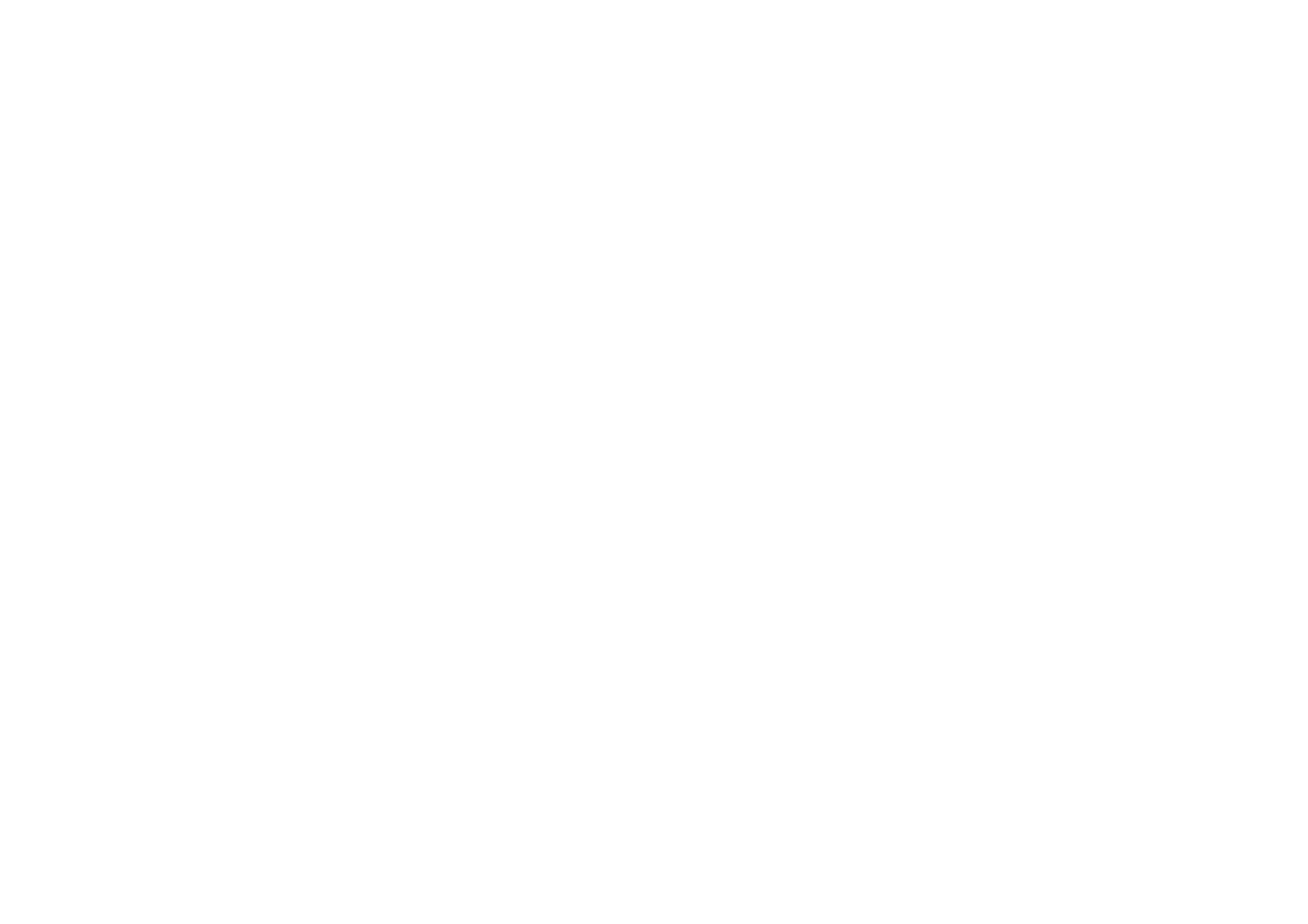## **SNAM RETE GAS**

**Transportation capacity at Entry Point interconnected with foreign pipelines**

**Update to 30/05/2021 of offered and assigned capacity in auction day-ahead and within-day**

**Thermal Year 2020/2021**

(Values in Ncm/day (0° C; 1,01325 bar) - 1 Scm=0,94794378 Ncm; Prices in c/Ncm)

**Entry Point**

**MELENDUGNO**

| Timeframe        |                  |                     |                                 |                             | Assigned                        | <b>Offered capacity</b> |                |                | Assigned capacity | Day-Ahead                                |                         | <b>Total Prices</b>              |                                  |                                           |                     |                         | <b>SRG</b> Prices                |                                  |                                              |             |
|------------------|------------------|---------------------|---------------------------------|-----------------------------|---------------------------------|-------------------------|----------------|----------------|-------------------|------------------------------------------|-------------------------|----------------------------------|----------------------------------|-------------------------------------------|---------------------|-------------------------|----------------------------------|----------------------------------|----------------------------------------------|-------------|
| From             | To               | <b>Auction type</b> | <b>Offered</b><br>capacity type | Transportati<br>on capacity | capacity<br>(before<br>auction) | Firm                    | Interruptible  | Firm           | Interruptible     | Interrupted<br>Capacity<br>Interruptible | Reserve price -<br>Firm | <b>Auction premium</b><br>- Firm | Reserve price -<br>Interruptible | <b>Auction premium</b><br>- Interruptible | <b>Split factor</b> | Reserve price -<br>Firm | <b>Auction</b><br>premium - Firm | Reserve price -<br>Interruptible | <b>Auction</b><br>premium -<br>Interruptible | <b>Note</b> |
| 01/05/2021 06:00 | 02/05/2021 06:00 | Day Ahead           | Unbundled                       | 46.521.74                   | 18.587.026                      | 25.027.600              | 590.927        | 5.425.127      | $\Omega$          |                                          | $\Omega$                | $\theta$                         | $\Omega$                         | $\theta$                                  | 0.50                | 0,215213                | $\theta$                         | 0,215213                         | $\theta$                                     |             |
| 01/05/2021 06:00 | 02/05/2021 06:00 | Day Ahead           | Bundled                         | 46.521.74                   | 18.587.026                      | 2.907.120               | $\overline{0}$ | $\theta$       | $\Omega$          |                                          | $\Omega$                | $\Omega$                         | $\theta$                         | $\theta$                                  | 0,50                | 0,215213                | $\overline{0}$                   | 0,215213                         | $\mathbf{0}$                                 |             |
| 02/05/2021 06:00 | 03/05/2021 06:00 | Day Ahead           | Unbundled                       | 46.521.746                  | 18.587.026                      | 25.027.600              | 514.698        | 5.425.127      | $\theta$          |                                          | $\theta$                | $\Omega$                         | $\theta$                         | $\theta$                                  | 0.50                | 0,215213                | $\overline{0}$                   | 0.215213                         | $\theta$                                     |             |
| 02/05/2021 06:00 | 03/05/2021 06:00 | Day Ahead           | Bundled                         | 46.521.746                  | 18,587,026                      | 2.907.120               | $\overline{0}$ | $\theta$       | $\overline{0}$    |                                          | $\overline{0}$          | $\overline{0}$                   | $\overline{0}$                   | $\overline{0}$                            | 0.50                | 0.215213                | $\overline{0}$                   | 0.215213                         | $\overline{0}$                               |             |
| 03/05/2021 06:00 | 04/05/2021 06.0  | Day Ahead           | Bundled                         | 46.521.74                   | 18.587.02                       | 2.907.120               | $\overline{0}$ | $\overline{0}$ | $\theta$          |                                          | $\theta$                | $\theta$                         | $\overline{0}$                   | $\overline{0}$                            | 0,50                | 0,215213                | $\overline{0}$                   | 0,215213                         | $\mathbf{0}$                                 |             |
| 03/05/2021 06:00 | 04/05/2021 06:00 | Day Ahead           | Unbundled                       | 46.521.746                  | 18.587.026                      | 25.027.600              | 514.698        | 5.425.127      | $\Omega$          |                                          | $\Omega$                | $\theta$                         | $\Omega$                         | $\overline{0}$                            | 0,50                | 0,215213                | $\overline{0}$                   | 0,215213                         | $\Omega$                                     |             |
| 04/05/2021 06:00 | 05/05/2021 06:00 | Day Ahead           | Bundled                         | 46.521.746                  | 18.587.026                      | 2.907.120               | $\theta$       | $\Omega$       | $\Omega$          |                                          | $\Omega$                | $\theta$                         | $\overline{0}$                   | $\Omega$                                  | 0,50                | 0,215213                | $\overline{0}$                   | 0,215213                         | $\Omega$                                     |             |
| 04/05/2021 06:00 | 05/05/2021 06:00 | Day Ahead           | Unbundled                       | 46.521.74                   | 18.587.026                      | 25.027.600              | 609.984        | 5.425.127      | $\Omega$          |                                          | $\Omega$                |                                  | $\Omega$                         | $\theta$                                  | 0,50                | 0,215213                | $\Omega$                         | 0,215213                         | $\theta$                                     |             |
| 05/05/2021 06:00 | 06/05/2021 06:00 | Day Ahead           | Bundled                         | 46.521.746                  | 18.587.026                      | 2.907.120               | $\overline{0}$ | $\overline{0}$ | $\theta$          |                                          | $\theta$                | $\Omega$                         | $\overline{0}$                   | $\theta$                                  | 0,50                | 0,215213                | $\overline{0}$                   | 0,215213                         | $\theta$                                     |             |
| 05/05/2021 06:00 | 06/05/2021 06:00 | Day Ahead           | Unbundled                       | 46.521.746                  | 18.587.026                      | 25.027.600              | 560.456        | 6.488.522      | $\theta$          |                                          | $\theta$                | $\theta$                         | $\theta$                         | $\theta$                                  | 0.50                | 0,215213                | $\theta$                         | 0,215213                         | $\theta$                                     |             |
| 06/05/2021 06:00 | 07/05/2021 06:00 | Day Ahead           | Bundled                         | 46.521.746                  | 18.587.026                      | 2.907.120               | $\overline{0}$ | $\Omega$       | $\theta$          |                                          | $\theta$                | $\theta$                         | $\overline{0}$                   | $\mathbf{0}$                              | 0.50                | 0.215213                | $\overline{0}$                   | 0.215213                         | $\theta$                                     |             |
| 06/05/2021 06:00 | 07/05/2021 06:00 | Day Ahead           | Unbundled                       | 46.521.74                   | 18.587.026                      | 25.027.600              | 560.456        | 6.442.785      | $\Omega$          |                                          | $\Omega$                | $\theta$                         | $\overline{0}$                   | $\overline{0}$                            | 0,50                | 0,215213                | $\overline{0}$                   | 0,215213                         | $\Omega$                                     |             |
| 07/05/2021 06:00 | 08/05/2021 06:00 | Day Ahead           | Bundled                         | 46.521.746                  | 18.587.026                      | 2.907.120               | $\overline{0}$ | $\theta$       | $\theta$          |                                          | $\Omega$                | $\theta$                         | $\overline{0}$                   | $\mathbf{0}$                              | 0,50                | 0,215213                | $\overline{0}$                   | 0,215213                         | $\theta$                                     |             |
| 07/05/2021 06:00 | 08/05/2021 06:00 | Day Ahead           | $\label{thm:undl} Unbundle$     | 46.521.746                  | 18.587.026                      | 25.027.600              | 560.456        | 7.311.796      | $\Omega$          |                                          | $\theta$                | $\theta$                         | $\Omega$                         | $\theta$                                  | 0.50                | 0,215213                | $\overline{0}$                   | 0,215213                         | $\theta$                                     |             |
| 08/05/2021 06:00 | 09/05/2021 06.0  | Day Ahead           | Unbundled                       | 46.521.74                   | 18.587.026                      | 25.027.600              | 560.456        | 7.311.796      | $\Omega$          |                                          | $\Omega$                | $\theta$                         | $\overline{0}$                   | $\mathbf{0}$                              | 0,50                | 0,215213                | $\overline{0}$                   | 0,215213                         | $\mathbf{0}$                                 |             |
| 08/05/2021 06:00 | 09/05/2021 06:00 | Day Ahead           | Bundled                         | 46.521.746                  | 18,587,026                      | 2.907.120               | $\overline{0}$ | $\theta$       | $\Omega$          |                                          | $\Omega$                | $\theta$                         | $\theta$                         | $\theta$                                  | 0.50                | 0,215213                | $\overline{0}$                   | 0.215213                         | $\theta$                                     |             |
| 09/05/2021 06:00 | 10/05/2021 06:00 | Day Ahead           | Unbundled                       | 46.521.746                  | 18,587,026                      | 25.027.600              | 560.456        | 7.330.772      | $\Omega$          |                                          | $\Omega$                | $\theta$                         | $\overline{0}$                   | $\theta$                                  | 0.50                | 0,215213                | $\overline{0}$                   | 0.215213                         | $\theta$                                     |             |
| 09/05/2021 06:00 | 10/05/2021 06.00 | Day Ahead           | Bundled                         | 46.521.74                   | 18.587.026                      | 2.907.120               | $\overline{0}$ | 168,548        | $\theta$          |                                          | 139,322050              | $\theta$                         | $\overline{0}$                   | $\mathbf{0}$                              | 0.50                | 0,215213                | $\overline{0}$                   | 0.215213                         | $\theta$                                     |             |
| 10/05/2021 06:00 | 11/05/2021 06:00 | Day Ahead           | Bundled                         | 46.521.746                  | 18.587.026                      | 2.907.120               | $\overline{0}$ | $\overline{0}$ | $\theta$          |                                          | $\Omega$                | $\theta$                         | $\overline{0}$                   | $\overline{0}$                            | 0,50                | 0,215213                | $\overline{0}$                   | 0,215213                         | $\Omega$                                     |             |
| 10/05/2021 06:00 | 11/05/2021 06:00 | Day Ahead           | Unbundled                       | 46.521.746                  | 18.587.026                      | 25.027.600              | 608.099        | 6.579.998      | $\Omega$          |                                          | $\Omega$                | $\theta$                         | $\overline{0}$                   | $\Omega$                                  | 0,50                | 0,215213                | $\overline{0}$                   | 0,215213                         | $\Omega$                                     |             |
| 11/05/2021 06:00 | 12/05/2021 06:00 | Day Ahead           | Bundled                         | 46.521.74                   | 18.587.026                      | 2.907.120               | $\Omega$       | $\theta$       | $\Omega$          |                                          | $\Omega$                |                                  | $\Omega$                         | $\theta$                                  | 0,50                | 0,215213                | $\Omega$                         | 0,215213                         | $\theta$                                     |             |
| 11/05/2021 06:00 | 12/05/2021 06:00 | Day Ahead           | Unbundled                       | 46.521.746                  | 18.587.026                      | 25.027.600              | 608.099        | 6.168.361      | $\theta$          |                                          | $\overline{0}$          | $\Omega$                         | $\overline{0}$                   | $\overline{0}$                            | 0,50                | 0,215213                | $\overline{0}$                   | 0,215213                         | $\mathbf{0}$                                 |             |
| 12/05/2021 06:00 | 13/05/2021 06:00 | Day Ahead           | Unbundled                       | 46.521.746                  | 18.587.026                      | 25.027.600              | 608.099        | 6.282.704      | $\theta$          |                                          | $\Omega$                | $\theta$                         | $\overline{0}$                   | $\overline{0}$                            | 0,50                | 0,215213                | $\overline{0}$                   | 0,215213                         | $\mathbf{0}$                                 |             |
| 12/05/2021 06:00 | 13/05/2021 06:00 | Day Ahead           | Bundled                         | 46.521.746                  | 18,587,026                      | 2.907.120               | $\Omega$       | $\Omega$       | $\Omega$          |                                          | $\Omega$                |                                  | $\Omega$                         | $\theta$                                  | 0.50                | 0.215213                | $\theta$                         | 0.215213                         | $\theta$                                     |             |
| 13/05/2021 06:00 | 14/05/2021 06.00 | Day Ahead           | Bundled                         | 46.521.74                   | 18.587.026                      | 2.907.120               | $\overline{0}$ | $\overline{0}$ | $\theta$          |                                          | $\Omega$                | $\theta$                         | $\overline{0}$                   | $\overline{0}$                            | 0.50                | 0,215213                | $\overline{0}$                   | 0,215213                         | $\Omega$                                     |             |
| 13/05/2021 06:00 | 14/05/2021 06.00 | Day Ahead           | Unbundled                       | 46.521.746                  | 18.587.026                      | 25.027.600              | 655.742        | 6.282.704      | $\theta$          |                                          | $\theta$                | $\theta$                         | $\overline{0}$                   | $\mathbf{0}$                              | 0,50                | 0,215213                | $\overline{0}$                   | 0,215213                         | $\mathbf{0}$                                 |             |
| 14/05/2021 06:00 | 15/05/2021 06:00 | Day Ahead           | Unbundled                       | 46.521.746                  | 18.587.026                      | 25.027.600              | 560.456        | 5.756.723      | $\Omega$          |                                          | $\Omega$                | $\theta$                         | $\Omega$                         | $\Omega$                                  | 0.50                | 0,215213                | $\overline{0}$                   | 0,215213                         | $\Omega$                                     |             |
| 14/05/2021 06:00 | 15/05/2021 06.0  | Day Ahead           | Bundled                         | 46.521.74                   | 18.587.026                      | 2.907.120               | $\overline{0}$ | $\overline{0}$ | $\theta$          |                                          | $\Omega$                | $\theta$                         | $\overline{0}$                   | $\mathbf{0}$                              | 0,50                | 0,215213                | $\overline{0}$                   | 0,215213                         | $\mathbf{0}$                                 |             |
| 15/05/2021 06:00 | 16/05/2021 06:00 | Day Ahead           | Unbundled                       | 46.521.746                  | 18.587.026                      | 25.027.600              | 512.813        | 3.081.084      | $\Omega$          |                                          | $\Omega$                | $\theta$                         | $\overline{0}$                   | $\overline{0}$                            | 0,50                | 0,215213                | $\overline{0}$                   | 0,215213                         | $\Omega$                                     |             |
| 15/05/2021 06:00 | 16/05/2021 06:00 | Day Ahead           | Bundled                         | 46.521.746                  | 18.587.026                      | 2.907.120               | $\overline{0}$ | $\Omega$       | $\theta$          |                                          | $\Omega$                | $\Omega$                         | $\theta$                         | $\theta$                                  | 0.50                | 0,215213                | $\overline{0}$                   | 0,215213                         | $\Omega$                                     |             |
| 16/05/2021 06:00 | 7/05/2021 06:00  | Day Ahead           | Unbundled                       | 46.521.74                   | 18.587.02                       | 25.027.600              | 18,587,026     | $\theta$       | $\theta$          |                                          | $\theta$                | $\theta$                         | $\theta$                         | $\theta$                                  | 0.50                | 0,215213                | $\theta$                         | 0.215213                         | $\theta$                                     |             |
| 16/05/2021 06:00 | 17/05/2021 06:00 | Day Ahead           | Bundled                         | 46.521.746                  | 18.587.026                      | 2.907.120               | $\overline{0}$ | $\overline{0}$ | $\theta$          |                                          | $\theta$                | $\theta$                         | $\overline{0}$                   | $\overline{0}$                            | 0,50                | 0,215213                | $\overline{0}$                   | 0,215213                         | $\mathbf{0}$                                 |             |
| 17/05/2021 06:00 | 18/05/2021 06:00 | Day Ahead           | Unbundled                       | 46.521.746                  | 18.587.026                      | 25.027.600              | 18.587.026     | $\Omega$       | $\Omega$          |                                          | $\Omega$                | $\theta$                         | $\overline{0}$                   | $\Omega$                                  | 0,50                | 0,215213                | $\overline{0}$                   | 0,215213                         | $\Omega$                                     |             |
| 17/05/2021 06:00 | 18/05/2021 06:00 | Day Ahead           | Bundled                         | 46.521.74                   | 18.587.026                      | 2.907.120               | $\Omega$       | $\Omega$       | $\theta$          |                                          | $\Omega$                |                                  | $\Omega$                         | $\theta$                                  | 0,50                | 0,215213                | $\Omega$                         | 0,215213                         | $\theta$                                     |             |
| 18/05/2021 06:00 | 19/05/2021 06.0  | Day Ahead           | Unbundled                       | 46.521.746                  | 18.587.026                      | 25.027.600              | 18.587.026     | $\theta$       | $\theta$          |                                          | $\Omega$                | $\theta$                         | $\overline{0}$                   | $\overline{0}$                            | 0,50                | 0,215213                | $\overline{0}$                   | 0,215213                         | $\overline{0}$                               |             |
| 18/05/2021 06:00 | 19/05/2021 06:00 | Day Ahead           | Bundled                         | 46.521.746                  | 18.587.026                      | 2.907.120               | $\overline{0}$ | $\theta$       | $\theta$          |                                          | $\Omega$                | $\theta$                         | $\overline{0}$                   | $\mathbf{0}$                              | 0,50                | 0,215213                | $\overline{0}$                   | 0,215213                         | $\mathbf{0}$                                 |             |
| 19/05/2021 06:00 | 20/05/2021 06:00 | Day Ahead           | Bundled                         | 46.521.746                  | 18,587,026                      | 2.907.120               | $\Omega$       |                |                   |                                          | $\Omega$                |                                  | $\Omega$                         |                                           | 0.50                | 0.215213                | $\theta$                         | 0.215213                         | $\theta$                                     |             |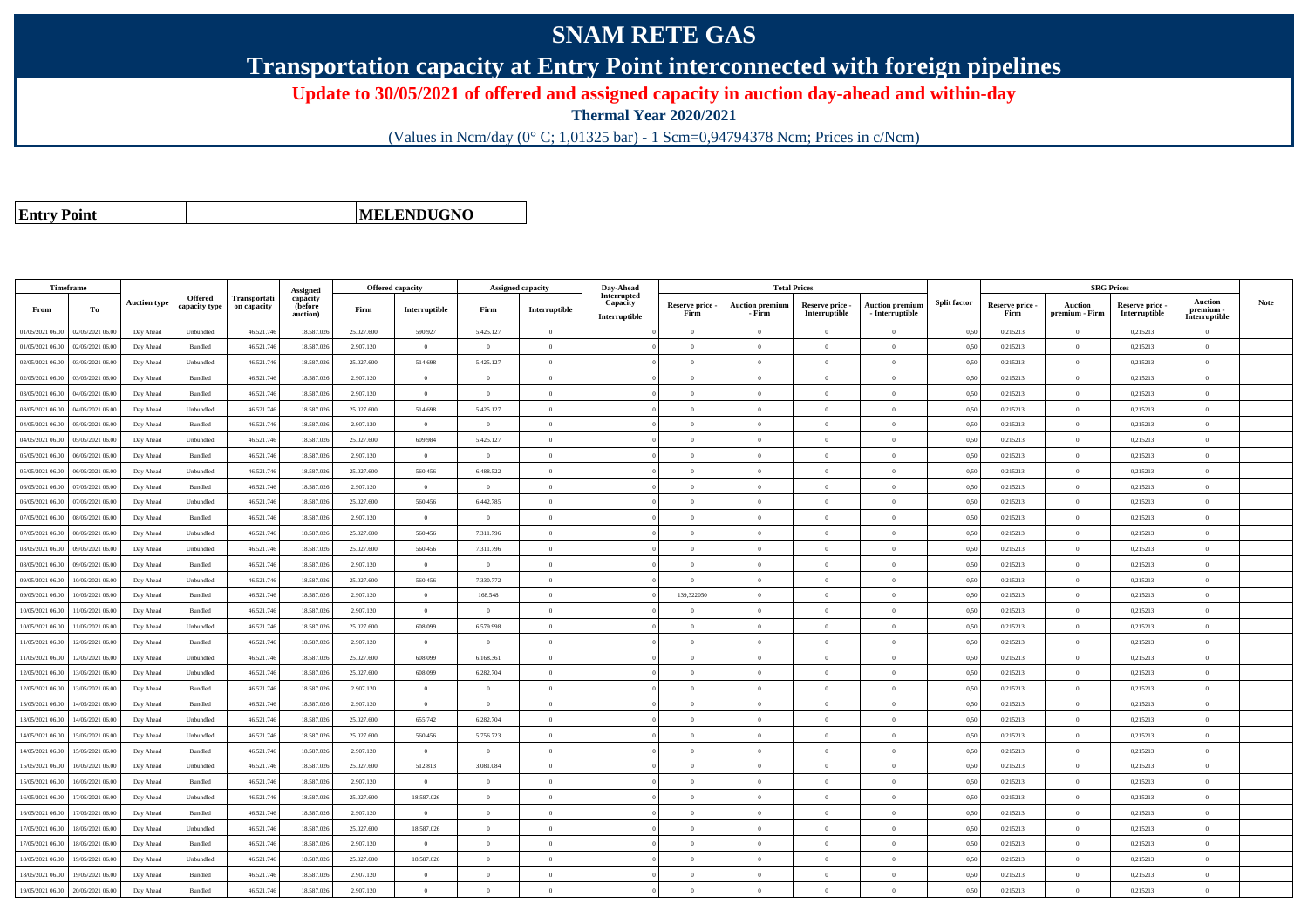| 19/05/2021 06:00                  | 20/05/2021 06:00 | Day Ahead  | Unbundled | 46.521.746 | 18.587.026 | 25.027.600  | 18.587.026     | $\overline{0}$ |                |                | $\overline{0}$ | $\overline{0}$ | $\overline{0}$ | 0,50 | 0,215213 | $\bf{0}$       | 0,215213       | $\overline{0}$ |  |
|-----------------------------------|------------------|------------|-----------|------------|------------|-------------|----------------|----------------|----------------|----------------|----------------|----------------|----------------|------|----------|----------------|----------------|----------------|--|
| 20/05/2021 06:00                  | 21/05/2021 06.00 | Day Ahead  | Bundled   | 46.521.746 | 18.587.026 | 2.907.120   | $\overline{0}$ | $\bf{0}$       | $\overline{0}$ | $\Omega$       | $\bf{0}$       | $\overline{0}$ | $\bf{0}$       | 0,50 | 0,215213 | $\bf{0}$       | 0,215213       | $\,$ 0         |  |
|                                   |                  |            |           |            |            |             |                |                |                |                |                |                |                |      |          |                |                |                |  |
| 20/05/2021 06:00                  | 21/05/2021 06:00 | Day Ahead  | Unbundled | 46.521.746 | 18.587.026 | 25.027.600  | 18.587.026     | $\overline{0}$ | $\overline{0}$ | $\overline{0}$ | $\bf{0}$       | $\overline{0}$ | $\mathbf{0}$   | 0.50 | 0,215213 | $\overline{0}$ | 0,215213       | $\bf{0}$       |  |
| 21/05/2021 06:00                  | 22/05/2021 06:00 | Day Ahead  | Unbundled | 46.521.746 | 18.587.026 | 25.027.600  | 18.587.026     | $\overline{0}$ | $\overline{0}$ | $\overline{0}$ | $\bf{0}$       | $\overline{0}$ | $\theta$       | 0,50 | 0,215213 | $\,0\,$        | 0,215213       | $\overline{0}$ |  |
| 21/05/2021 06:00                  | 22/05/2021 06.0  | Day Ahead  | Bundled   | 46.521.746 | 18.587.026 | 2.907.120   | $\overline{0}$ | $\overline{0}$ | $\overline{0}$ |                | $\bf{0}$       | $\overline{0}$ | $\bf{0}$       | 0,50 | 0,215213 | $\bf{0}$       | 0,215213       | $\overline{0}$ |  |
| 22/05/2021 06:00                  | 23/05/2021 06:00 | Day Ahead  | Bundled   | 46.521.746 | 18.587.026 | 2.907.120   | $\overline{0}$ | $\overline{0}$ | $\overline{0}$ | $\Omega$       | $\bf{0}$       | $\overline{0}$ | $\bf{0}$       | 0.50 | 0,215213 | $\,$ 0         | 0.215213       | $\bf{0}$       |  |
| 22/05/2021 06:00                  | 23/05/2021 06:00 | Day Ahead  | Unbundled | 46.521.746 | 18.587.026 | 25.027.600  | 10.110.366     | $\overline{0}$ | $\overline{0}$ | $\overline{0}$ | $\bf{0}$       | $\overline{0}$ | $\overline{0}$ | 0,50 | 0,215213 | $\,$ 0 $\,$    | 0,215213       | $\overline{0}$ |  |
| 23/05/2021 06:00                  | 24/05/2021 06.00 | Day Ahead  | Unbundled | 46.521.746 | 18.587.026 | 25.027.600  | 18.587.026     | $\overline{0}$ | $\overline{0}$ |                | $\bf{0}$       | $\overline{0}$ | $\bf{0}$       | 0,50 | 0,215213 | $\bf{0}$       | 0,215213       | $\bf{0}$       |  |
| 23/05/2021 06:00                  | 24/05/2021 06:00 | Day Ahead  | Bundled   | 46.521.746 | 18.587.026 | 2.907.120   | $\overline{0}$ | $\overline{0}$ | $\overline{0}$ | $\overline{0}$ | $\bf{0}$       | $\overline{0}$ | $\bf{0}$       | 0.50 | 0,215213 | $\bf{0}$       | 0.215213       | $\bf{0}$       |  |
| 24/05/2021 06:00                  | 25/05/2021 06:00 | Day Ahead  | Bundled   | 46.521.746 | 18.587.026 | 2.907.120   | $\overline{0}$ | $\overline{0}$ | $\overline{0}$ | $\overline{0}$ | $\bf{0}$       | $\overline{0}$ | $\overline{0}$ | 0,50 | 0,215213 | $\bf{0}$       | 0,215213       | $\overline{0}$ |  |
| 24/05/2021 06.00                  | 25/05/2021 06.00 | Day Ahead  | Unbundled | 46.521.746 | 18.587.026 | 25.027.600  | $\overline{0}$ | $\bf{0}$       | $\overline{0}$ |                | $\bf{0}$       | $\overline{0}$ | $\bf{0}$       | 0,50 | 0,215213 | $\bf{0}$       | 0,215213       | $\,$ 0         |  |
|                                   |                  |            |           |            |            |             |                |                |                |                |                |                |                |      |          |                |                |                |  |
| 25/05/2021 06:00                  | 26/05/2021 06:00 | Day Ahead  | Unbundled | 46.521.746 | 18.587.026 | 25.027.600  | 4.122.563      | $\overline{0}$ | $\overline{0}$ | $\overline{0}$ | $\bf{0}$       | $\overline{0}$ | $\mathbf{0}$   | 0.50 | 0,215213 | $\,$ 0 $\,$    | 0,215213       | $\bf{0}$       |  |
| 25/05/2021 06:00                  | 26/05/2021 06:00 | Day Ahead  | Bundled   | 46.521.746 | 18.587.026 | 2.907.120   | $\overline{0}$ | $\overline{0}$ | $\overline{0}$ | $\overline{0}$ | $\bf{0}$       | $\overline{0}$ | $\theta$       | 0,50 | 0,215213 | $\,$ 0 $\,$    | 0,215213       | $\overline{0}$ |  |
| 26/05/2021 06.00                  | 27/05/2021 06.00 | Day Ahead  | Bundled   | 46.521.746 | 18.587.026 | 2.907.120   | $\overline{0}$ | $\bf{0}$       | $\overline{0}$ |                | $\bf{0}$       | $\overline{0}$ | $\bf{0}$       | 0,50 | 0,215213 | $\bf{0}$       | 0,215213       | $\overline{0}$ |  |
| 26/05/2021 06:00                  | 27/05/2021 06:00 | Day Ahead  | Unbundled | 46.521.746 | 18.587.026 | 25.027.600  | 4.122.563      | $\overline{0}$ | $\overline{0}$ | $\Omega$       | $\bf{0}$       | $\overline{0}$ | $\theta$       | 0.50 | 0,215213 | $\bf{0}$       | 0.215213       | $\bf{0}$       |  |
| 27/05/2021 06:00                  | 28/05/2021 06:00 | Day Ahead  | Unbundled | 46.521.746 | 18.587.026 | 25.027.600  | 274.598        | 2.738.053      | $\overline{0}$ | $\overline{0}$ | $\bf{0}$       | $\overline{0}$ | $\theta$       | 0,50 | 0,215213 | $\overline{0}$ | 0,215213       | $\overline{0}$ |  |
| 27/05/2021 06:00                  | 28/05/2021 06.00 | Day Ahead  | Bundled   | 46.521.746 | 18.587.026 | 2.907.120   | $\overline{0}$ | $\overline{0}$ | $\overline{0}$ |                | $\bf{0}$       | $\overline{0}$ | $\bf{0}$       | 0,50 | 0,215213 | $\bf{0}$       | 0,215213       | $\,$ 0         |  |
| 28/05/2021 06:00                  | 29/05/2021 06:00 | Day Ahead  | Unbundled | 46.521.746 | 18.587.026 | 25.027.600  | 274.598        | $\overline{0}$ | $\overline{0}$ | $\overline{0}$ | $\bf{0}$       | $\overline{0}$ | $\bf{0}$       | 0.50 | 0,215213 | $\bf{0}$       | 0.215213       | $\bf{0}$       |  |
| 28/05/2021 06:00                  | 29/05/2021 06:00 | Day Ahead  | Bundled   | 46.521.746 | 18.587.026 | 2.907.120   | $\overline{0}$ | $\overline{0}$ | $\overline{0}$ | $\overline{0}$ | $\bf{0}$       | $\overline{0}$ | $\overline{0}$ | 0,50 | 0,215213 | $\,$ 0 $\,$    | 0,215213       | $\overline{0}$ |  |
| 29/05/2021 06:00                  | 30/05/2021 06.00 | Day Ahead  | Unbundled | 46.521.746 | 18.587.026 | 25.027.600  | 725.616        | 1.365.930      | $\overline{0}$ |                | $\bf{0}$       | $\overline{0}$ | $\bf{0}$       | 0,50 | 0,215213 | $\bf{0}$       | 0,215213       | $\,$ 0         |  |
|                                   |                  |            |           |            |            |             |                |                |                |                |                |                |                |      |          |                |                |                |  |
| 29/05/2021 06:00                  | 30/05/2021 06:00 | Day Ahead  | Bundled   | 46.521.746 | 18.587.026 | 2.907.120   | $\overline{0}$ | $\overline{0}$ | $\overline{0}$ | $\overline{0}$ | $\bf{0}$       | $\overline{0}$ | $\mathbf{0}$   | 0.50 | 0,215213 | $\bf{0}$       | 0.215213       | $\bf{0}$       |  |
| 30/05/2021 06:00                  | 31/05/2021 06:00 | Day Ahead  | Unbundled | 46.521.746 | 18.587.026 | 25.027.600  | 918.185        | 1.365.930      | $\overline{0}$ | $\overline{0}$ | $\bf{0}$       | $\overline{0}$ | $\theta$       | 0.50 | 0,215213 | $\,$ 0 $\,$    | 0,215213       | $\overline{0}$ |  |
| 30/05/2021 06:00                  | 31/05/2021 06.00 | Day Ahead  | Bundled   | 46.521.746 | 18.587.026 | 2.907.120   | $\overline{0}$ | $\overline{0}$ | $\overline{0}$ |                | $\bf{0}$       | $\overline{0}$ | $\bf{0}$       | 0,50 | 0,215213 | $\bf{0}$       | 0,215213       | $\bf{0}$       |  |
| 31/05/2021 06:00                  | 01/06/2021 06:00 | Day Ahead  | Unbundled | 46.521.746 | 18.587.026 | 25.027.600  | 884.430        | 1.365.930      | $\overline{0}$ | $\Omega$       | $\bf{0}$       | $\overline{0}$ | $\bf{0}$       | 0.50 | 0,215213 | $\,$ 0         | 0.215213       | $\bf{0}$       |  |
| 31/05/2021 06:00                  | 01/06/2021 06:00 | Day Ahead  | Bundled   | 46.521.746 | 18.587.026 | 2.907.120   | $\overline{0}$ | $\overline{0}$ | $\overline{0}$ | $\overline{0}$ | $\bf{0}$       | $\overline{0}$ | $\theta$       | 0,50 | 0,215213 | $\,$ 0 $\,$    | 0,215213       | $\overline{0}$ |  |
| 01/05/2021 06.00                  | 02/05/2021 06.00 | Within Day | Unbundled | 46.521.746 | 24.012.153 | 540.230.228 | $\overline{0}$ | $\bf{0}$       | $\overline{0}$ |                | $\bf{0}$       | $\overline{0}$ | $\bf{0}$       | 0,50 | 0,896721 | $\bf{0}$       | $\overline{0}$ | $\bf{0}$       |  |
| 01/05/2021 07:00                  | 02/05/2021 06:00 | Within Day | Unbundled | 46.521.746 | 24.012.153 | 517.720.635 | $\overline{0}$ | $\overline{0}$ | $\overline{0}$ | $\overline{0}$ | $\bf{0}$       | $\overline{0}$ | $\bf{0}$       | 0.50 | 0.896721 | $\bf{0}$       | $\overline{0}$ | $\bf{0}$       |  |
| 01/05/2021 08:00                  | 02/05/2021 06:00 | Within Day | Unbundled | 46.521.746 | 24.012.153 | 495.211.042 | $\overline{0}$ | $\overline{0}$ | $\overline{0}$ | $\overline{0}$ | $\bf{0}$       | $\overline{0}$ | $\overline{0}$ | 0,50 | 0,896721 | $\,$ 0 $\,$    | $\overline{0}$ | $\overline{0}$ |  |
| 01/05/2021 09:00                  | 02/05/2021 06.00 | Within Day | Unbundled | 46.521.746 | 24.012.153 | 472.701.450 | $\overline{0}$ | $\overline{0}$ | $\overline{0}$ | $\overline{0}$ | $\bf{0}$       | $\overline{0}$ | $\bf{0}$       | 0,50 | 0,896721 | $\bf{0}$       | $\bf{0}$       | $\bf{0}$       |  |
|                                   |                  |            |           |            |            |             |                |                |                |                |                |                |                |      |          |                |                |                |  |
| 01/05/2021 10:00                  | 02/05/2021 06:00 | Within Day | Unbundled | 46.521.746 | 24.012.153 | 450.191.856 | $\overline{0}$ | $\overline{0}$ | $\overline{0}$ | $\overline{0}$ | $\,$ 0         | $\overline{0}$ | $\overline{0}$ | 0.50 | 0.896721 | $\,0\,$        | $\bf{0}$       | $\bf{0}$       |  |
| 01/05/2021 11:00                  | 02/05/2021 06:00 | Within Dav | Unbundled | 46.521.746 | 24.012.15  | 427.682.264 | $\overline{0}$ | $\overline{0}$ | $\overline{0}$ | $\Omega$       | $\theta$       | $\overline{0}$ | $\overline{0}$ | 0,50 | 0,896721 | $\mathbf{0}$   | $\overline{0}$ | $\overline{0}$ |  |
| 01/05/2021 12:00                  | 02/05/2021 06.00 | Within Day | Unbundled | 46.521.746 | 24.012.153 | 405.172.671 | $\overline{0}$ | $\bf{0}$       | $\overline{0}$ |                | $\bf{0}$       | $\overline{0}$ | $\bf{0}$       | 0,50 | 0,896721 | $\bf{0}$       | $\overline{0}$ | $\,$ 0         |  |
| 01/05/2021 13:00                  | 02/05/2021 06:00 | Within Day | Unbundled | 46.521.746 | 24.012.153 | 382.663.078 | $\overline{0}$ | $\overline{0}$ | $\overline{0}$ | $\Omega$       | $\bf{0}$       | $\overline{0}$ | $\bf{0}$       | 0.50 | 0,896721 | $\bf{0}$       | $\overline{0}$ | $\bf{0}$       |  |
| 01/05/2021 14:00                  | 02/05/2021 06:00 | Within Dav | Unbundled | 46.521.746 | 24.012.153 | 360.153.485 | $\overline{0}$ | $\overline{0}$ | $\theta$       | $\Omega$       | $\theta$       | $\overline{0}$ | $\overline{0}$ | 0,50 | 0,896721 | $\mathbf{0}$   | $\theta$       | $\overline{0}$ |  |
| 01/05/2021 15:00                  | 02/05/2021 06.00 | Within Day | Unbundled | 46.521.746 | 24.012.153 | 337.643.893 | $\overline{0}$ | $\bf{0}$       | $\overline{0}$ |                | $\bf{0}$       | $\overline{0}$ | $\bf{0}$       | 0,50 | 0,896721 | $\bf{0}$       | $\overline{0}$ | $\bf{0}$       |  |
| 01/05/2021 16:00                  | 02/05/2021 06:00 | Within Day | Unbundled | 46.521.746 | 24.012.153 | 315.134.299 | $\overline{0}$ | $\overline{0}$ | $\overline{0}$ | $\overline{0}$ | $\bf{0}$       | $\overline{0}$ | $\bf{0}$       | 0.50 | 0.896721 | $\bf{0}$       | $\bf{0}$       | $\bf{0}$       |  |
| 01/05/2021 17:00                  | 02/05/2021 06:00 | Within Dav | Unbundled | 46.521.746 | 24.012.15  | 292.624.706 | $\overline{0}$ | $\overline{0}$ | $\overline{0}$ | $\Omega$       | $\overline{0}$ | $\overline{0}$ | $\overline{0}$ | 0,50 | 0,896721 | $\mathbf{0}$   | $\overline{0}$ | $\overline{0}$ |  |
| 01/05/2021 18:00                  | 02/05/2021 06.00 | Within Day | Unbundled | 46.521.746 | 24.012.153 | 270.115.114 | $\overline{0}$ | $\overline{0}$ | $\overline{0}$ | $\overline{0}$ | $\overline{0}$ | $\overline{0}$ | $\bf{0}$       | 0,50 | 0,896721 | $\bf{0}$       | $\overline{0}$ | $\bf{0}$       |  |
|                                   | 02/05/2021 06:00 |            |           |            |            | 247.605.520 |                | $\overline{0}$ | $\overline{0}$ |                |                |                |                | 0.50 | 0.896721 | $\,0\,$        |                |                |  |
| 01/05/2021 19:00                  |                  | Within Day | Unbundled | 46.521.746 | 24.012.153 |             | $\overline{0}$ |                |                | $\overline{0}$ | $\bf{0}$       | $\overline{0}$ | $\mathbf{0}$   |      |          |                | $\bf{0}$       | $\bf{0}$       |  |
| 01/05/2021 20:00                  | 02/05/2021 06:00 | Within Dav | Unbundled | 46.521.746 | 24.012.153 | 225.095.928 | $\overline{0}$ | $\overline{0}$ | $\theta$       | $\Omega$       | $\theta$       | $\overline{0}$ | $\overline{0}$ | 0,50 | 0,896722 | $\mathbf{0}$   | $\theta$       | $\overline{0}$ |  |
| 01/05/2021 21:00                  | 02/05/2021 06.00 | Within Day | Unbundled | 46.521.746 | 24.012.153 | 202.586.335 | $\overline{0}$ | $\overline{0}$ | $\overline{0}$ |                | $\bf{0}$       | $\overline{0}$ | $\bf{0}$       | 0,50 | 0,896721 | $\bf{0}$       | $\overline{0}$ | $\bf{0}$       |  |
| 01/05/2021 22.00                  | 02/05/2021 06:00 | Within Day | Unbundled | 46.521.746 | 24.012.153 | 180.076.743 | $\overline{0}$ | $\overline{0}$ | $\overline{0}$ | $\Omega$       | $\bf{0}$       | $\overline{0}$ | $\bf{0}$       | 0.50 | 0,896721 | $\bf{0}$       | $\overline{0}$ | $\bf{0}$       |  |
| 01/05/2021 23:00                  | 02/05/2021 06:00 | Within Dav | Unbundled | 46.521.746 | 24.012.15  | 157.567.149 | $\overline{0}$ | $\Omega$       | $\theta$       | $\Omega$       | $\overline{0}$ | $\overline{0}$ | $\theta$       | 0.50 | 0,896721 | $\mathbf{0}$   | $\overline{0}$ | $\overline{0}$ |  |
| 02/05/2021 00:00                  | 02/05/2021 06:00 | Within Day | Unbundled | 46.521.746 | 24.012.153 | 135.057.557 | $\overline{0}$ | $\bf{0}$       | $\overline{0}$ |                | $\bf{0}$       | $\overline{0}$ | $\bf{0}$       | 0,50 | 0,896722 | $\bf{0}$       | $\overline{0}$ | $\bf{0}$       |  |
| 02/05/2021 01:00                  | 02/05/2021 06:00 | Within Day | Unbundled | 46.521.746 | 24.012.153 | 112.547.964 | $\bf{0}$       | $\overline{0}$ |                |                |                |                |                | 0,50 | 0,896721 | $\Omega$       | $\Omega$       |                |  |
| 02/05/2021 02:00                  | 02/05/2021 06:00 | Within Day | Unbundled | 46.521.746 | 24.012.153 | 90.038.371  | $\theta$       | $\overline{0}$ | $\overline{0}$ | $\Omega$       | $\theta$       | $\overline{0}$ | $\mathbf{0}$   | 0,50 | 0,896721 | $\mathbf{0}$   | $\theta$       | $\bf{0}$       |  |
| 02/05/2021 03:00                  | 02/05/2021 06:00 | Within Day | Unbundled | 46.521.746 | 24.012.153 | 67.528.778  | $\overline{0}$ | $\overline{0}$ | $\overline{0}$ | $\overline{0}$ | $\bf{0}$       | $\overline{0}$ | $\bf{0}$       | 0,50 | 0,896722 | $\bf{0}$       | $\bf{0}$       | $\bf{0}$       |  |
| 02/05/2021 04:00                  | 02/05/2021 06:00 |            |           |            |            | 45.019.186  | $\overline{0}$ | $\overline{0}$ | $\overline{0}$ | $\overline{0}$ | $\,$ 0 $\,$    | $\overline{0}$ |                | 0.50 | 0.896724 | $\overline{0}$ | $\overline{0}$ | $\,$ 0 $\,$    |  |
|                                   |                  | Within Day | Unbundled | 46.521.746 | 24.012.153 |             |                |                |                |                |                |                | $\bf{0}$       |      |          |                |                |                |  |
| 02/05/2021 05:00                  | 02/05/2021 06:00 | Within Day | Unbundled | 46.521.746 | 24.012.153 | 22.509.592  | $\overline{0}$ | $\overline{0}$ | $\overline{0}$ | $\Omega$       | $\theta$       | $\overline{0}$ | $\overline{0}$ | 0,50 | 0,896718 | $\overline{0}$ | $\theta$       | $\bf{0}$       |  |
| 02/05/2021 06:00                  | 03/05/2021 06:00 | Within Day | Unbundled | 46.521.746 | 24.012.153 | 540.230.228 | $\overline{0}$ | $\overline{0}$ | $\overline{0}$ | $\overline{0}$ | $\bf{0}$       | $\overline{0}$ | $\bf{0}$       | 0,50 | 0,896721 | $\,$ 0 $\,$    | $\bf{0}$       | $\bf{0}$       |  |
| 02/05/2021 07:00                  | 03/05/2021 06:00 | Within Day | Unbundled | 46.521.746 | 24.012.153 | 517.720.635 | $\overline{0}$ | $\overline{0}$ | $\overline{0}$ | $\overline{0}$ | $\,$ 0         | $\overline{0}$ | $\mathbf{0}$   | 0.50 | 0,896721 | $\,0\,$        | $\overline{0}$ | $\bf{0}$       |  |
| 02/05/2021 08:00                  | 03/05/2021 06:00 | Within Day | Unbundled | 46.521.746 | 24.012.153 | 495.211.042 | $\overline{0}$ | $\overline{0}$ | $\overline{0}$ | $\overline{0}$ | $\overline{0}$ | $\overline{0}$ | $\overline{0}$ | 0,50 | 0,896721 | $\overline{0}$ | $\theta$       | $\bf{0}$       |  |
| 02/05/2021 09:00                  | 03/05/2021 06:00 | Within Day | Unbundled | 46.521.746 | 24.012.153 | 472.701.450 | $\overline{0}$ | $\,$ 0 $\,$    | $\overline{0}$ | $\overline{0}$ | $\,$ 0         | $\overline{0}$ | $\bf{0}$       | 0,50 | 0,896721 | $\,$ 0 $\,$    | $\overline{0}$ | $\bf{0}$       |  |
| 02/05/2021 11:00                  | 03/05/2021 06:00 | Within Day | Unbundled | 46.521.746 | 24.012.153 | 427.682.264 | $\overline{0}$ | $\overline{0}$ | $\overline{0}$ | $\overline{0}$ | $\,$ 0 $\,$    | $\overline{0}$ | $\mathbf{0}$   | 0.50 | 0.896721 | $\overline{0}$ | $\bf{0}$       | $\bf{0}$       |  |
| 02/05/2021 12:00                  | 03/05/2021 06:00 | Within Day | Unbundled | 46.521.746 | 24.012.153 | 405.172.671 | $\overline{0}$ | $\overline{0}$ | $\overline{0}$ | $\Omega$       | $\overline{0}$ | $\overline{0}$ | $\overline{0}$ | 0,50 | 0,896721 | $\overline{0}$ | $\theta$       | $\bf{0}$       |  |
| 02/05/2021 13:00                  | 03/05/2021 06.00 | Within Day | Unbundled | 46.521.746 | 24.012.153 | 382.663.078 | $\overline{0}$ | $\bf{0}$       | $\overline{0}$ | $\overline{0}$ | $\bf{0}$       | $\overline{0}$ | $\bf{0}$       | 0,50 | 0,896721 | $\bf{0}$       | $\bf{0}$       | $\bf{0}$       |  |
|                                   |                  |            |           |            |            |             |                |                |                |                |                |                |                |      |          |                |                |                |  |
| 02/05/2021 14:00 03/05/2021 06:00 |                  | Within Day | Unbundled | 46.521.746 | 24.012.153 | 360.153.485 | $\overline{0}$ | $\overline{0}$ | $\overline{0}$ | $\overline{0}$ | $\,$ 0 $\,$    | $\overline{0}$ | $\mathbf{0}$   | 0,50 | 0,896721 | $\,$ 0 $\,$    | $\,$ 0 $\,$    | $\bf{0}$       |  |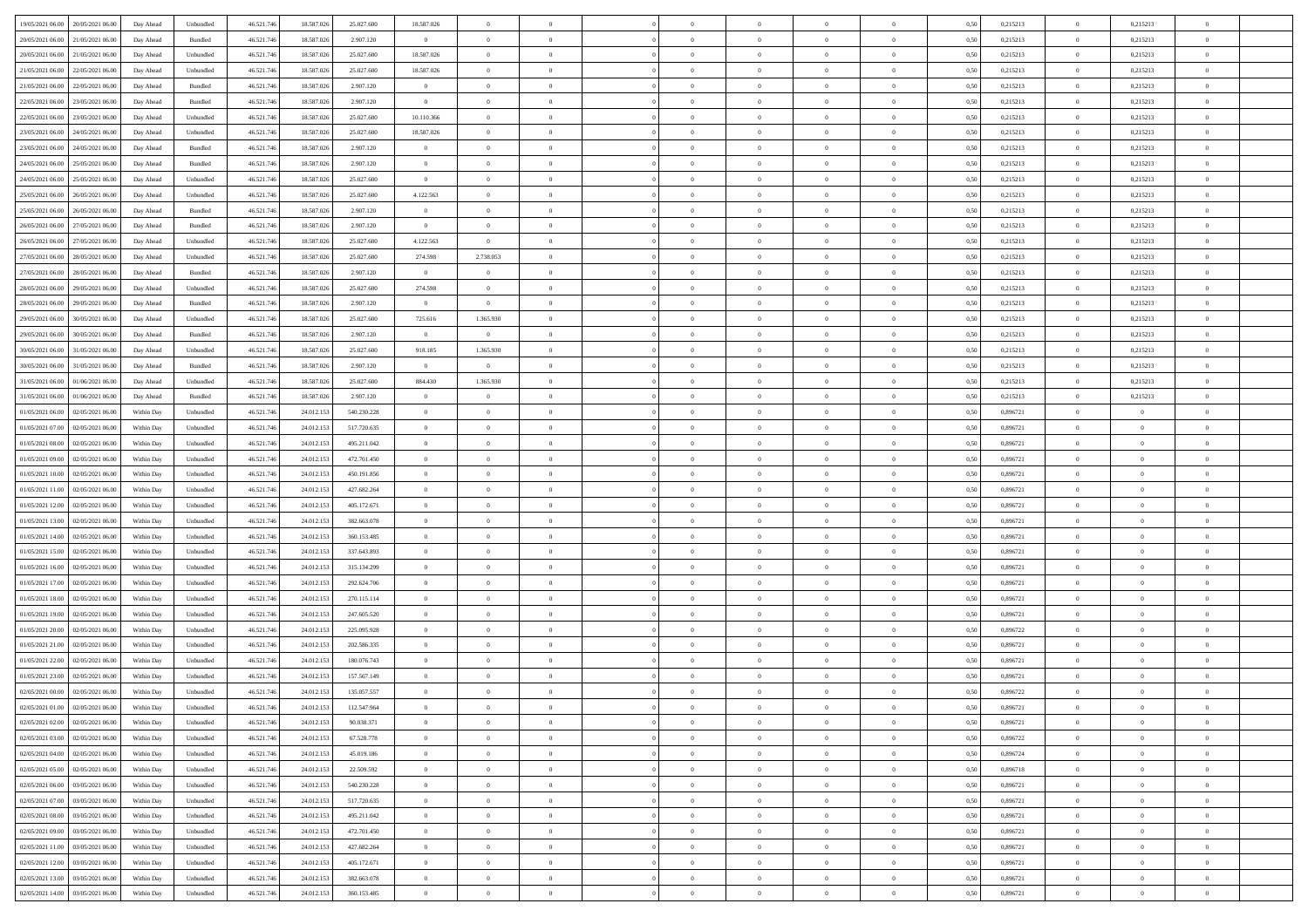|                                              |            |                             |            |            |             | $\overline{0}$ | $\theta$       |                | $\overline{0}$ | $\theta$       |                | $\theta$       |      |          | $\theta$       | $\theta$       | $\overline{0}$ |  |
|----------------------------------------------|------------|-----------------------------|------------|------------|-------------|----------------|----------------|----------------|----------------|----------------|----------------|----------------|------|----------|----------------|----------------|----------------|--|
| 02/05/2021 15:00 03/05/2021 06:00            | Within Day | Unbundled                   | 46.521.74  | 24.012.153 | 337.643.893 |                |                |                |                |                |                |                | 0,50 | 0,896721 |                |                |                |  |
| 02/05/2021 16:00<br>03/05/2021 06:00         | Within Day | Unbundled                   | 46.521.74  | 24.012.15  | 315.134.299 | $\bf{0}$       | $\overline{0}$ | $\bf{0}$       | $\overline{0}$ | $\bf{0}$       | $\overline{0}$ | $\bf{0}$       | 0,50 | 0,896721 | $\,$ 0 $\,$    | $\bf{0}$       | $\overline{0}$ |  |
| 02/05/2021 17:00<br>03/05/2021 06:00         | Within Day | Unbundled                   | 46.521.746 | 24.012.153 | 292.624.706 | $\overline{0}$ | $\bf{0}$       | $\overline{0}$ | $\bf{0}$       | $\bf{0}$       | $\overline{0}$ | $\bf{0}$       | 0.50 | 0.896721 | $\bf{0}$       | $\overline{0}$ | $\overline{0}$ |  |
| 02/05/2021 18:00<br>03/05/2021 06:00         | Within Day | Unbundled                   | 46.521.74  | 24.012.153 | 270.115.114 | $\overline{0}$ | $\overline{0}$ | $\overline{0}$ | $\theta$       | $\theta$       | $\overline{0}$ | $\overline{0}$ | 0,50 | 0,896721 | $\theta$       | $\theta$       | $\overline{0}$ |  |
| 02/05/2021 19:00<br>03/05/2021 06.00         | Within Day | Unbundled                   | 46.521.74  | 24.012.15  | 247.605.520 | $\overline{0}$ | $\overline{0}$ | $\overline{0}$ | $\overline{0}$ | $\theta$       | $\overline{0}$ | $\bf{0}$       | 0,50 | 0,896721 | $\,$ 0 $\,$    | $\bf{0}$       | $\overline{0}$ |  |
|                                              |            |                             |            |            |             |                |                |                |                |                |                |                |      |          |                |                |                |  |
| 02/05/2021 20:00<br>03/05/2021 06:00         | Within Day | Unbundled                   | 46.521.74  | 24.012.153 | 225.095.928 | $\overline{0}$ | $\overline{0}$ | $\overline{0}$ | $\overline{0}$ | $\overline{0}$ | $\Omega$       | $\bf{0}$       | 0.50 | 0.896722 | $\,$ 0 $\,$    | $\theta$       | $\overline{0}$ |  |
| 02/05/2021 21:00<br>03/05/2021 06:00         | Within Day | Unbundled                   | 46.521.74  | 24.012.153 | 202.586.335 | $\overline{0}$ | $\overline{0}$ | $\overline{0}$ | $\overline{0}$ | $\theta$       | $\overline{0}$ | $\bf{0}$       | 0,50 | 0,896721 | $\theta$       | $\theta$       | $\overline{0}$ |  |
| 02/05/2021 22:00<br>03/05/2021 06.00         | Within Day | Unbundled                   | 46.521.74  | 24.012.15  | 180.076.743 | $\bf{0}$       | $\overline{0}$ | $\overline{0}$ | $\overline{0}$ | $\theta$       | $\overline{0}$ | $\bf{0}$       | 0,50 | 0,896721 | $\,$ 0 $\,$    | $\bf{0}$       | $\overline{0}$ |  |
| 02/05/2021 23:00<br>03/05/2021 06:00         | Within Day | Unbundled                   | 46.521.74  | 24.012.153 | 157.567.149 | $\overline{0}$ | $\bf{0}$       | $\overline{0}$ | $\bf{0}$       | $\overline{0}$ | $\overline{0}$ | $\bf{0}$       | 0.50 | 0.896721 | $\bf{0}$       | $\overline{0}$ | $\overline{0}$ |  |
| 03/05/2021 00:00<br>03/05/2021 06:00         | Within Day | Unbundled                   | 46.521.74  | 24.012.153 | 135.057.557 | $\overline{0}$ | $\bf{0}$       | $\overline{0}$ | $\overline{0}$ | $\theta$       | $\overline{0}$ | $\bf{0}$       | 0,50 | 0,896722 | $\,$ 0 $\,$    | $\theta$       | $\overline{0}$ |  |
| 03/05/2021 01:00<br>03/05/2021 06.00         | Within Day | Unbundled                   | 46.521.74  | 24.012.15  | 112.547.964 | $\bf{0}$       | $\overline{0}$ | $\bf{0}$       | $\overline{0}$ | $\bf{0}$       | $\overline{0}$ | $\bf{0}$       | 0,50 | 0,896721 | $\,$ 0 $\,$    | $\bf{0}$       | $\overline{0}$ |  |
| 03/05/2021 02:00<br>03/05/2021 06:00         | Within Day | Unbundled                   | 46.521.746 | 24.012.153 | 90.038.371  | $\overline{0}$ | $\bf{0}$       | $\overline{0}$ | $\bf{0}$       | $\bf{0}$       | $\overline{0}$ | $\bf{0}$       | 0.50 | 0.896721 | $\bf{0}$       | $\overline{0}$ | $\bf{0}$       |  |
|                                              |            |                             |            |            |             |                |                |                |                |                |                |                |      |          |                |                |                |  |
| 03/05/2021 03:00<br>03/05/2021 06:00         | Within Day | Unbundled                   | 46.521.74  | 24.012.153 | 67.528.778  | $\overline{0}$ | $\overline{0}$ | $\overline{0}$ | $\overline{0}$ | $\theta$       | $\overline{0}$ | $\overline{0}$ | 0,50 | 0,896722 | $\theta$       | $\theta$       | $\overline{0}$ |  |
| 03/05/2021 04:00<br>03/05/2021 06.00         | Within Day | Unbundled                   | 46.521.74  | 24.012.15  | 45.019.186  | $\bf{0}$       | $\overline{0}$ | $\bf{0}$       | $\overline{0}$ | $\theta$       | $\overline{0}$ | $\bf{0}$       | 0,50 | 0,896724 | $\bf{0}$       | $\bf{0}$       | $\overline{0}$ |  |
| 03/05/2021 05:00<br>03/05/2021 06:00         | Within Day | Unbundled                   | 46.521.74  | 24.012.153 | 22.509.592  | $\overline{0}$ | $\overline{0}$ | $\overline{0}$ | $\bf{0}$       | $\theta$       | $\Omega$       | $\bf{0}$       | 0.50 | 0.896718 | $\theta$       | $\theta$       | $\overline{0}$ |  |
| 03/05/2021 06:00<br>04/05/2021 06:00         | Within Day | Unbundled                   | 46.521.74  | 24.012.153 | 540.230.228 | $\overline{0}$ | $\overline{0}$ | $\overline{0}$ | $\overline{0}$ | $\overline{0}$ | $\overline{0}$ | $\bf{0}$       | 0,50 | 0,896721 | $\theta$       | $\theta$       | $\overline{0}$ |  |
| 03/05/2021 07:00<br>04/05/2021 06.00         | Within Day | Unbundled                   | 46.521.74  | 24.012.15  | 517.720.635 | $\bf{0}$       | $\overline{0}$ | $\overline{0}$ | $\overline{0}$ | $\theta$       | $\overline{0}$ | $\bf{0}$       | 0,50 | 0,896721 | $\,$ 0 $\,$    | $\bf{0}$       | $\overline{0}$ |  |
| 03/05/2021 08:00<br>04/05/2021 06:00         | Within Day | Unbundled                   | 46.521.74  | 24.012.15  | 495.211.042 | $\overline{0}$ | $\bf{0}$       | $\overline{0}$ | $\bf{0}$       | $\overline{0}$ | $\overline{0}$ | $\bf{0}$       | 0.50 | 0.896721 | $\bf{0}$       | $\overline{0}$ | $\overline{0}$ |  |
| 03/05/2021 09:00<br>04/05/2021 06:00         | Within Day | Unbundled                   | 46.521.74  | 24.012.153 | 472.701.450 | $\overline{0}$ | $\overline{0}$ | $\overline{0}$ | $\overline{0}$ | $\theta$       | $\overline{0}$ | $\bf{0}$       | 0,50 | 0,896721 | $\,$ 0 $\,$    | $\theta$       | $\overline{0}$ |  |
|                                              |            |                             |            |            |             |                |                |                |                |                |                |                |      |          |                |                |                |  |
| 03/05/2021 10:00<br>04/05/2021 06.00         | Within Day | Unbundled                   | 46.521.74  | 24.012.15  | 450.191.856 | $\bf{0}$       | $\overline{0}$ | $\bf{0}$       | $\bf{0}$       | $\overline{0}$ | $\overline{0}$ | $\bf{0}$       | 0,50 | 0,896721 | $\,$ 0 $\,$    | $\bf{0}$       | $\overline{0}$ |  |
| 03/05/2021 11:00<br>04/05/2021 06:00         | Within Day | Unbundled                   | 46.521.746 | 24.012.153 | 427.682.264 | $\overline{0}$ | $\bf{0}$       | $\overline{0}$ | $\bf{0}$       | $\bf{0}$       | $\overline{0}$ | $\bf{0}$       | 0.50 | 0.896721 | $\bf{0}$       | $\overline{0}$ | $\bf{0}$       |  |
| 03/05/2021 12:00<br>04/05/2021 06:00         | Within Day | Unbundled                   | 46.521.74  | 24.012.153 | 405.172.671 | $\overline{0}$ | $\overline{0}$ | $\overline{0}$ | $\theta$       | $\theta$       | $\overline{0}$ | $\bf{0}$       | 0,50 | 0,896721 | $\theta$       | $\theta$       | $\overline{0}$ |  |
| 03/05/2021 13:00<br>04/05/2021 06.00         | Within Day | Unbundled                   | 46.521.74  | 24.012.15  | 382.663.078 | $\bf{0}$       | $\overline{0}$ | $\bf{0}$       | $\overline{0}$ | $\theta$       | $\overline{0}$ | $\bf{0}$       | 0,50 | 0,896721 | $\,$ 0 $\,$    | $\bf{0}$       | $\overline{0}$ |  |
| 03/05/2021 14:00<br>04/05/2021 06:00         | Within Day | Unbundled                   | 46.521.74  | 24.012.153 | 360.153.485 | $\overline{0}$ | $\overline{0}$ | $\overline{0}$ | $\overline{0}$ | $\overline{0}$ | $\Omega$       | $\bf{0}$       | 0.50 | 0.896721 | $\,$ 0 $\,$    | $\theta$       | $\overline{0}$ |  |
| 03/05/2021 15:00<br>04/05/2021 06:00         | Within Day | Unbundled                   | 46.521.74  | 24.012.153 | 337.643.893 | $\overline{0}$ | $\overline{0}$ | $\overline{0}$ | $\overline{0}$ | $\overline{0}$ | $\overline{0}$ | $\bf{0}$       | 0,50 | 0,896721 | $\theta$       | $\theta$       | $\overline{0}$ |  |
| 04/05/2021 06.00                             | Within Day | Unbundled                   | 46.521.74  | 24.012.15  | 315.134.299 | $\bf{0}$       | $\overline{0}$ | $\bf{0}$       | $\overline{0}$ | $\theta$       | $\overline{0}$ | $\bf{0}$       | 0,50 | 0,896721 | $\,$ 0 $\,$    | $\bf{0}$       | $\overline{0}$ |  |
| 03/05/2021 16:00                             |            |                             |            |            |             |                |                |                |                |                |                |                |      |          |                |                |                |  |
| 03/05/2021 17:00<br>04/05/2021 06:00         | Within Day | Unbundled                   | 46.521.74  | 24.012.153 | 292.624.706 | $\overline{0}$ | $\bf{0}$       | $\overline{0}$ | $\bf{0}$       | $\overline{0}$ | $\overline{0}$ | $\bf{0}$       | 0.50 | 0.896721 | $\bf{0}$       | $\overline{0}$ | $\overline{0}$ |  |
| 03/05/2021 18:00<br>04/05/2021 06:00         | Within Day | Unbundled                   | 46.521.74  | 24.012.153 | 270.115.114 | $\overline{0}$ | $\overline{0}$ | $\overline{0}$ | $\overline{0}$ | $\theta$       | $\overline{0}$ | $\bf{0}$       | 0,50 | 0,896721 | $\theta$       | $\theta$       | $\overline{0}$ |  |
| 03/05/2021 19:00<br>04/05/2021 06.00         | Within Day | Unbundled                   | 46.521.74  | 24.012.15  | 247.605.520 | $\bf{0}$       | $\bf{0}$       | $\bf{0}$       | $\bf{0}$       | $\overline{0}$ | $\overline{0}$ | $\bf{0}$       | 0,50 | 0,896721 | $\,$ 0 $\,$    | $\bf{0}$       | $\overline{0}$ |  |
| 03/05/2021 20:00<br>04/05/2021 06:00         | Within Day | Unbundled                   | 46.521.74  | 24.012.153 | 225.095.928 | $\overline{0}$ | $\bf{0}$       | $\overline{0}$ | $\bf{0}$       | $\bf{0}$       | $\overline{0}$ | $\bf{0}$       | 0.50 | 0.896722 | $\bf{0}$       | $\overline{0}$ | $\bf{0}$       |  |
| 03/05/2021 21:00<br>04/05/2021 06:00         | Within Day | Unbundled                   | 46.521.74  | 24.012.15  | 202.586.335 | $\overline{0}$ | $\overline{0}$ | $\overline{0}$ | $\overline{0}$ | $\theta$       | $\overline{0}$ | $\bf{0}$       | 0.5( | 0,896721 | $\theta$       | $\theta$       | $\overline{0}$ |  |
| 03/05/2021 22:00<br>04/05/2021 06.00         | Within Day | Unbundled                   | 46.521.74  | 24.012.15  | 180.076.743 | $\bf{0}$       | $\overline{0}$ | $\bf{0}$       | $\overline{0}$ | $\overline{0}$ | $\overline{0}$ | $\bf{0}$       | 0,50 | 0,896721 | $\,$ 0 $\,$    | $\bf{0}$       | $\overline{0}$ |  |
| 03/05/2021 23:00<br>04/05/2021 06:00         | Within Day | Unbundled                   | 46.521.74  | 24.012.153 | 157.567.149 | $\overline{0}$ | $\overline{0}$ | $\overline{0}$ | $\bf{0}$       | $\bf{0}$       | $\Omega$       | $\bf{0}$       | 0.50 | 0,896721 | $\,$ 0 $\,$    | $\theta$       | $\overline{0}$ |  |
|                                              |            |                             |            |            |             |                |                |                |                |                |                |                |      |          |                |                |                |  |
| 04/05/2021 00:00<br>04/05/2021 06:00         | Within Dav | Unbundled                   | 46.521.74  | 24.012.153 | 135.057.557 | $\overline{0}$ | $\overline{0}$ | $\Omega$       | $\overline{0}$ | $\overline{0}$ | $\overline{0}$ | $\overline{0}$ | 0.5( | 0,896722 | $\theta$       | $\theta$       | $\overline{0}$ |  |
| 04/05/2021 01:00<br>04/05/2021 06.00         | Within Day | Unbundled                   | 46.521.74  | 24.012.15  | 112.547.964 | $\bf{0}$       | $\overline{0}$ | $\bf{0}$       | $\overline{0}$ | $\bf{0}$       | $\overline{0}$ | $\bf{0}$       | 0,50 | 0,896721 | $\,$ 0 $\,$    | $\bf{0}$       | $\overline{0}$ |  |
| 04/05/2021 02:00<br>04/05/2021 06:00         | Within Day | Unbundled                   | 46.521.74  | 24.012.15  | 90.038.371  | $\overline{0}$ | $\bf{0}$       | $\overline{0}$ | $\bf{0}$       | $\overline{0}$ | $\overline{0}$ | $\bf{0}$       | 0.50 | 0.896721 | $\bf{0}$       | $\overline{0}$ | $\overline{0}$ |  |
| 04/05/2021 03:00<br>04/05/2021 06:00         | Within Dav | Unbundled                   | 46.521.74  | 24.012.153 | 67.528.778  | $\overline{0}$ | $\overline{0}$ | $\overline{0}$ | $\overline{0}$ | $\overline{0}$ | $\overline{0}$ | $\overline{0}$ | 0.50 | 0,896722 | $\theta$       | $\theta$       | $\overline{0}$ |  |
| 04/05/2021 04:00<br>04/05/2021 06.00         | Within Day | Unbundled                   | 46.521.74  | 24.012.15  | 45.019.186  | $\bf{0}$       | $\bf{0}$       | $\bf{0}$       | $\bf{0}$       | $\overline{0}$ | $\overline{0}$ | $\bf{0}$       | 0,50 | 0,896724 | $\,$ 0 $\,$    | $\bf{0}$       | $\overline{0}$ |  |
| 04/05/2021 05:00<br>04/05/2021 06:00         | Within Day | Unbundled                   | 46.521.746 | 24.012.153 | 22.509.592  | $\overline{0}$ | $\bf{0}$       | $\overline{0}$ | $\bf{0}$       | $\bf{0}$       | $\overline{0}$ | $\bf{0}$       | 0.50 | 0.896718 | $\bf{0}$       | $\overline{0}$ | $\overline{0}$ |  |
| 04/05/2021 06:00<br>05/05/2021 06:00         | Within Dav | Unbundled                   | 46.521.74  | 24.012.153 | 540.230.228 | $\overline{0}$ | $\overline{0}$ | $\Omega$       | $\overline{0}$ | $\overline{0}$ | $\overline{0}$ | $\bf{0}$       | 0.50 | 0,896721 | $\theta$       | $\theta$       | $\overline{0}$ |  |
| 04/05/2021 07:00<br>05/05/2021 06.00         | Within Day | Unbundled                   | 46.521.74  | 24.012.15  | 517.720.635 | $\bf{0}$       | $\overline{0}$ | $\bf{0}$       | $\overline{0}$ | $\,$ 0 $\,$    | $\overline{0}$ | $\bf{0}$       | 0,50 | 0,896721 | $\,$ 0 $\,$    | $\bf{0}$       | $\overline{0}$ |  |
| 04/05/2021 08:00<br>05/05/2021 06:00         |            | Unbundled                   | 46.521.74  | 24.012.15  | 495.211.042 | $\overline{0}$ | $\overline{0}$ | $\Omega$       | $\overline{0}$ | $\overline{0}$ | $\theta$       | $\bf{0}$       | 0.50 | 0,896721 | $\bf{0}$       | $\theta$       | $\overline{0}$ |  |
|                                              | Within Day |                             |            |            |             |                |                |                |                |                |                |                |      |          |                |                |                |  |
| 04/05/2021 09:00<br>05/05/2021 06:00         | Within Dav | Unbundled                   | 46.521.74  | 24.012.15  | 472.701.450 | $\overline{0}$ | $\overline{0}$ | $\Omega$       | $\overline{0}$ | $\theta$       | $\Omega$       | $\overline{0}$ | 0.5( | 0,896721 | $\theta$       | $\theta$       | $\overline{0}$ |  |
| 04/05/2021 10:00<br>05/05/2021 06:00         | Within Day | Unbundled                   | 46.521.74  | 24.012.15  | 450.191.856 | $\bf{0}$       | $\bf{0}$       | $\bf{0}$       | $\bf{0}$       | $\bf{0}$       | $\overline{0}$ | $\bf{0}$       | 0,50 | 0,896721 | $\,$ 0 $\,$    | $\bf{0}$       | $\overline{0}$ |  |
| $04/05/2021\ 11.00 \qquad 05/05/2021\ 06.00$ | Within Day | $\ensuremath{\mathsf{Unb}}$ | 46.521.746 | 24.012.153 | 427.682.264 | $\bf{0}$       | $\Omega$       |                | $\overline{0}$ |                |                |                | 0,50 | 0,896721 | $\theta$       | $\overline{0}$ |                |  |
| 04/05/2021 12:00 05/05/2021 06:00            | Within Day | Unbundled                   | 46.521.746 | 24.012.153 | 405.172.671 | $\overline{0}$ | $\theta$       | $\Omega$       | $\theta$       | $\overline{0}$ | $\overline{0}$ | $\bf{0}$       | 0,50 | 0,896721 | $\theta$       | $\theta$       | $\overline{0}$ |  |
| 04/05/2021 13:00<br>05/05/2021 06:00         | Within Day | Unbundled                   | 46.521.74  | 24.012.153 | 382.663.078 | $\overline{0}$ | $\bf{0}$       | $\overline{0}$ | $\overline{0}$ | $\bf{0}$       | $\overline{0}$ | $\bf{0}$       | 0,50 | 0,896721 | $\bf{0}$       | $\overline{0}$ | $\bf{0}$       |  |
| 04/05/2021 14:00 05/05/2021 06:00            | Within Day | Unbundled                   | 46.521.746 | 24.012.153 | 360.153.485 | $\overline{0}$ | $\bf{0}$       | $\overline{0}$ | $\overline{0}$ | $\overline{0}$ | $\overline{0}$ | $\bf{0}$       | 0.50 | 0.896721 | $\overline{0}$ | $\bf{0}$       | $\,$ 0 $\,$    |  |
| 04/05/2021 15:00  05/05/2021 06:00           | Within Day | Unbundled                   | 46.521.746 | 24.012.153 | 337.643.893 | $\overline{0}$ | $\overline{0}$ | $\overline{0}$ | $\overline{0}$ | $\overline{0}$ | $\overline{0}$ | $\bf{0}$       | 0,50 | 0,896721 | $\theta$       | $\theta$       | $\overline{0}$ |  |
|                                              |            |                             |            |            |             |                |                |                |                |                |                |                |      |          |                |                |                |  |
| 04/05/2021 16:00<br>05/05/2021 06:00         | Within Day | Unbundled                   | 46.521.74  | 24.012.153 | 315.134.299 | $\overline{0}$ | $\bf{0}$       | $\overline{0}$ | $\bf{0}$       | $\overline{0}$ | $\overline{0}$ | $\bf{0}$       | 0,50 | 0,896721 | $\overline{0}$ | $\bf{0}$       | $\overline{0}$ |  |
| 04/05/2021 17:00<br>05/05/2021 06:00         | Within Day | Unbundled                   | 46.521.746 | 24.012.153 | 292.624.706 | $\overline{0}$ | $\bf{0}$       | $\overline{0}$ | $\overline{0}$ | $\overline{0}$ | $\overline{0}$ | $\bf{0}$       | 0.50 | 0.896721 | $\,$ 0 $\,$    | $\theta$       | $\overline{0}$ |  |
| 04/05/2021 18:00<br>05/05/2021 06:00         | Within Dav | Unbundled                   | 46.521.746 | 24.012.153 | 270.115.114 | $\overline{0}$ | $\overline{0}$ | $\overline{0}$ | $\overline{0}$ | $\overline{0}$ | $\overline{0}$ | $\bf{0}$       | 0.50 | 0,896721 | $\overline{0}$ | $\theta$       | $\overline{0}$ |  |
| 04/05/2021 19:00<br>05/05/2021 06:00         | Within Day | Unbundled                   | 46.521.74  | 24.012.153 | 247.605.520 | $\overline{0}$ | $\overline{0}$ | $\overline{0}$ | $\overline{0}$ | $\bf{0}$       | $\overline{0}$ | $\bf{0}$       | 0,50 | 0,896721 | $\bf{0}$       | $\overline{0}$ | $\overline{0}$ |  |
| 05/05/2021 06:00<br>04/05/2021 20:00         | Within Day | Unbundled                   | 46.521.746 | 24.012.153 | 225.095.928 | $\overline{0}$ | $\overline{0}$ | $\overline{0}$ | $\overline{0}$ | $\bf{0}$       | $\overline{0}$ | $\bf{0}$       | 0.50 | 0.896722 | $\overline{0}$ | $\,$ 0 $\,$    | $\,$ 0         |  |
| 04/05/2021 21:00  05/05/2021 06:00           | Within Dav | Unbundled                   | 46.521.746 | 24.012.153 | 202.586.335 | $\overline{0}$ | $\overline{0}$ | $\overline{0}$ | $\overline{0}$ | $\overline{0}$ | $\overline{0}$ | $\bf{0}$       | 0,50 | 0,896721 | $\overline{0}$ | $\theta$       | $\overline{0}$ |  |
|                                              |            |                             |            |            |             |                | $\bf{0}$       |                | $\bf{0}$       | $\overline{0}$ |                |                |      |          | $\bf{0}$       | $\bf{0}$       | $\overline{0}$ |  |
| 04/05/2021 22:00<br>05/05/2021 06:00         | Within Day | Unbundled                   | 46.521.74  | 24.012.153 | 180.076.743 | $\overline{0}$ |                | $\overline{0}$ |                |                | $\overline{0}$ | $\bf{0}$       | 0,50 | 0,896721 |                |                |                |  |
| 04/05/2021 23:00 05/05/2021 06:00            | Within Day | Unbundled                   | 46.521.746 | 24.012.153 | 157.567.149 | $\overline{0}$ | $\bf{0}$       | $\overline{0}$ | $\overline{0}$ | $\,$ 0 $\,$    | $\overline{0}$ | $\bf{0}$       | 0,50 | 0,896721 | $\overline{0}$ | $\,$ 0 $\,$    | $\,$ 0 $\,$    |  |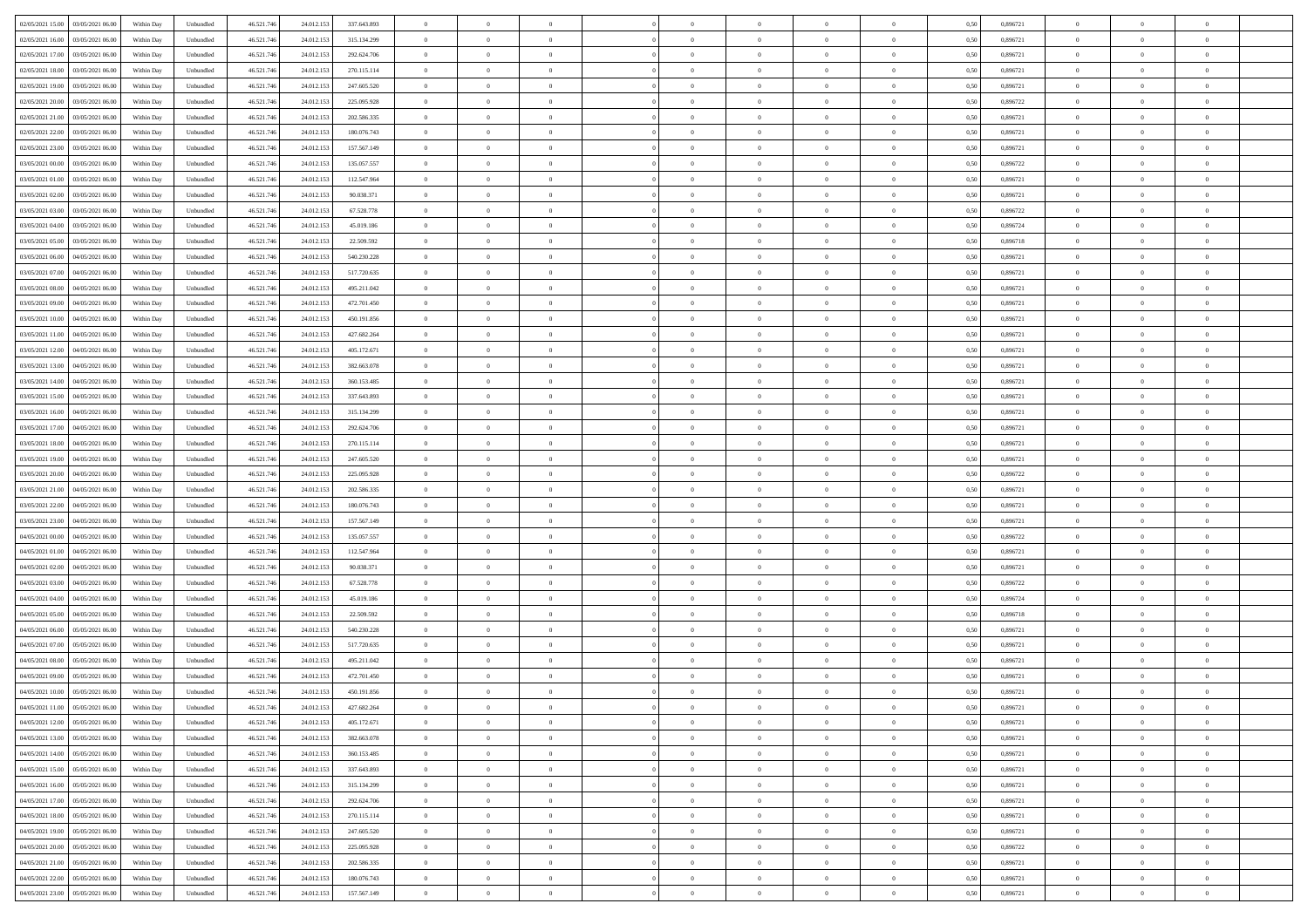| 05/05/2021 00:00 05/05/2021 06:00            | Within Day | Unbundled                   | 46.521.74  | 24.012.153 | 135.057.557 | $\overline{0}$ | $\theta$       |                | $\overline{0}$ | $\theta$       |                | $\bf{0}$       | 0,50 | 0,896722 | $\theta$       | $\theta$       | $\overline{0}$ |  |
|----------------------------------------------|------------|-----------------------------|------------|------------|-------------|----------------|----------------|----------------|----------------|----------------|----------------|----------------|------|----------|----------------|----------------|----------------|--|
| 05/05/2021 01:00<br>05/05/2021 06.00         | Within Day | Unbundled                   | 46.521.74  | 24.012.15  | 112.547.964 | $\bf{0}$       | $\overline{0}$ | $\overline{0}$ | $\overline{0}$ | $\theta$       | $\overline{0}$ | $\bf{0}$       | 0,50 | 0,896721 | $\,$ 0 $\,$    | $\bf{0}$       | $\overline{0}$ |  |
| 05/05/2021 02:00<br>05/05/2021 06:00         | Within Day | Unbundled                   | 46.521.746 | 24.012.153 | 90.038.371  | $\overline{0}$ | $\bf{0}$       | $\overline{0}$ | $\bf{0}$       | $\bf{0}$       | $\overline{0}$ | $\bf{0}$       | 0.50 | 0.896721 | $\bf{0}$       | $\overline{0}$ | $\overline{0}$ |  |
| 05/05/2021 03:00<br>05/05/2021 06:00         | Within Day | Unbundled                   | 46.521.74  | 24.012.153 | 67.528.778  | $\overline{0}$ | $\overline{0}$ | $\overline{0}$ | $\theta$       | $\theta$       | $\overline{0}$ | $\overline{0}$ | 0,50 | 0,896722 | $\theta$       | $\theta$       | $\overline{0}$ |  |
| 05/05/2021 04:00<br>05/05/2021 06.00         | Within Day | Unbundled                   | 46.521.74  | 24.012.15  | 45.019.186  | $\overline{0}$ | $\theta$       | $\overline{0}$ | $\overline{0}$ | $\theta$       | $\overline{0}$ | $\bf{0}$       | 0,50 | 0,896724 | $\,$ 0 $\,$    | $\theta$       | $\overline{0}$ |  |
|                                              |            |                             |            |            |             |                |                |                |                |                |                |                |      |          |                |                |                |  |
| 05/05/2021 05:00<br>05/05/2021 06:00         | Within Day | Unbundled                   | 46.521.74  | 24.012.153 | 22.509.592  | $\overline{0}$ | $\overline{0}$ | $\overline{0}$ | $\overline{0}$ | $\overline{0}$ | $\Omega$       | $\bf{0}$       | 0.50 | 0.896718 | $\bf{0}$       | $\theta$       | $\overline{0}$ |  |
| 05/05/2021 06:00<br>06/05/2021 06:00         | Within Day | Unbundled                   | 46.521.74  | 25.075.548 | 514.708.739 | $\overline{0}$ | $\overline{0}$ | $\overline{0}$ | $\overline{0}$ | $\overline{0}$ | $\overline{0}$ | $\bf{0}$       | 0,50 | 0,896721 | $\theta$       | $\theta$       | $\overline{0}$ |  |
| 05/05/2021 07:00<br>06/05/2021 06.00         | Within Day | Unbundled                   | 46.521.74  | 25.075.548 | 493.262.541 | $\overline{0}$ | $\overline{0}$ | $\overline{0}$ | $\overline{0}$ | $\theta$       | $\overline{0}$ | $\bf{0}$       | 0,50 | 0,896721 | $\,$ 0 $\,$    | $\bf{0}$       | $\overline{0}$ |  |
| 05/05/2021 08:00<br>06/05/2021 06:00         | Within Day | Unbundled                   | 46.521.74  | 25.075.548 | 471.816.344 | $\overline{0}$ | $\bf{0}$       | $\overline{0}$ | $\bf{0}$       | $\overline{0}$ | $\overline{0}$ | $\bf{0}$       | 0.50 | 0.896721 | $\bf{0}$       | $\theta$       | $\overline{0}$ |  |
| 05/05/2021 09:00<br>06/05/2021 06:00         | Within Day | Unbundled                   | 46.521.74  | 25.075.548 | 450.370.146 | $\overline{0}$ | $\bf{0}$       | $\overline{0}$ | $\overline{0}$ | $\theta$       | $\overline{0}$ | $\bf{0}$       | 0,50 | 0,896721 | $\,$ 0 $\,$    | $\theta$       | $\overline{0}$ |  |
| 05/05/2021 10:00<br>06/05/2021 06.00         | Within Day | Unbundled                   | 46.521.74  | 25.075.548 | 428.923.949 | $\bf{0}$       | $\overline{0}$ | $\bf{0}$       | $\overline{0}$ | $\bf{0}$       | $\overline{0}$ | $\bf{0}$       | 0,50 | 0,896721 | $\,$ 0 $\,$    | $\bf{0}$       | $\overline{0}$ |  |
| 05/05/2021 11:00<br>06/05/2021 06:00         |            | Unbundled                   | 46.521.746 | 25,075.548 |             |                | $\overline{0}$ | $\overline{0}$ |                | $\bf{0}$       | $\overline{0}$ |                | 0.50 | 0.896721 | $\bf{0}$       | $\overline{0}$ | $\overline{0}$ |  |
|                                              | Within Day |                             |            |            | 407.477.751 | $\overline{0}$ |                |                | $\bf{0}$       |                |                | $\bf{0}$       |      |          |                |                |                |  |
| 05/05/2021 12:00<br>06/05/2021 06:00         | Within Day | Unbundled                   | 46.521.74  | 25.075.548 | 386.031.555 | $\overline{0}$ | $\overline{0}$ | $\overline{0}$ | $\overline{0}$ | $\theta$       | $\overline{0}$ | $\overline{0}$ | 0,50 | 0,896721 | $\theta$       | $\theta$       | $\overline{0}$ |  |
| 05/05/2021 13:00<br>06/05/2021 06.00         | Within Day | Unbundled                   | 46.521.74  | 25.075.548 | 364.585.357 | $\bf{0}$       | $\theta$       | $\bf{0}$       | $\overline{0}$ | $\theta$       | $\overline{0}$ | $\bf{0}$       | 0,50 | 0,896721 | $\bf{0}$       | $\bf{0}$       | $\overline{0}$ |  |
| 05/05/2021 14:00<br>06/05/2021 06:00         | Within Day | Unbundled                   | 46.521.74  | 25,075.548 | 343.139.160 | $\overline{0}$ | $\overline{0}$ | $\overline{0}$ | $\bf{0}$       | $\theta$       | $\theta$       | $\bf{0}$       | 0.50 | 0.896721 | $\theta$       | $\theta$       | $\overline{0}$ |  |
| 05/05/2021 15:00<br>06/05/2021 06:00         | Within Day | Unbundled                   | 46.521.74  | 25.075.548 | 321.692.962 | $\overline{0}$ | $\overline{0}$ | $\overline{0}$ | $\overline{0}$ | $\overline{0}$ | $\overline{0}$ | $\bf{0}$       | 0,50 | 0,896721 | $\theta$       | $\theta$       | $\overline{0}$ |  |
| 05/05/2021 16:00<br>06/05/2021 06.00         | Within Day | Unbundled                   | 46.521.74  | 25.075.548 | 300.246.765 | $\bf{0}$       | $\overline{0}$ | $\overline{0}$ | $\overline{0}$ | $\theta$       | $\overline{0}$ | $\bf{0}$       | 0,50 | 0,896721 | $\,$ 0 $\,$    | $\bf{0}$       | $\overline{0}$ |  |
| 05/05/2021 17:00<br>06/05/2021 06:00         | Within Day | Unbundled                   | 46.521.74  | 25.075.548 | 278.800.567 | $\overline{0}$ | $\overline{0}$ | $\overline{0}$ | $\bf{0}$       | $\overline{0}$ | $\overline{0}$ | $\bf{0}$       | 0.50 | 0.896721 | $\bf{0}$       | $\overline{0}$ | $\overline{0}$ |  |
| 05/05/2021 18:00<br>06/05/2021 06:00         | Within Day | Unbundled                   | 46.521.74  | 25.075.548 | 257.354.370 | $\overline{0}$ | $\overline{0}$ | $\overline{0}$ | $\overline{0}$ | $\theta$       | $\overline{0}$ | $\bf{0}$       | 0,50 | 0,896721 | $\,$ 0 $\,$    | $\theta$       | $\overline{0}$ |  |
|                                              |            |                             |            |            |             |                |                |                |                |                |                |                |      |          |                |                |                |  |
| 05/05/2021 19:00<br>06/05/2021 06.00         | Within Day | Unbundled                   | 46.521.74  | 25.075.548 | 235.908.172 | $\bf{0}$       | $\overline{0}$ | $\bf{0}$       | $\bf{0}$       | $\overline{0}$ | $\overline{0}$ | $\bf{0}$       | 0,50 | 0,896721 | $\,$ 0 $\,$    | $\bf{0}$       | $\overline{0}$ |  |
| 05/05/2021 20:00<br>06/05/2021 06:00         | Within Day | Unbundled                   | 46.521.746 | 25.075.548 | 214.461.975 | $\overline{0}$ | $\bf{0}$       | $\overline{0}$ | $\bf{0}$       | $\bf{0}$       | $\overline{0}$ | $\bf{0}$       | 0.50 | 0.896722 | $\bf{0}$       | $\overline{0}$ | $\overline{0}$ |  |
| 05/05/2021 21:00<br>06/05/2021 06:00         | Within Day | Unbundled                   | 46.521.74  | 25.075.548 | 193.015.777 | $\overline{0}$ | $\overline{0}$ | $\overline{0}$ | $\overline{0}$ | $\theta$       | $\overline{0}$ | $\bf{0}$       | 0,50 | 0,896721 | $\theta$       | $\theta$       | $\overline{0}$ |  |
| 05/05/2021 22.00<br>06/05/2021 06.00         | Within Day | Unbundled                   | 46.521.74  | 25.075.548 | 171.569.580 | $\bf{0}$       | $\overline{0}$ | $\bf{0}$       | $\overline{0}$ | $\theta$       | $\overline{0}$ | $\bf{0}$       | 0,50 | 0,896721 | $\,$ 0 $\,$    | $\bf{0}$       | $\overline{0}$ |  |
| 05/05/2021 23:00<br>06/05/2021 06:00         | Within Day | Unbundled                   | 46.521.74  | 25.075.548 | 150.123.382 | $\overline{0}$ | $\overline{0}$ | $\overline{0}$ | $\overline{0}$ | $\overline{0}$ | $\Omega$       | $\bf{0}$       | 0.50 | 0.896721 | $\,$ 0 $\,$    | $\theta$       | $\overline{0}$ |  |
| 06/05/2021 00:00<br>06/05/2021 06:00         | Within Day | Unbundled                   | 46.521.74  | 25.075.548 | 128.677.185 | $\overline{0}$ | $\overline{0}$ | $\overline{0}$ | $\overline{0}$ | $\overline{0}$ | $\overline{0}$ | $\bf{0}$       | 0,50 | 0,896722 | $\theta$       | $\theta$       | $\overline{0}$ |  |
| 06/05/2021 01:00<br>06/05/2021 06.00         | Within Day | Unbundled                   | 46.521.74  | 25.075.548 | 107.230.987 | $\bf{0}$       | $\theta$       | $\overline{0}$ | $\overline{0}$ | $\theta$       | $\overline{0}$ | $\bf{0}$       | 0,50 | 0,896721 | $\,$ 0 $\,$    | $\bf{0}$       | $\overline{0}$ |  |
|                                              |            |                             |            |            |             |                |                |                |                |                |                |                |      |          |                |                |                |  |
| 06/05/2021 02:00<br>06/05/2021 06:00         | Within Day | Unbundled                   | 46.521.74  | 25.075.548 | 85,784,790  | $\overline{0}$ | $\bf{0}$       | $\overline{0}$ | $\bf{0}$       | $\overline{0}$ | $\overline{0}$ | $\bf{0}$       | 0.50 | 0.896721 | $\bf{0}$       | $\overline{0}$ | $\overline{0}$ |  |
| 06/05/2021 03:00<br>06/05/2021 06:00         | Within Day | Unbundled                   | 46.521.74  | 25.075.548 | 64.338.592  | $\overline{0}$ | $\overline{0}$ | $\overline{0}$ | $\overline{0}$ | $\theta$       | $\overline{0}$ | $\bf{0}$       | 0,50 | 0,896722 | $\theta$       | $\theta$       | $\overline{0}$ |  |
| 06/05/2021 04:00<br>06/05/2021 06.00         | Within Day | Unbundled                   | 46.521.74  | 25.075.548 | 42.892.395  | $\bf{0}$       | $\bf{0}$       | $\bf{0}$       | $\bf{0}$       | $\overline{0}$ | $\overline{0}$ | $\bf{0}$       | 0,50 | 0,896724 | $\,$ 0 $\,$    | $\bf{0}$       | $\overline{0}$ |  |
| 06/05/2021 05:00<br>06/05/2021 06:00         | Within Day | Unbundled                   | 46.521.74  | 25,075.548 | 21.446.197  | $\overline{0}$ | $\bf{0}$       | $\overline{0}$ | $\bf{0}$       | $\bf{0}$       | $\overline{0}$ | $\bf{0}$       | 0.50 | 0.896718 | $\bf{0}$       | $\overline{0}$ | $\overline{0}$ |  |
| 06/05/2021 06:00<br>07/05/2021 06:00         | Within Day | Unbundled                   | 46.521.74  | 25.029.81  | 515.806.437 | $\overline{0}$ | $\overline{0}$ | $\overline{0}$ | $\overline{0}$ | $\overline{0}$ | $\overline{0}$ | $\bf{0}$       | 0.5( | 0,896721 | $\theta$       | $\theta$       | $\overline{0}$ |  |
| 06/05/2021 07:00<br>07/05/2021 06.00         | Within Day | Unbundled                   | 46.521.74  | 25.029.81  | 494.314.502 | $\bf{0}$       | $\overline{0}$ | $\bf{0}$       | $\overline{0}$ | $\overline{0}$ | $\overline{0}$ | $\bf{0}$       | 0,50 | 0,896721 | $\,$ 0 $\,$    | $\bf{0}$       | $\overline{0}$ |  |
| 06/05/2021 08:00<br>07/05/2021 06.00         | Within Day | Unbundled                   | 46.521.74  | 25.029.811 | 472.822.568 | $\overline{0}$ | $\overline{0}$ | $\overline{0}$ | $\bf{0}$       | $\theta$       | $\Omega$       | $\bf{0}$       | 0.50 | 0,896721 | $\,$ 0 $\,$    | $\theta$       | $\overline{0}$ |  |
| 06/05/2021 09:00<br>07/05/2021 06:00         | Within Dav | Unbundled                   | 46.521.74  | 25.029.811 | 451.330.633 | $\overline{0}$ | $\overline{0}$ | $\Omega$       | $\overline{0}$ | $\theta$       | $\overline{0}$ | $\overline{0}$ | 0.5( | 0,896721 | $\theta$       | $\theta$       | $\overline{0}$ |  |
|                                              |            |                             |            |            |             |                | $\overline{0}$ |                |                |                | $\overline{0}$ |                |      |          |                |                | $\overline{0}$ |  |
| 06/05/2021 10:00<br>07/05/2021 06.00         | Within Day | Unbundled                   | 46.521.74  | 25.029.81  | 429.838.698 | $\bf{0}$       |                | $\bf{0}$       | $\overline{0}$ | $\bf{0}$       |                | $\bf{0}$       | 0,50 | 0,896721 | $\,$ 0 $\,$    | $\bf{0}$       |                |  |
| 06/05/2021 11:00<br>07/05/2021 06:00         | Within Day | Unbundled                   | 46.521.74  | 25.029.81  | 408.346.763 | $\overline{0}$ | $\overline{0}$ | $\overline{0}$ | $\bf{0}$       | $\overline{0}$ | $\overline{0}$ | $\bf{0}$       | 0.50 | 0.896721 | $\bf{0}$       | $\overline{0}$ | $\overline{0}$ |  |
| 06/05/2021 12:00<br>07/05/2021 06:00         | Within Dav | Unbundled                   | 46.521.74  | 25.029.811 | 386,854,828 | $\overline{0}$ | $\overline{0}$ | $\overline{0}$ | $\overline{0}$ | $\overline{0}$ | $\overline{0}$ | $\overline{0}$ | 0.5( | 0,896721 | $\theta$       | $\theta$       | $\overline{0}$ |  |
| 06/05/2021 13:00<br>07/05/2021 06.00         | Within Day | Unbundled                   | 46.521.74  | 25.029.81  | 365.362.893 | $\bf{0}$       | $\bf{0}$       | $\bf{0}$       | $\bf{0}$       | $\overline{0}$ | $\overline{0}$ | $\bf{0}$       | 0,50 | 0,896721 | $\,$ 0 $\,$    | $\bf{0}$       | $\overline{0}$ |  |
| 06/05/2021 14:00<br>07/05/2021 06:00         | Within Day | Unbundled                   | 46.521.746 | 25.029.811 | 343.870.958 | $\overline{0}$ | $\bf{0}$       | $\overline{0}$ | $\bf{0}$       | $\bf{0}$       | $\overline{0}$ | $\bf{0}$       | 0.50 | 0.896721 | $\bf{0}$       | $\overline{0}$ | $\overline{0}$ |  |
| 06/05/2021 15:00<br>07/05/2021 06:00         | Within Dav | Unbundled                   | 46.521.74  | 25.029.811 | 322.379.023 | $\overline{0}$ | $\overline{0}$ | $\Omega$       | $\overline{0}$ | $\overline{0}$ | $\overline{0}$ | $\bf{0}$       | 0.5( | 0,896721 | $\theta$       | $\theta$       | $\overline{0}$ |  |
| 06/05/2021 16:00<br>07/05/2021 06.00         | Within Day | Unbundled                   | 46.521.74  | 25.029.81  | 300.887.088 | $\bf{0}$       | $\overline{0}$ | $\bf{0}$       | $\overline{0}$ | $\,$ 0 $\,$    | $\overline{0}$ | $\bf{0}$       | 0,50 | 0,896721 | $\,$ 0 $\,$    | $\bf{0}$       | $\overline{0}$ |  |
| 06/05/2021 17:00<br>07/05/2021 06.00         | Within Day | Unbundled                   | 46.521.74  | 25.029.81  | 279.395.154 | $\overline{0}$ | $\overline{0}$ | $\Omega$       | $\overline{0}$ | $\theta$       | $\theta$       | $\bf{0}$       | 0.50 | 0,896721 | $\,$ 0 $\,$    | $\theta$       | $\overline{0}$ |  |
| 06/05/2021 18:00<br>07/05/2021 06:00         | Within Dav | Unbundled                   | 46.521.74  | 25.029.81  | 257.903.219 | $\overline{0}$ | $\overline{0}$ | $\Omega$       | $\overline{0}$ | $\theta$       | $\Omega$       | $\overline{0}$ | 0.5( | 0,896721 | $\theta$       | $\theta$       | $\overline{0}$ |  |
|                                              |            |                             |            |            |             |                |                |                |                |                |                |                |      |          |                |                |                |  |
| 06/05/2021 19:00<br>07/05/2021 06:00         | Within Day | Unbundled                   | 46.521.74  | 25.029.81  | 236.411.284 | $\bf{0}$       | $\bf{0}$       | $\overline{0}$ | $\bf{0}$       | $\bf{0}$       | $\overline{0}$ | $\bf{0}$       | 0,50 | 0,896721 | $\,$ 0 $\,$    | $\bf{0}$       | $\overline{0}$ |  |
| $06/05/2021\ 20.00 \qquad 07/05/2021\ 06.00$ | Within Day | $\ensuremath{\mathsf{Unb}}$ | 46.521.746 | 25.029.811 | 214 919 349 | $\overline{0}$ | $\Omega$       |                | $\Omega$       |                |                |                | 0,50 | 0,896722 | $\theta$       | $\overline{0}$ |                |  |
| 06/05/2021 21:00 07/05/2021 06:00            | Within Day | Unbundled                   | 46.521.746 | 25.029.811 | 193.427.414 | $\overline{0}$ | $\theta$       | $\Omega$       | $\theta$       | $\overline{0}$ | $\overline{0}$ | $\bf{0}$       | 0,50 | 0,896721 | $\theta$       | $\theta$       | $\overline{0}$ |  |
| 06/05/2021 22:00<br>07/05/2021 06:00         | Within Day | Unbundled                   | 46.521.74  | 25.029.811 | 171.935.479 | $\overline{0}$ | $\bf{0}$       | $\overline{0}$ | $\overline{0}$ | $\bf{0}$       | $\overline{0}$ | $\bf{0}$       | 0,50 | 0,896721 | $\bf{0}$       | $\overline{0}$ | $\bf{0}$       |  |
| 06/05/2021 23:00 07/05/2021 06:00            | Within Day | Unbundled                   | 46.521.746 | 25.029.811 | 150.443.544 | $\overline{0}$ | $\bf{0}$       | $\overline{0}$ | $\overline{0}$ | $\overline{0}$ | $\overline{0}$ | $\bf{0}$       | 0.50 | 0.896721 | $\overline{0}$ | $\bf{0}$       | $\,$ 0 $\,$    |  |
| 07/05/2021 00:00 07/05/2021 06:00            | Within Day | Unbundled                   | 46.521.746 | 25.029.811 | 128.951.609 | $\overline{0}$ | $\overline{0}$ | $\overline{0}$ | $\overline{0}$ | $\overline{0}$ | $\overline{0}$ | $\bf{0}$       | 0,50 | 0,896722 | $\theta$       | $\theta$       | $\overline{0}$ |  |
| 07/05/2021 01:00<br>07/05/2021 06:00         | Within Day | Unbundled                   | 46.521.74  | 25.029.811 | 107.459.674 | $\overline{0}$ | $\bf{0}$       | $\overline{0}$ | $\overline{0}$ | $\overline{0}$ | $\bf{0}$       | $\bf{0}$       | 0,50 | 0,896721 | $\bf{0}$       | $\bf{0}$       | $\overline{0}$ |  |
|                                              |            |                             |            |            |             |                |                |                |                |                |                |                |      |          |                |                |                |  |
| 07/05/2021 02:00<br>07/05/2021 06:00         | Within Day | Unbundled                   | 46.521.746 | 25.029.811 | 85,967,740  | $\overline{0}$ | $\bf{0}$       | $\overline{0}$ | $\overline{0}$ | $\overline{0}$ | $\overline{0}$ | $\bf{0}$       | 0.50 | 0,896721 | $\,$ 0 $\,$    | $\theta$       | $\overline{0}$ |  |
| 07/05/2021 03:00<br>07/05/2021 06:00         | Within Dav | Unbundled                   | 46.521.746 | 25.029.811 | 64.475.805  | $\overline{0}$ | $\overline{0}$ | $\overline{0}$ | $\overline{0}$ | $\overline{0}$ | $\overline{0}$ | $\bf{0}$       | 0.50 | 0,896722 | $\overline{0}$ | $\theta$       | $\overline{0}$ |  |
| 07/05/2021 04:00<br>07/05/2021 06:00         | Within Day | Unbundled                   | 46.521.74  | 25.029.811 | 42.983.870  | $\overline{0}$ | $\overline{0}$ | $\overline{0}$ | $\overline{0}$ | $\bf{0}$       | $\overline{0}$ | $\bf{0}$       | 0,50 | 0,896724 | $\bf{0}$       | $\overline{0}$ | $\overline{0}$ |  |
| 07/05/2021 05:00 07/05/2021 06:00            | Within Day | Unbundled                   | 46.521.746 | 25.029.811 | 21.491.935  | $\overline{0}$ | $\overline{0}$ | $\overline{0}$ | $\overline{0}$ | $\bf{0}$       | $\overline{0}$ | $\bf{0}$       | 0.50 | 0.896718 | $\overline{0}$ | $\,$ 0 $\,$    | $\,$ 0         |  |
| 07/05/2021 06:00 08/05/2021 06:00            | Within Dav | Unbundled                   | 46.521.746 | 25.898.823 | 494.950.167 | $\overline{0}$ | $\overline{0}$ | $\overline{0}$ | $\overline{0}$ | $\overline{0}$ | $\overline{0}$ | $\bf{0}$       | 0,50 | 0,896721 | $\overline{0}$ | $\theta$       | $\overline{0}$ |  |
| 07/05/2021 07:00<br>08/05/2021 06:00         | Within Day | Unbundled                   | 46.521.74  | 25.898.823 | 474.327.243 | $\overline{0}$ | $\bf{0}$       | $\overline{0}$ | $\bf{0}$       | $\overline{0}$ | $\bf{0}$       | $\bf{0}$       | 0,50 | 0,896721 | $\bf{0}$       | $\bf{0}$       | $\bf{0}$       |  |
| 07/05/2021 08:00 08/05/2021 06:00            | Within Day | Unbundled                   | 46.521.746 | 25.898.823 | 453.704.320 | $\overline{0}$ | $\bf{0}$       | $\overline{0}$ | $\overline{0}$ | $\,$ 0 $\,$    | $\overline{0}$ | $\bf{0}$       | 0,50 | 0,896721 | $\overline{0}$ | $\,$ 0 $\,$    | $\,$ 0 $\,$    |  |
|                                              |            |                             |            |            |             |                |                |                |                |                |                |                |      |          |                |                |                |  |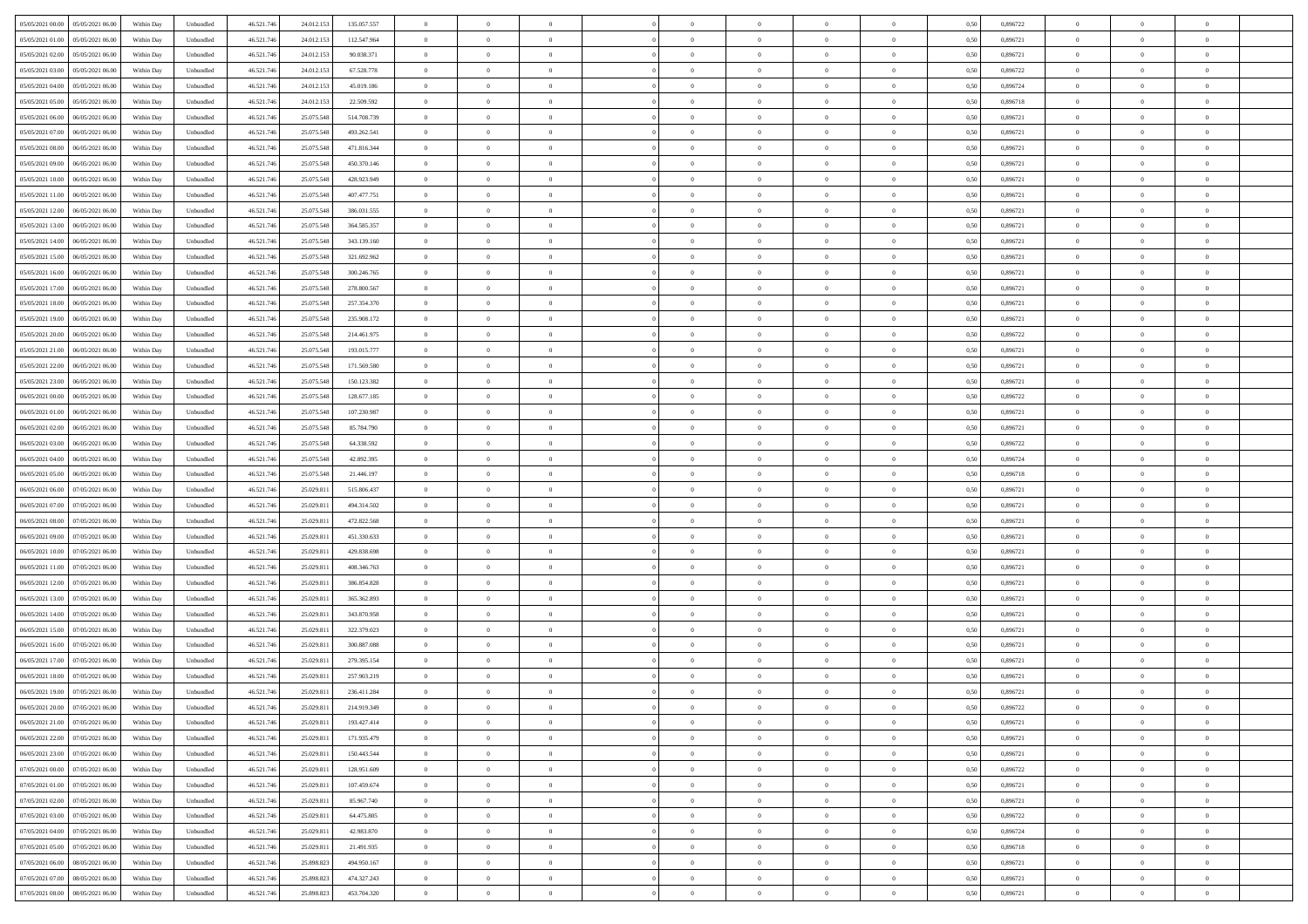| 07/05/2021 09:00   08/05/2021 06:00            | Within Day | Unbundled         | 46.521.74  | 25.898.823 | 433.081.395 | $\overline{0}$ | $\theta$       |                | $\overline{0}$ | $\theta$       |                | $\bf{0}$       | 0,50 | 0,896721 | $\theta$       | $\theta$       | $\overline{0}$ |  |
|------------------------------------------------|------------|-------------------|------------|------------|-------------|----------------|----------------|----------------|----------------|----------------|----------------|----------------|------|----------|----------------|----------------|----------------|--|
| 07/05/2021 10:00<br>08/05/2021 06:00           | Within Day | Unbundled         | 46.521.74  | 25.898.82  | 412.458.472 | $\bf{0}$       | $\overline{0}$ | $\overline{0}$ | $\overline{0}$ | $\theta$       | $\overline{0}$ | $\bf{0}$       | 0,50 | 0,896721 | $\,$ 0 $\,$    | $\bf{0}$       | $\overline{0}$ |  |
| 07/05/2021 11:00<br>08/05/2021 06:00           | Within Day | Unbundled         | 46.521.746 | 25.898.823 | 391.835.549 | $\overline{0}$ | $\bf{0}$       | $\overline{0}$ | $\bf{0}$       | $\bf{0}$       | $\overline{0}$ | $\bf{0}$       | 0.50 | 0.896721 | $\bf{0}$       | $\overline{0}$ | $\overline{0}$ |  |
| 07/05/2021 12:00<br>08/05/2021 06:00           |            |                   | 46.521.74  |            |             | $\overline{0}$ | $\overline{0}$ | $\overline{0}$ | $\theta$       | $\theta$       | $\overline{0}$ | $\overline{0}$ |      | 0,896721 | $\theta$       | $\theta$       | $\overline{0}$ |  |
|                                                | Within Day | Unbundled         |            | 25.898.823 | 371.212.625 |                |                |                |                |                |                |                | 0,50 |          |                |                |                |  |
| 07/05/2021 13:00<br>08/05/2021 06:00           | Within Day | Unbundled         | 46.521.74  | 25.898.823 | 350.589.702 | $\overline{0}$ | $\theta$       | $\overline{0}$ | $\overline{0}$ | $\theta$       | $\overline{0}$ | $\bf{0}$       | 0,50 | 0,896721 | $\,$ 0 $\,$    | $\bf{0}$       | $\overline{0}$ |  |
| 07/05/2021 14:00<br>08/05/2021 06:00           | Within Day | Unbundled         | 46.521.74  | 25.898.823 | 329.966.778 | $\overline{0}$ | $\overline{0}$ | $\overline{0}$ | $\overline{0}$ | $\overline{0}$ | $\Omega$       | $\bf{0}$       | 0.50 | 0.896721 | $\,$ 0 $\,$    | $\theta$       | $\overline{0}$ |  |
| 07/05/2021 15:00<br>08/05/2021 06:00           | Within Day | Unbundled         | 46.521.74  | 25.898.823 | 309.343.854 | $\overline{0}$ | $\overline{0}$ | $\overline{0}$ | $\overline{0}$ | $\theta$       | $\overline{0}$ | $\bf{0}$       | 0,50 | 0,896721 | $\theta$       | $\theta$       | $\overline{0}$ |  |
|                                                |            |                   |            |            |             |                |                |                |                |                |                |                |      |          |                |                |                |  |
| 07/05/2021 16:00<br>08/05/2021 06:00           | Within Day | Unbundled         | 46.521.74  | 25.898.82  | 288.720.930 | $\overline{0}$ | $\overline{0}$ | $\overline{0}$ | $\overline{0}$ | $\theta$       | $\overline{0}$ | $\bf{0}$       | 0,50 | 0,896721 | $\,$ 0 $\,$    | $\bf{0}$       | $\overline{0}$ |  |
| 07/05/2021 17:00<br>08/05/2021 06:00           | Within Day | Unbundled         | 46.521.74  | 25.898.82  | 268 098 007 | $\overline{0}$ | $\bf{0}$       | $\overline{0}$ | $\bf{0}$       | $\overline{0}$ | $\overline{0}$ | $\bf{0}$       | 0.50 | 0.896721 | $\bf{0}$       | $\theta$       | $\overline{0}$ |  |
| 07/05/2021 18:00<br>08/05/2021 06:00           | Within Day | Unbundled         | 46.521.74  | 25.898.823 | 247.475.083 | $\overline{0}$ | $\bf{0}$       | $\overline{0}$ | $\overline{0}$ | $\theta$       | $\overline{0}$ | $\bf{0}$       | 0,50 | 0,896721 | $\,$ 0 $\,$    | $\theta$       | $\overline{0}$ |  |
| 07/05/2021 19:00<br>08/05/2021 06:00           | Within Day | Unbundled         | 46.521.74  | 25.898.823 | 226.852.160 | $\bf{0}$       | $\overline{0}$ | $\bf{0}$       | $\overline{0}$ | $\bf{0}$       | $\overline{0}$ | $\bf{0}$       | 0,50 | 0,896721 | $\,$ 0 $\,$    | $\bf{0}$       | $\overline{0}$ |  |
|                                                |            |                   |            |            |             |                |                |                |                |                |                |                |      |          |                |                |                |  |
| 07/05/2021 20:00<br>08/05/2021 06:00           | Within Day | Unbundled         | 46.521.746 | 25.898.823 | 206.229.235 | $\overline{0}$ | $\bf{0}$       | $\overline{0}$ | $\bf{0}$       | $\bf{0}$       | $\overline{0}$ | $\bf{0}$       | 0.50 | 0.896722 | $\bf{0}$       | $\overline{0}$ | $\overline{0}$ |  |
| 07/05/2021 21:00<br>08/05/2021 06:00           | Within Day | Unbundled         | 46.521.74  | 25.898.823 | 185.606.312 | $\overline{0}$ | $\overline{0}$ | $\overline{0}$ | $\overline{0}$ | $\theta$       | $\overline{0}$ | $\overline{0}$ | 0,50 | 0,896721 | $\theta$       | $\theta$       | $\overline{0}$ |  |
| 07/05/2021 22.00<br>08/05/2021 06:00           | Within Day | Unbundled         | 46.521.74  | 25.898.82  | 164.983.389 | $\bf{0}$       | $\theta$       | $\bf{0}$       | $\overline{0}$ | $\theta$       | $\overline{0}$ | $\bf{0}$       | 0,50 | 0,896721 | $\bf{0}$       | $\bf{0}$       | $\overline{0}$ |  |
|                                                |            |                   |            |            |             |                |                |                |                |                |                |                |      |          |                |                |                |  |
| 07/05/2021 23:00<br>08/05/2021 06:00           | Within Day | Unbundled         | 46.521.74  | 25.898.823 | 144.360.465 | $\overline{0}$ | $\overline{0}$ | $\overline{0}$ | $\bf{0}$       | $\theta$       | $\theta$       | $\bf{0}$       | 0.50 | 0,896721 | $\bf{0}$       | $\theta$       | $\overline{0}$ |  |
| 08/05/2021 00:00<br>08/05/2021 06:00           | Within Day | Unbundled         | 46.521.74  | 25.898.823 | 123.737.542 | $\overline{0}$ | $\overline{0}$ | $\overline{0}$ | $\overline{0}$ | $\overline{0}$ | $\overline{0}$ | $\bf{0}$       | 0,50 | 0,896722 | $\theta$       | $\theta$       | $\overline{0}$ |  |
| 08/05/2021 01:00<br>08/05/2021 06:00           | Within Day | Unbundled         | 46.521.74  | 25.898.82  | 103.114.617 | $\overline{0}$ | $\overline{0}$ | $\overline{0}$ | $\overline{0}$ | $\theta$       | $\overline{0}$ | $\bf{0}$       | 0,50 | 0,896721 | $\,$ 0 $\,$    | $\bf{0}$       | $\overline{0}$ |  |
| 08/05/2021 02:00<br>08/05/2021 06:00           | Within Day | Unbundled         | 46.521.74  | 25.898.82  | 82.491.694  | $\overline{0}$ | $\overline{0}$ | $\overline{0}$ | $\bf{0}$       | $\overline{0}$ | $\overline{0}$ | $\bf{0}$       | 0.50 | 0.896721 | $\bf{0}$       | $\overline{0}$ | $\overline{0}$ |  |
|                                                |            |                   |            |            |             | $\overline{0}$ | $\overline{0}$ | $\overline{0}$ | $\overline{0}$ | $\theta$       | $\overline{0}$ |                |      |          | $\,$ 0 $\,$    | $\theta$       | $\overline{0}$ |  |
| 08/05/2021 03:00<br>08/05/2021 06:00           | Within Day | Unbundled         | 46.521.74  | 25.898.823 | 61.868.770  |                |                |                |                |                |                | $\bf{0}$       | 0,50 | 0,896722 |                |                |                |  |
| 08/05/2021 04:00<br>08/05/2021 06:00           | Within Day | Unbundled         | 46.521.74  | 25.898.82  | 41.245.847  | $\bf{0}$       | $\overline{0}$ | $\bf{0}$       | $\bf{0}$       | $\overline{0}$ | $\overline{0}$ | $\bf{0}$       | 0,50 | 0,896724 | $\,$ 0 $\,$    | $\bf{0}$       | $\overline{0}$ |  |
| 08/05/2021 05:00<br>08/05/2021 06:00           | Within Day | Unbundled         | 46.521.746 | 25.898.823 | 20.622.923  | $\overline{0}$ | $\bf{0}$       | $\overline{0}$ | $\bf{0}$       | $\bf{0}$       | $\overline{0}$ | $\bf{0}$       | 0.50 | 0.896718 | $\bf{0}$       | $\overline{0}$ | $\overline{0}$ |  |
| 08/05/2021 06:00<br>09/05/2021 06:00           | Within Day | Unbundled         | 46.521.74  | 25.898.823 | 494.950.167 | $\overline{0}$ | $\overline{0}$ | $\overline{0}$ | $\theta$       | $\theta$       | $\overline{0}$ | $\bf{0}$       | 0,50 | 0,896721 | $\theta$       | $\theta$       | $\overline{0}$ |  |
|                                                |            |                   |            |            |             |                | $\overline{0}$ |                | $\overline{0}$ | $\theta$       | $\overline{0}$ |                |      |          | $\,$ 0 $\,$    | $\bf{0}$       | $\overline{0}$ |  |
| 08/05/2021 07:00<br>09/05/2021 06.00           | Within Day | Unbundled         | 46.521.74  | 25.898.823 | 474.327.243 | $\bf{0}$       |                | $\bf{0}$       |                |                |                | $\bf{0}$       | 0,50 | 0,896721 |                |                |                |  |
| 08/05/2021 08:00<br>09/05/2021 06:00           | Within Day | Unbundled         | 46.521.74  | 25.898.82  | 453.704.320 | $\overline{0}$ | $\overline{0}$ | $\overline{0}$ | $\overline{0}$ | $\overline{0}$ | $\Omega$       | $\bf{0}$       | 0.50 | 0.896721 | $\,$ 0 $\,$    | $\theta$       | $\overline{0}$ |  |
| 08/05/2021 09:00<br>09/05/2021 06.00           | Within Day | Unbundled         | 46.521.74  | 25.898.823 | 433.081.395 | $\overline{0}$ | $\overline{0}$ | $\overline{0}$ | $\overline{0}$ | $\theta$       | $\overline{0}$ | $\bf{0}$       | 0,50 | 0,896721 | $\theta$       | $\theta$       | $\overline{0}$ |  |
| 08/05/2021 10:00<br>09/05/2021 06.00           | Within Day | Unbundled         | 46.521.74  | 25.898.82  | 412.458.472 | $\bf{0}$       | $\theta$       | $\overline{0}$ | $\overline{0}$ | $\theta$       | $\overline{0}$ | $\bf{0}$       | 0,50 | 0,896721 | $\,$ 0 $\,$    | $\bf{0}$       | $\overline{0}$ |  |
| 08/05/2021 11:00<br>09/05/2021 06:00           |            | Unbundled         | 46.521.74  | 25.898.82  | 391.835.549 |                | $\bf{0}$       | $\overline{0}$ |                | $\overline{0}$ | $\overline{0}$ |                | 0.50 | 0.896721 | $\bf{0}$       | $\theta$       | $\overline{0}$ |  |
|                                                | Within Day |                   |            |            |             | $\overline{0}$ |                |                | $\bf{0}$       |                |                | $\bf{0}$       |      |          |                |                |                |  |
| 08/05/2021 12:00<br>09/05/2021 06:00           | Within Day | Unbundled         | 46.521.74  | 25.898.823 | 371.212.625 | $\overline{0}$ | $\overline{0}$ | $\overline{0}$ | $\overline{0}$ | $\theta$       | $\overline{0}$ | $\bf{0}$       | 0,50 | 0,896721 | $\theta$       | $\theta$       | $\overline{0}$ |  |
| 08/05/2021 13:00<br>09/05/2021 06.00           | Within Day | Unbundled         | 46.521.74  | 25.898.823 | 350.589.702 | $\bf{0}$       | $\bf{0}$       | $\bf{0}$       | $\bf{0}$       | $\overline{0}$ | $\overline{0}$ | $\bf{0}$       | 0,50 | 0,896721 | $\,$ 0 $\,$    | $\bf{0}$       | $\overline{0}$ |  |
| 08/05/2021 14:00<br>09/05/2021 06:00           | Within Day | Unbundled         | 46.521.74  | 25.898.823 | 329.966.778 | $\overline{0}$ | $\bf{0}$       | $\overline{0}$ | $\bf{0}$       | $\bf{0}$       | $\overline{0}$ | $\bf{0}$       | 0.50 | 0.896721 | $\bf{0}$       | $\overline{0}$ | $\overline{0}$ |  |
| 08/05/2021 15:00<br>09/05/2021 06:00           | Within Day | Unbundled         | 46.521.74  | 25.898.823 | 309.343.854 | $\overline{0}$ | $\overline{0}$ | $\overline{0}$ | $\overline{0}$ | $\theta$       | $\overline{0}$ | $\bf{0}$       | 0.5( | 0,896721 | $\theta$       | $\theta$       | $\overline{0}$ |  |
|                                                |            |                   |            |            |             |                |                |                |                |                |                |                |      |          |                |                |                |  |
| 08/05/2021 16:00<br>09/05/2021 06.00           | Within Day | Unbundled         | 46.521.74  | 25.898.82  | 288.720.930 | $\bf{0}$       | $\overline{0}$ | $\bf{0}$       | $\overline{0}$ | $\overline{0}$ | $\overline{0}$ | $\bf{0}$       | 0,50 | 0,896721 | $\,$ 0 $\,$    | $\bf{0}$       | $\overline{0}$ |  |
| 08/05/2021 17:00<br>09/05/2021 06:00           | Within Day | Unbundled         | 46.521.74  | 25.898.82  | 268,098,007 | $\overline{0}$ | $\overline{0}$ | $\overline{0}$ | $\bf{0}$       | $\theta$       | $\Omega$       | $\bf{0}$       | 0.50 | 0,896721 | $\,$ 0 $\,$    | $\theta$       | $\overline{0}$ |  |
| 08/05/2021 18:00<br>09/05/2021 06:00           | Within Dav | Unbundled         | 46.521.74  | 25.898.823 | 247.475.083 | $\overline{0}$ | $\overline{0}$ | $\Omega$       | $\overline{0}$ | $\overline{0}$ | $\overline{0}$ | $\overline{0}$ | 0.5( | 0,896721 | $\theta$       | $\theta$       | $\overline{0}$ |  |
| 08/05/2021 19:00<br>09/05/2021 06.00           | Within Day | Unbundled         | 46.521.74  | 25.898.82  | 226.852.160 | $\bf{0}$       | $\overline{0}$ | $\bf{0}$       | $\overline{0}$ | $\bf{0}$       | $\overline{0}$ | $\bf{0}$       | 0,50 | 0,896721 | $\,$ 0 $\,$    | $\bf{0}$       | $\overline{0}$ |  |
|                                                |            |                   |            |            |             |                |                |                |                |                |                |                |      |          |                |                |                |  |
| 08/05/2021 20:00<br>09/05/2021 06:00           | Within Day | Unbundled         | 46.521.74  | 25.898.82  | 206.229.235 | $\overline{0}$ | $\bf{0}$       | $\overline{0}$ | $\bf{0}$       | $\overline{0}$ | $\overline{0}$ | $\bf{0}$       | 0.50 | 0.896722 | $\bf{0}$       | $\overline{0}$ | $\overline{0}$ |  |
| 08/05/2021 21:00<br>09/05/2021 06:00           | Within Dav | Unbundled         | 46.521.74  | 25.898.823 | 185,606,312 | $\overline{0}$ | $\overline{0}$ | $\overline{0}$ | $\overline{0}$ | $\overline{0}$ | $\overline{0}$ | $\overline{0}$ | 0.50 | 0,896721 | $\theta$       | $\theta$       | $\overline{0}$ |  |
| 08/05/2021 22:00<br>09/05/2021 06.00           | Within Day | Unbundled         | 46.521.74  | 25.898.82  | 164.983.389 | $\bf{0}$       | $\bf{0}$       | $\bf{0}$       | $\bf{0}$       | $\overline{0}$ | $\overline{0}$ | $\bf{0}$       | 0,50 | 0,896721 | $\,$ 0 $\,$    | $\bf{0}$       | $\overline{0}$ |  |
| 08/05/2021 23:00<br>09/05/2021 06:00           | Within Day | Unbundled         | 46.521.746 | 25.898.823 | 144,360,465 | $\overline{0}$ | $\bf{0}$       | $\overline{0}$ | $\bf{0}$       | $\bf{0}$       | $\overline{0}$ | $\bf{0}$       | 0.50 | 0.896721 | $\bf{0}$       | $\overline{0}$ | $\overline{0}$ |  |
|                                                |            |                   |            |            |             |                |                |                |                |                |                |                |      |          |                |                |                |  |
| 09/05/2021 00:00<br>09/05/2021 06:00           | Within Dav | Unbundled         | 46.521.74  | 25.898.823 | 123.737.542 | $\overline{0}$ | $\overline{0}$ | $\Omega$       | $\overline{0}$ | $\theta$       | $\overline{0}$ | $\bf{0}$       | 0.5( | 0,896722 | $\theta$       | $\theta$       | $\overline{0}$ |  |
| 09/05/2021 01:00<br>09/05/2021 06.00           | Within Day | Unbundled         | 46.521.74  | 25.898.823 | 103.114.617 | $\bf{0}$       | $\overline{0}$ | $\bf{0}$       | $\overline{0}$ | $\overline{0}$ | $\overline{0}$ | $\bf{0}$       | 0,50 | 0,896721 | $\,$ 0 $\,$    | $\bf{0}$       | $\overline{0}$ |  |
| 09/05/2021 02:00<br>09/05/2021 06.00           | Within Day | Unbundled         | 46.521.74  | 25.898.82  | 82.491.694  | $\overline{0}$ | $\overline{0}$ | $\Omega$       | $\overline{0}$ | $\theta$       | $\theta$       | $\bf{0}$       | 0.50 | 0,896721 | $\,$ 0 $\,$    | $\theta$       | $\overline{0}$ |  |
| 09/05/2021 03:00<br>09/05/2021 06:00           | Within Dav | Unbundled         | 46.521.74  | 25.898.823 | 61.868.770  | $\overline{0}$ | $\overline{0}$ | $\Omega$       | $\overline{0}$ | $\theta$       | $\Omega$       | $\overline{0}$ | 0.5( | 0,896722 | $\theta$       | $\theta$       | $\overline{0}$ |  |
| 09/05/2021 04:00                               |            |                   |            |            |             | $\bf{0}$       | $\bf{0}$       | $\overline{0}$ | $\bf{0}$       | $\bf{0}$       | $\overline{0}$ |                |      |          | $\,$ 0 $\,$    | $\bf{0}$       | $\overline{0}$ |  |
| 09/05/2021 06:00                               | Within Day | Unbundled         | 46.521.74  | 25.898.823 | 41.245.847  |                |                |                |                |                |                | $\bf{0}$       | 0,50 | 0,896724 |                |                |                |  |
| $09/05/2021\; 05.00 \qquad 09/05/2021\; 06.00$ | Within Day | ${\sf Unbundred}$ | 46.521.746 | 25.898.823 | 20.622.923  | $\overline{0}$ | $\Omega$       |                | $\Omega$       |                |                |                | 0,50 | 0.896718 | $\theta$       | $\overline{0}$ |                |  |
| 09/05/2021 06:00 10/05/2021 06:00              | Within Day | Unbundled         | 46.521.746 | 26.086.347 | 490.449.603 | $\overline{0}$ | $\theta$       | $\Omega$       | $\theta$       | $\overline{0}$ | $\overline{0}$ | $\bf{0}$       | 0,50 | 0,896721 | $\theta$       | $\theta$       | $\overline{0}$ |  |
| 09/05/2021 07:00<br>10/05/2021 06:00           | Within Day | Unbundled         | 46.521.74  | 26.086.347 | 470.014.203 | $\overline{0}$ | $\bf{0}$       | $\overline{0}$ | $\overline{0}$ | $\bf{0}$       | $\overline{0}$ | $\bf{0}$       | 0,50 | 0,896721 | $\bf{0}$       | $\overline{0}$ | $\bf{0}$       |  |
|                                                |            |                   |            |            | 449.578.803 |                |                |                |                |                | $\overline{0}$ |                | 0.50 | 0.896721 | $\overline{0}$ |                |                |  |
| 09/05/2021 08:00<br>10/05/2021 06:00           | Within Day | Unbundled         | 46.521.746 | 26.086.347 |             | $\overline{0}$ | $\bf{0}$       | $\overline{0}$ | $\overline{0}$ | $\overline{0}$ |                | $\,$ 0 $\,$    |      |          |                | $\bf{0}$       | $\,$ 0 $\,$    |  |
| 09/05/2021 09:00<br>10/05/2021 06:00           | Within Dav | Unbundled         | 46.521.746 | 26.086.347 | 429.143.402 | $\overline{0}$ | $\overline{0}$ | $\overline{0}$ | $\overline{0}$ | $\overline{0}$ | $\overline{0}$ | $\bf{0}$       | 0,50 | 0,896721 | $\theta$       | $\theta$       | $\overline{0}$ |  |
| 09/05/2021 11:00<br>10/05/2021 06:00           | Within Day | Unbundled         | 46.521.74  | 26.086.347 | 388.272.602 | $\overline{0}$ | $\bf{0}$       | $\overline{0}$ | $\bf{0}$       | $\overline{0}$ | $\overline{0}$ | $\bf{0}$       | 0,50 | 0,896721 | $\overline{0}$ | $\bf{0}$       | $\overline{0}$ |  |
| 09/05/2021 12:00<br>10/05/2021 06:00           | Within Day | Unbundled         | 46.521.746 | 26,086,347 | 367.837.202 | $\overline{0}$ | $\bf{0}$       | $\overline{0}$ | $\overline{0}$ | $\overline{0}$ | $\overline{0}$ | $\bf{0}$       | 0.50 | 0,896721 | $\,$ 0 $\,$    | $\theta$       | $\overline{0}$ |  |
|                                                |            |                   |            |            |             |                | $\overline{0}$ |                |                | $\overline{0}$ |                |                |      |          | $\overline{0}$ | $\theta$       | $\overline{0}$ |  |
| 09/05/2021 13:00<br>10/05/2021 06:00           | Within Dav | Unbundled         | 46.521.746 | 26.086.347 | 347.401.802 | $\overline{0}$ |                | $\overline{0}$ | $\overline{0}$ |                | $\overline{0}$ | $\bf{0}$       | 0.50 | 0,896721 |                |                |                |  |
| 09/05/2021 14:00<br>10/05/2021 06:00           | Within Day | Unbundled         | 46.521.74  | 26.086.347 | 326.966.402 | $\overline{0}$ | $\overline{0}$ | $\overline{0}$ | $\overline{0}$ | $\bf{0}$       | $\overline{0}$ | $\bf{0}$       | 0,50 | 0,896721 | $\bf{0}$       | $\bf{0}$       | $\overline{0}$ |  |
| 09/05/2021 15:00<br>10/05/2021 06:00           | Within Day | Unbundled         | 46.521.746 | 26,086,347 | 306.531.002 | $\overline{0}$ | $\overline{0}$ | $\overline{0}$ | $\overline{0}$ | $\bf{0}$       | $\overline{0}$ | $\bf{0}$       | 0.50 | 0.896721 | $\overline{0}$ | $\,$ 0 $\,$    | $\,$ 0         |  |
| 09/05/2021 16:00<br>10/05/2021 06:00           | Within Dav | Unbundled         | 46.521.746 | 26.086.347 | 286.095.602 | $\overline{0}$ | $\overline{0}$ | $\overline{0}$ | $\overline{0}$ | $\overline{0}$ | $\overline{0}$ | $\bf{0}$       | 0,50 | 0,896721 | $\overline{0}$ | $\theta$       | $\overline{0}$ |  |
|                                                |            |                   |            |            |             |                |                |                |                |                |                |                |      |          |                |                |                |  |
| 09/05/2021 17:00<br>10/05/2021 06:00           | Within Day | Unbundled         | 46.521.74  | 26.086.347 | 265.660.202 | $\overline{0}$ | $\bf{0}$       | $\overline{0}$ | $\bf{0}$       | $\overline{0}$ | $\overline{0}$ | $\bf{0}$       | 0,50 | 0,896721 | $\bf{0}$       | $\bf{0}$       | $\overline{0}$ |  |
| 09/05/2021 18:00 10/05/2021 06:00              | Within Day | Unbundled         | 46.521.746 | 26.086.347 | 245.224.801 | $\overline{0}$ | $\bf{0}$       | $\overline{0}$ | $\overline{0}$ | $\,$ 0 $\,$    | $\overline{0}$ | $\bf{0}$       | 0,50 | 0,896721 | $\overline{0}$ | $\,$ 0 $\,$    | $\,$ 0 $\,$    |  |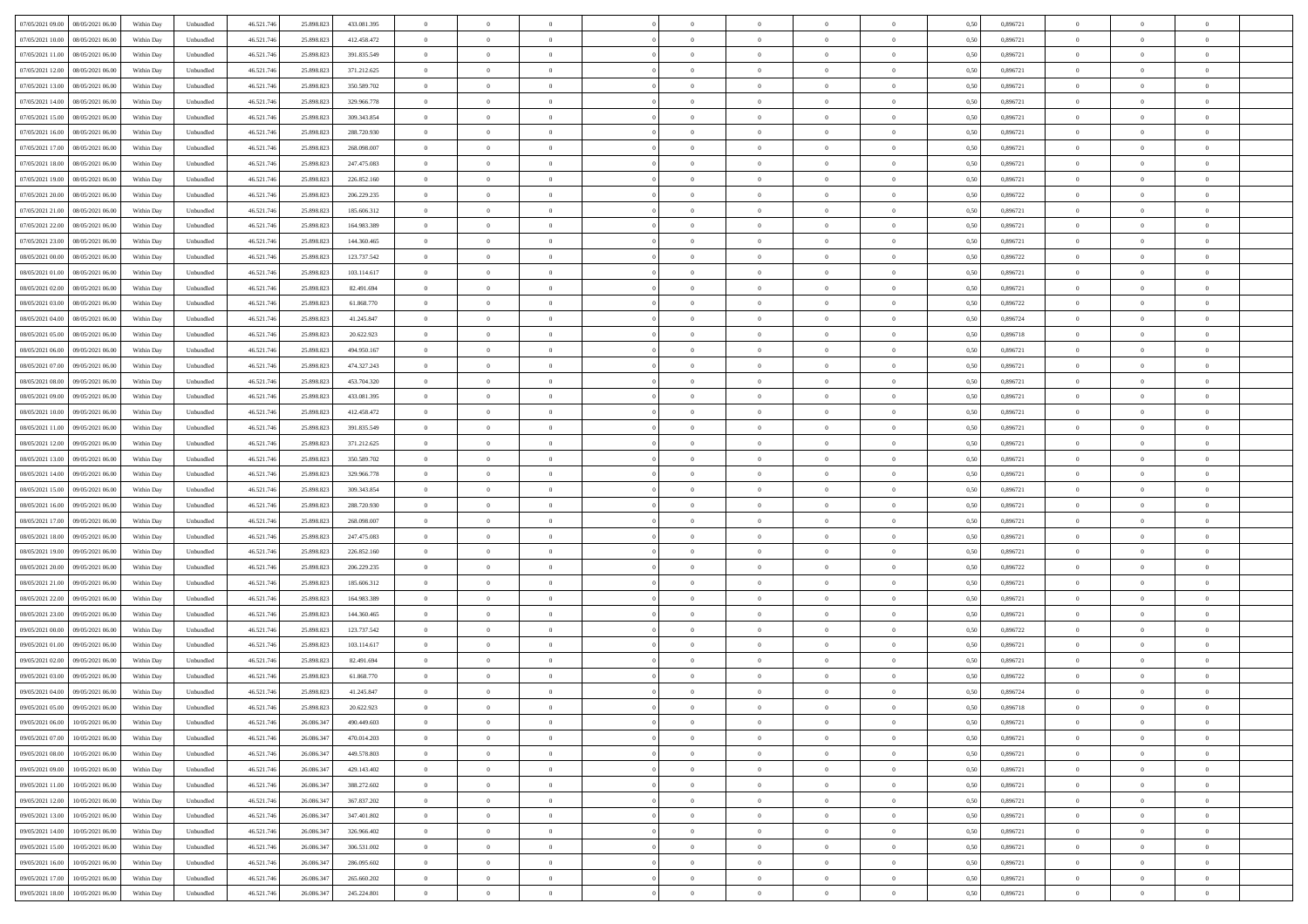| 09/05/2021 19:00<br>10/05/2021 06:00         | Within Day | Unbundled                   | 46.521.74  | 26.086.347 | 224.789.402 | $\overline{0}$ | $\theta$       |                | $\overline{0}$ | $\theta$       |                | $\theta$       | 0,50 | 0,896721 | $\theta$       | $\theta$       | $\overline{0}$ |  |
|----------------------------------------------|------------|-----------------------------|------------|------------|-------------|----------------|----------------|----------------|----------------|----------------|----------------|----------------|------|----------|----------------|----------------|----------------|--|
| 09/05/2021 20:00<br>10/05/2021 06:00         | Within Day | Unbundled                   | 46.521.74  | 26.086.34  | 204.354.001 | $\bf{0}$       | $\overline{0}$ | $\bf{0}$       | $\overline{0}$ | $\overline{0}$ | $\overline{0}$ | $\bf{0}$       | 0,50 | 0,896722 | $\,$ 0 $\,$    | $\bf{0}$       | $\overline{0}$ |  |
| 09/05/2021 21:00<br>10/05/2021 06:00         | Within Day | Unbundled                   | 46.521.746 | 26,086,347 | 183.918.601 | $\overline{0}$ | $\bf{0}$       | $\overline{0}$ | $\bf{0}$       | $\bf{0}$       | $\overline{0}$ | $\bf{0}$       | 0.50 | 0.896721 | $\bf{0}$       | $\overline{0}$ | $\overline{0}$ |  |
| 09/05/2021 22.00<br>10/05/2021 06:00         |            |                             |            |            |             | $\overline{0}$ | $\overline{0}$ | $\overline{0}$ | $\theta$       | $\theta$       | $\overline{0}$ | $\bf{0}$       |      | 0,896721 | $\theta$       | $\theta$       | $\overline{0}$ |  |
|                                              | Within Day | Unbundled                   | 46.521.74  | 26.086.347 | 163.483.200 |                |                |                |                |                |                |                | 0,50 |          |                |                |                |  |
| 09/05/2021 23:00<br>10/05/2021 06:00         | Within Day | Unbundled                   | 46.521.74  | 26.086.34  | 143.047.801 | $\bf{0}$       | $\overline{0}$ | $\bf{0}$       | $\overline{0}$ | $\theta$       | $\overline{0}$ | $\bf{0}$       | 0,50 | 0,896721 | $\,$ 0 $\,$    | $\bf{0}$       | $\overline{0}$ |  |
| 10/05/2021 00:00<br>10/05/2021 06:00         | Within Day | Unbundled                   | 46.521.74  | 26,086,347 | 122.612.400 | $\overline{0}$ | $\overline{0}$ | $\overline{0}$ | $\overline{0}$ | $\overline{0}$ | $\theta$       | $\bf{0}$       | 0.50 | 0.896722 | $\,$ 0 $\,$    | $\theta$       | $\overline{0}$ |  |
| 10/05/2021 01:00<br>10/05/2021 06:00         | Within Day | Unbundled                   | 46.521.74  | 26.086.347 | 102.177.000 | $\overline{0}$ | $\overline{0}$ | $\overline{0}$ | $\overline{0}$ | $\theta$       | $\overline{0}$ | $\bf{0}$       | 0,50 | 0,896721 | $\theta$       | $\theta$       | $\overline{0}$ |  |
|                                              |            |                             |            |            |             |                |                |                |                |                |                |                |      |          |                |                |                |  |
| 10/05/2021 02:00<br>10/05/2021 06:00         | Within Day | Unbundled                   | 46.521.74  | 26.086.34  | 81.741.600  | $\bf{0}$       | $\overline{0}$ | $\overline{0}$ | $\overline{0}$ | $\theta$       | $\overline{0}$ | $\bf{0}$       | 0,50 | 0,896721 | $\,$ 0 $\,$    | $\bf{0}$       | $\overline{0}$ |  |
| 10/05/2021 03:00<br>10/05/2021 06:00         | Within Day | Unbundled                   | 46.521.74  | 26,086,347 | 61.306.200  | $\overline{0}$ | $\bf{0}$       | $\overline{0}$ | $\bf{0}$       | $\overline{0}$ | $\overline{0}$ | $\bf{0}$       | 0.50 | 0.896722 | $\bf{0}$       | $\overline{0}$ | $\overline{0}$ |  |
| 10/05/2021 04:00<br>10/05/2021 06:00         | Within Day | Unbundled                   | 46.521.74  | 26.086.347 | 40.870.799  | $\overline{0}$ | $\bf{0}$       | $\overline{0}$ | $\overline{0}$ | $\overline{0}$ | $\overline{0}$ | $\bf{0}$       | 0,50 | 0,896724 | $\,$ 0 $\,$    | $\bf{0}$       | $\overline{0}$ |  |
| 10/05/2021 05:00<br>10/05/2021 06:00         | Within Day | Unbundled                   | 46.521.74  | 26.086.347 | 20.435.400  | $\bf{0}$       | $\overline{0}$ | $\bf{0}$       | $\overline{0}$ | $\bf{0}$       | $\overline{0}$ | $\bf{0}$       | 0,50 | 0,896718 | $\,$ 0 $\,$    | $\bf{0}$       | $\overline{0}$ |  |
|                                              |            |                             |            |            |             |                |                |                |                |                |                |                |      |          |                |                |                |  |
| 10/05/2021 06:00<br>11/05/2021 06:00         | Within Day | Unbundled                   | 46.521.746 | 25.167.024 | 512.513.342 | $\overline{0}$ | $\bf{0}$       | $\overline{0}$ | $\bf{0}$       | $\bf{0}$       | $\overline{0}$ | $\bf{0}$       | 0.50 | 0.896721 | $\bf{0}$       | $\overline{0}$ | $\bf{0}$       |  |
| 10/05/2021 07:00<br>11/05/2021 06:00         | Within Day | Unbundled                   | 46.521.74  | 25.167.024 | 491.158.619 | $\overline{0}$ | $\overline{0}$ | $\overline{0}$ | $\overline{0}$ | $\theta$       | $\overline{0}$ | $\overline{0}$ | 0,50 | 0,896721 | $\theta$       | $\theta$       | $\overline{0}$ |  |
| 10/05/2021 08:00<br>11/05/2021 06:00         | Within Day | Unbundled                   | 46.521.74  | 25.167.02  | 469.803.897 | $\bf{0}$       | $\overline{0}$ | $\bf{0}$       | $\overline{0}$ | $\theta$       | $\overline{0}$ | $\bf{0}$       | 0,50 | 0,896721 | $\bf{0}$       | $\bf{0}$       | $\overline{0}$ |  |
| 10/05/2021 09:00<br>11/05/2021 06:00         | Within Day | Unbundled                   | 46.521.74  | 25.167.02  | 448.449.174 | $\overline{0}$ | $\overline{0}$ | $\overline{0}$ | $\bf{0}$       | $\overline{0}$ | $\Omega$       | $\bf{0}$       | 0.50 | 0,896721 | $\bf{0}$       | $\theta$       | $\overline{0}$ |  |
| 10/05/2021 10:00<br>11/05/2021 06:00         | Within Day | Unbundled                   | 46.521.74  | 25.167.024 | 427.094.452 | $\overline{0}$ | $\overline{0}$ | $\overline{0}$ | $\overline{0}$ | $\overline{0}$ | $\overline{0}$ | $\bf{0}$       | 0,50 | 0,896721 | $\theta$       | $\theta$       | $\overline{0}$ |  |
|                                              |            |                             |            |            |             |                |                |                |                |                |                |                |      |          |                |                |                |  |
| 10/05/2021 11:00<br>11/05/2021 06:00         | Within Day | Unbundled                   | 46.521.74  | 25.167.02  | 405.739.729 | $\bf{0}$       | $\overline{0}$ | $\overline{0}$ | $\overline{0}$ | $\bf{0}$       | $\overline{0}$ | $\bf{0}$       | 0,50 | 0,896721 | $\,$ 0 $\,$    | $\bf{0}$       | $\overline{0}$ |  |
| 10/05/2021 12:00<br>11/05/2021 06:00         | Within Day | Unbundled                   | 46.521.74  | 25.167.02  | 384,385,006 | $\overline{0}$ | $\bf{0}$       | $\overline{0}$ | $\bf{0}$       | $\overline{0}$ | $\overline{0}$ | $\bf{0}$       | 0.50 | 0.896721 | $\bf{0}$       | $\overline{0}$ | $\overline{0}$ |  |
| 10/05/2021 13:00<br>11/05/2021 06:00         | Within Day | Unbundled                   | 46.521.74  | 25.167.024 | 363.030.283 | $\overline{0}$ | $\overline{0}$ | $\overline{0}$ | $\overline{0}$ | $\overline{0}$ | $\overline{0}$ | $\bf{0}$       | 0,50 | 0,896721 | $\,$ 0 $\,$    | $\theta$       | $\overline{0}$ |  |
| 10/05/2021 14:00<br>11/05/2021 06:00         | Within Day | Unbundled                   | 46.521.74  | 25.167.02  | 341.675.561 | $\bf{0}$       | $\bf{0}$       | $\bf{0}$       | $\bf{0}$       | $\overline{0}$ | $\overline{0}$ | $\bf{0}$       | 0,50 | 0,896721 | $\,$ 0 $\,$    | $\bf{0}$       | $\overline{0}$ |  |
|                                              |            |                             |            |            |             |                |                |                |                |                |                |                |      |          |                |                |                |  |
| 10/05/2021 15:00<br>11/05/2021 06:00         | Within Day | Unbundled                   | 46.521.746 | 25.167.024 | 320.320.839 | $\overline{0}$ | $\bf{0}$       | $\overline{0}$ | $\bf{0}$       | $\bf{0}$       | $\overline{0}$ | $\bf{0}$       | 0.50 | 0.896721 | $\bf{0}$       | $\overline{0}$ | $\bf{0}$       |  |
| 10/05/2021 16:00<br>11/05/2021 06:00         | Within Day | Unbundled                   | 46.521.74  | 25.167.024 | 298.966.116 | $\overline{0}$ | $\overline{0}$ | $\overline{0}$ | $\theta$       | $\theta$       | $\overline{0}$ | $\bf{0}$       | 0,50 | 0,896721 | $\theta$       | $\theta$       | $\overline{0}$ |  |
| 10/05/2021 17:00<br>11/05/2021 06:00         | Within Day | Unbundled                   | 46.521.74  | 25.167.02  | 277.611.394 | $\bf{0}$       | $\overline{0}$ | $\bf{0}$       | $\bf{0}$       | $\bf{0}$       | $\overline{0}$ | $\bf{0}$       | 0,50 | 0,896721 | $\,$ 0 $\,$    | $\bf{0}$       | $\overline{0}$ |  |
| 10/05/2021 18:00<br>11/05/2021 06:00         | Within Day | Unbundled                   | 46.521.74  | 25.167.02  | 256.256.671 | $\overline{0}$ | $\overline{0}$ | $\overline{0}$ | $\overline{0}$ | $\overline{0}$ | $\Omega$       | $\bf{0}$       | 0.50 | 0.896721 | $\,$ 0 $\,$    | $\theta$       | $\overline{0}$ |  |
| 10/05/2021 19:00<br>11/05/2021 06:00         | Within Day | Unbundled                   | 46.521.74  | 25.167.024 | 234.901.949 | $\overline{0}$ | $\overline{0}$ | $\overline{0}$ | $\overline{0}$ | $\overline{0}$ | $\overline{0}$ | $\bf{0}$       | 0,50 | 0,896721 | $\theta$       | $\theta$       | $\overline{0}$ |  |
|                                              |            |                             |            |            |             |                |                |                |                |                |                |                |      |          |                |                |                |  |
| 10/05/2021 20:00<br>11/05/2021 06:00         | Within Day | Unbundled                   | 46.521.74  | 25.167.024 | 213.547.225 | $\bf{0}$       | $\theta$       | $\bf{0}$       | $\overline{0}$ | $\theta$       | $\overline{0}$ | $\bf{0}$       | 0,50 | 0,896722 | $\,$ 0 $\,$    | $\bf{0}$       | $\overline{0}$ |  |
| 10/05/2021 21:00<br>11/05/2021 06:00         | Within Day | Unbundled                   | 46.521.74  | 25.167.02  | 192.192.503 | $\overline{0}$ | $\bf{0}$       | $\overline{0}$ | $\bf{0}$       | $\overline{0}$ | $\overline{0}$ | $\bf{0}$       | 0.50 | 0.896721 | $\bf{0}$       | $\overline{0}$ | $\overline{0}$ |  |
| 10/05/2021 22:00<br>11/05/2021 06:00         | Within Day | Unbundled                   | 46.521.74  | 25.167.024 | 170.837.780 | $\overline{0}$ | $\overline{0}$ | $\overline{0}$ | $\theta$       | $\overline{0}$ | $\overline{0}$ | $\bf{0}$       | 0,50 | 0,896721 | $\theta$       | $\theta$       | $\overline{0}$ |  |
| 10/05/2021 23:00<br>11/05/2021 06:00         | Within Day | Unbundled                   | 46.521.74  | 25.167.02  | 149.483.058 | $\bf{0}$       | $\bf{0}$       | $\bf{0}$       | $\bf{0}$       | $\overline{0}$ | $\overline{0}$ | $\bf{0}$       | 0,50 | 0,896721 | $\,$ 0 $\,$    | $\bf{0}$       | $\overline{0}$ |  |
|                                              |            |                             |            |            |             |                |                |                |                |                |                |                |      |          |                |                |                |  |
| 11/05/2021 00:00<br>11/05/2021 06:00         | Within Day | Unbundled                   | 46.521.746 | 25.167.02  | 128.128.335 | $\overline{0}$ | $\bf{0}$       | $\overline{0}$ | $\bf{0}$       | $\bf{0}$       | $\overline{0}$ | $\bf{0}$       | 0.50 | 0.896722 | $\bf{0}$       | $\overline{0}$ | $\bf{0}$       |  |
| 11/05/2021 01:00<br>11/05/2021 06:00         | Within Day | Unbundled                   | 46.521.74  | 25.167.02  | 106,773,613 | $\overline{0}$ | $\overline{0}$ | $\overline{0}$ | $\overline{0}$ | $\overline{0}$ | $\overline{0}$ | $\bf{0}$       | 0.5( | 0,896721 | $\theta$       | $\theta$       | $\overline{0}$ |  |
| 11/05/2021 02:00<br>11/05/2021 06:00         | Within Day | Unbundled                   | 46.521.74  | 25.167.024 | 85.418.890  | $\bf{0}$       | $\overline{0}$ | $\bf{0}$       | $\bf{0}$       | $\overline{0}$ | $\overline{0}$ | $\bf{0}$       | 0,50 | 0,896721 | $\,$ 0 $\,$    | $\bf{0}$       | $\overline{0}$ |  |
| 11/05/2021 03:00<br>11/05/2021 06:00         | Within Day | Unbundled                   | 46.521.74  | 25.167.02  | 64,064,167  | $\overline{0}$ | $\overline{0}$ | $\overline{0}$ | $\bf{0}$       | $\overline{0}$ | $\Omega$       | $\bf{0}$       | 0.50 | 0,896722 | $\,$ 0 $\,$    | $\theta$       | $\overline{0}$ |  |
| 11/05/2021 04:00<br>11/05/2021 06:00         | Within Dav | Unbundled                   | 46.521.74  | 25.167.024 | 42.709.444  | $\overline{0}$ | $\overline{0}$ | $\overline{0}$ | $\overline{0}$ | $\overline{0}$ | $\overline{0}$ | $\overline{0}$ | 0.5( | 0,896724 | $\theta$       | $\theta$       | $\overline{0}$ |  |
|                                              |            |                             |            |            |             |                |                |                |                |                |                |                |      |          |                |                |                |  |
| 11/05/2021 05:00<br>11/05/2021 06:00         | Within Day | Unbundled                   | 46.521.74  | 25.167.024 | 21.354.722  | $\bf{0}$       | $\overline{0}$ | $\bf{0}$       | $\overline{0}$ | $\bf{0}$       | $\overline{0}$ | $\bf{0}$       | 0,50 | 0,896718 | $\,$ 0 $\,$    | $\bf{0}$       | $\overline{0}$ |  |
| 11/05/2021 06:00<br>12/05/2021 06:00         | Within Day | Unbundled                   | 46.521.74  | 24.755.38  | 522.392.629 | $\overline{0}$ | $\bf{0}$       | $\overline{0}$ | $\bf{0}$       | $\overline{0}$ | $\overline{0}$ | $\bf{0}$       | 0.50 | 0.896721 | $\bf{0}$       | $\overline{0}$ | $\overline{0}$ |  |
| 11/05/2021 07:00<br>12/05/2021 06:00         | Within Dav | Unbundled                   | 46.521.74  | 24.755.387 | 500.626.268 | $\overline{0}$ | $\overline{0}$ | $\overline{0}$ | $\overline{0}$ | $\overline{0}$ | $\overline{0}$ | $\overline{0}$ | 0.50 | 0,896721 | $\theta$       | $\theta$       | $\overline{0}$ |  |
| 11/05/2021 08:00<br>12/05/2021 06:00         | Within Day | Unbundled                   | 46.521.74  | 24.755.38  | 478.859.909 | $\bf{0}$       | $\bf{0}$       | $\bf{0}$       | $\bf{0}$       | $\overline{0}$ | $\overline{0}$ | $\bf{0}$       | 0,50 | 0,896721 | $\,$ 0 $\,$    | $\bf{0}$       | $\overline{0}$ |  |
|                                              |            |                             |            |            | 457.093.549 |                |                |                |                |                | $\overline{0}$ |                |      | 0.896721 |                |                |                |  |
| 11/05/2021 09:00<br>12/05/2021 06:00         | Within Day | Unbundled                   | 46.521.746 | 24.755.387 |             | $\overline{0}$ | $\bf{0}$       | $\overline{0}$ | $\bf{0}$       | $\bf{0}$       |                | $\bf{0}$       | 0.50 |          | $\bf{0}$       | $\overline{0}$ | $\bf{0}$       |  |
| 11/05/2021 10:00<br>12/05/2021 06:00         | Within Dav | Unbundled                   | 46.521.74  | 24.755.387 | 435.327.190 | $\overline{0}$ | $\overline{0}$ | $\overline{0}$ | $\overline{0}$ | $\overline{0}$ | $\overline{0}$ | $\bf{0}$       | 0.50 | 0,896721 | $\theta$       | $\theta$       | $\overline{0}$ |  |
| 11/05/2021 11:00<br>12/05/2021 06:00         | Within Day | Unbundled                   | 46.521.74  | 24.755.38  | 413.560.831 | $\bf{0}$       | $\overline{0}$ | $\bf{0}$       | $\bf{0}$       | $\overline{0}$ | $\overline{0}$ | $\bf{0}$       | 0,50 | 0,896721 | $\,$ 0 $\,$    | $\bf{0}$       | $\overline{0}$ |  |
| 11/05/2021 12:00<br>12/05/2021 06:00         | Within Day | Unbundled                   | 46.521.74  | 24.755.38  | 391.794.471 | $\overline{0}$ | $\overline{0}$ | $\Omega$       | $\overline{0}$ | $\overline{0}$ | $\Omega$       | $\bf{0}$       | 0.50 | 0,896721 | $\bf{0}$       | $\theta$       | $\overline{0}$ |  |
| 11/05/2021 13:00<br>12/05/2021 06:00         | Within Dav | Unbundled                   | 46.521.74  | 24.755.387 | 370.028.112 | $\overline{0}$ | $\overline{0}$ | $\Omega$       | $\overline{0}$ | $\theta$       | $\Omega$       | $\overline{0}$ | 0.5( | 0,896721 | $\theta$       | $\theta$       | $\overline{0}$ |  |
|                                              |            |                             |            |            |             |                |                |                |                |                |                |                |      |          |                |                |                |  |
| 11/05/2021 14:00<br>12/05/2021 06:00         | Within Day | Unbundled                   | 46.521.74  | 24.755.387 | 348.261.752 | $\bf{0}$       | $\bf{0}$       | $\bf{0}$       | $\bf{0}$       | $\bf{0}$       | $\overline{0}$ | $\bf{0}$       | 0,50 | 0,896721 | $\,$ 0 $\,$    | $\bf{0}$       | $\overline{0}$ |  |
| $11/05/2021\ 15.00 \qquad 12/05/2021\ 06.00$ | Within Day | $\ensuremath{\mathsf{Unb}}$ | 46.521.746 | 24.755.387 | 326.495.392 | $\bf{0}$       | $\theta$       |                | $\Omega$       |                |                |                | 0,50 | 0.896721 | $\theta$       | $\overline{0}$ |                |  |
| 11/05/2021 16:00 12/05/2021 06:00            | Within Day | Unbundled                   | 46.521.746 | 24.755.387 | 304.729.033 | $\overline{0}$ | $\theta$       | $\Omega$       | $\theta$       | $\overline{0}$ | $\overline{0}$ | $\bf{0}$       | 0,50 | 0,896721 | $\theta$       | $\theta$       | $\overline{0}$ |  |
| 11/05/2021 17:00<br>12/05/2021 06:00         | Within Day | Unbundled                   | 46.521.74  | 24.755.387 | 282.962.673 | $\overline{0}$ | $\bf{0}$       | $\overline{0}$ | $\overline{0}$ | $\bf{0}$       | $\overline{0}$ | $\bf{0}$       | 0,50 | 0,896721 | $\bf{0}$       | $\overline{0}$ | $\bf{0}$       |  |
|                                              |            |                             |            |            |             |                |                |                |                |                | $\overline{0}$ |                | 0.50 | 0.896721 | $\overline{0}$ |                |                |  |
| 11/05/2021 18:00 12/05/2021 06:00            | Within Day | Unbundled                   | 46.521.746 | 24.755.387 | 261.196.314 | $\overline{0}$ | $\bf{0}$       | $\overline{0}$ | $\overline{0}$ | $\mathbf{0}$   |                | $\,$ 0 $\,$    |      |          |                | $\bf{0}$       | $\,$ 0 $\,$    |  |
| 11/05/2021 19:00 12/05/2021 06:00            | Within Day | Unbundled                   | 46.521.746 | 24.755.387 | 239.429.954 | $\overline{0}$ | $\overline{0}$ | $\overline{0}$ | $\overline{0}$ | $\overline{0}$ | $\overline{0}$ | $\bf{0}$       | 0,50 | 0,896721 | $\theta$       | $\theta$       | $\overline{0}$ |  |
| 11/05/2021 20:00<br>12/05/2021 06:00         | Within Day | Unbundled                   | 46.521.74  | 24.755.387 | 217.663.595 | $\overline{0}$ | $\bf{0}$       | $\overline{0}$ | $\bf{0}$       | $\overline{0}$ | $\bf{0}$       | $\bf{0}$       | 0,50 | 0,896722 | $\bf{0}$       | $\overline{0}$ | $\overline{0}$ |  |
| 11/05/2021 21:00<br>12/05/2021 06:00         | Within Day | Unbundled                   | 46.521.746 | 24.755.387 | 195.897.236 | $\overline{0}$ | $\bf{0}$       | $\overline{0}$ | $\overline{0}$ | $\overline{0}$ | $\overline{0}$ | $\bf{0}$       | 0.50 | 0,896721 | $\,$ 0 $\,$    | $\theta$       | $\,$ 0         |  |
| 11/05/2021 22:00<br>12/05/2021 06:00         | Within Dav | Unbundled                   | 46.521.746 | 24.755.387 | 174.130.876 | $\overline{0}$ | $\overline{0}$ | $\overline{0}$ | $\overline{0}$ | $\overline{0}$ | $\overline{0}$ | $\bf{0}$       | 0.50 | 0,896721 | $\overline{0}$ | $\theta$       | $\overline{0}$ |  |
|                                              |            |                             |            |            |             |                |                |                |                |                |                |                |      |          |                |                |                |  |
| 11/05/2021 23:00<br>12/05/2021 06:00         | Within Day | Unbundled                   | 46.521.74  | 24.755.387 | 152.364.516 | $\overline{0}$ | $\overline{0}$ | $\overline{0}$ | $\overline{0}$ | $\overline{0}$ | $\overline{0}$ | $\bf{0}$       | 0,50 | 0,896721 | $\bf{0}$       | $\overline{0}$ | $\overline{0}$ |  |
| 12/05/2021 00:00<br>12/05/2021 06:00         | Within Day | Unbundled                   | 46.521.746 | 24.755.387 | 130,598,156 | $\overline{0}$ | $\overline{0}$ | $\overline{0}$ | $\overline{0}$ | $\bf{0}$       | $\overline{0}$ | $\bf{0}$       | 0.50 | 0.896722 | $\mathbf{0}$   | $\bf{0}$       | $\,$ 0         |  |
| 12/05/2021 01:00 12/05/2021 06:00            | Within Dav | Unbundled                   | 46.521.746 | 24.755.387 | 108.831.797 | $\overline{0}$ | $\overline{0}$ | $\overline{0}$ | $\overline{0}$ | $\overline{0}$ | $\overline{0}$ | $\bf{0}$       | 0,50 | 0,896721 | $\overline{0}$ | $\theta$       | $\overline{0}$ |  |
| 12/05/2021 02:00<br>12/05/2021 06:00         | Within Day | Unbundled                   | 46.521.74  | 24.755.387 | 87.065.438  | $\overline{0}$ | $\bf{0}$       | $\overline{0}$ | $\bf{0}$       | $\overline{0}$ | $\bf{0}$       | $\bf{0}$       | 0,50 | 0,896721 | $\bf{0}$       | $\bf{0}$       | $\overline{0}$ |  |
|                                              |            |                             |            |            |             |                |                |                |                |                |                |                |      |          |                |                |                |  |
| 12/05/2021 03:00 12/05/2021 06:00            | Within Day | Unbundled                   | 46.521.746 | 24.755.387 | 65.299.078  | $\overline{0}$ | $\bf{0}$       | $\overline{0}$ | $\overline{0}$ | $\,$ 0 $\,$    | $\overline{0}$ | $\bf{0}$       | 0,50 | 0,896722 | $\overline{0}$ | $\,$ 0 $\,$    | $\,$ 0 $\,$    |  |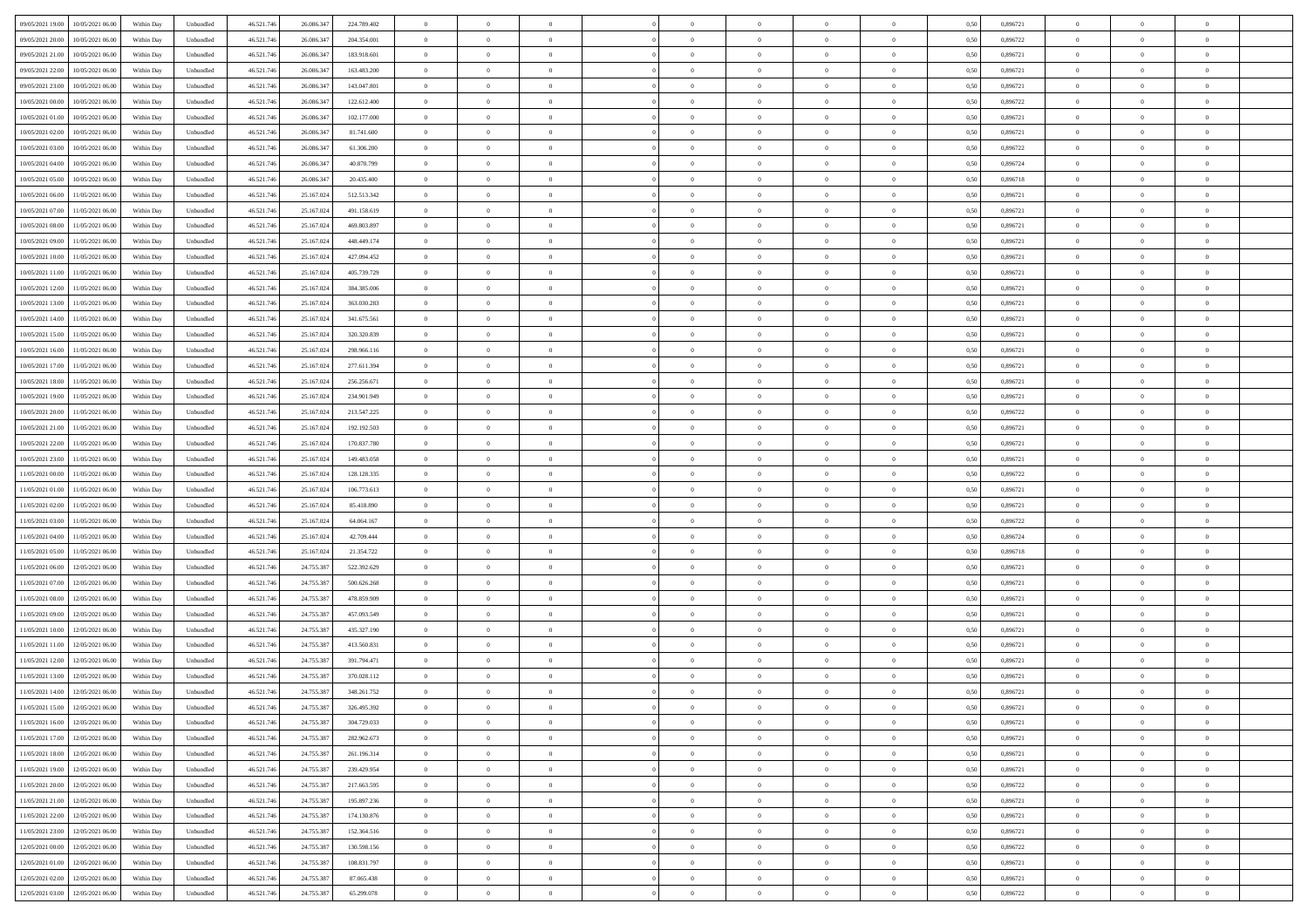| 12/05/2021 04:00<br>12/05/2021 06:00         | Within Day | Unbundled         | 46.521.74  | 24.755.387   | 43.532.719  | $\overline{0}$ | $\theta$       |                | $\overline{0}$ | $\theta$       |                | $\theta$       | 0,50 | 0,896724 | $\theta$       | $\theta$       | $\overline{0}$ |  |
|----------------------------------------------|------------|-------------------|------------|--------------|-------------|----------------|----------------|----------------|----------------|----------------|----------------|----------------|------|----------|----------------|----------------|----------------|--|
| 12/05/2021 05:00<br>12/05/2021 06:00         | Within Day | Unbundled         | 46.521.74  | 24.755.38    | 21.766.359  | $\bf{0}$       | $\overline{0}$ | $\bf{0}$       | $\overline{0}$ | $\bf{0}$       | $\overline{0}$ | $\bf{0}$       | 0,50 | 0,896718 | $\,$ 0 $\,$    | $\bf{0}$       | $\overline{0}$ |  |
| 12/05/2021 06:00<br>13/05/2021 06:00         | Within Day | Unbundled         | 46.521.746 | 24.869.730   | 519.648.383 | $\overline{0}$ | $\bf{0}$       | $\overline{0}$ | $\bf{0}$       | $\bf{0}$       | $\overline{0}$ | $\bf{0}$       | 0.50 | 0.896721 | $\bf{0}$       | $\overline{0}$ | $\overline{0}$ |  |
|                                              |            |                   |            |              |             | $\overline{0}$ |                |                |                |                |                |                |      |          | $\theta$       | $\theta$       |                |  |
| 12/05/2021 07:00<br>13/05/2021 06:00         | Within Day | Unbundled         | 46.521.74  | 24.869.730   | 497.996.366 |                | $\overline{0}$ | $\overline{0}$ | $\theta$       | $\theta$       | $\overline{0}$ | $\bf{0}$       | 0,50 | 0,896721 |                |                | $\overline{0}$ |  |
| 12/05/2021 08:00<br>13/05/2021 06:00         | Within Day | Unbundled         | 46.521.74  | 24.869.73    | 476.344.350 | $\overline{0}$ | $\theta$       | $\bf{0}$       | $\overline{0}$ | $\theta$       | $\overline{0}$ | $\bf{0}$       | 0,50 | 0,896721 | $\,$ 0 $\,$    | $\bf{0}$       | $\overline{0}$ |  |
| 12/05/2021 09:00<br>13/05/2021 06:00         | Within Day | Unbundled         | 46.521.74  | 24,869,730   | 454.692.334 | $\overline{0}$ | $\overline{0}$ | $\overline{0}$ | $\bf{0}$       | $\overline{0}$ | $\theta$       | $\bf{0}$       | 0.50 | 0,896721 | $\,$ 0 $\,$    | $\theta$       | $\overline{0}$ |  |
| 12/05/2021 10:00<br>13/05/2021 06:00         | Within Day | Unbundled         | 46.521.74  | 24.869.730   | 433.040.318 | $\overline{0}$ | $\overline{0}$ | $\overline{0}$ | $\overline{0}$ | $\theta$       | $\overline{0}$ | $\bf{0}$       | 0,50 | 0,896721 | $\theta$       | $\theta$       | $\overline{0}$ |  |
|                                              |            |                   |            |              |             |                | $\overline{0}$ |                | $\overline{0}$ | $\bf{0}$       | $\overline{0}$ |                |      |          | $\,$ 0 $\,$    | $\bf{0}$       | $\overline{0}$ |  |
| 12/05/2021 11:00<br>13/05/2021 06:00         | Within Day | Unbundled         | 46.521.74  | 24.869.73    | 411.388.302 | $\bf{0}$       |                | $\bf{0}$       |                |                |                | $\bf{0}$       | 0,50 | 0,896721 |                |                |                |  |
| 12/05/2021 12:00<br>13/05/2021 06:00         | Within Day | Unbundled         | 46.521.74  | 24,869.73    | 389.736.287 | $\overline{0}$ | $\bf{0}$       | $\overline{0}$ | $\bf{0}$       | $\overline{0}$ | $\overline{0}$ | $\bf{0}$       | 0.50 | 0.896721 | $\bf{0}$       | $\overline{0}$ | $\overline{0}$ |  |
| 12/05/2021 13:00<br>13/05/2021 06:00         | Within Day | Unbundled         | 46.521.74  | 24.869.730   | 368.084.271 | $\bf{0}$       | $\bf{0}$       | $\overline{0}$ | $\overline{0}$ | $\overline{0}$ | $\overline{0}$ | $\bf{0}$       | 0,50 | 0,896721 | $\,$ 0 $\,$    | $\bf{0}$       | $\overline{0}$ |  |
| 12/05/2021 14:00<br>13/05/2021 06:00         | Within Day | Unbundled         | 46.521.74  | 24.869.73    | 346.432.255 | $\bf{0}$       | $\overline{0}$ | $\bf{0}$       | $\bf{0}$       | $\bf{0}$       | $\overline{0}$ | $\bf{0}$       | 0,50 | 0,896721 | $\,$ 0 $\,$    | $\bf{0}$       | $\overline{0}$ |  |
| 12/05/2021 15:00<br>13/05/2021 06:00         | Within Day | Unbundled         | 46.521.746 | 24.869.730   | 324.780.239 | $\overline{0}$ | $\bf{0}$       | $\overline{0}$ | $\bf{0}$       | $\bf{0}$       | $\overline{0}$ | $\bf{0}$       | 0.50 | 0.896721 | $\bf{0}$       | $\overline{0}$ | $\bf{0}$       |  |
|                                              |            |                   |            |              |             |                |                |                |                |                |                |                |      |          |                |                |                |  |
| 12/05/2021 16:00<br>13/05/2021 06:00         | Within Day | Unbundled         | 46.521.74  | 24.869.730   | 303.128.222 | $\overline{0}$ | $\overline{0}$ | $\overline{0}$ | $\overline{0}$ | $\theta$       | $\overline{0}$ | $\bf{0}$       | 0,50 | 0,896721 | $\,$ 0 $\,$    | $\theta$       | $\overline{0}$ |  |
| 12/05/2021 17:00<br>13/05/2021 06:00         | Within Day | Unbundled         | 46.521.74  | 24.869.73    | 281.476.206 | $\bf{0}$       | $\theta$       | $\bf{0}$       | $\overline{0}$ | $\theta$       | $\overline{0}$ | $\bf{0}$       | 0,50 | 0,896721 | $\bf{0}$       | $\bf{0}$       | $\overline{0}$ |  |
| 12/05/2021 18:00<br>13/05/2021 06:00         | Within Day | Unbundled         | 46.521.74  | 24.869.73    | 259.824.191 | $\overline{0}$ | $\overline{0}$ | $\overline{0}$ | $\bf{0}$       | $\bf{0}$       | $\Omega$       | $\bf{0}$       | 0.50 | 0,896721 | $\,$ 0 $\,$    | $\theta$       | $\overline{0}$ |  |
| 12/05/2021 19:00<br>13/05/2021 06:00         | Within Day | Unbundled         | 46.521.74  | 24.869.730   | 238.172.175 | $\overline{0}$ | $\overline{0}$ | $\overline{0}$ | $\overline{0}$ | $\overline{0}$ | $\overline{0}$ | $\bf{0}$       | 0,50 | 0,896721 | $\theta$       | $\theta$       | $\overline{0}$ |  |
| 12/05/2021 20:00<br>13/05/2021 06:00         | Within Day | Unbundled         | 46.521.74  | 24.869.73    | 216.520.159 | $\bf{0}$       | $\overline{0}$ | $\overline{0}$ | $\overline{0}$ | $\bf{0}$       | $\overline{0}$ | $\bf{0}$       | 0,50 | 0,896722 | $\,$ 0 $\,$    | $\bf{0}$       | $\overline{0}$ |  |
|                                              |            |                   |            |              |             |                |                |                |                |                |                |                |      |          |                |                |                |  |
| 12/05/2021 21:00<br>13/05/2021 06:00         | Within Day | Unbundled         | 46.521.74  | 24,869.73    | 194,868,143 | $\overline{0}$ | $\bf{0}$       | $\overline{0}$ | $\bf{0}$       | $\overline{0}$ | $\overline{0}$ | $\bf{0}$       | 0.50 | 0.896721 | $\bf{0}$       | $\overline{0}$ | $\overline{0}$ |  |
| 12/05/2021 22:00<br>13/05/2021 06:00         | Within Day | Unbundled         | 46.521.74  | 24.869.730   | 173.216.127 | $\overline{0}$ | $\bf{0}$       | $\overline{0}$ | $\overline{0}$ | $\overline{0}$ | $\overline{0}$ | $\bf{0}$       | 0,50 | 0,896721 | $\,$ 0 $\,$    | $\bf{0}$       | $\overline{0}$ |  |
| 12/05/2021 23:00<br>13/05/2021 06:00         | Within Day | Unbundled         | 46.521.74  | 24.869.73    | 151.564.111 | $\bf{0}$       | $\bf{0}$       | $\bf{0}$       | $\bf{0}$       | $\overline{0}$ | $\overline{0}$ | $\bf{0}$       | 0,50 | 0,896721 | $\,$ 0 $\,$    | $\bf{0}$       | $\overline{0}$ |  |
| 13/05/2021 00:00<br>13/05/2021 06:00         | Within Day | Unbundled         | 46.521.746 | 24.869.730   | 129.912.096 | $\overline{0}$ | $\bf{0}$       | $\overline{0}$ | $\bf{0}$       | $\bf{0}$       | $\overline{0}$ | $\bf{0}$       | 0.50 | 0.896722 | $\bf{0}$       | $\overline{0}$ | $\overline{0}$ |  |
| 13/05/2021 01:00<br>13/05/2021 06:00         | Within Day | Unbundled         | 46.521.74  | 24.869.730   | 108.260.080 | $\overline{0}$ | $\overline{0}$ | $\overline{0}$ | $\theta$       | $\theta$       | $\overline{0}$ | $\bf{0}$       | 0,50 | 0,896721 | $\theta$       | $\theta$       | $\overline{0}$ |  |
|                                              |            |                   |            |              |             |                | $\overline{0}$ |                |                | $\bf{0}$       | $\overline{0}$ |                |      |          | $\,$ 0 $\,$    | $\bf{0}$       | $\overline{0}$ |  |
| 13/05/2021 02:00<br>13/05/2021 06:00         | Within Day | Unbundled         | 46.521.74  | 24.869.73    | 86.608.063  | $\bf{0}$       |                | $\bf{0}$       | $\bf{0}$       |                |                | $\bf{0}$       | 0,50 | 0,896721 |                |                |                |  |
| 13/05/2021 03:00<br>13/05/2021 06:00         | Within Day | Unbundled         | 46.521.74  | 24,869.73    | 64.956.047  | $\overline{0}$ | $\overline{0}$ | $\overline{0}$ | $\overline{0}$ | $\overline{0}$ | $\Omega$       | $\bf{0}$       | 0.50 | 0,896722 | $\,$ 0 $\,$    | $\theta$       | $\overline{0}$ |  |
| 13/05/2021 04:00<br>13/05/2021 06:00         | Within Day | Unbundled         | 46.521.74  | 24.869.730   | 43.304.031  | $\overline{0}$ | $\overline{0}$ | $\overline{0}$ | $\overline{0}$ | $\overline{0}$ | $\overline{0}$ | $\bf{0}$       | 0,50 | 0,896724 | $\theta$       | $\theta$       | $\overline{0}$ |  |
| 13/05/2021 05:00<br>13/05/2021 06:00         | Within Day | Unbundled         | 46.521.74  | 24.869.73    | 21.652.015  | $\bf{0}$       | $\theta$       | $\bf{0}$       | $\overline{0}$ | $\bf{0}$       | $\overline{0}$ | $\bf{0}$       | 0,50 | 0,896718 | $\,$ 0 $\,$    | $\bf{0}$       | $\overline{0}$ |  |
| 13/05/2021 06:00<br>14/05/2021 06:00         | Within Day | Unbundled         | 46.521.74  | 24,869,730   | 519.648.383 | $\overline{0}$ | $\bf{0}$       | $\overline{0}$ | $\bf{0}$       | $\overline{0}$ | $\overline{0}$ | $\bf{0}$       | 0.50 | 0.896721 | $\bf{0}$       | $\overline{0}$ | $\overline{0}$ |  |
| 13/05/2021 07:00<br>14/05/2021 06:00         | Within Day | Unbundled         | 46.521.74  | 24.869.730   | 497.996.366 | $\overline{0}$ | $\overline{0}$ | $\overline{0}$ | $\overline{0}$ | $\overline{0}$ | $\overline{0}$ | $\bf{0}$       | 0,50 | 0,896721 | $\theta$       | $\theta$       | $\overline{0}$ |  |
| 14/05/2021 06.00                             | Within Day | Unbundled         | 46.521.74  | 24.869.73    | 476.344.350 | $\bf{0}$       | $\bf{0}$       | $\bf{0}$       | $\bf{0}$       | $\overline{0}$ | $\overline{0}$ | $\bf{0}$       | 0,50 | 0,896721 | $\,$ 0 $\,$    | $\bf{0}$       | $\overline{0}$ |  |
| 13/05/2021 08:00                             |            |                   |            |              |             |                |                |                |                |                |                |                |      |          |                |                |                |  |
| 13/05/2021 09:00<br>14/05/2021 06:00         | Within Day | Unbundled         | 46.521.746 | 24,869,730   | 454.692.334 | $\overline{0}$ | $\bf{0}$       | $\overline{0}$ | $\bf{0}$       | $\bf{0}$       | $\overline{0}$ | $\bf{0}$       | 0.50 | 0.896721 | $\bf{0}$       | $\overline{0}$ | $\overline{0}$ |  |
| 13/05/2021 10:00<br>14/05/2021 06:00         | Within Day | Unbundled         | 46.521.74  | 24,869,730   | 433.040.318 | $\overline{0}$ | $\overline{0}$ | $\overline{0}$ | $\overline{0}$ | $\overline{0}$ | $\overline{0}$ | $\bf{0}$       | 0.5( | 0,896721 | $\theta$       | $\theta$       | $\overline{0}$ |  |
| 13/05/2021 11:00<br>14/05/2021 06.00         | Within Day | Unbundled         | 46.521.74  | 24.869.73    | 411.388.302 | $\bf{0}$       | $\overline{0}$ | $\bf{0}$       | $\bf{0}$       | $\,$ 0 $\,$    | $\overline{0}$ | $\bf{0}$       | 0,50 | 0,896721 | $\,$ 0 $\,$    | $\bf{0}$       | $\overline{0}$ |  |
| 13/05/2021 12:00<br>14/05/2021 06:00         | Within Day | Unbundled         | 46.521.74  | 24.869.73    | 389.736.287 | $\overline{0}$ | $\overline{0}$ | $\overline{0}$ | $\bf{0}$       | $\overline{0}$ | $\Omega$       | $\bf{0}$       | 0.50 | 0,896721 | $\,$ 0 $\,$    | $\theta$       | $\overline{0}$ |  |
| 13/05/2021 13:00<br>14/05/2021 06:00         | Within Dav | Unbundled         | 46.521.74  | 24.869.730   | 368.084.271 | $\overline{0}$ | $\overline{0}$ | $\overline{0}$ | $\overline{0}$ | $\overline{0}$ | $\overline{0}$ | $\overline{0}$ | 0.5( | 0,896721 | $\theta$       | $\theta$       | $\overline{0}$ |  |
| 14/05/2021 06.00                             | Within Day | Unbundled         | 46.521.74  | 24.869.73    | 346.432.255 | $\bf{0}$       | $\overline{0}$ | $\bf{0}$       | $\overline{0}$ | $\bf{0}$       | $\overline{0}$ | $\bf{0}$       | 0,50 | 0,896721 | $\,$ 0 $\,$    | $\bf{0}$       | $\overline{0}$ |  |
| 13/05/2021 14:00                             |            |                   |            |              |             |                |                |                |                |                |                |                |      |          |                |                |                |  |
| 13/05/2021 15:00<br>14/05/2021 06:00         | Within Day | Unbundled         | 46.521.74  | 24,869.73    | 324.780.239 | $\overline{0}$ | $\bf{0}$       | $\overline{0}$ | $\bf{0}$       | $\overline{0}$ | $\overline{0}$ | $\bf{0}$       | 0.50 | 0.896721 | $\bf{0}$       | $\overline{0}$ | $\overline{0}$ |  |
| 13/05/2021 16:00<br>14/05/2021 06:00         | Within Dav | Unbundled         | 46.521.74  | 24,869,730   | 303.128.222 | $\overline{0}$ | $\overline{0}$ | $\overline{0}$ | $\overline{0}$ | $\overline{0}$ | $\overline{0}$ | $\overline{0}$ | 0.50 | 0,896721 | $\theta$       | $\theta$       | $\overline{0}$ |  |
| 13/05/2021 17:00<br>14/05/2021 06.00         | Within Day | Unbundled         | 46.521.74  | 24.869.73    | 281.476.206 | $\bf{0}$       | $\bf{0}$       | $\bf{0}$       | $\bf{0}$       | $\overline{0}$ | $\overline{0}$ | $\bf{0}$       | 0,50 | 0,896721 | $\,$ 0 $\,$    | $\bf{0}$       | $\overline{0}$ |  |
| 13/05/2021 18:00<br>14/05/2021 06:00         | Within Day | Unbundled         | 46.521.746 | 24.869.730   | 259.824.191 | $\overline{0}$ | $\bf{0}$       | $\overline{0}$ | $\bf{0}$       | $\bf{0}$       | $\overline{0}$ | $\bf{0}$       | 0.50 | 0.896721 | $\bf{0}$       | $\overline{0}$ | $\overline{0}$ |  |
| 13/05/2021 19:00<br>14/05/2021 06:00         | Within Dav | Unbundled         | 46.521.74  | 24.869.730   | 238.172.175 | $\overline{0}$ | $\overline{0}$ | $\overline{0}$ | $\overline{0}$ | $\theta$       | $\overline{0}$ | $\bf{0}$       | 0.50 | 0,896721 | $\theta$       | $\theta$       | $\overline{0}$ |  |
|                                              |            |                   |            |              |             |                |                |                |                |                |                |                |      |          |                |                |                |  |
| 13/05/2021 20:00<br>14/05/2021 06.00         | Within Day | Unbundled         | 46.521.74  | 24.869.73    | 216.520.159 | $\bf{0}$       | $\overline{0}$ | $\bf{0}$       | $\bf{0}$       | $\overline{0}$ | $\overline{0}$ | $\bf{0}$       | 0,50 | 0,896722 | $\,$ 0 $\,$    | $\bf{0}$       | $\overline{0}$ |  |
| 13/05/2021 21:00<br>14/05/2021 06:00         | Within Day | Unbundled         | 46.521.74  | 24.869.73    | 194.868.143 | $\overline{0}$ | $\overline{0}$ | $\Omega$       | $\overline{0}$ | $\overline{0}$ | $\Omega$       | $\bf{0}$       | 0.50 | 0,896721 | $\bf{0}$       | $\theta$       | $\overline{0}$ |  |
| 13/05/2021 22:00<br>14/05/2021 06:00         | Within Dav | Unbundled         | 46.521.74  | 24,869.73    | 173.216.127 | $\overline{0}$ | $\overline{0}$ | $\Omega$       | $\overline{0}$ | $\theta$       | $\overline{0}$ | $\overline{0}$ | 0.5( | 0,896721 | $\theta$       | $\theta$       | $\overline{0}$ |  |
| 13/05/2021 23:00<br>14/05/2021 06:00         | Within Day | Unbundled         | 46.521.74  | 24.869.73    | 151.564.111 | $\bf{0}$       | $\bf{0}$       | $\bf{0}$       | $\bf{0}$       | $\bf{0}$       | $\overline{0}$ | $\bf{0}$       | 0,50 | 0,896721 | $\,$ 0 $\,$    | $\bf{0}$       | $\overline{0}$ |  |
| $14/05/2021\ 00.00 \qquad 14/05/2021\ 06.00$ | Within Day | ${\sf Unbundred}$ | 46.521.746 | 24.869.730   | 129.912.096 | $\overline{0}$ | $\theta$       |                | $\Omega$       |                |                |                | 0,50 | 0,896722 | $\theta$       | $\overline{0}$ |                |  |
| 14/05/2021 01:00 14/05/2021 06:00            | Within Day | Unbundled         | 46.521.746 | 24.869.730   | 108.260.080 | $\overline{0}$ | $\theta$       | $\Omega$       | $\theta$       | $\overline{0}$ | $\overline{0}$ | $\bf{0}$       | 0,50 | 0,896721 | $\theta$       | $\theta$       | $\overline{0}$ |  |
|                                              |            |                   |            |              |             |                |                |                |                |                |                |                |      |          |                |                |                |  |
| 14/05/2021 02:00<br>14/05/2021 06:00         | Within Day | Unbundled         | 46.521.74  | 24.869.73    | 86.608.063  | $\overline{0}$ | $\bf{0}$       | $\overline{0}$ | $\overline{0}$ | $\bf{0}$       | $\overline{0}$ | $\bf{0}$       | 0,50 | 0,896721 | $\bf{0}$       | $\overline{0}$ | $\bf{0}$       |  |
| 14/05/2021 03:00 14/05/2021 06:00            | Within Day | Unbundled         | 46.521.746 | 24.869.730   | 64,956,047  | $\overline{0}$ | $\bf{0}$       | $\overline{0}$ | $\overline{0}$ | $\overline{0}$ | $\overline{0}$ | $\bf{0}$       | 0.50 | 0,896722 | $\overline{0}$ | $\bf{0}$       | $\,$ 0 $\,$    |  |
| 14/05/2021 04:00 14/05/2021 06:00            | Within Day | Unbundled         | 46.521.746 | 24.869.730   | 43.304.031  | $\overline{0}$ | $\overline{0}$ | $\overline{0}$ | $\overline{0}$ | $\overline{0}$ | $\overline{0}$ | $\bf{0}$       | 0,50 | 0,896724 | $\theta$       | $\theta$       | $\overline{0}$ |  |
| 14/05/2021 05:00<br>14/05/2021 06:00         | Within Day | Unbundled         | 46.521.74  | 24.869.730   | 21.652.015  | $\overline{0}$ | $\bf{0}$       | $\overline{0}$ | $\bf{0}$       | $\overline{0}$ | $\overline{0}$ | $\bf{0}$       | 0,50 | 0,896718 | $\bf{0}$       | $\bf{0}$       | $\overline{0}$ |  |
| 14/05/2021 06:00<br>15/05/2021 06:00         | Within Day | Unbundled         | 46.521.746 | 24.343.750   | 532.271.914 | $\overline{0}$ | $\bf{0}$       | $\overline{0}$ | $\overline{0}$ | $\overline{0}$ | $\overline{0}$ | $\bf{0}$       | 0.50 | 0,896721 | $\,$ 0 $\,$    | $\theta$       | $\overline{0}$ |  |
|                                              |            |                   |            |              |             |                |                |                |                |                |                |                |      |          |                |                |                |  |
| 14/05/2021 07:00<br>15/05/2021 06:00         | Within Dav | Unbundled         | 46.521.746 | 24.343.750   | 510.093.918 | $\overline{0}$ | $\overline{0}$ | $\overline{0}$ | $\overline{0}$ | $\overline{0}$ | $\overline{0}$ | $\bf{0}$       | 0.50 | 0,896721 | $\overline{0}$ | $\theta$       | $\overline{0}$ |  |
| 14/05/2021 08:00<br>15/05/2021 06:00         | Within Day | Unbundled         | 46.521.74  | 24.343.75    | 487.915.922 | $\overline{0}$ | $\overline{0}$ | $\overline{0}$ | $\overline{0}$ | $\bf{0}$       | $\overline{0}$ | $\bf{0}$       | 0,50 | 0,896721 | $\bf{0}$       | $\overline{0}$ | $\overline{0}$ |  |
| 14/05/2021 09:00<br>15/05/2021 06:00         | Within Day | Unbundled         | 46.521.746 | 24, 343, 750 | 465.737.925 | $\overline{0}$ | $\overline{0}$ | $\overline{0}$ | $\overline{0}$ | $\bf{0}$       | $\overline{0}$ | $\bf{0}$       | 0.50 | 0.896721 | $\overline{0}$ | $\,$ 0 $\,$    | $\,$ 0         |  |
| 14/05/2021 10:00<br>15/05/2021 06:00         | Within Dav | Unbundled         | 46.521.746 | 24.343.750   | 443.559.928 | $\overline{0}$ | $\overline{0}$ | $\overline{0}$ | $\overline{0}$ | $\overline{0}$ | $\overline{0}$ | $\bf{0}$       | 0,50 | 0,896721 | $\overline{0}$ | $\theta$       | $\overline{0}$ |  |
| 14/05/2021 11:00<br>15/05/2021 06:00         | Within Day | Unbundled         | 46.521.74  | 24.343.75    | 421.381.932 | $\overline{0}$ | $\bf{0}$       | $\overline{0}$ | $\bf{0}$       | $\overline{0}$ | $\overline{0}$ | $\bf{0}$       | 0,50 | 0,896721 | $\bf{0}$       | $\bf{0}$       | $\overline{0}$ |  |
|                                              |            |                   |            |              |             |                |                |                |                |                |                |                |      |          |                |                |                |  |
| 14/05/2021 12:00 15/05/2021 06:00            | Within Day | Unbundled         | 46.521.746 | 24.343.750   | 399.203.936 | $\overline{0}$ | $\bf{0}$       | $\overline{0}$ | $\overline{0}$ | $\,$ 0 $\,$    | $\overline{0}$ | $\bf{0}$       | 0,50 | 0,896721 | $\overline{0}$ | $\,$ 0 $\,$    | $\,$ 0 $\,$    |  |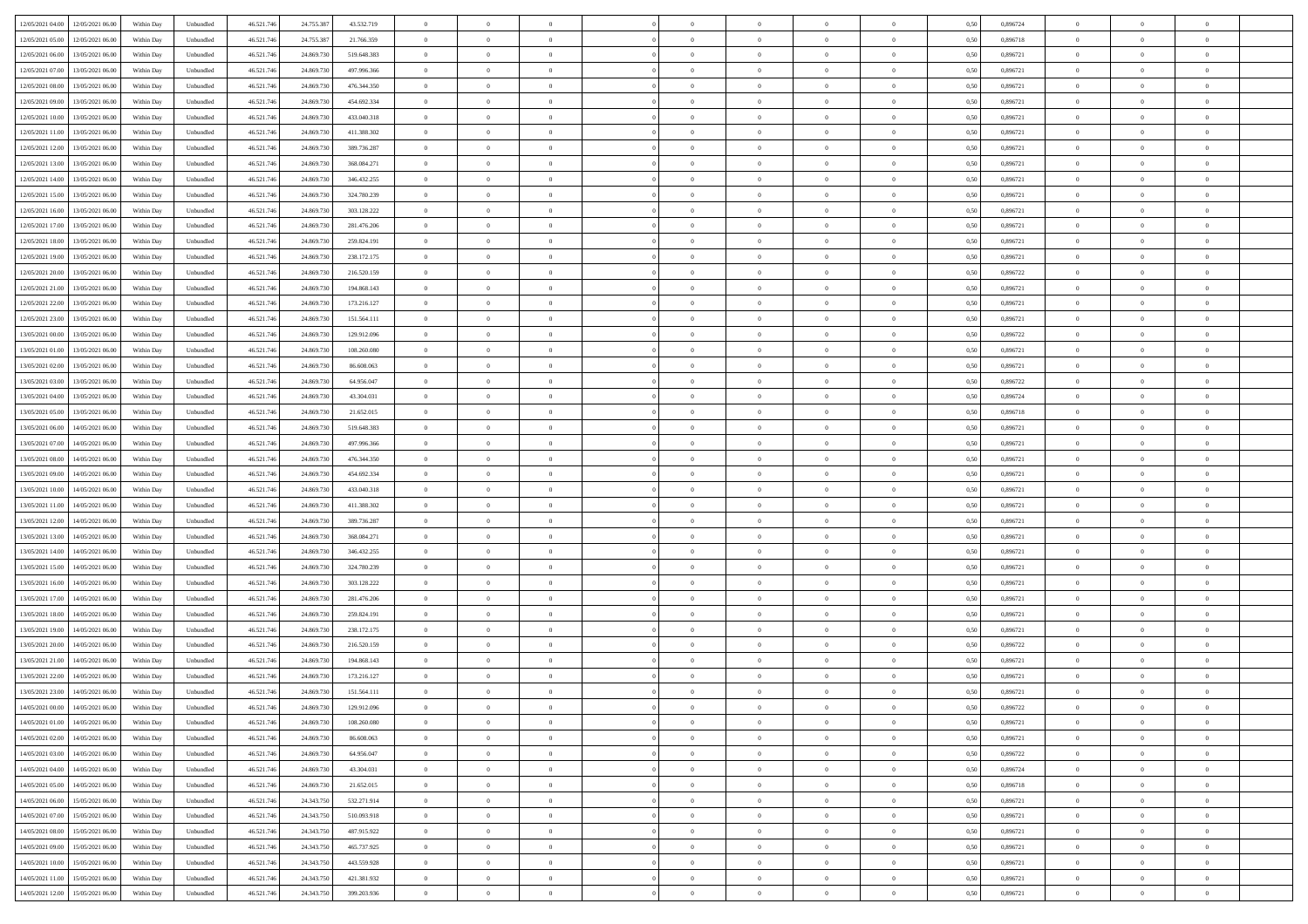|                                              |            |                   |            |             |             | $\overline{0}$ | $\overline{0}$ |                | $\overline{0}$ | $\theta$       |                | $\theta$       |      |          | $\theta$       | $\theta$       | $\overline{0}$ |  |
|----------------------------------------------|------------|-------------------|------------|-------------|-------------|----------------|----------------|----------------|----------------|----------------|----------------|----------------|------|----------|----------------|----------------|----------------|--|
| 14/05/2021 13:00 15/05/2021 06:00            | Within Day | Unbundled         | 46.521.74  | 24.343.750  | 377.025.939 |                |                |                |                |                |                |                | 0,50 | 0,896721 |                |                |                |  |
| 14/05/2021 14:00<br>15/05/2021 06:00         | Within Day | Unbundled         | 46.521.74  | 24.343.75   | 354.847.943 | $\bf{0}$       | $\overline{0}$ | $\bf{0}$       | $\overline{0}$ | $\bf{0}$       | $\overline{0}$ | $\bf{0}$       | 0,50 | 0,896721 | $\,$ 0 $\,$    | $\bf{0}$       | $\overline{0}$ |  |
| 14/05/2021 15:00<br>15/05/2021 06:00         | Within Day | Unbundled         | 46.521.746 | 24.343.750  | 332.669.946 | $\overline{0}$ | $\bf{0}$       | $\overline{0}$ | $\bf{0}$       | $\bf{0}$       | $\overline{0}$ | $\bf{0}$       | 0.50 | 0.896721 | $\bf{0}$       | $\overline{0}$ | $\overline{0}$ |  |
| 14/05/2021 16:00<br>15/05/2021 06:00         |            |                   | 46.521.74  |             |             | $\overline{0}$ | $\overline{0}$ | $\overline{0}$ | $\theta$       | $\theta$       | $\overline{0}$ | $\bf{0}$       |      | 0,896721 | $\theta$       | $\theta$       | $\overline{0}$ |  |
|                                              | Within Day | Unbundled         |            | 24.343.750  | 310.491.949 |                |                |                |                |                |                |                | 0,50 |          |                |                |                |  |
| 14/05/2021 17:00<br>15/05/2021 06:00         | Within Day | Unbundled         | 46.521.74  | 24.343.75   | 288.313.954 | $\overline{0}$ | $\theta$       | $\bf{0}$       | $\overline{0}$ | $\theta$       | $\overline{0}$ | $\bf{0}$       | 0,50 | 0,896721 | $\,$ 0 $\,$    | $\bf{0}$       | $\overline{0}$ |  |
| 14/05/2021 18:00<br>15/05/2021 06:00         | Within Day | Unbundled         | 46.521.74  | 24, 343, 75 | 266.135.957 | $\overline{0}$ | $\overline{0}$ | $\overline{0}$ | $\overline{0}$ | $\overline{0}$ | $\theta$       | $\bf{0}$       | 0.50 | 0,896721 | $\,$ 0 $\,$    | $\theta$       | $\overline{0}$ |  |
| 14/05/2021 19:00<br>15/05/2021 06:00         | Within Day | Unbundled         | 46.521.74  | 24.343.750  | 243.957.960 | $\overline{0}$ | $\overline{0}$ | $\overline{0}$ | $\overline{0}$ | $\theta$       | $\overline{0}$ | $\bf{0}$       | 0,50 | 0,896721 | $\theta$       | $\theta$       | $\overline{0}$ |  |
|                                              |            |                   |            |             |             |                |                |                |                |                |                |                |      |          |                |                |                |  |
| 14/05/2021 20:00<br>15/05/2021 06:00         | Within Day | Unbundled         | 46.521.74  | 24.343.75   | 221.779.964 | $\bf{0}$       | $\overline{0}$ | $\overline{0}$ | $\overline{0}$ | $\theta$       | $\overline{0}$ | $\bf{0}$       | 0,50 | 0,896722 | $\,$ 0 $\,$    | $\bf{0}$       | $\overline{0}$ |  |
| 14/05/2021 21:00<br>15/05/2021 06:00         | Within Day | Unbundled         | 46.521.74  | 24.343.75   | 199.601.968 | $\overline{0}$ | $\bf{0}$       | $\overline{0}$ | $\bf{0}$       | $\overline{0}$ | $\overline{0}$ | $\bf{0}$       | 0.50 | 0.896721 | $\bf{0}$       | $\theta$       | $\overline{0}$ |  |
| 14/05/2021 22:00<br>15/05/2021 06:00         | Within Day | Unbundled         | 46.521.74  | 24.343.750  | 177.423.971 | $\overline{0}$ | $\bf{0}$       | $\overline{0}$ | $\overline{0}$ | $\theta$       | $\overline{0}$ | $\bf{0}$       | 0,50 | 0,896721 | $\,$ 0 $\,$    | $\theta$       | $\overline{0}$ |  |
|                                              |            |                   |            |             |             |                |                |                |                |                |                |                |      |          |                |                |                |  |
| 14/05/2021 23:00<br>15/05/2021 06:00         | Within Day | Unbundled         | 46.521.74  | 24.343.75   | 155.245.975 | $\bf{0}$       | $\overline{0}$ | $\bf{0}$       | $\overline{0}$ | $\bf{0}$       | $\overline{0}$ | $\bf{0}$       | 0,50 | 0,896721 | $\,$ 0 $\,$    | $\bf{0}$       | $\overline{0}$ |  |
| 15/05/2021 00:00<br>15/05/2021 06:00         | Within Day | Unbundled         | 46.521.746 | 24, 343, 75 | 133,067,978 | $\overline{0}$ | $\bf{0}$       | $\overline{0}$ | $\bf{0}$       | $\bf{0}$       | $\overline{0}$ | $\bf{0}$       | 0.50 | 0.896722 | $\bf{0}$       | $\overline{0}$ | $\overline{0}$ |  |
| 15/05/2021 01:00<br>15/05/2021 06:00         | Within Day | Unbundled         | 46.521.74  | 24.343.750  | 110.889.981 | $\overline{0}$ | $\overline{0}$ | $\overline{0}$ | $\overline{0}$ | $\theta$       | $\overline{0}$ | $\overline{0}$ | 0,50 | 0,896721 | $\,$ 0 $\,$    | $\theta$       | $\overline{0}$ |  |
| 15/05/2021 02:00<br>15/05/2021 06:00         | Within Day | Unbundled         | 46.521.74  | 24.343.75   | 88.711.986  | $\bf{0}$       | $\theta$       | $\bf{0}$       | $\overline{0}$ | $\theta$       | $\overline{0}$ | $\bf{0}$       | 0,50 | 0,896721 | $\bf{0}$       | $\bf{0}$       | $\overline{0}$ |  |
|                                              |            |                   |            |             |             |                |                |                |                |                |                |                |      |          |                |                |                |  |
| 15/05/2021 03:00<br>15/05/2021 06:00         | Within Day | Unbundled         | 46.521.74  | 24, 343, 75 | 66.533.989  | $\overline{0}$ | $\overline{0}$ | $\overline{0}$ | $\bf{0}$       | $\theta$       | $\Omega$       | $\bf{0}$       | 0.50 | 0,896722 | $\bf{0}$       | $\theta$       | $\overline{0}$ |  |
| 15/05/2021 04:00<br>15/05/2021 06:00         | Within Day | Unbundled         | 46.521.74  | 24.343.750  | 44.355.992  | $\overline{0}$ | $\overline{0}$ | $\overline{0}$ | $\overline{0}$ | $\overline{0}$ | $\overline{0}$ | $\bf{0}$       | 0,50 | 0,896724 | $\theta$       | $\theta$       | $\overline{0}$ |  |
| 15/05/2021 05:00<br>15/05/2021 06:00         | Within Day | Unbundled         | 46.521.74  | 24.343.75   | 22.177.996  | $\bf{0}$       | $\overline{0}$ | $\overline{0}$ | $\overline{0}$ | $\bf{0}$       | $\overline{0}$ | $\bf{0}$       | 0,50 | 0,896718 | $\,$ 0 $\,$    | $\bf{0}$       | $\overline{0}$ |  |
| 15/05/2021 06:00<br>16/05/2021 06:00         | Within Day | Unbundled         | 46.521.74  | 21.668.11   | 596.487.274 | $\overline{0}$ | $\bf{0}$       | $\overline{0}$ | $\bf{0}$       | $\overline{0}$ | $\overline{0}$ | $\bf{0}$       | 0.50 | 0.896721 | $\bf{0}$       | $\overline{0}$ | $\overline{0}$ |  |
|                                              |            |                   |            |             |             |                |                |                |                |                |                |                |      |          |                |                |                |  |
| 15/05/2021 07:00<br>16/05/2021 06:00         | Within Day | Unbundled         | 46.521.74  | 21.668.110  | 571.633.637 | $\overline{0}$ | $\overline{0}$ | $\overline{0}$ | $\overline{0}$ | $\overline{0}$ | $\overline{0}$ | $\bf{0}$       | 0,50 | 0,896721 | $\,$ 0 $\,$    | $\theta$       | $\overline{0}$ |  |
| 15/05/2021 08:00<br>16/05/2021 06:00         | Within Day | Unbundled         | 46.521.74  | 21.668.11   | 546.780.001 | $\bf{0}$       | $\overline{0}$ | $\bf{0}$       | $\bf{0}$       | $\overline{0}$ | $\overline{0}$ | $\bf{0}$       | 0,50 | 0,896721 | $\,$ 0 $\,$    | $\bf{0}$       | $\overline{0}$ |  |
| 15/05/2021 09:00<br>16/05/2021 06:00         | Within Day | Unbundled         | 46.521.746 | 21.668.110  | 521.926.365 | $\overline{0}$ | $\bf{0}$       | $\overline{0}$ | $\bf{0}$       | $\bf{0}$       | $\overline{0}$ | $\bf{0}$       | 0.50 | 0.896721 | $\bf{0}$       | $\overline{0}$ | $\overline{0}$ |  |
| 15/05/2021 10:00<br>16/05/2021 06:00         | Within Day | Unbundled         | 46.521.74  | 21.668.11   | 497.072.728 | $\overline{0}$ | $\overline{0}$ | $\overline{0}$ | $\theta$       | $\theta$       | $\overline{0}$ | $\bf{0}$       | 0,50 | 0,896721 | $\theta$       | $\theta$       | $\overline{0}$ |  |
|                                              |            |                   |            |             |             |                |                |                |                |                |                |                |      |          |                |                |                |  |
| 15/05/2021 11:00<br>16/05/2021 06:00         | Within Day | Unbundled         | 46.521.74  | 21.668.11   | 472.219.092 | $\bf{0}$       | $\overline{0}$ | $\bf{0}$       | $\bf{0}$       | $\bf{0}$       | $\overline{0}$ | $\bf{0}$       | 0,50 | 0,896721 | $\,$ 0 $\,$    | $\bf{0}$       | $\overline{0}$ |  |
| 15/05/2021 12:00<br>16/05/2021 06:00         | Within Day | Unbundled         | 46.521.74  | 21.668.11   | 447.365.456 | $\overline{0}$ | $\overline{0}$ | $\overline{0}$ | $\overline{0}$ | $\overline{0}$ | $\Omega$       | $\bf{0}$       | 0.50 | 0,896721 | $\,$ 0 $\,$    | $\theta$       | $\overline{0}$ |  |
| 15/05/2021 13:00<br>16/05/2021 06:00         | Within Day | Unbundled         | 46.521.74  | 21.668.11   | 422.511.819 | $\overline{0}$ | $\overline{0}$ | $\overline{0}$ | $\overline{0}$ | $\overline{0}$ | $\overline{0}$ | $\bf{0}$       | 0,50 | 0,896721 | $\theta$       | $\theta$       | $\overline{0}$ |  |
| 15/05/2021 14:00<br>16/05/2021 06:00         | Within Day | Unbundled         | 46.521.74  | 21.668.11   | 397.658.182 | $\bf{0}$       | $\theta$       | $\bf{0}$       | $\overline{0}$ | $\theta$       | $\overline{0}$ | $\bf{0}$       | 0,50 | 0,896721 | $\,$ 0 $\,$    | $\bf{0}$       | $\overline{0}$ |  |
|                                              |            |                   |            |             |             |                |                |                |                |                |                |                |      |          |                |                |                |  |
| 15/05/2021 15:00<br>16/05/2021 06:00         | Within Day | Unbundled         | 46.521.74  | 21.668.11   | 372.804.545 | $\overline{0}$ | $\bf{0}$       | $\overline{0}$ | $\bf{0}$       | $\overline{0}$ | $\overline{0}$ | $\bf{0}$       | 0.50 | 0.896721 | $\bf{0}$       | $\overline{0}$ | $\overline{0}$ |  |
| 15/05/2021 16:00<br>16/05/2021 06:00         | Within Day | Unbundled         | 46.521.74  | 21.668.110  | 347.950.909 | $\overline{0}$ | $\overline{0}$ | $\overline{0}$ | $\overline{0}$ | $\overline{0}$ | $\overline{0}$ | $\bf{0}$       | 0,50 | 0,896721 | $\theta$       | $\theta$       | $\overline{0}$ |  |
| 15/05/2021 17:00<br>16/05/2021 06:00         | Within Day | Unbundled         | 46.521.74  | 21.668.11   | 323.097.273 | $\bf{0}$       | $\bf{0}$       | $\bf{0}$       | $\bf{0}$       | $\overline{0}$ | $\overline{0}$ | $\bf{0}$       | 0,50 | 0,896721 | $\,$ 0 $\,$    | $\bf{0}$       | $\overline{0}$ |  |
| 15/05/2021 18:00<br>16/05/2021 06:00         | Within Day | Unbundled         | 46.521.74  | 21.668.11   | 298.243.636 | $\overline{0}$ | $\bf{0}$       | $\overline{0}$ | $\bf{0}$       | $\bf{0}$       | $\overline{0}$ | $\bf{0}$       | 0.50 | 0.896721 | $\bf{0}$       | $\overline{0}$ | $\overline{0}$ |  |
|                                              |            |                   |            |             |             |                |                |                |                |                |                |                |      |          |                |                |                |  |
| 15/05/2021 19:00<br>16/05/2021 06:00         | Within Day | Unbundled         | 46.521.74  | 21.668.11   | 273,390,000 | $\overline{0}$ | $\overline{0}$ | $\overline{0}$ | $\overline{0}$ | $\overline{0}$ | $\overline{0}$ | $\bf{0}$       | 0.5( | 0,896721 | $\theta$       | $\theta$       | $\overline{0}$ |  |
| 15/05/2021 20:00<br>16/05/2021 06:00         | Within Day | Unbundled         | 46.521.74  | 21.668.11   | 248.536.364 | $\bf{0}$       | $\overline{0}$ | $\bf{0}$       | $\overline{0}$ | $\overline{0}$ | $\overline{0}$ | $\bf{0}$       | 0,50 | 0,896722 | $\,$ 0 $\,$    | $\bf{0}$       | $\overline{0}$ |  |
| 15/05/2021 21:00<br>16/05/2021 06:00         | Within Day | Unbundled         | 46.521.74  | 21.668.11   | 223.682.727 | $\overline{0}$ | $\overline{0}$ | $\overline{0}$ | $\bf{0}$       | $\bf{0}$       | $\Omega$       | $\bf{0}$       | 0.50 | 0,896721 | $\,$ 0 $\,$    | $\theta$       | $\overline{0}$ |  |
| 15/05/2021 22:00<br>16/05/2021 06:00         | Within Dav | Unbundled         | 46.521.74  | 21.668.110  | 198.829.091 | $\overline{0}$ | $\overline{0}$ | $\overline{0}$ | $\overline{0}$ | $\overline{0}$ | $\overline{0}$ | $\overline{0}$ | 0.5( | 0,896721 | $\theta$       | $\theta$       | $\overline{0}$ |  |
|                                              |            |                   |            |             |             |                |                |                |                |                |                |                |      |          |                |                |                |  |
| 15/05/2021 23:00<br>16/05/2021 06:00         | Within Day | Unbundled         | 46.521.74  | 21.668.11   | 173.975.455 | $\bf{0}$       | $\overline{0}$ | $\bf{0}$       | $\overline{0}$ | $\bf{0}$       | $\overline{0}$ | $\bf{0}$       | 0,50 | 0,896721 | $\,$ 0 $\,$    | $\bf{0}$       | $\overline{0}$ |  |
| 16/05/2021 00:00<br>16/05/2021 06:00         | Within Day | Unbundled         | 46.521.74  | 21.668.11   | 149.121.818 | $\overline{0}$ | $\bf{0}$       | $\overline{0}$ | $\bf{0}$       | $\overline{0}$ | $\overline{0}$ | $\bf{0}$       | 0.50 | 0.896722 | $\bf{0}$       | $\overline{0}$ | $\overline{0}$ |  |
| 16/05/2021 01:00<br>16/05/2021 06:00         | Within Dav | Unbundled         | 46.521.74  | 21.668.11   | 124.268.182 | $\overline{0}$ | $\overline{0}$ | $\overline{0}$ | $\overline{0}$ | $\overline{0}$ | $\overline{0}$ | $\overline{0}$ | 0.50 | 0,896721 | $\theta$       | $\theta$       | $\overline{0}$ |  |
| 16/05/2021 02:00<br>16/05/2021 06:00         | Within Day | Unbundled         | 46.521.74  | 21.668.11   | 99.414.545  | $\bf{0}$       | $\bf{0}$       | $\bf{0}$       | $\bf{0}$       | $\overline{0}$ | $\overline{0}$ | $\bf{0}$       | 0,50 | 0,896721 | $\,$ 0 $\,$    | $\bf{0}$       | $\overline{0}$ |  |
|                                              |            |                   |            |             |             |                |                |                |                |                |                |                |      |          |                |                |                |  |
| 16/05/2021 03:00<br>16/05/2021 06:00         | Within Day | Unbundled         | 46.521.746 | 21.668.110  | 74.560.909  | $\overline{0}$ | $\bf{0}$       | $\overline{0}$ | $\bf{0}$       | $\bf{0}$       | $\overline{0}$ | $\bf{0}$       | 0.50 | 0.896722 | $\bf{0}$       | $\overline{0}$ | $\overline{0}$ |  |
| 16/05/2021 04:00<br>16/05/2021 06:00         | Within Dav | Unbundled         | 46.521.74  | 21.668.11   | 49.707.273  | $\overline{0}$ | $\overline{0}$ | $\overline{0}$ | $\overline{0}$ | $\theta$       | $\overline{0}$ | $\bf{0}$       | 0.50 | 0,896724 | $\theta$       | $\theta$       | $\overline{0}$ |  |
| 16/05/2021 05:00<br>16/05/2021 06:00         | Within Day | Unbundled         | 46.521.74  | 21.668.11   | 24.853.636  | $\bf{0}$       | $\overline{0}$ | $\bf{0}$       | $\bf{0}$       | $\overline{0}$ | $\overline{0}$ | $\bf{0}$       | 0,50 | 0,896718 | $\,$ 0 $\,$    | $\bf{0}$       | $\overline{0}$ |  |
| 16/05/2021 06:00<br>17/05/2021 06.00         | Within Day | Unbundled         | 46.521.74  | 18.587.02   | 670.433.277 | $\overline{0}$ | $\overline{0}$ | $\Omega$       | $\overline{0}$ | $\overline{0}$ | $\theta$       | $\bf{0}$       | 0.50 | 0,896721 | $\bf{0}$       | $\theta$       | $\overline{0}$ |  |
|                                              |            |                   |            |             |             |                |                |                |                |                |                |                |      |          |                |                |                |  |
| 16/05/2021 07:00<br>17/05/2021 06:00         | Within Dav | Unbundled         | 46.521.74  | 18.587.026  | 642.498.557 | $\overline{0}$ | $\overline{0}$ | $\Omega$       | $\overline{0}$ | $\theta$       | $\Omega$       | $\overline{0}$ | 0.5( | 0,896721 | $\theta$       | $\theta$       | $\overline{0}$ |  |
| 16/05/2021 08:00<br>17/05/2021 06:00         | Within Day | Unbundled         | 46.521.74  | 18.587.02   | 614.563.837 | $\bf{0}$       | $\bf{0}$       | $\bf{0}$       | $\bf{0}$       | $\bf{0}$       | $\overline{0}$ | $\bf{0}$       | 0,50 | 0,896721 | $\,$ 0 $\,$    | $\bf{0}$       | $\overline{0}$ |  |
| $16/05/2021\ 11.00 \qquad 17/05/2021\ 06.00$ | Within Day | ${\sf Unbundred}$ | 46.521.746 | 18.587.026  | 530.759.678 | $\overline{0}$ | $\theta$       |                | $\overline{0}$ |                |                |                | 0,50 | 0,896721 | $\theta$       | $\overline{0}$ |                |  |
| 16/05/2021 12:00 17/05/2021 06:00            | Within Day | Unbundled         | 46.521.746 | 18.587.026  | 502.824.958 | $\overline{0}$ | $\theta$       | $\overline{0}$ | $\theta$       | $\overline{0}$ | $\overline{0}$ | $\bf{0}$       | 0,50 | 0,896721 | $\theta$       | $\theta$       | $\overline{0}$ |  |
|                                              |            |                   |            |             |             |                |                |                |                |                |                |                |      |          |                |                |                |  |
| 16/05/2021 13:00<br>17/05/2021 06:00         | Within Day | Unbundled         | 46.521.74  | 18.587.02   | 474.890.238 | $\overline{0}$ | $\bf{0}$       | $\overline{0}$ | $\overline{0}$ | $\bf{0}$       | $\overline{0}$ | $\bf{0}$       | 0,50 | 0,896721 | $\bf{0}$       | $\overline{0}$ | $\bf{0}$       |  |
| 16/05/2021 14:00 17/05/2021 06:00            | Within Day | Unbundled         | 46.521.746 | 18,587,026  | 446.955.518 | $\overline{0}$ | $\bf{0}$       | $\overline{0}$ | $\overline{0}$ | $\overline{0}$ | $\overline{0}$ | $\bf{0}$       | 0.50 | 0.896721 | $\overline{0}$ | $\bf{0}$       | $\,$ 0 $\,$    |  |
| 16/05/2021 15:00 17/05/2021 06:00            | Within Day | Unbundled         | 46.521.746 | 18.587.026  | 419.020.798 | $\overline{0}$ | $\overline{0}$ | $\overline{0}$ | $\overline{0}$ | $\overline{0}$ | $\overline{0}$ | $\bf{0}$       | 0,50 | 0,896721 | $\theta$       | $\theta$       | $\overline{0}$ |  |
| 16/05/2021 16:00<br>17/05/2021 06:00         | Within Day | Unbundled         | 46.521.74  | 18.587.026  | 391.086.078 | $\overline{0}$ | $\bf{0}$       | $\overline{0}$ | $\bf{0}$       | $\overline{0}$ | $\bf{0}$       | $\bf{0}$       | 0,50 | 0,896721 | $\bf{0}$       | $\bf{0}$       | $\overline{0}$ |  |
|                                              |            |                   |            |             |             |                |                |                |                |                |                |                |      |          |                |                |                |  |
| 16/05/2021 17:00<br>17/05/2021 06:00         | Within Day | Unbundled         | 46.521.746 | 18,587,026  | 363.151.358 | $\overline{0}$ | $\bf{0}$       | $\overline{0}$ | $\overline{0}$ | $\overline{0}$ | $\overline{0}$ | $\bf{0}$       | 0.50 | 0,896721 | $\,$ 0 $\,$    | $\theta$       | $\overline{0}$ |  |
| 16/05/2021 18:00<br>17/05/2021 06:00         | Within Dav | Unbundled         | 46.521.746 | 18.587.026  | 335.216.638 | $\overline{0}$ | $\overline{0}$ | $\overline{0}$ | $\overline{0}$ | $\overline{0}$ | $\overline{0}$ | $\bf{0}$       | 0.50 | 0,896721 | $\overline{0}$ | $\theta$       | $\overline{0}$ |  |
| 16/05/2021 19:00<br>17/05/2021 06:00         | Within Day | Unbundled         | 46.521.74  | 18.587.026  | 307.281.918 | $\overline{0}$ | $\overline{0}$ | $\overline{0}$ | $\overline{0}$ | $\bf{0}$       | $\overline{0}$ | $\bf{0}$       | 0,50 | 0,896721 | $\bf{0}$       | $\overline{0}$ | $\overline{0}$ |  |
| 16/05/2021 20:00<br>17/05/2021 06:00         |            | Unbundled         |            | 18,587,026  | 279.347.198 | $\overline{0}$ | $\overline{0}$ | $\overline{0}$ |                | $\bf{0}$       | $\overline{0}$ |                | 0.50 | 0.896722 | $\overline{0}$ | $\,$ 0 $\,$    | $\,$ 0         |  |
|                                              | Within Day |                   | 46.521.746 |             |             |                |                |                | $\overline{0}$ |                |                | $\bf{0}$       |      |          |                |                |                |  |
| 16/05/2021 21:00<br>17/05/2021 06:00         | Within Dav | Unbundled         | 46.521.746 | 18.587.026  | 251.412.478 | $\overline{0}$ | $\overline{0}$ | $\overline{0}$ | $\overline{0}$ | $\overline{0}$ | $\overline{0}$ | $\bf{0}$       | 0,50 | 0,896721 | $\overline{0}$ | $\theta$       | $\overline{0}$ |  |
| 16/05/2021 22:00<br>17/05/2021 06:00         | Within Day | Unbundled         | 46.521.74  | 18.587.026  | 223.477.758 | $\overline{0}$ | $\bf{0}$       | $\overline{0}$ | $\bf{0}$       | $\overline{0}$ | $\bf{0}$       | $\bf{0}$       | 0,50 | 0,896721 | $\bf{0}$       | $\bf{0}$       | $\bf{0}$       |  |
| 16/05/2021 23:00 17/05/2021 06:00            | Within Day | Unbundled         | 46.521.746 | 18.587.026  | 195.543.038 | $\overline{0}$ | $\bf{0}$       | $\overline{0}$ | $\overline{0}$ | $\,$ 0 $\,$    | $\overline{0}$ | $\bf{0}$       | 0,50 | 0,896721 | $\overline{0}$ | $\,$ 0 $\,$    | $\,$ 0 $\,$    |  |
|                                              |            |                   |            |             |             |                |                |                |                |                |                |                |      |          |                |                |                |  |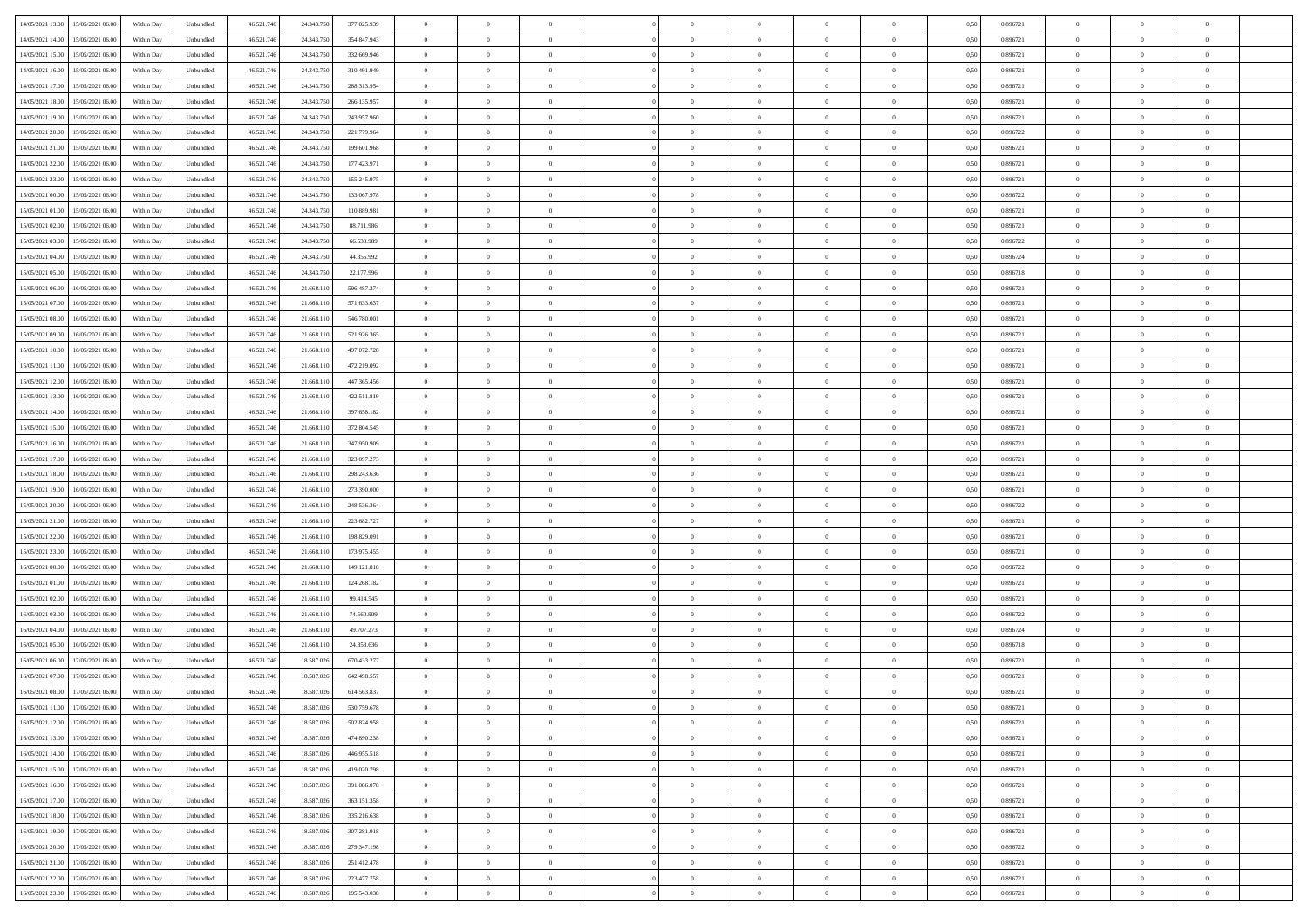| 17/05/2021 00:00 17/05/2021 06:00            | Within Day | Unbundled                   | 46.521.74  | 18.587.026 | 167.608.319 | $\overline{0}$ | $\theta$       |                | $\overline{0}$ | $\theta$       |                | $\theta$       | 0,50 | 0,896722 | $\theta$       | $\theta$       | $\overline{0}$ |  |
|----------------------------------------------|------------|-----------------------------|------------|------------|-------------|----------------|----------------|----------------|----------------|----------------|----------------|----------------|------|----------|----------------|----------------|----------------|--|
| 17/05/2021 01:00<br>17/05/2021 06:00         | Within Day | Unbundled                   | 46.521.74  | 18.587.02  | 139.673.599 | $\bf{0}$       | $\overline{0}$ | $\overline{0}$ | $\overline{0}$ | $\bf{0}$       | $\overline{0}$ | $\bf{0}$       | 0,50 | 0,896721 | $\,$ 0 $\,$    | $\bf{0}$       | $\overline{0}$ |  |
| 17/05/2021 02:00<br>17/05/2021 06:00         | Within Day | Unbundled                   | 46.521.746 | 18,587,026 | 111.738.879 | $\overline{0}$ | $\bf{0}$       | $\overline{0}$ | $\bf{0}$       | $\bf{0}$       | $\overline{0}$ | $\bf{0}$       | 0.50 | 0.896721 | $\bf{0}$       | $\overline{0}$ | $\overline{0}$ |  |
| 17/05/2021 03:00<br>17/05/2021 06:00         |            |                             | 46.521.74  |            |             | $\overline{0}$ | $\overline{0}$ | $\overline{0}$ | $\theta$       | $\theta$       | $\overline{0}$ | $\overline{0}$ |      | 0,896722 | $\theta$       | $\theta$       | $\overline{0}$ |  |
|                                              | Within Day | Unbundled                   |            | 18.587.026 | 83.804.159  |                |                |                |                |                |                |                | 0,50 |          |                |                |                |  |
| 17/05/2021 04:00<br>17/05/2021 06:00         | Within Day | Unbundled                   | 46.521.74  | 18.587.02  | 55.869.439  | $\overline{0}$ | $\theta$       | $\overline{0}$ | $\overline{0}$ | $\theta$       | $\overline{0}$ | $\bf{0}$       | 0,50 | 0,896724 | $\,$ 0 $\,$    | $\bf{0}$       | $\overline{0}$ |  |
| 17/05/2021 05:00<br>17/05/2021 06:00         | Within Day | Unbundled                   | 46.521.746 | 18.587.026 | 27.934.719  | $\overline{0}$ | $\overline{0}$ | $\overline{0}$ | $\overline{0}$ | $\overline{0}$ | $\Omega$       | $\bf{0}$       | 0.50 | 0.896718 | $\bf{0}$       | $\theta$       | $\overline{0}$ |  |
| 17/05/2021 06:00<br>18/05/2021 06:00         | Within Day | Unbundled                   | 46.521.74  | 18.587.026 | 670.433.277 | $\overline{0}$ | $\overline{0}$ | $\overline{0}$ | $\overline{0}$ | $\theta$       | $\overline{0}$ | $\bf{0}$       | 0,50 | 0,896721 | $\theta$       | $\theta$       | $\overline{0}$ |  |
|                                              |            |                             |            |            |             |                |                |                |                |                |                |                |      |          |                |                |                |  |
| 17/05/2021 07:00<br>18/05/2021 06:00         | Within Day | Unbundled                   | 46.521.74  | 18.587.02  | 642.498.557 | $\overline{0}$ | $\overline{0}$ | $\overline{0}$ | $\overline{0}$ | $\theta$       | $\overline{0}$ | $\bf{0}$       | 0,50 | 0,896721 | $\,$ 0 $\,$    | $\bf{0}$       | $\overline{0}$ |  |
| 17/05/2021 08:00<br>18/05/2021 06:00         | Within Day | Unbundled                   | 46.521.74  | 18.587.026 | 614.563.837 | $\overline{0}$ | $\bf{0}$       | $\overline{0}$ | $\bf{0}$       | $\overline{0}$ | $\overline{0}$ | $\bf{0}$       | 0.50 | 0.896721 | $\bf{0}$       | $\theta$       | $\overline{0}$ |  |
| 17/05/2021 09:00<br>18/05/2021 06:00         | Within Day | Unbundled                   | 46.521.746 | 18.587.026 | 586.629.117 | $\overline{0}$ | $\bf{0}$       | $\overline{0}$ | $\overline{0}$ | $\theta$       | $\overline{0}$ | $\bf{0}$       | 0,50 | 0,896721 | $\,$ 0 $\,$    | $\theta$       | $\overline{0}$ |  |
| 17/05/2021 10:00<br>18/05/2021 06:00         | Within Day | Unbundled                   | 46.521.74  | 18.587.026 | 558.694.397 | $\bf{0}$       | $\overline{0}$ | $\bf{0}$       | $\overline{0}$ | $\bf{0}$       | $\overline{0}$ | $\bf{0}$       | 0,50 | 0,896721 | $\,$ 0 $\,$    | $\bf{0}$       | $\overline{0}$ |  |
|                                              |            |                             |            |            |             |                |                |                |                |                |                |                |      |          |                |                |                |  |
| 17/05/2021 11:00<br>18/05/2021 06:00         | Within Day | Unbundled                   | 46.521.746 | 18,587,026 | 530.759.678 | $\overline{0}$ | $\overline{0}$ | $\overline{0}$ | $\bf{0}$       | $\bf{0}$       | $\overline{0}$ | $\bf{0}$       | 0.50 | 0.896721 | $\bf{0}$       | $\overline{0}$ | $\overline{0}$ |  |
| 17/05/2021 12:00<br>18/05/2021 06:00         | Within Day | Unbundled                   | 46.521.74  | 18.587.026 | 502.824.958 | $\overline{0}$ | $\overline{0}$ | $\overline{0}$ | $\overline{0}$ | $\theta$       | $\overline{0}$ | $\overline{0}$ | 0,50 | 0,896721 | $\theta$       | $\theta$       | $\overline{0}$ |  |
| 17/05/2021 13:00<br>18/05/2021 06:00         | Within Day | Unbundled                   | 46.521.74  | 18.587.02  | 474.890.238 | $\bf{0}$       | $\theta$       | $\bf{0}$       | $\overline{0}$ | $\theta$       | $\overline{0}$ | $\bf{0}$       | 0,50 | 0,896721 | $\bf{0}$       | $\bf{0}$       | $\overline{0}$ |  |
| 17/05/2021 14:00<br>18/05/2021 06:00         | Within Day | Unbundled                   | 46.521.746 | 18.587.026 | 446.955.518 | $\overline{0}$ | $\overline{0}$ | $\overline{0}$ | $\bf{0}$       | $\theta$       | $\theta$       | $\bf{0}$       | 0.50 | 0,896721 | $\theta$       | $\overline{0}$ | $\overline{0}$ |  |
|                                              |            |                             |            |            |             |                |                |                |                |                |                |                |      |          |                |                |                |  |
| 17/05/2021 15:00<br>18/05/2021 06:00         | Within Day | Unbundled                   | 46.521.74  | 18.587.026 | 419.020.798 | $\overline{0}$ | $\overline{0}$ | $\overline{0}$ | $\overline{0}$ | $\overline{0}$ | $\overline{0}$ | $\bf{0}$       | 0,50 | 0,896721 | $\theta$       | $\theta$       | $\overline{0}$ |  |
| 17/05/2021 16:00<br>18/05/2021 06:00         | Within Day | Unbundled                   | 46.521.74  | 18.587.02  | 391.086.078 | $\bf{0}$       | $\overline{0}$ | $\overline{0}$ | $\overline{0}$ | $\theta$       | $\overline{0}$ | $\bf{0}$       | 0,50 | 0,896721 | $\,$ 0 $\,$    | $\bf{0}$       | $\overline{0}$ |  |
| 17/05/2021 17:00<br>18/05/2021 06:00         | Within Day | Unbundled                   | 46.521.74  | 18.587.02  | 363.151.358 | $\overline{0}$ | $\overline{0}$ | $\overline{0}$ | $\bf{0}$       | $\overline{0}$ | $\overline{0}$ | $\bf{0}$       | 0.50 | 0.896721 | $\bf{0}$       | $\overline{0}$ | $\overline{0}$ |  |
| 17/05/2021 18:00<br>18/05/2021 06:00         | Within Day | Unbundled                   | 46.521.74  | 18.587.026 | 335.216.638 | $\overline{0}$ | $\overline{0}$ | $\overline{0}$ | $\overline{0}$ | $\theta$       | $\overline{0}$ | $\bf{0}$       | 0,50 | 0,896721 | $\,$ 0 $\,$    | $\theta$       | $\overline{0}$ |  |
|                                              |            |                             |            |            |             |                |                |                |                |                |                |                |      |          |                |                |                |  |
| 17/05/2021 19:00<br>18/05/2021 06:00         | Within Day | Unbundled                   | 46.521.74  | 18.587.02  | 307.281.918 | $\bf{0}$       | $\overline{0}$ | $\bf{0}$       | $\bf{0}$       | $\overline{0}$ | $\overline{0}$ | $\bf{0}$       | 0,50 | 0,896721 | $\,$ 0 $\,$    | $\bf{0}$       | $\overline{0}$ |  |
| 17/05/2021 20:00<br>18/05/2021 06:00         | Within Day | Unbundled                   | 46.521.746 | 18,587,026 | 279.347.198 | $\overline{0}$ | $\bf{0}$       | $\overline{0}$ | $\bf{0}$       | $\overline{0}$ | $\overline{0}$ | $\bf{0}$       | 0.50 | 0.896722 | $\bf{0}$       | $\overline{0}$ | $\overline{0}$ |  |
| 17/05/2021 21:00<br>18/05/2021 06:00         | Within Day | Unbundled                   | 46.521.74  | 18.587.026 | 251.412.478 | $\overline{0}$ | $\overline{0}$ | $\overline{0}$ | $\overline{0}$ | $\theta$       | $\overline{0}$ | $\bf{0}$       | 0,50 | 0,896721 | $\theta$       | $\theta$       | $\overline{0}$ |  |
| 17/05/2021 22:00<br>18/05/2021 06:00         | Within Day | Unbundled                   | 46.521.74  | 18.587.02  | 223.477.758 | $\bf{0}$       | $\overline{0}$ | $\bf{0}$       | $\overline{0}$ | $\theta$       | $\overline{0}$ | $\bf{0}$       | 0,50 | 0,896721 | $\,$ 0 $\,$    | $\bf{0}$       | $\overline{0}$ |  |
| 17/05/2021 23:00                             |            |                             |            | 18.587.02  | 195.543.038 |                | $\overline{0}$ | $\overline{0}$ | $\overline{0}$ | $\overline{0}$ | $\Omega$       |                | 0.50 |          |                | $\theta$       | $\overline{0}$ |  |
| 18/05/2021 06:00                             | Within Day | Unbundled                   | 46.521.74  |            |             | $\overline{0}$ |                |                |                |                |                | $\bf{0}$       |      | 0,896721 | $\bf{0}$       |                |                |  |
| 18/05/2021 00:00<br>18/05/2021 06:00         | Within Day | Unbundled                   | 46.521.74  | 18.587.026 | 167.608.319 | $\overline{0}$ | $\overline{0}$ | $\overline{0}$ | $\overline{0}$ | $\theta$       | $\overline{0}$ | $\bf{0}$       | 0,50 | 0,896722 | $\theta$       | $\theta$       | $\overline{0}$ |  |
| 18/05/2021 01:00<br>18/05/2021 06:00         | Within Day | Unbundled                   | 46.521.74  | 18.587.02  | 139.673.599 | $\bf{0}$       | $\theta$       | $\overline{0}$ | $\overline{0}$ | $\theta$       | $\overline{0}$ | $\bf{0}$       | 0,50 | 0,896721 | $\,$ 0 $\,$    | $\bf{0}$       | $\overline{0}$ |  |
| 18/05/2021 02:00<br>18/05/2021 06:00         | Within Day | Unbundled                   | 46.521.74  | 18,587,026 | 111.738.879 | $\overline{0}$ | $\overline{0}$ | $\overline{0}$ | $\bf{0}$       | $\overline{0}$ | $\overline{0}$ | $\bf{0}$       | 0.50 | 0.896721 | $\bf{0}$       | $\overline{0}$ | $\overline{0}$ |  |
| 18/05/2021 03:00<br>18/05/2021 06:00         | Within Day | Unbundled                   | 46.521.74  | 18.587.026 | 83.804.159  | $\overline{0}$ | $\overline{0}$ | $\overline{0}$ | $\overline{0}$ | $\theta$       | $\overline{0}$ | $\bf{0}$       | 0,50 | 0,896722 | $\theta$       | $\theta$       | $\overline{0}$ |  |
|                                              |            |                             |            |            |             |                |                |                |                |                |                |                |      |          |                |                |                |  |
| 18/05/2021 04:00<br>18/05/2021 06:00         | Within Day | Unbundled                   | 46.521.74  | 18.587.02  | 55.869.439  | $\bf{0}$       | $\bf{0}$       | $\bf{0}$       | $\bf{0}$       | $\overline{0}$ | $\overline{0}$ | $\bf{0}$       | 0,50 | 0,896724 | $\,$ 0 $\,$    | $\bf{0}$       | $\overline{0}$ |  |
| 18/05/2021 05:00<br>18/05/2021 06:00         | Within Day | Unbundled                   | 46.521.746 | 18.587.026 | 27.934.719  | $\overline{0}$ | $\bf{0}$       | $\overline{0}$ | $\bf{0}$       | $\bf{0}$       | $\overline{0}$ | $\bf{0}$       | 0.50 | 0.896718 | $\bf{0}$       | $\overline{0}$ | $\overline{0}$ |  |
| 18/05/2021 06:00<br>19/05/2021 06:00         | Within Day | Unbundled                   | 46.521.74  | 18.587.026 | 670.433.277 | $\overline{0}$ | $\overline{0}$ | $\overline{0}$ | $\overline{0}$ | $\theta$       | $\overline{0}$ | $\bf{0}$       | 0.5( | 0,896721 | $\theta$       | $\theta$       | $\overline{0}$ |  |
| 18/05/2021 07:00<br>19/05/2021 06:00         | Within Day | Unbundled                   | 46.521.74  | 18.587.02  | 642.498.557 | $\bf{0}$       | $\overline{0}$ | $\bf{0}$       | $\overline{0}$ | $\overline{0}$ | $\overline{0}$ | $\bf{0}$       | 0,50 | 0,896721 | $\,$ 0 $\,$    | $\bf{0}$       | $\overline{0}$ |  |
|                                              |            |                             |            |            |             |                |                |                |                |                |                |                |      |          |                |                |                |  |
| 18/05/2021 08:00<br>19/05/2021 06:00         | Within Day | Unbundled                   | 46.521.746 | 18.587.026 | 614.563.837 | $\overline{0}$ | $\overline{0}$ | $\overline{0}$ | $\bf{0}$       | $\theta$       | $\Omega$       | $\bf{0}$       | 0.50 | 0,896721 | $\bf{0}$       | $\overline{0}$ | $\overline{0}$ |  |
| 18/05/2021 09:00<br>19/05/2021 06:00         | Within Dav | Unbundled                   | 46.521.74  | 18.587.026 | 586.629.117 | $\overline{0}$ | $\theta$       | $\Omega$       | $\overline{0}$ | $\overline{0}$ | $\overline{0}$ | $\overline{0}$ | 0.5( | 0,896721 | $\theta$       | $\theta$       | $\overline{0}$ |  |
| 18/05/2021 10:00<br>19/05/2021 06:00         | Within Day | Unbundled                   | 46.521.74  | 18.587.02  | 558.694.397 | $\bf{0}$       | $\overline{0}$ | $\bf{0}$       | $\overline{0}$ | $\bf{0}$       | $\overline{0}$ | $\bf{0}$       | 0,50 | 0,896721 | $\,$ 0 $\,$    | $\bf{0}$       | $\overline{0}$ |  |
| 18/05/2021 11:00<br>19/05/2021 06:00         | Within Day | Unbundled                   | 46.521.74  | 18.587.02  | 530.759.678 | $\overline{0}$ | $\overline{0}$ | $\overline{0}$ | $\bf{0}$       | $\overline{0}$ | $\overline{0}$ | $\bf{0}$       | 0.50 | 0.896721 | $\bf{0}$       | $\overline{0}$ | $\overline{0}$ |  |
| 18/05/2021 12:00<br>19/05/2021 06:00         | Within Dav | Unbundled                   | 46.521.74  | 18.587.026 | 502.824.958 | $\overline{0}$ | $\overline{0}$ | $\overline{0}$ | $\overline{0}$ | $\overline{0}$ | $\overline{0}$ | $\overline{0}$ | 0.50 | 0,896721 | $\theta$       | $\theta$       | $\overline{0}$ |  |
|                                              |            |                             |            |            |             |                |                |                |                |                |                |                |      |          |                |                |                |  |
| 18/05/2021 13:00<br>19/05/2021 06:00         | Within Day | Unbundled                   | 46.521.74  | 18.587.02  | 474.890.238 | $\bf{0}$       | $\bf{0}$       | $\bf{0}$       | $\bf{0}$       | $\overline{0}$ | $\overline{0}$ | $\bf{0}$       | 0,50 | 0,896721 | $\,$ 0 $\,$    | $\bf{0}$       | $\overline{0}$ |  |
| 18/05/2021 14:00<br>19/05/2021 06:00         | Within Day | Unbundled                   | 46.521.746 | 18,587,026 | 446.955.518 | $\overline{0}$ | $\bf{0}$       | $\overline{0}$ | $\bf{0}$       | $\bf{0}$       | $\overline{0}$ | $\bf{0}$       | 0.50 | 0.896721 | $\bf{0}$       | $\overline{0}$ | $\overline{0}$ |  |
| 18/05/2021 15:00<br>19/05/2021 06:00         | Within Dav | Unbundled                   | 46.521.74  | 18.587.026 | 419.020.798 | $\overline{0}$ | $\overline{0}$ | $\Omega$       | $\overline{0}$ | $\theta$       | $\overline{0}$ | $\bf{0}$       | 0.50 | 0,896721 | $\theta$       | $\theta$       | $\overline{0}$ |  |
| 18/05/2021 16:00<br>19/05/2021 06:00         | Within Day | Unbundled                   | 46.521.74  | 18.587.02  | 391.086.078 | $\bf{0}$       | $\overline{0}$ | $\bf{0}$       | $\overline{0}$ | $\overline{0}$ | $\overline{0}$ | $\bf{0}$       | 0,50 | 0,896721 | $\,$ 0 $\,$    | $\bf{0}$       | $\overline{0}$ |  |
|                                              |            |                             |            |            |             |                |                |                |                |                |                |                |      |          |                |                |                |  |
| 18/05/2021 17:00<br>19/05/2021 06:00         | Within Day | Unbundled                   | 46.521.74  | 18.587.02  | 363.151.358 | $\overline{0}$ | $\overline{0}$ | $\Omega$       | $\overline{0}$ | $\theta$       | $\theta$       | $\bf{0}$       | 0.50 | 0,896721 | $\,$ 0 $\,$    | $\overline{0}$ | $\overline{0}$ |  |
| 18/05/2021 18:00<br>19/05/2021 06:00         | Within Dav | Unbundled                   | 46.521.74  | 18.587.026 | 335.216.638 | $\overline{0}$ | $\overline{0}$ | $\Omega$       | $\overline{0}$ | $\theta$       | $\Omega$       | $\overline{0}$ | 0.5( | 0,896721 | $\theta$       | $\theta$       | $\overline{0}$ |  |
| 18/05/2021 19:00<br>19/05/2021 06:00         | Within Day | Unbundled                   | 46.521.74  | 18.587.02  | 307.281.918 | $\bf{0}$       | $\bf{0}$       | $\overline{0}$ | $\bf{0}$       | $\bf{0}$       | $\overline{0}$ | $\bf{0}$       | 0,50 | 0,896721 | $\,$ 0 $\,$    | $\bf{0}$       | $\overline{0}$ |  |
| $18/05/2021\ 20.00 \qquad 19/05/2021\ 06.00$ | Within Day | $\ensuremath{\mathsf{Unb}}$ | 46.521.746 | 18.587.026 | 279.347.198 | $\overline{0}$ | $\Omega$       |                | $\overline{0}$ |                |                |                | 0,50 | 0,896722 | $\theta$       | $\overline{0}$ |                |  |
|                                              |            |                             |            |            |             |                |                |                |                |                |                |                |      |          |                |                |                |  |
| 18/05/2021 21:00 19/05/2021 06:00            | Within Day | Unbundled                   | 46.521.746 | 18.587.026 | 251.412.478 | $\overline{0}$ | $\theta$       | $\Omega$       | $\theta$       | $\overline{0}$ | $\overline{0}$ | $\bf{0}$       | 0,50 | 0,896721 | $\theta$       | $\theta$       | $\overline{0}$ |  |
| 18/05/2021 22:00<br>19/05/2021 06:00         | Within Day | Unbundled                   | 46.521.74  | 18.587.02  | 223.477.758 | $\overline{0}$ | $\bf{0}$       | $\overline{0}$ | $\overline{0}$ | $\bf{0}$       | $\overline{0}$ | $\bf{0}$       | 0,50 | 0,896721 | $\bf{0}$       | $\overline{0}$ | $\bf{0}$       |  |
| 18/05/2021 23:00 19/05/2021 06:00            | Within Day | Unbundled                   | 46.521.746 | 18,587,026 | 195.543.038 | $\overline{0}$ | $\bf{0}$       | $\overline{0}$ | $\overline{0}$ | $\overline{0}$ | $\overline{0}$ | $\bf{0}$       | 0.50 | 0.896721 | $\overline{0}$ | $\bf{0}$       | $\,$ 0 $\,$    |  |
| 19/05/2021 00:00 19/05/2021 06:00            | Within Day | Unbundled                   | 46.521.746 | 18.587.026 | 167.608.319 | $\overline{0}$ | $\overline{0}$ | $\overline{0}$ | $\overline{0}$ | $\overline{0}$ | $\overline{0}$ | $\bf{0}$       | 0,50 | 0,896722 | $\theta$       | $\theta$       | $\overline{0}$ |  |
|                                              |            |                             |            |            |             |                | $\bf{0}$       |                | $\bf{0}$       | $\overline{0}$ |                |                |      |          | $\bf{0}$       | $\bf{0}$       | $\overline{0}$ |  |
| 19/05/2021 01:00<br>19/05/2021 06:00         | Within Day | Unbundled                   | 46.521.74  | 18.587.026 | 139.673.599 | $\overline{0}$ |                | $\overline{0}$ |                |                | $\bf{0}$       | $\bf{0}$       | 0,50 | 0,896721 |                |                |                |  |
| 19/05/2021 02:00<br>19/05/2021 06:00         | Within Day | Unbundled                   | 46.521.746 | 18,587,026 | 111.738.879 | $\overline{0}$ | $\bf{0}$       | $\overline{0}$ | $\overline{0}$ | $\overline{0}$ | $\overline{0}$ | $\bf{0}$       | 0.50 | 0,896721 | $\,$ 0 $\,$    | $\theta$       | $\overline{0}$ |  |
| 19/05/2021 03:00<br>19/05/2021 06:00         | Within Dav | Unbundled                   | 46.521.746 | 18.587.026 | 83.804.159  | $\overline{0}$ | $\overline{0}$ | $\overline{0}$ | $\overline{0}$ | $\overline{0}$ | $\overline{0}$ | $\bf{0}$       | 0.50 | 0,896722 | $\overline{0}$ | $\theta$       | $\overline{0}$ |  |
| 19/05/2021 04:00<br>19/05/2021 06:00         | Within Day | Unbundled                   | 46.521.74  | 18.587.02  | 55.869.439  | $\overline{0}$ | $\overline{0}$ | $\overline{0}$ | $\overline{0}$ | $\bf{0}$       | $\overline{0}$ | $\bf{0}$       | 0,50 | 0,896724 | $\bf{0}$       | $\overline{0}$ | $\overline{0}$ |  |
| 19/05/2021 05:00<br>19/05/2021 06:00         |            | Unbundled                   |            | 18,587,026 | 27.934.719  | $\overline{0}$ | $\overline{0}$ | $\overline{0}$ |                | $\bf{0}$       | $\overline{0}$ |                | 0.50 | 0.896718 | $\overline{0}$ | $\,$ 0 $\,$    | $\,$ 0         |  |
|                                              | Within Day |                             | 46.521.746 |            |             |                |                |                | $\overline{0}$ |                |                | $\bf{0}$       |      |          |                |                |                |  |
| 19/05/2021 06:00 20/05/2021 06:00            | Within Dav | Unbundled                   | 46.521.746 | 18.587.026 | 670.433.277 | $\overline{0}$ | $\overline{0}$ | $\overline{0}$ | $\overline{0}$ | $\overline{0}$ | $\overline{0}$ | $\bf{0}$       | 0,50 | 0,896721 | $\overline{0}$ | $\theta$       | $\overline{0}$ |  |
| 19/05/2021 07:00<br>20/05/2021 06:00         | Within Day | Unbundled                   | 46.521.74  | 18.587.02  | 642.498.557 | $\overline{0}$ | $\bf{0}$       | $\overline{0}$ | $\bf{0}$       | $\overline{0}$ | $\overline{0}$ | $\bf{0}$       | 0,50 | 0,896721 | $\bf{0}$       | $\bf{0}$       | $\overline{0}$ |  |
| 19/05/2021 08:00 20/05/2021 06:00            | Within Day | Unbundled                   | 46.521.746 | 18.587.026 | 614.563.837 | $\overline{0}$ | $\bf{0}$       | $\overline{0}$ | $\overline{0}$ | $\,$ 0 $\,$    | $\overline{0}$ | $\bf{0}$       | 0,50 | 0,896721 | $\overline{0}$ | $\,$ 0 $\,$    | $\,$ 0 $\,$    |  |
|                                              |            |                             |            |            |             |                |                |                |                |                |                |                |      |          |                |                |                |  |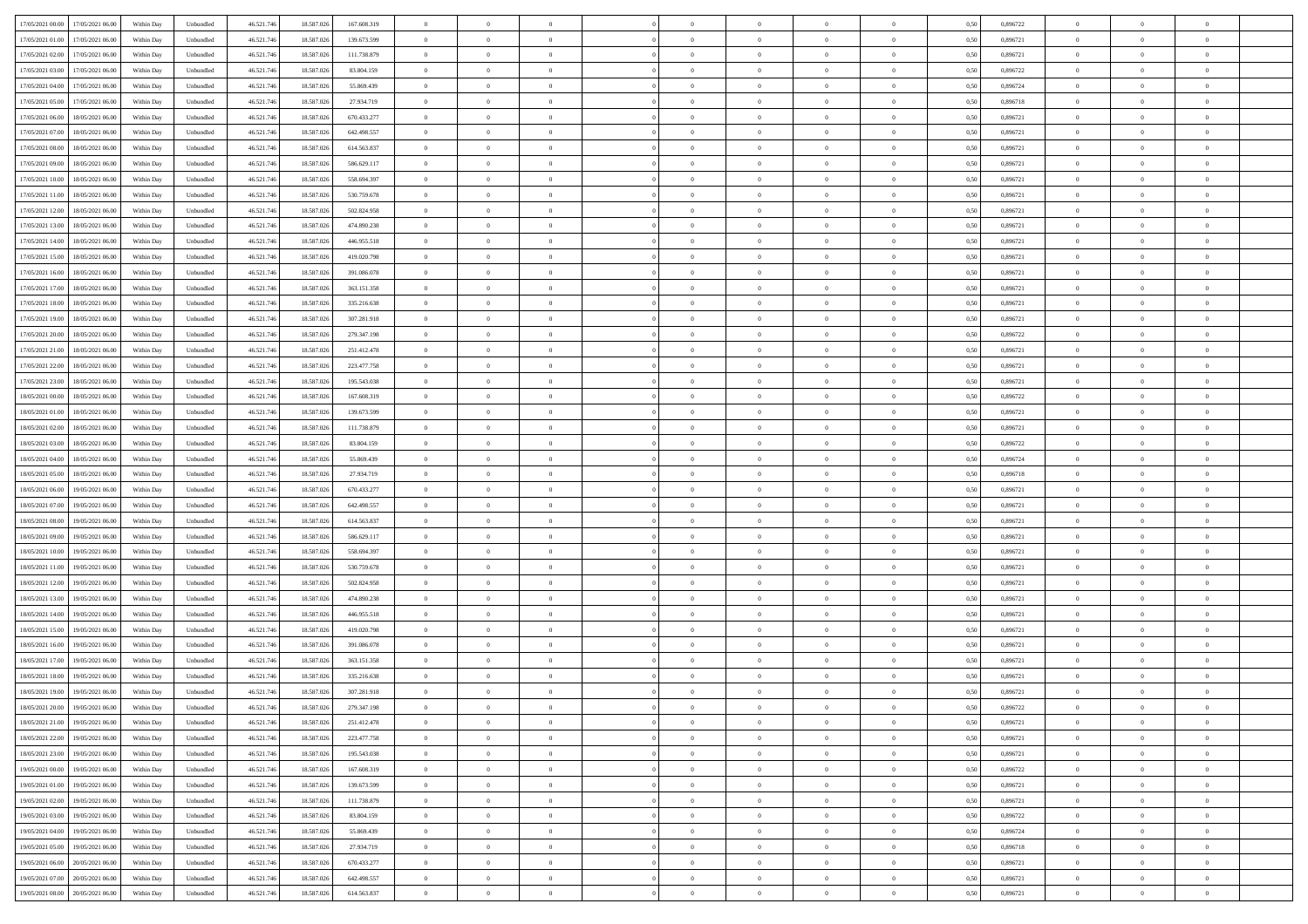|                                      |            |                             |            |            |             | $\overline{0}$ | $\theta$       |                | $\overline{0}$ | $\theta$       |                | $\theta$       |      |          | $\theta$       | $\theta$       | $\overline{0}$ |  |
|--------------------------------------|------------|-----------------------------|------------|------------|-------------|----------------|----------------|----------------|----------------|----------------|----------------|----------------|------|----------|----------------|----------------|----------------|--|
| 19/05/2021 09:00 20/05/2021 06:00    | Within Day | Unbundled                   | 46.521.74  | 18.587.026 | 586.629.117 |                |                |                |                |                |                |                | 0,50 | 0,896721 |                |                |                |  |
| 19/05/2021 10:00<br>20/05/2021 06:00 | Within Day | Unbundled                   | 46.521.74  | 18.587.02  | 558.694.397 | $\bf{0}$       | $\overline{0}$ | $\bf{0}$       | $\overline{0}$ | $\bf{0}$       | $\overline{0}$ | $\bf{0}$       | 0,50 | 0,896721 | $\,$ 0 $\,$    | $\bf{0}$       | $\overline{0}$ |  |
| 19/05/2021 11:00<br>20/05/2021 06:00 | Within Day | Unbundled                   | 46.521.746 | 18,587,026 | 530.759.678 | $\overline{0}$ | $\bf{0}$       | $\overline{0}$ | $\bf{0}$       | $\bf{0}$       | $\overline{0}$ | $\bf{0}$       | 0.50 | 0.896721 | $\bf{0}$       | $\overline{0}$ | $\overline{0}$ |  |
| 19/05/2021 12:00<br>20/05/2021 06:00 | Within Day | Unbundled                   | 46.521.74  | 18.587.026 | 502.824.958 | $\overline{0}$ | $\overline{0}$ | $\overline{0}$ | $\theta$       | $\theta$       | $\overline{0}$ | $\overline{0}$ | 0,50 | 0,896721 | $\theta$       | $\theta$       | $\overline{0}$ |  |
|                                      |            |                             |            |            |             |                |                |                |                |                |                |                |      |          |                |                |                |  |
| 19/05/2021 13:00<br>20/05/2021 06:00 | Within Day | Unbundled                   | 46.521.74  | 18.587.02  | 474.890.238 | $\overline{0}$ | $\overline{0}$ | $\overline{0}$ | $\overline{0}$ | $\theta$       | $\overline{0}$ | $\bf{0}$       | 0,50 | 0,896721 | $\,$ 0 $\,$    | $\bf{0}$       | $\overline{0}$ |  |
| 19/05/2021 14:00<br>20/05/2021 06:00 | Within Day | Unbundled                   | 46.521.74  | 18.587.026 | 446.955.518 | $\overline{0}$ | $\overline{0}$ | $\overline{0}$ | $\overline{0}$ | $\overline{0}$ | $\Omega$       | $\bf{0}$       | 0.50 | 0.896721 | $\,$ 0 $\,$    | $\theta$       | $\overline{0}$ |  |
| 19/05/2021 15:00<br>20/05/2021 06:00 | Within Day | Unbundled                   | 46.521.74  | 18.587.026 | 419.020.798 | $\overline{0}$ | $\overline{0}$ | $\overline{0}$ | $\overline{0}$ | $\overline{0}$ | $\overline{0}$ | $\bf{0}$       | 0,50 | 0,896721 | $\theta$       | $\theta$       | $\overline{0}$ |  |
| 19/05/2021 16:00<br>20/05/2021 06:00 | Within Day | Unbundled                   | 46.521.74  | 18.587.02  | 391.086.078 | $\overline{0}$ | $\overline{0}$ | $\overline{0}$ | $\overline{0}$ | $\theta$       | $\overline{0}$ | $\bf{0}$       | 0,50 | 0,896721 | $\,$ 0 $\,$    | $\bf{0}$       | $\overline{0}$ |  |
|                                      |            |                             |            |            |             |                |                |                |                |                |                |                |      |          |                |                |                |  |
| 19/05/2021 17:00<br>20/05/2021 06:00 | Within Day | Unbundled                   | 46.521.74  | 18.587.026 | 363.151.358 | $\overline{0}$ | $\bf{0}$       | $\overline{0}$ | $\bf{0}$       | $\overline{0}$ | $\overline{0}$ | $\bf{0}$       | 0.50 | 0.896721 | $\bf{0}$       | $\overline{0}$ | $\overline{0}$ |  |
| 19/05/2021 18:00<br>20/05/2021 06:00 | Within Day | Unbundled                   | 46.521.746 | 18.587.026 | 335.216.638 | $\overline{0}$ | $\bf{0}$       | $\overline{0}$ | $\overline{0}$ | $\theta$       | $\overline{0}$ | $\bf{0}$       | 0,50 | 0,896721 | $\,$ 0 $\,$    | $\theta$       | $\overline{0}$ |  |
| 19/05/2021 19:00<br>20/05/2021 06:00 | Within Day | Unbundled                   | 46.521.74  | 18.587.026 | 307.281.918 | $\bf{0}$       | $\overline{0}$ | $\bf{0}$       | $\overline{0}$ | $\bf{0}$       | $\overline{0}$ | $\bf{0}$       | 0,50 | 0,896721 | $\,$ 0 $\,$    | $\bf{0}$       | $\overline{0}$ |  |
| 19/05/2021 20:00<br>20/05/2021 06:00 | Within Day | Unbundled                   | 46.521.746 | 18.587.026 | 279.347.198 | $\overline{0}$ | $\bf{0}$       | $\overline{0}$ | $\bf{0}$       | $\bf{0}$       | $\overline{0}$ | $\bf{0}$       | 0.50 | 0.896722 | $\bf{0}$       | $\overline{0}$ | $\bf{0}$       |  |
| 19/05/2021 21:00<br>20/05/2021 06:00 | Within Day | Unbundled                   | 46.521.74  | 18.587.026 | 251.412.478 | $\overline{0}$ | $\overline{0}$ | $\overline{0}$ | $\overline{0}$ | $\theta$       | $\overline{0}$ | $\overline{0}$ | 0,50 | 0,896721 | $\theta$       | $\theta$       | $\overline{0}$ |  |
|                                      |            |                             |            |            |             |                |                |                |                |                |                |                |      |          |                |                |                |  |
| 19/05/2021 22.00<br>20/05/2021 06:00 | Within Day | Unbundled                   | 46.521.74  | 18.587.02  | 223.477.758 | $\bf{0}$       | $\overline{0}$ | $\bf{0}$       | $\overline{0}$ | $\theta$       | $\overline{0}$ | $\bf{0}$       | 0,50 | 0,896721 | $\,$ 0 $\,$    | $\bf{0}$       | $\overline{0}$ |  |
| 19/05/2021 23:00<br>20/05/2021 06:00 | Within Day | Unbundled                   | 46.521.746 | 18.587.026 | 195.543.038 | $\overline{0}$ | $\overline{0}$ | $\overline{0}$ | $\bf{0}$       | $\theta$       | $\Omega$       | $\bf{0}$       | 0.50 | 0,896721 | $\theta$       | $\theta$       | $\overline{0}$ |  |
| 20/05/2021 00:00<br>20/05/2021 06:00 | Within Day | Unbundled                   | 46.521.74  | 18.587.026 | 167.608.319 | $\overline{0}$ | $\overline{0}$ | $\overline{0}$ | $\overline{0}$ | $\overline{0}$ | $\overline{0}$ | $\bf{0}$       | 0,50 | 0,896722 | $\theta$       | $\theta$       | $\overline{0}$ |  |
| 20/05/2021 01:00<br>20/05/2021 06:00 | Within Day | Unbundled                   | 46.521.74  | 18.587.02  | 139.673.599 | $\bf{0}$       | $\overline{0}$ | $\overline{0}$ | $\overline{0}$ | $\theta$       | $\overline{0}$ | $\bf{0}$       | 0,50 | 0,896721 | $\,$ 0 $\,$    | $\bf{0}$       | $\overline{0}$ |  |
| 20/05/2021 02:00<br>20/05/2021 06:00 |            |                             | 46.521.74  |            | 111.738.879 |                |                |                |                |                | $\overline{0}$ |                |      | 0.896721 |                | $\overline{0}$ |                |  |
|                                      | Within Day | Unbundled                   |            | 18.587.02  |             | $\overline{0}$ | $\bf{0}$       | $\overline{0}$ | $\bf{0}$       | $\overline{0}$ |                | $\bf{0}$       | 0.50 |          | $\bf{0}$       |                | $\overline{0}$ |  |
| 20/05/2021 03:00<br>20/05/2021 06:00 | Within Day | Unbundled                   | 46.521.74  | 18.587.026 | 83.804.159  | $\overline{0}$ | $\overline{0}$ | $\overline{0}$ | $\overline{0}$ | $\overline{0}$ | $\overline{0}$ | $\bf{0}$       | 0,50 | 0,896722 | $\,$ 0 $\,$    | $\theta$       | $\overline{0}$ |  |
| 20/05/2021 04:00<br>20/05/2021 06:00 | Within Day | Unbundled                   | 46.521.74  | 18.587.02  | 55.869.439  | $\bf{0}$       | $\overline{0}$ | $\bf{0}$       | $\bf{0}$       | $\overline{0}$ | $\overline{0}$ | $\bf{0}$       | 0,50 | 0,896724 | $\,$ 0 $\,$    | $\bf{0}$       | $\overline{0}$ |  |
| 20/05/2021 05:00<br>20/05/2021 06:00 | Within Day | Unbundled                   | 46.521.746 | 18,587,026 | 27.934.719  | $\overline{0}$ | $\bf{0}$       | $\overline{0}$ | $\bf{0}$       | $\bf{0}$       | $\overline{0}$ | $\bf{0}$       | 0.50 | 0.896718 | $\bf{0}$       | $\overline{0}$ | $\bf{0}$       |  |
| 20/05/2021 06:00<br>21/05/2021 06:00 | Within Day | Unbundled                   | 46.521.74  | 18.587.026 | 670.433.277 | $\overline{0}$ | $\overline{0}$ | $\overline{0}$ | $\theta$       | $\theta$       | $\overline{0}$ | $\bf{0}$       | 0,50 | 0,896721 | $\theta$       | $\theta$       | $\overline{0}$ |  |
|                                      |            |                             |            |            |             |                | $\overline{0}$ |                |                | $\theta$       | $\overline{0}$ |                |      |          | $\,$ 0 $\,$    | $\bf{0}$       | $\overline{0}$ |  |
| 20/05/2021 07:00<br>21/05/2021 06.00 | Within Day | Unbundled                   | 46.521.74  | 18.587.02  | 642.498.557 | $\bf{0}$       |                | $\bf{0}$       | $\bf{0}$       |                |                | $\bf{0}$       | 0,50 | 0,896721 |                |                |                |  |
| 20/05/2021 08:00<br>21/05/2021 06:00 | Within Day | Unbundled                   | 46.521.74  | 18.587.02  | 614.563.837 | $\overline{0}$ | $\overline{0}$ | $\overline{0}$ | $\overline{0}$ | $\overline{0}$ | $\Omega$       | $\bf{0}$       | 0.50 | 0.896721 | $\,$ 0 $\,$    | $\theta$       | $\overline{0}$ |  |
| 20/05/2021 09:00<br>21/05/2021 06:00 | Within Day | Unbundled                   | 46.521.74  | 18.587.026 | 586.629.117 | $\overline{0}$ | $\overline{0}$ | $\overline{0}$ | $\overline{0}$ | $\overline{0}$ | $\overline{0}$ | $\bf{0}$       | 0,50 | 0,896721 | $\theta$       | $\theta$       | $\overline{0}$ |  |
| 20/05/2021 10:00<br>21/05/2021 06.00 | Within Day | Unbundled                   | 46.521.74  | 18.587.02  | 558.694.397 | $\bf{0}$       | $\theta$       | $\bf{0}$       | $\overline{0}$ | $\theta$       | $\overline{0}$ | $\bf{0}$       | 0,50 | 0,896721 | $\,$ 0 $\,$    | $\bf{0}$       | $\overline{0}$ |  |
| 20/05/2021 11:00<br>21/05/2021 06:00 | Within Day | Unbundled                   | 46.521.74  | 18,587,026 | 530.759.678 | $\overline{0}$ | $\bf{0}$       | $\overline{0}$ | $\bf{0}$       | $\overline{0}$ | $\overline{0}$ | $\bf{0}$       | 0.50 | 0.896721 | $\bf{0}$       | $\overline{0}$ | $\overline{0}$ |  |
| 20/05/2021 12:00<br>21/05/2021 06:00 |            |                             | 46.521.746 |            |             | $\overline{0}$ | $\overline{0}$ | $\overline{0}$ | $\overline{0}$ | $\overline{0}$ | $\overline{0}$ |                |      |          | $\theta$       | $\theta$       | $\overline{0}$ |  |
|                                      | Within Day | Unbundled                   |            | 18.587.026 | 502.824.958 |                |                |                |                |                |                | $\bf{0}$       | 0,50 | 0,896721 |                |                |                |  |
| 20/05/2021 13:00<br>21/05/2021 06.00 | Within Day | Unbundled                   | 46.521.74  | 18.587.02  | 474.890.238 | $\bf{0}$       | $\bf{0}$       | $\bf{0}$       | $\bf{0}$       | $\overline{0}$ | $\overline{0}$ | $\bf{0}$       | 0,50 | 0,896721 | $\,$ 0 $\,$    | $\bf{0}$       | $\overline{0}$ |  |
| 20/05/2021 14:00<br>21/05/2021 06:00 | Within Day | Unbundled                   | 46.521.74  | 18.587.026 | 446.955.518 | $\overline{0}$ | $\bf{0}$       | $\overline{0}$ | $\bf{0}$       | $\bf{0}$       | $\overline{0}$ | $\bf{0}$       | 0.50 | 0.896721 | $\bf{0}$       | $\overline{0}$ | $\bf{0}$       |  |
| 20/05/2021 15:00<br>21/05/2021 06:00 | Within Day | Unbundled                   | 46.521.74  | 18.587.026 | 419.020.798 | $\overline{0}$ | $\overline{0}$ | $\overline{0}$ | $\overline{0}$ | $\overline{0}$ | $\overline{0}$ | $\bf{0}$       | 0.5( | 0,896721 | $\theta$       | $\theta$       | $\overline{0}$ |  |
| 20/05/2021 16:00<br>21/05/2021 06.00 | Within Day | Unbundled                   | 46.521.74  | 18.587.02  | 391.086.078 | $\bf{0}$       | $\overline{0}$ | $\bf{0}$       | $\overline{0}$ | $\overline{0}$ | $\overline{0}$ | $\bf{0}$       | 0,50 | 0,896721 | $\,$ 0 $\,$    | $\bf{0}$       | $\overline{0}$ |  |
|                                      |            |                             |            | 18.587.026 |             |                |                |                |                | $\theta$       | $\Omega$       |                |      |          |                | $\theta$       | $\overline{0}$ |  |
| 20/05/2021 17:00<br>21/05/2021 06:00 | Within Day | Unbundled                   | 46.521.746 |            | 363.151.358 | $\overline{0}$ | $\overline{0}$ | $\overline{0}$ | $\bf{0}$       |                |                | $\bf{0}$       | 0.50 | 0,896721 | $\,$ 0 $\,$    |                |                |  |
| 20/05/2021 18:00<br>21/05/2021 06:00 | Within Dav | Unbundled                   | 46.521.74  | 18.587.026 | 335.216.638 | $\overline{0}$ | $\overline{0}$ | $\overline{0}$ | $\overline{0}$ | $\overline{0}$ | $\overline{0}$ | $\overline{0}$ | 0.5( | 0,896721 | $\theta$       | $\theta$       | $\overline{0}$ |  |
| 20/05/2021 19:00<br>21/05/2021 06.00 | Within Day | Unbundled                   | 46.521.74  | 18.587.02  | 307.281.918 | $\bf{0}$       | $\overline{0}$ | $\bf{0}$       | $\overline{0}$ | $\bf{0}$       | $\overline{0}$ | $\bf{0}$       | 0,50 | 0,896721 | $\,$ 0 $\,$    | $\bf{0}$       | $\overline{0}$ |  |
| 20/05/2021 20:00<br>21/05/2021 06:00 | Within Day | Unbundled                   | 46.521.74  | 18.587.02  | 279.347.198 | $\overline{0}$ | $\bf{0}$       | $\overline{0}$ | $\bf{0}$       | $\overline{0}$ | $\overline{0}$ | $\bf{0}$       | 0.50 | 0.896722 | $\bf{0}$       | $\overline{0}$ | $\overline{0}$ |  |
| 20/05/2021 21:00<br>21/05/2021 06:00 | Within Dav | Unbundled                   | 46.521.74  | 18.587.026 | 251.412.478 | $\overline{0}$ | $\overline{0}$ | $\overline{0}$ | $\overline{0}$ | $\overline{0}$ | $\overline{0}$ | $\overline{0}$ | 0.50 | 0,896721 | $\theta$       | $\theta$       | $\overline{0}$ |  |
| 20/05/2021 22:00<br>21/05/2021 06.00 | Within Day | Unbundled                   | 46.521.74  | 18.587.02  | 223.477.758 | $\bf{0}$       | $\bf{0}$       | $\bf{0}$       | $\bf{0}$       | $\overline{0}$ | $\overline{0}$ | $\bf{0}$       | 0,50 | 0,896721 | $\,$ 0 $\,$    | $\bf{0}$       | $\overline{0}$ |  |
|                                      |            |                             |            |            |             |                |                |                |                |                |                |                |      |          |                |                |                |  |
| 20/05/2021 23:00<br>21/05/2021 06:00 | Within Day | Unbundled                   | 46.521.746 | 18,587,026 | 195.543.038 | $\overline{0}$ | $\bf{0}$       | $\overline{0}$ | $\bf{0}$       | $\bf{0}$       | $\overline{0}$ | $\bf{0}$       | 0.50 | 0.896721 | $\bf{0}$       | $\overline{0}$ | $\overline{0}$ |  |
| 21/05/2021 00:00<br>21/05/2021 06:00 | Within Dav | Unbundled                   | 46.521.74  | 18.587.026 | 167.608.319 | $\overline{0}$ | $\overline{0}$ | $\Omega$       | $\overline{0}$ | $\overline{0}$ | $\overline{0}$ | $\overline{0}$ | 0.5( | 0,896722 | $\theta$       | $\theta$       | $\overline{0}$ |  |
| 21/05/2021 01:00<br>21/05/2021 06.00 | Within Day | Unbundled                   | 46.521.74  | 18.587.02  | 139.673.599 | $\bf{0}$       | $\overline{0}$ | $\bf{0}$       | $\overline{0}$ | $\,$ 0 $\,$    | $\overline{0}$ | $\bf{0}$       | 0,50 | 0,896721 | $\,$ 0 $\,$    | $\bf{0}$       | $\overline{0}$ |  |
| 21/05/2021 02:00<br>21/05/2021 06:00 | Within Day | Unbundled                   | 46.521.74  | 18.587.02  | 111.738.879 | $\overline{0}$ | $\overline{0}$ | $\Omega$       | $\overline{0}$ | $\overline{0}$ | $\theta$       | $\bf{0}$       | 0.50 | 0,896721 | $\bf{0}$       | $\theta$       | $\overline{0}$ |  |
| 21/05/2021 03:00<br>21/05/2021 06:00 | Within Dav | Unbundled                   | 46.521.74  | 18.587.026 | 83.804.159  | $\overline{0}$ | $\overline{0}$ | $\Omega$       | $\overline{0}$ | $\theta$       | $\Omega$       | $\overline{0}$ | 0.5( | 0,896722 | $\theta$       | $\theta$       | $\overline{0}$ |  |
|                                      |            |                             |            |            |             |                |                |                |                |                |                |                |      |          |                |                |                |  |
| 21/05/2021 04:00<br>21/05/2021 06:00 | Within Day | Unbundled                   | 46.521.74  | 18.587.02  | 55.869.439  | $\bf{0}$       | $\bf{0}$       | $\bf{0}$       | $\bf{0}$       | $\bf{0}$       | $\overline{0}$ | $\bf{0}$       | 0,50 | 0,896724 | $\,$ 0 $\,$    | $\bf{0}$       | $\overline{0}$ |  |
| 21/05/2021 05:00 21/05/2021 06:00    | Within Day | $\ensuremath{\mathsf{Unb}}$ | 46.521.746 | 18.587.026 | 27.934.719  | $\bf{0}$       | $\Omega$       |                | $\overline{0}$ |                |                |                | 0,50 | 0.896718 | $\bf{0}$       | $\bf{0}$       |                |  |
| 21/05/2021 06:00 22/05/2021 06:00    | Within Day | Unbundled                   | 46.521.746 | 18.587.026 | 670.433.277 | $\overline{0}$ | $\theta$       | $\Omega$       | $\theta$       | $\overline{0}$ | $\overline{0}$ | $\bf{0}$       | 0,50 | 0,896721 | $\theta$       | $\theta$       | $\overline{0}$ |  |
| 21/05/2021 07:00<br>22/05/2021 06:00 | Within Day | Unbundled                   | 46.521.74  | 18.587.02  | 642.498.557 | $\overline{0}$ | $\bf{0}$       | $\overline{0}$ | $\overline{0}$ | $\bf{0}$       | $\overline{0}$ | $\bf{0}$       | 0,50 | 0,896721 | $\bf{0}$       | $\overline{0}$ | $\bf{0}$       |  |
| 21/05/2021 08:00 22/05/2021 06:00    | Within Day | Unbundled                   | 46.521.746 | 18,587,026 | 614.563.837 | $\overline{0}$ | $\bf{0}$       | $\overline{0}$ | $\overline{0}$ | $\overline{0}$ | $\overline{0}$ | $\bf{0}$       | 0.50 | 0.896721 | $\overline{0}$ | $\bf{0}$       | $\,$ 0 $\,$    |  |
|                                      |            |                             |            |            |             |                |                |                |                |                |                |                |      |          |                |                |                |  |
| 21/05/2021 09:00 22/05/2021 06:00    | Within Dav | Unbundled                   | 46.521.746 | 18.587.026 | 586.629.117 | $\overline{0}$ | $\overline{0}$ | $\overline{0}$ | $\overline{0}$ | $\overline{0}$ | $\overline{0}$ | $\bf{0}$       | 0,50 | 0,896721 | $\theta$       | $\theta$       | $\overline{0}$ |  |
| 21/05/2021 10:00<br>22/05/2021 06:00 | Within Day | Unbundled                   | 46.521.74  | 18.587.026 | 558.694.397 | $\overline{0}$ | $\bf{0}$       | $\overline{0}$ | $\bf{0}$       | $\overline{0}$ | $\bf{0}$       | $\bf{0}$       | 0,50 | 0,896721 | $\bf{0}$       | $\bf{0}$       | $\overline{0}$ |  |
| 21/05/2021 11:00 22/05/2021 06:00    | Within Day | Unbundled                   | 46.521.746 | 18,587,026 | 530,759,678 | $\overline{0}$ | $\bf{0}$       | $\overline{0}$ | $\overline{0}$ | $\overline{0}$ | $\overline{0}$ | $\bf{0}$       | 0.50 | 0,896721 | $\,$ 0 $\,$    | $\theta$       | $\overline{0}$ |  |
| 21/05/2021 12:00<br>22/05/2021 06:00 | Within Dav | Unbundled                   | 46.521.746 | 18.587.026 | 502.824.958 | $\overline{0}$ | $\overline{0}$ | $\overline{0}$ | $\overline{0}$ | $\overline{0}$ | $\overline{0}$ | $\bf{0}$       | 0.50 | 0,896721 | $\overline{0}$ | $\theta$       | $\overline{0}$ |  |
| 21/05/2021 13:00<br>22/05/2021 06:00 | Within Day | Unbundled                   | 46.521.74  | 18.587.026 | 474.890.238 | $\overline{0}$ | $\overline{0}$ | $\overline{0}$ | $\overline{0}$ | $\bf{0}$       | $\overline{0}$ | $\bf{0}$       | 0,50 | 0,896721 | $\bf{0}$       | $\bf{0}$       | $\overline{0}$ |  |
|                                      |            |                             |            |            |             |                |                |                |                |                |                |                |      |          |                |                |                |  |
| 21/05/2021 14:00 22/05/2021 06:00    | Within Day | Unbundled                   | 46.521.746 | 18,587,026 | 446.955.518 | $\overline{0}$ | $\overline{0}$ | $\overline{0}$ | $\overline{0}$ | $\bf{0}$       | $\overline{0}$ | $\bf{0}$       | 0.50 | 0.896721 | $\overline{0}$ | $\,$ 0 $\,$    | $\,$ 0         |  |
| 21/05/2021 15:00 22/05/2021 06:00    | Within Dav | Unbundled                   | 46.521.746 | 18.587.026 | 419.020.798 | $\overline{0}$ | $\overline{0}$ | $\overline{0}$ | $\overline{0}$ | $\overline{0}$ | $\overline{0}$ | $\bf{0}$       | 0,50 | 0,896721 | $\overline{0}$ | $\theta$       | $\overline{0}$ |  |
| 21/05/2021 16:00<br>22/05/2021 06:00 | Within Day | Unbundled                   | 46.521.74  | 18.587.026 | 391.086.078 | $\overline{0}$ | $\bf{0}$       | $\overline{0}$ | $\bf{0}$       | $\overline{0}$ | $\bf{0}$       | $\bf{0}$       | 0,50 | 0,896721 | $\bf{0}$       | $\bf{0}$       | $\overline{0}$ |  |
| 21/05/2021 17:00 22/05/2021 06:00    | Within Day | Unbundled                   | 46.521.746 | 18.587.026 | 363.151.358 | $\overline{0}$ | $\bf{0}$       | $\overline{0}$ | $\overline{0}$ | $\,$ 0 $\,$    | $\overline{0}$ | $\bf{0}$       | 0,50 | 0,896721 | $\overline{0}$ | $\,$ 0 $\,$    | $\,$ 0 $\,$    |  |
|                                      |            |                             |            |            |             |                |                |                |                |                |                |                |      |          |                |                |                |  |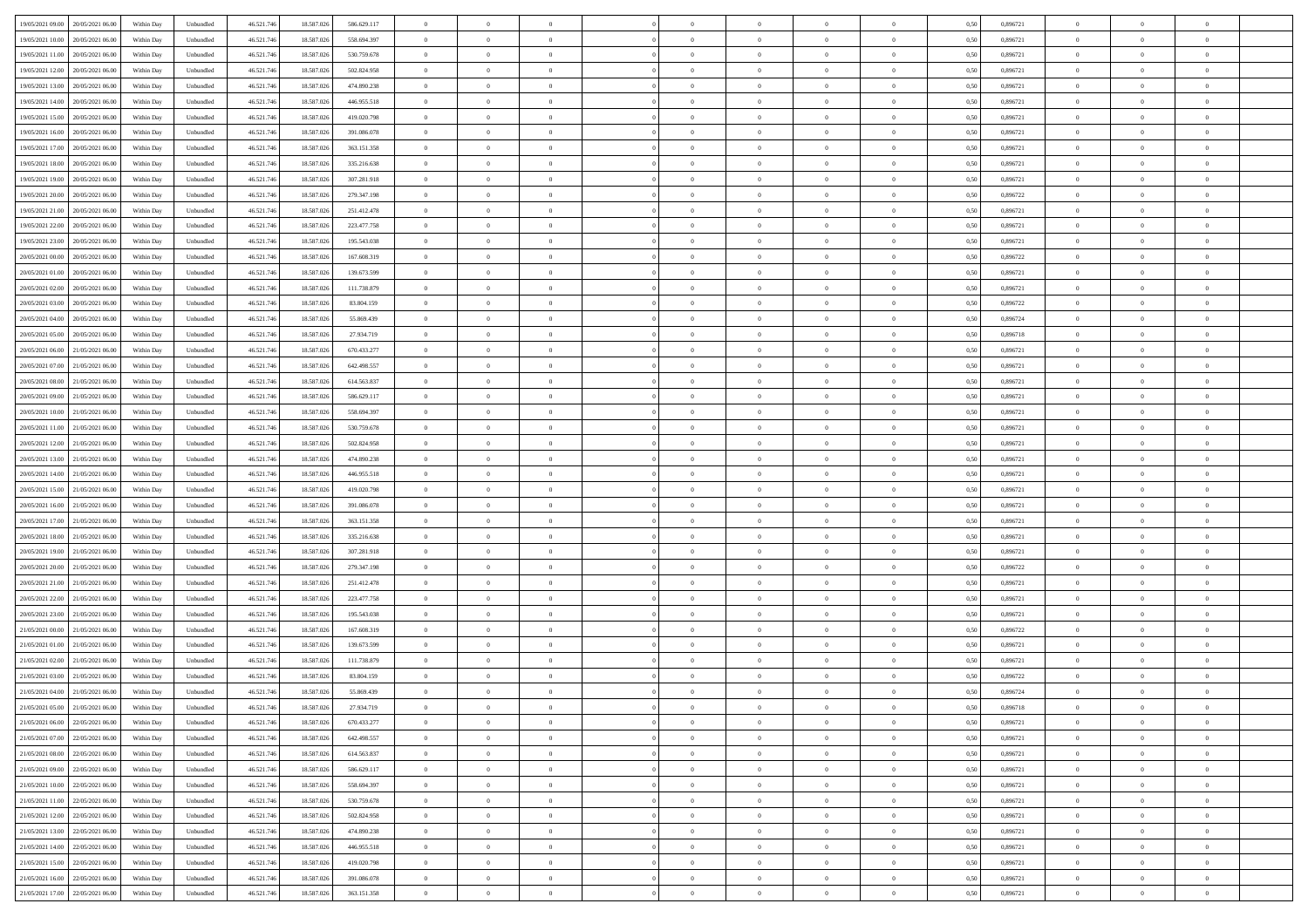|                                              |            |                   |            |            |             | $\overline{0}$ | $\theta$       |                | $\overline{0}$ | $\theta$       |                | $\theta$       |      |          | $\theta$       | $\theta$       | $\overline{0}$ |  |
|----------------------------------------------|------------|-------------------|------------|------------|-------------|----------------|----------------|----------------|----------------|----------------|----------------|----------------|------|----------|----------------|----------------|----------------|--|
| 21/05/2021 18:00 22/05/2021 06:00            | Within Day | Unbundled         | 46.521.74  | 18.587.026 | 335.216.638 |                |                |                |                |                |                |                | 0,50 | 0,896721 |                |                |                |  |
| 21/05/2021 19:00<br>22/05/2021 06.00         | Within Day | Unbundled         | 46.521.74  | 18.587.02  | 307.281.918 | $\bf{0}$       | $\overline{0}$ | $\bf{0}$       | $\overline{0}$ | $\overline{0}$ | $\overline{0}$ | $\bf{0}$       | 0,50 | 0,896721 | $\,$ 0 $\,$    | $\bf{0}$       | $\overline{0}$ |  |
| 21/05/2021 20:00<br>22/05/2021 06:00         | Within Day | Unbundled         | 46.521.746 | 18,587,026 | 279.347.198 | $\overline{0}$ | $\bf{0}$       | $\overline{0}$ | $\bf{0}$       | $\bf{0}$       | $\overline{0}$ | $\bf{0}$       | 0.50 | 0.896722 | $\bf{0}$       | $\overline{0}$ | $\overline{0}$ |  |
| 21/05/2021 21:00<br>22/05/2021 06:00         | Within Day | Unbundled         | 46.521.74  | 18.587.026 | 251.412.478 | $\overline{0}$ | $\overline{0}$ | $\overline{0}$ | $\theta$       | $\theta$       | $\overline{0}$ | $\bf{0}$       | 0,50 | 0,896721 | $\theta$       | $\theta$       | $\overline{0}$ |  |
| 21/05/2021 22:00<br>22/05/2021 06.00         | Within Day | Unbundled         | 46.521.74  | 18.587.02  | 223.477.758 | $\bf{0}$       | $\overline{0}$ | $\bf{0}$       | $\overline{0}$ | $\theta$       | $\overline{0}$ | $\bf{0}$       | 0,50 | 0,896721 | $\,$ 0 $\,$    | $\bf{0}$       | $\overline{0}$ |  |
|                                              |            |                   |            |            |             |                |                |                |                |                |                |                |      |          |                |                |                |  |
| 21/05/2021 23:00<br>22/05/2021 06:00         | Within Day | Unbundled         | 46.521.746 | 18.587.026 | 195.543.038 | $\overline{0}$ | $\overline{0}$ | $\overline{0}$ | $\overline{0}$ | $\overline{0}$ | $\theta$       | $\bf{0}$       | 0.50 | 0.896721 | $\,$ 0 $\,$    | $\theta$       | $\overline{0}$ |  |
| 22/05/2021 00:00<br>22/05/2021 06:00         | Within Day | Unbundled         | 46.521.74  | 18.587.026 | 167.608.319 | $\overline{0}$ | $\overline{0}$ | $\overline{0}$ | $\overline{0}$ | $\overline{0}$ | $\overline{0}$ | $\bf{0}$       | 0,50 | 0,896722 | $\theta$       | $\theta$       | $\overline{0}$ |  |
| 22/05/2021 01:00<br>22/05/2021 06.00         | Within Day | Unbundled         | 46.521.74  | 18.587.02  | 139.673.599 | $\bf{0}$       | $\overline{0}$ | $\overline{0}$ | $\overline{0}$ | $\theta$       | $\overline{0}$ | $\bf{0}$       | 0,50 | 0,896721 | $\,$ 0 $\,$    | $\bf{0}$       | $\overline{0}$ |  |
| 22/05/2021 02:00<br>22/05/2021 06:00         | Within Day | Unbundled         | 46.521.74  | 18.587.026 | 111.738.879 | $\overline{0}$ | $\bf{0}$       | $\overline{0}$ | $\bf{0}$       | $\overline{0}$ | $\overline{0}$ | $\bf{0}$       | 0.50 | 0.896721 | $\bf{0}$       | $\overline{0}$ | $\overline{0}$ |  |
| 22/05/2021 03:00<br>22/05/2021 06:00         | Within Day | Unbundled         | 46.521.746 | 18.587.026 | 83.804.159  | $\overline{0}$ | $\bf{0}$       | $\overline{0}$ | $\overline{0}$ | $\overline{0}$ | $\overline{0}$ | $\bf{0}$       | 0,50 | 0,896722 | $\,$ 0 $\,$    | $\theta$       | $\overline{0}$ |  |
| 22/05/2021 04:00<br>22/05/2021 06.00         | Within Day | Unbundled         | 46.521.74  | 18.587.026 | 55.869.439  | $\bf{0}$       | $\overline{0}$ | $\bf{0}$       | $\overline{0}$ | $\bf{0}$       | $\overline{0}$ | $\bf{0}$       | 0,50 | 0,896724 | $\,$ 0 $\,$    | $\bf{0}$       | $\overline{0}$ |  |
| 22/05/2021 05:00<br>22/05/2021 06:00         | Within Day | Unbundled         | 46.521.746 | 18,587,026 | 27.934.719  | $\overline{0}$ | $\bf{0}$       | $\overline{0}$ | $\bf{0}$       | $\bf{0}$       | $\overline{0}$ | $\bf{0}$       | 0.50 | 0.896718 | $\bf{0}$       | $\overline{0}$ | $\bf{0}$       |  |
|                                              |            |                   |            |            |             | $\overline{0}$ | $\overline{0}$ | $\overline{0}$ | $\overline{0}$ | $\theta$       | $\overline{0}$ | $\overline{0}$ |      |          | $\theta$       | $\theta$       | $\overline{0}$ |  |
| 22/05/2021 06:00<br>23/05/2021 06:00         | Within Day | Unbundled         | 46.521.74  | 18.587.026 | 670.433.277 |                |                |                |                |                |                |                | 0,50 | 0,896721 |                |                |                |  |
| 22/05/2021 07:00<br>23/05/2021 06.00         | Within Day | Unbundled         | 46.521.74  | 18.587.02  | 642.498.557 | $\bf{0}$       | $\overline{0}$ | $\bf{0}$       | $\overline{0}$ | $\theta$       | $\overline{0}$ | $\bf{0}$       | 0,50 | 0,896721 | $\bf{0}$       | $\bf{0}$       | $\overline{0}$ |  |
| 22/05/2021 08:00<br>23/05/2021 06:00         | Within Day | Unbundled         | 46.521.746 | 18.587.026 | 614.563.837 | $\overline{0}$ | $\overline{0}$ | $\overline{0}$ | $\bf{0}$       | $\overline{0}$ | $\Omega$       | $\bf{0}$       | 0.50 | 0,896721 | $\,$ 0 $\,$    | $\theta$       | $\overline{0}$ |  |
| 22/05/2021 09:00<br>23/05/2021 06:00         | Within Day | Unbundled         | 46.521.74  | 18.587.026 | 586.629.117 | $\overline{0}$ | $\overline{0}$ | $\overline{0}$ | $\overline{0}$ | $\overline{0}$ | $\overline{0}$ | $\bf{0}$       | 0,50 | 0,896721 | $\theta$       | $\theta$       | $\overline{0}$ |  |
| 22/05/2021 10:00<br>23/05/2021 06.00         | Within Day | Unbundled         | 46.521.74  | 18.587.02  | 558.694.397 | $\bf{0}$       | $\overline{0}$ | $\overline{0}$ | $\overline{0}$ | $\bf{0}$       | $\overline{0}$ | $\bf{0}$       | 0,50 | 0,896721 | $\,$ 0 $\,$    | $\bf{0}$       | $\overline{0}$ |  |
| 22/05/2021 11:00<br>23/05/2021 06:00         | Within Day | Unbundled         | 46.521.74  | 18.587.02  | 530.759.678 | $\overline{0}$ | $\bf{0}$       | $\overline{0}$ | $\bf{0}$       | $\overline{0}$ | $\overline{0}$ | $\bf{0}$       | 0.50 | 0.896721 | $\bf{0}$       | $\overline{0}$ | $\overline{0}$ |  |
| 22/05/2021 12:00<br>23/05/2021 06:00         | Within Day | Unbundled         | 46.521.74  | 18.587.026 | 502.824.958 | $\overline{0}$ | $\overline{0}$ | $\overline{0}$ | $\overline{0}$ | $\overline{0}$ | $\overline{0}$ | $\bf{0}$       | 0,50 | 0,896721 | $\,$ 0 $\,$    | $\theta$       | $\overline{0}$ |  |
|                                              |            |                   |            |            |             | $\bf{0}$       | $\overline{0}$ |                |                | $\overline{0}$ | $\overline{0}$ |                |      |          | $\,$ 0 $\,$    | $\bf{0}$       | $\overline{0}$ |  |
| 22/05/2021 13:00<br>23/05/2021 06.00         | Within Day | Unbundled         | 46.521.74  | 18.587.02  | 474.890.238 |                |                | $\bf{0}$       | $\bf{0}$       |                |                | $\bf{0}$       | 0,50 | 0,896721 |                |                |                |  |
| 22/05/2021 14:00<br>23/05/2021 06:00         | Within Day | Unbundled         | 46.521.746 | 18,587,026 | 446.955.518 | $\overline{0}$ | $\bf{0}$       | $\overline{0}$ | $\bf{0}$       | $\bf{0}$       | $\overline{0}$ | $\bf{0}$       | 0.50 | 0.896721 | $\bf{0}$       | $\overline{0}$ | $\bf{0}$       |  |
| 22/05/2021 15:00<br>23/05/2021 06:00         | Within Day | Unbundled         | 46.521.74  | 18.587.026 | 419.020.798 | $\overline{0}$ | $\overline{0}$ | $\overline{0}$ | $\theta$       | $\theta$       | $\overline{0}$ | $\bf{0}$       | 0,50 | 0,896721 | $\theta$       | $\theta$       | $\overline{0}$ |  |
| 22/05/2021 16:00<br>23/05/2021 06.00         | Within Day | Unbundled         | 46.521.74  | 18.587.02  | 391.086.078 | $\bf{0}$       | $\overline{0}$ | $\bf{0}$       | $\bf{0}$       | $\bf{0}$       | $\overline{0}$ | $\bf{0}$       | 0,50 | 0,896721 | $\,$ 0 $\,$    | $\bf{0}$       | $\overline{0}$ |  |
| 22/05/2021 17:00<br>23/05/2021 06:00         | Within Day | Unbundled         | 46.521.746 | 18.587.02  | 363.151.358 | $\overline{0}$ | $\overline{0}$ | $\overline{0}$ | $\overline{0}$ | $\overline{0}$ | $\Omega$       | $\bf{0}$       | 0.50 | 0.896721 | $\,$ 0 $\,$    | $\theta$       | $\overline{0}$ |  |
| 22/05/2021 18:00<br>23/05/2021 06:00         | Within Day | Unbundled         | 46.521.74  | 18.587.026 | 335.216.638 | $\overline{0}$ | $\overline{0}$ | $\overline{0}$ | $\overline{0}$ | $\overline{0}$ | $\overline{0}$ | $\bf{0}$       | 0,50 | 0,896721 | $\theta$       | $\theta$       | $\overline{0}$ |  |
| 22/05/2021 19:00<br>23/05/2021 06.00         | Within Day | Unbundled         | 46.521.74  | 18.587.02  | 307.281.918 | $\bf{0}$       | $\theta$       | $\bf{0}$       | $\overline{0}$ | $\bf{0}$       | $\overline{0}$ | $\bf{0}$       | 0,50 | 0,896721 | $\,$ 0 $\,$    | $\bf{0}$       | $\overline{0}$ |  |
| 22/05/2021 20:00<br>23/05/2021 06:00         | Within Day | Unbundled         | 46.521.74  | 18.587.026 | 279.347.198 | $\overline{0}$ | $\bf{0}$       | $\overline{0}$ | $\bf{0}$       | $\overline{0}$ | $\overline{0}$ | $\bf{0}$       | 0.50 | 0.896722 | $\bf{0}$       | $\overline{0}$ | $\overline{0}$ |  |
| 22/05/2021 21:00<br>23/05/2021 06:00         |            |                   | 46.521.74  |            |             | $\overline{0}$ | $\overline{0}$ | $\overline{0}$ | $\overline{0}$ | $\overline{0}$ | $\overline{0}$ |                |      |          | $\theta$       | $\theta$       | $\overline{0}$ |  |
|                                              | Within Day | Unbundled         |            | 18.587.026 | 251.412.478 |                |                |                |                |                |                | $\bf{0}$       | 0,50 | 0,896721 |                |                |                |  |
| 22/05/2021 22:00<br>23/05/2021 06.00         | Within Day | Unbundled         | 46.521.74  | 18.587.02  | 223.477.758 | $\bf{0}$       | $\bf{0}$       | $\bf{0}$       | $\bf{0}$       | $\overline{0}$ | $\overline{0}$ | $\bf{0}$       | 0,50 | 0,896721 | $\,$ 0 $\,$    | $\bf{0}$       | $\overline{0}$ |  |
| 22/05/2021 23:00<br>23/05/2021 06:00         | Within Day | Unbundled         | 46.521.746 | 18.587.026 | 195.543.038 | $\overline{0}$ | $\bf{0}$       | $\overline{0}$ | $\bf{0}$       | $\bf{0}$       | $\overline{0}$ | $\bf{0}$       | 0.50 | 0.896721 | $\bf{0}$       | $\overline{0}$ | $\bf{0}$       |  |
| 23/05/2021 00:00<br>23/05/2021 06:00         | Within Day | Unbundled         | 46.521.74  | 18.587.026 | 167,608,319 | $\overline{0}$ | $\overline{0}$ | $\overline{0}$ | $\overline{0}$ | $\overline{0}$ | $\overline{0}$ | $\bf{0}$       | 0.5( | 0,896722 | $\theta$       | $\theta$       | $\overline{0}$ |  |
| 23/05/2021 01:00<br>23/05/2021 06.00         | Within Day | Unbundled         | 46.521.74  | 18.587.02  | 139.673.599 | $\bf{0}$       | $\overline{0}$ | $\bf{0}$       | $\overline{0}$ | $\overline{0}$ | $\overline{0}$ | $\bf{0}$       | 0,50 | 0,896721 | $\,$ 0 $\,$    | $\bf{0}$       | $\overline{0}$ |  |
| 23/05/2021 02:00<br>23/05/2021 06:00         | Within Day | Unbundled         | 46.521.746 | 18.587.026 | 111.738.879 | $\overline{0}$ | $\overline{0}$ | $\overline{0}$ | $\bf{0}$       | $\overline{0}$ | $\Omega$       | $\bf{0}$       | 0.50 | 0,896721 | $\,$ 0 $\,$    | $\theta$       | $\overline{0}$ |  |
| 23/05/2021 03:00<br>23/05/2021 06:00         | Within Dav | Unbundled         | 46.521.74  | 18.587.026 | 83.804.159  | $\overline{0}$ | $\overline{0}$ | $\overline{0}$ | $\overline{0}$ | $\overline{0}$ | $\overline{0}$ | $\overline{0}$ | 0.5( | 0,896722 | $\theta$       | $\theta$       | $\overline{0}$ |  |
| 23/05/2021 04:00<br>23/05/2021 06:00         | Within Day | Unbundled         | 46.521.74  | 18.587.02  | 55.869.439  | $\bf{0}$       | $\overline{0}$ | $\bf{0}$       | $\overline{0}$ | $\bf{0}$       | $\overline{0}$ | $\bf{0}$       | 0,50 | 0,896724 | $\,$ 0 $\,$    | $\bf{0}$       | $\overline{0}$ |  |
| 23/05/2021 05:00<br>23/05/2021 06:00         | Within Day | Unbundled         | 46.521.74  | 18.587.02  | 27.934.719  | $\overline{0}$ | $\bf{0}$       | $\overline{0}$ | $\bf{0}$       | $\overline{0}$ | $\overline{0}$ | $\bf{0}$       | 0.50 | 0.896718 | $\bf{0}$       | $\overline{0}$ | $\overline{0}$ |  |
|                                              |            |                   |            |            |             |                |                |                |                |                |                |                |      |          |                |                |                |  |
| 23/05/2021 06:00<br>24/05/2021 06:00         | Within Dav | Unbundled         | 46.521.74  | 18.587.026 | 670.433.277 | $\overline{0}$ | $\overline{0}$ | $\overline{0}$ | $\overline{0}$ | $\overline{0}$ | $\overline{0}$ | $\overline{0}$ | 0.50 | 0,896721 | $\theta$       | $\theta$       | $\overline{0}$ |  |
| 23/05/2021 07:00<br>24/05/2021 06.00         | Within Day | Unbundled         | 46.521.74  | 18.587.02  | 642.498.557 | $\bf{0}$       | $\bf{0}$       | $\bf{0}$       | $\bf{0}$       | $\overline{0}$ | $\overline{0}$ | $\bf{0}$       | 0,50 | 0,896721 | $\,$ 0 $\,$    | $\bf{0}$       | $\overline{0}$ |  |
| 23/05/2021 08:00<br>24/05/2021 06.00         | Within Day | Unbundled         | 46.521.746 | 18,587,026 | 614.563.837 | $\overline{0}$ | $\bf{0}$       | $\overline{0}$ | $\bf{0}$       | $\bf{0}$       | $\overline{0}$ | $\bf{0}$       | 0.50 | 0.896721 | $\bf{0}$       | $\overline{0}$ | $\overline{0}$ |  |
| 23/05/2021 09:00<br>24/05/2021 06:00         | Within Day | Unbundled         | 46.521.74  | 18.587.026 | 586.629.117 | $\overline{0}$ | $\overline{0}$ | $\overline{0}$ | $\overline{0}$ | $\overline{0}$ | $\overline{0}$ | $\bf{0}$       | 0.50 | 0,896721 | $\theta$       | $\theta$       | $\overline{0}$ |  |
| 23/05/2021 11:00<br>24/05/2021 06.00         | Within Day | Unbundled         | 46.521.74  | 18.587.02  | 530.759.678 | $\bf{0}$       | $\overline{0}$ | $\bf{0}$       | $\bf{0}$       | $\overline{0}$ | $\overline{0}$ | $\bf{0}$       | 0,50 | 0,896721 | $\,$ 0 $\,$    | $\bf{0}$       | $\overline{0}$ |  |
| 23/05/2021 12:00<br>24/05/2021 06.00         | Within Day | Unbundled         | 46.521.746 | 18.587.02  | 502.824.958 | $\overline{0}$ | $\overline{0}$ | $\overline{0}$ | $\overline{0}$ | $\bf{0}$       | $\Omega$       | $\bf{0}$       | 0.50 | 0,896721 | $\bf{0}$       | $\theta$       | $\overline{0}$ |  |
| 23/05/2021 13:00<br>24/05/2021 06:00         | Within Dav | Unbundled         | 46.521.74  | 18.587.026 | 474.890.238 | $\overline{0}$ | $\overline{0}$ | $\Omega$       | $\overline{0}$ | $\theta$       | $\Omega$       | $\overline{0}$ | 0.5( | 0,896721 | $\theta$       | $\theta$       | $\overline{0}$ |  |
| 23/05/2021 14:00<br>24/05/2021 06:00         | Within Day | Unbundled         | 46.521.74  | 18.587.02  | 446.955.518 | $\bf{0}$       | $\bf{0}$       | $\overline{0}$ | $\bf{0}$       | $\bf{0}$       | $\overline{0}$ | $\bf{0}$       | 0,50 | 0,896721 | $\,$ 0 $\,$    | $\bf{0}$       | $\overline{0}$ |  |
| $23/05/2021\ 15.00 \qquad 24/05/2021\ 06.00$ | Within Day | ${\sf Unbundred}$ | 46.521.746 | 18.587.026 | 419.020.798 |                | $\theta$       |                | $\overline{0}$ |                |                |                |      | 0,896721 |                |                |                |  |
|                                              |            |                   |            |            |             | $\bf{0}$       |                |                |                |                |                |                | 0,50 |          | $\bf{0}$       | $\bf{0}$       |                |  |
| 23/05/2021 16:00 24/05/2021 06:00            | Within Day | Unbundled         | 46.521.746 | 18.587.026 | 391.086.078 | $\overline{0}$ | $\theta$       | $\Omega$       | $\theta$       | $\overline{0}$ | $\overline{0}$ | $\bf{0}$       | 0,50 | 0,896721 | $\theta$       | $\theta$       | $\overline{0}$ |  |
| 23/05/2021 17:00<br>24/05/2021 06:00         | Within Day | Unbundled         | 46.521.74  | 18.587.02  | 363.151.358 | $\overline{0}$ | $\bf{0}$       | $\overline{0}$ | $\overline{0}$ | $\bf{0}$       | $\overline{0}$ | $\bf{0}$       | 0,50 | 0,896721 | $\bf{0}$       | $\overline{0}$ | $\bf{0}$       |  |
| 23/05/2021 18:00 24/05/2021 06:00            | Within Day | Unbundled         | 46.521.746 | 18,587,026 | 335.216.638 | $\overline{0}$ | $\bf{0}$       | $\overline{0}$ | $\overline{0}$ | $\overline{0}$ | $\overline{0}$ | $\bf{0}$       | 0.50 | 0.896721 | $\overline{0}$ | $\bf{0}$       | $\,$ 0 $\,$    |  |
| 23/05/2021 19:00 24/05/2021 06:00            | Within Day | Unbundled         | 46.521.746 | 18.587.026 | 307.281.918 | $\overline{0}$ | $\overline{0}$ | $\overline{0}$ | $\overline{0}$ | $\overline{0}$ | $\overline{0}$ | $\bf{0}$       | 0,50 | 0,896721 | $\theta$       | $\theta$       | $\overline{0}$ |  |
| 23/05/2021 20:00<br>24/05/2021 06:00         | Within Day | Unbundled         | 46.521.74  | 18.587.026 | 279.347.198 | $\overline{0}$ | $\bf{0}$       | $\overline{0}$ | $\bf{0}$       | $\overline{0}$ | $\overline{0}$ | $\bf{0}$       | 0,50 | 0,896722 | $\bf{0}$       | $\bf{0}$       | $\overline{0}$ |  |
| 23/05/2021 22:00<br>24/05/2021 06:00         | Within Day | Unbundled         | 46.521.746 | 18,587,026 | 223.477.758 | $\overline{0}$ | $\bf{0}$       | $\overline{0}$ | $\overline{0}$ | $\overline{0}$ | $\overline{0}$ | $\bf{0}$       | 0.50 | 0.896721 | $\,$ 0 $\,$    | $\theta$       | $\,$ 0         |  |
| 23/05/2021 23:00 24/05/2021 06:00            | Within Day | Unbundled         | 46.521.746 | 18.587.026 | 195.543.038 | $\overline{0}$ | $\overline{0}$ | $\overline{0}$ | $\overline{0}$ | $\overline{0}$ | $\overline{0}$ | $\bf{0}$       | 0.50 | 0,896721 | $\overline{0}$ | $\theta$       | $\overline{0}$ |  |
|                                              |            |                   |            |            |             |                |                |                |                |                |                |                |      |          |                |                |                |  |
| 24/05/2021 00:00<br>24/05/2021 06:00         | Within Day | Unbundled         | 46.521.74  | 18.587.026 | 167.608.319 | $\overline{0}$ | $\overline{0}$ | $\overline{0}$ | $\overline{0}$ | $\bf{0}$       | $\overline{0}$ | $\bf{0}$       | 0,50 | 0,896722 | $\bf{0}$       | $\overline{0}$ | $\overline{0}$ |  |
| 24/05/2021 01:00 24/05/2021 06:00            | Within Day | Unbundled         | 46.521.746 | 18,587,026 | 139.673.599 | $\overline{0}$ | $\overline{0}$ | $\overline{0}$ | $\overline{0}$ | $\bf{0}$       | $\overline{0}$ | $\bf{0}$       | 0.50 | 0.896721 | $\overline{0}$ | $\bf{0}$       | $\,$ 0         |  |
| 24/05/2021 02:00 24/05/2021 06:00            | Within Dav | Unbundled         | 46.521.746 | 18.587.026 | 111.738.879 | $\overline{0}$ | $\overline{0}$ | $\overline{0}$ | $\overline{0}$ | $\overline{0}$ | $\overline{0}$ | $\bf{0}$       | 0,50 | 0,896721 | $\overline{0}$ | $\theta$       | $\overline{0}$ |  |
| 24/05/2021 03:00<br>24/05/2021 06.00         | Within Day | Unbundled         | 46.521.74  | 18.587.026 | 83.804.159  | $\overline{0}$ | $\bf{0}$       | $\overline{0}$ | $\bf{0}$       | $\overline{0}$ | $\overline{0}$ | $\bf{0}$       | 0,50 | 0,896722 | $\bf{0}$       | $\bf{0}$       | $\overline{0}$ |  |
| 24/05/2021 04:00 24/05/2021 06:00            | Within Day | Unbundled         | 46.521.746 | 18.587.026 | 55.869.439  | $\overline{0}$ | $\bf{0}$       | $\overline{0}$ | $\overline{0}$ | $\,$ 0 $\,$    | $\overline{0}$ | $\bf{0}$       | 0,50 | 0,896724 | $\overline{0}$ | $\,$ 0 $\,$    | $\,$ 0 $\,$    |  |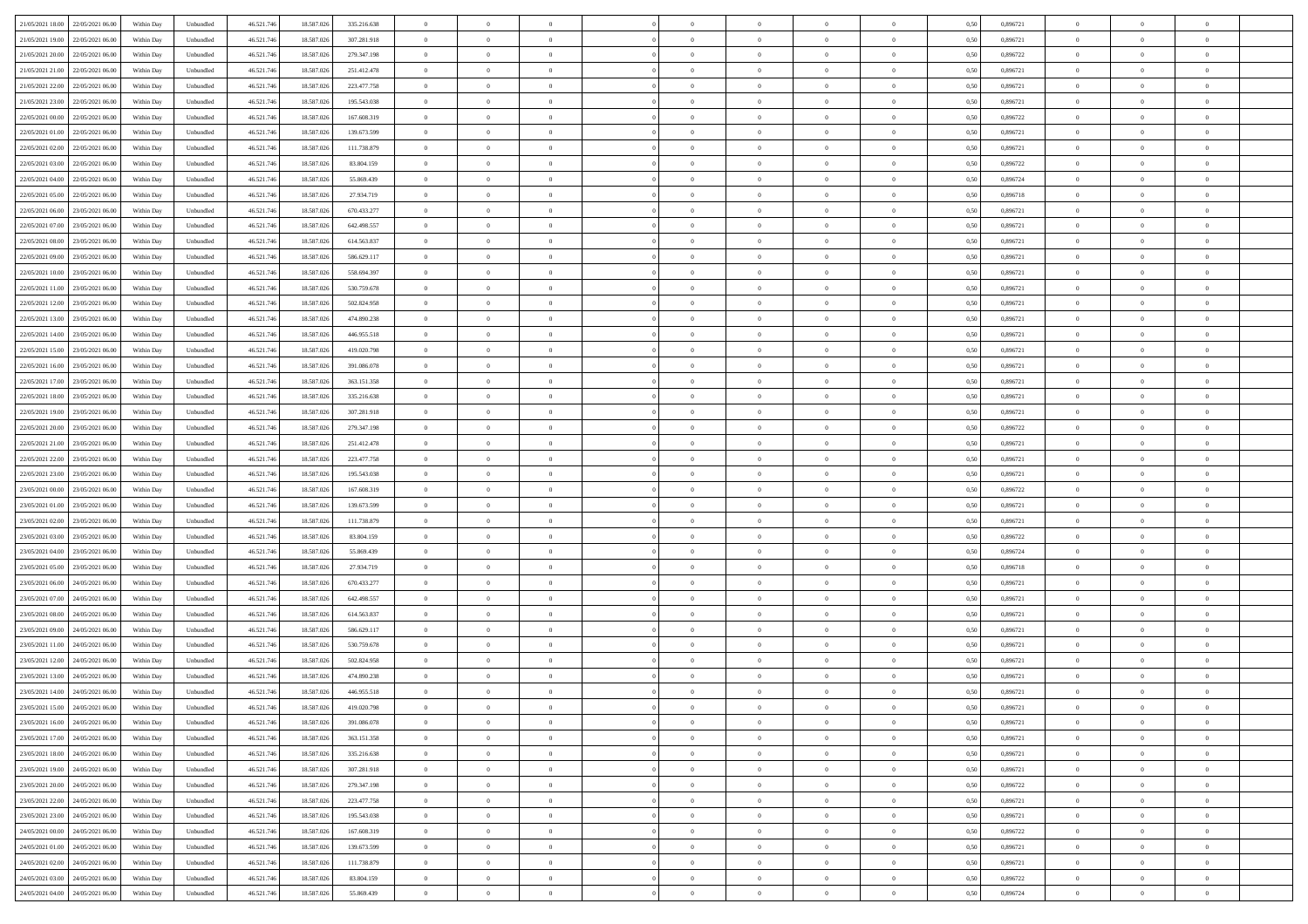| 24/05/2021 05:00 24/05/2021 06:00            | Within Day | Unbundled         | 46.521.74  | 18.587.026 | 27.934.719  | $\overline{0}$ | $\theta$       |                | $\overline{0}$ | $\theta$       |                | $\bf{0}$       | 0,50 | 0,896718 | $\theta$       | $\theta$       | $\overline{0}$ |  |
|----------------------------------------------|------------|-------------------|------------|------------|-------------|----------------|----------------|----------------|----------------|----------------|----------------|----------------|------|----------|----------------|----------------|----------------|--|
| 24/05/2021 06:00<br>25/05/2021 06.00         | Within Day | Unbundled         | 46.521.74  | 18.587.02  | 670.433.277 | $\bf{0}$       | $\overline{0}$ | $\bf{0}$       | $\overline{0}$ | $\theta$       | $\overline{0}$ | $\bf{0}$       | 0,50 | 0,896721 | $\,$ 0 $\,$    | $\bf{0}$       | $\overline{0}$ |  |
| 24/05/2021 07:00<br>25/05/2021 06:00         | Within Day | Unbundled         | 46.521.746 | 18.587.026 | 642.498.557 | $\overline{0}$ | $\overline{0}$ | $\overline{0}$ | $\bf{0}$       | $\bf{0}$       | $\overline{0}$ | $\bf{0}$       | 0.50 | 0.896721 | $\bf{0}$       | $\overline{0}$ | $\overline{0}$ |  |
| 24/05/2021 08:00<br>25/05/2021 06:00         |            |                   | 46.521.74  |            |             | $\overline{0}$ | $\overline{0}$ | $\overline{0}$ | $\theta$       | $\theta$       | $\overline{0}$ | $\overline{0}$ |      | 0,896721 | $\theta$       | $\theta$       | $\overline{0}$ |  |
|                                              | Within Day | Unbundled         |            | 18.587.026 | 614.563.837 |                |                |                |                |                |                |                | 0,50 |          |                |                |                |  |
| 24/05/2021 09:00<br>25/05/2021 06.00         | Within Day | Unbundled         | 46.521.74  | 18.587.02  | 586.629.117 | $\overline{0}$ | $\theta$       | $\overline{0}$ | $\overline{0}$ | $\theta$       | $\overline{0}$ | $\bf{0}$       | 0,50 | 0,896721 | $\,$ 0 $\,$    | $\bf{0}$       | $\overline{0}$ |  |
| 24/05/2021 10:00<br>25/05/2021 06:00         | Within Day | Unbundled         | 46.521.746 | 18.587.026 | 558.694.397 | $\overline{0}$ | $\overline{0}$ | $\overline{0}$ | $\overline{0}$ | $\overline{0}$ | $\Omega$       | $\bf{0}$       | 0.50 | 0.896721 | $\,$ 0 $\,$    | $\theta$       | $\overline{0}$ |  |
| 24/05/2021 11:00<br>25/05/2021 06:00         | Within Day | Unbundled         | 46.521.74  | 18.587.026 | 530.759.678 | $\overline{0}$ | $\overline{0}$ | $\overline{0}$ | $\overline{0}$ | $\overline{0}$ | $\overline{0}$ | $\bf{0}$       | 0,50 | 0,896721 | $\theta$       | $\theta$       | $\overline{0}$ |  |
|                                              |            |                   |            |            |             |                |                |                |                |                |                |                |      |          |                |                |                |  |
| 24/05/2021 12:00<br>25/05/2021 06.00         | Within Day | Unbundled         | 46.521.74  | 18.587.02  | 502.824.958 | $\overline{0}$ | $\overline{0}$ | $\overline{0}$ | $\overline{0}$ | $\theta$       | $\overline{0}$ | $\bf{0}$       | 0,50 | 0,896721 | $\,$ 0 $\,$    | $\bf{0}$       | $\overline{0}$ |  |
| 24/05/2021 13:00<br>25/05/2021 06:00         | Within Day | Unbundled         | 46.521.74  | 18.587.026 | 474.890.238 | $\overline{0}$ | $\bf{0}$       | $\overline{0}$ | $\bf{0}$       | $\overline{0}$ | $\overline{0}$ | $\bf{0}$       | 0.50 | 0.896721 | $\bf{0}$       | $\theta$       | $\overline{0}$ |  |
| 24/05/2021 14:00<br>25/05/2021 06:00         | Within Day | Unbundled         | 46.521.746 | 18.587.026 | 446.955.518 | $\overline{0}$ | $\bf{0}$       | $\overline{0}$ | $\overline{0}$ | $\theta$       | $\overline{0}$ | $\bf{0}$       | 0,50 | 0,896721 | $\,$ 0 $\,$    | $\theta$       | $\overline{0}$ |  |
| 24/05/2021 15:00<br>25/05/2021 06.00         | Within Day | Unbundled         | 46.521.74  | 18.587.02  | 419.020.798 | $\bf{0}$       | $\overline{0}$ | $\bf{0}$       | $\overline{0}$ | $\bf{0}$       | $\overline{0}$ | $\bf{0}$       | 0,50 | 0,896721 | $\,$ 0 $\,$    | $\bf{0}$       | $\overline{0}$ |  |
|                                              |            |                   |            |            |             |                |                |                |                |                |                |                |      |          |                |                |                |  |
| 24/05/2021 16:00<br>25/05/2021 06:00         | Within Day | Unbundled         | 46.521.746 | 18.587.026 | 391.086.078 | $\overline{0}$ | $\overline{0}$ | $\overline{0}$ | $\bf{0}$       | $\bf{0}$       | $\overline{0}$ | $\bf{0}$       | 0.50 | 0.896721 | $\bf{0}$       | $\overline{0}$ | $\overline{0}$ |  |
| 24/05/2021 17:00<br>25/05/2021 06:00         | Within Day | Unbundled         | 46.521.74  | 18.587.026 | 363.151.358 | $\overline{0}$ | $\overline{0}$ | $\overline{0}$ | $\overline{0}$ | $\theta$       | $\overline{0}$ | $\overline{0}$ | 0,50 | 0,896721 | $\theta$       | $\theta$       | $\overline{0}$ |  |
| 24/05/2021 18:00<br>25/05/2021 06.00         | Within Day | Unbundled         | 46.521.74  | 18.587.02  | 335.216.638 | $\bf{0}$       | $\theta$       | $\bf{0}$       | $\overline{0}$ | $\theta$       | $\overline{0}$ | $\bf{0}$       | 0,50 | 0,896721 | $\bf{0}$       | $\bf{0}$       | $\overline{0}$ |  |
|                                              |            |                   |            |            |             |                |                |                |                |                |                |                |      |          |                |                |                |  |
| 24/05/2021 19:00<br>25/05/2021 06:00         | Within Day | Unbundled         | 46.521.746 | 18,587,026 | 307.281.918 | $\overline{0}$ | $\overline{0}$ | $\overline{0}$ | $\bf{0}$       | $\theta$       | $\theta$       | $\bf{0}$       | 0.50 | 0,896721 | $\bf{0}$       | $\theta$       | $\overline{0}$ |  |
| 24/05/2021 20:00<br>25/05/2021 06:00         | Within Day | Unbundled         | 46.521.74  | 18.587.026 | 279.347.198 | $\overline{0}$ | $\overline{0}$ | $\overline{0}$ | $\overline{0}$ | $\overline{0}$ | $\overline{0}$ | $\bf{0}$       | 0,50 | 0,896722 | $\theta$       | $\theta$       | $\overline{0}$ |  |
| 24/05/2021 21:00<br>25/05/2021 06.00         | Within Day | Unbundled         | 46.521.74  | 18.587.02  | 251.412.478 | $\bf{0}$       | $\overline{0}$ | $\overline{0}$ | $\overline{0}$ | $\theta$       | $\overline{0}$ | $\bf{0}$       | 0,50 | 0,896721 | $\,$ 0 $\,$    | $\bf{0}$       | $\overline{0}$ |  |
| 24/05/2021 22.00<br>25/05/2021 06:00         | Within Day | Unbundled         | 46.521.74  | 18.587.02  | 223.477.758 | $\overline{0}$ | $\overline{0}$ | $\overline{0}$ | $\bf{0}$       | $\overline{0}$ | $\overline{0}$ | $\bf{0}$       | 0.50 | 0.896721 | $\bf{0}$       | $\overline{0}$ | $\overline{0}$ |  |
| 24/05/2021 23:00<br>25/05/2021 06:00         |            |                   |            |            |             | $\overline{0}$ | $\overline{0}$ | $\overline{0}$ | $\overline{0}$ | $\theta$       | $\overline{0}$ | $\bf{0}$       |      |          | $\,$ 0 $\,$    | $\theta$       | $\overline{0}$ |  |
|                                              | Within Day | Unbundled         | 46.521.74  | 18.587.026 | 195.543.038 |                |                |                |                |                |                |                | 0,50 | 0,896721 |                |                |                |  |
| 25/05/2021 00:00<br>25/05/2021 06.00         | Within Day | Unbundled         | 46.521.74  | 18.587.02  | 167.608.319 | $\bf{0}$       | $\overline{0}$ | $\bf{0}$       | $\bf{0}$       | $\overline{0}$ | $\overline{0}$ | $\bf{0}$       | 0,50 | 0,896722 | $\,$ 0 $\,$    | $\bf{0}$       | $\overline{0}$ |  |
| 25/05/2021 01:00<br>25/05/2021 06:00         | Within Day | Unbundled         | 46.521.746 | 18,587,026 | 139.673.599 | $\overline{0}$ | $\bf{0}$       | $\overline{0}$ | $\bf{0}$       | $\overline{0}$ | $\overline{0}$ | $\bf{0}$       | 0.50 | 0.896721 | $\bf{0}$       | $\overline{0}$ | $\overline{0}$ |  |
| 25/05/2021 02:00<br>25/05/2021 06:00         | Within Day | Unbundled         | 46.521.74  | 18.587.026 | 111.738.879 | $\overline{0}$ | $\overline{0}$ | $\overline{0}$ | $\overline{0}$ | $\theta$       | $\overline{0}$ | $\bf{0}$       | 0,50 | 0,896721 | $\theta$       | $\theta$       | $\overline{0}$ |  |
|                                              |            |                   |            |            |             |                | $\overline{0}$ |                | $\overline{0}$ | $\theta$       | $\overline{0}$ |                |      |          | $\,$ 0 $\,$    | $\bf{0}$       | $\overline{0}$ |  |
| 25/05/2021 03:00<br>25/05/2021 06.00         | Within Day | Unbundled         | 46.521.74  | 18.587.02  | 83.804.159  | $\bf{0}$       |                | $\bf{0}$       |                |                |                | $\bf{0}$       | 0,50 | 0,896722 |                |                |                |  |
| 25/05/2021 04:00<br>25/05/2021 06:00         | Within Day | Unbundled         | 46.521.746 | 18.587.02  | 55.869.439  | $\overline{0}$ | $\overline{0}$ | $\overline{0}$ | $\overline{0}$ | $\overline{0}$ | $\Omega$       | $\bf{0}$       | 0.50 | 0.896724 | $\,$ 0 $\,$    | $\theta$       | $\overline{0}$ |  |
| 25/05/2021 05:00<br>25/05/2021 06:00         | Within Day | Unbundled         | 46.521.74  | 18.587.026 | 27.934.719  | $\overline{0}$ | $\overline{0}$ | $\overline{0}$ | $\overline{0}$ | $\overline{0}$ | $\overline{0}$ | $\bf{0}$       | 0,50 | 0,896718 | $\theta$       | $\theta$       | $\overline{0}$ |  |
| 25/05/2021 06:00<br>26/05/2021 06.00         | Within Day | Unbundled         | 46.521.74  | 18.587.02  | 670.433.277 | $\bf{0}$       | $\theta$       | $\overline{0}$ | $\overline{0}$ | $\theta$       | $\overline{0}$ | $\bf{0}$       | 0,50 | 0,896721 | $\,$ 0 $\,$    | $\bf{0}$       | $\overline{0}$ |  |
| 25/05/2021 07:00<br>26/05/2021 06:00         | Within Day | Unbundled         | 46.521.74  | 18.587.026 | 642.498.557 | $\overline{0}$ | $\bf{0}$       | $\overline{0}$ | $\bf{0}$       | $\overline{0}$ | $\overline{0}$ | $\bf{0}$       | 0.50 | 0.896721 | $\bf{0}$       | $\theta$       | $\overline{0}$ |  |
|                                              |            |                   |            |            |             |                |                |                |                |                |                |                |      |          |                |                |                |  |
| 25/05/2021 08:00<br>26/05/2021 06:00         | Within Day | Unbundled         | 46.521.746 | 18.587.026 | 614.563.837 | $\overline{0}$ | $\overline{0}$ | $\overline{0}$ | $\overline{0}$ | $\theta$       | $\overline{0}$ | $\bf{0}$       | 0,50 | 0,896721 | $\theta$       | $\theta$       | $\overline{0}$ |  |
| 25/05/2021 09:00<br>26/05/2021 06.00         | Within Day | Unbundled         | 46.521.74  | 18.587.02  | 586.629.117 | $\bf{0}$       | $\bf{0}$       | $\bf{0}$       | $\bf{0}$       | $\overline{0}$ | $\overline{0}$ | $\bf{0}$       | 0,50 | 0,896721 | $\,$ 0 $\,$    | $\bf{0}$       | $\overline{0}$ |  |
| 25/05/2021 10:00<br>26/05/2021 06:00         | Within Day | Unbundled         | 46.521.746 | 18.587.026 | 558.694.397 | $\overline{0}$ | $\bf{0}$       | $\overline{0}$ | $\bf{0}$       | $\bf{0}$       | $\overline{0}$ | $\bf{0}$       | 0.50 | 0.896721 | $\bf{0}$       | $\overline{0}$ | $\overline{0}$ |  |
| 25/05/2021 11:00<br>26/05/2021 06:00         | Within Day | Unbundled         | 46.521.74  | 18.587.026 | 530.759.678 | $\overline{0}$ | $\overline{0}$ | $\overline{0}$ | $\overline{0}$ | $\overline{0}$ | $\overline{0}$ | $\bf{0}$       | 0.5( | 0,896721 | $\theta$       | $\theta$       | $\overline{0}$ |  |
|                                              |            |                   |            |            |             |                |                |                |                |                |                |                |      |          |                |                |                |  |
| 25/05/2021 12:00<br>26/05/2021 06.00         | Within Day | Unbundled         | 46.521.74  | 18.587.02  | 502.824.958 | $\bf{0}$       | $\overline{0}$ | $\bf{0}$       | $\overline{0}$ | $\overline{0}$ | $\overline{0}$ | $\bf{0}$       | 0,50 | 0,896721 | $\,$ 0 $\,$    | $\bf{0}$       | $\overline{0}$ |  |
| 25/05/2021 13:00<br>26/05/2021 06:00         | Within Day | Unbundled         | 46.521.746 | 18.587.026 | 474.890.238 | $\overline{0}$ | $\overline{0}$ | $\overline{0}$ | $\bf{0}$       | $\theta$       | $\Omega$       | $\bf{0}$       | 0.50 | 0,896721 | $\,$ 0 $\,$    | $\theta$       | $\overline{0}$ |  |
| 25/05/2021 14:00<br>26/05/2021 06:00         | Within Dav | Unbundled         | 46.521.74  | 18.587.026 | 446.955.518 | $\overline{0}$ | $\theta$       | $\Omega$       | $\overline{0}$ | $\theta$       | $\overline{0}$ | $\overline{0}$ | 0.5( | 0,896721 | $\theta$       | $\theta$       | $\overline{0}$ |  |
| 25/05/2021 15:00<br>26/05/2021 06.00         | Within Day | Unbundled         | 46.521.74  | 18.587.02  | 419.020.798 | $\bf{0}$       | $\overline{0}$ | $\overline{0}$ | $\overline{0}$ | $\bf{0}$       | $\overline{0}$ | $\bf{0}$       | 0,50 | 0,896721 | $\,$ 0 $\,$    | $\bf{0}$       | $\overline{0}$ |  |
| 25/05/2021 16:00<br>26/05/2021 06:00         |            | Unbundled         | 46.521.74  | 18.587.02  | 391.086.078 |                | $\overline{0}$ | $\overline{0}$ |                | $\overline{0}$ | $\overline{0}$ |                | 0.50 | 0.896721 | $\bf{0}$       | $\overline{0}$ | $\overline{0}$ |  |
|                                              | Within Day |                   |            |            |             | $\overline{0}$ |                |                | $\bf{0}$       |                |                | $\bf{0}$       |      |          |                |                |                |  |
| 25/05/2021 17:00<br>26/05/2021 06:00         | Within Dav | Unbundled         | 46.521.74  | 18.587.026 | 363.151.358 | $\overline{0}$ | $\overline{0}$ | $\overline{0}$ | $\overline{0}$ | $\overline{0}$ | $\overline{0}$ | $\overline{0}$ | 0.50 | 0,896721 | $\theta$       | $\theta$       | $\overline{0}$ |  |
| 25/05/2021 18:00<br>26/05/2021 06.00         | Within Day | Unbundled         | 46.521.74  | 18.587.026 | 335.216.638 | $\bf{0}$       | $\bf{0}$       | $\bf{0}$       | $\bf{0}$       | $\overline{0}$ | $\overline{0}$ | $\bf{0}$       | 0,50 | 0,896721 | $\,$ 0 $\,$    | $\bf{0}$       | $\overline{0}$ |  |
| 25/05/2021 19:00<br>26/05/2021 06:00         | Within Day | Unbundled         | 46.521.746 | 18,587,026 | 307.281.918 | $\overline{0}$ | $\bf{0}$       | $\overline{0}$ | $\bf{0}$       | $\bf{0}$       | $\overline{0}$ | $\bf{0}$       | 0.50 | 0.896721 | $\bf{0}$       | $\overline{0}$ | $\overline{0}$ |  |
| 25/05/2021 20:00<br>26/05/2021 06:00         | Within Dav | Unbundled         | 46.521.74  | 18.587.026 | 279.347.198 | $\overline{0}$ | $\overline{0}$ | $\Omega$       | $\overline{0}$ | $\overline{0}$ | $\overline{0}$ | $\bf{0}$       | 0.5( | 0,896722 | $\theta$       | $\theta$       | $\overline{0}$ |  |
|                                              |            |                   |            |            |             |                |                |                |                |                |                |                |      |          |                |                |                |  |
| 25/05/2021 21:00<br>26/05/2021 06.00         | Within Day | Unbundled         | 46.521.74  | 18.587.02  | 251.412.478 | $\bf{0}$       | $\overline{0}$ | $\bf{0}$       | $\overline{0}$ | $\,$ 0 $\,$    | $\overline{0}$ | $\bf{0}$       | 0,50 | 0,896721 | $\,$ 0 $\,$    | $\bf{0}$       | $\overline{0}$ |  |
| 25/05/2021 22.00<br>26/05/2021 06.00         | Within Day | Unbundled         | 46.521.746 | 18.587.02  | 223.477.758 | $\overline{0}$ | $\overline{0}$ | $\Omega$       | $\overline{0}$ | $\theta$       | $\theta$       | $\bf{0}$       | 0.50 | 0,896721 | $\bf{0}$       | $\theta$       | $\overline{0}$ |  |
| 25/05/2021 23:00<br>26/05/2021 06:00         | Within Dav | Unbundled         | 46.521.74  | 18.587.026 | 195.543.038 | $\overline{0}$ | $\overline{0}$ | $\Omega$       | $\overline{0}$ | $\theta$       | $\Omega$       | $\overline{0}$ | 0.5( | 0,896721 | $\theta$       | $\theta$       | $\overline{0}$ |  |
| 26/05/2021 00:00<br>26/05/2021 06:00         | Within Day | Unbundled         | 46.521.74  | 18.587.02  | 167.608.319 | $\bf{0}$       | $\bf{0}$       | $\overline{0}$ | $\bf{0}$       | $\bf{0}$       | $\overline{0}$ | $\bf{0}$       | 0,50 | 0,896722 | $\,$ 0 $\,$    | $\bf{0}$       | $\overline{0}$ |  |
| $26/05/2021\ 01.00 \qquad 26/05/2021\ 06.00$ |            |                   |            |            | 139.673.599 |                |                |                |                |                |                |                |      |          |                |                |                |  |
|                                              | Within Day | ${\sf Unbundred}$ | 46.521.746 | 18.587.026 |             | $\bf{0}$       | $\Omega$       |                | $\overline{0}$ |                |                |                | 0,50 | 0,896721 | $\theta$       | $\overline{0}$ |                |  |
| 26/05/2021 02:00 26/05/2021 06:00            | Within Day | Unbundled         | 46.521.746 | 18.587.026 | 111.738.879 | $\overline{0}$ | $\theta$       | $\Omega$       | $\theta$       | $\overline{0}$ | $\overline{0}$ | $\bf{0}$       | 0,50 | 0,896721 | $\theta$       | $\theta$       | $\overline{0}$ |  |
| 26/05/2021 03:00<br>26/05/2021 06:00         | Within Day | Unbundled         | 46.521.74  | 18.587.02  | 83.804.159  | $\overline{0}$ | $\bf{0}$       | $\overline{0}$ | $\overline{0}$ | $\bf{0}$       | $\overline{0}$ | $\bf{0}$       | 0,50 | 0,896722 | $\bf{0}$       | $\overline{0}$ | $\bf{0}$       |  |
| 26/05/2021 04:00<br>26/05/2021 06:00         | Within Day | Unbundled         | 46.521.746 | 18,587,026 | 55,869,439  | $\overline{0}$ | $\bf{0}$       | $\overline{0}$ | $\overline{0}$ | $\overline{0}$ | $\overline{0}$ | $\bf{0}$       | 0.50 | 0.896724 | $\overline{0}$ | $\bf{0}$       | $\,$ 0 $\,$    |  |
|                                              |            |                   |            |            |             |                |                |                |                |                |                |                |      |          |                |                |                |  |
| 26/05/2021 05:00 26/05/2021 06:00            | Within Dav | Unbundled         | 46.521.746 | 18.587.026 | 27.934.719  | $\overline{0}$ | $\overline{0}$ | $\overline{0}$ | $\overline{0}$ | $\overline{0}$ | $\overline{0}$ | $\bf{0}$       | 0,50 | 0,896718 | $\theta$       | $\theta$       | $\overline{0}$ |  |
| 26/05/2021 06:00<br>27/05/2021 06:00         | Within Day | Unbundled         | 46.521.74  | 18.587.026 | 670.433.277 | $\overline{0}$ | $\bf{0}$       | $\overline{0}$ | $\bf{0}$       | $\overline{0}$ | $\bf{0}$       | $\bf{0}$       | 0,50 | 0,896721 | $\bf{0}$       | $\bf{0}$       | $\overline{0}$ |  |
| 26/05/2021 07:00<br>27/05/2021 06:00         | Within Day | Unbundled         | 46.521.746 | 18,587,026 | 642.498.557 | $\overline{0}$ | $\bf{0}$       | $\overline{0}$ | $\overline{0}$ | $\overline{0}$ | $\overline{0}$ | $\bf{0}$       | 0.50 | 0,896721 | $\,$ 0 $\,$    | $\theta$       | $\overline{0}$ |  |
| 26/05/2021 08:00<br>27/05/2021 06:00         | Within Dav | Unbundled         | 46.521.746 | 18.587.026 | 614.563.837 | $\overline{0}$ | $\overline{0}$ | $\overline{0}$ | $\overline{0}$ | $\overline{0}$ | $\overline{0}$ | $\bf{0}$       | 0.50 | 0,896721 | $\overline{0}$ | $\theta$       | $\overline{0}$ |  |
|                                              |            |                   |            |            |             |                |                |                |                |                |                |                |      |          |                |                |                |  |
| 26/05/2021 09:00<br>27/05/2021 06:00         | Within Day | Unbundled         | 46.521.74  | 18.587.026 | 586.629.117 | $\overline{0}$ | $\overline{0}$ | $\overline{0}$ | $\overline{0}$ | $\bf{0}$       | $\overline{0}$ | $\bf{0}$       | 0,50 | 0,896721 | $\bf{0}$       | $\overline{0}$ | $\overline{0}$ |  |
| 26/05/2021 10:00 27/05/2021 06:00            | Within Day | Unbundled         | 46.521.746 | 18,587,026 | 558.694.397 | $\overline{0}$ | $\overline{0}$ | $\overline{0}$ | $\overline{0}$ | $\bf{0}$       | $\overline{0}$ | $\bf{0}$       | 0.50 | 0.896721 | $\overline{0}$ | $\,$ 0 $\,$    | $\,$ 0         |  |
| 26/05/2021 11:00 27/05/2021 06:00            | Within Dav | Unbundled         | 46.521.746 | 18.587.026 | 530.759.678 | $\overline{0}$ | $\overline{0}$ | $\overline{0}$ | $\overline{0}$ | $\overline{0}$ | $\overline{0}$ | $\bf{0}$       | 0,50 | 0,896721 | $\overline{0}$ | $\theta$       | $\overline{0}$ |  |
| 26/05/2021 12:00<br>27/05/2021 06:00         | Within Day | Unbundled         | 46.521.74  | 18.587.026 | 502.824.958 | $\overline{0}$ | $\bf{0}$       | $\overline{0}$ | $\bf{0}$       | $\overline{0}$ | $\bf{0}$       | $\bf{0}$       | 0,50 | 0,896721 | $\bf{0}$       | $\bf{0}$       | $\overline{0}$ |  |
|                                              |            |                   |            |            |             |                |                |                |                |                |                |                |      |          |                |                |                |  |
| 26/05/2021 13:00 27/05/2021 06:00            | Within Day | Unbundled         | 46.521.746 | 18.587.026 | 474.890.238 | $\overline{0}$ | $\bf{0}$       | $\overline{0}$ | $\overline{0}$ | $\,$ 0 $\,$    | $\overline{0}$ | $\bf{0}$       | 0,50 | 0,896721 | $\overline{0}$ | $\,$ 0 $\,$    | $\,$ 0 $\,$    |  |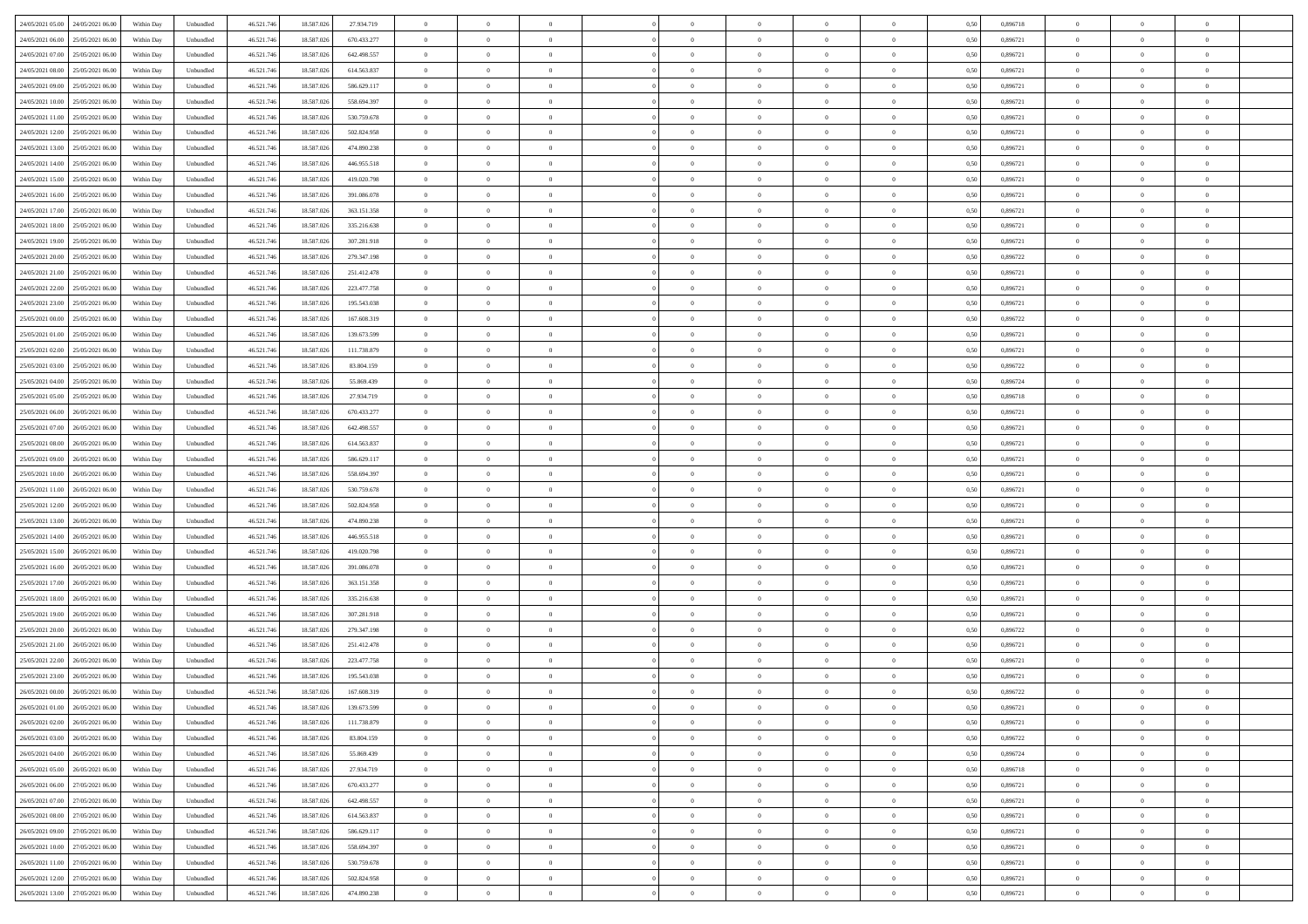| 26/05/2021 14:00 27/05/2021 06:00    | Within Day | Unbundled         | 46.521.74  | 18.587.026 | 446.955.518 | $\overline{0}$ | $\theta$       |                | $\overline{0}$ | $\theta$       |                | $\bf{0}$       | 0,50 | 0,896721 | $\theta$       | $\theta$       | $\overline{0}$ |  |
|--------------------------------------|------------|-------------------|------------|------------|-------------|----------------|----------------|----------------|----------------|----------------|----------------|----------------|------|----------|----------------|----------------|----------------|--|
| 26/05/2021 15:00<br>27/05/2021 06.00 | Within Day | Unbundled         | 46.521.74  | 18.587.02  | 419.020.798 | $\bf{0}$       | $\overline{0}$ | $\bf{0}$       | $\overline{0}$ | $\bf{0}$       | $\overline{0}$ | $\bf{0}$       | 0,50 | 0,896721 | $\,$ 0 $\,$    | $\bf{0}$       | $\overline{0}$ |  |
| 26/05/2021 16:00<br>27/05/2021 06:00 | Within Day | Unbundled         | 46.521.746 | 18.587.026 | 391.086.078 | $\overline{0}$ | $\overline{0}$ | $\overline{0}$ | $\bf{0}$       | $\bf{0}$       | $\overline{0}$ | $\bf{0}$       | 0.50 | 0.896721 | $\bf{0}$       | $\overline{0}$ | $\overline{0}$ |  |
| 26/05/2021 17:00<br>27/05/2021 06:00 |            |                   | 46.521.74  |            |             | $\overline{0}$ | $\overline{0}$ | $\overline{0}$ | $\theta$       | $\theta$       | $\overline{0}$ | $\overline{0}$ |      | 0,896721 | $\theta$       | $\theta$       | $\overline{0}$ |  |
|                                      | Within Day | Unbundled         |            | 18.587.026 | 363.151.358 |                |                |                |                |                |                |                | 0,50 |          |                |                |                |  |
| 26/05/2021 18:00<br>27/05/2021 06.00 | Within Day | Unbundled         | 46.521.74  | 18.587.02  | 335.216.638 | $\overline{0}$ | $\theta$       | $\overline{0}$ | $\overline{0}$ | $\theta$       | $\overline{0}$ | $\bf{0}$       | 0,50 | 0,896721 | $\,$ 0 $\,$    | $\bf{0}$       | $\overline{0}$ |  |
| 26/05/2021 19:00<br>27/05/2021 06:00 | Within Day | Unbundled         | 46.521.746 | 18.587.026 | 307.281.918 | $\overline{0}$ | $\overline{0}$ | $\overline{0}$ | $\overline{0}$ | $\overline{0}$ | $\Omega$       | $\bf{0}$       | 0.50 | 0,896721 | $\bf{0}$       | $\theta$       | $\overline{0}$ |  |
| 26/05/2021 20:00<br>27/05/2021 06:00 | Within Day | Unbundled         | 46.521.74  | 18.587.026 | 279.347.198 | $\overline{0}$ | $\overline{0}$ | $\overline{0}$ | $\overline{0}$ | $\overline{0}$ | $\overline{0}$ | $\bf{0}$       | 0,50 | 0,896722 | $\theta$       | $\theta$       | $\overline{0}$ |  |
|                                      |            |                   |            |            |             |                |                |                |                |                |                |                |      |          |                |                |                |  |
| 26/05/2021 21:00<br>27/05/2021 06.00 | Within Day | Unbundled         | 46.521.74  | 18.587.02  | 251.412.478 | $\bf{0}$       | $\overline{0}$ | $\overline{0}$ | $\overline{0}$ | $\theta$       | $\overline{0}$ | $\bf{0}$       | 0,50 | 0,896721 | $\,$ 0 $\,$    | $\bf{0}$       | $\overline{0}$ |  |
| 26/05/2021 22:00<br>27/05/2021 06:00 | Within Day | Unbundled         | 46.521.74  | 18.587.026 | 223.477.758 | $\overline{0}$ | $\overline{0}$ | $\overline{0}$ | $\bf{0}$       | $\overline{0}$ | $\overline{0}$ | $\bf{0}$       | 0.50 | 0.896721 | $\bf{0}$       | $\theta$       | $\overline{0}$ |  |
| 26/05/2021 23:00<br>27/05/2021 06:00 | Within Day | Unbundled         | 46.521.746 | 18.587.026 | 195.543.038 | $\overline{0}$ | $\bf{0}$       | $\overline{0}$ | $\overline{0}$ | $\theta$       | $\overline{0}$ | $\bf{0}$       | 0,50 | 0,896721 | $\,$ 0 $\,$    | $\theta$       | $\overline{0}$ |  |
| 27/05/2021 00:00<br>27/05/2021 06.00 | Within Day | Unbundled         | 46.521.74  | 18.587.026 | 167.608.319 | $\bf{0}$       | $\overline{0}$ | $\bf{0}$       | $\overline{0}$ | $\bf{0}$       | $\overline{0}$ | $\bf{0}$       | 0,50 | 0,896722 | $\,$ 0 $\,$    | $\bf{0}$       | $\overline{0}$ |  |
|                                      |            |                   |            |            |             |                |                |                |                |                |                |                |      |          |                |                |                |  |
| 27/05/2021 01:00<br>27/05/2021 06:00 | Within Day | Unbundled         | 46.521.746 | 18,587,026 | 139.673.599 | $\overline{0}$ | $\overline{0}$ | $\overline{0}$ | $\bf{0}$       | $\bf{0}$       | $\overline{0}$ | $\bf{0}$       | 0.50 | 0.896721 | $\bf{0}$       | $\overline{0}$ | $\overline{0}$ |  |
| 27/05/2021 02:00<br>27/05/2021 06:00 | Within Day | Unbundled         | 46.521.74  | 18.587.026 | 111.738.879 | $\overline{0}$ | $\overline{0}$ | $\overline{0}$ | $\overline{0}$ | $\theta$       | $\overline{0}$ | $\overline{0}$ | 0,50 | 0,896721 | $\theta$       | $\theta$       | $\overline{0}$ |  |
| 27/05/2021 03:00<br>27/05/2021 06.00 | Within Day | Unbundled         | 46.521.74  | 18.587.02  | 83.804.159  | $\bf{0}$       | $\theta$       | $\bf{0}$       | $\overline{0}$ | $\theta$       | $\overline{0}$ | $\bf{0}$       | 0,50 | 0,896722 | $\bf{0}$       | $\bf{0}$       | $\overline{0}$ |  |
| 27/05/2021 04:00<br>27/05/2021 06.00 | Within Day | Unbundled         | 46.521.746 | 18.587.026 | 55.869.439  | $\overline{0}$ | $\overline{0}$ | $\overline{0}$ | $\bf{0}$       | $\theta$       | $\theta$       | $\bf{0}$       | 0.50 | 0.896724 | $\bf{0}$       | $\overline{0}$ | $\overline{0}$ |  |
| 27/05/2021 05:00<br>27/05/2021 06:00 |            |                   |            |            |             | $\overline{0}$ | $\overline{0}$ | $\overline{0}$ | $\overline{0}$ | $\overline{0}$ | $\overline{0}$ |                |      |          | $\theta$       | $\theta$       | $\overline{0}$ |  |
|                                      | Within Day | Unbundled         | 46.521.74  | 18.587.026 | 27.934.719  |                |                |                |                |                |                | $\bf{0}$       | 0,50 | 0,896718 |                |                |                |  |
| 27/05/2021 06:00<br>28/05/2021 06:00 | Within Day | Unbundled         | 46.521.74  | 21.325.079 | 604.720.012 | $\bf{0}$       | $\overline{0}$ | $\overline{0}$ | $\overline{0}$ | $\theta$       | $\overline{0}$ | $\bf{0}$       | 0,50 | 0,896721 | $\,$ 0 $\,$    | $\bf{0}$       | $\overline{0}$ |  |
| 27/05/2021 07:00<br>28/05/2021 06:00 | Within Day | Unbundled         | 46.521.74  | 21.325.079 | 579.523.345 | $\overline{0}$ | $\overline{0}$ | $\overline{0}$ | $\bf{0}$       | $\overline{0}$ | $\overline{0}$ | $\bf{0}$       | 0.50 | 0.896721 | $\bf{0}$       | $\overline{0}$ | $\overline{0}$ |  |
| 27/05/2021 08:00<br>28/05/2021 06:00 | Within Day | Unbundled         | 46.521.74  | 21.325.079 | 554.326.677 | $\overline{0}$ | $\overline{0}$ | $\overline{0}$ | $\overline{0}$ | $\theta$       | $\overline{0}$ | $\bf{0}$       | 0,50 | 0,896721 | $\,$ 0 $\,$    | $\theta$       | $\overline{0}$ |  |
| 28/05/2021 06:00                     | Within Day | Unbundled         | 46.521.74  | 21.325.07  | 529.130.010 | $\bf{0}$       | $\overline{0}$ | $\bf{0}$       | $\bf{0}$       | $\overline{0}$ | $\overline{0}$ | $\bf{0}$       | 0,50 | 0,896721 | $\,$ 0 $\,$    | $\bf{0}$       | $\overline{0}$ |  |
| 27/05/2021 09:00                     |            |                   |            |            |             |                |                |                |                |                |                |                |      |          |                |                |                |  |
| 27/05/2021 10:00<br>28/05/2021 06:00 | Within Day | Unbundled         | 46.521.746 | 21.325.079 | 503.933.343 | $\overline{0}$ | $\bf{0}$       | $\overline{0}$ | $\bf{0}$       | $\bf{0}$       | $\overline{0}$ | $\bf{0}$       | 0.50 | 0.896721 | $\bf{0}$       | $\overline{0}$ | $\overline{0}$ |  |
| 27/05/2021 11:00<br>28/05/2021 06:00 | Within Day | Unbundled         | 46.521.74  | 21.325.079 | 478.736.676 | $\overline{0}$ | $\overline{0}$ | $\overline{0}$ | $\overline{0}$ | $\theta$       | $\overline{0}$ | $\bf{0}$       | 0,50 | 0,896721 | $\theta$       | $\theta$       | $\overline{0}$ |  |
| 27/05/2021 12:00<br>28/05/2021 06:00 | Within Day | Unbundled         | 46.521.74  | 21.325.07  | 453.540.008 | $\bf{0}$       | $\overline{0}$ | $\bf{0}$       | $\bf{0}$       | $\theta$       | $\overline{0}$ | $\bf{0}$       | 0,50 | 0,896721 | $\,$ 0 $\,$    | $\bf{0}$       | $\overline{0}$ |  |
| 27/05/2021 13:00<br>28/05/2021 06:00 | Within Day | Unbundled         | 46.521.74  | 21.325.079 | 428.343.342 | $\overline{0}$ | $\overline{0}$ | $\overline{0}$ | $\overline{0}$ | $\overline{0}$ | $\Omega$       | $\bf{0}$       | 0.50 | 0.896721 | $\,$ 0 $\,$    | $\theta$       | $\overline{0}$ |  |
|                                      |            |                   |            |            |             |                |                |                |                |                |                |                |      |          |                |                |                |  |
| 27/05/2021 14:00<br>28/05/2021 06:00 | Within Day | Unbundled         | 46.521.74  | 21.325.079 | 403.146.675 | $\overline{0}$ | $\overline{0}$ | $\overline{0}$ | $\overline{0}$ | $\overline{0}$ | $\overline{0}$ | $\bf{0}$       | 0,50 | 0,896721 | $\theta$       | $\theta$       | $\overline{0}$ |  |
| 27/05/2021 15:00<br>28/05/2021 06:00 | Within Day | Unbundled         | 46.521.74  | 21.325.07  | 377.950.008 | $\bf{0}$       | $\theta$       | $\bf{0}$       | $\overline{0}$ | $\theta$       | $\overline{0}$ | $\bf{0}$       | 0,50 | 0,896721 | $\,$ 0 $\,$    | $\bf{0}$       | $\overline{0}$ |  |
| 27/05/2021 16:00<br>28/05/2021 06:00 | Within Day | Unbundled         | 46.521.74  | 21.325.079 | 352,753,340 | $\overline{0}$ | $\overline{0}$ | $\overline{0}$ | $\bf{0}$       | $\overline{0}$ | $\overline{0}$ | $\bf{0}$       | 0.50 | 0.896721 | $\bf{0}$       | $\overline{0}$ | $\overline{0}$ |  |
| 27/05/2021 17:00<br>28/05/2021 06:00 | Within Day | Unbundled         | 46.521.74  | 21.325.079 | 327.556.673 | $\overline{0}$ | $\overline{0}$ | $\overline{0}$ | $\overline{0}$ | $\overline{0}$ | $\overline{0}$ | $\bf{0}$       | 0,50 | 0,896721 | $\theta$       | $\theta$       | $\overline{0}$ |  |
|                                      |            |                   |            |            |             |                |                |                |                |                |                |                |      |          |                |                |                |  |
| 27/05/2021 18:00<br>28/05/2021 06:00 | Within Day | Unbundled         | 46.521.74  | 21.325.079 | 302.360.006 | $\bf{0}$       | $\bf{0}$       | $\bf{0}$       | $\bf{0}$       | $\overline{0}$ | $\overline{0}$ | $\bf{0}$       | 0,50 | 0,896721 | $\,$ 0 $\,$    | $\bf{0}$       | $\overline{0}$ |  |
| 27/05/2021 19:00<br>28/05/2021 06:00 | Within Day | Unbundled         | 46.521.74  | 21.325.079 | 277.163.339 | $\overline{0}$ | $\bf{0}$       | $\overline{0}$ | $\bf{0}$       | $\bf{0}$       | $\overline{0}$ | $\bf{0}$       | 0.50 | 0.896721 | $\bf{0}$       | $\overline{0}$ | $\overline{0}$ |  |
| 27/05/2021 20:00<br>28/05/2021 06:00 | Within Day | Unbundled         | 46.521.74  | 21.325.079 | 251.966.671 | $\overline{0}$ | $\overline{0}$ | $\overline{0}$ | $\overline{0}$ | $\overline{0}$ | $\overline{0}$ | $\bf{0}$       | 0.5( | 0,896722 | $\theta$       | $\theta$       | $\overline{0}$ |  |
| 27/05/2021 21:00<br>28/05/2021 06:00 | Within Day | Unbundled         | 46.521.74  | 21.325.07  | 226.770.004 | $\bf{0}$       | $\overline{0}$ | $\bf{0}$       | $\overline{0}$ | $\overline{0}$ | $\overline{0}$ | $\bf{0}$       | 0,50 | 0,896721 | $\,$ 0 $\,$    | $\bf{0}$       | $\overline{0}$ |  |
| 27/05/2021 22.00<br>28/05/2021 06:00 | Within Day | Unbundled         | 46.521.74  | 21.325.079 | 201.573.337 | $\overline{0}$ | $\overline{0}$ | $\overline{0}$ | $\bf{0}$       | $\bf{0}$       | $\Omega$       | $\bf{0}$       | 0.50 | 0,896721 | $\,$ 0 $\,$    | $\overline{0}$ | $\overline{0}$ |  |
|                                      |            |                   |            |            |             |                |                |                |                |                |                |                |      |          |                |                |                |  |
| 27/05/2021 23:00<br>28/05/2021 06:00 | Within Dav | Unbundled         | 46.521.74  | 21.325.079 | 176.376.670 | $\overline{0}$ | $\theta$       | $\Omega$       | $\overline{0}$ | $\theta$       | $\overline{0}$ | $\overline{0}$ | 0.5( | 0,896721 | $\theta$       | $\theta$       | $\overline{0}$ |  |
| 28/05/2021 00:00<br>28/05/2021 06:00 | Within Day | Unbundled         | 46.521.74  | 21.325.07  | 151.180.002 | $\bf{0}$       | $\overline{0}$ | $\bf{0}$       | $\overline{0}$ | $\bf{0}$       | $\overline{0}$ | $\bf{0}$       | 0,50 | 0,896722 | $\,$ 0 $\,$    | $\bf{0}$       | $\overline{0}$ |  |
| 28/05/2021 01:00<br>28/05/2021 06:00 | Within Day | Unbundled         | 46.521.74  | 21.325.079 | 125.983.335 | $\overline{0}$ | $\bf{0}$       | $\overline{0}$ | $\bf{0}$       | $\overline{0}$ | $\overline{0}$ | $\bf{0}$       | 0.50 | 0.896721 | $\bf{0}$       | $\overline{0}$ | $\overline{0}$ |  |
| 28/05/2021 02:00<br>28/05/2021 06:00 | Within Dav | Unbundled         | 46.521.74  | 21.325.079 | 100.786.668 | $\overline{0}$ | $\overline{0}$ | $\overline{0}$ | $\overline{0}$ | $\overline{0}$ | $\overline{0}$ | $\overline{0}$ | 0.50 | 0,896721 | $\theta$       | $\theta$       | $\overline{0}$ |  |
|                                      |            |                   |            |            |             |                |                |                |                |                |                |                |      |          |                |                |                |  |
| 28/05/2021 03:00<br>28/05/2021 06:00 | Within Day | Unbundled         | 46.521.74  | 21.325.07  | 75.590.001  | $\bf{0}$       | $\bf{0}$       | $\bf{0}$       | $\bf{0}$       | $\overline{0}$ | $\overline{0}$ | $\bf{0}$       | 0,50 | 0,896722 | $\,$ 0 $\,$    | $\bf{0}$       | $\overline{0}$ |  |
| 28/05/2021 04:00<br>28/05/2021 06:00 | Within Day | Unbundled         | 46.521.746 | 21.325.079 | 50.393.333  | $\overline{0}$ | $\bf{0}$       | $\overline{0}$ | $\bf{0}$       | $\bf{0}$       | $\overline{0}$ | $\bf{0}$       | 0.50 | 0.896724 | $\bf{0}$       | $\overline{0}$ | $\overline{0}$ |  |
| 28/05/2021 05:00<br>28/05/2021 06:00 | Within Day | Unbundled         | 46.521.74  | 21.325.079 | 25.196.666  | $\overline{0}$ | $\overline{0}$ | $\Omega$       | $\overline{0}$ | $\overline{0}$ | $\overline{0}$ | $\bf{0}$       | 0.50 | 0,896718 | $\theta$       | $\theta$       | $\overline{0}$ |  |
| 28/05/2021 06:00<br>29/05/2021 06.00 | Within Day | Unbundled         | 46.521.74  | 18.587.02  | 670.433.277 | $\bf{0}$       | $\overline{0}$ | $\bf{0}$       | $\overline{0}$ | $\,$ 0 $\,$    | $\overline{0}$ | $\bf{0}$       | 0,50 | 0,896721 | $\,$ 0 $\,$    | $\bf{0}$       | $\overline{0}$ |  |
| 28/05/2021 07:00<br>29/05/2021 06.00 | Within Day | Unbundled         | 46.521.746 | 18.587.02  | 642.498.557 | $\overline{0}$ | $\overline{0}$ | $\Omega$       | $\overline{0}$ | $\overline{0}$ | $\theta$       | $\bf{0}$       | 0.50 | 0,896721 | $\bf{0}$       | $\overline{0}$ | $\overline{0}$ |  |
|                                      |            |                   |            |            |             |                |                |                |                |                |                |                |      |          |                |                |                |  |
| 28/05/2021 08:00<br>29/05/2021 06:00 | Within Dav | Unbundled         | 46.521.74  | 18.587.026 | 614.563.837 | $\overline{0}$ | $\overline{0}$ | $\Omega$       | $\overline{0}$ | $\theta$       | $\Omega$       | $\overline{0}$ | 0.5( | 0,896721 | $\theta$       | $\theta$       | $\overline{0}$ |  |
| 28/05/2021 09:00<br>29/05/2021 06.00 | Within Day | Unbundled         | 46.521.74  | 18.587.02  | 586.629.117 | $\bf{0}$       | $\bf{0}$       | $\bf{0}$       | $\bf{0}$       | $\bf{0}$       | $\overline{0}$ | $\bf{0}$       | 0,50 | 0,896721 | $\,$ 0 $\,$    | $\bf{0}$       | $\overline{0}$ |  |
| 28/05/2021 10:00 29/05/2021 06:00    | Within Day | ${\sf Unbundred}$ | 46.521.746 | 18.587.026 | 558 694 397 | $\bf{0}$       | $\Omega$       |                | $\overline{0}$ |                |                |                | 0,50 | 0.896721 | $\theta$       | $\overline{0}$ |                |  |
| 28/05/2021 11:00 29/05/2021 06:00    | Within Day | Unbundled         | 46.521.746 | 18.587.026 | 530.759.678 | $\overline{0}$ | $\theta$       | $\Omega$       | $\theta$       | $\overline{0}$ | $\overline{0}$ | $\bf{0}$       | 0,50 | 0,896721 | $\theta$       | $\theta$       | $\overline{0}$ |  |
| 28/05/2021 12:00<br>29/05/2021 06.00 | Within Day | Unbundled         | 46.521.74  | 18.587.02  | 502.824.958 | $\overline{0}$ | $\bf{0}$       | $\overline{0}$ | $\overline{0}$ | $\bf{0}$       | $\overline{0}$ | $\bf{0}$       | 0,50 | 0,896721 | $\bf{0}$       | $\overline{0}$ | $\bf{0}$       |  |
|                                      |            |                   |            |            |             |                |                |                |                |                |                |                |      |          |                |                |                |  |
| 28/05/2021 13:00 29/05/2021 06:00    | Within Day | Unbundled         | 46.521.746 | 18,587,026 | 474.890.238 | $\overline{0}$ | $\bf{0}$       | $\overline{0}$ | $\overline{0}$ | $\overline{0}$ | $\overline{0}$ | $\bf{0}$       | 0.50 | 0.896721 | $\overline{0}$ | $\bf{0}$       | $\,$ 0 $\,$    |  |
| 28/05/2021 14:00 29/05/2021 06:00    | Within Day | Unbundled         | 46.521.746 | 18.587.026 | 446.955.518 | $\overline{0}$ | $\overline{0}$ | $\overline{0}$ | $\overline{0}$ | $\overline{0}$ | $\overline{0}$ | $\bf{0}$       | 0,50 | 0,896721 | $\theta$       | $\theta$       | $\overline{0}$ |  |
| 28/05/2021 15:00<br>29/05/2021 06.00 | Within Day | Unbundled         | 46.521.74  | 18.587.026 | 419.020.798 | $\overline{0}$ | $\bf{0}$       | $\overline{0}$ | $\bf{0}$       | $\overline{0}$ | $\overline{0}$ | $\bf{0}$       | 0,50 | 0,896721 | $\bf{0}$       | $\bf{0}$       | $\overline{0}$ |  |
| 28/05/2021 16:00<br>29/05/2021 06:00 | Within Day | Unbundled         | 46.521.746 | 18,587,026 | 391.086.078 | $\overline{0}$ | $\bf{0}$       | $\overline{0}$ | $\overline{0}$ | $\overline{0}$ | $\overline{0}$ | $\bf{0}$       | 0.50 | 0,896721 | $\,$ 0 $\,$    | $\theta$       | $\overline{0}$ |  |
|                                      |            |                   |            |            |             |                |                |                |                |                |                |                |      |          |                |                |                |  |
| 28/05/2021 17:00<br>29/05/2021 06:00 | Within Dav | Unbundled         | 46.521.746 | 18.587.026 | 363.151.358 | $\overline{0}$ | $\overline{0}$ | $\overline{0}$ | $\overline{0}$ | $\overline{0}$ | $\overline{0}$ | $\bf{0}$       | 0.50 | 0,896721 | $\overline{0}$ | $\theta$       | $\overline{0}$ |  |
| 28/05/2021 18:00<br>29/05/2021 06.00 | Within Day | Unbundled         | 46.521.74  | 18.587.026 | 335.216.638 | $\overline{0}$ | $\overline{0}$ | $\overline{0}$ | $\overline{0}$ | $\bf{0}$       | $\overline{0}$ | $\bf{0}$       | 0,50 | 0,896721 | $\bf{0}$       | $\bf{0}$       | $\overline{0}$ |  |
| 29/05/2021 06:00<br>28/05/2021 19:00 | Within Day | Unbundled         | 46.521.746 | 18,587,026 | 307.281.918 | $\overline{0}$ | $\overline{0}$ | $\overline{0}$ | $\overline{0}$ | $\bf{0}$       | $\overline{0}$ | $\bf{0}$       | 0.50 | 0.896721 | $\overline{0}$ | $\,$ 0 $\,$    | $\,$ 0         |  |
| 28/05/2021 20:00 29/05/2021 06:00    | Within Dav | Unbundled         | 46.521.746 | 18.587.026 | 279.347.198 | $\overline{0}$ | $\overline{0}$ | $\overline{0}$ | $\overline{0}$ | $\overline{0}$ | $\overline{0}$ | $\bf{0}$       | 0,50 | 0,896722 | $\overline{0}$ | $\theta$       | $\overline{0}$ |  |
|                                      |            |                   |            |            |             |                |                |                |                |                |                |                |      |          |                |                |                |  |
| 28/05/2021 21:00<br>29/05/2021 06.00 | Within Day | Unbundled         | 46.521.74  | 18.587.026 | 251.412.478 | $\overline{0}$ | $\bf{0}$       | $\overline{0}$ | $\bf{0}$       | $\overline{0}$ | $\overline{0}$ | $\bf{0}$       | 0,50 | 0,896721 | $\bf{0}$       | $\bf{0}$       | $\overline{0}$ |  |
| 28/05/2021 22:00 29/05/2021 06:00    | Within Day | Unbundled         | 46.521.746 | 18.587.026 | 223.477.758 | $\overline{0}$ | $\bf{0}$       | $\overline{0}$ | $\overline{0}$ | $\,$ 0 $\,$    | $\overline{0}$ | $\bf{0}$       | 0,50 | 0,896721 | $\overline{0}$ | $\,$ 0 $\,$    | $\,$ 0 $\,$    |  |